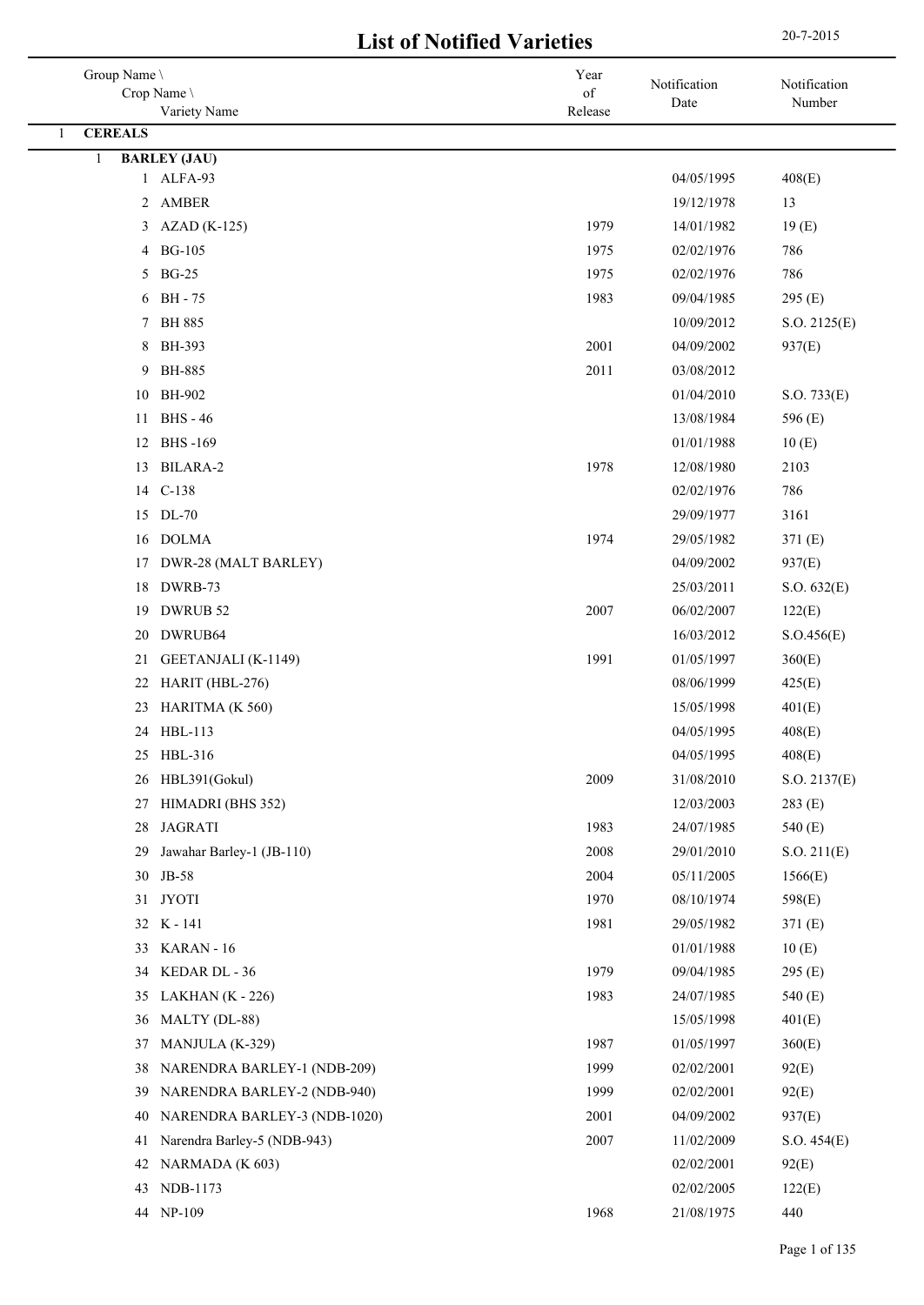| Group Name     | Crop Name \<br>Variety Name | Year<br>of<br>Release | Notification<br>Date | Notification<br>Number |
|----------------|-----------------------------|-----------------------|----------------------|------------------------|
|                | 45 Nurboo                   | 1999                  | 25/08/2005           | 1177(E)                |
| 46             | PD-103                      |                       | 19/12/1978           | 13                     |
| 47             | PL - 172                    |                       | 06/03/1987           | 165(E)                 |
| 48             | PL-419                      |                       | 01/01/1996           | 1(E)                   |
| 49             | PL-426                      |                       | 01/01/1996           | 1(E)                   |
|                | 50 PL-56                    |                       | 19/12/1978           | 13                     |
|                | 51 PL-751                   |                       | 06/02/2007           | 122(E)                 |
| 52             | PRAGATI (K-508)             | 1996                  | 15/05/1998           | 401(E)                 |
| 53             | <b>PRB-502</b>              | 2008                  | 29/01/2010           | S.O. 211(E)            |
| 54             | <b>PRITI (K 409)</b>        | 1997                  | 02/02/2001           | 92(E)                  |
| 55             | Pusa Losar (BH-380)         |                       | 01/04/2010           | S.O. 733(E)            |
| 56             | RAJKIRAN (RD-387)           | 1979                  | 14/01/1982           | 19(E)                  |
| 57             | <b>RATNA</b>                | 1970                  | 08/10/1974           | 598(E)                 |
| 58             | RD - 2052                   |                       | 16/08/1991           | 527 (E)                |
| 59             | <b>RD 2660</b>              |                       |                      |                        |
| 60             | RD-2035                     |                       | 02/09/1994           | 636(E)                 |
| 61             | RD-2503                     |                       | 01/05/1997           | 360(E)                 |
| 62             | RD-2508                     |                       | 01/05/1997           | 360(E)                 |
| 63             | RD-2552                     |                       | 03/04/2000           | 340(E)                 |
| 64             | RD-2592                     | 2002                  | 04/02/2004           | 161(E)                 |
| 65             | RD-2624                     |                       | 04/02/2005           | 161(E)                 |
| 66             | RD-2660                     |                       | 20/09/2006           | 1572(E)                |
| 67             | RD-2668                     |                       | 20/07/2007           | 1178(E)                |
| 68             | RD-2715                     |                       | 11/02/2009           | S.O. 449(E)            |
| 69             | $RD-31$                     | 1977                  | 19/12/1978           | 13                     |
|                | 70 RD-57                    | 1977                  | 19/12/1978           | 13                     |
| 71             | $RDB-1$                     | 1977                  | 21/09/1974           | 566(E)                 |
| 72             | REKHA (BCU-73)              |                       | 01/05/1997           | 360(E)                 |
| 73             | RITAMBHARA (K-551)          |                       | 15/05/1998           | 401(E)                 |
| 74             | <b>RS-17</b>                | 1960                  | 20/02/1972           | 716                    |
| 75             | $RS-6$                      | 1970                  | 20/02/1970           | 716                    |
| 76             | Sindhu(NBL-11)              | 1999                  | 25/08/2005           | 1177(E)                |
| 77             | SONU (HBL-87)               |                       | 29/05/1982           | 371(E)                 |
| 78             | <b>UPB-1008</b>             |                       | 20/07/2011           | 1661(E)                |
| 79             | VL BARLEY - 1               | 1984                  | 24/07/1985           | 540 (E)                |
|                | 80 VL Barley 85             | 2006                  | 05/10/2007           | 1703(E)                |
| 81             | VL Barley-56                | 2003                  | 02/02/2005           | 122(E)                 |
| 2              | PADDY (DHAN)                |                       |                      |                        |
|                | 1 25P25 (IET 21401)         | 2007                  | 10/09/2012           | S.O. 2125(E)           |
| $\overline{2}$ | 27P11 (IET19766)            |                       | 25/03/2011           | 632(E)                 |
| 3              | 27P31 (IET 21415)           | 2007                  | 10/09/2012           | S.O. 2125(E)           |
| 4              | 27P61 (IET 21447)           | 2007                  | 10/09/2012           | S.O. 2125(E)           |
| 5              | 6201 (CPA 103)              |                       | 02/02/2001           | 92(E)                  |
| 6              | 6201 (CPA 103) (F)          |                       |                      |                        |
| 7              | 6201 (CPA 103) (M)          |                       |                      |                        |
| 8              | 6201 (CPA 103) (R)          |                       |                      |                        |
|                |                             |                       |                      |                        |

6201 (PA 103) (Hybrid) 02/02/2001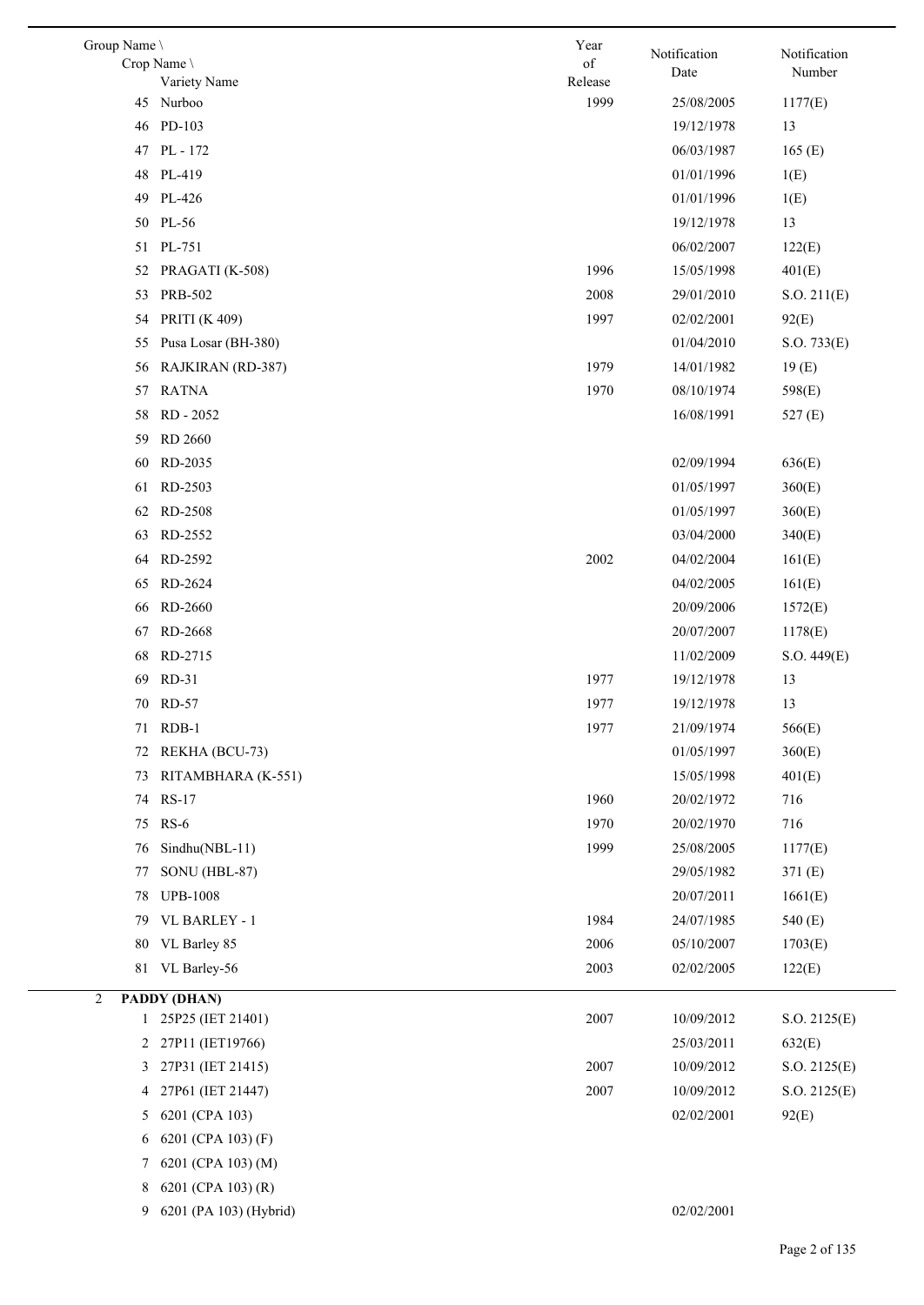| Group Name | Crop Name                                       | Year<br>of | Notification<br>Date | Notification<br>Number |
|------------|-------------------------------------------------|------------|----------------------|------------------------|
|            | Variety Name<br>91 H97228 (HRI 157) (IET 19511) | Release    | 27/08/2009           |                        |
| 10         | AAUDR-1 (IET-19258)                             | 2007       | 16/10/2008           | S.O. 2187(E)           |
| 11         |                                                 |            | 14/01/1982           | S.O. 2458(E)           |
| 12         | ABHA (R-155-355)                                |            |                      | 19(E)                  |
| 13         | ABHAYA (IET-10746)                              |            | 16/08/1991           | 527(E)                 |
| 14         | Abhishek (IET - 17868)(RR-272-829)              |            | 20/07/2007           | 1178(E)                |
| 15         | ACK-5                                           |            | 14/05/1986           | 258(E)                 |
| 16         | ADITYA (IET-7613)                               |            | 31/07/1989           | 599(E)                 |
| 17         | ADT (R) 45 (IET-15924)                          | 2001       | 15/11/2001           | 1134(E)                |
| 18         | $ADT(R)$ 47                                     | 2005       | 20/07/2007           | 1178(E)                |
| 19         | $ADT(R)-46$                                     | 2002       | 25/08/2005           | 1177(E)                |
| 20         | ADT 49                                          | 2011       | 26/07/2012           | 1708(E)                |
| 21         | ADT 50                                          | 2012       | 26/07/2012           | 1708(E)                |
| 22         | $ADT(R) - 48 (AD 95128)$                        | 2005       | 25/04/2006           | 599(E)                 |
| 23         | ADT-27                                          |            | 24/09/1969           | 4045                   |
| 24         | ADT-30                                          | 1974       | 02/02/1976           | 786                    |
| 25         | ADT-31                                          | 1975       | 02/02/1976           | 786                    |
| 26         | ADT-32                                          | 1978       | 14/01/1982           | 19(E)                  |
| 27         | ADT-33                                          | 1979       | 14/01/1982           | 19(E)                  |
| 28         | ADT-34                                          | 1979       | 14/01/1982           | 19(E)                  |
| 29         | ADT-35                                          | 1979       | 14/01/1982           | 19(E)                  |
| 30         | ADT-36                                          | 1982       | 14/01/1982           | 19(E)                  |
| 31         | ADT-37                                          | 1989       | 13/04/1989           | 280(E)                 |
| 32         | ADT-38                                          | 1989       | 13/04/1989           | 280(E)                 |
| 33         | ADT-39                                          |            | 13/04/1989           | 280(E)                 |
| 34         | ADT-41 (JJ-92)                                  |            | 02/09/1994           | 636(E)                 |
|            | 35 ADT-42 (IET-13239)                           | 1994       | 01/05/1997           | 360(E)                 |
| 36         | ADT-43 (IET-14878)                              | 1998       | 08/06/1999           | 425(E)                 |
| 37         | ADT-44                                          | 2000       | 13/09/2000           | 821(E)                 |
| 38         | ADT-45                                          | 2001       |                      |                        |
| 39         | ADT-48                                          | 2006       |                      |                        |
| 40         | ADTRH-1 (ADRH-4)                                | 1998       | 08/06/1999           | 425(E)                 |
| 41         | AJAY (CRHR-7) (IET-18166)                       | 2005       | 20/09/2006           | 1572(E)                |
| 42         | AJAY (CRHR-7) (IET-18166)-A Line                | 2005       | 20/09/2006           | 1572(E)                |
| 43         | AJAY (CRHR-7) (IET-18166)-B Line                | 2005       | 20/09/2006           | 1572(E)                |
| 44         | AJAY (CRHR-7) (IET-18166)-R Line                | 2005       | 20/09/2006           | 1572(E)                |
| 45         | AJAYA (IET - 8585)                              |            | 25/11/1992           | 860(E)                 |
| 46         | <b>AKASHI</b>                                   | 1977       | 23/03/1978           | 1004                   |
| 47         | <b>AKSHAYA</b>                                  | 2010       | 07/02/2011           | 283(E)                 |
| 48         | Akshayadhan (IET 19367)                         |            | 16/10/2008           | S.O. 2458(E)           |
| 49         | <b>AKUTPHOU</b>                                 | 1994       | 08/06/1999           | 425(E)                 |
| 50         | Amal-Mana (IET-14199/18250)                     |            | 11/02/2009           | S.O. 454(E)            |
| 51         | Amara (MTU-1064)                                | 2009       | 29/01/2010           | S.O. 211(E)            |
| 52         | <b>AMBICA</b>                                   |            | 04/11/1992           | 814(E)                 |
| 53         | <b>AMBIKA</b>                                   | 1984       | 24/07/1985           | 540(E)                 |
| 54         | AMRUT (IET-7971-11-2)                           | 1995       | 01/01/1996           | 1(E)                   |
| 55         | AMULYA (IET - 8989)                             |            | 06/11/1989           | 915(E)                 |
| 56         | <b>ANAMIKA</b>                                  | 1980       | 12/08/1980           | 2103                   |
|            |                                                 |            |                      |                        |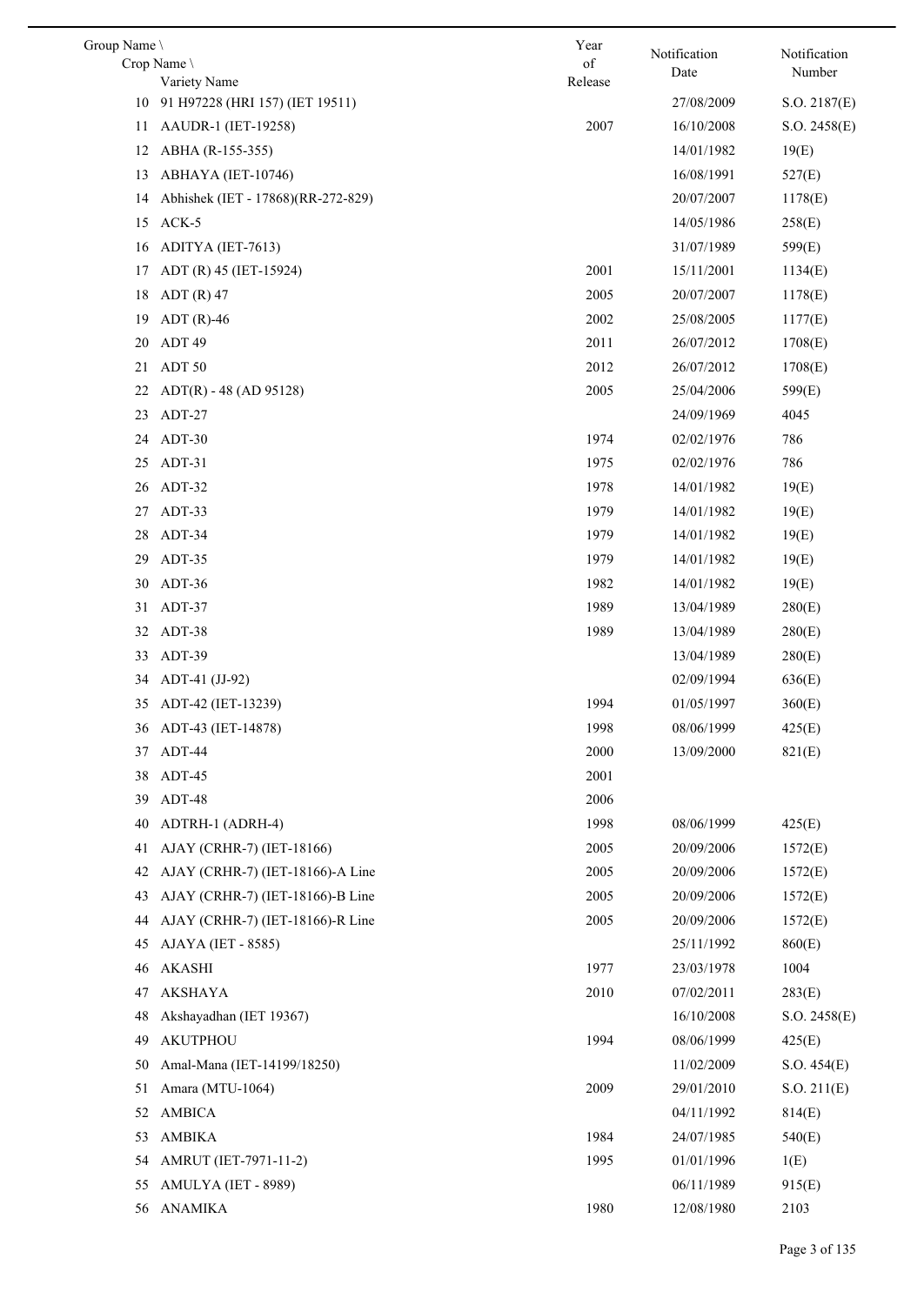| Group Name |                                            | Year    | Notification | Notification |
|------------|--------------------------------------------|---------|--------------|--------------|
|            | Crop Name                                  | of      | Date         | Number       |
|            | Variety Name                               | Release |              |              |
| 57         | ANANGA (IET-7433)                          |         | 13/04/1989   | 280(E)       |
| 58         | ANJALI (IET-16430, RR-347-166)             | 2002    | 04/09/2002   | 937(E)       |
| 59         | ANNA(R)4                                   | 2009    | 31/08/2010   | S.O. 2137(E) |
| 60         | <b>ANNADA</b>                              |         | 01/01/1988   | 10(E)        |
| 61         | ANNAPOORNA                                 | 1977    | 02/02/1976   | 786          |
| 62         | <b>ANNAPURNA</b>                           |         | 14/01/1982   | 19(E)        |
| 63         | ANNAPURNA-28                               | 1968    | 20/10/1971   | 5505         |
| 64         | ANUPAMA (JR.8-26-23)                       |         | 13/08/1984   | 596(E)       |
| 65         | APHR-1                                     | 1993    | 17/09/1997   | 662(E)       |
| 66         | APHR-2                                     | 1993    | 17/09/1997   | 662(E)       |
| 67         | <b>ARCHANA</b>                             | 1974    | 19/12/1978   | 13           |
| 68         | Arize Tej (HRI 169) (IET 21411)            | 2007    | 10/09/2012   | S.O. 2125(E) |
| 69         | $ASD-15$                                   | 1979    | 14/01/1982   | 19(E)        |
| 70         | $ASD-16$                                   | 1986    | 26/11/1986   | 867(E)       |
| 71         | $ASD-17$                                   |         | 06/11/1989   | 915(E)       |
| 72         | ASD-18 (IET - 11749)                       |         | 17/08/1993   | 615(E)       |
| 73         | ASD-19 (IET-10436)                         | 1995    | 01/05/1997   | 360(E)       |
| 74         | ASD-20 (AS-89044)(IET-13181)               | 1997    | 09/09/1997   | 647(E)       |
| 75         | ASD-5                                      |         | 24/09/1969   | 4045         |
| 76         | ASHA (R-35-2752)                           | 1980    | 14/01/1982   | 19(E)        |
| 77         | ASHWANI                                    | 1986    | 17/09/1997   | 662(E)       |
| 78         | <b>ASWATHI</b> (PTB-37)                    | 1970    | 30/06/1973   | 361(E)       |
| 79         | ATHIRA (PBT-51)                            | 2006    |              |              |
| 80         | BADAMI (IET - 7259)                        |         | 02/09/1994   | 636(E)       |
| 81         | BAHADUR (IET - 13358)                      |         | 02/09/1994   | 636(E)       |
|            | 82 BALA                                    | 1970    | 21/09/1974   | 566(E)       |
|            | 83 BAM-6                                   | 1940    | 26/11/1986   | 867(E)       |
| 84         | BAMLESHWARI (IET No.14444, R 738-1-64-2-2) | 2000    | 15/11/2001   | 1134(E)      |
| 85         | Barani Deep (NDR 1025-2) (IET-13194)       | 2001    | 20/09/2006   | 1572(E)      |
| 86         | BARH AVARODHI (IET-11295)                  | 1995    | 09/09/1997   | 647(E)       |
| 87         | <b>BARKET</b>                              | 1978    | 19/12/1978   | 13           |
| 88         | BASMATI-217                                |         | 24/09/1969   | 4045         |
| 89         | BASMATI-370                                | 1973    | 30/06/1973   | 361(E)       |
|            | BASMATI-386                                | 1995    |              |              |
| 90         |                                            |         | 09/09/1997   | 647(E)       |
| 91         | BG-90-2                                    | 1983    | 09/04/1985   | 295(E)       |
| 92         | Bha Lum-1 (RCPL 1-27)                      | 2002    | 12/03/2003   | 283(E)       |
| 93         | Bha Lum-2 (RCPL 1-29)                      | 2002    | 12/03/2003   | 283(E)       |
| 94         | BHADRA (MO-4)                              | 1979    | 12/08/1980   | 2103         |
| 95         | BHAGIRATHI (IET-11272)                     | 1999    | 13/09/2000   | 821(E)       |
| 96         | Bhagya                                     | 1985    | 25/04/2006   | 599(E)       |
| 97         | <b>BHANJA</b> (IET - 10738)                |         | 02/09/1994   | 636(E)       |
| 98         | BHARANI (NLR 30491)                        | 1996    | 02/02/2001   | 92(E)        |
| 99         | BHARATHI (PTB-41)                          | 1972    | 19/12/1978   | 13           |
| 100        | <b>BHAVANI</b>                             | 1976    | 19/12/1978   | 13           |
| 101        | Bhavapuri Sannalu                          | 2010    | 07/02/2011   | 283(E)       |
| 102        | BHOGALI (IET - 13360)                      |         | 02/09/1994   | 636(E)       |
|            | 103 Bhogavati                              | 2006    | 20/07/2007   | 1178(E)      |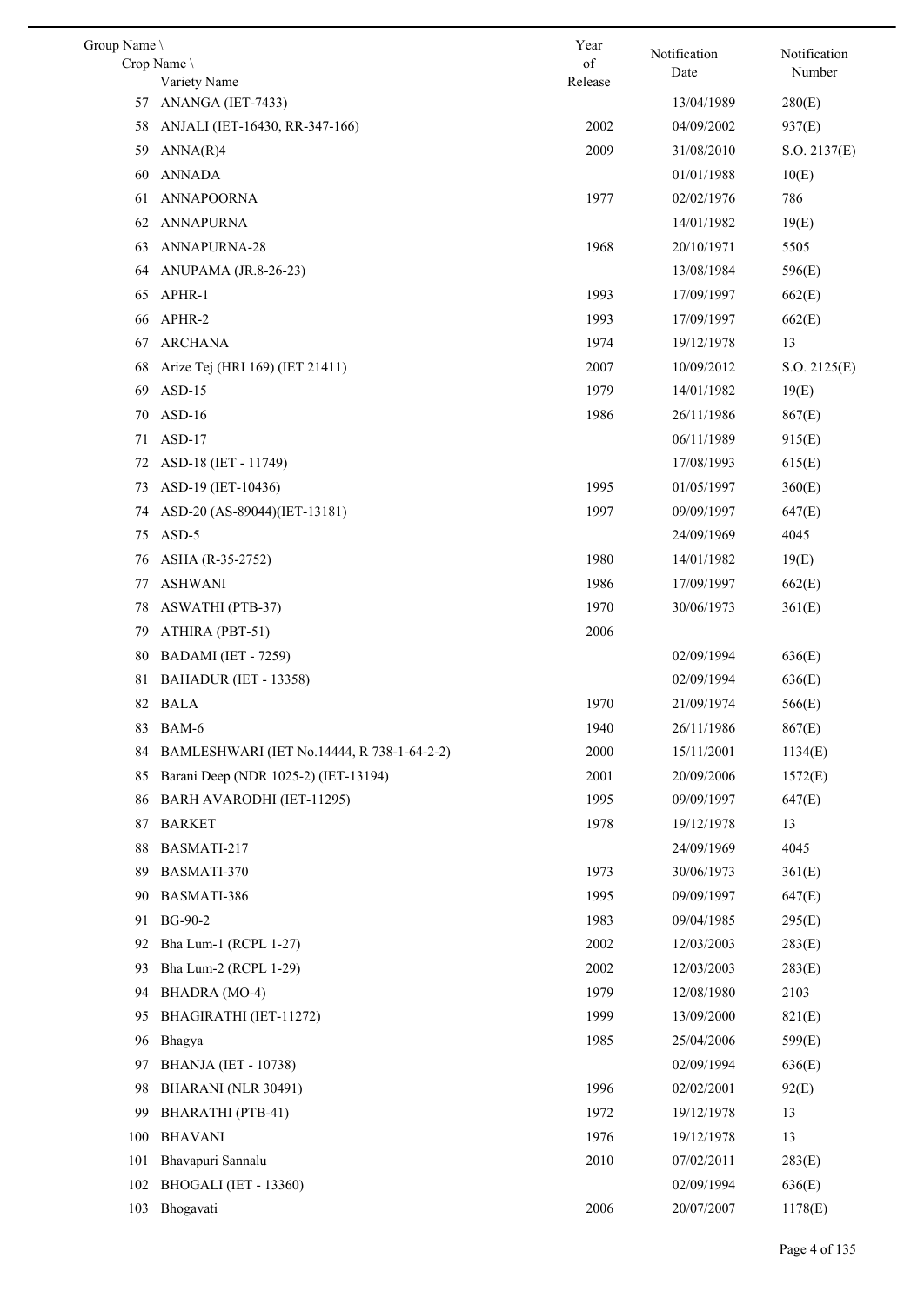| Group Name                                         | Year    | Notification | Notification |
|----------------------------------------------------|---------|--------------|--------------|
| Crop Name                                          | of      | Date         | Number       |
| Variety Name                                       | Release |              |              |
| 104 BHOI (IET-12443)                               |         | 13/10/1999   | 1033(E)      |
| <b>Bhrigu Dhan</b><br>105                          | 2005    | 25/04/2006   | 599(E)       |
| BHUDEB(CN-1035-61), (IET-14496)<br>106             | 2002    | 25/04/2006   | 599(E)       |
| Bhutnath (CSRC(S) 5-2-2-5 (IET 12855/11354)<br>107 | 2006    | 20/09/2006   | 1572(E)      |
| 108<br>BHUVAN (IET-7804)                           |         | 13/04/1989   | 280(E)       |
| BIRAJ (CNM-539)<br>109                             | 1982    | 13/08/1984   | 596(E)       |
| <b>BIRSA DHAN-101</b><br>110                       | 1985    | 18/11/1985   | 832(E)       |
| <b>BIRSA DHAN-103</b><br>111                       |         | 17/08/1993   | 615(E)       |
| <b>BIRSA DHAN-104</b><br>112                       |         | 17/08/1993   | 615(E)       |
| <b>BIRSA DHAN-105</b><br>113                       | 1995    | 01/01/1996   | 1(E)         |
| <b>BIRSA DHAN-106</b><br>114                       |         | 01/01/1996   | 1(E)         |
| <b>BIRSA DHAN-107</b><br>115                       |         | 01/01/1996   | 1(E)         |
| <b>BIRSA DHAN-108</b><br>116                       | 2003    | 20/09/2006   | 1572(E)      |
| <b>BIRSA DHAN-201</b><br>117                       |         | 01/01/1996   | 1(E)         |
| <b>BIRSA DHAN-202</b><br>118                       |         | 01/01/1996   | 1(E)         |
| <b>BIRSA GORA-102</b><br>119                       |         | 17/08/1993   | 615(E)       |
| <b>BIRSA VIKAS DHAN-109</b><br>120                 | 2003    | 25/08/2005   | 1177(E)      |
| <b>BIRSA VIKAS DHAN-110</b><br>121                 | 2003    | 25/08/2005   | 1177(E)      |
| <b>BIRSAMATI</b><br>122                            | 2003    | 25/08/2005   | 1177(E)      |
| 123<br><b>BIRUPA (IET - 8620)</b>                  |         | 02/09/1994   | 636(E)       |
| BK-190<br>124                                      | 1982    | 08/07/1983   | 499(E)       |
| BK-79<br>125                                       | 1983    | 24/07/1985   | 540(E)       |
| BPT-3291 (Sonamasuri)<br>126                       |         | 05/11/2005   | 1566(E)      |
| BR-2655<br>127                                     | 2001    | 25/04/2006   | 599(E)       |
| 128 BR-34                                          | 1961    | 21/08/1975   | 440          |
| 129 BR-8                                           | 1982    | 19/12/1978   | 13           |
| 130 CAUR-1                                         | 1999    | 11/02/2009   | S.O. 449(E)  |
| <b>CAUVERI</b><br>131                              | 1970    | 21/09/1974   | 566(E)       |
| 132 CHAITANYAN (MTU-2067)                          |         | 13/04/1989   | 280(E)       |
| CHAKIA-59<br>133                                   |         | 19/12/1978   | 13           |
|                                                    |         |              |              |
| <b>CHANDAN</b><br>134                              |         | 16/08/1991   | 527(E)       |
| Chandrahasini (IET - 16800)<br>135                 | 2006    | 20/07/2007   | 1178(E)      |
| Chandrama (CR-386-2-10) (IET9354,10419)<br>136     | 2011    | 10/10/2011   | S.O. 2326(E) |
| CHELARAI (TTB-15-1)<br>137                         |         | 04/11/1992   | 814(E)       |
| 138<br>CHENAB (SKAU-23)                            | 1995    | 01/01/1996   | 1(E)         |
| 139<br><b>CHINA-1007</b>                           |         | 19/12/1978   | 13           |
| <b>CHINA-1039</b><br>140                           | 1978    | 19/12/1978   | 13           |
| 141<br>CHINA-63                                    |         | 24/09/1969   | 4045         |
| 142<br>CHINA-972                                   | 1978    | 19/12/1978   | 13           |
| CHINA-988<br>143                                   | 1978    | 21/08/1975   | 440          |
| 144<br><b>CHINGAM</b>                              | 2002    | 25/04/2006   | 599(E)       |
| Chinsurah Rice (IET 19140)(CNI 383-5-11)<br>145    |         | 07/02/2011   | 283(E)       |
| $CNM-25$<br>146                                    | 1980    | 19/12/1978   | 13           |
| 147<br>$CNM-31$                                    | 1980    | 19/12/1978   | 13           |
| 148<br>Co(R)48                                     | 2007    | 11/02/2009   | S.O. 449(E)  |
| 149 CO 4                                           | 2011    | 26/07/2012   | 1708(E)      |
| 150 CO(R) 50 (IET 19321) (CB 01001)                |         | 27/08/2009   | S.O. 2187(E) |
|                                                    |         |              |              |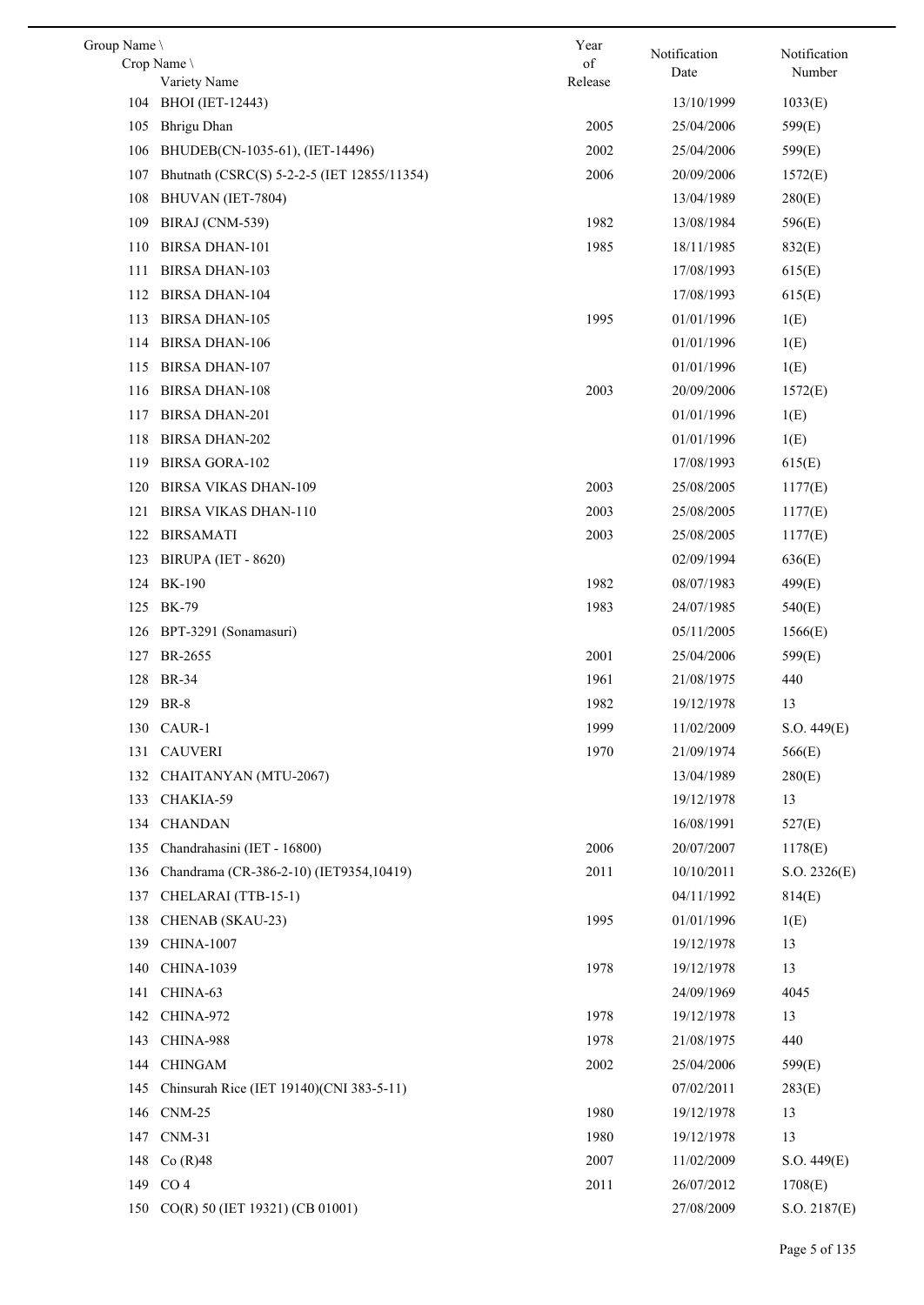| Group Name \                                  | Year            | Notification | Notification         |
|-----------------------------------------------|-----------------|--------------|----------------------|
| Crop Name                                     | of              | Date         | Number               |
| Variety Name<br>CO(R)49<br>151                | Release<br>2008 | 31/08/2010   |                      |
| 152 CO-25                                     |                 | 24/09/1969   | S.O. 2137(E)<br>4045 |
| 153<br>$CO-29$                                |                 | 24/09/1969   | 4045                 |
|                                               |                 | 24/09/1969   |                      |
| 154 CO-32                                     |                 |              | 4045                 |
| $CO-36$<br>155                                |                 | 19/12/1978   | 13                   |
| CO-39 (AMARAVATI)<br>156                      | 1975            | 19/12/1978   | 13                   |
| 157<br>CO-40 (RAJA RAJAN)                     | 1976            | 14/01/1982   | 19(E)                |
| 158<br>$CO-41$                                | 1979            | 14/01/1982   | 19(E)                |
| 159 CO-42                                     | 1979            | 14/01/1982   | 19(E)                |
| CO-43 (IET- 6466)<br>160                      | 1982            | 13/08/1984   | 596(E)               |
| CO-44 (TNAU-15775/3)<br>161                   | 1983            | 13/08/1984   | 596(E)               |
| 162 CO-45                                     |                 | 22/11/1991   | 793(E)               |
| CO-47 (IET-14298)<br>163                      | 1999            | 13/09/2000   | 821(E)               |
| CO.38 (BAGHAVATI)<br>164                      | 1975            | 19/12/1978   | 13                   |
| COR-46(TNAU BPHR 831293)<br>165               | 1997            | 09/09/1997   | 647(E)               |
| CORH-3<br>166                                 | 2006            | 20/07/2007   | 1178(E)              |
| CORH-1<br>167                                 | 1994            | 01/05/1997   | 360(E)               |
| CORH-2<br>168                                 | 1998            | 08/06/1999   | 425(E)               |
| 169<br>COTTONDORA SANNALU (MTU-1010)          | 1999            | 13/09/2000   | 821(E)               |
| 170<br>CR 683-123 (IET-11283)                 | 2000            | 15/11/2001   | 1134(E)              |
| CR Boro Dhan-2 (IET 17612)<br>171             | 2008            | 16/10/2008   | S.O. 2458(E)         |
| CR Dhan 40 (IET 19253)<br>172                 |                 | 16/10/2008   | S.O. 2458(E)         |
| CR Dhan 401(Reeta)(IET 19969)<br>173          |                 | 07/02/2011   | 283(E)               |
| 174<br>CR DHAN 500 (IET 20220)                |                 | 26/07/2012   | 1708(E)              |
| CR DHAN 501 (IET 19189)<br>175                | 2011            | 07/02/2011   | 283(E)               |
| 176<br>CR DHAN 601(IET 18558)                 | 2011            | 07/02/2011   | 283(E)               |
| 177 CR DHAN 701 (IET 20852)(CRHR32)           |                 | 16/03/2012   | S.O. 456(E)          |
| CR Dhan-10 (IET 18312)<br>178                 | 2008            | 16/10/2008   | S.O. 2458(E)         |
| 179<br>CR DHAN-501                            |                 |              |                      |
| 180<br>CR DHAN-601                            |                 |              |                      |
| 181<br>CR Dhan-70 (IET-11904)                 | 2008            | 16/10/2008   | S.O. 2458(E)         |
| 182<br>CR sugandh Dhan-3 (IET 18395)          | 2008            | 16/10/2008   | S.O. 2458(E)         |
| 183<br>CR-1002 (IET-5890)                     |                 | 04/11/1992   | 814(E)               |
| 184<br>CR-1014                                | 1989            | 13/04/1989   | 280(E)               |
| 185<br>CR-126-33-11 (KALINGA-1)               | 1973            | 21/08/1975   | 440                  |
| 186<br>CR-126-42-1                            | 1980            | 19/12/1978   | 13                   |
| 187<br>CR-126-42-2 (KALINGA-II)               | 1973            | 21/08/1975   | 440                  |
| 188<br>CR-138-928                             | 1982            | 18/11/1985   | 832(E)               |
| 189<br>CR-36-148                              | 1973            | 21/08/1975   | 440                  |
| 190<br>CR-44-35                               |                 | 19/12/1978   | 13                   |
| 191<br>CR-93-4-2                              |                 | 21/08/1975   | 440                  |
| 192<br><b>CRC MANIPUR</b>                     |                 |              |                      |
| <b>CROSS-116</b><br>193                       |                 | 19/12/1978   | 13                   |
| <b>CSR 22</b><br>194                          | 2008            | 27/08/2009   | S.O. 2187(E)         |
| 195<br>CSR 30 (IET-14720, YAMANI 88-H5-1-1-2) | 2001            | 15/11/2001   | 1134(E)              |
| 196<br>CSR-10 (IET-10349/10694)               |                 | 06/11/1989   | 915(E)               |
| 197<br>CSR-13 (IET-10348)                     |                 | 08/06/1999   | 425(E)               |
|                                               |                 |              |                      |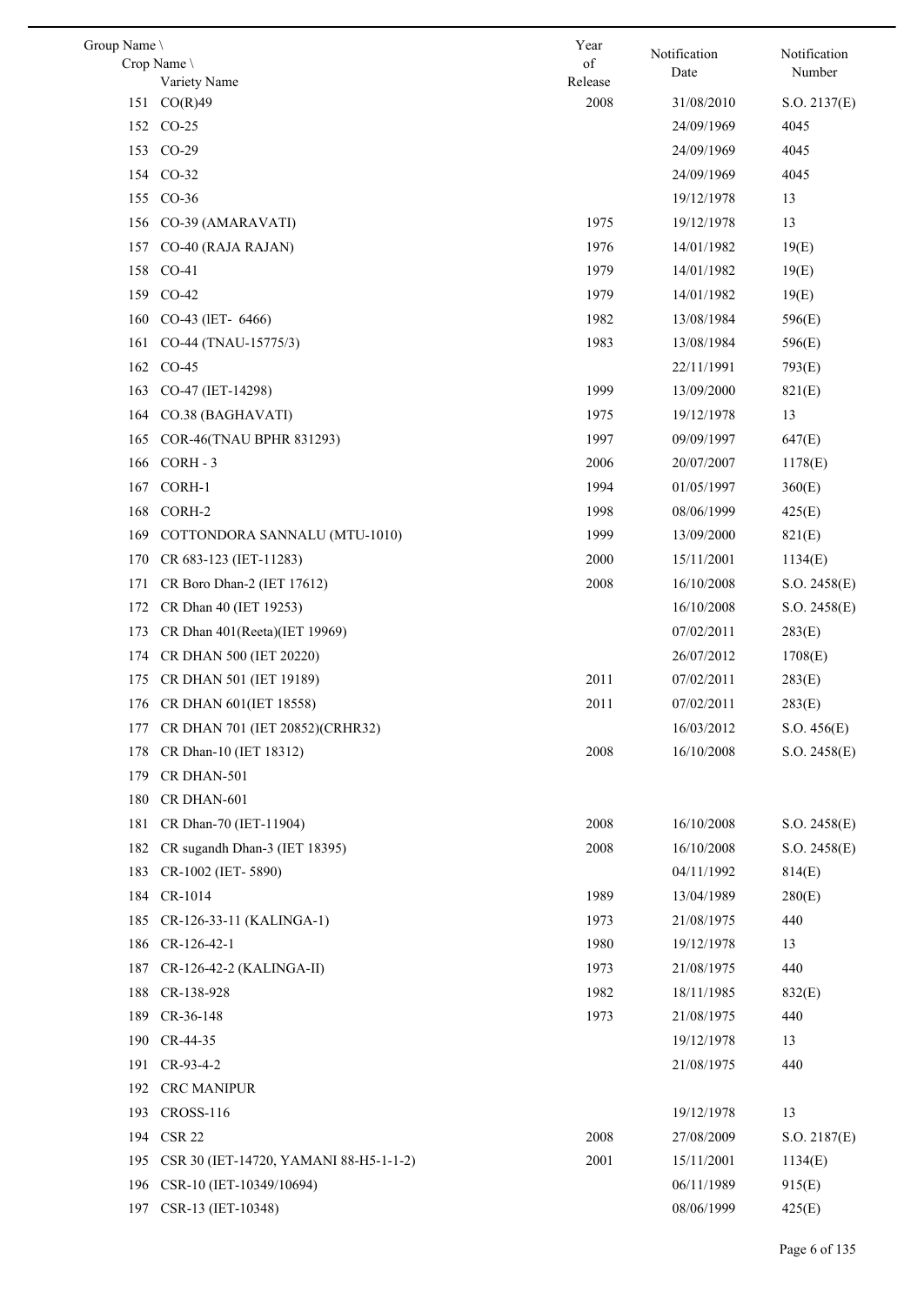| Group Name |                                        | Year    | Notification |                        |
|------------|----------------------------------------|---------|--------------|------------------------|
|            | Crop Name                              | of      | Date         | Notification<br>Number |
|            | Variety Name                           | Release |              |                        |
|            | 198 CSR-23 (CSR-891R-5)(IET-13769)     | 2004    | 04/02/2004   | 161(E)                 |
| 199        | CSR-27 (IET-13765,CSR-88-IR-6)         | 1999    | 26/10/1999   | 1050(E)                |
| 200        | $CSR-36$                               | 2005    |              |                        |
| 201        | CSR-36 (Naina) (IET-17340)             |         | 05/11/2005   | 1566(E)                |
| 202        | CSRC (S) 2-1-7 (IET - 13428)           | 2004    | 04/02/2004   | 161(E)                 |
| 203        | CST-7-1 (IET-9341)                     |         | 22/11/1991   | 793(E)                 |
| 204        | CULTURE-1 (CR-237-1)                   | 1983    | 09/04/1985   | 295(E)                 |
| 205        | <b>DANDI</b> (IET 14906)               | 2001    | 12/03/2003   | 283(E)                 |
| 206        | DANTESHWARI (IET No. 15450, R 302-111) | 2000    | 15/11/2001   | 1134(E)                |
| 207        | DAYA (OR-131-13-13)                    | 1983    | 09/04/1985   | 295(E)                 |
| 208        | DEEPTHI (WND 111)                      | 1998    | 04/09/2002   | 937(E)                 |
| 209        | DEEPTI (MTU-4870)                      | 1997    | 13/09/2000   | 821(E)                 |
| 210        | DEEPTI (R-34-2478)                     | 1980    | 14/01/1982   | 19(E)                  |
| 211        | DHALA HEERA IET-11411)                 | 1996    | 15/05/1998   | 401(E)                 |
| 212        | DHAN NARENDRA-1                        | 1981    | 08/07/1983   | 499(E)                 |
| 213        | Dhanrasi (IET 15358)                   |         | 12/03/2003   | 283(E)                 |
|            | 214 DHANU                              | 2006    | 25/04/2006   | 599(E)                 |
| 215        | Dhanya                                 | 1992    | 25/04/2006   | 599(E)                 |
|            | 216 DHARITRI (IET-6272)                |         | 13/04/1989   | 280(E)                 |
| 217        | DIVYA                                  |         | 16/08/1991   | 527(E)                 |
| 218        | DRH-775 (IET 19741)                    |         | 27/08/2009   | S.O. 2187(E)           |
| 219        | DRR-1 (RPRH-25-104-1-2) (IET-20010)    |         | 29/01/2010   | S.O. 211(E)            |
| 220        | DRRH-1                                 | 1996    | 15/05/1998   | 401(E)                 |
| 221        | DRRH-2 (DR 714-1-2-R)                  |         | 05/11/2005   | 1566(E)                |
| 222        | DRRH-2 (IET -18076) (DRRH -20)         |         | 05/11/2005   | 1566(E)                |
|            | 223 DRRH-2 (IR 68897A)                 |         | 05/11/2005   | 1566(E)                |
|            | 224 DRRH-2 (IR 68897B)                 |         | 05/11/2005   | 1566(E)                |
| 225        | DRRH-2 (VPRI 93-287R)                  |         | 05/11/2005   | 1566(E)                |
| 226        | DRRH-3 (DRRH-44) (IET-19543)           |         | 29/01/2010   | 211(E)                 |
| 227        | EARLY SAMBHA (RNRM-7)                  | 1999    | 02/02/2001   | 92(E)                  |
| 228        | ERRA MALLELU (WGL-20471)               | 1993    | 17/08/1993   |                        |
|            | FR-43-B                                | 1940    |              | 615(E)                 |
| 229        |                                        |         | 26/11/1986   | 867(E)                 |
| 230        | GAJAPATI (IET-13251)                   |         | 13/10/1999   | 1033(E)                |
| 231        | GAR-13 (IET-20930)                     | 2009    | 31/08/2010   | S.O. 2137(E)           |
| 232        | <b>GARIMA</b>                          | 1977    | 14/01/1982   | 19(E)                  |
| 233        | <b>GAURI</b> (IET -7428)               | 1985    | 26/11/1986   | 867(E)                 |
| 234        | <b>GAUTAM-B</b>                        |         | 01/01/1996   | 1(E)                   |
| 235        | GAYATRI (IET-8022)                     |         | 13/04/1989   | 280(E)                 |
| 236        | Geetaniali (CRM-2007-1) (IET-17276)    | 2005    | 20/09/2006   | 1572(E)                |
| 237        | GHANTESHWARI (IET - 9802)              |         | 02/09/1994   | 636(E)                 |
| 238        | GIRI                                   | 2002    | 25/04/2006   | 599(E)                 |
| 239        | $GIZA-14$                              | 1978    | 19/12/1978   | 13                     |
| 240        | GK 5003 (IET-18160)                    |         | 11/02/2009   | S.O. 454(E)            |
| 241        | GMR-17 (IET 2900)                      | 1977    | 14/01/1982   | 19(E)                  |
| 242        | <b>GOLAK (IET-11898)</b>               | 1999    | 13/09/2000   | 821(E)                 |
| 243        | Gontra Bidhan-1 (IET 17430)            |         | 16/10/2008   | S.O. 2458(E)           |
| 244        | GOURI(MO-20)                           | 2002    | 25/04/2006   | 599(E)                 |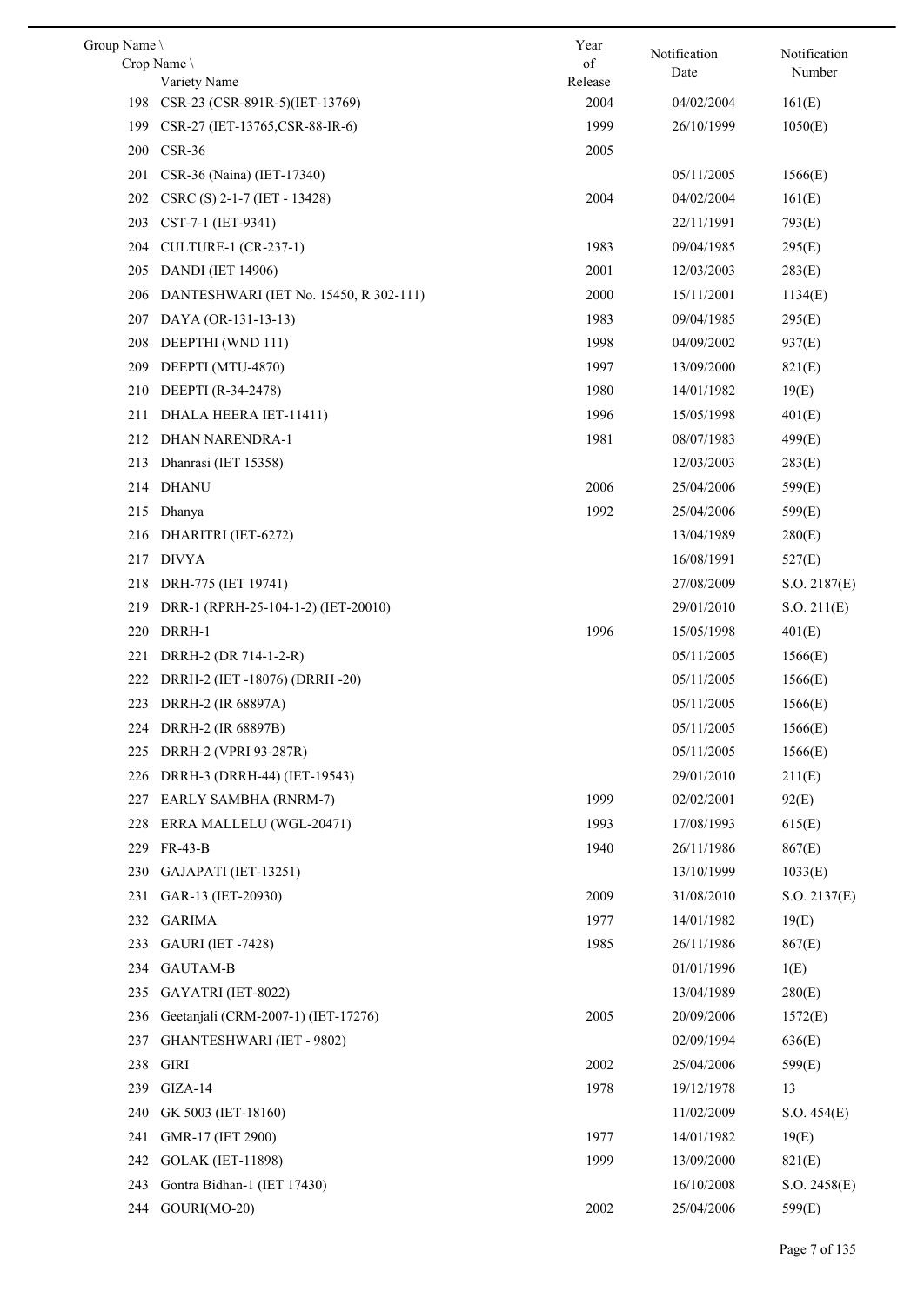| Group Name \                                   | Year    | Notification | Notification |
|------------------------------------------------|---------|--------------|--------------|
| Crop Name                                      | of      | Date         | Number       |
| Variety Name                                   | Release |              |              |
| 245 GOVIND                                     | 1983    | 08/07/1983   | 499(E)       |
| 246 GR -201 (Rashmi)                           |         | 05/11/2005   | 1566(E)      |
| GR-07<br>247                                   | 2006    |              |              |
| 248 GR-101                                     | 1984    | 26/11/1986   | 867(E)       |
| GR-102<br>249                                  |         | 13/04/1989   | 280(E)       |
| GR-103<br>250                                  |         | 04/11/1992   | 814(E)       |
| 251 GR-104                                     | 2002    | 04/02/2004   | 161(E)       |
| 252 GR-11                                      | 1977    | 19/12/1978   | 13           |
| 253 GR-12                                      | 2006    | 05/10/2007   | 1703(E)      |
| 254 GR-3                                       | 1977    | 19/12/1978   | 13           |
| 255 GR-4                                       | 1981    | 13/08/1984   | 596(E)       |
| 256 GR-5                                       |         | 04/11/1992   | 814(E)       |
| GR-6<br>257                                    | 1991    | 01/05/1997   | 360(E)       |
| 258 GR-7                                       | 2001    | 31/05/2004   | 642(E)       |
| $GR-8$<br>259                                  | 2001    | 12/03/2003   | 283(E)       |
| 260 GR-9                                       | 2002    | 02/02/2005   | 122(E)       |
| 261 GUAR-1                                     | 1977    | 02/02/1976   | 786          |
| 262 GUAR-10                                    | 1973    | 02/02/1976   | 786          |
| 263<br><b>GUAR-100</b>                         | 1973    | 02/02/1976   | 786          |
| 264<br><b>GUJARAT ANAND RICE-2 (IET-21614)</b> | 2011    | 26/07/2012   | 1708(E)      |
| <b>GURJARI</b><br>265                          | 1998    | 08/06/1999   | 425(E)       |
| <b>HAMSA</b><br>266                            | 1968    | 21/09/1974   | 566(E)       |
| 267<br>Harayana                                |         |              |              |
| 268 HARI                                       |         | 01/12/1988   | 1135(E)      |
| <b>HARSHA</b><br>269                           | 2006    |              |              |
| 270 HARYANA BASMATI-1 (HKR-228/IET-I0367)      |         | 22/11/1991   | 793(E)       |
| 271 Haryana Shankar Dhan-1 (HKRH-1)            | 2006    | 06/02/2007   | 122(E)       |
| 272 HAZARIDHAN                                 | 2003    | 25/08/2005   | 1177(E)      |
| HBC-19(TARAWADI)<br>273                        | 1996    |              |              |
| <b>HEERA</b> (IET-10973)<br>274                |         | 13/04/1989   | 280(E)       |
| 275<br><b>HEMA</b>                             | 1974    | 02/02/1976   | 786          |
| HEMAVATHI (DWR-4107)<br>276                    | 1993    | 02/02/2001   | 92(E)        |
| HIMALAYA-1<br>277                              | 1982    | 03/01/1983   | 2(E)         |
| HIMALAYA-2<br>278                              | 1982    | 03/01/1983   | 2(E)         |
| 279<br>HIMALAYA-2216 (IET-9612)                | 1994    | 04/05/1995   | 408(E)       |
| 280<br>HIMALAYA-799 (IET-8385)                 | 1999    | 04/05/1995   | 408(E)       |
| <b>HKR-120</b><br>281                          |         | 05/05/1988   | 471(E)       |
| <b>HKR-126</b><br>282                          | 1999    | 02/02/2005   | 122(E)       |
| HKR-127 (HKR-95-222)<br>283                    | 2009    | 29/01/2010   | 211(E)       |
| 284 HKR-147                                    |         |              |              |
| <b>HKR-46</b><br>285                           | 1999    | 03/04/2000   | 340(E)       |
|                                                |         |              |              |
| 286<br><b>HKR-47</b>                           | 2005    | 01/01/2007   |              |
| 287<br>$HKRH-1$ $(F)$                          |         |              |              |
| 288<br>$HKRH-1$ (M)                            |         |              |              |
| 289<br>$HKRH-1$ $(R)$                          |         |              |              |
| HM-95<br>290                                   | 1972    | 21/08/1975   | 440          |
| 291 HPR 2143                                   | 2005    | 25/04/2006   | 599(E)       |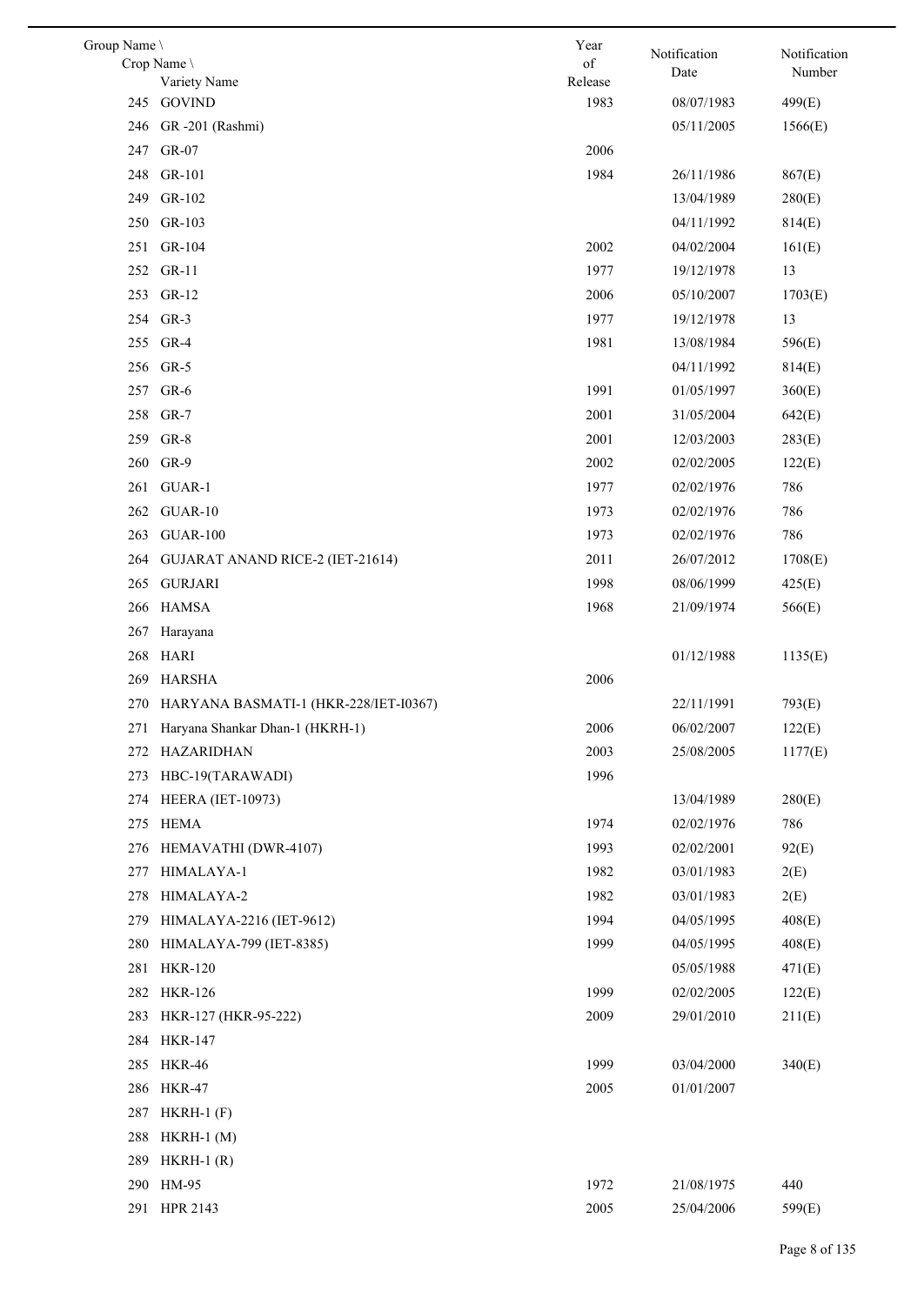| Group Name \ |                                                 | Year            | Notification | Notification |
|--------------|-------------------------------------------------|-----------------|--------------|--------------|
|              | Crop Name \                                     | of              | Date         | Number       |
|              | Variety Name<br>292 HPR-1068                    | Release<br>2005 |              |              |
|              |                                                 |                 | 25/04/2006   | 599(E)       |
| 293          | HPR-1156 (IET-16007)                            |                 | 04/02/2004   | 161(E)       |
|              | 294 HYBRID 6444 (F)                             |                 |              |              |
| 295          | HYBRID 6444 (IET-16434, HRI-120)                |                 | 15/11/2001   | 1134(E)      |
| 296          | <b>HYBRID 6444 (M)</b>                          |                 |              |              |
| 297          | <b>HYBRID 6444 (R)</b>                          |                 |              |              |
| 298          | Hybrid-6129 (IET 18815)                         |                 | 05/10/2007   | 1703(E)      |
| 299          | IET-10222                                       |                 | 13/04/1989   | 280(E)       |
| 300          | IET-10279(SARLA)                                |                 |              |              |
| 301          | IET-1136                                        |                 | 19/12/1978   | 13           |
|              | 302 IET-1410                                    | 1978            | 19/12/1978   | 13           |
| 303          | IET-14100(JAGABANDHU)                           |                 |              |              |
| 304          | IET-14260                                       |                 |              |              |
|              | 305 IET-14845                                   | 2007            | 11/02/2009   | S.O. 449(E)  |
|              | 306 IET-1722                                    | 1976            | 09/04/1985   | 295(E)       |
|              | 307 IET-2233                                    |                 | 19/12/1978   | 13           |
|              | 308 IET-7191                                    | 1988            | 01/01/1988   | 10(E)        |
|              | 309 IET-7564                                    | 1995            | 01/01/1996   | 1(E)         |
|              | 310 IET-7956                                    | 1995            | 01/01/1996   | 1(E)         |
| 311          | IET-8116                                        | 1996            | 15/05/1998   | 401(E)       |
|              | 312 IET-849                                     |                 | 19/12/1978   | 13           |
|              | 313 IET-8548                                    |                 | 13/04/1989   | 280(E)       |
|              | 314 IGKVR-1                                     |                 |              |              |
|              | 315 IGKVR-1 (IET 19569)                         |                 | 07/02/2011   | 283(E)       |
|              | 316 IGKVR-2 (IET 19795)                         |                 | 07/02/2011   | 283(E)       |
|              | 317 IGP1-37                                     | 1984            | 24/07/1985   | 540(E)       |
|              | 318 IGRKVR-1244 (R1244-1246-1-605-1)(IET 19796) | 2010            | 16/03/2012   | S.O. 456(E)  |
| 319          | Imprioved Pusa Basmati-1 (IET - 18990) (Pusa    |                 | 20/07/2007   | 1178(E)      |
|              | 1460-01-32-6-7-67)                              |                 |              |              |
|              | 320 Improved Samba Mahsuri                      |                 | 08/05/2008   | S.O. 1108(E) |
| 321          | <b>IMPROVED WHITE PONNI</b>                     |                 | 13/04/1989   | 280(E)       |
| 322          | Indam 200-017 (IET 20419)                       | 2011            | 10/10/2011   | S.O. 2326(E) |
| 323          | INDIRA BARANI DHAN-1 (RF-17-38-70)(IET 21205)   | 2010            | 16/03/2012   | S.O. 456(E)  |
| 324          | Indira Dhan-1 (IET-15376) (R-636-405)           | 2003            | 02/02/2005   | 122(E)       |
| 325          | Indira Sona                                     | 2006            | 20/07/2007   | 1178(E)      |
| 326          | INDRA SMA $(F)$                                 |                 |              |              |
| 327          | <b>INDRA SMA (M)</b>                            |                 |              |              |
| 328          | INDRA SMA (R)                                   |                 |              |              |
| 329          | $Indra(MTV - 1061)$                             | 2006            | 20/07/2007   | 1178(E)      |
| 330          | INDRABATI (IET-13396)                           |                 | 13/10/1999   | 1033(E)      |
| 331          | INDRAYANI (IET - 12897)                         | 1993            | 17/08/1993   | 615(E)       |
| 332          | <b>INDUR SAMBA (PDR-763)</b>                    | 1996            | 15/05/1998   | 401(E)       |
| 333          | <b>INTAN</b>                                    | 1975            | 25/11/1992   | 860(E)       |
|              | 334 IR-20                                       | 1970            | 21/09/1974   | 566(E)       |
|              | 335 IR-22                                       |                 | 19/12/1978   | 13           |
|              | 336 IR-24                                       | 1972            | 08/10/1974   | 598(E)       |
|              | 337 IR-30864                                    | 1995            | 04/05/1995   | 408(E)       |
|              |                                                 |                 |              |              |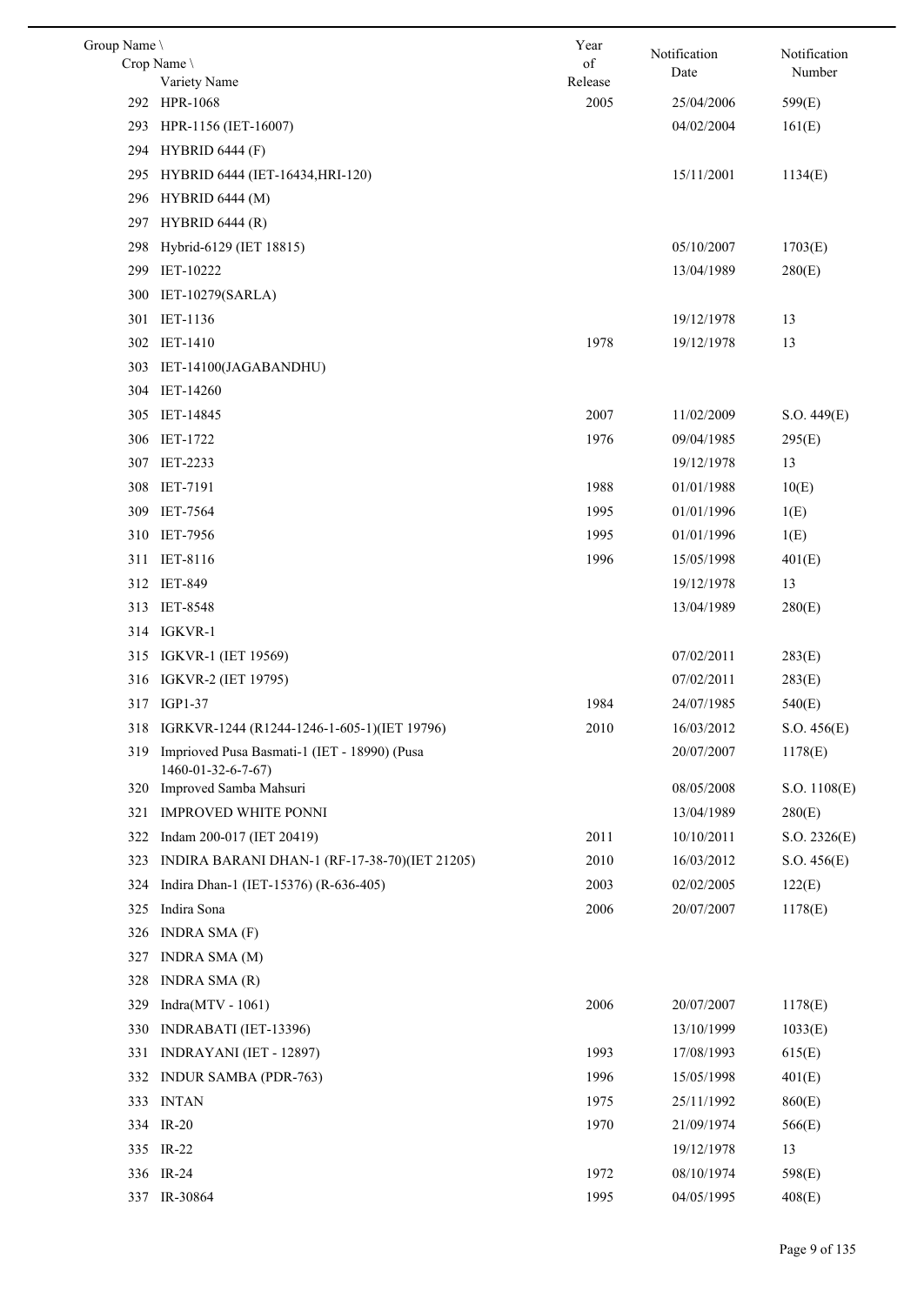| Group Name \ |                                             | Year            | Notification | Notification |
|--------------|---------------------------------------------|-----------------|--------------|--------------|
|              | Crop Name \                                 | of              | Date         | Number       |
|              | Variety Name                                | Release<br>1979 |              |              |
|              | 338 IR-34                                   |                 | 14/01/1982   | 19(E)        |
|              | 339 IR-36                                   | 1981            | 14/01/1982   | 19(E)        |
| 340          | IR-442-48                                   |                 | 19/12/1978   | 13           |
|              | 341 IR-49                                   |                 | 24/09/1969   | 4045         |
|              | 342 IR-50                                   | 1983            | 31/07/1989   | 599(E)       |
|              | 343 IR-579                                  | 1975            | 19/12/1978   | 13           |
|              | 344 IR-64                                   | 1991            | 16/08/1991   | 527(E)       |
| 345          | IR-8                                        | 1966            | 19/12/1978   | 13           |
| 346          | JAGABANDHU (OR 1206-25-1)(IET-14100)        | 1966            | 04/09/2002   | 937(E)       |
| 347          | <b>JAGANNATH</b>                            | 1969            | 21/08/1975   | 440          |
| 348          | Jagjeevan (IET-19487) RP-4631-46-6-5-1-1-1) |                 | 29/01/2010   | S.O. 211(E)  |
| 349          | <b>JAGRITI</b> (R-68-1)                     | 1976            | 14/01/1982   | 19(E)        |
| 350          | JAISHREE (BIET-1107)                        | 1981            | 13/08/1984   | 596(E)       |
| 351          | JAJATI (IET - 7284)                         | 1980            | 09/04/1985   | 295(E)       |
| 352          | <b>JAL LAHRI</b>                            | 1994            | 02/09/1994   | 636(E)       |
| 353          | <b>JAL PRIYA</b>                            | 1994            | 04/05/1995   | 408(E)       |
| 354          | JALADHI-1 (KALAKHERSAIL)                    | 1980            | 14/01/1982   | 19(E)        |
| 355          | JALADHI-2 (BAKU)                            | 1980            | 14/01/1982   | 19(E)        |
| 356          | JALAPRABHA                                  |                 | 15/05/1998   | 401(E)       |
| 357          | Jaldbi (IET - 17153)                        | 2006            | 20/07/2007   | 1178(E)      |
| 358          | <b>JALDI DHAN-13(PNR-591-18)</b>            | 2002            | 25/04/2006   | 599(E)       |
| 359          | Jaldi Dhan-6 (IET 14359)                    | 2008            | 16/10/2008   | S.O. 2458(E) |
| 360          | <b>JALMAGAN</b>                             | 1969            | 19/12/1978   | 13           |
| 361          | <b>JALNIDHI</b>                             |                 | 02/09/1994   | 636(E)       |
| 362          | JAMINI                                      |                 | 15/05/1998   | 401(E)       |
| 363          | JANKI                                       | 1983            | 09/04/1985   | 295(E)       |
|              | 364 JARAVA (IET-15420)                      |                 | 05/11/2005   | 1566(E)      |
| 365          | Jarna(IET-15420)                            |                 |              |              |
| 366          | JAWAHAR DHAN-75                             |                 | 06/03/1987   | 165(E)       |
| 367          | JAWAHAR RICE 3-45 (IET-13623)               |                 | 15/05/1998   | 401(E)       |
| 368          | JAYA                                        | 1968            | 24/09/1969   | 4045         |
|              | <b>JAYANTI</b>                              | 1973            |              |              |
| 369          |                                             |                 | 19/12/1978   | 13           |
| 370          | JGL 11470 (Jagtial Mahsuri)                 | 2010            | 07/02/2011   | 283(E)       |
| 371          | JGL 3828 (Manair Sona)                      | 2007            | 10/09/2012   | S.O. 2125(E) |
| 372          | JGL 3844 (Jagtial Samba)                    | 2007            | 10/09/2012   | S.O. 2125(E) |
| 373          | JGL 3855 (Karimnagar Samba)                 | 2010            | 07/02/2011   | 283(E)       |
| 374          | JGL-1798                                    | 2002            | 04/02/2004   | 161(E)       |
| 375          | JGL-384                                     | 2002            | 04/02/2004   | 161(E)       |
| 376          | JHELUM (SKAU-27)                            | 1995            | 01/01/1996   | 1(E)         |
| 377          | JHONA-20                                    |                 | 20/02/1970   | 716          |
| 378          | JITENDRA (IET-10526)                        |                 | 01/05/1997   | 360(E)       |
| 379          | JKRH-401 (IET-18181) (F)                    |                 |              |              |
| 380          | JKRH-401 (IET-18181) (M)                    |                 |              |              |
| 381          | JKRH-401 (IET-18181) (R)                    |                 |              |              |
| 382          | JKRH-401(IET-18181)(JKRH-2000)              | 2007            | 06/02/2007   | 122(E)       |
| 383          | <b>JOGEN</b> (IET-8967)                     |                 | 18/09/1987   | 834(E)       |
| 384          | Jogesh(OR-1519-2) (IET-15169)               | 2005            | 01/01/2007   |              |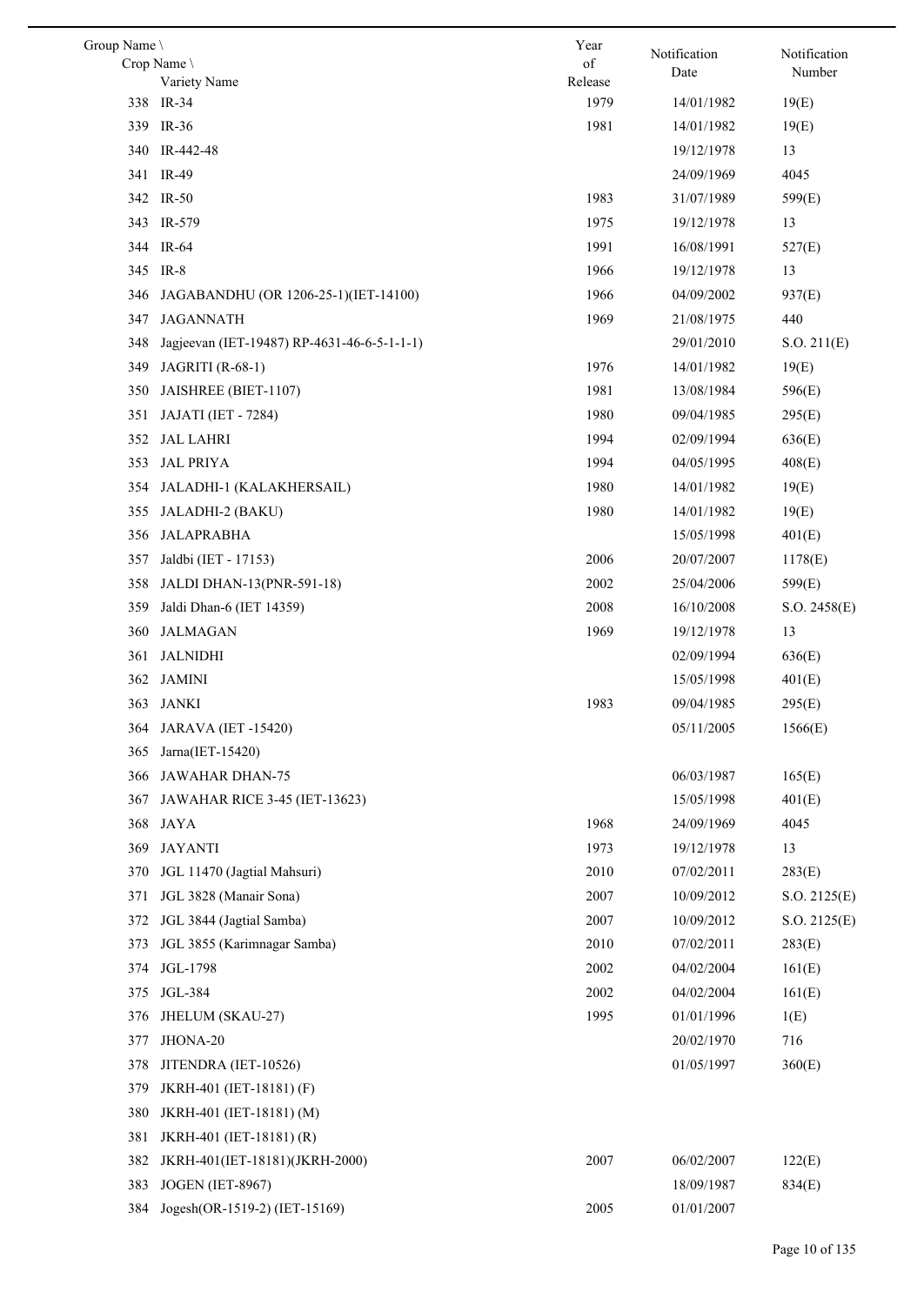| Group Name |                                                            | Year          |                      |                        |
|------------|------------------------------------------------------------|---------------|----------------------|------------------------|
|            | Crop Name<br>Variety Name                                  | of<br>Release | Notification<br>Date | Notification<br>Number |
| 385        | JOHNA-349                                                  |               | 24/09/1969           | 4045                   |
| 386        | JR-503 (Richa) (IET-16783)                                 |               | 02/02/2005           | 122(E)                 |
|            | 387 JRH-4                                                  | 2006          | 20/07/2007           | 1178(E)                |
|            | 388 JRH-5                                                  | 2006          | 20/07/2007           | 1178(E)                |
| 389        | JRH-8                                                      | 2008          | 11/02/2009           | S.O. 449(E)            |
| 390        | JYOTHI                                                     | 1974          | 07/03/1977           | 217(E)                 |
|            | 391 KALI KHASA                                             | 2003          | 04/02/2004           | 161(E)                 |
|            | 392 KALIMPONG                                              | 1965          | 19/12/1978           | 13                     |
|            | 393 KALYANI-II (IET-10970)                                 |               | 13/04/1989           | 280(E)                 |
|            | 394 KANAK (BIET-1009)                                      |               | 06/11/1989           | 915(E)                 |
|            | 395 KANCHANA (IET - 10016)                                 |               | 17/08/1993           | 615(E)                 |
|            | 396 KANCHI                                                 | 1970          | 02/02/1976           | 786                    |
|            | 397 KANNAGI                                                |               | 02/02/1976           | 786                    |
|            | 398 KARISHMA                                               | 2006          |                      |                        |
| 399        | KARJAT-1                                                   |               | 15/05/1990           | 386(E)                 |
| 400        | KARJAT-184                                                 | 2009          | 31/08/2010           | S.O. 2137(E)           |
| 401        | KARJAT-2                                                   | 1995          | 01/01/1996           | 1(E)                   |
| 402        | KARJAT-3                                                   | 1995          | 01/01/1996           | 1(E)                   |
| 403        | Karjat-5                                                   | 2006          | 05/10/2007           | 1703(E)                |
| 404        | Karjat-7                                                   | 2007          | 11/02/2009           | S.O. 449(E)            |
| 405        | Karma Mahsuri (IET 19991)                                  | 2007          | 16/10/2008           | S.O. 2458(E)           |
| 406        | <b>KARNA</b> (IET-7209)                                    | 1985          | 26/11/1986           | 867(E)                 |
| 407        | KARNATAKA HILL PADDY-5 (KHP-5)                             | 1998          | 02/02/2001           | 92(E)                  |
| 408        | KARNATAKA RICE HYBRID - 1 (IR 58025 A)(KRH-1)              |               | 01/01/1996           | 1(E)                   |
| 409        | KARNATAKA RICE HYBRID - 1 (IR 58025 B)(KRH-1)              |               | 01/01/1996           | 1(E)                   |
| 410        | KARNATAKA RICE HYBRID - 1 (IR 9761 - 19 - IR)              |               | 01/01/1996           | 1(E)                   |
|            | $(KRH-1)$                                                  |               |                      |                        |
|            | 411 KARNATAKA RICE HYBRID - 2 (IR 58025A)(KRH-2)           |               | 15/05/1998           | 401(E)                 |
|            | 412 KARNATAKA RICE HYBRID - 2 (IR 58025B)(KRH-2)           |               | 15/05/1998           | 401(E)                 |
|            | 413 KARNATAKA RICE HYBRID - 2 (KMR - 3R)(KRH-2)            |               | 15/05/1998           | 401(E)                 |
|            | 414 KARNATAKA RICE HYBRID-1                                | 1995          | 01/01/1996           | 1(E)                   |
|            | 415 KARNATAKA RICE HYBRID-2                                | 1996          | 15/05/1998           | 401(E)                 |
|            | 416 KARUNA                                                 | 1971          | 02/02/1976           | 786                    |
|            | 417 KASTURI (IET-8580)                                     |               | 06/11/1989           | 915(E)                 |
|            | 418 KAU 87117 (KARUNA)                                     | 1998          | 04/09/2002           | 937(E)                 |
| 419        | KAUA 4-4-2 (HARSHA)                                        | 2000          | 04/09/2002           | 937(E)                 |
| 420        | KAUM 20-19-4 (MO 15-REMNIKA, IET-13981)                    | 1998          | 04/09/2002           | 937(E)                 |
| 421        | KAUM 42-6-3 (D1) (MO 16-UMA, IET-14758)                    | 1998          | 04/09/2002           | 937(E)                 |
| 422        | KAUM 45-20-1 (D6) (MO 17-REVATHY, IET-15322)               | 1998          | 04/09/2002           | 937(E)                 |
|            | 423 KAUM 57-18-1-1 (K-18, MO 19-KRISHNAJANA,<br>IET-15096) | 1998          | 04/09/2002           | 937(E)                 |
|            | 424 KAUM 57-9-1-1 (K-16) (MO 18 KARISHMA, IET-15095)       | 1998          | 04/09/2002           | 937(E)                 |
|            | 425 KAUM 59-29-2-1-2 (GM-1) (MO 13-PAVITHRA,<br>IET-13983) | 1998          | 04/09/2002           | 937(E)                 |
|            | 426 KAUM 61-6-1-1-2 (GM-9) (MO 14-PANCHAM, IET-14260)      | 1998          | 04/09/2002           | 937(E)                 |
|            | 427 KAVYA (WGL-48684)                                      |               | 17/08/1993           | 615(E)                 |
| 428        | KAYAMKULAM-1                                               | 1980          | 14/01/1982           | 19(E)                  |
|            | 429 KESHARI-6215 (OR-63-252)                               | 1980          | 09/04/1985           | 295(E)                 |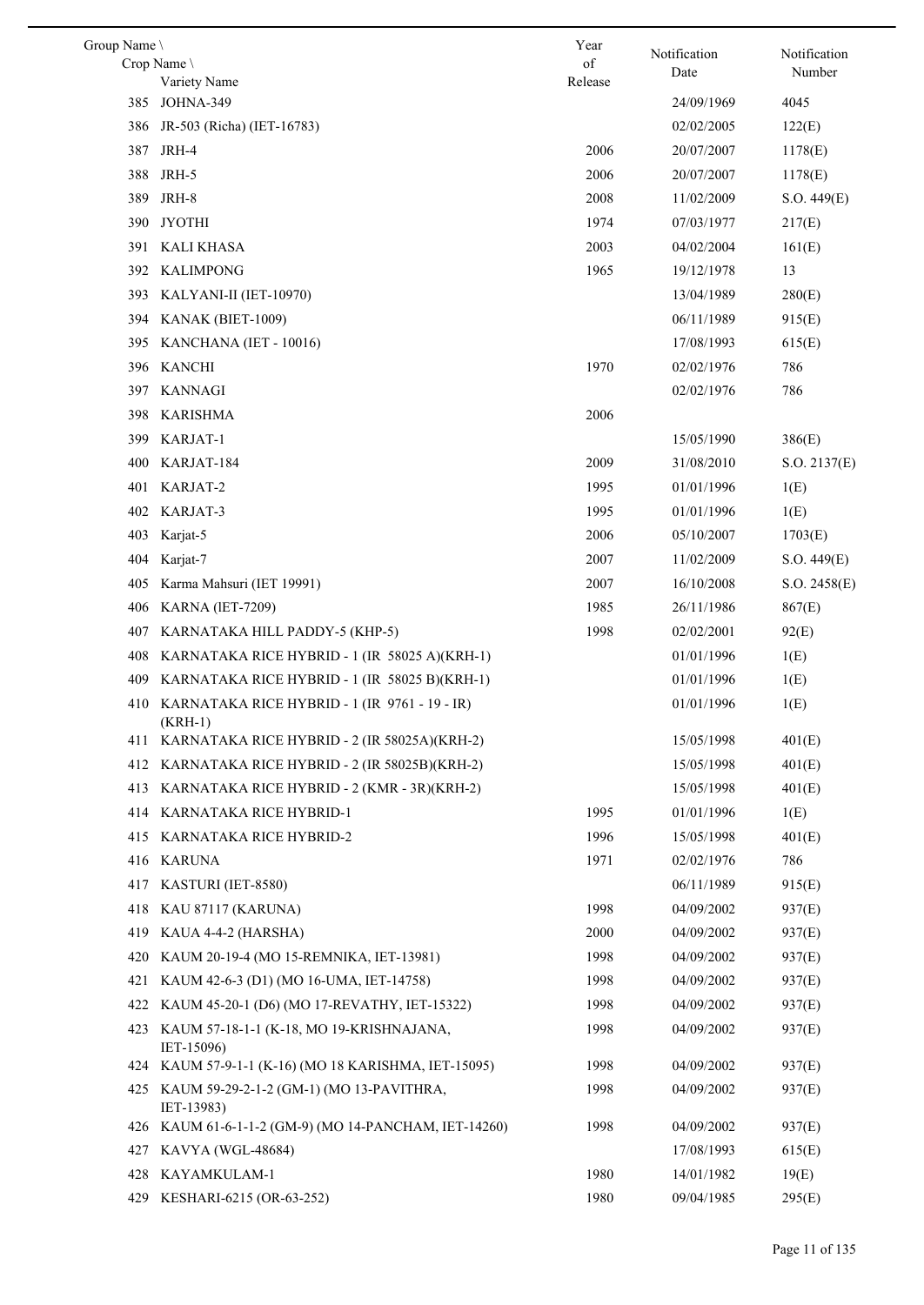| Group Name \ |                                | Year            | Notification | Notification |
|--------------|--------------------------------|-----------------|--------------|--------------|
|              | Crop Name \                    | of              | Date         | Number       |
|              | Variety Name                   | Release<br>1995 |              |              |
|              | 430 KESHEVA(KRH-2)             |                 | 15/05/1998   | 401(E)       |
| 431          | KETEKIJOHA (IET 18669)         | 2005            | 01/01/2007   |              |
| 432          | Ketekijoha (IET-18669)         |                 | 20/09/2006   | 1572(E)      |
| 433          | KHANDAGIRI                     |                 | 02/09/1994   | 636(E)       |
| 434          | KHANIKA                        |                 | 15/05/1998   | 401(E)       |
| 435          | KHARAVELA (IET-13253)          | 1999            | 13/10/1999   | 1033(E)      |
| 436          | KHITISH (IET-4094)             | 1981            | 13/08/1984   | 596(E)       |
| 437          | $KHP-10$                       | 2008            | 27/08/2009   | S.O. 2187(E) |
| 438          | KHP-9                          | 2004            | 20/09/2006   |              |
| 439          | $KKL(R)-1$                     | 2007            | 11/02/2009   | S.O. 449(E)  |
| 440          | KMD-2 (ABHILASH)               |                 | 06/03/1987   | 165(E)       |
| 441          | KMP-1 (MANDYA VANI)            | 1982            | 13/08/1984   | 596(E)       |
| 442          | KMPD-1 (AVINASH)               |                 | 06/03/1987   | 165(E)       |
| 443          | KN3                            |                 | 31/08/2010   | S.O. 2137(E) |
| 444          | <b>KOHSAAR</b>                 | 2000            | 25/08/2005   | 1177(E)      |
| 445          | KONARK (IET-12734)             | 1999            | 13/10/1999   | 1033(E)      |
| 446          | KOTHA MALAGOLUKULU-72          | 1979            | 19/12/1978   | 13           |
| 447          | KOTHA MALAGOLUKULU-74          | 1977            | 19/12/1978   | 13           |
| 448          | <b>KRANTI</b> (R-2022)         | 1976            | 14/01/1982   | 19(E)        |
| 449          | <b>KRISHNA</b>                 |                 | 21/09/1974   | 566(E)       |
| 450          | KRISHNA HAMSA                  | 1996            | 15/05/1998   | 401(E)       |
| 451          | <b>KRISHNAJANA</b>             | 2006            |              |              |
| 452          | KRISHNAVENI (MTU-2077)         |                 | 17/08/1990   | 639(E)       |
| 453          | KSHIRA (IET-3728)              |                 | 13/04/1989   | 280(E)       |
| 454          | KUMBHAM (KTR-3)                | 1998            | 04/09/2002   | 937(E)       |
|              | 455 KUNDALIKA                  |                 | 17/08/1990   | 639(E)       |
|              | 456 KUNTI (IET-6141)           | 1982            | 13/08/1984   | 596(E)       |
|              | 457 KUSHOL (IET - 12552)       |                 | 02/09/1994   | 636(E)       |
|              | 458 LACHIT (TTB-14-1)          |                 | 04/11/1992   | 814(E)       |
|              | 459 LAKHIMI (IET - 6666)       |                 | 04/11/1992   | 814(E)       |
| 460          | LAKSHMI (CNM-6)                | 1980            | 14/01/1982   | 19(E)        |
| 461          | LALAT (IET-9947)               | 1989            |              |              |
|              | LALITAGIRI (IET-13198)         |                 | 13/04/1989   | 280(E)       |
| 462          |                                |                 | 13/10/1999   | 1033(E)      |
| 463          | LALLU-14                       |                 | 02/02/1976   | 786          |
| 464          | Lam pnah - $(RCpL-1-87-4)$     |                 | 12/03/2003   | 283(E)       |
| 465          | LEIMAPHOU                      | 1991            | 08/06/1999   | 425(E)       |
| 466          | LUIT (TTB-127-216-2/IET-13622) | 1997            | 15/05/1998   | 401(E)       |
| 467          | Lum Pnah-1 (RCPL 1-87-4)       | 2002            | 01/01/2004   |              |
| 468          | LUNASAMPAD (IET 19470)         | 2010            | 25/03/2011   | 632(E)       |
| 469          | LUNASUWARNA (IET 18697)        | 2010            | 25/03/2011   | 632(E)       |
| 470          | LUNISREE                       | 1992            | 04/11/1992   | 814(E)       |
| 471          | <b>MADHUKAR</b>                | 1969            | 19/12/1978   | 13           |
| 472          | <b>MADHURI</b> (R-36-2486)     | 1980            | 14/01/1982   | 19(E)        |
| 473          | MAHAMAYA (IET-10749)           | 1995            | 01/01/1996   | 1(E)         |
| 474          | MAHANADI (IET-13356)           |                 | 13/10/1999   | 1033(E)      |
| 475          | <b>MAHANANDA</b>               | 1997            | 13/09/2000   | 821(E)       |
|              | 476 MAHAVEERA (IET-7791)       | 1985            | 26/11/1986   | 867(E)       |
|              |                                |                 |              |              |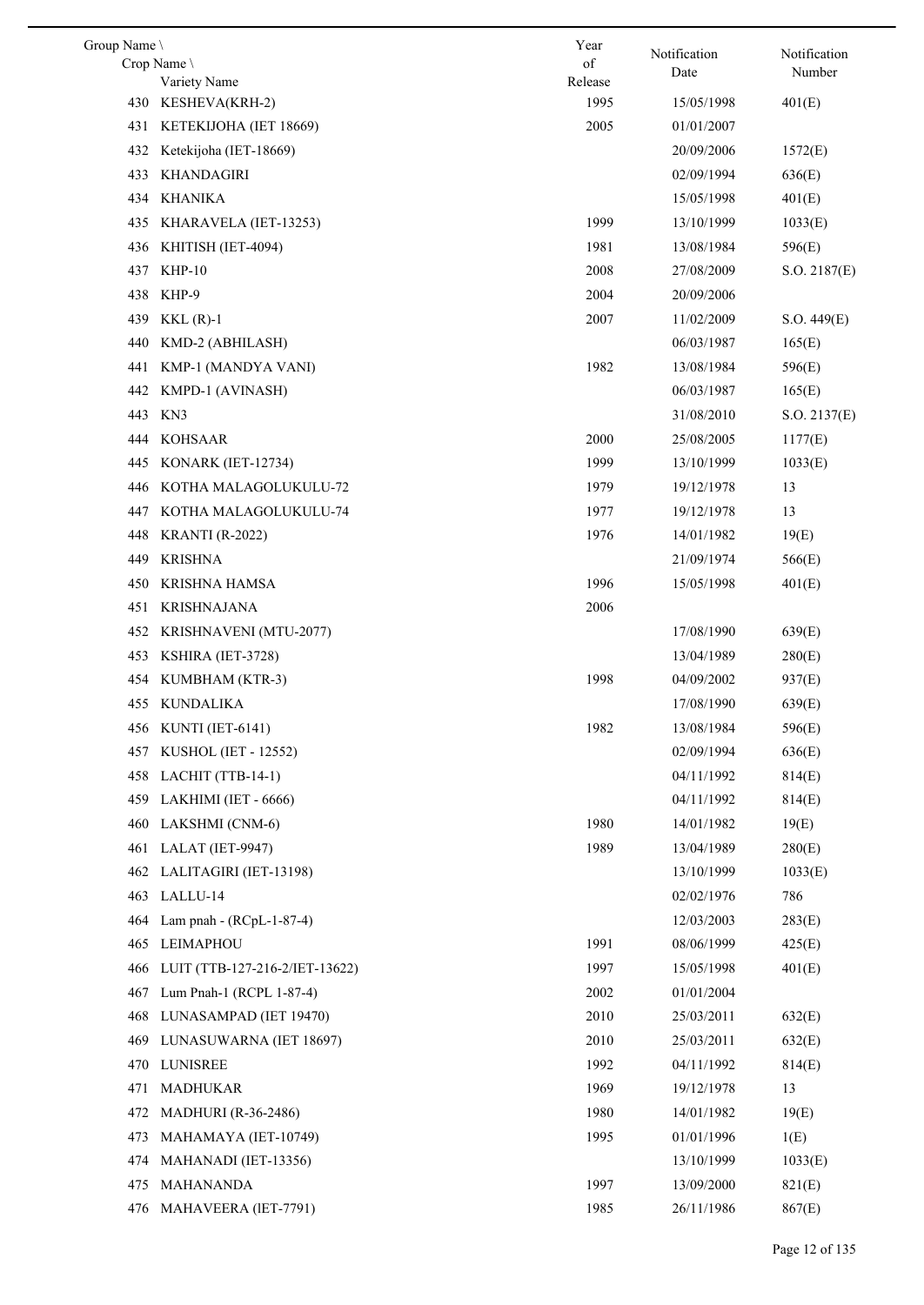| Group Name |                                         | Year            | Notification | Notification |
|------------|-----------------------------------------|-----------------|--------------|--------------|
|            | Crop Name                               | of              | Date         | Number       |
| 477        | Variety Name<br>MAHI SUGANDHA           | Release<br>1994 | 04/05/1995   | 408(E)       |
|            |                                         | 1998            | 04/09/2002   |              |
| 478        | MAKARAM (KTR-2)<br>MAKARAND             |                 |              | 937(E)       |
| 479        |                                         | 2005            |              |              |
| 480        | MALAVIYA SUGANDH 4-3 (HUR-4-3)          | 2008            | 11/02/2009   | S.O. 449(E)  |
| 481        | MALAVIYA SUGANDH-105 (HUR-105)          | 2008            | 11/02/2009   | S.O. 449(E)  |
| 482        | <b>MALINJA</b>                          |                 | 21/08/1975   | 440          |
| 483        | Malviya Dhan-1 (HUBR 2-1)               | 2004            | 25/08/2005   | 1177(E)      |
| 484        | Malviya Dhan-2 (HUR-3022)               | 2004            | 25/08/2005   | 1177(E)      |
| 485        | <b>MALVIYA DHAN-36</b>                  | 1990            | 09/09/1997   | 647(E)       |
| 486        | Manaswini (IET 19005)                   | 2008            | 16/10/2008   | S.O. 2458(E) |
| 487        | MANDAKINI (OR 2077-4)(IET 17847)        | 2010            | 25/03/2011   | 632(E)       |
| 488        | <b>MANDYA VIJAYA</b>                    | 1988            | 01/12/1988   | 1135(E)      |
| 489        | <b>MANGALA MAHSURI</b>                  | 2006            |              |              |
| 490        | <b>MANHAR</b>                           | 1985            | 18/11/1985   | 832(E)       |
| 491        | MANIKA (IET - 9737)                     |                 | 02/09/1994   | 636(E)       |
| 492        | Maniphou-10                             | 2006            | 11/02/2009   | S.O. 449(E)  |
| 493        | <b>MANOHAR SALI</b>                     |                 | 24/09/1969   | 4045         |
| 494        | MANSAROVAR (IET-6314)                   |                 | 09/04/1985   | 295(E)       |
| 495        | MARUTERU SANNALU (MTU-1006, IET-14348)  | 1997            | 13/09/2000   | 821(E)       |
| 496        | <b>MASSORIE</b>                         |                 | 19/12/1978   | 13           |
| 497        | MASURI                                  | 1971            | 21/09/1974   | 566(E)       |
| 498        | <b>MATTA DRIVENI</b>                    | 2006            |              |              |
| 499        | MAUGAD SUGANDHA-1                       | 2006            |              |              |
| 500        | $MDU-1$                                 |                 | 14/01/1982   | 19(E)        |
| 501        | MDU-2 (9353)                            |                 | 13/04/1989   | 280(E)       |
|            | 502 MDU-3                               |                 | 06/11/1989   | 915(E)       |
|            | 503 MDU-4                               |                 | 17/08/1993   | 615(E)       |
|            | 504 MDU-5                               | 1996            | 17/09/1997   | 662(E)       |
| 505        | <b>MEHAR (IET - 9849)</b>               |                 | 02/09/1994   | 636(E)       |
| 506        | <b>MEHSURI</b>                          | 1975            |              |              |
| 507        | <b>MGD 101</b>                          | 2008            | 27/08/2009   | S.O. 2187(E) |
| 508        | MLR--9672                               |                 | 14/01/1982   | 19(E)        |
| 509        | MO 21 (PRATIKSHA)                       | 2010            | 01/04/2010   | 733(E)       |
|            | 510 MO-5                                | 1981            | 13/08/1984   | 596(E)       |
| 511        | <b>MOTI</b> (IET-9170)                  |                 | 13/04/1989   | 280(E)       |
|            | 512 MOTI GOLD (NP 1024)                 | 2010            | 25/03/2011   | 632(E)       |
| 513        | MR-136                                  | 1972            | 21/08/1975   | 440          |
|            | 514 MR-272                              | 1975            | 19/12/1978   | 13           |
| 515        | MR-292-F                                | 1975            | 13/08/1984   | 596(E)       |
| 516        | <b>MRUNALINI (OR 1898-18) IET 18649</b> | 2010            | 25/03/2011   | 632(E)       |
| 517        | MTU 1075 (IET 18482)                    |                 | 16/10/2008   | S.O. 2458(E) |
| 518        | MTU-1010                                | 2000            |              |              |
|            | 519 MTU-1031 (Tholakuri)                | 2002            | 04/02/2004   | 161(E)       |
| 520        | MTU-1032 (Godavari)                     | 2002            | 04/02/2004   | 161(E)       |
| 521        | MTU-5182                                |                 | 17/08/1993   | 615(E)       |
|            | 522 MTU-6024                            | 1982            | 09/04/1985   | 295(E)       |
|            | MTU-7029                                |                 |              |              |
| 523        |                                         | 1982            | 09/04/1985   | 295(E)       |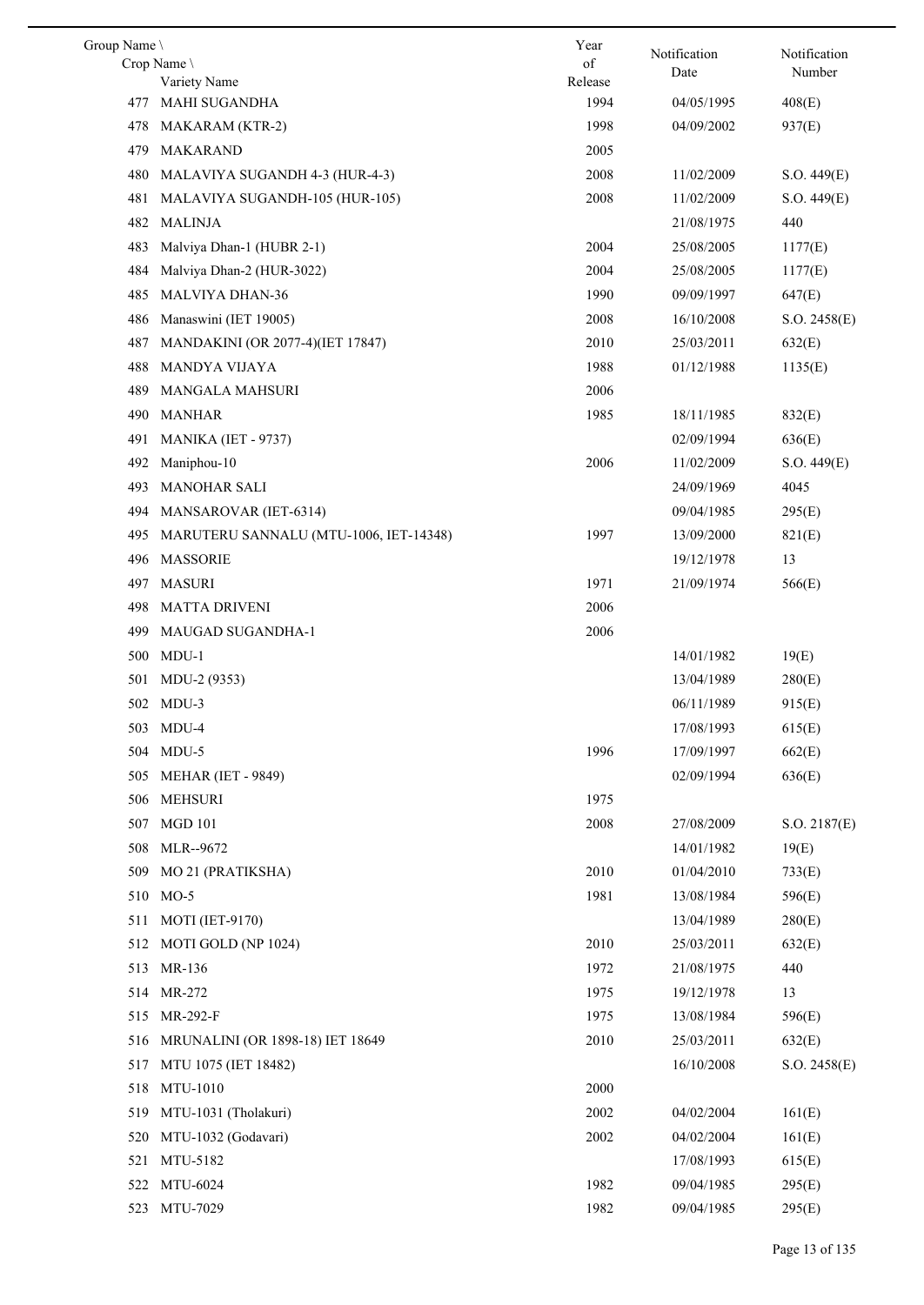| Group Name |                                                | Year    | Notification | Notification      |
|------------|------------------------------------------------|---------|--------------|-------------------|
|            | Crop Name                                      | of      | Date         | Number            |
| 524        | Variety Name<br>MTU-9993                       | Release | 04/05/1995   |                   |
| 525        | MUGAD SIRI-1253                                |         | 26/07/2012   | 408(E)<br>1708(E) |
|            |                                                | 2000    |              |                   |
| 526        | MUGAD SUGANDHA-1 (IET-13549)                   |         | 04/09/2002   | 937(E)            |
| 527        | MUKTHI (CTH-1)                                 |         | 04/05/1995   | 408(E)            |
| 528        | MUNAL (CI-5310)                                | 1981    | 13/08/1984   | 596(E)            |
| 529        | <b>MUT-1031</b>                                | 2004    |              |                   |
|            | 530 N-18                                       | 1967    | 21/08/1975   | 440               |
|            | 531 N-22                                       |         | 19/12/1978   | 13                |
|            | 532 N-8                                        | 1967    | 21/08/1975   | 440               |
| 533        | NAGARJUNA (IET-6315)                           |         | 16/08/1991   | 527(E)            |
|            | 534 NALINI (IET-8987)                          |         | 06/11/1989   | 915(E)            |
| 535        | NAREDRA-2 (IET-4555)                           |         | 06/03/1987   | 165(E)            |
| 536        | Narendra Dhan (NDR-9830132)                    |         | 11/02/2009   | S.O. 454(E)       |
| 537        | Narendra Dhan 3112-1 Prakhar (IET 19335)       | 2009    | 27/08/2009   | S.O. 2187(E)      |
| 538        | NARENDRA DHAN-118                              |         | 05/05/1988   | 471(E)            |
| 539        | NARENDRA DHAN-359 (NDR-359)                    | 1994    | 02/09/1994   | 636(E)            |
| 540        | NARENDRA DHAN-97                               | 1992    | 25/11/1992   | 860(E)            |
| 541        | Narendra Jal Pushp (NDR-9830135)(IET-17972)    |         | 11/02/2009   | S.O. 454(E)       |
| 542        | Narendra Lalmati (IET 21051)                   | 2009    | 27/08/2009   | S.O. 2187(E)      |
| 543        | Narendra Mayank (NDR-9830144)(IET-18055)       |         | 11/02/2009   | S.O. 454(E)       |
| 544        | NARENDRA SANKAR DHAN-2                         | 1998    | 08/06/1999   | 425(E)            |
| 545        | Narendra Usar Dhan 2008 (IET-18699)            | 2009    | 27/08/2009   | S.O. 2187(E)      |
| 546        | Narendra Usar Dhan-2008 (NDRK-5088) IET-18699) |         | 29/01/2010   | S.O. 211(E)       |
| 547        | NARENDRA USAR-2                                | 1996    | 15/05/1998   | 401(E)            |
| 548        | <b>NARENDRA USAR-3</b>                         | 1999    | 02/02/2001   | 92(E)             |
| 549        | NARENDRA-80                                    |         | 06/03/1987   | 165(E)            |
|            | 550 NARENDRA-8002 (IET-15848)                  | 2005    | 05/11/2005   | 1566(E)           |
|            | 551 Narendre Hy-2 (A-Line)                     |         |              |                   |
| 552        | Narendre Hy-2 (B-Line)                         |         |              |                   |
| 553        | Narendre Hy-2 (R-Line)                         |         |              |                   |
|            | 554 NAUR-1                                     | 2009    | 31/08/2010   | S.O. 2137(E)      |
| 555        | Naveen (CR-749-20-2) (IET-14461)               | 2005    | 20/09/2006   | 1572(E)           |
|            | 556 NC-1281                                    |         | 19/12/1978   | 13                |
| 557        | NDR 2064 (IET 17475)                           | 2009    | 27/08/2009   | S.O. 2187(E)      |
| 558        | NDR 2065 (IET 17476)                           | 2010    | 20/07/2011   | 1662(E)           |
| 559        | NEELA (CR-404-56-1)                            |         | 14/05/1986   | 258(E)            |
| 560        | NEELGIRI (IET - 10393)                         |         | 02/09/1994   | 636(E)            |
| 561        | NEERAJA (IET-11865)                            | 1999    | 13/09/2000   | 821(E)            |
| 562        | Nellore Mahsuri (NLR-34449)                    | 2009    | 29/01/2010   | S.O. 211(E)       |
| 563        | NI DHAN-1                                      |         | 19/12/1978   | 13                |
| 564        | NIDHIN (IET-9994)                              |         | 01/05/1997   | 360(E)            |
| 565        | NK 5251 (IET 19738)                            | 2007    | 10/09/2012   | S.O. 2125(E)      |
| 566        | <b>NLR-145</b>                                 |         | 17/08/1993   | 615(E)            |
| 567        | NLR-28523                                      |         | 17/08/1993   | 615(E)            |
| 568        | $NP-130$                                       |         | 24/09/1969   | 4045              |
| 569        | NPH 924-1 (IET 21255)                          | 2007    | 10/09/2012   | S.O. 2125(E)      |
|            | 570 NUA CHINIKAMINI (IET 18394) CR 2580)       | 2010    | 25/03/2011   | 632(E)            |
|            |                                                |         |              |                   |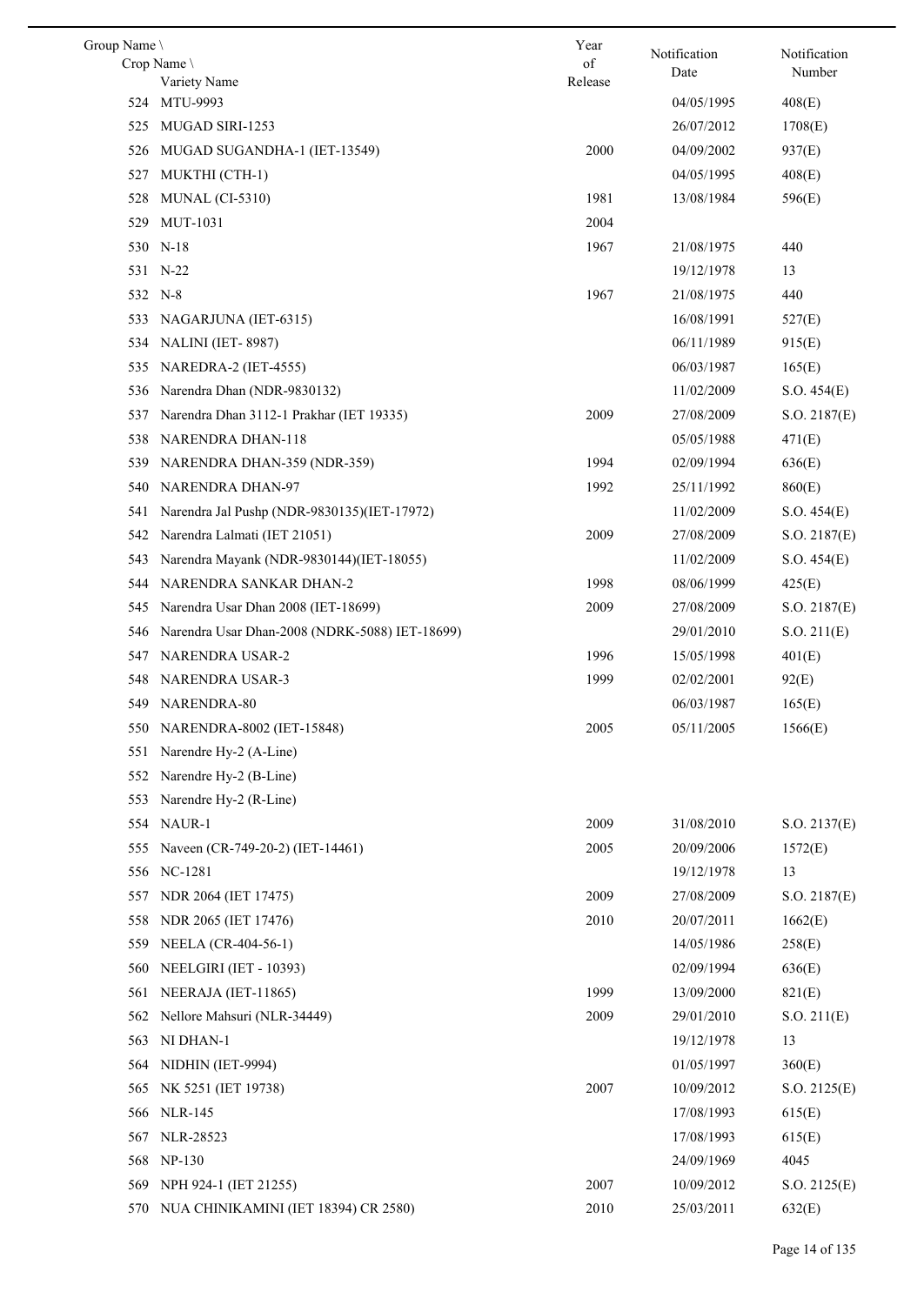| Group Name |                                                  | Year          | Notification | Notification |
|------------|--------------------------------------------------|---------------|--------------|--------------|
|            | Crop Name<br>Variety Name                        | of<br>Release | Date         | Number       |
|            | 571 Nua Kalajeera (IET 18393)                    | 2008          | 16/10/2008   | S.O. 2458(E) |
|            | 572 OC1393                                       | 1960          | 19/12/1978   | 13           |
| 573        | ONA SIRI (MAS 26)                                | 2008          | 27/08/2009   | S.O. 2187(E) |
| 574        | Onam                                             | 1985          | 25/04/2006   | 599(E)       |
| 575        | OR-10-112                                        | 1974          | 21/08/1975   | 440          |
| 576        | OR-10-193-2-13                                   | 1974          | 21/08/1975   | 440          |
|            | 577 OR-5-11                                      |               | 21/08/1975   | 440          |
| 578        | ORUGALLU (IET-11381)                             | 1994          | 04/05/1995   | 408(E)       |
|            | 579 P.R.-103                                     | 1978          | 14/01/1982   | 19(E)        |
| 580        | PAC 837 (PAC 85037) IET 19746)                   |               | 27/08/2009   | S.O. 2187(E) |
|            | 581 PADMA                                        | 1968          | 24/09/1969   | 4045         |
|            | 582 PADMINI (IET-10561)                          |               | 13/04/1989   | 280(E)       |
| 583        | PADUVAI PONNI (PY-1)                             |               | 18/11/1985   | 832(E)       |
|            | 584 PAIYUR-1                                     | 1981          | 13/08/1984   | 596(E)       |
| 585        | PALAM DHAN-957 (IET-13795)                       | 2000          | 02/02/2005   | 122(E)       |
|            | 586 PALGHAR-1                                    |               | 15/05/1990   | 386(E)       |
|            | 587 PALGUNA (IET 2911)                           | 1979          | 14/01/1982   | 19(E)        |
| 588        | PALMAN                                           | 1972          | 30/06/1973   | 361(E)       |
| 589        | PANCHAMI                                         | 2006          |              |              |
|            | 590 PANKAJ                                       |               | 19/12/1978   | 13           |
| 591        | Pant Dhan 18 (IET 17920) (UPRI 99-1)             |               | 20/07/2007   | 1178(E)      |
|            | 592 PANT DHAN-10 (IET - 8616)                    | 1993          | 17/08/1993   | 615(E)       |
|            | 593 PANT DHAN-11 (IET - 9620)                    | 1993          | 17/08/1993   | 615(E)       |
|            | 594 PANT DHAN-12 (IET-10955)                     | 1996          | 01/01/1996   | 1(E)         |
|            | 595 Pant Dhan-19(IET 17544)                      |               | 05/10/2007   | 1703(E)      |
|            | 596 PANT DHAN-6                                  |               | 18/09/1987   | 834(E)       |
|            | 597 PANT DHAN16 (IET-14807)                      | 1995          | 15/11/2001   | 1134(E)      |
| 598        | Pant Hybrid (58025B)                             |               |              |              |
| 599        | Pant Hybrid (IR-58025A)                          |               |              |              |
| 600        | Pant Hybrid (UPR-192-133R)                       |               |              |              |
| 601        | Pant Sankar Dhan - 3, (UPHR 1010)                | 2004          | 25/04/2006   | 599(E)       |
| 602        | PANT SANKAR DHAN-1                               | 1997          | 08/06/1999   | 425(E)       |
| 603        | PANT SHANKAR DHAN-3 (A-LINE)                     |               |              |              |
| 604        | PANT SHANKAR DHAN-3 (B-LINE)                     |               |              |              |
| 605        | PANT SHANKAR DHAN-3 (R-LINE)                     |               |              |              |
| 606        | Pant Sugandh Dhan-15 (IET 14132)(UPRBS 92-4)     | 2003          | 25/04/2006   | 599(E)       |
| 607        | Pant Sugandh Dhan-17(IET 17263)(UPR 2879-98-105) | 2004          | 25/04/2006   | 599(E)       |
| 608        | PANVEL-1                                         | 1984          | 24/07/1985   | 540(E)       |
| 609        | PANVEL-2                                         |               | 15/05/1990   | 386(E)       |
| 610        | PARAG-401 (PBNR-90-3-401)                        | 2000          | 13/09/2000   | 821(E)       |
| 611        | PARBHANI AVISHKAR                                | 2006          |              |              |
| 612        | Pardhiva (NLR - 33892)                           | 2006          | 20/07/2007   | 1178(E)      |
| 613        | PARIJAT (IET-2684)                               | 1976          | 09/04/1985   | 295(E)       |
| 614        | Pariphou                                         | 2006          | 05/10/2007   | 1703(E)      |
| 615        | PATHARA (IET -6639)                              | 1985          | 26/11/1986   | 867(E)       |
| 616        | <b>PAU-201</b>                                   | 2007          | 08/05/2008   | S.O. 1108(E) |
| 617        | PAVISHAM (MO-6)                                  | 1982          | 14/05/1986   | 258(E)       |
|            |                                                  |               |              |              |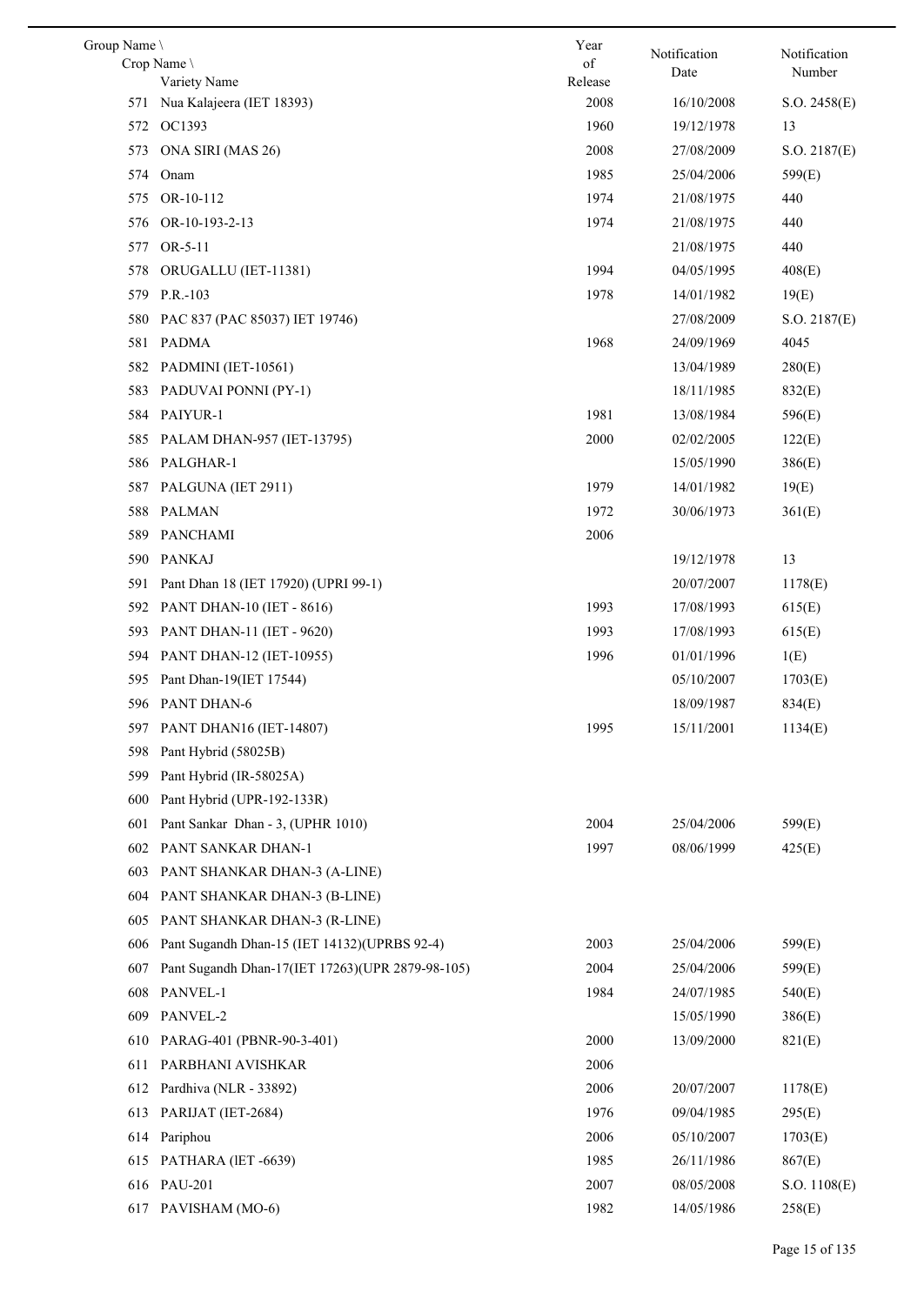| Group Name |                                         | Year            | Notification | Notification |
|------------|-----------------------------------------|-----------------|--------------|--------------|
|            | Crop Name                               | of              | Date         | Number       |
|            | Variety Name<br>618 PAVITHRA            | Release<br>2006 |              |              |
|            |                                         |                 |              |              |
| 619        | PAWANA                                  |                 | 17/08/1990   | 639(E)       |
| 620        | PBNR-93-1(Parbhani Avishkar)            | 2004            | 05/11/2005   | 1566(E)      |
| 621        | PHALGUNA                                | 1979            | 19/12/1978   | 13           |
| 622        | PHALGUNI (IET 18720) CRAC 2224-1041)    | 2010            | 25/03/2011   | 632(E)       |
|            | 623 PHB-71                              |                 | 09/09/1997   | 647(E)       |
| 624        | PHONDAGHAT-1                            | 2000            | 25/08/2005   | 1177(E)      |
| 625        | PHOU-OIBI (KD-6-2-1)                    | 1981            | 29/05/1982   | 371(E)       |
| 626        | Phule Radha                             | 2006            | 20/07/2007   | 1178(E)      |
| 627        | Phule Samruddhi (VDN-99-29)             | 2007            | 29/01/2010   | S.O. 211(E)  |
| 628        | Phule Samrudhi                          | 2007            | 16/10/2008   | S.O. 2458(E) |
| 629        | PINAKINI (NLR-9672-96)                  |                 | 13/04/1989   | 280(E)       |
|            | 630 PKV HMT                             | 1998            | 16/10/2008   | S.O. 2458(E) |
| 631        | PKV Khamang (Sye-116-53-22-8)           | 2007            | 11/02/2009   | S.O. 449(E)  |
| 632        | PKV MAKARAND                            | 2004            | 02/02/2005   | 122(E)       |
| 633        | PMK $(R)-3$                             | 2003            | 25/08/2005   | 1177(E)      |
|            | 634 PMK-1                               |                 | 22/11/1991   | 793(E)       |
|            | 635 PMK-2 (IET-13971)                   | 1994            | 01/05/1997   | 360(E)       |
| 636        | PNPH 24 (IET 21406)                     | 2007            | 10/09/2012   | S.O. 2125(E) |
| 637        | <b>PNR-162</b>                          |                 | 04/05/1995   | 408(E)       |
| 638        | PNR-381 (IET - 9208)                    | 1992            | 04/11/1992   | 814(E)       |
| 639        | <b>PNR-519</b>                          | 1999            | 13/09/2000   | 821(E)       |
| 640        | PNR-546 (IET-11347)                     | 2002            | 04/02/2004   | 161(E)       |
| 641        | POOJA (IET-12241)                       | 1999            | 08/06/1999   | 425(E)       |
|            | 642 POORNIMA (IET-12284, R-281-PP-31-1) | 1995            | 01/05/1997   | 360(E)       |
|            | 643 POTHANA                             |                 | 06/03/1987   | 165(E)       |
|            | 644 PR-106                              | 1978            | 10/04/1978   | 1151         |
|            | 645 PR-108                              |                 | 06/03/1987   | 165(E)       |
|            | 646 PR-109                              |                 | 01/01/1988   | 10(E)        |
|            | 647 PR-111                              | 1985            | 04/05/1995   |              |
|            | 648 PR-113                              | 2000            | 26/03/2001   | 276(E)       |
|            | 649 PR-114                              | 2000            | 26/03/2001   | 276(E)       |
|            | 650 PR-115                              | 2000            | 26/03/2001   | 276(E)       |
|            | 651 PR-116                              | 2000            | 26/03/2001   | 276(E)       |
|            | 652 PR-118                              | 2003            | 20/07/2007   | 1178(E)      |
|            | 653 PR-4141                             | 1982            | 13/08/1984   | 596(E)       |
|            |                                         | 1995            | 04/05/1995   |              |
|            | 654 PR-III (IET-13576)                  |                 |              | 408(E)       |
| 655        | PRABHAT                                 | 1976            | 19/12/1978   | 13           |
| 656        | PRABHAVATI (PBN-1)                      | 1984            | 18/11/1985   | 832(E)       |
| 657        | <b>PRACHI</b> (IET-12786)               |                 | 13/10/1999   | 1033(E)      |
| 658        | PRAGATI (R-2276)                        | 1976            | 14/01/1982   | 19(E)        |
| 659        | PRAKASH (IET -2254 RP4-14)              | 1976            | 19/12/1978   | 13           |
| 660        | PRANAVA (IET-7999)                      |                 | 06/11/1989   | 915(E)       |
| 661        | <b>PRASAD</b>                           | 1978            | 19/12/1978   | 13           |
| 662        | PRASANNA (IET-7564)                     | 1986            | 26/11/1986   | 867(E)       |
| 663        | PRATAP (OR-131-3-1)                     | 1983            | 09/04/1985   | 295(E)       |
|            | 664 PRATIBHA                            |                 | 06/03/1987   | 165(E)       |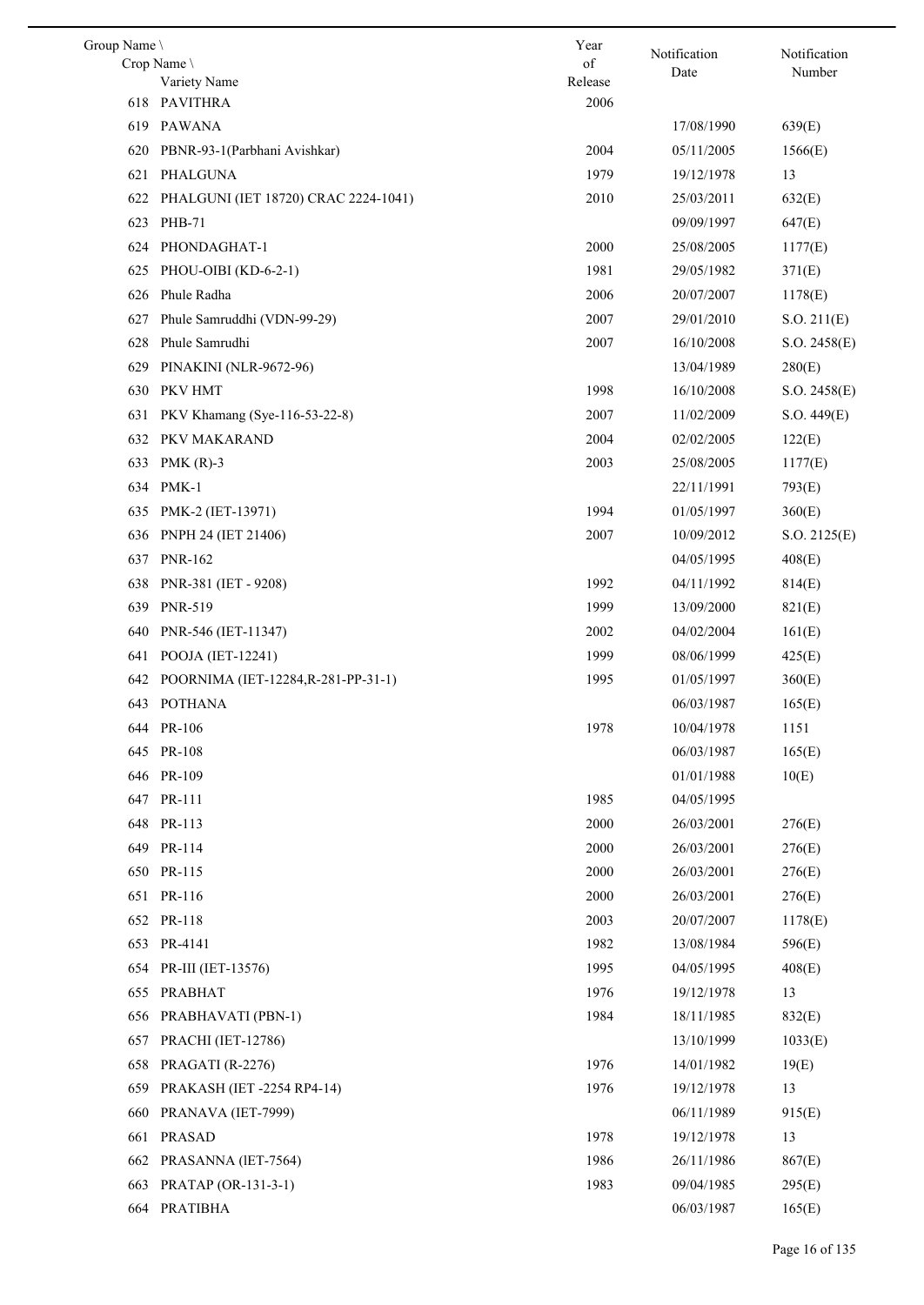| Group Name |                                                | Year    | Notification | Notification |
|------------|------------------------------------------------|---------|--------------|--------------|
|            | Crop Name                                      | of      | Date         | Number       |
|            | Variety Name                                   | Release |              |              |
|            | 665 Pratikshya (ORS 201-5)(IET-15191)          | 2005    | 20/09/2006   | 1572(E)      |
|            | 666 PRATISHYA 9                                |         |              |              |
| 667        | PRH-122 (A-Line)                               |         | 25/04/2006   | 599(E)       |
| 668        | PRH-122 (B-Line)                               |         | 25/04/2006   | 599(E)       |
| 669        | PRH-122 (IET-17248)                            | 2006    | 25/04/2006   | 599(E)       |
| 670        | PRH-122 (R-Line)                               |         | 25/04/2006   | 599(E)       |
| 671        | PTB-45 (Matta Triveni)                         | 1990    | 25/04/2006   | 599(E)       |
| 672        | PTB-49 (KAIRALY)                               | 1993    | 25/04/2006   | 599(E)       |
| 673        | PTB-50(KANCHANA)                               | 1993    | 25/04/2006   | 599(E)       |
|            | 674 PTB-51 (AATHIRA)                           | 1993    | 25/04/2006   | 599(E)       |
| 675        | PTB-52 (AISWARYA)                              | 1993    | 25/04/2006   | 599(E)       |
| 676        | PTB-58 (IET-17608) (CUL.20D-1)                 |         | 29/01/2010   | 211(E)       |
| 677        | PUBM-8                                         | 2008    | 27/08/2009   | S.O. 2187(E) |
| 678        | <b>PUNISHI (KD-6-18-7)</b>                     | 1981    | 29/05/1982   | 371(E)       |
| 679        | PUNITHAVATHY (PY-2)                            |         | 18/11/1985   | 832(E)       |
| 680        | PUNJAB BASMATI-1                               | 1982    | 13/08/1984   | 596(E)       |
| 681        | PUNJAB BASMATI-2                               | 2008    | 26/07/2012   | 1708(E)      |
| 682        | PURNENDU (IET-10029)                           |         | 01/05/1997   | 360(E)       |
| 683        | PURVA (JR-16-15-1-1)                           | 1981    | 08/07/1983   | 499(E)       |
| 684        | Pusa - 1121 (Pusa Sugandh-4)                   | 2003    | 05/11/2005   | 1566(E)      |
|            | 685 PUSA 2-21                                  | 1975    | 02/02/1976   | 786          |
| 686        | PUSA BASMATI-1 (IET-10364)                     | 1989    | 06/11/1989   | 915(E)       |
| 687        | PUSA BASMATI-6 (IET 18005)                     |         | 01/04/2010   | 733(E)       |
| 688        | PUSA RH-10                                     |         | 15/11/2001   | 1134(E)      |
| 689        | <b>PUSA RH-10 (PRR 78)</b>                     |         | 15/11/2001   | 1134(E)      |
|            | 690 PUSA RH-10 (PUSA 6A)                       |         | 15/11/2001   | 1134(E)      |
|            | 691 PUSA RH-10 (PUSA 6B)                       |         | 15/11/2001   | 1134(E)      |
|            | 692 PUSA SUGANDH-2 (IET-16310, PUSA-204-1-126) | 2001    | 15/11/2001   | 1134(E)      |
| 693        | PUSA SUGANDH-3 (IET-16313, PUSA 2504-1-3-1)    | 2001    | 15/11/2001   | 1134(E)      |
| 694        | Pusa Sugandh-5(IET-17021)                      |         | 02/02/2005   | 122(E)       |
| 695        | PUSA SUGANDHA-4(P-1121)                        | 2000    |              |              |
|            | 696 PUSA SUGANDHA-5                            | 2006    |              |              |
|            | 697 PUSA-169                                   |         | 14/05/1986   | 258(E)       |
| 698        | <b>PUSA-205</b>                                |         | 06/03/1987   | 165(E)       |
| 699        | PUSA-4-1-11                                    |         |              |              |
|            | 700 PUSA-44                                    | 1994    | 02/09/1994   | 636(E)       |
| 701        | PUSA-677 (IET-12617)                           | 1997    | 01/05/1997   | 360(E)       |
|            | 702 PUSA-834                                   | 1995    | 01/01/1996   | 1(E)         |
| 703        | PUSHPA (MR-301)                                | 1976    | 14/01/1982   |              |
|            | 704 PVK-SKL-3-11-25-30-36                      |         |              | 19(E)        |
|            |                                                |         | 02/02/2005   | 122(E)       |
| 705        | PY 6 (Subramania Bharathi)                     | 2000    | 01/01/2002   |              |
|            | 706 PY-4                                       |         | 22/11/1991   | 793(E)       |
|            | 707 PY-5                                       |         | 01/01/1996   | 1(E)         |
|            | 708 PY-6 (IET-11898)                           | 2000    | 02/02/2001   | 92(E)        |
|            | 709 PY-7                                       | 2007    | 05/10/2007   | 1703(E)      |
|            | 710 R-575                                      |         | 21/08/1975   | 440          |
|            | 711 RADHA                                      | 1984    | 09/04/1985   | 295(E)       |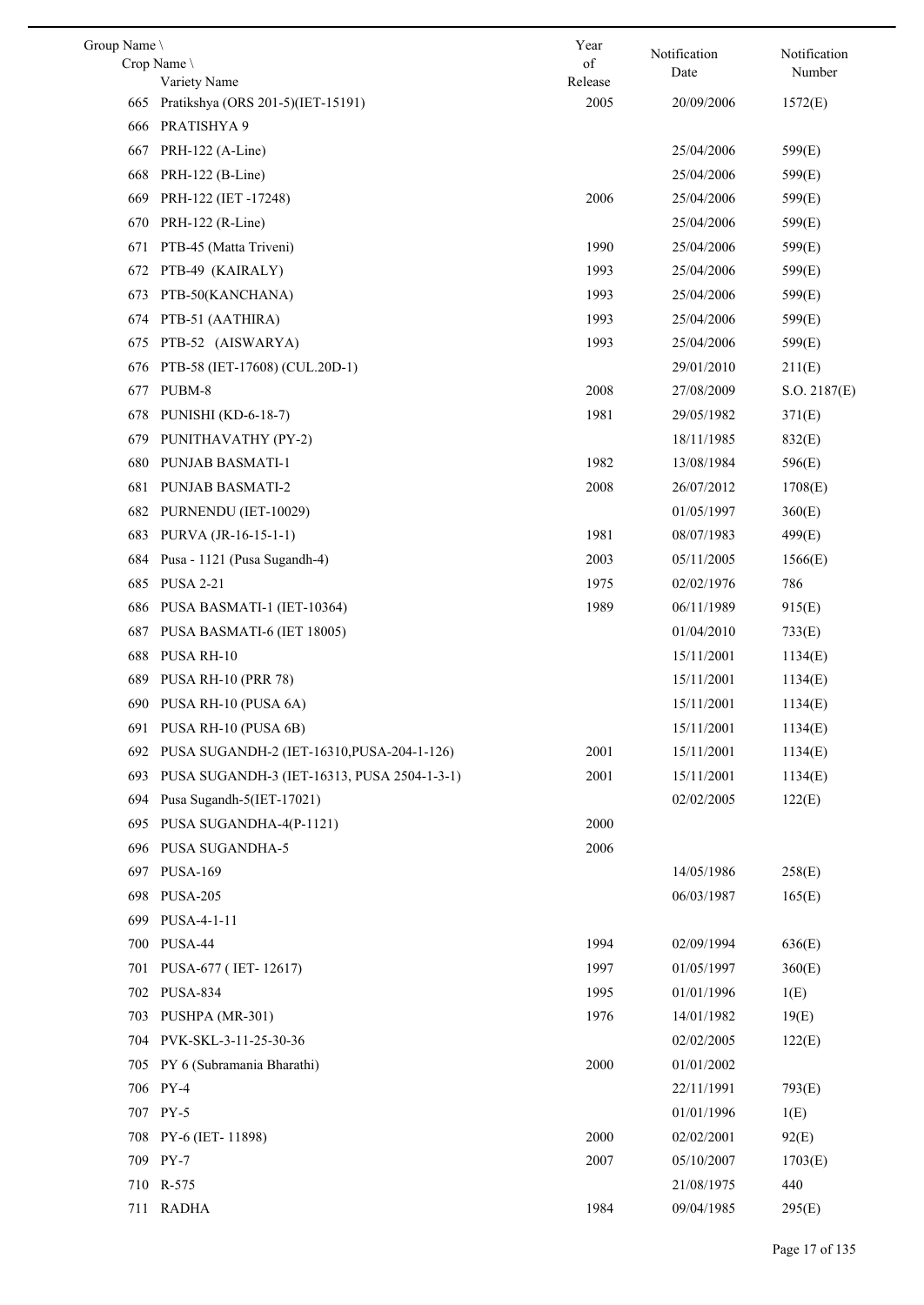| Group Name |                                        | Year    | Notification | Notification |
|------------|----------------------------------------|---------|--------------|--------------|
|            | Crop Name                              | of      | Date         | Number       |
|            | Variety Name<br>712 RADHA-1            | Release | 19/12/1978   | 13           |
| 713        | RADHI (CRM-40)(IET-12413)              | 1996    | 15/05/1998   | 401(E)       |
| 714        | RAJA VADLU (IET-11058)                 | 1994    | 04/05/1995   | 408(E)       |
| 715        |                                        | 2005    | 20/09/2006   |              |
|            | RAJALAXMI (CRHR-5)                     |         |              | 1572(E)      |
| 716        | RAJALAXMI (CRHR-5) -A Line             | 2005    | 20/09/2006   | 1572(E)      |
| 717        | RAJALAXMI (CRHR-5) -B Line             | 2005    | 20/09/2006   | 1572(E)      |
| 718        | RAJALAXMI (CRHR-5) -R Line             | 2005    | 20/09/2006   | 1572(E)      |
| 719        | <b>RAJENDRA</b>                        | 1976    | 19/12/1978   | 13           |
| 720        | RAJENDRA BHAGVATI                      | 2009    | 01/04/2010   | 733(E)       |
| 721        | RAJENDRA DHAN-201                      | 1979    | 08/07/1983   | 499(E)       |
| 722        | <b>RAJENDRA DHAN-202</b>               | 1979    | 08/07/1983   | 499(E)       |
| 723        | Rajendra Kasturi                       | 2004    | 20/07/2007   | 1178(E)      |
| 724        | Rajendra Mahsuri-1                     | 2007    | 20/07/2007   | 1178(E)      |
| 725        | Rajendra Suwasini                      | 2003    | 20/07/2007   | 1178(E)      |
| 726        | Rajendra Sweta                         | 2004    | 20/07/2007   | 1178(E)      |
| 727        | RAJSHREE (TCA-80-4) (IET-7970)         | 1989    | 06/11/1989   | 915(E)       |
| 728        | RAMACHANDI (IET-13354)                 | 1999    | 13/10/1999   | 1033(E)      |
| 729        | Ramappa (WGL-23985) (IET-17856)        | 2009    | 29/01/2010   | S.O. 211(E)  |
| 730        | RANBIR BASMATI (IET-11343)             |         | 01/01/1996   | 1(E)         |
| 731        | Rani Dhan (IET-19148)                  | 2009    | 27/08/2009   | S.O. 2187(E) |
| 732        | <b>RANJEET</b> (IET - 12554)           | 1994    | 02/09/1994   | 636(E)       |
| 733        | RASHMI(JR-201)                         | 2006    | 01/01/2008   |              |
| 734        | RASI (IET-1444)                        | 1977    | 23/03/1978   | 1004         |
| 735        | <b>RATNA</b>                           | 1970    | 21/09/1974   | 566(E)       |
| 736        | RATNAGIRI-1                            |         | 15/05/1990   | 386(E)       |
| 737        | RATNAGIRI-2                            |         | 15/05/1990   | 386(E)       |
|            | 738 RATNAGIRI-24 (RTN-24) (IET-19812)  |         | 31/08/2010   | S.O. 2137(E) |
|            | 739 RATNAGIRI-3                        |         | 01/01/1996   | 1(E)         |
| 740        | RATNAGIRI-4 (RTN 49-1-1-2) (IET 20980) | 2009    | 31/08/2010   | S.O. 2137(E) |
| 741        | RATNAGIRI-68-1                         | 1975    | 26/11/1986   | 867(E)       |
| 742        | RATNAGIRI-73                           | 1980    | 26/11/1986   | 867(E)       |
| 743        | RAVI (IET-7991)                        |         | 16/08/1991   | 527(E)       |
| 744        | <b>RC MANIPHOU 11 (IET 20193)</b>      | 2011    | 07/02/2011   | 283(E)       |
| 745        | RC Maniphou-6                          | 2006    | 11/02/2009   | S.O. 449(E)  |
| 746        | RC Maniphou-7                          | 2006    | 11/02/2009   | S.O. 449(E)  |
| 747        | <b>REETA</b> (IET 19969)               | 2010    | 25/03/2011   | 632(E)       |
| 748        | <b>REMNIKA</b>                         | 2006    |              |              |
| 749        | <b>REVATHY</b>                         | 2006    |              |              |
| 750        | RH-204 (A-LINE)                        |         |              |              |
| 751        | RH-204 (B-LINE)                        |         |              |              |
| 752        | RH-204 (EXPH 204)                      |         | 12/03/2003   | 283(E)       |
| 753        | RH-204 (R-LINE)                        |         |              |              |
|            |                                        |         |              |              |
| 754        | $RH10$ (A Line P-6-A)                  |         |              |              |
| 755        | $RH10$ (B Line P-6-B)                  |         |              |              |
| 756        | RH10 (Male PRR-78)                     |         |              |              |
| 757        | RICHA(JR-503)                          | 2005    |              |              |
|            | 758 RM-1 (IET-14083, MANGALA MANSURI)  | 1998    | 04/09/2002   | 937(E)       |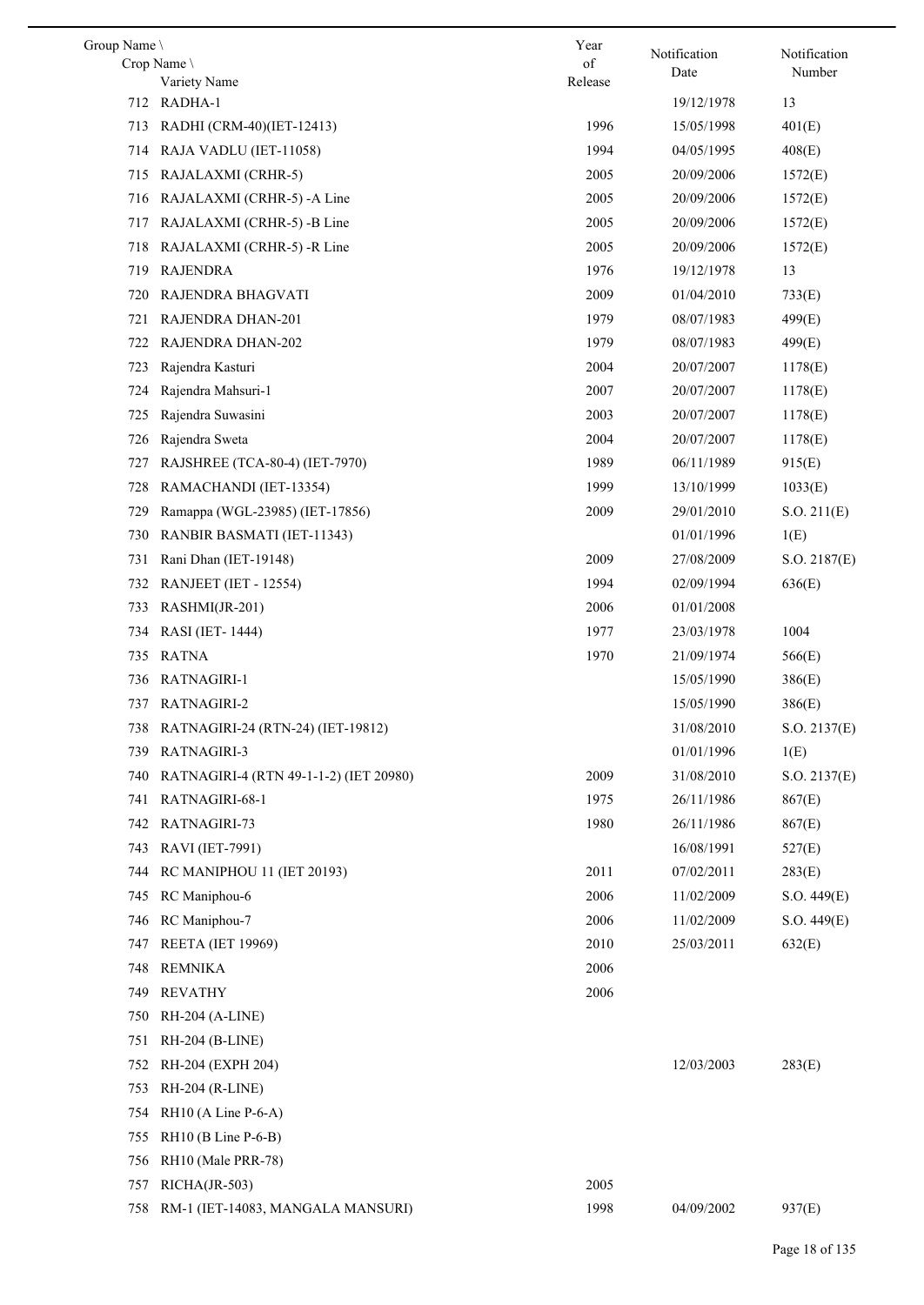| Group Name \ |                                   | Year            | Notification | Notification |
|--------------|-----------------------------------|-----------------|--------------|--------------|
|              | Crop Name                         | of              | Date         | Number       |
|              | Variety Name                      | Release<br>2006 |              |              |
|              | 759 RMD (R) 1                     |                 | 20/07/2007   | 1178(E)      |
| 760          | ROHINI (PTB-36)                   | 1970            | 30/06/1973   | 361(E)       |
|              | 761 RONGILEE (IET - 13361)        |                 | 02/09/1994   | 636(E)       |
|              | 762 RP-2421 (IET-11242)           |                 | 04/05/1995   | 408(E)       |
|              | 763 RP-4-14                       |                 | 19/12/1978   | 13           |
|              | 764 RP-732                        | 1995            | 04/05/1995   | 408(E)       |
|              | 765 RPW-6-17                      |                 |              |              |
| 766          | SABARI                            | 1972            | 19/12/1978   | 13           |
| 767          | SABITA (IET-8970)                 | 1985            | 18/09/1987   | 834(E)       |
| 768          | SADABAHAR                         | 2003            | 25/08/2005   | 1177(E)      |
| 769          | SAFRI-17                          |                 | 02/02/1976   | 786          |
| 770          | SAGAR SAMBA (IET - 12796)         |                 | 04/05/1995   | 408(E)       |
| 771          | Sagara                            | 1993            | 25/04/2006   | 599(E)       |
| 772          | <b>SAHBHAGI</b>                   |                 |              |              |
| 773          | <b>SAHYADRI</b>                   | 2000            | 13/09/2000   | 821(E)       |
| 774          | SAHYADRI-1 (A-LINE)               |                 |              |              |
| 775          | SAHYADRI-1 (B-LINE)               |                 |              |              |
| 776          | SAHYADRI-1 (R-LINE)               |                 |              |              |
| 777          | SAHYADRI-2 (F)                    |                 |              |              |
| 778          | Sahyadri-2 (KJTRH-3) (IET-17661)  | 2006            | 06/02/2007   | 122(E)       |
| 779          | SAHYADRI-2 (M)                    |                 |              |              |
| 780          | SAHYADRI-2 (R)                    |                 |              |              |
| 781          | SAHYADRI-3 (F)                    |                 |              |              |
| 782          | Sahyadri-3 (KJTRH-12) (IET-18829) | 2006            | 06/02/2007   | 122(E)       |
| 783          | SAHYADRI-3 (M)                    |                 |              |              |
|              | 784 SAHYADRI-3 (R)                |                 |              |              |
|              | 785 Sahyadri-4 (IET-18610)        |                 | 11/02/2009   | S.O. 454(E)  |
| 786          | SAKET-4                           | 1971            | 08/10/1974   | 598(E)       |
| 787          | SAKOLI-7 (IET-10651)              |                 | 15/05/1990   | 386(E)       |
| 788          | SALEEM                            |                 | 01/12/1988   | 1135(E)      |
| 789          | SALIVAHANA                        |                 | 01/12/1988   | 1135(E)      |
| 790          | SAMALEI (IET-3350)                | 1980            | 13/04/1989   | 280(E)       |
| 791          | SAMANTA (IET - 10451)             |                 | 02/09/1994   | 636(E)       |
| 792          | SAMARIDHI (R-2384)                | 1980            | 14/01/1982   | 19(E)        |
| 793          | SAMBA MAHSURI (BPT-5204)          | 1989            | 13/04/1989   | 280(E)       |
| 794          | Samleshwari(IET -17455)           | 2006            | 20/07/2007   | 1178(E)      |
| 795          | Sampada (IET 19424)               |                 | 16/10/2008   | S.O. 2458(E) |
| 796          | SARALA CR-260-77 (IET-10279)      | 2000            | 04/09/2002   | 937(E)       |
| 797          | SARASA (IET-7315)(CR 407-19)      |                 | 26/11/1986   | 867(E)       |
| 798          | SARASWATI                         |                 | 15/05/1998   | 401(E)       |
| 799          | SARJOO-52                         | 1980            | 14/01/1982   | 19(E)        |
| 800          | SARTHI (OR-79-21)                 | 1983            | 14/05/1986   | 258(E)       |
| 801          | <b>SASHI</b>                      | 1999            | 13/09/2000   | 821(E)       |
| 802          | <b>SASYASREE</b>                  | 1980            | 12/08/1980   | 2103         |
| 803          | SATABADI(IET-4786)                | 2000            |              |              |
| 804          | SATHI-34-36                       | 1955            | 09/04/1985   | 295(E)       |
| 805          | SATTARI (IET-5750)                | 1983            | 08/07/1983   | 499(E)       |
|              |                                   |                 |              |              |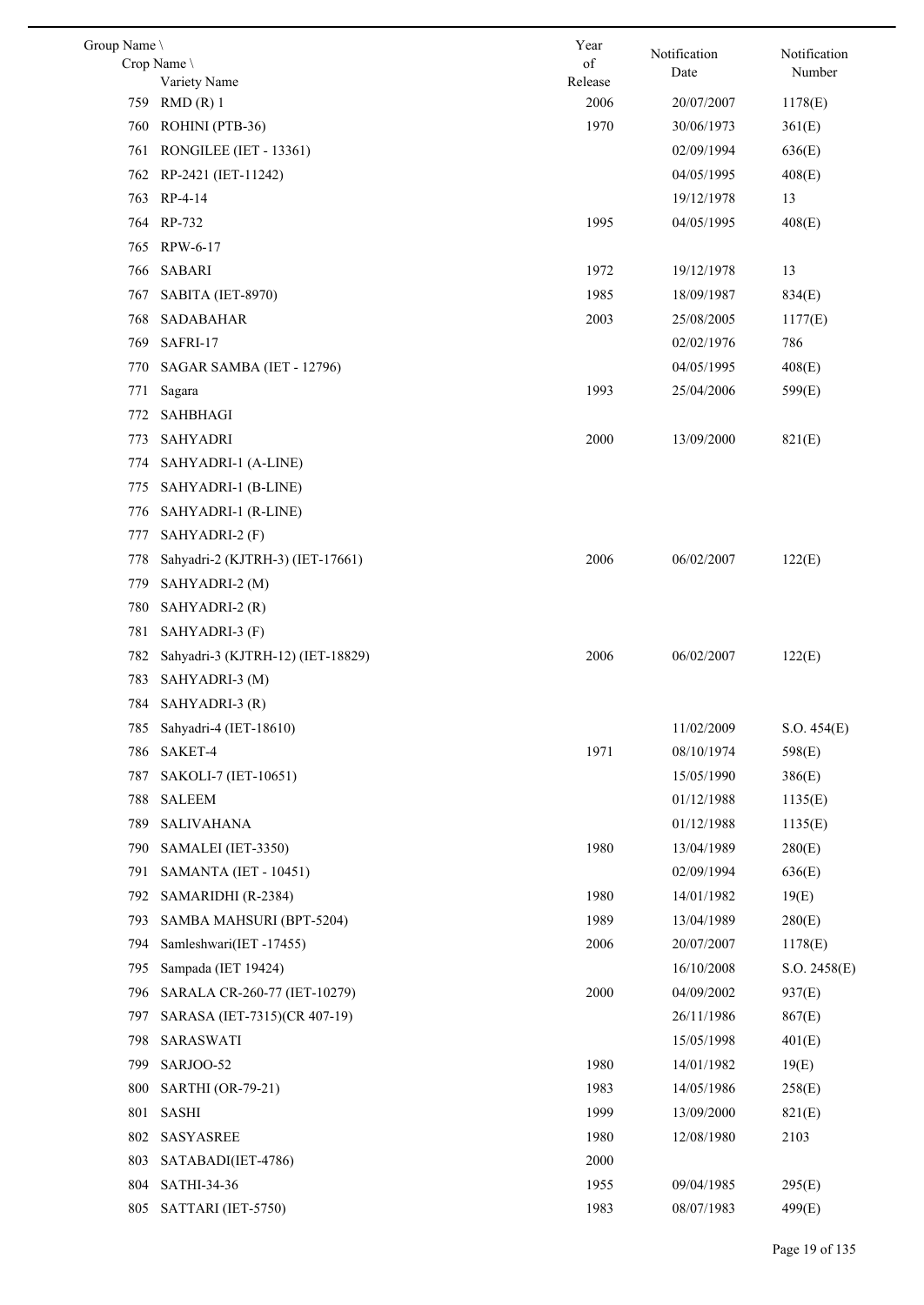| Group Name |                                                  | Year    |                      |                        |
|------------|--------------------------------------------------|---------|----------------------|------------------------|
|            | Crop Name                                        | of      | Notification<br>Date | Notification<br>Number |
|            | Variety Name                                     | Release |                      |                        |
| 806        | SATYA                                            | 1973    | 01/12/1988           | 1135(E)                |
| 807        | SAVITRI (IET - 5897)(CR 1009)                    | 1983    | 08/07/1983           | 499(E)                 |
| 808        | <b>SEBATI</b> (IET-11786)                        |         | 13/10/1999           | 1033(E)                |
| 809        | <b>SESHU</b> (IET -2881)                         | 1985    | 26/11/1986           | 867(E)                 |
| 810        | Shah Sarang-1 (RCPL 1-87-8)                      | 2002    | 12/03/2003           | 283(E)                 |
| 811        | SHAKTI (IET-3232)                                | 1978    | 13/08/1984           | 596(E)                 |
| 812        | SHAKTIMAN (IET-7316)                             |         | 15/05/1990           | 386(E)                 |
| 813        | SHAKUNTALA                                       |         | 01/01/1996           | 1(E)                   |
| 814        | <b>SHALIMAR RICE-1</b>                           | 2004    | 25/08/2005           | 1177(E)                |
| 815        | SHANTHI (IET-12884)                              | 2002    | 04/02/2004           | 161(E)                 |
| 816        | SHARADA (MAS 946-1)                              | 2008    | 27/08/2009           | S.O. 2187(E)           |
| 817        | SHARAVATHI (IR-57773)                            | 2001    | 02/02/2005           | 122(E)                 |
| 818        | SHATABDI (IET-4786)                              | 1999    | 13/09/2000           | 821(E)                 |
| 819        | <b>SHIVA (WGL-3943)</b>                          | 1996    | 15/05/1998           | 401(E)                 |
| 820        | Shivam (IET-17868) (RR-272-829)                  |         |                      |                        |
| 821        | Shusk Samrat (NDR 1045-2) (IET-17458)            | 2007    | 06/02/2007           | 122(E)                 |
| 822        | SHYAMALA (IET-12561, R 259-WR-37-2)              | 1993    | 01/05/1997           | 360(E)                 |
| 823        | Sidhanta (ORS 102-4) (IET-15296)                 | 2005    | 01/01/2007           |                        |
| 824        | Sidhanta (ORS-102-4)IET-15296)                   |         | 20/09/2006           | 1572(E)                |
| 825        | <b>SITA</b>                                      | 1974    | 19/12/1978           | 13                     |
| 826        | SJR-5(IET-19972)                                 | 2011    | 10/10/2011           | S.O. 2326(E)           |
| 827        | SKL-8 (SKL-11-28-29-55)                          | 2002    | 25/08/2005           | 1177(E)                |
| 828        | SKL-6                                            |         | 24/07/1985           | 540(E)                 |
| 829        | SKL-8(SKL-11-28-29-55)                           | 2002    | 01/01/2004           |                        |
| 830        | SLR-51214                                        | 1982    | 18/11/1985           | 832(E)                 |
| 831        | SNEHA (IET - 11482)                              |         | 17/08/1993           | 615(E)                 |
|            | 832 SOMASILA (NLR-33358)                         | 1999    | 13/09/2000           | 821(E)                 |
|            | 833 SONA                                         | 1973    | 21/09/1974           | 566(E)                 |
| 834        | SONAL (NP 3114) (IET 18299)                      | 2010    | 25/03/2011           | 632(E)                 |
| 835        | SONAMANI (CR-644)(IET-11365)                     | 1996    | 15/05/1998           | 401(E)                 |
| 836        | SONASALI (IET-7575)                              | 1985    | 26/11/1986           | 867(E)                 |
| 837        | $SR-26-B$                                        | 1940    | 26/11/1986           | 867(E)                 |
|            |                                                  |         |                      |                        |
| 838        | SRABANI (IET-9946)                               |         | 13/04/1989           | 280(E)                 |
| 839        | <b>SRAVANI</b> (NLR-33359)                       | 1996    | 02/02/2001           | 92(E)                  |
| 840        | Sree Kurma                                       | 2006    | 20/07/2007           | 1178(E)                |
| 841        | SRIKAKULAM SANNALU (RGL-2537)                    | 1996    | 13/09/2000           | 821(E)                 |
| 842        | SRINIVAS (IET-2503)                              |         | 26/11/1986           | 867(E)                 |
| 843        | Srisatya (RGL-1880)                              | 2009    | 29/01/2010           | S.O. 211(E)            |
| 844        | SUDHA (TCA-72) (IET-8977)                        | 1982    | 06/11/1989           | 915(E)                 |
| 845        | <b>SUDHIR (IET-10543)</b>                        | 1999    | 13/09/2000           | 821(E)                 |
| 846        | SUGAMDHMATI                                      | 2005    | 01/01/2007           |                        |
| 847        | <b>SUGANDHA</b>                                  | 1983    | 09/04/1985           | 295(E)                 |
| 848        | Sugandha Samba (RNR-2465)                        | 2010    | 07/02/2011           | 283(E)                 |
| 849        | <b>SUJATA</b>                                    |         |                      |                        |
| 850        | SUNBHAGI DHAN (IET 19576) (IR74371-70-1-1-CRR-1) | 2011    | 25/03/2011           | 632(E)                 |
| 851        | Sungandhamati (IET-16775)                        |         | 02/02/2005           | 122(E)                 |
| 852        | <b>SUNIL (IET 11896)</b>                         | 1997    | 13/09/2000           | 821(E)                 |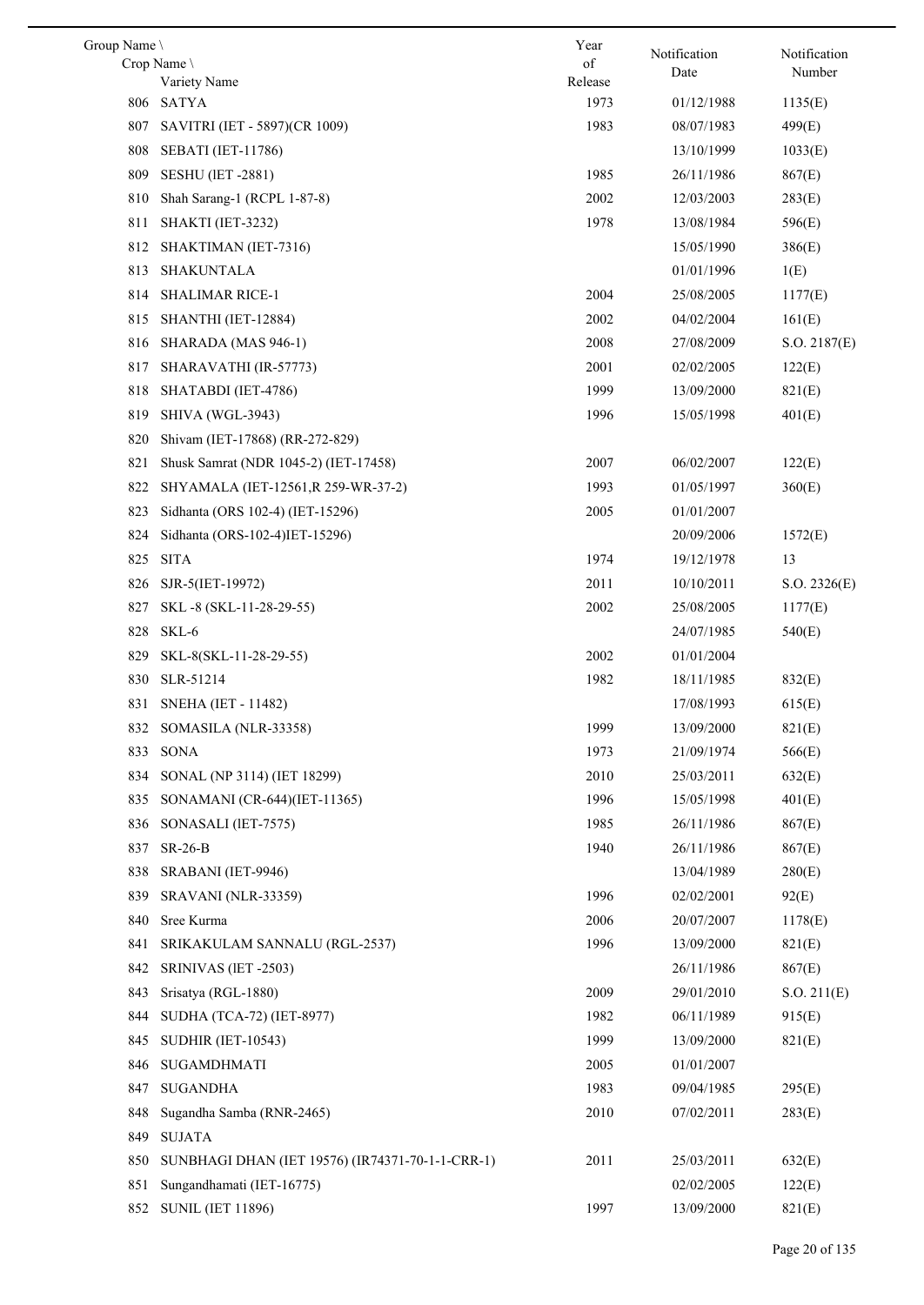| Group Name |                                       | Year            | Notification | Notification  |
|------------|---------------------------------------|-----------------|--------------|---------------|
|            | Crop Name \                           | of              | Date         | Number        |
|            | Variety Name<br>SUPHALA (OR-45-21-63) | Release<br>1976 | 09/04/1985   | 295(E)        |
| 853<br>854 |                                       |                 | 01/12/1988   |               |
|            | SURAKSHA (IET-7946)                   |                 |              | 1135(E)<br>13 |
| 855        | <b>SUREKHA</b>                        |                 | 19/12/1978   |               |
|            | 856 SURENDRA (IET-12815)              |                 | 13/10/1999   | 1033(E)       |
| 857        | SURESH (CN-540)                       | 1981            | 13/08/1984   | 596(E)        |
| 858        | SURUCHI-5401(MPH-5401)                | 2005            | 02/02/2005   | 122(E)        |
| 859        | SURYA (BPT-4358)(IET 15721)           | 1999            | 02/02/2001   | 92(E)         |
| 860        | SWARANA-SUB 1 (CR 2539-1) IET-20266   | 2009            | 27/08/2009   | S.O. 2187(E)  |
| 861        | SWARNA (MTU-7020)                     | 1980            | 12/08/1980   | 2103          |
| 862        | <b>SWATHI (NLR-33057)</b>             | 1996            | 02/02/2001   | 92(E)         |
| 863        | Swati (IET-12888)                     | 2003            | 04/02/2004   | 161(E)        |
| 864        | <b>SWETHA (IET - 14735)</b>           | 2006            | 25/04/2006   | 599(E)        |
| 865        | <b>SYE-2001</b>                       | 2002            | 02/02/2005   | 122(E)        |
| 866        | SYE-75 (SINDEWAHI)                    | 1982            | 18/11/1985   | 832(E)        |
| 867        | SYE-ER-1 (IET-9296)                   |                 | 15/05/1990   | 386(E)        |
|            | 868 T-1242                            | 1940            | 26/11/1986   | 867(E)        |
| 869        | $T-141$                               | 1940            | 26/11/1986   | 867(E)        |
|            | 870 T-23                              |                 | 21/08/1975   | 440           |
| 871        | $T-3$                                 | 1978            |              |               |
| 872        | $T-90$                                |                 | 26/11/1986   | 867(E)        |
| 873        | <b>TAICHUNG NATIVE-1</b>              |                 | 24/09/1969   | 4045          |
| 874        | TAICHUNG-65                           |                 | 24/09/1969   | 4045          |
| 875        | TAPASWINI (IET-9945)                  | 1996            | 15/05/1998   | 401(E)        |
| 876        | <b>TARA (IET-9215)</b>                |                 | 13/04/1989   | 280(E)        |
| 877        | Taramati (RNR-23064)                  | 2009            | 27/08/2009   | S.O. 2187(E)  |
| 878        | TARAORI BASMATI (HBC-19)              |                 | 01/01/1996   | 1(E)          |
|            | 879 TAWI                              | 1978            | 19/12/1978   | 13            |
| 880        | TEJASWANI (OR 1912-22)                | 2010            | 25/03/2011   | 632(E)        |
| 881        | TELLAHAMSA                            | 1971            | 21/08/1975   | 440           |
| 882        | <b>TERNA</b>                          |                 | 17/08/1990   | 639(E)        |
| 883        | Thanu                                 |                 | 16/10/2008   | S.O. 2458(E)  |
| 884        | TIKKANA (NLR-27999)                   |                 | 13/04/1989   | 280(E)        |
| 885        | TKM-10 (IET - 12270)                  |                 | 17/08/1993   | 615(E)        |
| 886        | TKM-11 (TM-6012)                      | 1998            | 08/06/1999   | 425(E)        |
| 887        | TKM-9                                 | 1978            | 14/01/1982   | 19(E)         |
| 888        | TMK $(R)-12$                          | 2002            | 25/08/2005   | 1177(E)       |
| 889        | TPS $(R)$ 4                           | 2006            | 20/07/2007   | 1178(E)       |
| 890        | TPS-1                                 |                 | 22/11/1991   | 793(E)        |
| 891        | TPS-2                                 |                 | 13/04/1989   | 280(E)        |
|            | 892 TPS-3                             | 1993            | 01/05/1997   | 360(E)        |
| 893        | TRIGUNA (IET-12875)                   |                 | 15/05/1998   | 401(E)        |
| 894        | TRIPTI (R-155-341)                    | 1980            | 14/01/1982   | 19(E)         |
| 895        | TRIVANI (PTB-38)                      | 1970            | 30/06/1973   | 361(E)        |
| 896        | TRY $(R)$ 2                           | 2001            | 15/11/2001   | 1134(E)       |
| 897        | TRY 1                                 | 1995            | 02/02/2001   | 92(E)         |
| 898        | TRY 3                                 | 2010            | 26/07/2012   | 1708(E)       |
|            | 899 TULSI (IET-7614)                  |                 | 01/12/1988   | 1135(E)       |
|            |                                       |                 |              |               |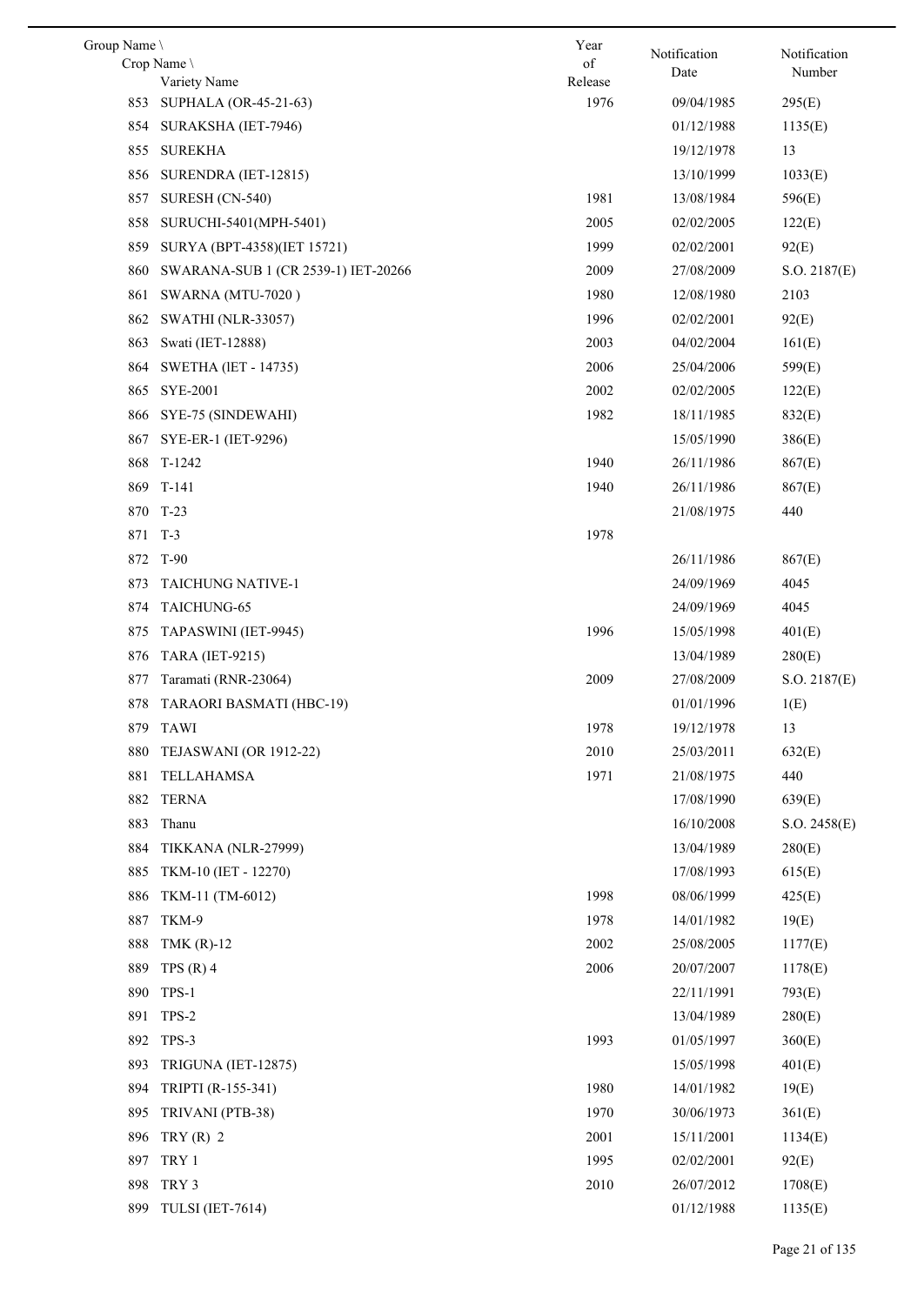| Group Name \ |                                           | Year            | Notification | Notification |
|--------------|-------------------------------------------|-----------------|--------------|--------------|
|              | Crop Name                                 | of              | Date         | Number       |
|              | Variety Name                              | Release<br>2002 |              |              |
| 900          | Tunga (IET-13901)                         |                 | 20/09/2006   | 1572(E)      |
| 901          | TURANT DHAN                               | 1995            | 01/01/1996   | 1(E)         |
| 902          | <b>TYPE-100</b>                           |                 | 19/12/1978   | 13           |
| 903          | TYPE-21                                   |                 | 19/12/1978   | 13           |
| 904          | TYPE-22A                                  |                 | 19/12/1978   | 13           |
| 905          | TYPE-3                                    |                 | 19/12/1978   | 13           |
| 906          | <b>UDAYA</b> (CR-190-103)                 | 1985            | 14/05/1986   | 258(E)       |
| 907          | UDAYAGIRI (IET-12316)                     |                 | 13/10/1999   | 1033(E)      |
| 908          | Uma                                       | 2002            |              |              |
| 909          | Upahar(OR 1234-12-1) (IET 17318)          | 2005            | 20/09/2006   | 1572(E)      |
| 910          | <b>URBASHI</b> (IET - 10811)              |                 | 02/09/1994   | 636(E)       |
| 911          | US 312 (IET 19513)                        |                 | 31/08/2010   | S.O. 2137(E) |
| 912          | US 382 (IET 20727)                        | 2007            | 10/09/2012   | S.O. 2125(E) |
|              | 913 USAR-1                                | 1984            | 24/08/1985   | 540(E)       |
| 914          | USHA (R-35-2750)                          | 1980            | 14/01/1982   | 19(E)        |
| 915          | UTKAL PRAVA (OR-1030)                     | 1983            | 09/04/1985   | 295(E)       |
|              | 916 VAGAD DHAN                            | 1996            | 08/06/1999   | 425(E)       |
|              | 917 VAIDEHI                               |                 | 01/01/1996   | 1(E)         |
| 918          | VAIGAI (CO-37)                            | 1974            | 19/12/1978   | 13           |
|              | 919 VAJARAM                               |                 | 06/03/1987   | 165(E)       |
| 920          | Vallabh Basmati-22 (IET 19492) (MAUB-162) |                 | 27/08/2009   | S.O. 2187(E) |
| 921          | VAMSADHARA (RGL-11414)                    | 2010            | 07/02/2011   | 283(E)       |
| 922          | VANAPRABHA (IET-9804)                     |                 | 13/04/1989   |              |
| 923          | <b>VANDANA</b> (RR-167-982)               | 2002            | 04/09/2002   | 937(E)       |
|              | 924 VANI                                  | 1975            | 02/02/1976   | 786          |
|              | 925 Vardhan (IET 18940)                   |                 | 16/10/2008   | S.O. 2458(E) |
|              | 926 Varsha (PTB-56)                       | 2002            | 25/04/2006   | 599(E)       |
| 927          | Varshadhan (CRLC-899)(IET-16481)          |                 | 20/09/2006   | 1572(E)      |
| 928          | Varshadhan(CRLC-899) (IET-15296)          | 2005            | 01/01/2007   |              |
| 929          | Varun Dhan                                | 2007            | 10/01/2008   | S.O. 72(E)   |
| 930          | <b>VASISTA</b>                            | 1976            | 19/12/1978   | 13           |
| 931          | VASUMATI (IET-16391)                      | 2001            | 15/11/2001   | 1134(E)      |
| 932          | VASUNDHARA (RGL-2538)                     | 1996            | 13/09/2000   | 821(E)       |
| 933          | VEDAGIRI (NLR-33641)                      | 1999            | 13/09/2000   | 821(E)       |
| 934          | VIBHAVA (IET-6080)                        |                 | 16/08/1991   | 527(E)       |
| 935          | VIJAY MAHSURI(MTU-4407)                   | 1982            | 01/01/1984   |              |
|              |                                           | 1970            |              |              |
| 936          | <b>VIJAYA</b>                             |                 | 21/09/1974   | 566(E)       |
| 937          | VIJETHA (MTU-1001)                        | 1995            | 09/09/1997   | 647(E)       |
| 938          | <b>VIKAS</b>                              | 1983            | 08/07/1983   | 499(E)       |
| 939          | VIKRAM (IET 2885)                         | 1974            | 14/01/1982   | 19(E)        |
| 940          | VIKRAMARYA (IET-7302)                     | 1986            | 26/11/1986   | 867(E)       |
| 941          | Virender (IET-17901) (RR 347-2)           | 2007            | 06/02/2007   | 122(E)       |
| 942          | <b>VISHNU</b>                             | 1972            | 01/01/1974   |              |
| 943          | Vivek Dhan 154                            | 2004            | 25/04/2006   | 599(E)       |
| 944          | VIVEK DHAN 82 (IET-15437, VL 94-3143)     | 2006            | 15/11/2001   | 1134(E)      |
| 945          | <b>VIVEK DHAN-62 (IET-14621)</b>          |                 | 02/02/2001   | 92(E)        |
|              | 946 VL Dhan -208 (VL-9632)                | 2005            | 25/04/2006   | 599(E)       |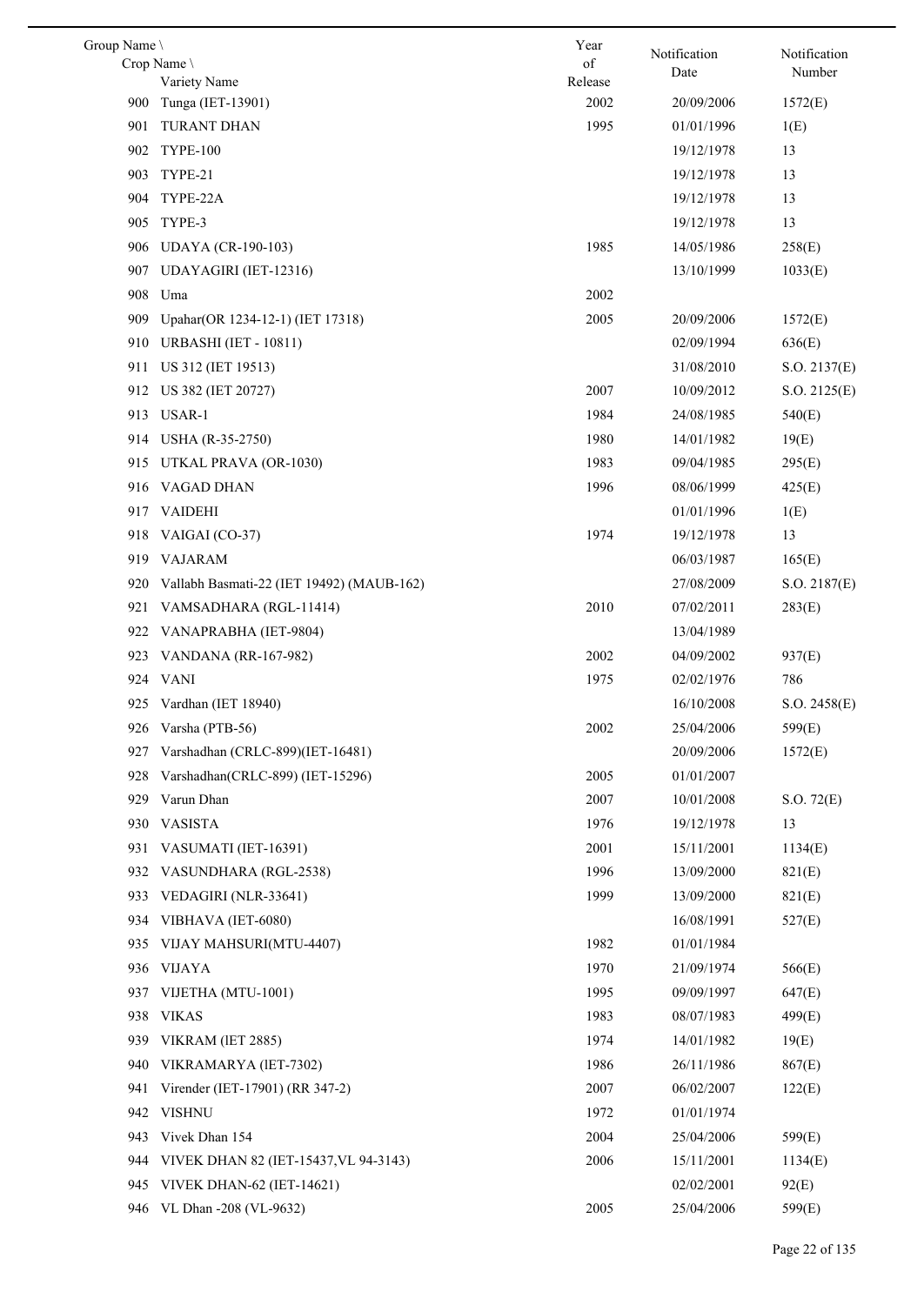| Group Name        | Crop Name<br>Variety Name                | Year<br>of<br>Release | Notification<br>Date | Notification<br>Number |
|-------------------|------------------------------------------|-----------------------|----------------------|------------------------|
| 947               | VL DHAN 209                              | 2006                  | 06/02/2007           | 122(E)                 |
| 948               | VL Dhan 65                               | 2006                  | 06/02/2007           | 122(E)                 |
| 949               | VL DHAN-16                               | 1984                  | 24/07/1985           | 540(E)                 |
|                   | 950 VL DHAN-163                          |                       | 05/05/1988           | 471(E)                 |
| 951               | VL DHAN-206                              | 1983                  | 24/07/1985           | 540(E)                 |
| 952               | VL Dhan-207 (VL 97-9729)                 | 2005                  | 25/04/2006           | 599(E)                 |
| 953               | VL DHAN-221 (VRS-221-1-3-2-2)            |                       | 22/11/1991           | 793(E)                 |
| 954               | VL DHAN-81 (IET-13792)                   |                       | 08/06/1999           | 425(E)                 |
| 955.              | VL Dhan-86 (VL 97-3861) (IET-16863)      | 2007                  | 06/02/2007           | 122(E)                 |
| 956               | $VL-8$                                   | 1969                  | 19/12/1978           | 13                     |
| 957.              | VL.Dhan 85 (IET-16455) (VL-3613)         | 2005                  | 25/04/2006           | 599(E)                 |
| 958               | VLDHAN-61 (IET-13485)(VL 89-1179)        |                       | 15/05/1998           | 401(E)                 |
| 959               | VLK DHAN-39                              | 1980                  | 14/01/1982           | 19(E)                  |
| 960               | VNR2245 (IET20716)(VNR 204)              |                       | 16/03/2012           | S.O. 456(E)            |
| 961               | VNR2355 PLUS (IET20735) (VNR 202)        |                       | 16/03/2012           | S.O. 456(E)            |
| 962               | VTL-6                                    | 2004                  | 01/01/2006           |                        |
|                   | 963 VTL-8                                | 2010                  | 01/04/2010           | 733(E)                 |
| 964               | VYTTILA-2                                | 1980                  | 14/01/1982           | 19(E)                  |
| 965               | WARANGAL SAMBA (WGL-14)                  |                       | 05/11/2005           | 1566(E)                |
|                   |                                          |                       |                      |                        |
| 966               | Warangal Sannalu (WGL-32100) (IET 18044) | 2006                  | 20/07/2007           | 1178(E)                |
| 967               | WGL-14                                   |                       |                      |                        |
| 968               | WGL-3962                                 | 1994                  | 08/06/1999           | 425(E)                 |
| 969               | WHITEPONY IMPROVED                       | 1989                  |                      |                        |
| 970               | WL-13400                                 | 1976                  | 19/12/1978           | 13                     |
| 971               | <b>ZED ZEERA</b>                         |                       |                      |                        |
| 3<br>$\mathbf{1}$ | <b>TRITICALE</b><br>DT-46                |                       | 04/05/1995           | 408(E)                 |
| 2                 | TL-1210                                  |                       | 01/01/1988           | 10(E)                  |
| 3                 | TL-2942                                  |                       |                      |                        |
| 4                 | TL-419                                   | 1981                  | 29/05/1982           | 371(E)                 |
|                   |                                          |                       |                      |                        |
| 4                 | <b>WHEAT (GEHON)</b>                     |                       |                      |                        |
|                   | 1 A-206 (DURUM)                          | 1954                  | 01/01/1956           |                        |
| 2                 | A-28 (ARNEJ-28)                          | 1977                  | 19/12/1978           | 13                     |
| 3                 | $A-9-13-1$                               | 1971                  | 21/09/1974           | 566(E)                 |
| 4                 | A-9-30-1(DURUM)                          | 1970                  | 01/01/1972           |                        |
| 5                 | ADITYA (HD-2781)                         |                       | 04/09/2002           | 937(E)                 |
| 6                 | <b>AJANTA</b>                            | 1981                  | 01/01/1983           |                        |
| 7                 | AKAW-4627                                |                       | 16/03/2012           | S.O. 456(E)            |
| 8                 | AKW-1071 (PURNA)                         |                       | 04/05/1995           | 408(E)                 |
| 9                 | <b>AMAR (HW-2004)</b>                    |                       | 01/05/1997           | 360(E)                 |
| 10                | Amrita (HI 1500)                         |                       | 12/03/2003           | 283(E)                 |
| 11                | AMRUT(DURUM)                             | 1960                  | 01/01/1962           |                        |
| 12                | ARADHANA (HPW-42)                        |                       | 04/11/1992           | 814(E)                 |
| 13                | <b>ARJUN</b>                             | 1974                  | 30/04/1975           | 193(E)                 |
| 14                | BHAVANI (HW-1085)                        |                       | 15/05/1998           | 401(E)                 |
| 15                | <b>BIJAGA RED(DURUM)</b>                 | 1965                  | 01/01/1967           |                        |
| 16                | <b>BIJAGA YELLOW (DURUM)</b>             | 1965                  | 01/01/1967           |                        |

L,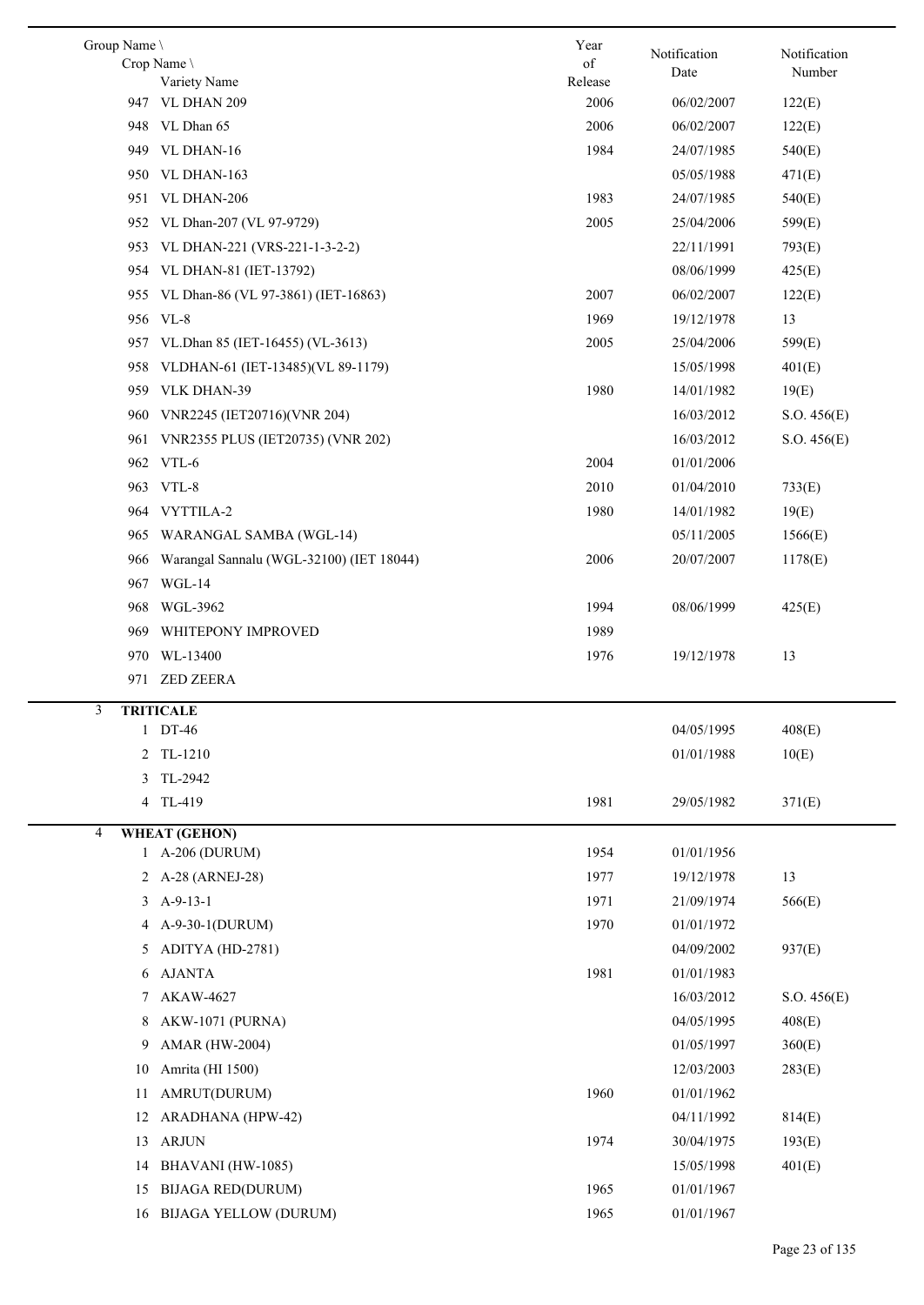| Group Name \ |                              | Year          | Notification | Notification |
|--------------|------------------------------|---------------|--------------|--------------|
|              | Crop Name<br>Variety Name    | of<br>Release | Date         | Number       |
|              | 17 BW-11 (PURBALI)           | 1984          | 18/09/1987   | 834(E)       |
| 18           | $C-306$                      | 1965          | 24/09/1969   | 4045         |
| 19           | $CBW-38$                     |               | 11/02/2009   | S.O. 449(E)  |
|              | 20 CC-464                    | 1979          | 19/02/1980   | 470          |
| 21           | CCNNRVOI(Raj Molya Rodhak-1) | 2010          | 07/02/2011   | S.O. 283(E)  |
| 22           | CHAMBAL-65                   | 1971          | 21/09/1974   | 566(E)       |
| 23           | Chandrika (HPW-184)          | 2003          | 02/02/2005   | 122(E)       |
| 24           | CHHOTILERMA (S-331)          | 1967          | 24/09/1969   | 4045         |
| 25           | CO W <sub>2</sub>            |               | 26/07/2012   | S.O.1708(E)  |
| 26           | COW(W)1                      | 2005          | 25/04/2006   | 599(E)       |
| 27           | $COW-2$                      | 2010          | 03/08/2012   |              |
| 28           | <b>CPAN-1796</b>             | 1985          | 18/11/1985   | 832(E)       |
|              | 29 D-134                     | 1967          | 21/09/1974   | 566(E)       |
| 30           | <b>DBW</b> - 16              |               | 25/04/2006   | 599(E)       |
| 31           | <b>DBW 14</b>                |               |              |              |
| 32           | <b>DBW 39</b>                |               | 01/04/2010   | S.O. 733(E)  |
| 33           | <b>DBW-17</b>                |               |              |              |
| 34           | DDK - 1025                   |               | 25/04/2006   | 599(E)       |
| 35           | DDK-1029                     |               | 05/10/2007   | 1703(E)      |
| 36           | DESHRATNA (BR-104)           | 1974          | 01/01/1976   |              |
|              | 37 DL 20-9                   | 1980          | 01/01/1982   |              |
| 38           | DL-784-3                     |               | 17/08/1993   | 615(E)       |
| 39           | DL-803 (KANCHAN)             |               | 04/05/1995   | 408(E)       |
| 40           | DPW 621-50(PBW 621 & DBW 50) |               | 20/07/2011   | 1661(E)      |
| 41           | DURGAPURA-65                 | 1965          | 21/09/1974   | 566(E)       |
| 42           | <b>DVW-14</b>                |               | 12/03/2003   | 283(E)       |
|              | 43 DWL-5023                  | 1980          | 29/05/1982   | 371(E)       |
| 44           | <b>DWR-1006</b>              | 2002          | 06/02/2007   | 122(E)       |
| 45           | DWR-162                      |               | 17/08/1993   | 615(E)       |
| 46           | DWR-17                       | 2007          | 06/02/2007   | 122(E)       |
| 47           | <b>DWR-185</b>               | 1997          | 15/05/1998   | 401(E)       |
| 48           | <b>DWR-195</b>               |               | 04/05/1995   | 408(E)       |
| 49           | <b>GANGA (DDK-1009)</b>      |               | 15/05/1998   | 401(E)       |
| 50           | <b>GANGA</b> (HD-2643)       |               | 01/05/1997   | 360(E)       |
| 51           | <b>GANGA SONAHERI</b>        | 1966          | 01/01/1968   |              |
| 52           | GANGOTRI 9162 (K 9162)       | 1999          | 02/02/2001   | 92(E)        |
| 53           | GAUW-10 (J-24)               | 1973          | 02/02/1976   | 786          |
| 54           | <b>GIRIJA</b>                | 1973          | 19/12/1978   | 13           |
| 55           | Godavari (NIDW-295)          | 2005          | 06/02/2007   | 122(E)       |
| 56           | GOMTI (K-9465)               |               | 15/05/1998   | 401(E)       |
| 57           | <b>GUJRAT WHEAT-496</b>      |               | 17/08/1990   | 639(E)       |
| 58           | <b>GUJRAT WHEAT-503</b>      |               | 17/08/1990   | 639(E)       |
| 59           | GW 40 (J-40)                 | 1979          | 01/01/1981   |              |
| 60           | GW-1139                      | 1999          | 02/02/2001   | 92(E)        |
| 61           | GW-120                       | 1985          | 18/11/1985   | 832(E)       |
| 62           | GW-173                       |               | 02/09/1994   | 636(E)       |
|              | 63 GW-18                     | 1977          | 19/12/1978   | 13           |
|              |                              |               |              |              |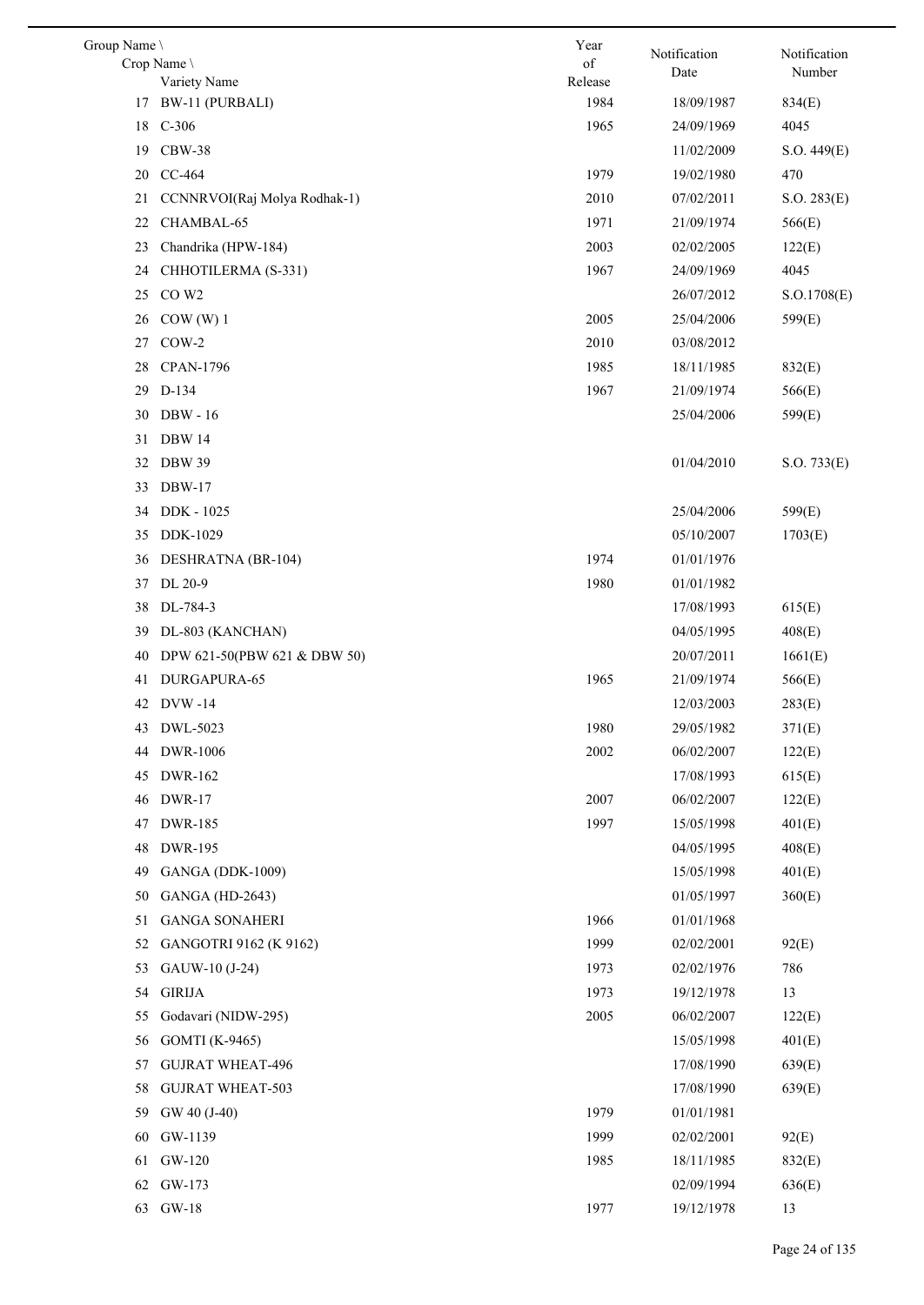| Group Name |                           | Year          | Notification             | Notification |
|------------|---------------------------|---------------|--------------------------|--------------|
|            | Crop Name<br>Variety Name | of<br>Release | Date                     | Number       |
| 64         | GW-190                    |               | 02/09/1994               | 636(E)       |
| 65         | $GW-2$                    | 1982          | 09/04/1985               | 295(E)       |
| 66         | GW-273                    |               | 15/05/1998               | 401(E)       |
| 67         | GW-322                    |               | 04/09/2002               | 937(E)       |
| 68         | GW-366                    | 2007          | 06/02/2007               | 122(E)       |
| 69         | GW-405                    | 1985          | 18/11/1985               | 832(E)       |
| 70         | <b>HALNA</b> (K 7903)     | 1999          | 02/02/2001               | 92(E)        |
| 71         | Harshita (HI - 1531)      |               | 25/04/2006               | 599(E)       |
| 72         | HB-208                    | 1981          | 14/01/1982               | 19(E)        |
| 73         | HB-501                    | 1980          | 01/01/1982               |              |
| 74         | HD 2270                   | 1984          | 05/05/1988               | 471(E)       |
| 75         | HD 2733 (VSM)             |               |                          |              |
| 76         | HD 2894 (Pusa Wheat 109)  | 2008          | 16/10/2008               | S.O. 2458(E) |
| 77         | HD 3043                   |               | 16/03/2012               | S.O.456(E)   |
| 78         | HD 4713                   | 2008          | 16/10/2008               | S.O. 2458(E) |
| 79         | HD-1925 (SHERA)           | 1974          | 01/01/1976               |              |
| 80         | HD-1941 (HIRA)            | 1970          | 01/01/1972               |              |
| 81         | HD-2122                   | 1975          | 01/01/1977               |              |
| 82         | HD-2135                   | 1975          | 01/01/1977               |              |
| 83         | HD-2177                   | 1979          | 19/02/1980               | 470          |
| 84         | HD-2189                   | 1979          | 19/02/1980               | 470          |
| 85         | HD-2204                   | 1979          | 19/02/1980               | 470          |
| 86         | HD-2278                   | 1983          | 13/08/1984               | 596(E)       |
| 87         | HD-2281                   | 1983          | 13/08/1984               | 596(E)       |
| 88         | HD-2285 (GOBIND)          | 1982          | 13/08/1984               | 596(E)       |
| 89         | HD-2307                   | 1985          | 18/11/1985               | 832(E)       |
|            | 90 HD-2327                | 1985          | 18/11/1985               | 832(E)       |
| 91         | HD-2329                   | 1985          | 24/07/1985               | 540(E)       |
|            | 92 HD-2380                |               | 31/07/1989               | 599(E)       |
| 93         | HD-2402                   |               | 05/05/1988               | 471(E)       |
| 94         | HD-2428                   |               | 31/07/1989               | 599(E)       |
| 95         | HD-2501                   |               | 17/08/1990               | 639(E)       |
|            | 96 HD-2581                |               |                          |              |
| 97         | HD-2733 (VSM)             |               | 02/02/2001               | 92(E)        |
| 98         | HD-2851(Pusa Vishesh)     | 2004          | 05/11/2005               | 1566(E)      |
| 99         | HD-2864                   |               |                          |              |
| 100        | HD-2967                   |               | 20/10/2011               |              |
| 101        | HD-4530                   | 1979          | 19/02/1980               | 470          |
| 102        | <b>HDR-77</b>             |               | 15/05/1990               | 386(E)       |
| 103        | HI-1418                   | 1999          | 03/04/2000               | 340(E)       |
| 104        | HI-1454                   | 1999          | 03/04/2000               | 340(E)       |
| 105        | HI-977                    |               | 05/05/1988               | 471(E)       |
| 106        | HI8627 (Malav Kirti)      |               | 05/10/2007               | 1703(E)      |
| 107        | Himgiri                   |               | 12/03/2003               | 283(E)       |
| 108        | Himgiri (HS 375)          |               |                          |              |
| 109        | HP-1102<br>110 HP-1209    | 1979<br>1979  | 19/02/1980<br>19/02/1980 | 470<br>470   |
|            |                           |               |                          |              |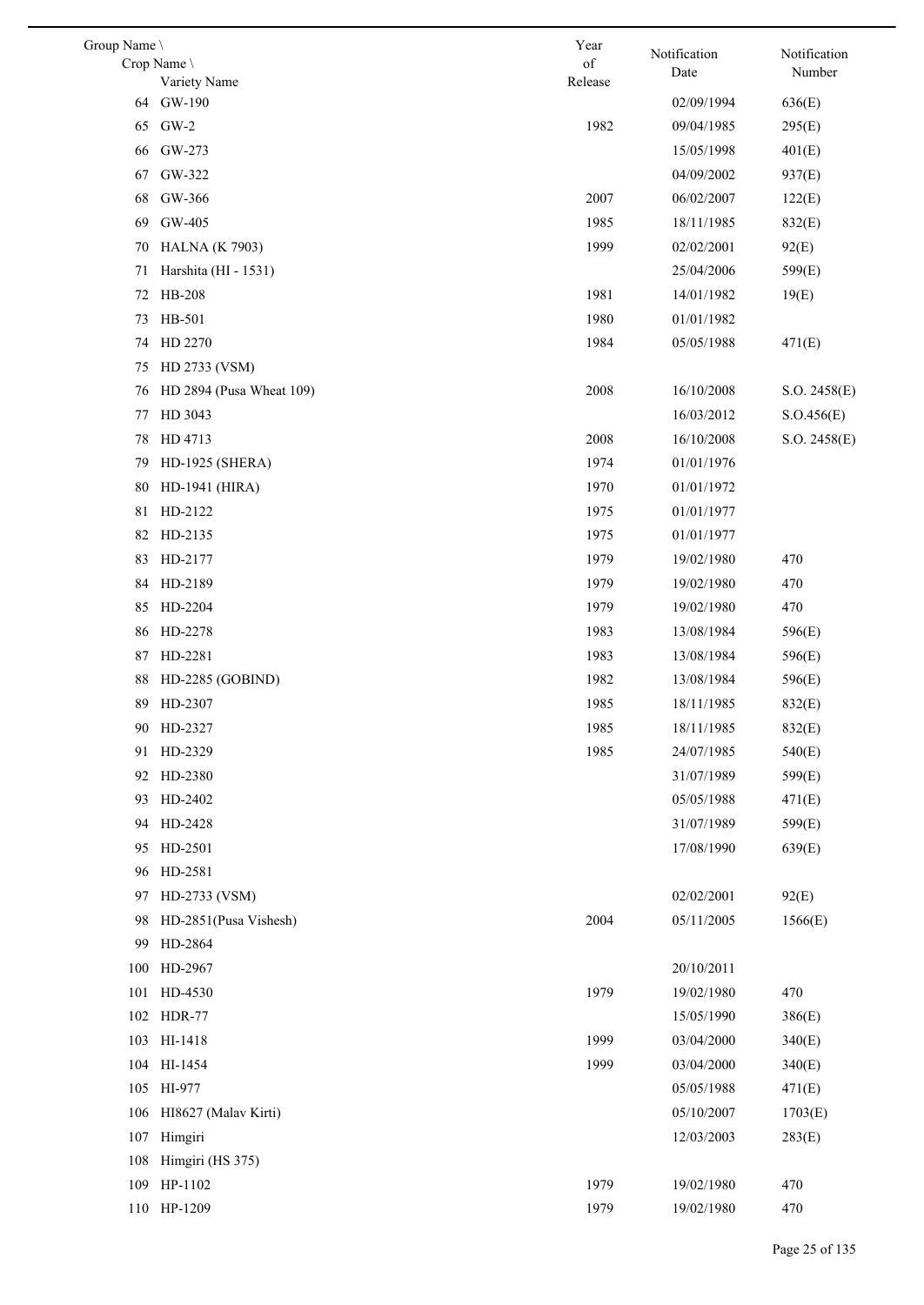| Group Name |                                | Year    | Notification | Notification |
|------------|--------------------------------|---------|--------------|--------------|
|            | Crop Name                      | of      | Date         | Number       |
|            | Variety Name                   | Release |              |              |
|            | 111 HP-1303                    |         |              |              |
|            | 112 HP-1493                    |         | 15/05/1990   | 386(E)       |
|            | 113 HP-1761                    |         | 09/09/1997   | 647(E)       |
|            | 114 HPW 155 (Onkar)            | 2005    | 25/04/2006   | 599(E)       |
| 115        | HPW-251                        |         | 08/05/2008   | S.O. 1108(E) |
|            | 116 HS-207                     |         | 13/04/1989   | 280(E)       |
|            | 117 HS-240                     |         | 13/04/1989   | 280(E)       |
|            | 118 HS-277                     |         | 04/11/1992   | 814(E)       |
|            | 119 HS-295                     |         | 04/11/1992   | 814(E)       |
|            | 120 HS-365                     |         | 15/05/1998   | 401(E)       |
|            | 121 HS-86                      | 1981    | 14/01/1982   | 19(E)        |
| 122        | <b>HUW-206</b>                 | 1985    | 24/07/1985   | 540(E)       |
| 123        | HUW-213 (MALAVIYA WHEAT-213)   |         | 18/11/1985   | 832(E)       |
| 124        | HUW-234 (MALAVIYA WHEAT-234)   | 1984    | 14/05/1986   | 258(E)       |
| 125        | <b>HUW-37</b>                  | 1982    | 14/01/1982   | 19(E)        |
|            | 126 HW-2044                    |         | 03/04/2000   | 340(E)       |
|            | 127 HW-517                     | 1981    | 14/01/1982   | 19(E)        |
| 128        | HW-657                         | 1979    | 19/02/1980   | 470          |
|            | 129 HW-741                     | 1985    | 18/11/1985   | 832(E)       |
| 130        | HW-971                         |         |              |              |
|            | 131 HY-65 (HD-1467)            |         | 02/02/1976   | 786(E)       |
|            | 132 HYB. 633                   | 1965    | 01/01/1967   |              |
| 133        | IMPROVED (DESI) VARIETY-306)   |         | 19/12/1978   | 13           |
|            | 134 IWP-72                     | 1979    | 19/02/1980   | 470          |
|            | 135 J-1-7                      | 1975    | 21/08/1975   | 440(E)       |
|            | 136 JAIRAJ                     | 1979    | 19/02/1980   | 470          |
|            | 137 JANAK                      | 1974    | 30/04/1975   | 193(E)       |
|            | 138 JU-12                      |         |              |              |
|            | 139 JW-3020                    | 2004    | 05/11/2005   | 1566(E)      |
|            | 140 JW-3288                    |         | 03/08/2012   |              |
|            |                                |         | 19/02/1980   |              |
|            | 141 K PURVI (K-7410 "SHEKHAR") |         |              | 470          |
|            | 142 K-65                       |         | 08/10/1974   | 598(E)       |
|            | 143 K-68                       | 1962    | 08/10/1974   | 598(E)       |
|            | 144 K-72 (K. 7229)             | 1983    | 01/01/1985   |              |
|            | 145 K-78 (K-7827)              | 1983    | 01/01/1985   |              |
|            | 146 K-8020                     | 1983    | 01/01/1985   |              |
|            | 147 K-8027                     | 1984    | 01/01/1986   |              |
|            | 148 K-816                      | 1973    | 08/10/1974   | 598(E)       |
|            | 149 K-852                      | 1973    | 08/10/1974   | 598(E)       |
|            | 150 K-88                       |         | 17/08/1993   | 615(E)       |
|            | 151 K-8962                     |         | 01/01/1996   | 1(E)         |
|            | 152 K-9107                     |         | 01/01/1996   | 1(E)         |
|            | 153 K-9423(Unnat Halna)        | 2004    | 05/11/2005   | 1566(E)      |
|            | 154 K-9644                     |         | 03/04/2000   | 340(E)       |
|            | 155 K-PURIVI (K-7410 SHEKHAR)  |         |              |              |
|            | 156 Kailash                    | 1999    | 25/08/2005   | 1177(E)      |
|            | 157 KALYAN SONA                | 1967    | 24/09/1969   | 4045         |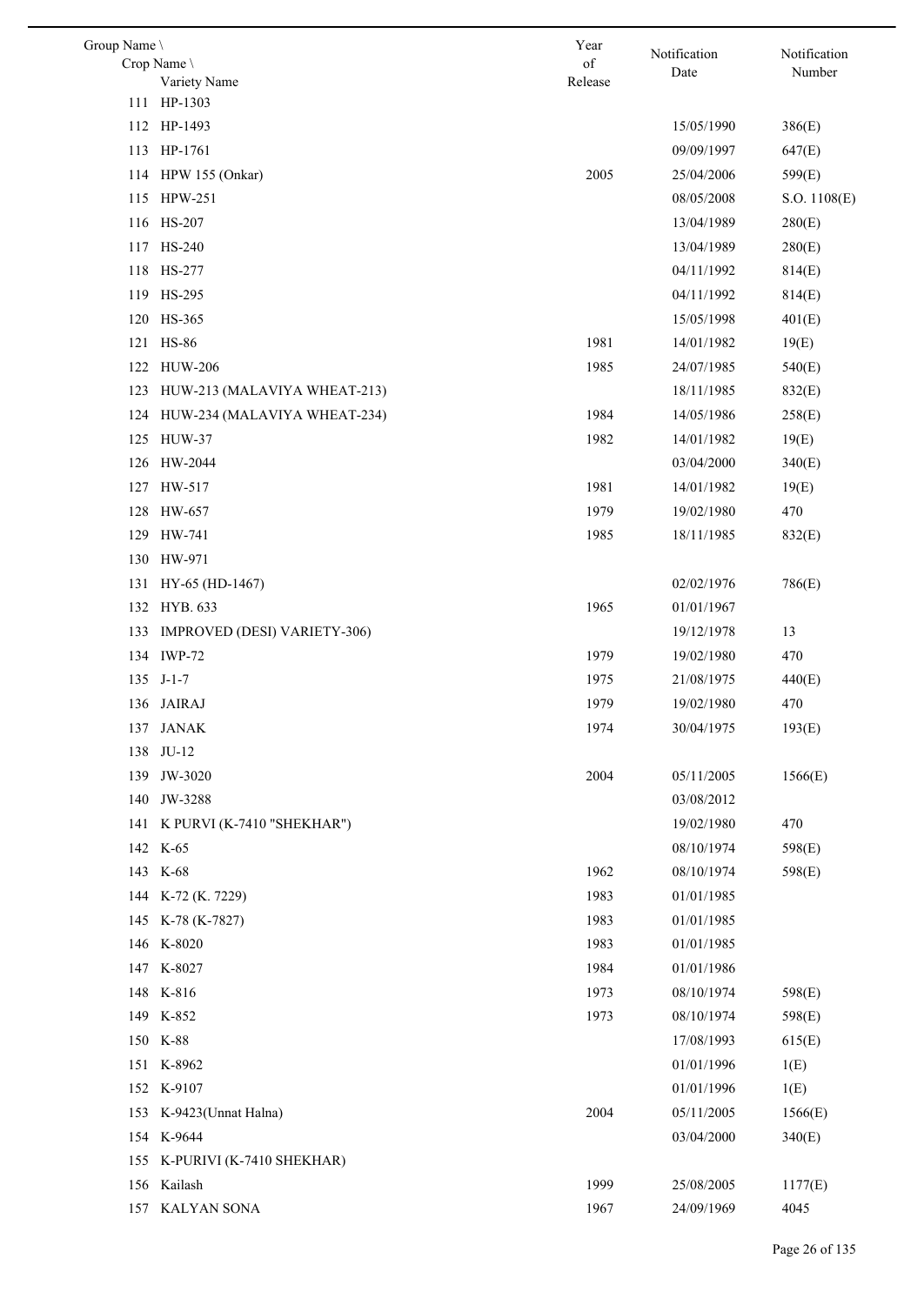| Group Name \ |                               | Year    | Notification | Notification |
|--------------|-------------------------------|---------|--------------|--------------|
|              | Crop Name \                   | of      | Date         | Number       |
|              | Variety Name<br>158 Karjat-6  | Release | 05/10/2007   | 1703(E)      |
|              | 159 KAUSHAMBI (HW-2045)       |         | 04/09/2002   | 937(E)       |
|              |                               | 1981    |              |              |
|              | 160 KDW-137 (KIRAN)           |         | 09/04/1985   | 295(E)       |
|              | 161 KDW-16 (KEERTHI)          | 1981    | 09/04/1985   | 295(E)       |
|              | 162 KHARCHIA-65               | 1966    | 20/02/1970   | 716          |
| 163          | KML-7460                      | 1978    | 01/01/1980   |              |
|              | 164 KRL-1-4                   |         | 15/05/1990   | 386(E)       |
|              | 165 KRL-19                    |         | 03/04/2000   | 340(E)       |
|              | 166 KRL-210                   |         | 16/03/2012   | S. O.456(E)  |
|              | 167 KRL-213                   |         | 03/08/2012   |              |
| 168          | KSHIPRA (HD-2236)             | 1981    | 14/01/1982   | 19(E)        |
|              | 169 KSML-3                    | 1981    | 12/08/1980   | 2103         |
| 170          | KUNDAN (DL-153-2)             | 1985    | 18/11/1985   | 832(E)       |
|              | 171 LAL BAHADUR               | 1970    | 20/10/1971   | 5505         |
|              | 172 LERMA ROJO-64             | 1965    | 01/01/1967   |              |
|              | 173 LOK-1                     | 1981    | 14/01/1982   | 19(E)        |
|              | 174 MP 4010                   |         |              |              |
| 175          | <b>MACS 2971</b>              |         | 27/08/2009   | S.O. 2187(E) |
|              | 176 MACS 6222                 |         | 01/04/2010   | S.O. 733(E)  |
| 177          | <b>MACS-1967</b>              | 1984    | 06/03/1987   | 165(E)       |
|              | 178 MACS-2496                 |         | 16/08/1991   | 527(E)       |
| 179          | <b>MACS-2694</b>              | 1995    | 01/05/1997   | 360(E)       |
| 180          | <b>MACS-2846</b>              |         | 15/05/1998   | 401(E)       |
| 181          | <b>MACS-3125</b>              | 2001    | 12/03/2003   | 283(E)       |
|              | 182 MACS-6145                 |         | 02/02/2005   | 122(E)       |
|              | 183 MACS-9                    | 1974    | 19/12/1978   | 13           |
|              | 184 MAGHAR (K-8027)           |         | 31/07/1989   | 599(E)       |
| 185          | MALAV SHAKTI (HI-8498)        |         | 08/06/1999   | 425(E)       |
| 186          | <b>MALAVA RATNA (HD-4672)</b> |         | 03/04/2000   | 340(E)       |
| 187          | MALAVIKA                      | 1974    | 02/02/1976   | 786          |
| 188          | MALAVIYA WHEAT-318(HUW-318)   |         | 16/08/1991   | 527(E)       |
| 189          | MALAVIYA-12                   | 1979    | 19/02/1980   | 470          |
| 190          | MALAWSHREE (HI-8381)          |         | 04/05/1995   | 408(E)       |
| 191          | MALVIYA WHEAT 510 (HUW 510)   |         | 02/02/2001   | 92(E)        |
| 192          | MALVIYA WHEAT-468 (HUW-468)   |         | 08/06/1999   | 425(E)       |
| 193          | MALVIYA-55 (HUW-55)           | 1983    | 13/08/1984   | 596(E)       |
| 194          | Mandakini (K-9351)            | 2004    | 20/09/2006   | 1572(E)      |
|              | 195 MANGLA                    |         | 06/11/1989   | 915(E)       |
| 196          | Mansarovar                    | 1999    | 25/08/2005   | 1177(E)      |
| 197          | MEGHDOOT (HI-7483)            | 1973    | 01/01/1975   |              |
| 198          | MLKS-11                       | 1981    | 14/01/1982   | 19(E)        |
| 199          | MOTI (HD-1949)                | 1971    | 01/01/1973   |              |
| 200          | MP (JW) 1201 (MP 1201)        |         | 10/10/2011   | S.O. 2326(E) |
| 201          | MP 3288 (JW 3288)             |         | 10/10/2011   | S.O. 2326(E) |
| 202          | MP(JW)1202(MP-1202)           | 2009    | 29/01/2010   | S. O.211(E)  |
| 203          | $MP-(JW)-3173$                |         | 11/02/2009   | S.O. 449(E)  |
| 204          | MP-1142 (SNEHIL)              |         |              |              |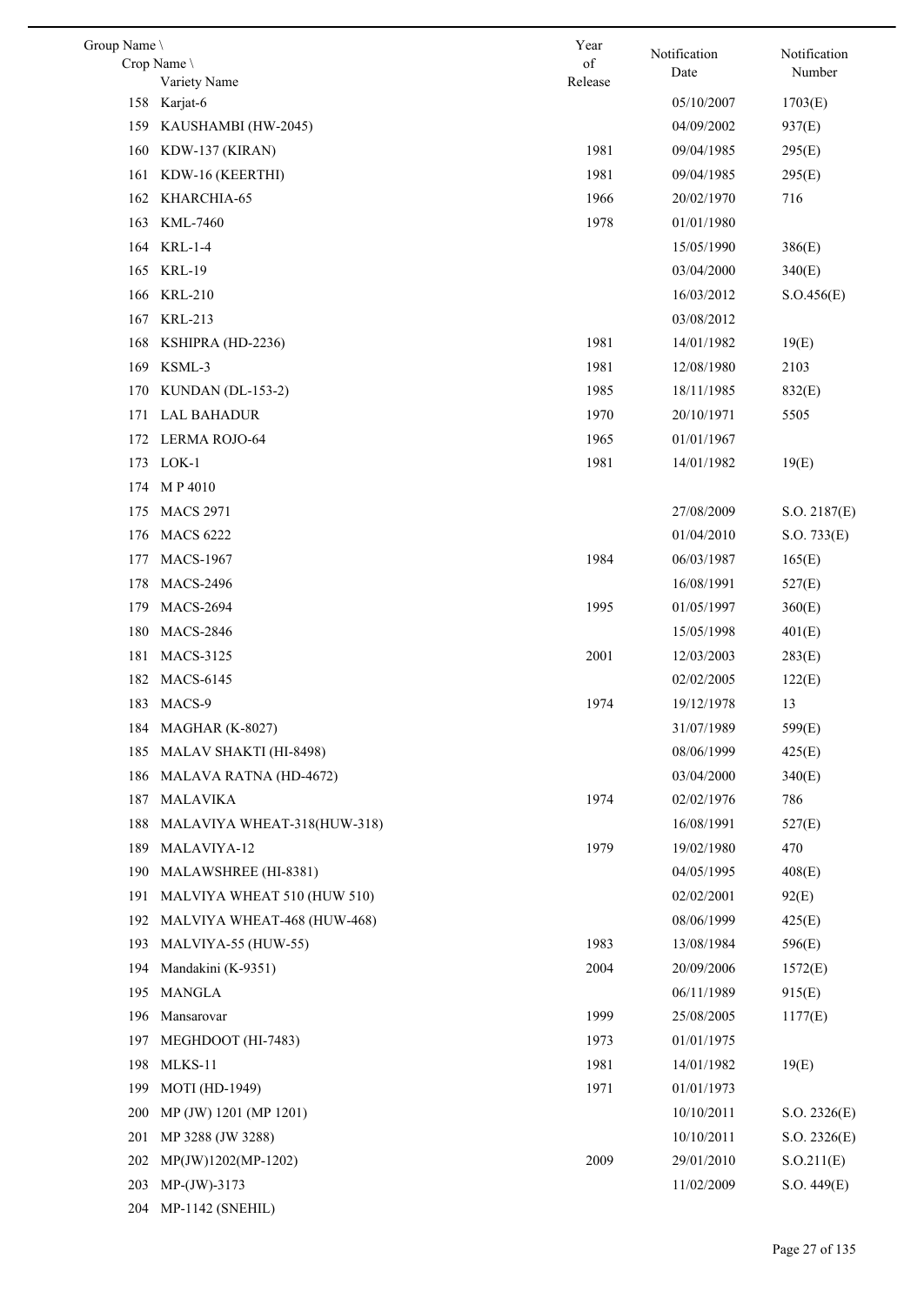| Group Name |                             | Year    | Notification             | Notification |
|------------|-----------------------------|---------|--------------------------|--------------|
|            | Crop Name \                 | of      | Date                     | Number       |
|            | Variety Name<br>205 MP-1203 | Release | 11/02/2009               | S.O. 454(E)  |
| 206        | MP-3211(JW-3211)            | 2008    | 29/01/2010               | S. O.211(E)  |
| 207        | MP-4010                     |         | 12/03/2003               | 283(E)       |
| 208        |                             |         | 01/04/2010               |              |
|            | MPO(JW) 1215 (MPO 1215)     |         | 02/02/1976               | S.O. 733(E)  |
| 209<br>210 | <b>MUKTA</b><br>$N-59$      | 1963    |                          | 786(E)       |
|            |                             | 2002    | 14/01/1982<br>20/09/2006 | 19(E)        |
| 211        | Naina (K-9533)              |         |                          | 1572(E)      |
| 212        | NARBADA-4                   | 1971    | 02/02/1976               | 786(E)       |
| 213        | Narendra Wheat - 2036       |         | 12/03/2003               | 283(E)       |
|            | 214 NARENDRA WHEAT-1012     |         | 15/05/1998               | 401(E)       |
| 215        | <b>NARENDRA WHEAT-1014</b>  |         | 15/05/1998               | 401(E)       |
| 216        | Narendra Wheat-1067         | 2004    | 25/08/2005               | 1177(E)      |
| 217        | NARMADA-112                 | 1975    | 14/01/1982               | 19(E)        |
| 218        | NARMADA-195                 | 1979    | 14/01/1982               | 19(E)        |
| 219        | NARMADA-215                 |         | 14/01/1982               | 19(E)        |
| 220        | NDW-1067                    |         |                          |              |
| 221        | Netravati (NIAW-1415)       |         | 25/03/2011               | S.O. 632(E)  |
| 222        | NI-5439                     | 1973    | 01/01/1975               |              |
| 223        | NI-5643                     | 1973    | 19/12/1978               | 13           |
|            | 224 NI-5749                 | 1973    | 19/12/1978               | 13           |
| 225        | NI-747-19                   | 1965    | 30/06/1973               | 361(E)       |
| 226        | NI-917                      | 1965    | 30/06/1973               | 361(E)       |
| 227        | NIAW-301 (TRIMBAK)          | 2001    | 04/09/2002               | 937(E)       |
| 228        | $NIAW-34$                   | 1995    | 01/05/1997               | 360(E)       |
| 229        | NIDW-15(Panchavati)         | 2002    | 25/08/2005               | 1177(E)      |
|            | 230 NP-200                  | 1965    | 01/01/1967               |              |
|            | 231 NP-401                  | 1965    | 01/01/1967               |              |
|            | 232 NP-404                  | 1965    | 01/01/1967               |              |
|            | 233 NP-718                  |         | 20/02/1970               | 716          |
| 234        | NP-818                      | 1965    | 01/01/1967               |              |
|            | 235 NP-839                  | 1965    | 01/01/1967               |              |
|            | 236 NP-846                  | 1965    | 01/01/1967               |              |
|            | 237 NP-852                  | 1965    | 24/09/1969               | 4045         |
| 238        | NP-884                      |         | 24/09/1969               | 4045         |
| 239        | Palam(HPW-147)              | 1999    | 02/02/2005               | 122(E)       |
| 240        | PARBHANI-51                 | 1995    | 01/01/1996               | 1(E)         |
| 241        | <b>PBW 644</b>              |         | 26/07/2012               | S. O.1708(E) |
|            | 242 PBW-12                  | 1982    | 13/08/1984               | 596(E)       |
| 243        | PBW-120                     |         | 06/03/1987               | 165(E)       |
| 244        | <b>PBW-138</b>              |         | 06/03/1987               | 165(E)       |
| 245        | PBW-154                     |         | 01/12/1988               | 1135(E)      |
| 246        | PBW-175                     |         | 13/04/1989               | 280(E)       |
| 247        | <b>PBW-226</b>              |         | 13/04/1989               | 280(E)       |
| 248        | <b>PBW-299</b>              |         | 17/08/1993               | 615(E)       |
| 249        | PBW-34                      | 1985    | 24/07/1985               | 540(E)       |
| 250        | PBW-343                     | 1995    | 01/01/1996               | 1(E)         |
| 251        | PBW-373                     | 1996    | 09/09/1997               | 647(E)       |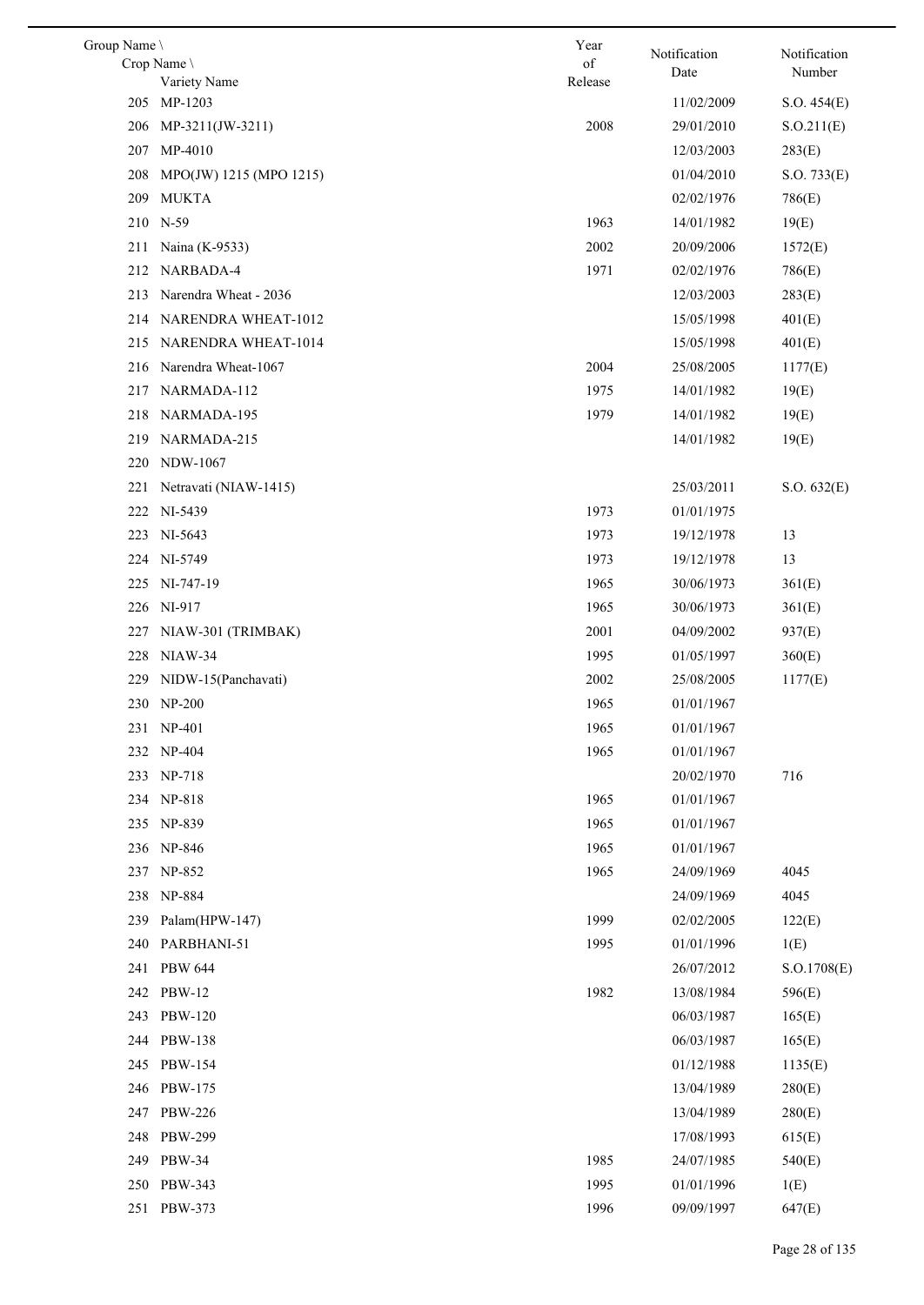| Group Name |                                | Year       | Notification | Notification |
|------------|--------------------------------|------------|--------------|--------------|
|            | Crop Name                      | $\sigma f$ | Date         | Number       |
|            | Variety Name<br>252 PBW-396    | Release    | 03/04/2000   | 340(E)       |
| 253        | PBW-443                        |            | 03/04/2000   | 340(E)       |
| 254        | PBW-502                        |            | 04/02/2004   | 161(E)       |
|            | 255 PBW-509                    | 2004       | 01/01/2006   |              |
| 256        | PBW-527                        | 2005       | 01/01/2007   |              |
| 257        | PBW-533                        |            | 25/04/2006   | 599(E)       |
|            | 258 PBW-54                     | 1983       | 01/01/1985   |              |
| 259        | <b>PBW-550</b>                 |            | 10/01/2008   | S.O. 72(E)   |
| 260        | <b>PBW-590</b>                 |            | 11/02/2009   | S.O. 454(E)  |
| 261        | <b>PBW-596</b>                 |            | 11/02/2009   | S.O. 454(E)  |
| 262        | PBW-644                        |            | 03/08/2012   |              |
| 263        | <b>PBW-65</b>                  | 1984       | 06/03/1987   | 165(E)       |
| 264        | PDKV Washim (WSM 1472)         | 2010       | 10/09/2012   | S.O. 2125(E) |
| 265        | PDM-233 (Duram)                | 1995       | 01/05/1997   | 360(E)       |
| 266        | <b>PDW 314</b>                 |            | 01/04/2010   | S.O. 733(E)  |
|            | 267 PDW-215                    |            | 22/11/1991   | 793(E)       |
| 268        | PDW-274 (Durum)                | 2001       | 12/03/2003   | 283(E)       |
| 269        | PDW-291                        |            | 25/08/2005   | 1177(E)      |
| 270        | Poorva (HD 2824)               |            | 04/02/2004   | 161(E)       |
| 271        | POSHAN(HI8663)                 |            | 08/05/2008   | S.O. 1108(E) |
| 272        | PRAGATI (DWR-39)               | 1985       | 24/07/1985   | 540(E)       |
| 273        | <b>PRASAD</b> (K 8434)         | 1999       | 02/02/2001   | 92(E)        |
| 274        | PRATAP (HD-1981)               | 1974       | 19/12/1978   | 13           |
| 275        | Purna(HI-1544)                 |            | 08/05/2008   | S.O. 1108(E) |
| 276        | Pusa Bahar (HD 2987)           |            | 25/03/2011   | S.O. 632(E)  |
|            | 277 Pusa Baker (HS-490)        |            | 11/02/2009   | S.O. 449(E)  |
|            | 278 Pusa Basant (HD 2985)      |            | 07/02/2011   | S.O. 632(E)  |
|            | 279 PUSA BOLD (WR-544)         |            |              |              |
| 280        | Pusa Lerma                     | 1971       | 01/01/1973   |              |
| 281        | Pusa Prachi (HI-1563)          |            | 25/03/2011   | S.O. 632(E)  |
| 282        | Pusa Suketi (HS-507)           |            | 25/03/2011   | S.O. 632(E)  |
| 283        | Pusa Wheat-105 (HD-2833)       |            | 25/04/2006   | 599(E)       |
| 284        | Pusa Wheat-107 (HD-2888)       |            | 25/04/2006   | 599(E)       |
| 285        | Pusa Wheat-111(HD-2932)        |            | 08/05/2008   | S.O. 1108(E) |
| 286        | <b>PV-18</b>                   | 1966       | 24/09/1969   | 4045         |
| 287        | PWB-527                        |            | 08/05/2008   | S.O. 1108(E) |
| 288        | <b>RAJ 3777</b>                | 2005       | 12/03/2003   | 283(E)       |
| 289        | RAJ 4037                       |            |              |              |
| 290        | Raj Vijay Wheat 4106 (MP 4106) | 2010       | 16/03/2012   | S. O.456(E)  |
| 291        | RAJ-1114                       | 1977       | 19/12/1978   | 13           |
| 292        | RAJ-1482                       | 1982       | 03/01/1983   | 2(E)         |
| 293        | RAJ-1555                       | 1982       | 03/01/1983   | 2(E)         |
| 294        | RAJ-1972                       | 1982       | 14/05/1986   | 258(E)       |
| 295        | RAJ-2104                       |            | 24/07/1985   | 540(E)       |
| 296        | Raj-2535                       | 1984       | 01/01/1986   |              |
|            | 297 RAJ-3077                   |            | 06/11/1989   | 915(E)       |
|            | 298 RAJ-3765                   |            | 01/01/1996   | 1(E)         |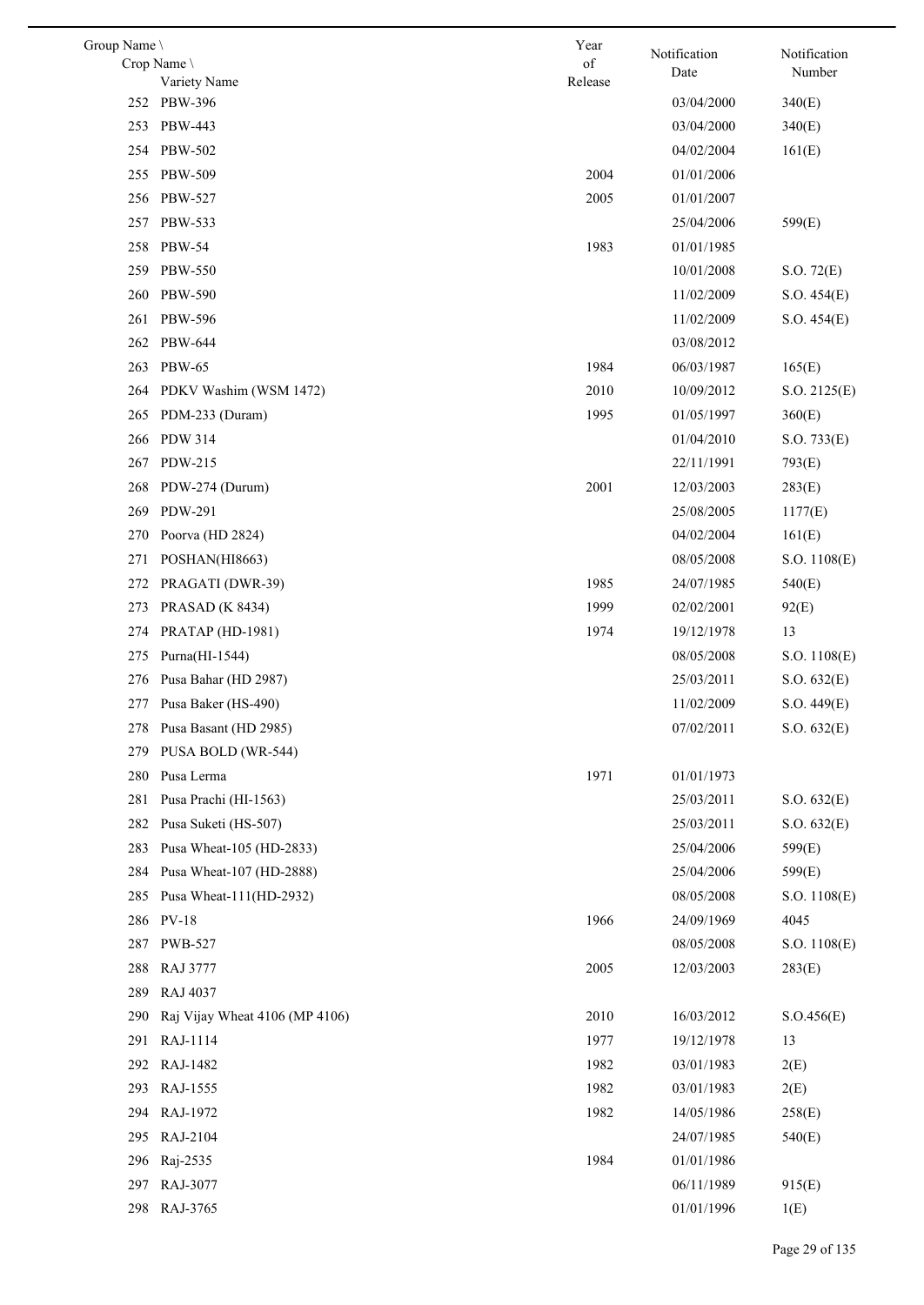| Group Name \ |                                     | Year            | Notification | Notification  |
|--------------|-------------------------------------|-----------------|--------------|---------------|
|              | Crop Name                           | of              | Date         | Number        |
| 299          | Variety Name<br>RAJ-3777            | Release<br>2005 | 25/04/2006   | 599(E)        |
| 300          | RAJ-4037                            |                 | 04/02/2004   | 161(E)        |
| 301          | Raj-4079                            | 2010            | 07/02/2011   | S.O. 283(E)   |
| 302          | Raj-4083                            |                 | 20/07/2007   | 1178(E)       |
| 303          | RAJ-4120                            |                 | 11/02/2009   |               |
| 304          | Raj-6560                            | 2005            | 05/11/2005   | S.O. 449(E)   |
|              | 305 RAJ-821                         | 1977            | 19/12/1978   | 1566(E)<br>13 |
|              |                                     | 1974            | 30/04/1975   |               |
| 307          | 306 RAJ-911<br>RAJESHWARI (HP-1744) |                 | 09/09/1997   | 193(E)        |
|              |                                     |                 |              | 647(E)        |
| 308          | RAJLAKSHMI (HP-1731)                |                 | 04/05/1995   | 408(E)        |
| 309          | Ratan (CG 5016)                     | 2007            | 27/08/2009   | S.O. 2187(E)  |
| 310          | ROHINI (CPAN-1676)                  | 1983            | 13/08/1984   | 596(E)        |
| 311          | RS-31-1                             | 1954            | 20/02/1970   | 716           |
| 312          | <b>SAFED LERMA</b>                  | 1968            | 24/09/1969   | 4045          |
| 313          | SAGARIKA (OW-6)                     | 1983            | 01/01/1985   |               |
| 314          | SANGAM (CPAN-3004)                  |                 | 22/11/1991   | 793(E)        |
| 315          | saptdhara                           |                 |              |               |
| 316          | <b>SAPTHARA</b>                     |                 | 04/05/1995   | 408(E)        |
| 317          | <b>SHAILJA</b>                      | 1975            | 19/12/1978   | 13            |
| 318          | Shalimar Wheat-1 (SKW-196)          |                 | 25/08/2005   | 1177(E)       |
| 319          | SHARBATI SONARA                     | 1967            | 24/09/1969   | 4045          |
| 320          | Shatabdi (K-0307)                   | 2007            | 06/02/2007   | 122(E)        |
| 321          | Shivalik (HS-420)                   |                 | 12/03/2003   | 283(E)        |
| 322          | SHRESTH (HD-2687)                   |                 | 08/06/1999   | 425(E)        |
| 323          | Singchen(SWL-8)                     | 1999            | 25/08/2005   | 1177(E)       |
| 324          | SKAML-1 (SONALIKA MULTILINE-1)      | 1982            | 13/08/1984   | 596(E)        |
|              | 325 SNEHIL [MP (JW)-1142]           | 2004            | 20/07/2007   | 1178(E)       |
| 326          | <b>SONAK</b>                        | 1997            | 15/05/1998   | 401(E)        |
| 327          | SONALI (HP-1633)                    |                 | 04/11/1992   | 814(E)        |
| 328          | <b>SONALIKA</b>                     | 1967            | 24/09/1969   | 4045          |
| 329          | SONORA - 64                         | 1965            | 01/01/1967   |               |
| 330          | Sudha (MPO (JW)-1106)               | 2002            | 12/03/2003   | 283(E)        |
| 331          | SUJATA (HI-617)                     | 1983            | 14/01/1982   | 19(E)         |
| 332          | SURBHI (HPW-89)                     | 1996            | 15/05/1998   | 401(E)        |
| 333          | SWAPNIL (JWS-17)                    |                 | 17/09/1997   | 662(E)        |
| 334          | <b>SWARNA (HI 1479)</b>             | 2002            | 12/03/2003   | 283(E)        |
| 335          | <b>SWATI</b> (HI-784)               | 1983            | 13/08/1984   | 596(E)        |
| 336          | Tapovan(NIAW-917)                   |                 | 25/04/2006   | 599(E)        |
| 337          | <b>TAWA-267</b>                     | 1979            | 24/07/1985   | 540(E)        |
| 338          | TEESTA (BW-1008)                    | 1989            | 13/09/2000   | 821(E)        |
| 339          | <b>TRIVENI</b>                      |                 | 06/03/1987   | 165(E)        |
| 340          | <b>UAS-415</b>                      |                 | 11/02/2009   | S.O. 454(E)   |
| 341          | <b>UAS-428</b>                      |                 | 03/08/2012   |               |
| 342          | <b>UJIYAR (K-9006)</b>              | 1996            | 15/05/1998   | 401(E)        |
|              | 343 UP-1109 (PANT WHEAT-1109)       |                 | 18/09/1987   | 834(E)        |
|              | 344 UP-115                          | 1979            | 19/02/1980   | 470           |
|              | 345 UP-2003                         | 1980            | 29/05/1982   | 371(E)        |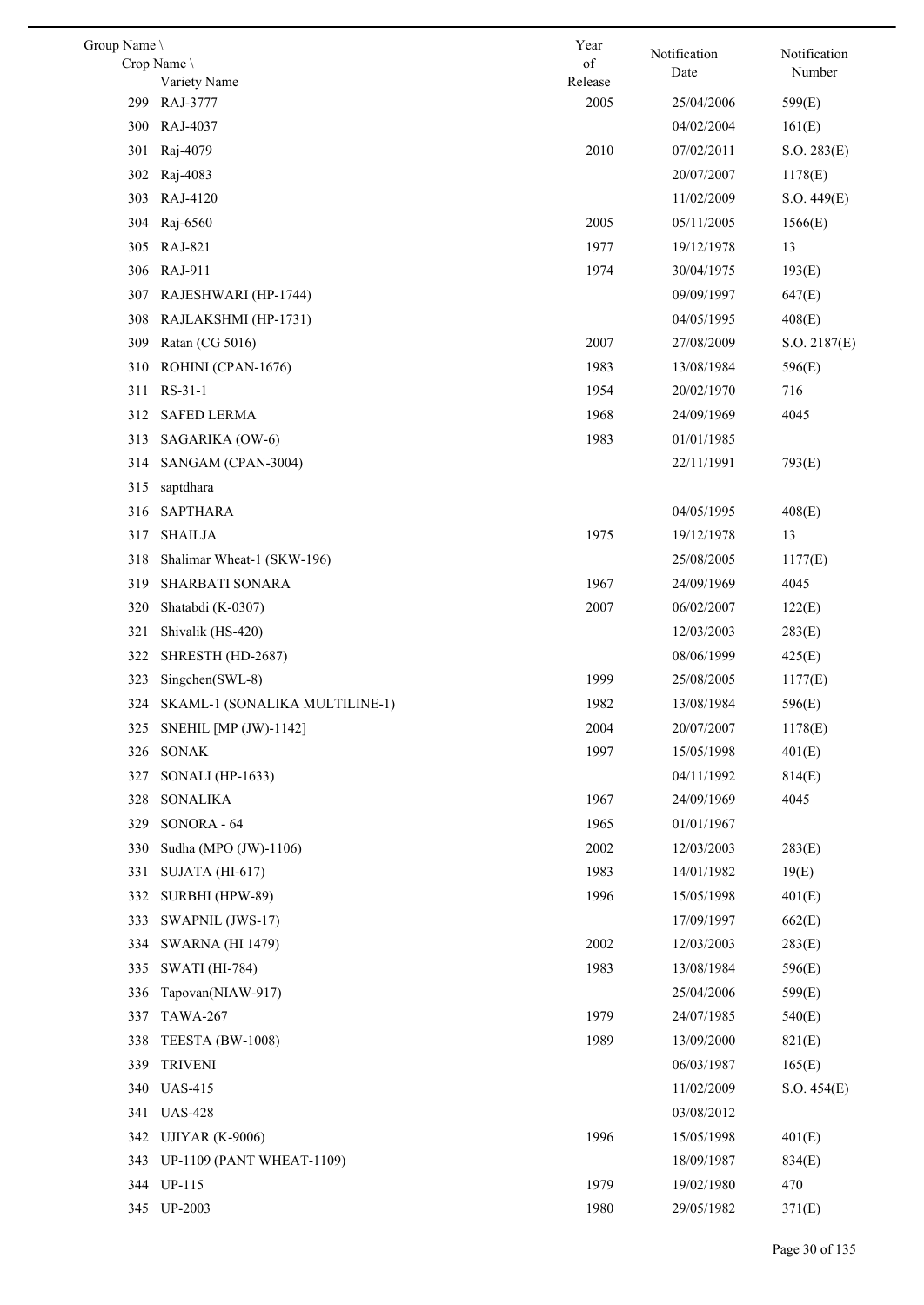| Group Name \ |                             | Year          | Notification | Notification |
|--------------|-----------------------------|---------------|--------------|--------------|
|              | Crop Name \<br>Variety Name | of<br>Release | Date         | Number       |
|              | 346 UP-2113                 | 1985          | 01/01/1987   |              |
|              | 347 UP-2121                 | 1984          | 01/01/1986   |              |
|              | 348 UP-215                  | 1974          | 30/04/1975   | 193(E)       |
|              | 349 UP-2338                 |               | 04/05/1995   | 408(E)       |
|              | 350 UP-2382                 | 1988          | 08/06/1999   | 425(E)       |
|              | 351 UP-2425                 |               | 08/06/1999   | 425(E)       |
|              | 352 UP-2526                 | 2005          | 06/02/2007   | 122(E)       |
|              | 353 UP-2554                 | 2005          | 06/02/2007   | 122(E)       |
|              | 354 UP-2565                 | 2004          | 25/04/2006   | 599(E)       |
|              | 355 UP-2572                 | 2005          | 06/02/2007   | 122(E)       |
|              | 356 UP-262                  | 1977          | 23/03/1978   | 1004         |
|              | 357 UP-2628                 | 2008          | 29/01/2010   | S. O.211(E)  |
|              | 358 UP-301                  | 1970          | 04/06/1970   | 2067         |
|              | 359 UP-310                  | 1973          | 08/10/1974   | 598(E)       |
|              | 360 UP-319                  | 1973          | 08/10/1974   | 598(E)       |
|              | 361 UP-368                  | 1977          | 19/12/1978   | 13           |
|              | 362 Urja (HP-2664)          |               | 02/02/2005   | 122(E)       |
| 363          | <b>UTKALIKA</b>             | 1983          | 01/01/1985   |              |
| 364          | VIDISHA (DL-788-2)          |               | 09/09/1997   | 647(E)       |
|              |                             | 1995          |              |              |
| 365<br>366   | VIJAY (DDK-1001)<br>Vimal   |               | 01/05/1997   | 360(E)       |
|              |                             |               | 10/01/2008   | S.O. 72(E)   |
| 367 VL       |                             |               |              |              |
| 368          | VL Gehun 829 (VL 829)       |               |              |              |
|              | 369 VL Gehun 907(VL 907)    |               | 01/04/2010   | S.O. 733(E)  |
|              | 370 VL GEHUN-401            | 1973          | 19/12/1978   | 13           |
|              | 371 VL GEHUN-421            | 1979          | 19/02/1980   | 470          |
|              | 372 VL GEHUN-616            |               | 26/11/1986   | 867(E)       |
| 373          | VL GEHUN-719                |               | 04/05/1995   | 408(E)       |
|              | 374 VL GEHUN-738 (VL-738)   |               | 09/09/1997   | 647(E)       |
| 375          | VL Gehun-829                |               | 12/03/2003   | 283(E)       |
|              | 376 VL-404                  | 1973          | 19/12/1978   | 13           |
|              | 377 VL-616                  | 1984          | 01/01/1986   |              |
|              | 378 VL-804                  |               | 04/09/2002   | 937(E)       |
| 379          | VL-Gehun-802                | 2003          | 02/02/2005   | 122(E)       |
| 380          | VL-Gehun-832                |               | 04/02/2004   | 161(E)       |
| 381          | VLGehun-892                 |               | 08/05/2008   | S.O. 1108(E) |
| 382          | WG-357                      | 1973          | 30/06/1973   | 361(E)       |
| 383          | WG-377                      | 1973          | 21/08/1975   | 440(E)       |
| 384          | WH 711                      | 2001          | 04/09/2002   | 937(E)       |
| 385          | WH-1021                     |               | 08/05/2008   | S.O. 1108(E) |
| 386          | WH-1025                     | 2009          | 29/01/2010   | S. O.211(E)  |
| 387          | WH-1080                     |               | 20/07/2011   | 1661(E)      |
| 388          | WH-147                      | 1979          | 19/12/1978   | 13           |
| 389          | WH-157                      | 1977          | 19/12/1978   | 13           |
| 390          | WH-283                      | 1984          | 09/04/1985   | 295(E)       |
|              | 391 WH-291                  | 1985          | 24/07/1985   | 540(E)       |
|              | 392 WH-331                  | 1982          | 01/01/1984   |              |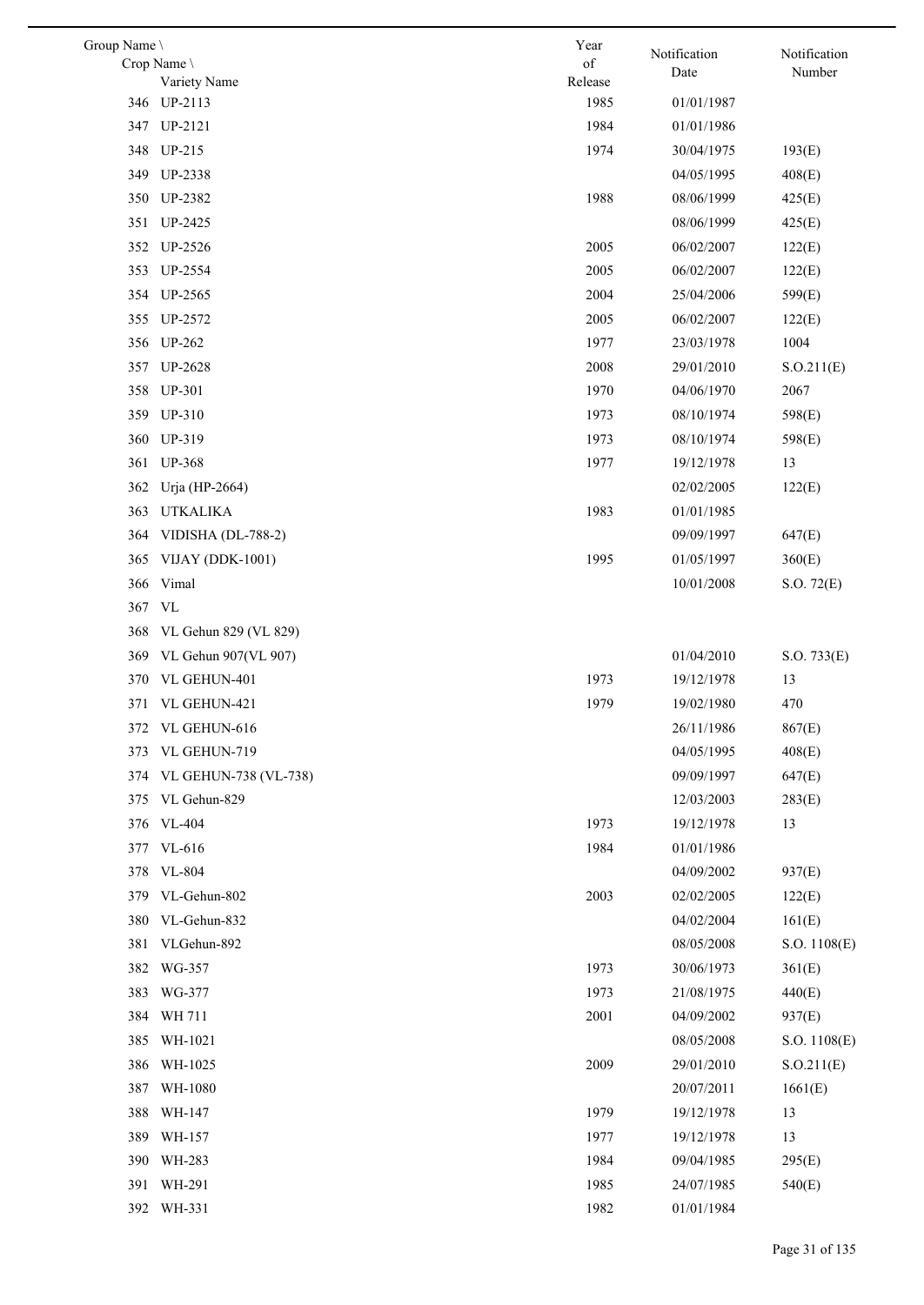| Group Name \        |                                                       | Year    |              |              |
|---------------------|-------------------------------------------------------|---------|--------------|--------------|
|                     | Crop Name \                                           | of      | Notification | Notification |
|                     | Variety Name                                          | Release | Date         | Number       |
|                     | 393 WH-416                                            |         | 15/05/1990   | 386(E)       |
|                     | 394 WH-533                                            |         | 17/08/1993   | 615(E)       |
|                     | 395 WH-542                                            |         | 04/11/1992   | 814(E)       |
|                     | 396 WH-896                                            |         | 04/05/1995   | 408(E)       |
| 397                 | WH-912                                                | 2001    | 04/09/2002   | 937(E)       |
| 398                 | WHD-943                                               |         | 25/03/2011   | S.O. 632(E)  |
| 399                 | Win Orange Sweet corn.                                |         | 02/02/2005   | 122(E)       |
| 400                 | WL-1562                                               | 1979    | 14/01/1982   | 19(E)        |
| 401                 | WL-2265                                               | 1985    | 13/08/1984   | 596(E)       |
|                     | 402 WL-410                                            |         | 19/12/1978   | 13           |
|                     | 403 WL-711                                            | 1979    | 29/09/1977   | 3161         |
|                     | 404 WL-711                                            |         | 19/02/1980   | 470(E)       |
|                     | 405 WR-544 (PUSA Bold)                                | 2003    | 05/11/2005   | 1566(E)      |
|                     |                                                       |         |              |              |
| 2<br><b>MILLETS</b> |                                                       |         |              |              |
| 1                   | BANYARD MILLET (KUNDIRAIVALLI/SAWAN)                  |         |              |              |
| 1                   | <b>ANURAG</b>                                         | 1983    | 24/07/1985   | 540(E)       |
| $\mathbf{2}$        | <b>CHANDAN</b>                                        |         | 13/04/1989   | 280(E)       |
|                     | $3$ $CO(KV)2$                                         | 2009    | 31/08/2010   | S.O. 2137(E) |
| 4                   | $CO-1$                                                | 1979    | 14/01/1982   | 19(E)        |
| 5                   | <b>GUJARAT BANTI-1</b>                                | 1984    | 14/05/1986   | 258(E)       |
| 6                   | $K-1$                                                 | 1970    | 01/01/1972   |              |
| 7                   | <b>KANCHAN</b>                                        |         | 04/05/1995   | 408(E)       |
| 8                   | KUDIRAIVALI K2 (KOVILPATTY-2)                         | 1978    | 14/01/1982   | 19(E)        |
| 9                   | Praptap Sanwa-1(ER-64)                                | 2004    | 20/09/2006   | 1572(E)      |
|                     | 10 PRJ-1                                              | 2003    | 11/02/2009   | S.O. 454(E)  |
|                     | 11 RAU-3                                              | 1985    | 24/07/1985   | 540(E)       |
|                     | 12 VL Madira 207                                      |         | 16/10/2008   | S.O. 2458(E) |
| 13                  | <b>VL MADIRA-172 (VL-172)</b>                         |         | 03/04/2000   | 340(E)       |
| 14                  | VL MADIRA-181                                         |         | 15/11/2001   | 1134(E)      |
|                     | 15 VL MADIRA-21                                       |         | 15/05/1990   | 386(E)       |
| 16                  | VL MADIRA-29                                          |         | 01/12/1988   | 1135(E)      |
|                     | 17 VL MADIRA-8                                        | 1978    | 14/01/1982   | 19(E)        |
| 2                   | <b>BUCK WHEAT (KASPAT)</b>                            |         |              |              |
|                     | 1 Himgiri (Shimla B1)                                 |         | 25/04/2006   | 599(E)       |
|                     | 2 HIMPRIYA (JC13374)                                  |         | 22/11/1991   | 796(E)       |
| 3                   | PRB-1 (PRB-9001)                                      |         | 15/05/1998   | 401(E)       |
| 4                   | Sangla (Sangla B 1)                                   |         | 20/07/2007   | 1178(E)      |
| 5                   | UDAY (KBB-3)                                          | 1999    | 02/02/2001   | 92(E)        |
| 6                   | USDA-1                                                |         | 04/05/1995   | 408(E)       |
|                     | 7 VL UGAL-7                                           |         | 04/11/1992   | 814(E)       |
|                     |                                                       |         |              |              |
| 3                   | COMMON MILLET (PANIVARAGU/CHENA/PROSO<br>MILLET/HOG M |         |              |              |
|                     | 1 BHAWNA                                              |         | 04/11/1992   | 814(E)       |
|                     | 2 BR-7                                                | 1982    | 01/01/1984   |              |
|                     | 3 CO (PV) 5                                           | 2007    | 11/02/2009   | S.O. 449(E)  |
|                     | 4 CO-2                                                |         | 24/07/1985   | 540(E)       |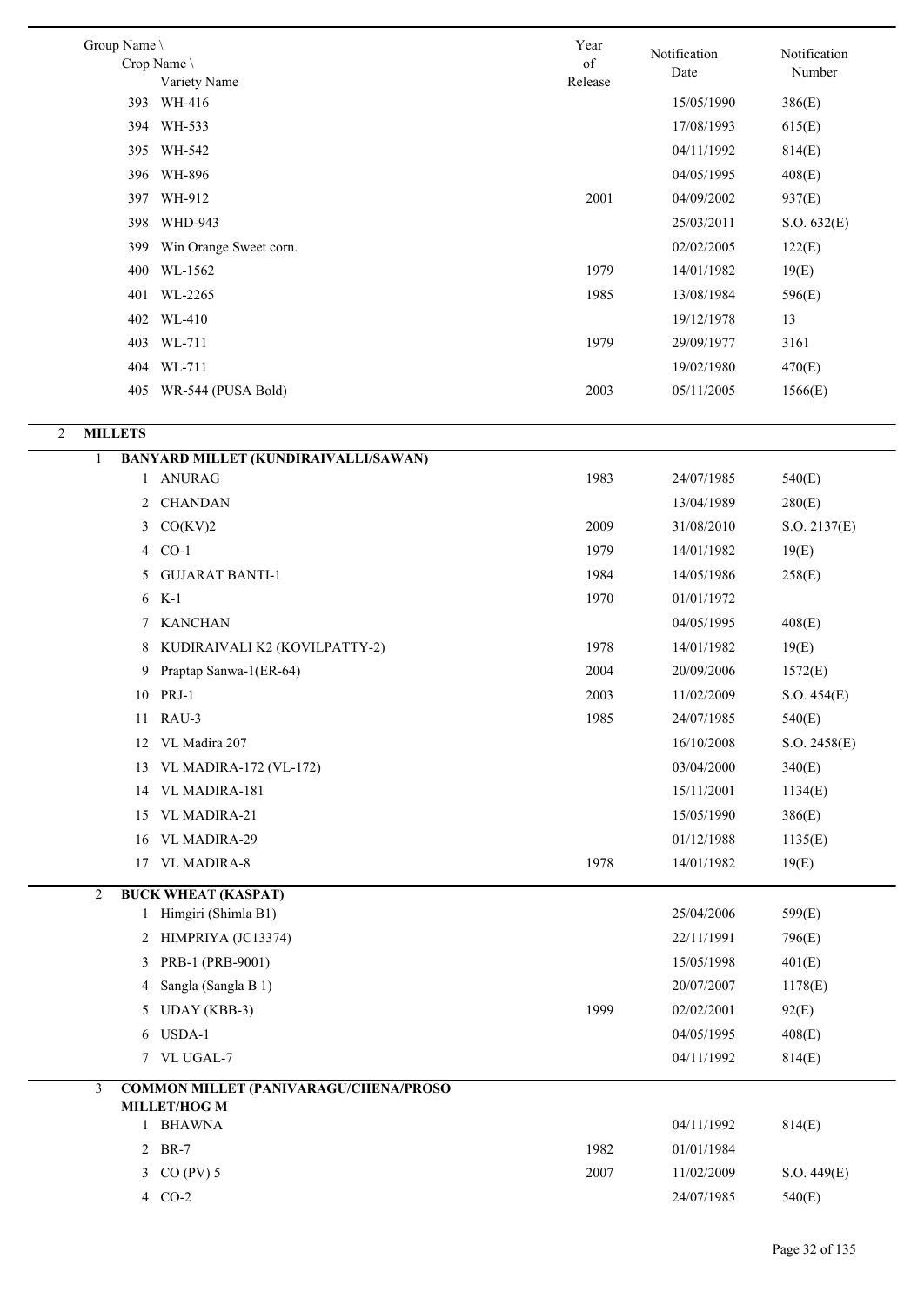| Group Name \                      | Year            | Notification             | Notification |
|-----------------------------------|-----------------|--------------------------|--------------|
| Crop Name \                       | of              | Date                     | Number       |
| Variety Name<br>5 CO-3            | Release<br>1985 |                          |              |
| $CO-4$                            | 1985            | 26/11/1986<br>31/07/1989 | 867(E)       |
| 6<br>7 GPUP-21                    |                 |                          | 599(E)       |
|                                   | 1998            | 04/02/2004<br>20/02/2001 | 161(E)       |
| GPUP-8 (DHPM-1)<br>8              |                 |                          | 92(E)        |
| 9 K-1<br>10<br>K-2                | 1978<br>1980    | 14/01/1982               | 19(E)        |
| 11 NAGARJUNA                      |                 | 14/01/1982<br>31/07/1989 | 19(E)        |
|                                   |                 |                          | 599(E)       |
| PRATAP CHENNA-1(PR-18)<br>12      | 2006            | 25/04/2006               | 599(E)       |
| PRC-1<br>13<br>14 Ram Cheena      | 2008<br>1960    | 29/01/2010               | SO $211(E)$  |
|                                   |                 | 01/01/1962               |              |
| SAGAR<br>15                       |                 | 31/07/1989               | 599(E)       |
| Shyam Cheena<br>16                | 1960            | 01/01/1962               |              |
| <b>TNAU-145</b><br>17             |                 | 11/02/2009               | S.O. 454(E)  |
| <b>TNAU-151</b><br>18             |                 | 11/02/2009               | S.O. 449(E)  |
| <b>TNAU-164</b><br>19             |                 | 29/01/2010               | SO 211 (E)   |
| 20 V-27                           | 1965            | 01/01/1967               |              |
| 21 V-306                          | 1965            | 01/01/1967               |              |
| <b>VARADA</b><br>22               | 1972            | 01/01/1974               |              |
| FINGER MILLET (RAGI/MANDIKA)<br>4 |                 |                          |              |
| $1 \quad 5-6$                     |                 |                          |              |
| 2 A-404                           |                 | 17/08/1993               | 615(E)       |
| 3 AKP-1                           |                 |                          |              |
| 4 AKP-2                           |                 | 02/02/1976               | 786          |
| 5 AKP-3                           |                 |                          |              |
| AKP-4<br>6                        |                 |                          |              |
| 7 AKP-5                           |                 |                          |              |
| 8<br>AKP-6                        |                 |                          |              |
| <b>ANNAPURNA</b><br>9             | 1962            | 14/05/1986               | 258(E)       |
| ${\bf ARUNA}$<br>10               | 1956            | 01/01/1958               |              |
| BAHIRABI (BM-9-1)<br>11           |                 | 26/10/1999               | 1050(E)      |
| Bharathi (VR-762)<br>12           | 2006            | 05/10/2007               | 1703(E)      |
| <b>BIRSA MARUA-1</b><br>13        | 1985            | 01/01/1985               | IE-723       |
| BIRSA MARUA-2 (EC-50-90)<br>14    | 1995            | 01/01/1996               | 1(E)         |
| <b>BR-407</b><br>15               |                 |                          |              |
| <b>CAUVERY</b><br>16              | 1962            | 01/01/1964               |              |
| CHAMPAVATHI (VR-708)<br>17        |                 | 15/05/1998               | 401(E)       |
| CHILIKA (OEB-10)<br>18            |                 | 15/11/2001               | 1134(E)      |
| $CO(Ra)$ -14<br>19                | 2004            | 25/08/2005               | 1177(E)      |
| $CO-10$<br>20                     | 1973            | 02/02/1976               | 786          |
| $CO-11$<br>21                     | 1978            | 14/01/1982               | 19(E)        |
| $CO-12$<br>22                     | 1985            | 18/11/1985               | 832(E)       |
| $CO-13$<br>23                     |                 | 31/07/1989               | 599(E)       |
| $CO-3$<br>24                      | 1942            | 01/01/1944               |              |
| $CO-4$<br>25                      | 1942            |                          |              |
| $CO-5$<br>26                      | 1953            | 01/01/1955               |              |
| $CO-6$<br>27                      | 1953            | 01/01/1955               |              |
| 28 CO. 1                          | 1942            | 01/01/1944               |              |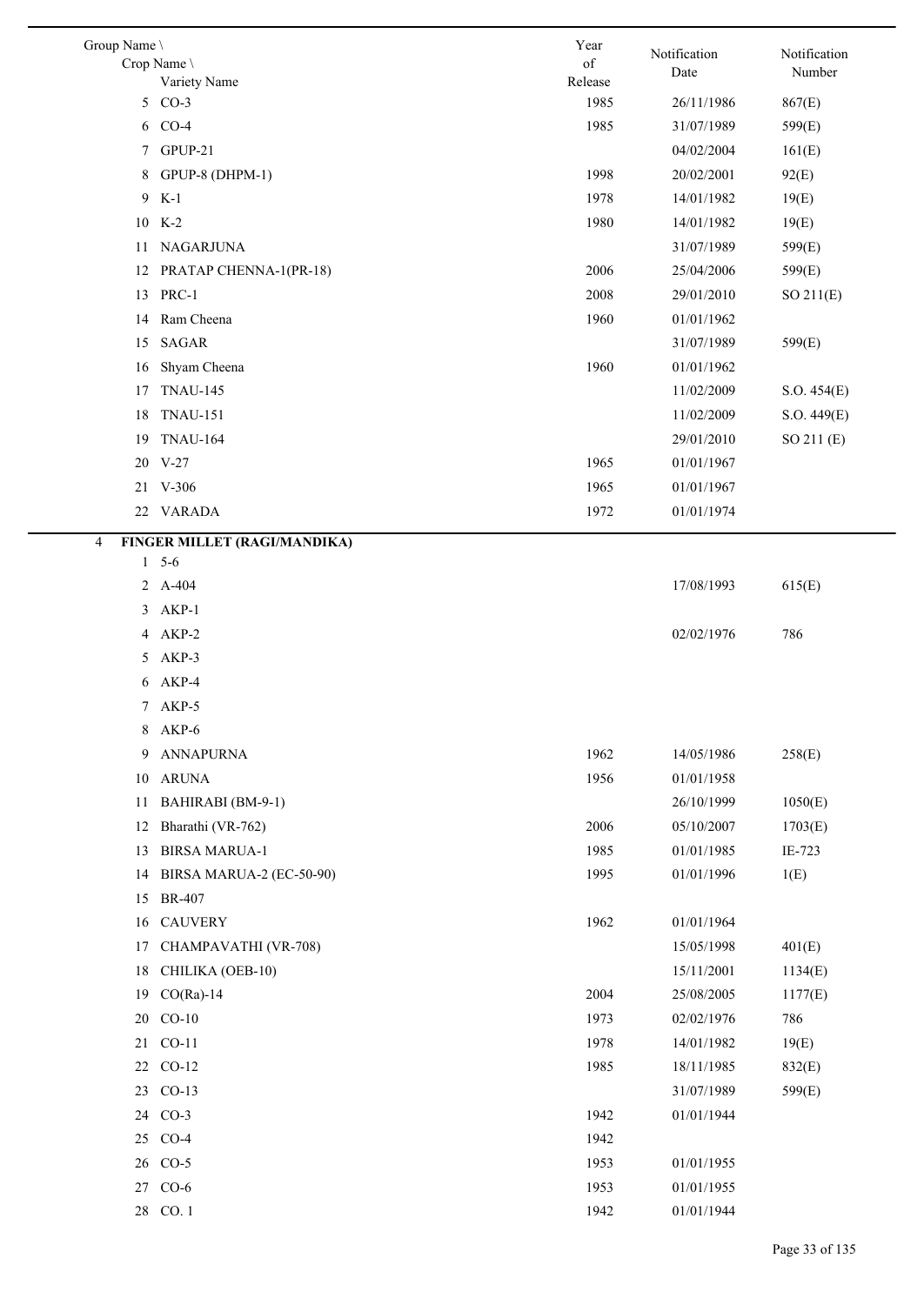| Group Name \ |                             | Year            | Notification | Notification |
|--------------|-----------------------------|-----------------|--------------|--------------|
|              | Crop Name \                 | of              | Date         | Number       |
| 29           | Variety Name<br>CO.2        | Release<br>1942 | 01/01/1944   |              |
|              | 30 CO.8                     | 1963            | 01/01/1965   |              |
|              | 31 CO. 9                    | 1970            | 01/01/1972   |              |
|              | 32 CO.1                     | 1954            |              |              |
| 33           | $CO.3(MS - 1307)$           | 1985            | 01/01/1987   |              |
|              | 34 CO.7                     | 1953            | 14/01/1982   | 19(E)        |
|              | 35 DAPOLI-1                 |                 | 02/09/1994   |              |
|              |                             |                 |              | 636(E)       |
| 36           | DHRS 1                      | 2010<br>1971    | 10/10/2011   | S.O. 2326(E) |
| 37           | <b>DIBYASING</b>            | 2004            | 02/02/1976   | 786          |
| 38           | Divya (MR-6)                |                 | 16/10/2008   | S.O. 2458(E) |
| 39           | ES-11(GIDDA RAGI)           | 1939            | 01/01/1941   |              |
| 40           | $ES-13$                     | 1939            | 01/01/1941   |              |
| 41           | GAUTAMI (PR-1158-9)         |                 | 17/08/1993   | 615(E)       |
| 42           | <b>GODAVARI</b>             | 1974            | 19/12/1978   | 13           |
| 43           | GPU 26 (Germ Plasm Unit 26) | 1999            | 01/01/2001   |              |
| 44           | GPU 67                      |                 | 01/04/2010   | S.O. 733(E)  |
| 45           | $GPU-26$                    | 1999            | 13/09/2000   | 821(E)       |
| 46           | GPU-28                      | 1997            | 15/05/1998   | 401(E)       |
| 47           | <b>GPU-45</b>               |                 | 15/11/2001   | 1134(E)      |
| 48           | <b>GUJARAT NAGLI-2</b>      |                 | 01/12/1988   | 1135(E)      |
| 49           | <b>GUJRAT NAGLI-1</b>       | 1976            | 09/04/1985   | 295(E)       |
| 50           | $H-22$                      | 1918            | 01/01/1920   |              |
| 51           | $HAGARI-1 (H-1)$            | 1941            | 01/01/1943   |              |
|              | 52 HAMSA                    | 1968            | 01/01/1970   |              |
| 53           | HASTA (INDAF-7)             | 1981            | 13/08/1984   | 596(E)       |
|              | 54 HPB 7-6                  | 1976            | 01/01/1978   |              |
|              | 55 HR-374                   | 1975            | 01/01/1977   |              |
|              | 56 HR-911                   | 1985            | 01/01/1987   |              |
|              | 57 IE-28                    |                 |              |              |
|              | 58 INDAF-1                  | 1976            | 19/12/1978   | 13           |
| 59           | INDAF-11 (WHITE RAGI)       |                 |              |              |
| 60           | INDAF-3                     | 1976            | 19/12/1978   | 13           |
| 61           | <b>INDAF-5</b>              | 1977            | 19/12/1978   | 13           |
|              | 62 INDAF-6                  |                 |              |              |
|              | 63 INDAF-8                  | 1982            | 26/11/1986   | 867(E)       |
|              | 64 INDAF-9                  |                 | 01/01/1988   | 10(E)        |
| 65           | Indira Ragi-1 (BR-7)        | 2012            | 10/09/2012   | S.O. 2125(E) |
|              | 66 K-1 (KOLAR GIDDA RAGI)   | 1939            | 01/01/1941   |              |
|              | 67 K-2                      |                 |              |              |
|              | 68 K-5                      | 1978            | 14/01/1982   | 19(E)        |
|              | 69 K-6                      | 1975            | 14/01/1982   | 19(E)        |
|              | 70 K-7                      | 1979            | 14/01/1982   | 19(E)        |
|              | 71 KALYANI                  | 1972            | 01/01/1974   |              |
| 72           | KBR-1 (HR-911)              | 1983            | 26/11/1986   | 867(E)       |
|              | 73 KM-13                    |                 | 13/04/1989   | 280(E)       |
|              | 74 KM-65                    | 1995            | 01/01/1996   | 1(E)         |
|              | 75 KMR-301 (GOWRI)          | 2009            | 10/10/2011   | S.O. 2326(E) |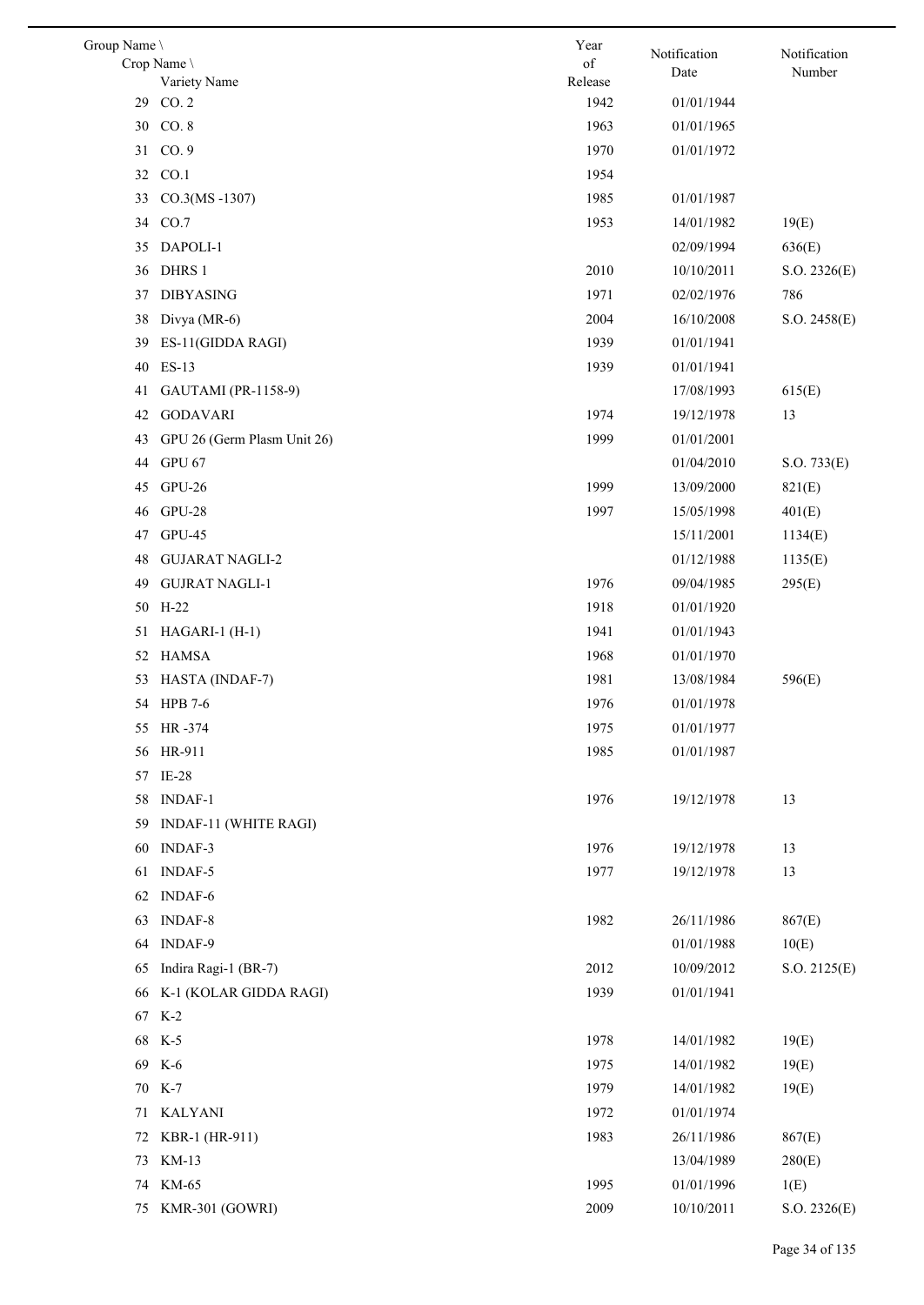| Group Name \ | Crop Name<br>Variety Name              | Year<br>of<br>Release | Notification<br>Date     | Notification<br>Number |
|--------------|----------------------------------------|-----------------------|--------------------------|------------------------|
|              | 76 L-5                                 | 1999                  | 04/09/2002               | 937(E)                 |
| 77           | <b>MARUTHI</b>                         | 1997                  | 08/06/1999               | 425(E)                 |
| 78           | ML-365                                 | 2008                  | 27/08/2009               | O.S. 2187(E)           |
| 79           | $MR-1$                                 | 1990                  | 15/05/1998               | 401(E)                 |
| 80           | $MR-2$                                 | 1995                  | 01/01/1996               | 1(E)                   |
| 81           | <b>MURKY</b>                           |                       |                          |                        |
| 82           | NANGKATNA                              |                       |                          |                        |
| 83           | NILACHAL                               |                       | 09/04/1985               | 295(E)                 |
| 84           | <b>NIRMAL</b>                          |                       | 29/05/1982               | 371(E)                 |
| 85           | PADMAVATHI (PPR-2350)                  | 1995                  | 01/01/1996               | 1(E)                   |
| 86           | Paiyur(Ra)2                            | 2008                  | 27/08/2009               | O.S. 2187(E)           |
| 87           | PAIYUR-1                               |                       | 24/07/1985               | 540(E)                 |
| 88           | <b>PES-110</b>                         | 1985                  | 24/07/1985               | 540(E)                 |
| 89           | <b>PES-176</b>                         | 1980                  | 01/01/1982               |                        |
| 90           | <b>POORNA</b>                          | 1959                  | 20/02/1970               | 716                    |
| 91           | PR-202                                 |                       | 02/02/1976               | 786                    |
|              | 92 PRM-1                               | 2006                  | 11/02/2009               | S.O. 454(E)            |
| 93           | PRM-2                                  | 2010                  | 10/10/2011               | S.O. 2326(E)           |
| 94           | R-0870                                 | 1939                  | 01/01/1941               |                        |
| 95           | Ram Cheena                             |                       |                          |                        |
| 96           | Rathna (GPU-48)                        | 2007                  | 11/02/2009               | S.O. 449(E)            |
| 97           | RATNAGIRI (PR-1044)                    | 1985                  | 24/07/1985               | 540(E)                 |
| 98           | RAU-8                                  |                       | 31/07/1989               | 599(E)                 |
| 99           | SARADHA (CO-7)                         | 1970                  | 14/01/1982               | 19(E)                  |
| 100          | <b>SHAKTI</b>                          | 1972                  | 19/12/1978               | 13                     |
| 101          | Shyam Cheena                           |                       |                          |                        |
|              | 102 SIMHADRI                           |                       | 09/04/1985               | 295(E)                 |
| 103          | Sri Chaitanya (VR-847)                 | 2009                  | 29/01/2010               | S.O. 211(E)            |
| 104          | SUVRA (OUAT-2)                         |                       | 13/10/1999               | 1033(E)                |
| 105          | TRY-1                                  |                       | 31/07/1989               | 599(E)                 |
|              | 106 UDAY                               | 1959                  | 01/01/1961               |                        |
|              | 107 V-27                               |                       |                          |                        |
|              | 108 V-306                              |                       |                          |                        |
|              | 109 Varada                             |                       |                          |                        |
|              | 110 VL MADHUA-101                      | 1974                  | 19/12/1978               | 13                     |
|              | 111 VL MADUA-124                       |                       | 15/05/1990               | 386(E)                 |
|              | 112 VL MADUA-204                       | 1978                  | 14/01/1982               | 19(E)                  |
|              | 113 VL Mandua 324                      | 2005                  | 25/04/2006               | 599(E)                 |
|              | 114 VL Mandua 347 (VL 347)             |                       | 26/07/2012               | S.O.1708(E)            |
|              |                                        |                       |                          |                        |
| 115          | VL Mandua-315<br>116 VL RAGI-146       | 2004                  | 25/04/2006<br>01/01/1996 | 599(E)                 |
|              |                                        |                       | 16/08/1991               | 1(E)                   |
|              | 117 VL RAGI-149                        |                       |                          | 527(E)                 |
|              | 118 VZM-1                              | 1958                  | 01/01/1960               |                        |
|              | 119 VZM-2                              | 1958                  | 01/01/1960               |                        |
| 5            | ITALIAN MILLET (THENAI/NAVANE/FOX TAIL |                       |                          |                        |
|              | <b>MILLET/KANG</b><br>1 Arjun          | 1969                  | 01/01/1971               |                        |
|              |                                        |                       |                          |                        |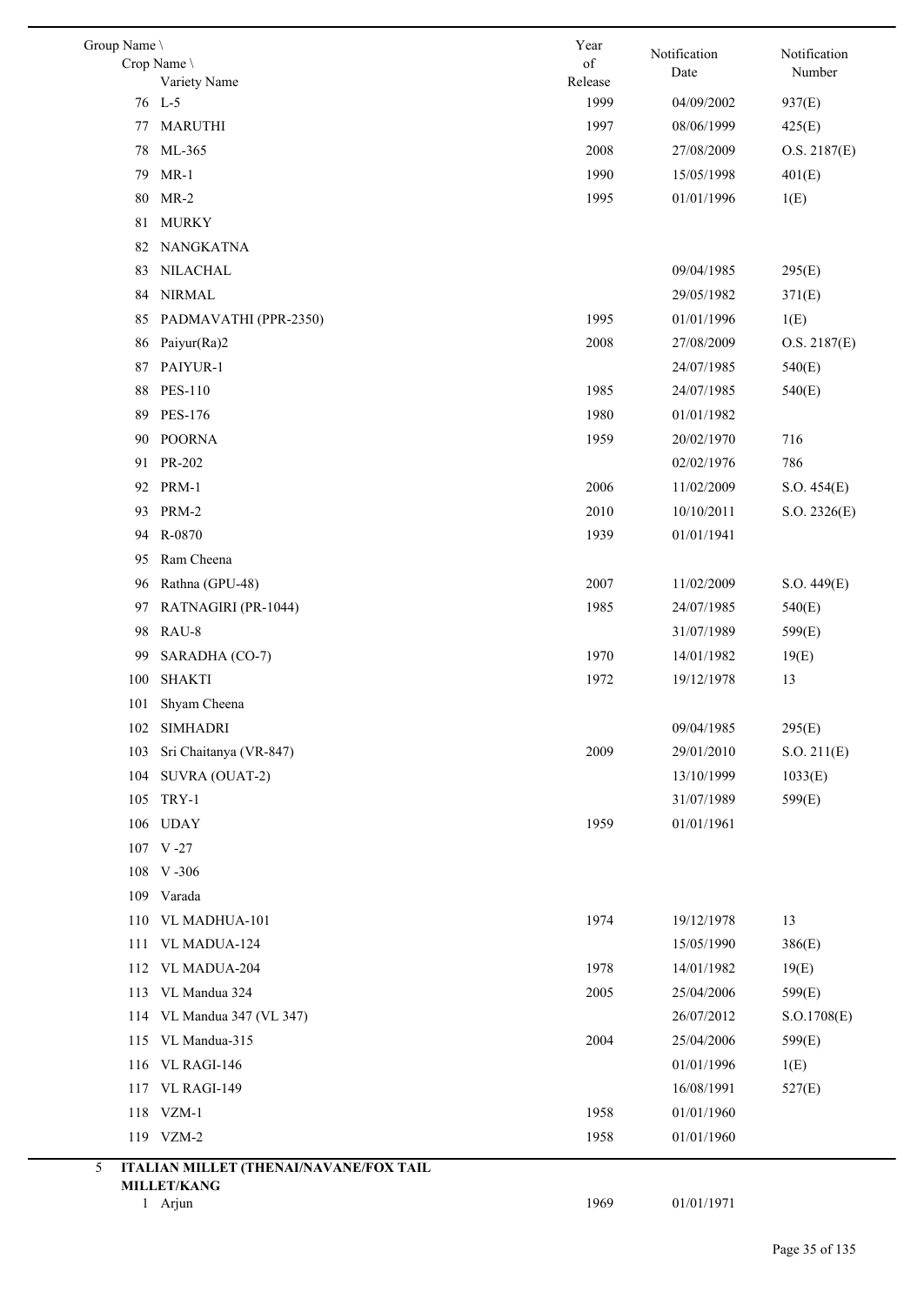| Group Name \<br>Crop Name \      | Year<br>of | Notification | Notification |
|----------------------------------|------------|--------------|--------------|
| Variety Name                     | Release    | Date         | Number       |
| Chitra<br>2                      | 1982       | 01/01/1984   |              |
| 3<br>$Co(Te)$ 7                  | 2005       | 25/04/2006   | 599(E)       |
| $CO-4$<br>4                      | 1973       | 19/12/1978   | 19           |
| $CO-5$<br>5                      | 1979       | 14/01/1982   | 19(E)        |
| 6<br>Co.1                        | 1942       | 01/01/1944   |              |
| 7<br>Co.2                        | 1942       | 01/01/1944   |              |
| Co.3<br>8                        | 1942       | 01/01/1944   |              |
| 9<br>GAVARI (SR-11)              | 1995       | 01/01/1996   | 1(E)         |
| 10<br>H.1                        | 1948       | 01/01/1950   |              |
| H <sub>.2</sub><br>11            | 1948       | 01/01/1950   |              |
| HMT-100-1<br>12                  | 2007       | 11/02/2009   | S.O. 449(E)  |
| 13 K-221-1                       | 1970       | 02/02/1976   | 786          |
| 14 K-3                           |            | 31/07/1989   | 599(E)       |
| K.2<br>15                        | 1978       | 14/01/1982   | 19(E)        |
| KRISHNA DEVARAYA<br>16           |            | 04/05/1995   | 408(E)       |
| LEPAKSHI (AK-132-1)<br>17        |            | 17/08/1990   | 639(E)       |
| MEERA (SR-16)<br>18              | 1999       | 02/02/2001   | 92(E)        |
| NELLAMALE KARRA<br>19            | 1985       | 09/04/1985   | 295(E)       |
| <b>NISCHAL</b><br>20             |            | 13/04/1989   | 280(E)       |
| PANT SETARIA-4<br>21             |            | 08/06/1999   | 425(E)       |
| Pratap Kangni-1 (SR-51)<br>22    | 2003       | 04/02/2004   | 161(E)       |
| RC-128<br>23                     |            | 02/02/1976   | 786          |
| RS-118<br>24                     | 1976       | 02/02/1976   | S.O.786      |
| SIC-3(548-79K)<br>25             | 1985       | 01/01/1987   |              |
| TNAU-43<br>26                    | 1994       | 01/05/1997   | 360(E)       |
|                                  |            |              |              |
| KODO MILLET (KODARA/VARAGU)<br>6 |            |              |              |
| APK-1<br>1                       |            | 17/08/1993   | 615(E)       |
| 2 CO-3                           | 1980       | 14/01/1982   | 19(E)        |
| CO.1<br>3                        | 1953       | 01/01/1955   |              |
| CO.2<br>4                        | 1970       | 01/01/1972   |              |
| $GK-2$<br>5                      |            | 04/05/1995   | 408(E)       |
| GPUK-3<br>6                      |            | 16/08/1991   | 527(E)       |
| <b>GUJARAT KODRA-1</b><br>7      | 1977       | 09/04/1985   | 295(E)       |
| Indira Kodo-1 (BK-1)<br>8        | 2012       | 10/09/2012   | S.O. 2125(E) |
| Jawahar Kodo 13 (JK-13)<br>9     |            | 06/02/2007   | 122(E)       |
| JAWAHAR KODO-1<br>10             | 1976       | 14/01/1982   | 19(E)        |
| Jawahar Kodo-106<br>11           | 2008       | 11/02/2009   | S.O. 449(E)  |
| JAWAHAR KODO-155 (RBK-155)<br>12 |            | 13/09/2000   | 821(E)       |
| <b>JAWAHAR KODO-2</b><br>13      | 1976       | 14/01/1982   | 19(E)        |
| JAWAHAR KODO-41<br>14            |            | 14/05/1986   | 258(E)       |
| JAWAHAR KODO-48 (DPS-48)<br>15   |            | 15/11/2001   | 1134(E)      |
| JAWAHAR KODO-62<br>16            |            | 14/05/1986   | 258(E)       |
| Jawahar Kodo-65 (RK 65-18)<br>17 |            | 11/02/2009   | S.O. 449(E)  |
| <b>JAWAHAR KODO-76</b><br>18     |            | 16/08/1991   | 527(E)       |
| Jawarhar Kodo-439<br>19          | 2002       | 05/11/2005   | 1566(E)      |
| <b>JNK-101</b><br>20             | 1976       | 01/01/1978   |              |
| 21<br><b>JNK-364</b>             | 1977       | 01/01/1979   |              |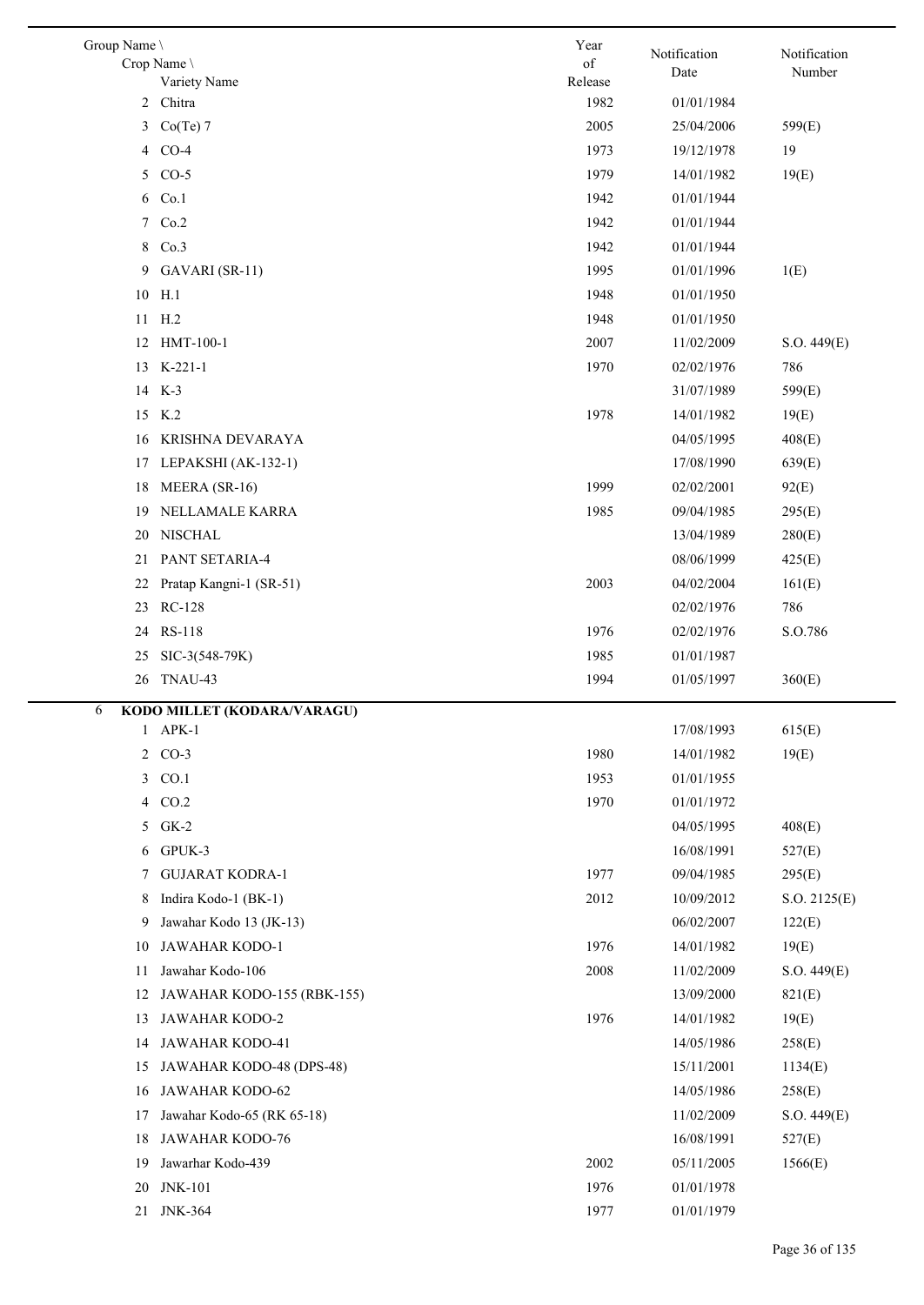| Group Name | Crop Name<br>Variety Name       | Year<br>of<br>Release | Notification<br>Date | Notification<br>Number |
|------------|---------------------------------|-----------------------|----------------------|------------------------|
|            | 22 K-1                          | 1979                  | 14/01/1982           | 19(E)                  |
|            | 23 KK-1                         | 1998                  | 08/06/1999           | 425(E)                 |
|            | 24 NIWAS-1                      | 1971                  | 01/01/1973           |                        |
|            | 25 PLR-1                        | 1942                  | 01/01/1944           |                        |
|            | 26 PSC-1                        |                       | 14/05/1986           | 258(E)                 |
|            | 27 VAMBAN-1 (KMV-20)            | 1995                  | 01/05/1997           | 360(E)                 |
| 7          | <b>MAIZE (MAKKA)</b>            |                       |                      |                        |
|            | 1 30 B 07 (X-1280 M)            |                       |                      |                        |
| 2          | 3054W (X-1382W)                 |                       | 15/05/1998           | 401(E)                 |
| 3          | 3058 (Y-1402-K)                 |                       | 09/09/1997           | 647(E)                 |
| 4          | $30B07(X-1280M)$                |                       | 06/02/2007           | 122(E)                 |
| 5          | 32-A09 (X-1174WV)               |                       | 08/06/1999           | 425(E)                 |
| 6          | 3342 (X-1123G)                  |                       | 15/05/1998           | 401(E)                 |
| 7          | 4210 (PRO-316)                  |                       | 08/06/1999           | 425(E)                 |
| 8          | 4642 (PRO-312)                  |                       | 08/06/1999           | 425(E)                 |
| 9          | 604 (CSV-6)                     |                       |                      |                        |
| 10         | 900M Gold (M ON 26)             |                       | 31/08/2010           | S.O. 2137(E)           |
| 11         | AFRICAN TALL COMPOSITE          |                       | 08/07/1983           | 499(E)                 |
| 12         | AGETI-76                        |                       | 10/04/1978           | 1151                   |
| 13         | <b>AMAR</b> (D-941)             |                       | 02/02/2001           | 92(E)                  |
| 14         | AMBAR COMPOSITE MAKKA           | 1967                  | 24/09/1969           | 4045                   |
| 15         | ARAVALI MAKKA-1 (EV-90)         |                       | 02/02/2001           | 92(E)                  |
| 16         | ARETI-76                        |                       | 29/05/1982           | 371(E)                 |
| 17         | ARUN                            |                       | 01/01/1988           | 10(E)                  |
| 18         | Azad Kamal (R 9803)             |                       | 02/02/2005           | 122(E)                 |
| 19         | AZADUTTAM (COMPOSITE R-2)       |                       | 16/08/1991           | 527(E)                 |
| 20         | Bajaura Makka (L 201 Composite) |                       | 16/10/2008           | S.O. 2458(E)           |
| 21         | <b>BASSI SELECTED</b>           |                       | 20/02/1970           | 716                    |
| 22         | BH-1576 (DHM-111)               | 2009                  | 29/01/2010           | S.O. 211(E)            |
| 23         | BH-1620 (DHM-113)               | 2009                  | 29/01/2010           | S.O. 211(E)            |
| 24         | BH-40625 (DHM-117)              | 2009                  | 29/01/2010           | S.O. 211(E)            |
| 25         | BIO 9636(BIO-92136)             |                       | 02/02/2005           | 122(E)                 |
| 26         | <b>BIO SEED-9681</b>            |                       | 17/09/1997           | 662(E)                 |
| 27         | Bio-22027                       |                       | 10/01/2008           | S.O. 72(E)             |
| 28         | <b>BIO-9637</b>                 |                       | 08/06/1999           | 425(E)                 |
| 29         | <b>BIO-9682</b>                 | 2012                  | 10/09/2012           | S.O. 2125(E)           |
| 30         | <b>BIRSA MAKKAI-1</b>           | 1995                  | 01/01/1996           | 1(E)                   |
| 31         | Birsa Vikas Makka-2             | 2003                  | 25/08/2005           | 1177(E)                |
| 32         | Bisco 111 (Bisco 840)           |                       | 25/03/2011           | S.O. 632(E)            |
| 33         | Bisco 555 (Bisco Ujala)         |                       | 25/03/2011           | S.O. 632(E)            |
| 34         | Bisco 855 (Bisco Bhim)          |                       | 25/03/2011           | S.O. 632(E)            |
| 35         | Bisco x 1 (Bisco 506)           | 2010                  | 10/09/2012           | S.O. 2125(E)           |
| 36         | Buland (JH-6805)                |                       | 25/08/2005           | 1177(E)                |
|            | 37 C-1                          |                       | 19/12/1978           | 13                     |
|            | 38 C-14                         | 1995                  | 01/01/1996           | 1(E)                   |
|            | 39 C-2                          |                       | 19/12/1978           | 13                     |
|            | 40 C-3                          |                       | 19/12/1978           | 13                     |
|            |                                 |                       |                      |                        |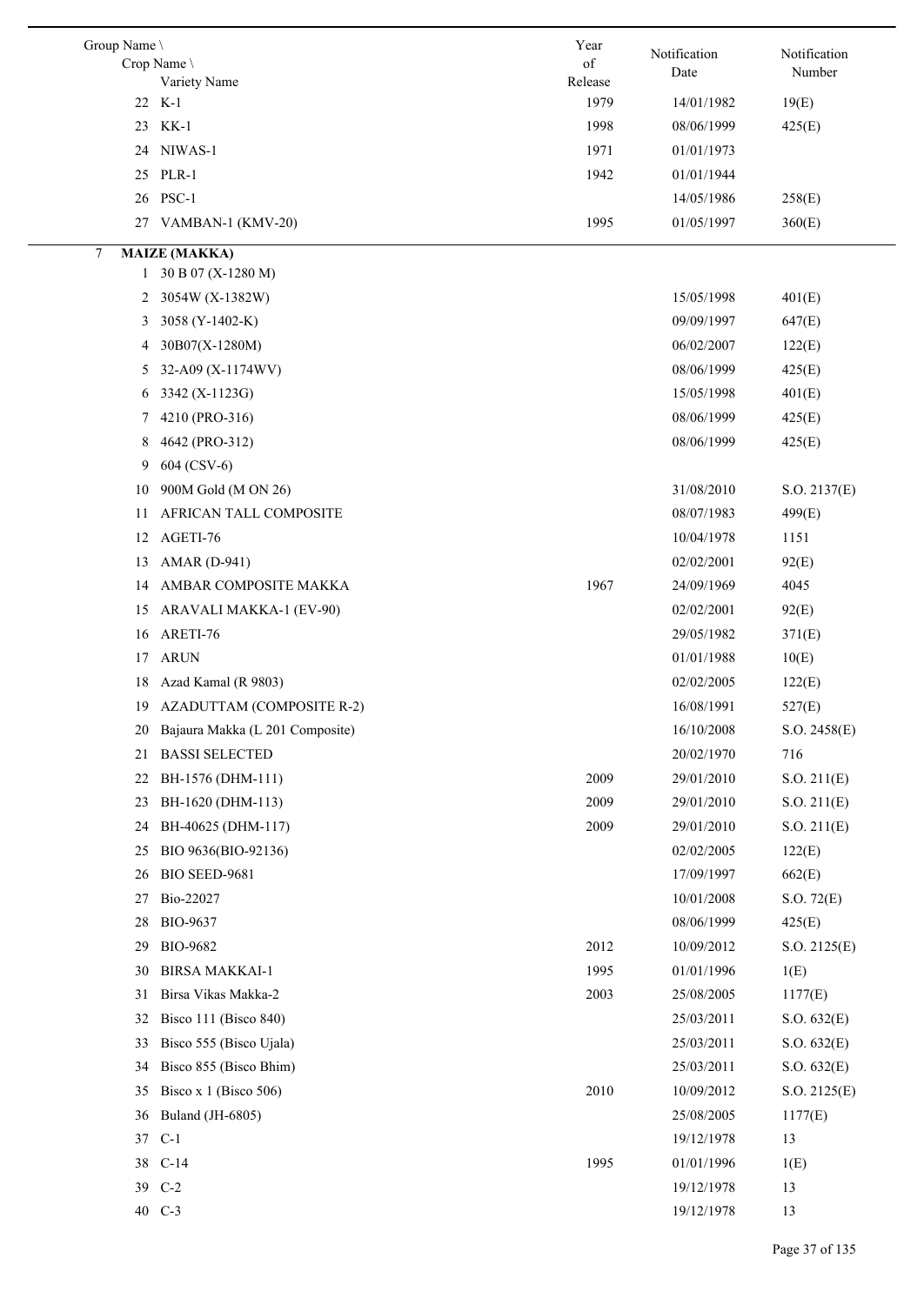| Group Name \ |                           | Year    | Notification | Notification |
|--------------|---------------------------|---------|--------------|--------------|
|              | Crop Name                 | of      | Date         | Number       |
| 41           | Variety Name<br>$C-6$     | Release | 19/12/1978   | 13           |
|              | 42 C-8                    |         | 01/01/1996   | 1(E)         |
| 43           | CHANDAN MAKKA-1           | 1974    | 14/01/1982   |              |
|              |                           | 1971    |              | 19(E)        |
| 44           | <b>CHANDAN MAKKA-2</b>    |         | 01/01/1973   |              |
| 45           | <b>CHANDAN MAKKA-3</b>    | 1976    | 14/01/1982   | 19(E)        |
| 46           | CHANDAN SAFED MAKKA-2     |         | 14/01/1982   | 19(E)        |
| 47           | Chandramani (R 2005-2)    |         | 16/10/2008   | S.O. 2458(E) |
| 48           | CO <sub>6</sub>           | 2012    | 26/07/2012   | S.O.1708(E)  |
| 49           | $CO-1$                    |         | 14/05/1986   | 258(E)       |
| 50           | Co.1 (UMC-5)              | 1985    | 01/01/1987   |              |
| 51           | CO.H.1                    | 1982    | 01/01/1984   |              |
| 52           | COBC-1                    | 1998    | 08/06/1999   | 425(E)       |
| 53           | $COH(M)$ 5                | 2006    | 20/07/2007   | 1178(E)      |
| 54           | $COH(M)-4$                | 2002    | 25/08/2005   | 1177(E)      |
| 55           | COH-2                     |         | 17/08/1993   | 615(E)       |
| 56           | COH-3                     | 1997    | 17/09/1997   | 662(E)       |
| 57           | <b>COMPOSITE HEMANT</b>   |         | 14/05/1986   | 258(E)       |
| 58           | COMPOSITE LAKSHMI         | 1981    | 08/07/1983   | 499(E)       |
| 59           | COMPOSITE MEGHA (J-3045)  |         | 17/08/1993   | 615(E)       |
| 60           | <b>COMPOSITE SUWAN</b>    | 1981    | 09/04/1985   | 295(E)       |
| 61           | COMPOSITE-15              |         | 19/12/1978   | 13           |
|              | 62 D-765                  | 1984    | 09/04/1985   | 295(E)       |
| 63           | D-994                     |         | 31/05/2004   | 642(E)       |
| 64           | Deccan CM-104xCM-105A     |         |              |              |
| 65           | Deccan CM-104xCM-105B     |         |              |              |
| 66           | Deccan CM-202x            |         |              |              |
|              | 67 Deccan CM-202xCM-201R  |         |              |              |
| 68           | DECCAN HYBRID MAKKA-1     | 1961    | 01/12/1988   | 1135(E)      |
| 69           | Deccan-1 CM-121xCM-130R   |         |              |              |
| 70           | Deccan-1 CM-209xCM-210A   |         |              |              |
| 71           | Deccan-1 CM-209xCM-210B   |         |              |              |
| 72           | DECCAN-101                | 1975    | 02/02/1976   | 786          |
| 73           | Deccan-101 CM-115xCM-114R |         |              |              |
| 74           | Deccan-101 CM-202xCM206A  |         |              |              |
| 75           | Deccan-101 CM-202xCM206B  |         |              |              |
| 76           | DECCAN-103 (EH-40175)     | 1983    | 29/05/1982   | 371(E)       |
| 77           | Deccan-103 CM-119xCM208R  |         |              |              |
| 78           | Deccan-103 CM-120xCM118A  |         |              |              |
| 79           | Deccan-103 CM-120xCM118B  |         |              |              |
| 80           | Deccan-105 CM-119xCM-120A |         |              |              |
| 81           | Deccan-105 CM-119xCM-120B |         |              |              |
| 82           | Deccan-105 CM-211xCM-131R |         |              |              |
| 83           | DEWAKI COMPOSITE MAKKA    | 1995    | 01/01/1996   | 1(E)         |
| 84           | <b>DHAWAL</b>             |         | 01/12/1988   | 1135(E)      |
| 85           | DHM 119 (BH 4062)         |         | 25/03/2011   | S.O. 632(E)  |
| 86           | DHM-105 (EH-40187)        |         | 15/05/1990   | 386(E)       |
| 87           | DHM-107 CM-119xCM-211     |         |              |              |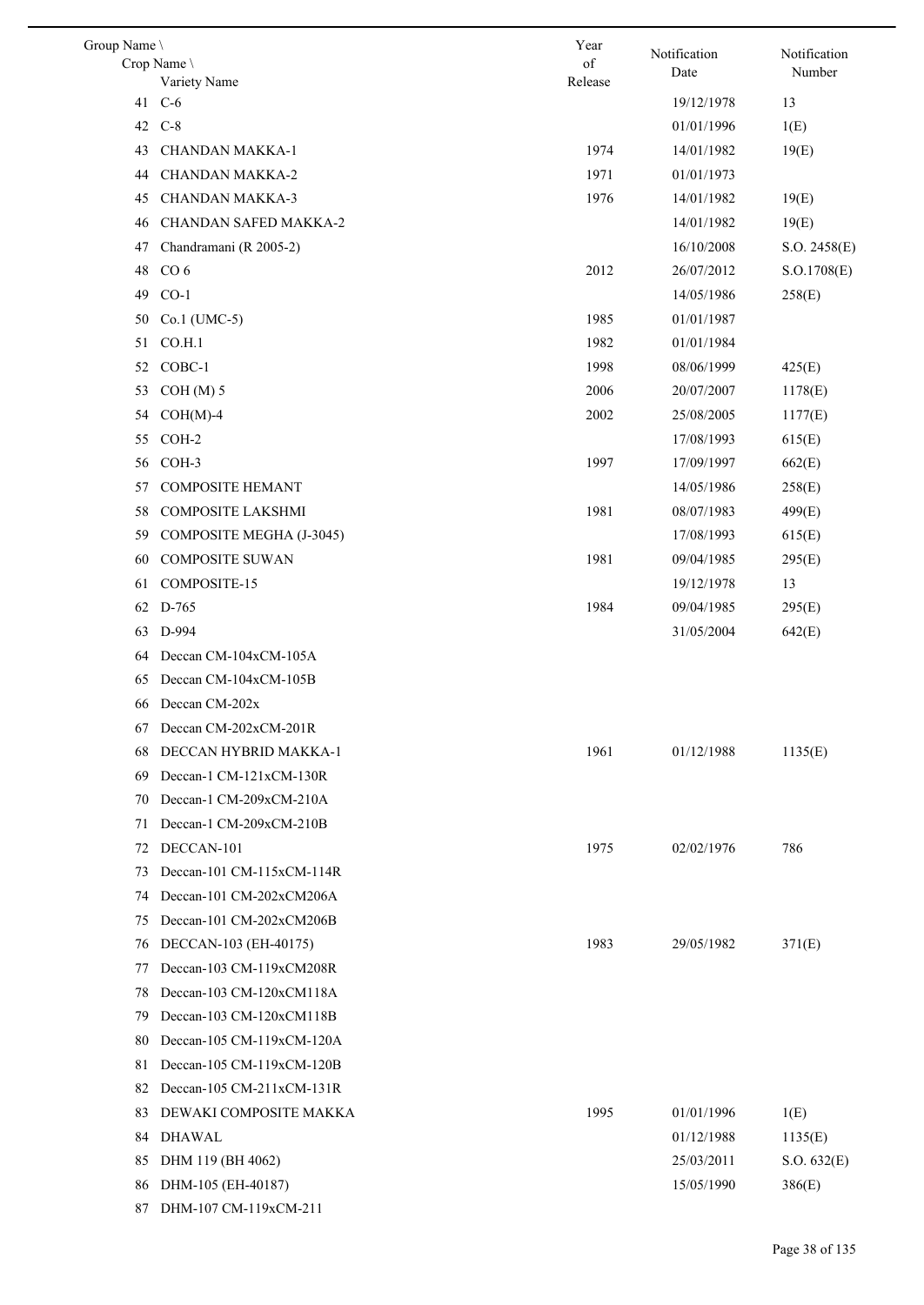| Group Name \ | Crop Name                    | Year<br>of | Notification | Notification |
|--------------|------------------------------|------------|--------------|--------------|
|              | Variety Name                 | Release    | Date         | Number       |
| 88           | DHM-107 CM-119xCM-211A       |            |              |              |
| 89           | DHM-107 CM-119xCM-211B       |            |              |              |
| 90           | DHM-107 CM-132R              |            |              |              |
| 91           | DHM-109 (EH-40097)           |            | 02/09/1994   | 636(E)       |
| 92           | DHM-109 CM-119xCM-211A       |            |              |              |
| 93           | DHM-109 CM-119xCM-211B       |            |              |              |
| 94           | DHM-109 CM-133R              |            |              |              |
| 95           | DIARA-3 (ZFS-3)              |            | 09/04/1985   | 295(E)       |
| 96           | DK-701 (F7001)               |            | 12/06/2003   | 283(E)       |
| 97           | DK-984(2784)                 |            | 02/02/2005   | 122(E)       |
| 98           | DKC 9081 (MON 29)            |            | 10/10/2011   | S.O. 2326(E) |
| 99           | DKC7074R (MCH-35)            |            | 27/08/2009   | S.O. 2187(E) |
| 100          | DMH-1                        | 1995       | 09/09/1997   | 647(E)       |
| 101          | DMH-2                        | 2001       | 04/09/2002   | 937(E)       |
| 102          | <b>EARLY COMPOSITE</b>       | 1980       | 01/01/1982   |              |
| 103          | EH-40127 (DMH-107)           |            | 17/08/1993   | 615(E)       |
| 104          | EH-434042 (DH1)              | 2008       | 27/08/2009   | O.S. 2187(E) |
| 105          | <b>FARM SAMERI</b>           |            | 24/07/1985   | 540(E)       |
| 106          | <b>GANGA HYBRID MAKKA-9</b>  | 1979       | 19/02/1980   | 470          |
| 107          | Ganga Safed-2 CM-400xCM-300A |            |              |              |
| 108          | Ganga Safed-2 CM-400xCM-300B |            |              |              |
| 109          | Ganga Safed-2 CM-600R        |            |              |              |
| 110          | GANGA-11                     |            | 01/12/1988   | 1135(E)      |
| 111          | Ganga-11 CM-202xCM-111A      |            |              |              |
| 112          | Ganga-11 CM-202xCM-111B      |            |              |              |
| 113          | Ganga-11 CM-501R             |            |              |              |
| 114          | Ganga-3 CM-109xCM-110A       |            |              |              |
| 115          | Ganga-3 CM-109xCM-110B       |            |              |              |
| 116          | Ganga-3 CM-202xCM-111R       |            |              |              |
| 117          | GANGA-4                      | 1971       | 21/09/1974   | 566(E)       |
| 118          | Ganga-4 CM-400xCM300A        |            |              |              |
| 119          | Ganga-4 CM-400xCM300B        |            |              |              |
| 120          | Ganga-4 CM-602R              |            |              |              |
| 121          | Ganga-5 CM-202xCM111A        |            |              |              |
| 122          | Ganga-5 CM-202xCM111B        |            |              |              |
| 123          | Ganga-5 CM-500R              |            |              |              |
| 124          | Ganga-9 CM-116xCM207R        |            |              |              |
| 125          | Ganga-9 CM-202xCM117A        |            |              |              |
| 126          | Ganga-9 CM-202xCM117B        |            |              |              |
| 127          | GAURAV (D-931)               |            | 08/06/1999   | 425(E)       |
| 128          | <b>GUJARAT MAKAI-2</b>       |            | 04/05/1995   | 408(E)       |
| 129          | <b>GUJARAT MAKAI-3</b>       |            | 04/09/2002   | 937(E)       |
| 130          | <b>GUJARAT MAKAI-4</b>       | 1999       | 02/02/2001   | 92(E)        |
| 131          | Gujarat Makai-6              | 2002       | 12/03/2003   | 283(E)       |
| 132          | <b>GUJARAT MAKKAI-1</b>      |            | 01/12/1988   | 1135(E)      |
| 133          | HARSHA COMPOSITE             |            | 05/05/1988   | 471(E)       |
| 134          | HHM-1 (HKH-1082)             | 1999       | 03/04/2000   | 340(E)       |
|              |                              |            |              |              |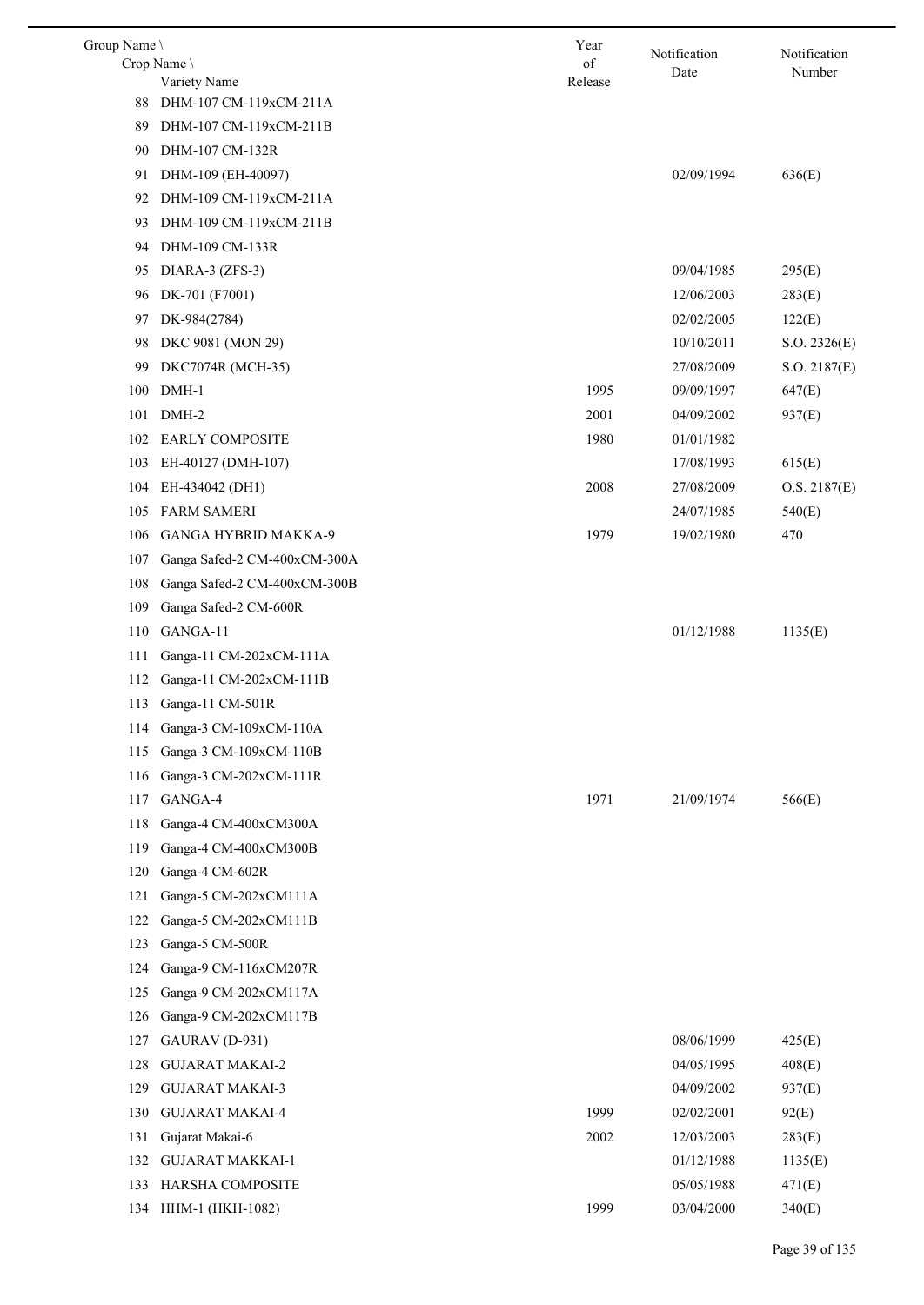| Group Name |                                 | Year    | Notification | Notification |
|------------|---------------------------------|---------|--------------|--------------|
|            | Crop Name                       | of      | Date         | Number       |
|            | Variety Name                    | Release |              |              |
|            | 135 HHM-2 (HKH-1071)            | 1999    | 03/04/2000   | 340(E)       |
| 136        | Hi-Starch CM-400xCM-300A        |         |              |              |
| 137        | Hi-Starch CM-400xCM-300B        |         |              |              |
| 138        | Hi-Starch CM-601R               |         |              |              |
| 139        | Hi-Strach CM-400x               |         |              |              |
| 140        | Him-123 CM-113xCM-112R          |         |              |              |
| 141        | Him-123 CM-202xCM-205A          |         |              |              |
| 142        | Him-123 CM-202xCM-205B          |         |              |              |
|            | 143 HIM-128                     |         | 19/02/1980   | 470          |
| 144        | Him-128 CM-301xCM401A           |         |              |              |
| 145        | Him-128 CM-301xCM401B           |         |              |              |
| 146        | Him-128 CM-302xCM303R           |         |              |              |
| 147        | HIM-129 (EHF-1121)              |         | 09/09/1997   | 647(E)       |
| 148        | Him-129 CM-128xCM-129A          |         |              |              |
| 149        | Him-129 CM-128xCM-129B          |         |              |              |
| 150        | Him-129 CM-502R                 |         |              |              |
| 151        | Hishell (MCH 42)                | 2012    | 01/02/2013   | 312(E)       |
| 152        | HM-10 (HKH-1200)                |         | 16/10/2008   | S.O. 2458(E) |
| 153        | HM-10 (HKH-1200)(HKI 1128 (M))  |         | 16/10/2008   | 2548(E)      |
| 154        | HM-10 (HKH-1200)(HKI 193-2 (F)) |         | 16/10/2008   | 2458(E)      |
| 155        | HM-11 (HKH-1237)                |         | 27/08/2009   | S.O. 2187(E) |
| 156        | HM-12 (HKM 313)                 |         | 10/09/2012   | S.O. 2125(E) |
| 157        | HM-4                            | 2005    | 25/08/2005   | 1177(E)      |
|            | 158 HM-5                        | 2005    | 25/08/2005   | 1177(E)      |
| 159        | HM-8(HKH-1188)                  |         | 05/10/2007   | 1703(E)      |
|            | 160 HM-8-Female                 |         |              |              |
|            | 161 HM-8-Male                   |         |              |              |
| 162        | HM-9 (HKH-1191)                 |         | 05/10/2007   | 1703(E)      |
| 163        | HQPM-1                          | 2005    | 20/07/2007   | 1178(E)      |
| 164        | HQPM-1-Female                   |         |              |              |
| 165        | HQPM-1-Male                     |         |              |              |
|            | HQPM-4                          |         | 31/08/2010   |              |
| 166        | HQPM-5                          |         |              | S.O. 2137(E) |
| 167        |                                 |         | 05/10/2007   | 1703(E)      |
| 168        | HQPM-5-Female                   |         |              |              |
| 169        | HQPM-5-Male                     |         |              |              |
| 170        | HQPM-7                          |         | 16/10/2008   | S.O. 2458(E) |
| 171        | HQPM-7 (HKI 161 (M))            |         | 16/10/2008   | 2458(E)      |
| 172        | HQPM-7 (HKI 193-1 (F))          |         | 16/10/2008   | 2458(E)      |
| 173        | HSC1                            |         | 31/08/2010   | S.O. 2137(E) |
| 174        | HUNIUS COMPOSITE                | 1980    | 01/01/1982   |              |
| 175        | HY-pm1 HKI 163R                 |         |              |              |
| 176        | HY-pm1 HKI 193-1A               |         |              |              |
| 177        | HY-pm1 HKI 193-1B               |         |              |              |
| 178        | <b>HYBRID GANGA-5</b>           | 1968    | 24/09/1969   | 4045         |
| 179        | HYBRID MAIZE DECCAN             |         | 20/02/1970   | 716          |
| 180        | HYBRID MAIZE GANGA SAFED-2      | 1963    | 24/09/1969   | 4045         |
| 181        | HYBRID MAIZE GANGA-1            | 1964    | 24/09/1969   | 4045         |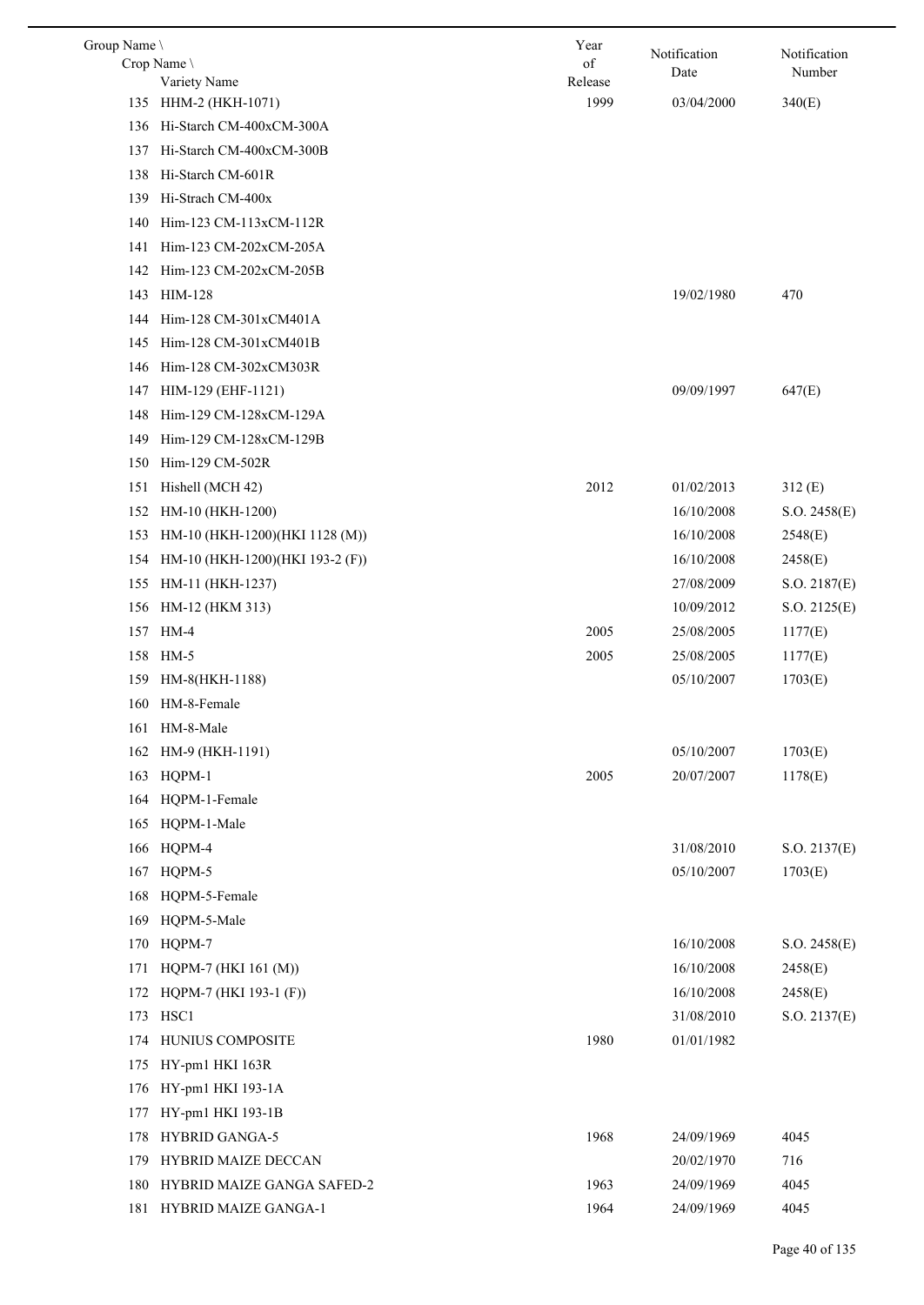| Group Name \ |                                    | Year    | Notification | Notification |
|--------------|------------------------------------|---------|--------------|--------------|
|              | Crop Name                          | of      | Date         | Number       |
|              | Variety Name                       | Release |              |              |
|              | 182 HYBRID MAIZE GANGA-101         | 1968    | 24/09/1969   | 4045         |
| 183          | <b>HYBRID MAIZE GANGA-3</b>        | 1964    | 24/09/1969   | 4045         |
| 184          | HYBRID MAIZE HI-STARCH             | 1963    | 20/02/1970   | 716          |
| 185          | <b>HYBRID MAIZE HIM-123</b>        | 1964    | 24/09/1969   | 4045         |
| 186          | <b>HYBRID MAIZE RANJIT</b>         | 1961    | 24/09/1969   | 4045         |
| 187          | IC-8209 $(72A)$                    |         | 02/02/2005   | 122(E)       |
| 188          | IC-8306 (MCH-2)                    | 2006    | 25/04/2006   | 599(E)       |
| 189          | IC-8306(MCH-2)                     |         | 25/04/2006   | 599(E)       |
| 190          | IG 8011 (MCH 37)                   |         | 10/10/2011   | S.O. 2326(E) |
| 191          | IG 8237 (MCH 38)                   |         | 10/10/2011   | S.O. 2326(E) |
| 192          | J-1006 (FODDER)                    |         | 25/11/1992   | 860(E)       |
| 193          | JAWAHAR COMPOSITE MAKKA            | 1967    | 24/09/1969   | 4045         |
| 194          | JAWAHAR COMPOSITE MAKKA-12 (JM-12) | 1997    | 08/06/1999   | 425(E)       |
| 195          | JAWAHAR MAKAI-216 (JM-216)         | 2000    | 04/09/2002   | 937(E)       |
| 196          | Jawahar Makka-216                  | 2000    | 04/02/2004   | 161(E)       |
| 197          | Jawahar Pop Corn-11                | 2006    | 20/07/2007   | 1178(E)      |
| 198          | Jawahar Vikas Maize -421 (JVM-421) | 2006    | 20/07/2007   | 1178(E)      |
| 199          | JH-3459                            |         | 02/02/2001   | 92(E)        |
| 200          | JH-3459 I-105A                     |         |              |              |
| 201          | JH-3459 I-105B                     |         |              |              |
| 202          | JH-3459 SE-533R                    |         |              |              |
| 203          | <b>JKMH-1701</b>                   |         | 06/02/2007   | 122(E)       |
| 204          | <b>JKMH-175</b>                    |         | 02/02/2001   | 92(E)        |
| 205          | <b>JKMH-222</b>                    |         | 31/05/2004   | 642(E)       |
| 206          | JKMH-2492                          |         | 09/09/1997   | 647(E)       |
| 207          | <b>JKMH-502</b>                    |         | 27/08/2009   | O.S. 2187(E) |
|              | 208 JM-8                           | 1995    | 01/05/1997   | 360(E)       |
|              | 209 K-1 (KOVILPATTI-1)             | 1978    | 14/01/1982   | 19(E)        |
|              | 210 K-11                           |         | 04/02/2004   | 161(E)       |
|              | 211 KANCHAN                        | 1982    | 14/05/1986   | 258(E)       |
|              | 212 KESARI                         | 1992    | 02/09/1994   |              |
|              |                                    |         |              | 636(E)       |
|              | 213 KH-528                         |         | 02/09/1994   | 636(E)       |
|              | 214 KH-598                         |         | 04/05/1995   | 408(E)       |
|              | 215 KH-5981                        |         | 01/05/1997   | 360(E)       |
|              | 216 KH-5991                        |         | 01/05/1997   | 360(E)       |
|              | 217 KH-9541                        |         | 09/09/1997   | 647(E)       |
| 218          | <b>KIRAN</b> (J-660)               |         | 05/05/1988   | 471(E)       |
| 219          | KISAN COMOSITE MAKKA               | 1967    | 24/09/1969   | 4045         |
| 220          | <b>KMH 3712</b>                    | 2010    | 10/09/2012   | S.O. 2125(E) |
|              | 221 KMH-1                          | 1980    | 14/01/1982   | 19(E)        |
| 222          | KMH-218 Plus                       |         | 10/09/2012   | S.O. 2125(E) |
| 223          | KMH-22168                          | 2009    | 31/08/2010   | S.O. 2137(E) |
|              | 224 KMH-25K60                      | 2010    | 10/09/2012   | S.O. 2125(E) |
| 225          | KMH-3426                           |         | 10/09/2012   | S.O. 2125(E) |
| 226          | KOHINOOR                           |         | 02/02/2001   | 92(E)        |
| 227          | MADHURI (SWEET CORN)               |         | 15/05/1990   | 386(E)       |
|              | 228 MAHI DHAWAL (W-126)            | 1995    | 01/01/1996   | 1(E)         |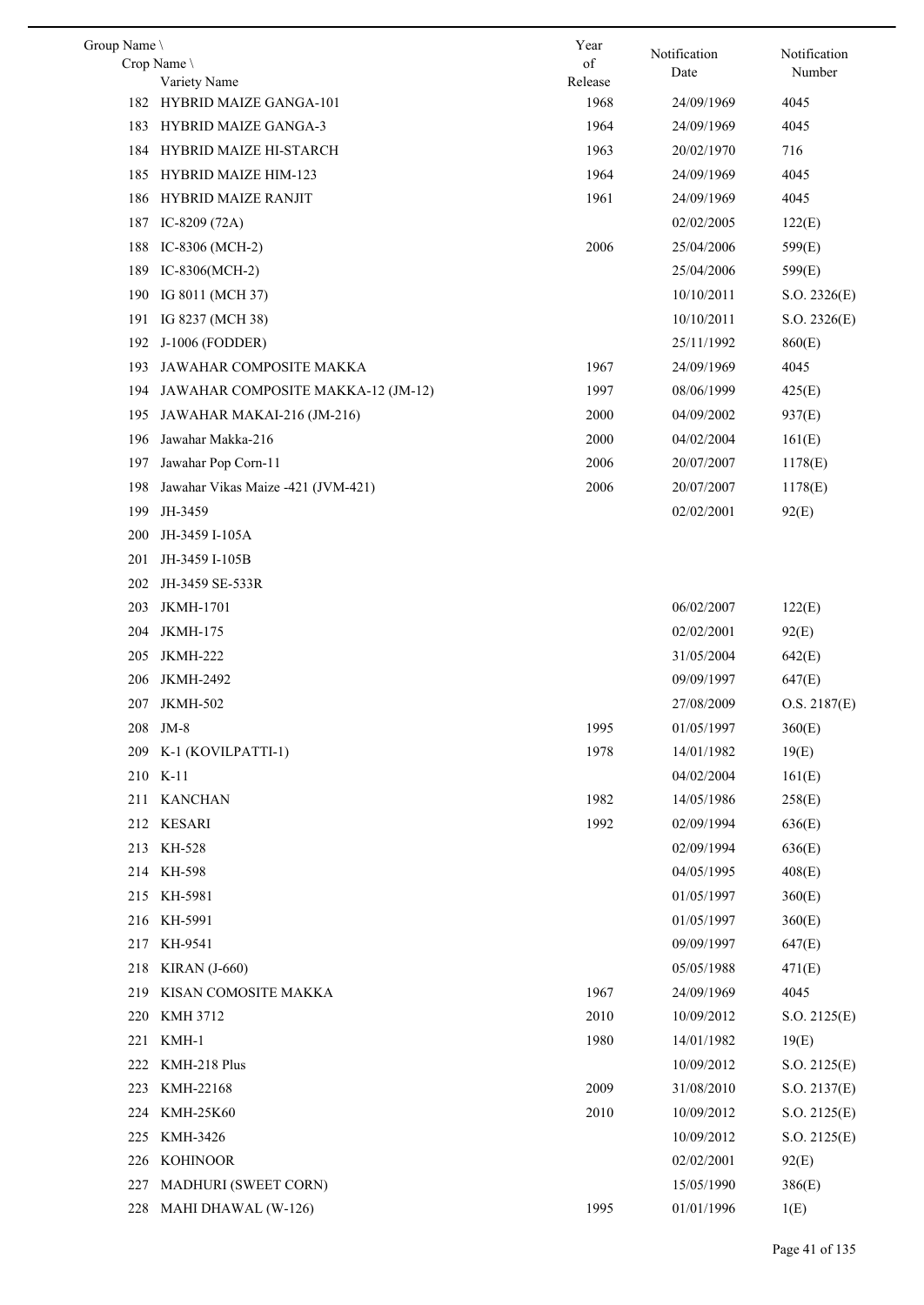| Group Name |                                   | Year    |                      | Notification |
|------------|-----------------------------------|---------|----------------------|--------------|
|            | Crop Name                         | of      | Notification<br>Date | Number       |
|            | Variety Name                      | Release |                      |              |
| 229        | MAHI KANCHAN                      |         | 04/11/1992           | 814(E)       |
| 230        | MAIZE AGETI - 76(J-603 COMPOSITE) | 1982    | 19/04/1978           | S.O.1151     |
| 231        | Maize Hybrid AH58 (PEHM-3)        | 2005    | 20/09/2006           | 1572(E)      |
| 232        | <b>MAKKA SAFED-1</b>              | 1973    | 19/12/1978           | 13           |
| 233        | Malviya Hybrid Makka-2(V-33)      |         | 05/10/2007           | 1703(E)      |
| 234        | MANJARI COMPOSITE                 | 1980    | 01/01/1982           |              |
| 235        | MANSAR                            | 1978    | 19/12/1978           | 13           |
| 236        | MCH 36(DKC 9099)                  |         | 07/02/2011           | S.O. 283(E)  |
| 237        | <b>MCU-508</b>                    |         | 06/03/1987           | 165(E)       |
| 238        | MMH-1                             |         | 19/12/1978           | 13           |
| 239        | <b>MMH-133</b>                    |         | 17/09/1997           | 662(E)       |
| 240        | <b>MMH-69</b>                     |         | 09/09/1997           | 647(E)       |
| 241        | MOTI COMPOSITE MAKKA              | 1977    | 19/12/1978           | 13           |
| 242        | MP-406(CZP-9802)                  |         | 12/02/2003           | 283(E)       |
| 243        | <b>NAC 6004</b>                   | 1998    | 02/02/2001           | 92(E)        |
| 244        | <b>NAC-6002</b>                   | 1999    | 05/04/2002           | 937(E)       |
| 245        | NAH-2049                          | 2006    | 11/02/2009           | S.O. 449(E)  |
| 246        | NAH-2049 - Female                 |         |                      |              |
| 247        | NAH-2049 -Male                    |         |                      |              |
| 248        | NARMADA MOTI (IC-9001)            |         | 04/09/2002           | 937(E)       |
| 249        | $NAVIN(D-741)$                    | 1979    | 14/01/1982           | 19(E)        |
| 250        | <b>NAVJOT</b>                     | 1982    | 08/07/1983           | 499(E)       |
| 251        | <b>NISHAT</b>                     | 1978    | 19/12/1978           | 13           |
| 252        | NK 6240 (NECH-131)                |         | 10/09/2012           | S.O. 2125(E) |
| 253        | NK-30 (NECH - 132)                |         | 10/09/2012           | S.O. 2125(E) |
|            | 254 NLD WHITE                     |         | 14/05/1986           | 258(E)       |
|            | 255 NMH-731                       |         | 10/09/2012           | S.O. 2125(E) |
| 256        | <b>NMH-803</b>                    |         | 10/09/2012           | S.O. 2125(E) |
| 257        | <b>NMH-920</b>                    |         | 10/09/2012           | S.O. 2125(E) |
| 258        | P3441 (X8B691)                    | 2010    | 10/09/2012           | S.O. 2125(E) |
| 259        | P3501 X7B401)                     |         | 16/03/2012           |              |
|            |                                   |         |                      | S. O.456(E)  |
| 260        | P3502 (X8B562)                    | 2010    | 10/09/2012           | S.O. 2125(E) |
|            | 261 PAC 740                       |         | 27/08/2009           | O.S. 2187(E) |
|            | 262 PAC-701 (ICI-701)             |         | 15/05/1998           | 401(E)       |
| 263        | PAC-705 (ICI-705)                 |         | 15/05/1998           | 401(E)       |
|            | 264 PAC-738 (AH-738)              |         | 08/06/1999           | 425(E)       |
| 265        | PAC-776 (AH-776)                  |         | 08/06/1999           | 425(E)       |
| 266        | PANCHGANGA                        |         | 17/08/1993           | 615(E)       |
| 267        | Pant Sankul Makka-3 (D131)        |         | 16/10/2008           | S.O. 2458(E) |
| 268        | <b>PARAS</b>                      | 1995    | 01/01/1996           | 1(E)         |
| 269        | Paras LM-5xLM-6A                  |         | 01/01/1996           | 1(E)         |
| 270        | Paras LM-5xLM-6B                  |         | 01/01/1996           | 1(E)         |
| 271        | Paras LM-5xLM-6R                  |         | 01/01/1996           | 1(E)         |
| 272        | PARBHAT                           |         | 05/05/1988           | 471(E)       |
| 273        | PARKASH (JH-3189)                 | 1997    | 09/09/1997           | 647(E)       |
|            | 274 PARTAP (J-54)                 | 1983    | 14/01/1982           | 19(E)        |
|            | 275 PARVATI (COMPOSITE)           |         | 15/05/1990           | 386(E)       |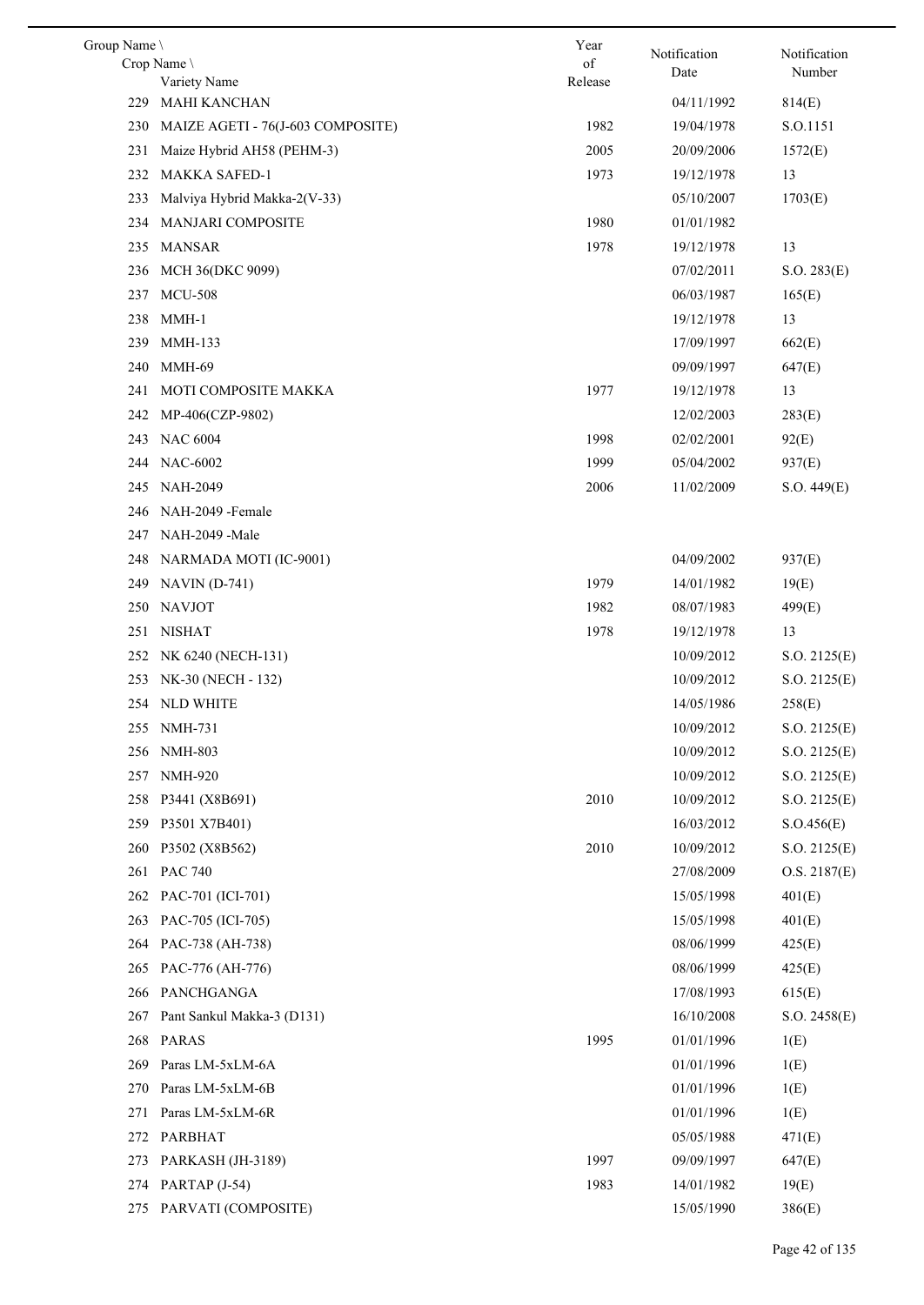| Group Name \ |                                        | Year          | Notification | Notification |
|--------------|----------------------------------------|---------------|--------------|--------------|
|              | Crop Name<br>Variety Name              | of<br>Release | Date         | Number       |
|              | 276 PAU-352(JH-3982)                   |               | 05/10/2007   | 1703(E)      |
| 277          | PEARL POP CORN                         |               | 01/01/1996   | 1(E)         |
| 278          | PEHM-1                                 |               |              |              |
| 279          | PEHM-1 CM-135A                         |               |              |              |
| 280          | PEHM-1 CM-135B                         |               |              |              |
| 281          | PEHM-1 CM-136R                         |               |              |              |
|              | 282 PEHM-2                             |               |              |              |
| 283          | PEHM-2 CM-137A                         |               |              |              |
| 284          | PEHM-2 CM-137B                         |               |              |              |
| 285          | PEHM-2 CM-138R                         |               |              |              |
| 286          | PINNACLE (MON 25)                      |               | 27/08/2009   | O.S. 2187(E) |
| 287          | PMH 4 (JH 31153)                       |               | 25/03/2011   | S.O. 632(E)  |
| 288          | PMH 5 (JH 3110)                        |               | 25/03/2011   | S.O. 632(E)  |
| 289          | PMH-1 (JH-10655)                       |               | 06/02/2007   | 122(E)       |
| 290          | PMH-2 (JH 3851)                        | 2005          | 25/04/2006   | 599(E)       |
| 291          | PMH-2-Female                           |               |              |              |
| 292          | PMH-2-Male                             |               |              |              |
| 293          | PMH-3 (JH 10704)                       |               | 16/10/2008   | S.O. 2458(E) |
| 294          | PRABAL(M 01)                           | 2006          | 25/04/2006   | 599(E)       |
| 295          | <b>PRABHA</b>                          |               | 17/08/1990   | 639(E)       |
| 296          | Prakash I-156R                         |               |              |              |
| 297          | Prakash SE-513A                        |               |              |              |
| 298          | Prakash SE-513B                        |               |              |              |
| 299          | Praptap Makka-3(EC-3108)               |               | 02/02/2005   | 122(E)       |
| 300          | PRATAP HYBRID MAIZE-1 (EH-50802)       | 2003          | 04/02/2004   | 161(E)       |
| 301          | Pratap Hybrid Maize-1 -Female          |               |              |              |
|              | 302 Pratap Hybrid Maize-1 -Male        |               |              |              |
| 303          | Pratap Kanchan-2 WC-236(Y)             |               | 11/02/2009   | S.O. 454(E)  |
| 304          | Pratap Makka Chari-6                   |               | 11/02/2009   | 449(E)       |
| 305          | PRATAP MAKKA-3 (EC-3108)               | 2003          | 02/02/2005   | 122(E)       |
| 306          | PRATAP MAKKA-4 (EC-1108)               | 2006          | 25/04/2006   | 599(E)       |
| 307          | PRATAP MAKKA-5 (EC-3116)               | 2006          | 25/04/2006   | 599(E)       |
| 308          | PRATAP-1                               | 1983          | 18/11/1985   | 832(E)       |
| 309          | PRIYA SWEETCORN                        |               | 04/09/2002   | 937(E)       |
| 310          | PRO-303 (3461)                         |               | 09/09/1997   | 647(E)       |
| 311          | PRO-311 (4640)                         |               | 17/09/1997   | 662(E)       |
| 312          | PROAGRO-9444(MSH-118)                  |               | 02/02/2005   | 122(E)       |
| 313          | <b>PROTINA</b>                         | 1971          | 01/01/1973   |              |
| 314          | PUSA COMPOSITE-1                       |               | 01/12/1988   | 1135(E       |
| 315          | PUSA COMPOSITE-2                       |               | 01/12/1988   | 1135(E)      |
| 316          | Pusa Composite-3 (Composite-85134)     |               | 05/11/2005   | 1566(E)      |
| 317          | Pusa Composite-4(Composite-8551)       | 2003          | 05/11/2005   | 1566(E)      |
| 318          | PUSA EARLY HYBRID MAKKA-1(EH-202892)   |               | 17/09/1997   | 662(E)       |
| 319          | PUSA EARLY HYBRID MAKKA-2 (EH-203492)  |               | 17/09/1997   | 662(E)       |
| 320          | PUSA EARLY HYBRID MAKKA-2(EH-203492) F |               |              |              |
|              |                                        |               |              |              |
| 321          | PUSA EARLY HYBRID MAKKA-2(EH-203492) M |               | 02/02/2001   |              |
| 322          | PUSA EARLY HYBRID MAKKA-3 (AH-58)      |               |              | 92(E)        |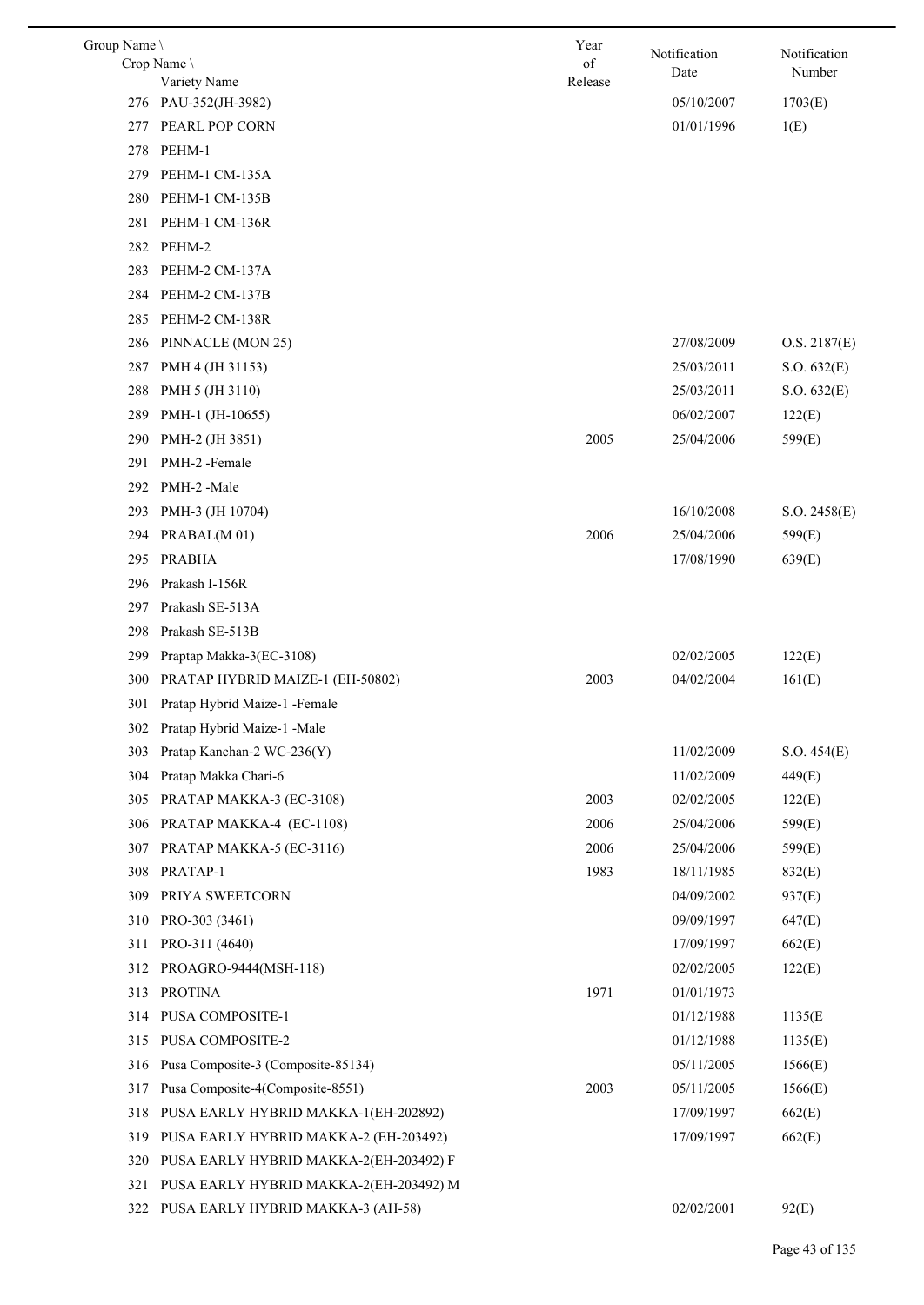| Group Name | Crop Name                                     | Year<br>of | Notification | Notification |
|------------|-----------------------------------------------|------------|--------------|--------------|
|            | Variety Name                                  | Release    | Date         | Number       |
|            | 323 Pusa Extra Early Hybrid Makka -5 (AH-421) |            | 04/02/2004   | 161(E)       |
| 324        | Pusa Extra Early Hybrid Makka-5 -Female       |            |              |              |
| 325        | Pusa Extra Early Hybrid Makka-5 -Male         |            |              |              |
| 326        | <b>PUSA MOTI</b>                              |            |              |              |
| 327        | RAJENDRA HYBRID MAKKA-1                       |            | 02/09/1994   | 636(E)       |
| 328        | RAJENDRA HYBRID MAKKA-2                       | 1995       | 01/01/1996   | 1(E)         |
| 329        | Rajindra Hy. Makka No.1 CM-400xCM-300A        |            |              |              |
| 330        | Rajindra Hy. Makka No.1 CM-400xCM-300B        |            |              |              |
| 331        | Rajindra Hy. Makka No.1 P-142R                |            |              |              |
| 332        | Rajindra Hy. Makka No.2 EMV-13A               |            |              |              |
| 333        | Rajindra Hy. Makka No.2 EMV-13B               |            |              |              |
| 334        | Rajindra Hy. Makka No.2 XjogiaR               |            |              |              |
| 335        | <b>RATTAN</b>                                 | 1971       | 01/01/1972   |              |
| 336        | <b>RENUKA</b>                                 |            | 26/11/1986   | 867(E)       |
| 337        | <b>RGN-73</b>                                 | 2005       | 06/02/2007   | 122(E)       |
| 338        | Sakthiman-2                                   |            | 04/02/2004   | 161(E)       |
| 339        | <b>SANGAM</b>                                 | 1981       | 29/05/1982   | 371(E)       |
| 340        | <b>SARTAJ</b>                                 |            | 05/05/1988   | 471(E)       |
| 341        | Sartaj CM-124xCM-125R                         |            |              |              |
| 342        | Sartaj CM122xCM123A                           |            |              |              |
| 343        | Sartaj CM122xCM123B                           |            |              |              |
| 344        | SEEDTEC-740 (SEEDTEC-2324)                    |            | 15/11/2001   | 1134(E)      |
| 345        | Shakriman-3                                   |            | 20/09/2006   | 1572(E)      |
| 346        | Shakriman-4                                   |            | 20/09/2006   | 1572(E)      |
| 347        | <b>SHAKTI</b>                                 | 1971       | 01/01/1973   |              |
| 348        | SHAKTI-1                                      |            | 17/09/1997   | 662(E)       |
| 349        | SHAKTIMAN-1                                   | 2001       | 15/11/2001   | 1134(E)      |
| 350        | Shaktiman-1 CML-142xCML-150A                  |            |              |              |
| 351        | Shaktiman-1 CML-142xCML-150B                  |            |              |              |
| 352        | Shaktiman-1 CML-186R                          |            |              |              |
| 353        | Shaktiman-2 CML-176A                          |            |              |              |
| 354        | Shaktiman-2 CML-176B                          |            |              |              |
| 355        | Shaktiman-2 CML-186R                          |            |              |              |
| 356        | Shaktiman-3 (Experimental hybrid XP-0103)     | 2005       | 01/01/2007   |              |
| 357        | Shaktiman-4 (Experimental hybrid XP-0105)     | 2005       | 01/01/2007   |              |
| 358        | Shalimar KG Maize-1                           | 2004       | 25/08/2005   | 1177(E)      |
| 359        | Shalimar kG Maize-2                           | 2004       | 25/08/2005   | 1177(E)      |
| 360        | Sharadmani                                    | 2002       | 10/01/2008   | S.O. 72(E)   |
| 361        | Sheetal                                       | 2000       | 04/02/2004   | 161(E)       |
| 362        | SMH-3904                                      |            | 26/07/2012   | S. O.1708(E) |
| 363        | SONA COMPOSITE MAKKA                          | 1967       | 24/09/1969   | 4045         |
| 364        | SONARI (SHWETA)                               | 1980       | 14/01/1982   | 19(E)        |
| 365        | SSF-9374                                      |            | 17/09/1997   | 662(E)       |
| 366        | SSM-510                                       |            | 02/09/1994   | 636(E)       |
| 367        | Super Kohinoor (BISCO-2418)                   |            | 02/02/2005   | 122(E)       |
| 368        | <b>SURYA</b>                                  |            | 01/12/1988   | 1135(E)      |
| 369        | <b>TARUN</b>                                  | 1982       | 19/12/1978   | 13           |

 $\overline{\phantom{0}}$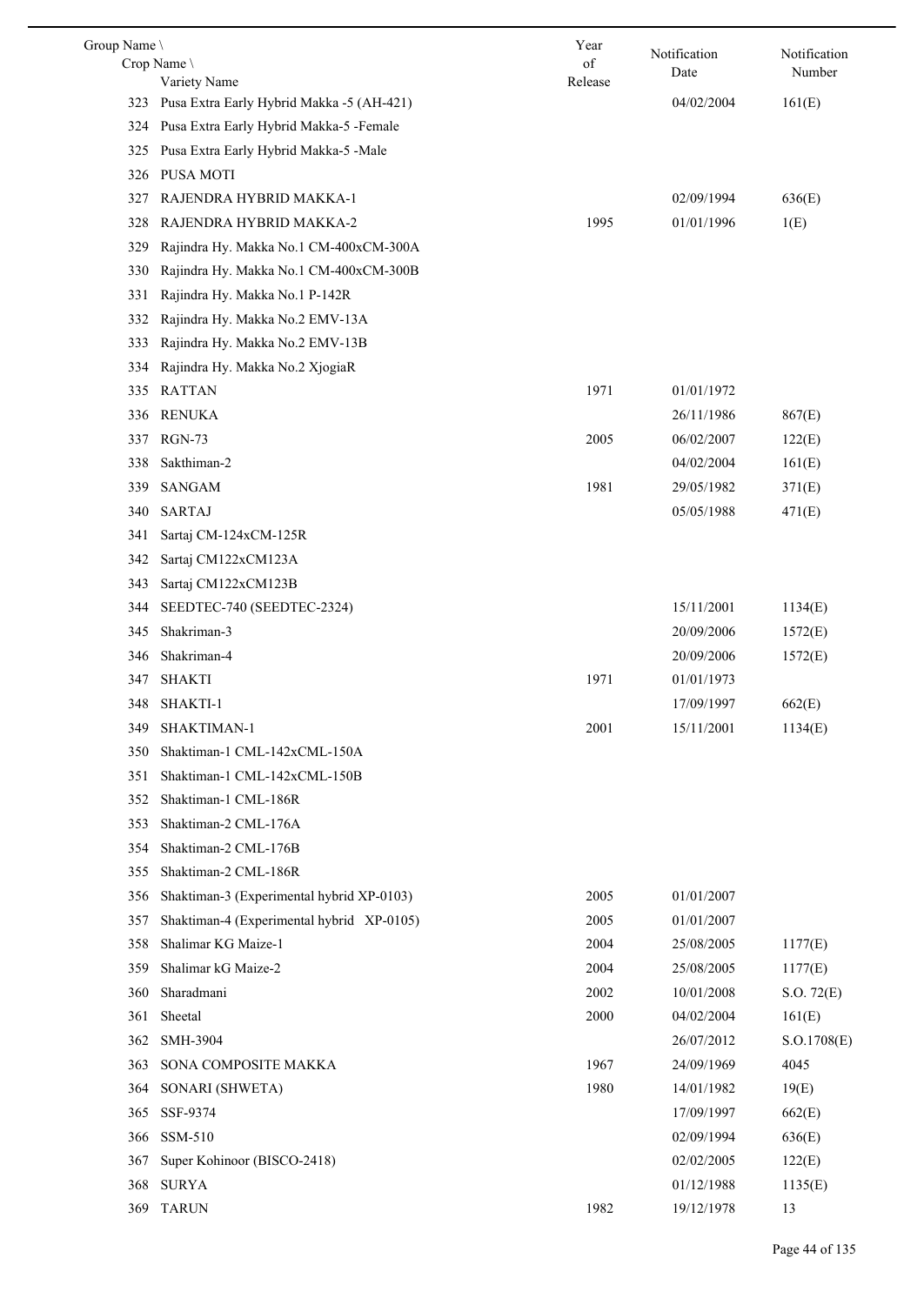| Group Name \ |                                         | Year          | Notification | Notification |
|--------------|-----------------------------------------|---------------|--------------|--------------|
|              | Crop Name \<br>Variety Name             | of<br>Release | Date         | Number       |
| 370          | TL 2969                                 |               | 10/09/2012   | S.O. 2125(E) |
| 371          | <b>TRIKUTA</b>                          | 1978          | 19/12/1978   | 13           |
| 372          | <b>TRISHULATA</b>                       |               | 16/08/1991   | 527(E)       |
| 373          | Trishulata CM-120R                      |               |              |              |
| 374          | Trishulata CM-131xCM-211A               |               |              |              |
| 375          | Trishulata CM-131xCM-211B               |               |              |              |
| 376          | TYPE-41                                 |               | 19/12/1978   | 13           |
| 377          | VARUN (SYNTHETIC B-41)                  |               | 15/05/1990   | 386(E)       |
| 378          | VIJAY COMPOSITE MAKKA                   | 1967          | 24/09/1969   | 4045         |
| 379          | VIKRAM COMPOSITE MAKKA                  | 1967          | 24/09/1969   | 4045         |
| 380          | VIVEK HYBRID-4 (FH-3049)                |               | 08/06/1999   | 425(E)       |
| 381          | VIVEK HYBRID-5                          | 1999          | 02/02/2001   | 92(E)        |
| 382          | Vivek Maize Hybrid 33 (FH 3352)         |               | 16/10/2008   | S.O. 2458(E) |
| 383          | Vivek Maize Hybrid 33 (FH 3352)(A-Line) |               | 16/10/2008   | 2458(E)      |
| 384          | Vivek Maize Hybrid 33 (FH 3352)(B-Line) |               | 16/10/2008   | 2458(E)      |
| 385          | Vivek Maize Hybrid 33 (FH 3352)(R-Line) |               | 16/10/2008   | 2458(E)      |
| 386          | Vivek Maize Hybrid 39 (FH 3356)         |               | 16/03/2012   | S. O.456(E)  |
| 387          | Vivek Maize Hybrid 43 (FH 3358)         |               | 16/03/2012   | S. O.456(E)  |
| 388          | Vivek Maize Hybrid-12 - Female          |               |              |              |
| 389          | Vivek Maize Hybrid-12 - Male            |               |              |              |
| 390          | Vivek Maize Hybrid-15 (FH-3176)         |               | 02/02/2005   | 122(E)       |
| 391          | Vivek Maize Hybrid-17 (FH-3186)         |               | 02/02/2005   | 122(E)       |
| 392          | Vivek Maize Hybrid-21 (FH-3211)         |               | 06/02/2007   | 122(E)       |
| 393          | Vivek Maize Hybrid-23 (FH-3529)         | 2006          | 06/02/2007   | 122(E)       |
| 394          | Vivek Maize Hybrid-23 Female            |               |              |              |
|              | 395 Vivek Maize Hybrid-23 Male          |               |              |              |
| 396          | Vivek Maize Hybrid-25 (FH3248)          |               | 05/10/2007   | 1703(E)      |
| 397          | Vivek Maize Hybrid-27 (FH3288)          |               | 05/10/2007   | 1703(E)      |
| 398          | VIVEK MAIZE HYBRID-9 (FH-3077)          |               | 02/02/2001   | 92(E)        |
| 399          | Vivek QPM 9 (FQH 4567)                  |               | 16/10/2008   | S.O. 2458(E) |
| 400          | Vivek Sankul Makka 35 (VL 113)          |               | 27/08/2009   | O.S. 2187(E) |
| 401          | Vivek Sankul Makka 37 (VL 114)          |               | 27/08/2009   | S.O. 2187(E) |
| 402          | Vivek Sankul Makka-31(VL-103)           | 2007          | 08/05/2008   | S.O. 1108(E) |
| 403          | Vivek-4 CM-141R                         |               |              |              |
| 404          | Vivek-4 CM-212A                         |               |              |              |
| 405          | Vivek-4 CM-212B                         |               |              |              |
| 406          | Vivek-9 CM-212A                         |               |              |              |
| 407          | Vivek-9 CM-212B                         |               |              |              |
| 408          | Vivek-9 POP-31-C-4HSR                   |               |              |              |
| 409          | <b>VL AMBER POPCORN</b>                 |               | 14/01/1982   | 19(E)        |
| 410          | VL Baby Corn -1 (VL-78)                 |               | 02/02/2005   | 122(E)       |
| 411          | VL MAKKA-16                             | 1980          | 14/01/1982   | 19(E)        |
| 412          | VL MAKKA-41                             |               | 01/01/1988   | 10(E)        |
| 413          | VL MAKKA-42                             | 1972          | 19/12/1978   | 13           |
| 414          | VL MAKKA-54                             | 1962          | 01/01/1964   |              |
| 415          | VL MAKKA-88                             |               | 05/05/1988   | 471(E)       |
| 416          | VL-42 CM-126xCM-127A                    |               |              |              |
|              |                                         |               |              |              |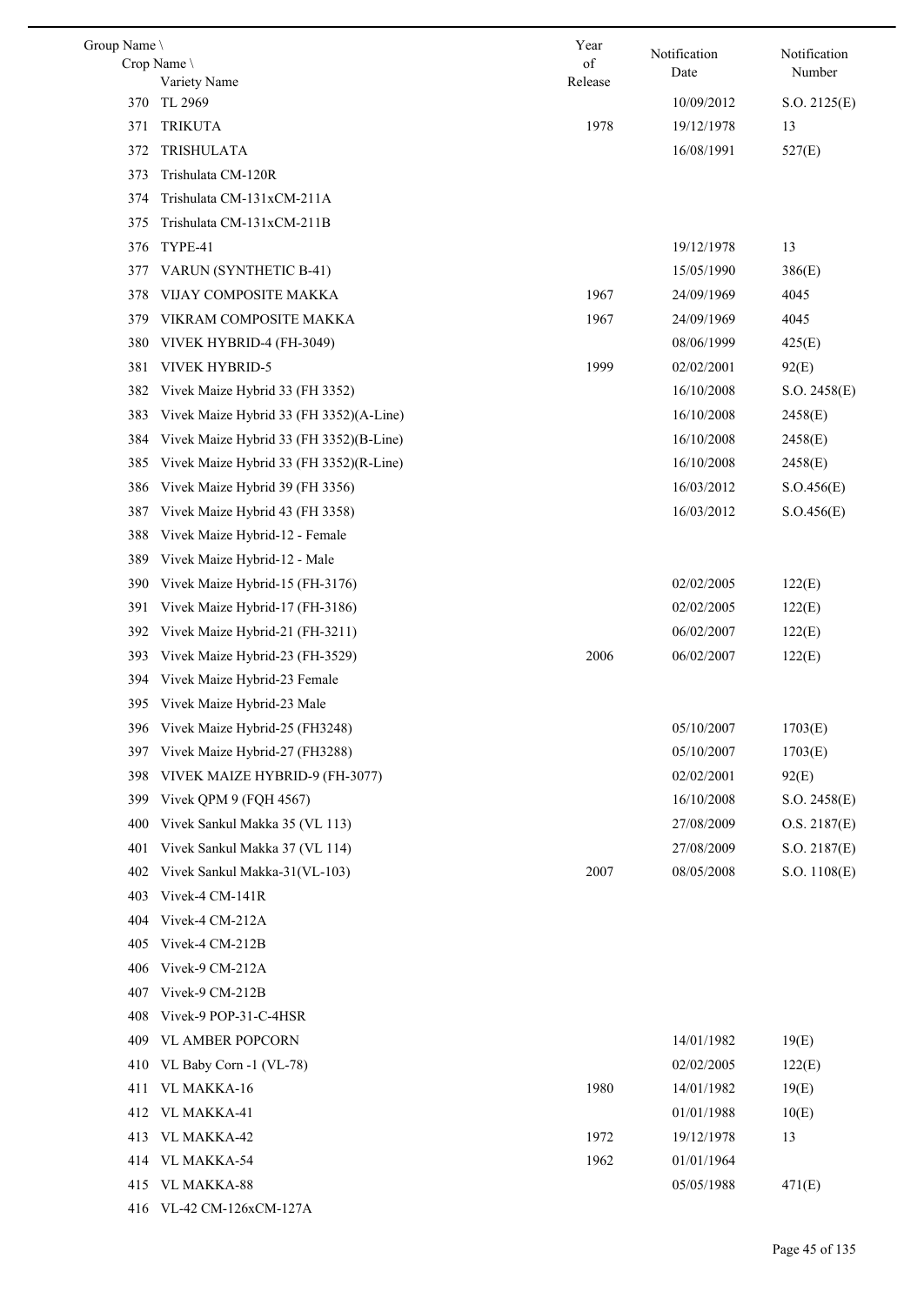| Group Name \   | Crop Name                                 | Year<br>$% \left( \left( \mathcal{A},\mathcal{A}\right) \right) =\left( \mathcal{A},\mathcal{A}\right)$ of | Notification | Notification |
|----------------|-------------------------------------------|------------------------------------------------------------------------------------------------------------|--------------|--------------|
|                | Variety Name                              | Release                                                                                                    | Date         | Number       |
|                | 417 VL-42 CM-126xCM-127B                  |                                                                                                            |              |              |
|                | 418 VL-42 CM-128xCM-129R                  |                                                                                                            |              |              |
|                | 419 YM-9905 (PKVM-SHATAK)                 | 2005                                                                                                       | 25/03/2011   | S.O. 632(E)  |
| 8              | LITTLE MILLET (SAMAI / KUTKI)             |                                                                                                            |              |              |
| 1              | <b>BIRSA GUNDLI-1</b>                     |                                                                                                            | 17/08/1993   | 615(E)       |
| $\overline{2}$ | CO (Samai)4                               | 2006                                                                                                       | 20/07/2007   | 1178(E)      |
|                | 3 CO-2                                    | 1973                                                                                                       | 19/12/1978   | 13           |
|                | 4 CO-3                                    | 1996                                                                                                       | 17/09/1997   | 662(E)       |
| 5              | Co.1                                      | 1954                                                                                                       | 01/01/1956   |              |
| 6              | Dindori-1                                 | 1971                                                                                                       | 01/01/1973   |              |
| 7              | Gariya band (Dindori-2)                   | 1984                                                                                                       | 01/01/1986   |              |
| 8              | <b>GUJARAT VARI-1</b>                     | 1979                                                                                                       | 09/04/1985   | 295(E)       |
| 9              | <b>JAWAHAR KUTKI-2</b>                    |                                                                                                            | 06/03/1987   | 165(E)       |
| 10             | Jawahar Kutki-36                          | 2008                                                                                                       | 11/02/2009   | S.O. 449(E)  |
| 11             | <b>JAWAHAR KUTKI-8</b>                    |                                                                                                            | 18/09/1987   | 834(E)       |
|                | 12 K-1                                    | 1979                                                                                                       | 14/01/1982   | 19(E)        |
| 13             | KOLAB (OLM-36)                            |                                                                                                            | 15/11/2001   | 1134(E)      |
|                | 14 PAIYUR-1                               |                                                                                                            | 31/07/1989   | 599(E)       |
| 15             | PAIYUR-2                                  | 2000                                                                                                       | 13/09/2000   | 821(E)       |
|                | 16 PRC-3                                  | 1985                                                                                                       | 14/05/1986   | 258(E)       |
| 17             | Sabara (OLM-20)                           |                                                                                                            | 04/02/2004   | 161(E)       |
| 18             | Saura (OLM-208)                           |                                                                                                            | 29/01/2010   | S.O. 211(E)  |
| 19             | TARINI (OLM-203)                          |                                                                                                            | 02/02/2001   | 92(E)        |
| 20             | TNAU-63                                   |                                                                                                            | 01/05/1997   | 360(E)       |
| 21             | <b>TYPE-6503</b>                          |                                                                                                            | 19/12/1978   | 13           |
|                | 22 V-15                                   |                                                                                                            |              |              |
|                | 23 V-17                                   |                                                                                                            |              |              |
| 9              | PEARL MILLET (BAJRA/BULRUSH MILLET/SPIKED |                                                                                                            |              |              |
|                | <b>MILLET)</b>                            |                                                                                                            |              |              |
|                | 7686 (MH-643, XM-631)<br>$\mathbf{1}$     |                                                                                                            | 15/05/1998   | 401(E)       |
| 2              | 7688 (MH 795)                             |                                                                                                            | 02/02/2001   | 92(E)        |
| 3              | 86M64(MSH 203)<br>86M66 (MH1617)          | 2009                                                                                                       | 07/02/2011   | S.O. 283(E)  |
| 4              |                                           |                                                                                                            | 10/10/2011   | S.O. 2326(E) |
| 5              | 86M86 (MH 1684)                           |                                                                                                            | 26/07/2012   | S.O.1708(E)  |
| 6              | $A-1/3$                                   | 1942                                                                                                       | 30/06/1973   | 361(E)       |
| 7              | ABPC4-3 (MP 848)                          | 2012                                                                                                       | 10/09/2012   | S.O. 2125(E) |
| 8              | AHB-251 (MH-258, DEOGIR)                  |                                                                                                            | 02/09/1994   | 636(E)       |
| 9              | AIMP-92901 (SAMRUDHI-MP-282)              | 2000                                                                                                       | 15/11/2001   | 1134(E)      |
| 10             | ANANTA (APS-1)                            | 1996                                                                                                       | 17/09/1997   | 662(E)       |
| 11             | Avika Bajra Chari (AVKS-19)               |                                                                                                            | 27/08/2009   | 2187(E)      |
|                | 12 AVSARI                                 | 1934                                                                                                       | 01/01/1936   |              |
| 13             | B-2301 (MH 1192) (B 2301)                 |                                                                                                            | 05/10/2007   | 1703(E)      |
|                | 14 BABAPURI                               |                                                                                                            |              |              |
| 15             | <b>BAIF</b> Bajra-1                       |                                                                                                            | 29/01/2010   | S.O. 211(E)  |
|                | 16 BALAJI                                 | 1976                                                                                                       | 19/12/1978   | 13           |
| 17             | <b>BD-111</b>                             | 1979                                                                                                       | 19/02/1980   | 470          |
|                | 18 BD-111 D-111R                          |                                                                                                            |              |              |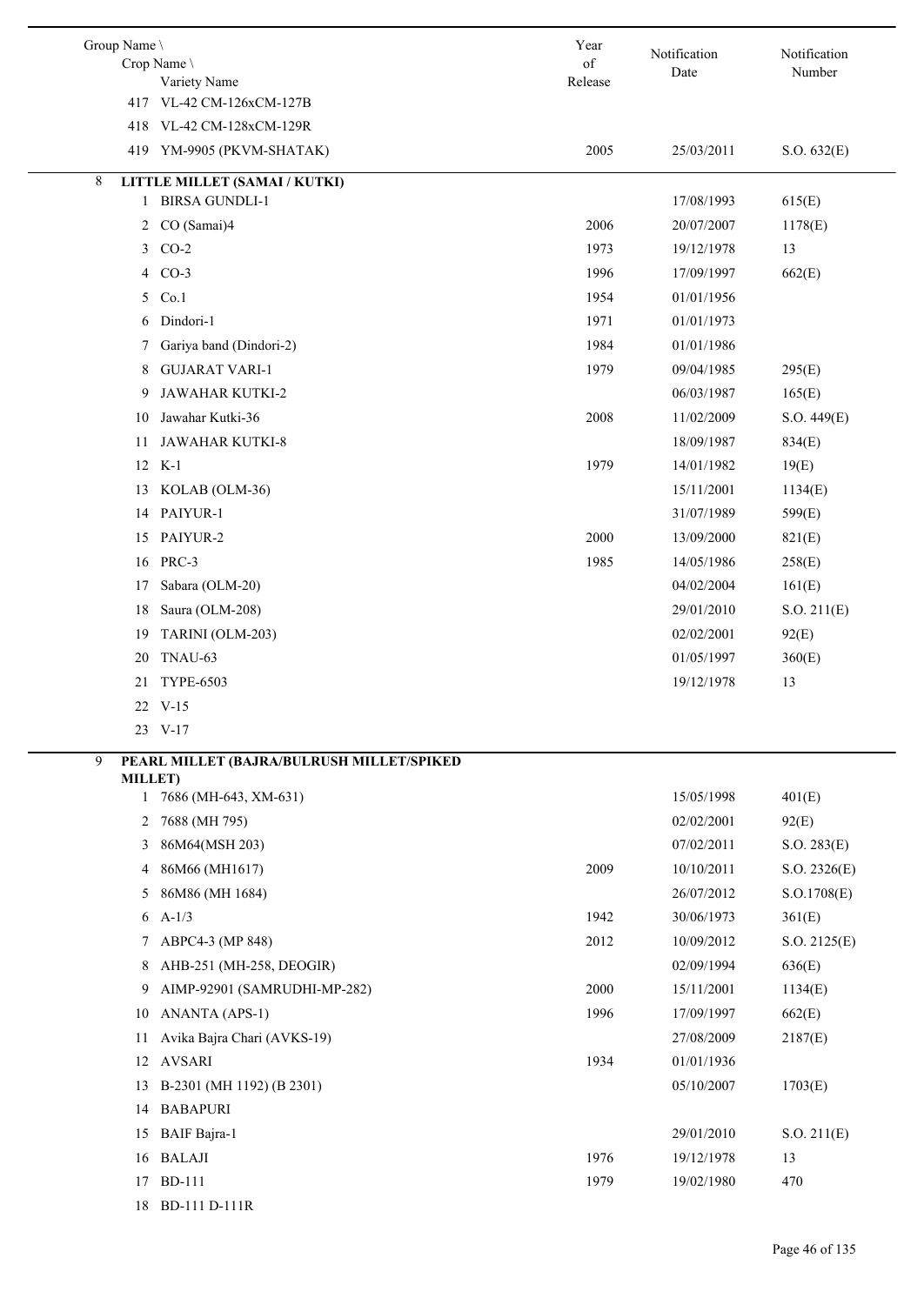| Group Name \ |                                 | Year    | Notification | Notification |
|--------------|---------------------------------|---------|--------------|--------------|
|              | Crop Name \                     | of      | Date         | Number       |
| 19           | Variety Name<br>BD-111 MS-5141A | Release |              |              |
| 20           | BD-111 MS-5141B                 |         |              |              |
| 21           | BD-763 D-763R                   |         |              |              |
| 22           | BD-763 MS-8141A                 |         |              |              |
| 23           | Bio 448 (MH 1671)               | 2009    | 10/09/2012   | S.O. 2125(E) |
| 24           | Bio 70 (MH 1632)                | 2009    | 10/09/2012   | S.O. 2125(E) |
| 25           | <b>BJ-104</b>                   |         | 19/02/1980   | 470(E)       |
| 26           | BJ-104 (KM-1)                   | 1979    | 19/12/1978   | 13           |
| 27           | BJ-104 J-104R                   |         |              |              |
| 28           | BJ-104 MS-5141A                 |         |              |              |
| 29           | BJ-104 MS-5141B                 |         |              |              |
| 30           | <b>BK-560</b>                   |         | 19/02/1980   | 470(E)       |
| 31           | BK-560 (KM-2)                   | 1985    | 19/12/1978   | 13           |
| 32           | BK-560 K-560-230R               |         |              |              |
| 33           | BK-560 MS-5141A                 |         |              |              |
| 34           | BK-560 MS-5141B                 |         |              |              |
| 35           | $CJ-104$                        | 1975    | 19/12/1978   | 13           |
| 36           | CJ-104 J-104R                   |         |              |              |
| 37           | CJ-104 MS-5040A                 |         |              |              |
| 38           | CJ-104 MS-5040B                 |         |              |              |
| 39           | CO <sub>9</sub>                 | 2011    | 26/07/2012   | S.O.1708(E)  |
| 40           | $CO-7$                          | 1986    | 26/11/1986   | 867(E)       |
| 41           | $CO-8$                          |         | 17/08/1993   | 615(E)       |
| 42           | CO.6                            | 1976    | 03/01/1983   | 2(E)         |
| 43           | $CoCu-9$                        | 2004    | 25/08/2005   | 1177(E)      |
|              | 44 COH (Cu) 8                   | 2001    | 15/11/2001   | 1134(E)      |
|              | 45 CS-3541                      |         | 02/02/1976   | 786          |
| 46           | CSV-3 (370)                     |         | 02/02/1976   | 786          |
| 47           | CZ-1C-923 (MP-258)              |         | 01/05/1997   | 360(E)       |
| 48           | EKNATH-301 (MH-333/NBH-9)       |         | 22/11/1991   | 793(E)       |
| 49           | <b>FBC 16</b>                   | 2003    | 20/07/2007   | 1178(E)      |
| 50           | $G-61/21$                       |         |              |              |
| 51           | GHB-1399                        | 1975    | 01/01/1977   |              |
| 52           | GHB-183                         | 1993    | 01/05/1997   | 360(E)       |
| 53           | GHB-27                          | 1981    | 08/07/1983   | 499(E)       |
| 54           | GHB-30                          |         | 06/03/1987   | 165(E)       |
| 55           | GHB-316 (MH-670)                |         | 17/09/1997   | 662(E)       |
| 56           | GHB-32 (MH-29)                  |         |              |              |
| 57           | GHB-526 (MSH-105)               |         | 12/03/2003   | 283(E)       |
| 58           | GHB-538 (MH-1049)               |         | 25/08/2005   | 1177(E)      |
| 59           | GHB-558 (MH-946)                |         | 12/02/2003   | 283(E)       |
| 60           | GHB-577                         |         | 04/02/2004   | 161(E)       |
| 61           | GHB-719 (MH-1236)               |         | 06/02/2007   | 122(E)       |
| 62           | GHB-732 (MH 1307) A-LINE        |         |              |              |
| 63           | GHB-732 (MH 1307) B-LINE        |         |              |              |
| 64           | GHB-732 (MH 1307) R-LINE        |         |              |              |
| 65           | GHB-744 (MH-1272)               |         | 10/01/2008   | S.O. 72(E)   |
|              |                                 |         |              |              |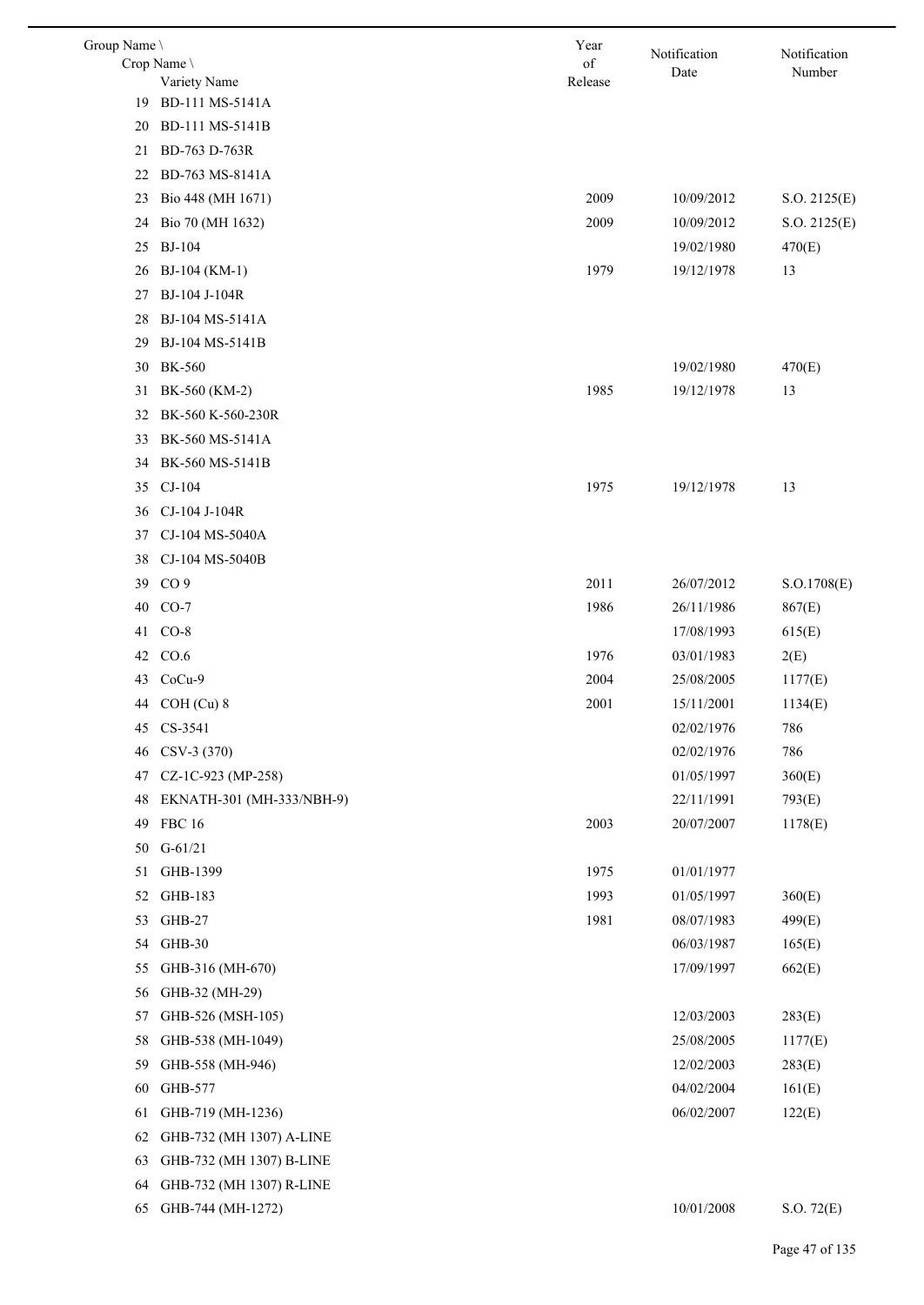| Group Name |                                 | Year          | Notification | Notification |
|------------|---------------------------------|---------------|--------------|--------------|
|            | Crop Name<br>Variety Name       | of<br>Release | Date         | Number       |
| 66         | GHB-757 (MH1328)                |               | 10/01/2008   | S.O. 72(E)   |
| 67         | GHB732 (MH-1307)                |               | 10/01/2008   | S.O. 72(E)   |
| 68         | <b>GIANT BAJRA</b>              | 1984          | 09/04/1985   | 295(E)       |
| 69         | GICKV-96752 (MP363)             |               | 02/02/2001   | 92(E)        |
| 70         | GK 1051 (MH 1385)               |               | 11/02/2009   | S.O. 454(E)  |
| 71         | GK-1004 (MH-662)                |               | 15/05/1998   | 401(E)       |
| 72         | <b>GUJARAT HYBRID BAJRA-15</b>  |               | 02/09/1994   | 636(E)       |
| 73         | <b>GUJRAT HYBRID BAJRA-235</b>  |               | 02/09/1994   | 636(E)       |
| 74         | HARYANA COMPOSITE-10            | 1999          | 03/04/2000   | 340(E)       |
| 75         | Haveri Super Boss (MH 1553)     |               | 10/09/2012   | S.O. 2125(E) |
| 76         | $HB-5$                          | 1972          | 01/01/1974   |              |
| 77         | HC-20 (HMP 9102)                | 2001          | 04/09/2002   | 937(E)       |
| 78         | HC-4                            | 1985          | 09/04/1985   | 295(E)       |
| 79         | HHB-117                         | 2003          | 31/05/2004   | 642(E)       |
| 80         | HHB-146 (MH-960)                |               | 12/02/2003   | 283(E)       |
| 81         | HHB-197 (MH 1302) A-LINE        |               |              |              |
| 82         | HHB-197 (MH 1302) B-LINE        |               |              |              |
| 83         | HHB-197 (MH 1302) R-LINE        |               |              |              |
| 84         | HHB-197 (MH-1302)               |               | 10/01/2008   | S.O. 72(E)   |
| 85         | HHB-216 (MH-1421)               |               | 29/01/2010   | S.O. 211(E)  |
| 86         | HHB-223 (MH-1468)               |               | 29/01/2010   | S.O. 211(E)  |
| 87         | HHB-226 (MH 1479)               |               | 25/03/2011   | S.O. 632(E)  |
| 88         | HHB-45                          | 1984          | 24/07/1985   | 540(E)       |
| 89         | HHB-50                          |               | 06/03/1987   | 165(E)       |
| 90         | HHB-50 H-90/4-5                 |               | 06/03/1987   | 165(E)       |
| 91         | HHB-50 MS-81A                   |               | 06/03/1987   | 165(E)       |
|            | 92 HHB-50 MS-81B                |               | 06/03/1987   | 165(E)       |
| 93.        | HHB-60                          |               | 01/12/1988   | 1135(E)      |
| 94         | HHB-60 H-77/833-2R              |               |              |              |
| 95         | HHB-60 MS-81A                   |               |              |              |
| 96         | HHB-60 MS-81B                   |               |              |              |
| 97         | HHB-67                          |               | 15/05/1990   | 386(E)       |
| 98         | HHB-67 (843-22-B)               |               | 15/05/1990   | 386(E)       |
| 99         | HHB-67 (H-77-833-2-202 R)       |               | 15/05/1990   | 386(E)       |
| 100        | HHB-67 (MS 843 A-22 A)          |               | 15/05/1990   | 386(E)       |
| 101        | HHB-67 H-77/833-2R              |               |              |              |
| 102        | HHB-67 Improved                 | 2005          | 05/11/2005   | 1566(E)      |
| 103        | HHB-67 Improved (843 -22-B)     |               | 05/11/2005   | 1566(E)      |
| 104        | HHB-67 Improved (H-77-833-2R)   |               | 05/11/2005   | 1566(E)      |
| 105        | HHB-67 Improved (MS 843 A-22 A) |               | 05/11/2005   | 1566(E)      |
| 106        | HHB-67 MS-843A                  |               |              |              |
| 107        | HHB-67 MS-843B                  |               |              |              |
| 108        | HHB-68 (MH-306)                 |               | 17/08/1993   | 615(E)       |
| 109        | HHB-68 H-77/833-2R              |               |              |              |
| 110        | HHB-68 MS-842A                  |               |              |              |
| 111        | HHB-68 MS-842B                  |               |              |              |
| 112        | HHB-94                          | 1999          | 03/04/2000   | 340(E)       |
|            |                                 |               |              |              |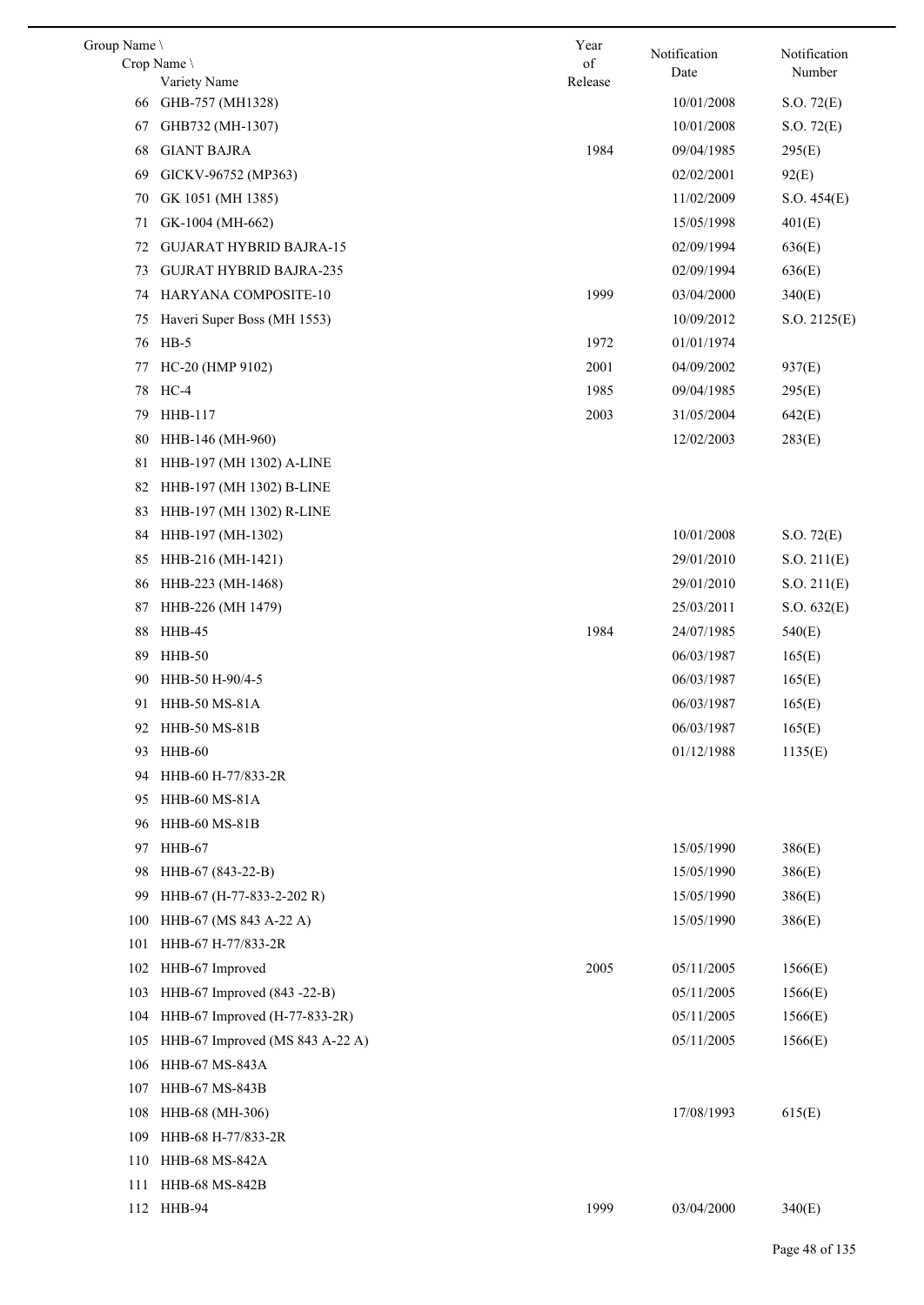| Group Name \ |                                  | Year    |                      | Notification |
|--------------|----------------------------------|---------|----------------------|--------------|
|              | Crop Name                        | of      | Notification<br>Date | Number       |
|              | Variety Name                     | Release |                      |              |
|              | 113 HHB-94 G-73-107R             |         |                      |              |
|              | 114 HHB-94 MS-89111A             |         |                      |              |
| 115          | HHB-94 MS-89111B                 |         |                      |              |
| 116          | HS-1 (SYNTHETIC)                 | 1978    | 19/12/1978           | 13           |
| 117          | <b>HYBRID BAJRA NO.1</b>         | 1965    | 24/09/1969           | 4045         |
| 118          | HYBRID BAJRA NO.2                | 1966    | 24/09/1969           | 4045         |
| 119          | HYBRID BAJRA NO.3                | 1968    | 24/09/1969           | 4045         |
| 120          | HYBRID BAJRA NO.4                | 1968    | 24/09/1969           | 4045         |
| 121          | <b>ICMH-356</b>                  |         | 17/08/1993           | 615(E)       |
|              | 122 ICMH-423                     |         | 01/01/1988           | 10(E)        |
| 123          | <b>ICMS-7703</b>                 | 1985    | 18/11/1985           | 832(E)       |
| 124          | <b>ICMV-155</b>                  |         | 16/08/1991           | 527(E)       |
| 125          | <b>ICMV-221</b>                  |         | 17/08/1993           | 615(E)       |
| 126          | <b>JARKHARANA</b>                | 1950    | 01/01/1952           |              |
| 127          | JBV-2 (GKKV-93191)               |         | 08/06/1999           | 425(E)       |
| 128          | JBV-4 (MP-403)                   | 2006    | 20/07/2007           | 1178(E)      |
| 129          | JKBH-26 (MH-595)                 |         | 17/09/1997           | 662(E)       |
| 130          | JKBH-676 (MH-1299)               |         | 27/08/2009           | S.O. 2187(E) |
|              | 131 K-2                          | 1977    | 01/01/1979           |              |
|              | 132 K-3                          | 1977    | 01/01/1979           |              |
| 133          | Kaveri Super Boss (MH 1553)      | 2010    | 10/09/2012           | S.O. 2125(E) |
|              | 134 KBH-1                        | 1980    | 14/01/1982           | 19(E)        |
| 135          | KOPARGAON LOCAL                  | 1934    | 01/01/1936           |              |
|              | 136 MAINUPUR                     |         | 19/12/1978           | 13           |
| 137          | Mandor Bajra COmposite 2 (MBC 2) |         | 10/10/2011           | S.O. 2326(E) |
|              | 138 MBH-110                      | 1982    | 19/12/1978           | 13           |
|              | 139 MBH-118                      | 1985    | 09/04/1985           | 295(E)       |
| 140          | MBH-130                          |         | 06/03/1987           | 165(E)       |
| 141          | MBH-136                          |         | 13/04/1989           | 280(E)       |
| 142          | MH 1540(86M64)                   |         | 07/02/2011           | S.O. 283(E)  |
| 143          | MH 1541(86M53)                   |         | 07/02/2011           | S.O. 283(E)  |
| 144          | MH-143 ICMP-423R                 |         |                      |              |
| 145          | MH-143 MS-841A                   |         |                      |              |
| 146          | MH-143 MS-841B                   |         |                      |              |
| 147          | MH-169 (Pusa-23) D-23R           |         |                      |              |
| 148          | MH-169 (Pusa-23) MS-841A         |         |                      |              |
| 149          | MH-169 (Pusa-23) MS-841B         |         |                      |              |
| 150          | MH-179 (ICM-451)                 |         | 14/05/1986           | 258(E)       |
| 151          | MH-180 (ICMH-501)                |         | 14/05/1986           | 258(E)       |
| 152          | MH-180 ICMP-501                  |         |                      |              |
| 153          | MH-180 MS-834A                   |         |                      |              |
| 154          | MH-180 MS-834B                   |         |                      |              |
| 155          | MH-182                           |         | 14/05/1986           | 258(E)       |
| 156          | MH-182 MS-732A                   |         |                      |              |
| 157          | MH-182 MS-732B                   |         |                      |              |
| 158          | MH-182 PNBMR                     |         |                      |              |
| 159          | MH-320 (RHB) MS-81A              |         |                      |              |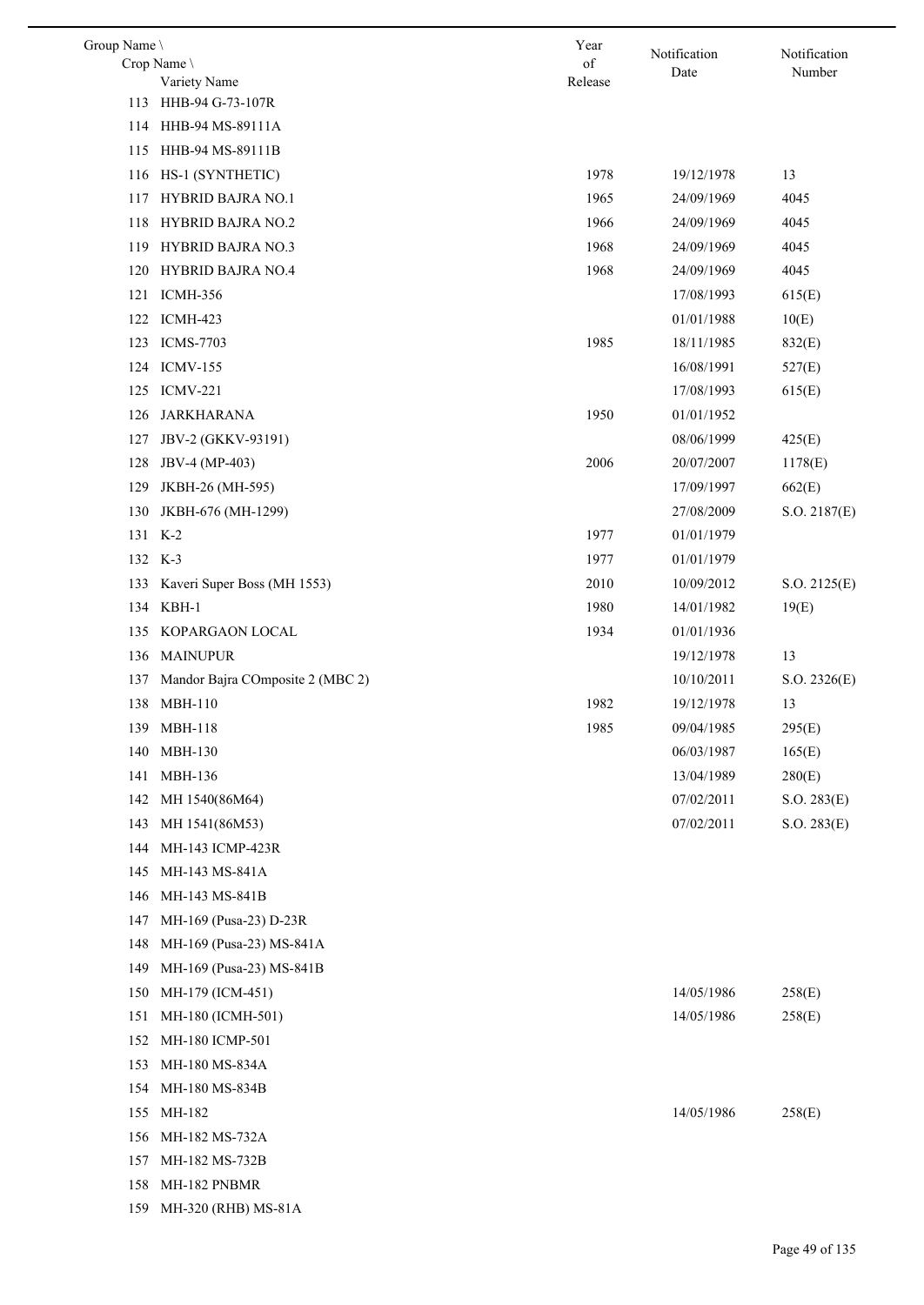| Group Name \ |                                | Year          | Notification | Notification            |
|--------------|--------------------------------|---------------|--------------|-------------------------|
|              | Crop Name<br>Variety Name      | of<br>Release | Date         | Number                  |
| 160          | MH-320 (RHB) MS-81B            |               |              |                         |
| 161          | MH-320 (RHB) RHB-20K86R        |               |              |                         |
| 162          | MH-322 (PUSA-332)              |               | 17/08/1993   | 615(E)                  |
| 163          | <b>MHB-110</b>                 |               | 03/01/1983   | 2(E)                    |
| 164          | MLBH-104 (MH-351)              |               | 22/11/1991   | 793(E)                  |
| 165          | MLBH-267 (MH-425)              |               | 01/01/1996   | 1(E)                    |
|              | 166 MLBH-285 (MH-518)          |               | 01/05/1997   | 360(E)                  |
| 167          | MLBH-505 (MH-793, MLBH-44)     |               | 26/10/1999   | 1050(E)                 |
| 168          | MP 406 (CZP 9802)              |               |              |                         |
| 169          | MP-124 (ICTP-8203)             |               | 01/12/1988   | 1135(E)                 |
| 170          | MP-7792 (MH-1609)              |               | 26/07/2012   | S.O.1708(E)             |
| 171          | MP-7872 (MH-1610)              |               | 26/07/2012   | S.O.1708(E)             |
| 172          | MS-179 ICP-451R                |               |              |                         |
| 173          | MS-179 MS-81A                  |               |              |                         |
| 174          | MS-179 MS-81B                  |               |              |                         |
| 175          | <b>MSH-104</b>                 |               | 19/12/1978   | 13                      |
|              | 176 N-28-15-1                  | 1934          | 01/01/1936   |                         |
| 177          | $N-28-15-2$                    |               |              |                         |
|              | 178 N.207                      | 1938          |              |                         |
| 179          | NAGARJUNA                      | 1976          | 19/12/1978   | 13                      |
| 180          | Nandi - 70 (MSH 224) (NMH 73)  | 2010          | 10/09/2012   | S.O. 2125(E)            |
| 181          | NANDI-30 (MH-515)              |               | 01/05/1997   | 360(E)                  |
| 182          | NANDI-32 (MH-773)              |               | 26/10/1999   | 1050(E)                 |
| 183          | NANDI-35 (MH-889)              |               | 15/11/2001   | 1134(E)                 |
| 184          | Nandi-52 (MH-1078) (NMH-45)    |               | 10/01/2008   | S.O. 72(E)              |
|              | 185 Nandi-61(MH-1548)          |               | 31/08/2010   |                         |
|              | 186 Nandi-62(MH 1274) (NMH 68) |               | 05/10/2007   | S.O. 2137(E)<br>1703(E) |
| 187          | NANDI-64 (MSH-199) (NMH-69)    |               | 29/01/2010   | S.O. 211(E)             |
| 188          | Nandi-65(MH-1549)              |               | 31/08/2010   |                         |
| 189          | NANDI-8 (MH-741)               |               | 08/06/1999   | S.O. 2137(E)            |
| 190          | Napier Grass Culture-21        |               | 29/01/2010   | 425(E)<br>S.O. 211(E)   |
| 191          | Napier Grass Culture-4         | 2009          | 29/01/2010   |                         |
| 192          | <b>NEW VIJAY</b>               | 1975          | 01/01/1977   | S.O. 211(E)             |
| 193          | NHB-3                          | 1975          | 01/01/1977   |                         |
| 194          | NHB-5                          | 1975          | 02/02/1976   | 786                     |
|              |                                |               |              |                         |
|              | 195 PAC 909 (MH-1435)          |               | 10/10/2011   | S.O. 2326(E)            |
| 196          | PAC-903 (ICI-903, MH-552)      |               | 15/05/1998   | 401(E)                  |
| 197          | Parbhani Sampada (PPC-6)       | 2004          | 02/02/2005   | 122(E)                  |
| 198          | <b>PCB 164</b>                 | 2003          | 20/07/2007   | 1178(E)                 |
| 199          | <b>PCB-15</b>                  | 1985          | 14/05/1986   | 258(E)                  |
| 200          | <b>PHB-10</b>                  | 1975          | 02/02/1976   | 786                     |
| 201          | PHB-14                         | 1975          | 02/02/1976   | 786                     |
| 202          | PHB-2168                       |               | 08/05/2008   | S.O. 1108(E)            |
| 203          | PHB-47                         | 1983          | 18/11/1985   | 832(E)                  |
| 204          | PKV-Raj (BBH 3)                | 2012          | 10/09/2012   | S.O. 2125(E)            |
| 205          | Pratap (MH 1642)               | 2010          | 10/09/2012   | S.O. 2125(E)            |
| 206          | PROAGRO 9443 (MH-846)          |               | 02/02/2001   | 92(E)                   |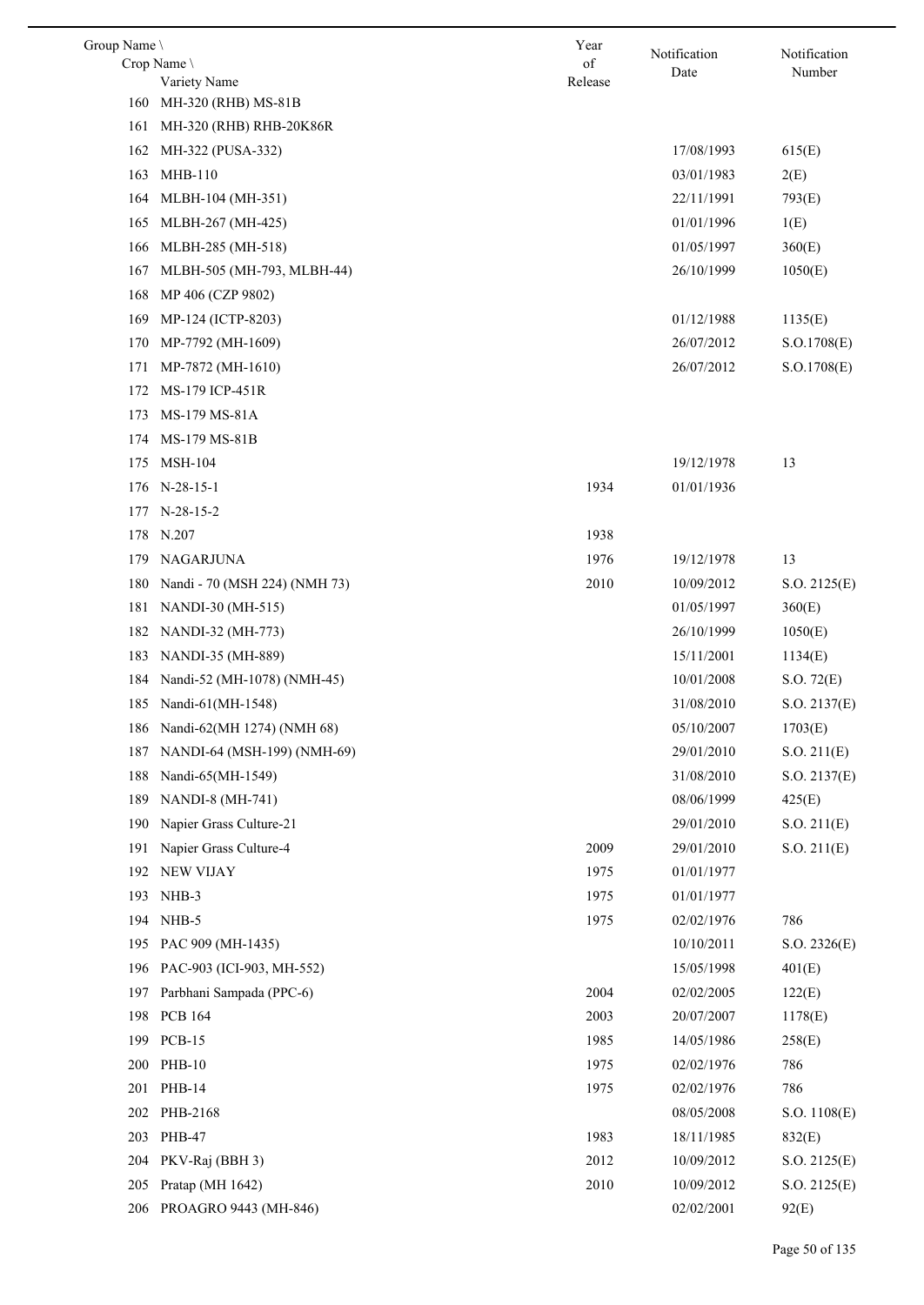| Group Name |                                   | Year    | Notification | Notification |
|------------|-----------------------------------|---------|--------------|--------------|
|            | Crop Name                         | of      | Date         | Number       |
|            | Variety Name                      | Release |              |              |
|            | 207 PROAGRO 9445 (MH 882, PB 112) |         | 15/11/2001   | 1134(E)      |
| 208        | Proagro 9555 (MSH 16) (PB 727)    |         | 10/01/2008   | S.O. 72(E)   |
| 209        | PROAGRO NO-1 (FMH-3)              |         | 15/05/1998   | 401(E)       |
|            | 210 PSB-8                         | 1980    | 14/01/1982   | 19(E)        |
| 211        | PUSA BAJRA-266 (MP-266)           |         | 01/05/1997   | 360(E)       |
| 212        | PUSA COMPOSITE-334 (MP-334)       |         | 26/10/1999   | 1050(E)      |
|            | 213 PUSA COMPOSITE-383 (MP-383)   |         | 15/11/2001   | 1134(E)      |
| 214        | Pusa Composite-621 (MP-480)       |         | 25/03/2011   | S.O. 632(E)  |
|            | 215 PUSA MOTI                     | 1969    | 01/01/1971   |              |
|            | 216 PUSA SAFED                    |         | 13/04/1989   | 280(E)       |
| 217        | PUSA-23                           |         | 18/09/1987   | 834(E)       |
| 218        | Pusa-322 (MH-322) MS-841A         |         |              |              |
| 219        | Pusa-322 (MH-322) MS-841B         |         |              |              |
| 220        | Pusa-322 (MH-322) PPMI-301-13R    |         |              |              |
| 221        | PUSA-415 (MP-739)                 |         | 26/10/1999   | 1050(E)      |
| 222        | PUSA-444 (MH-444)                 |         | 04/05/1995   | 408(E)       |
| 223        | Pusa-444 (MH-444) PPMI-301-13     |         |              |              |
|            | 224 PUSA-46                       | 1982    | 03/01/1983   | 2(E)         |
| 225        | Pusa-605 MS-841A                  |         |              |              |
| 226        | Pusa-605 MS-841B                  |         |              |              |
| 227        | Pusa-605 PPMI-69R                 |         |              |              |
| 228        | PUSA-605 (MH-564)                 |         | 08/06/1999   | 425(E)       |
| 229        | PUSA-763 (BD-763)                 | 1982    | 29/05/1982   | 371(E)       |
| 230        | RAJ BAJRA CHARI-2                 |         | 15/05/1990   | 386(E)       |
| 231        | RAJ-171                           |         | 04/11/1992   | 814(E)       |
|            | 232 RAJKO                         |         | 19/12/1978   | 13           |
|            | 233 RBH-30                        | 1991    | 01/05/1997   | 360(E)       |
|            | 234 RCB-2                         | 1984    | 18/11/1985   | 832(E)       |
| 235        | RHB-121 (MH-892)                  |         | 15/11/2001   | 1134(E)      |
| 236        | RHB-154 (MH-1340)                 |         | 27/08/2009   | S.O. 2187(E) |
| 237        | RHB-173 (MH-1446)                 |         | 25/03/2011   | S.O. 632(E)  |
| 238        | RHB-177 (MH-1486)                 |         | 25/03/2011   | S.O. 632(E)  |
| 239        | RHB-58 (MH-320)                   |         | 04/05/1995   | 408(E)       |
| 240        | RHB-90 (MH-463)                   | 1999    | 13/09/2000   | 821(E)       |
| 241        | RHR-1 (MP-31)                     | 1985    | 01/01/1987   |              |
| 242        | RHRBH-8609 (SHRADDHA)             |         | 02/09/1994   | 636(E)       |
| 243        | RHRBH-9808                        | 2006    | 31/08/2010   | S.O. 2137(E) |
|            | 244 RSJ                           | 1956    | 01/01/1958   |              |
|            | 245 RSK                           | 1956    | 01/01/1958   |              |
|            | 246 S-530                         | 1965    | 30/06/1973   | 361(E)       |
| 247        | SABURI (MH-483, RHRBH-8924)       | 1994    | 01/05/1997   | 360(E)       |
| 248        | SANGAM (RHR-1)                    |         | 14/05/1986   | 258(E)       |
| 249        | Shardha RHR-BH-138R               |         |              |              |
| 250        | Shardha RHR-BH-1A                 |         |              |              |
| 251        | Shardha RHR-BH-1B                 |         |              |              |
| 252        | Shine (VBBH 3040), (MH 1578)      |         | 16/03/2012   | S. O.456(E)  |
|            | 253 T-55                          | 1952    | 30/06/1973   | 361(E)       |
|            |                                   |         |              |              |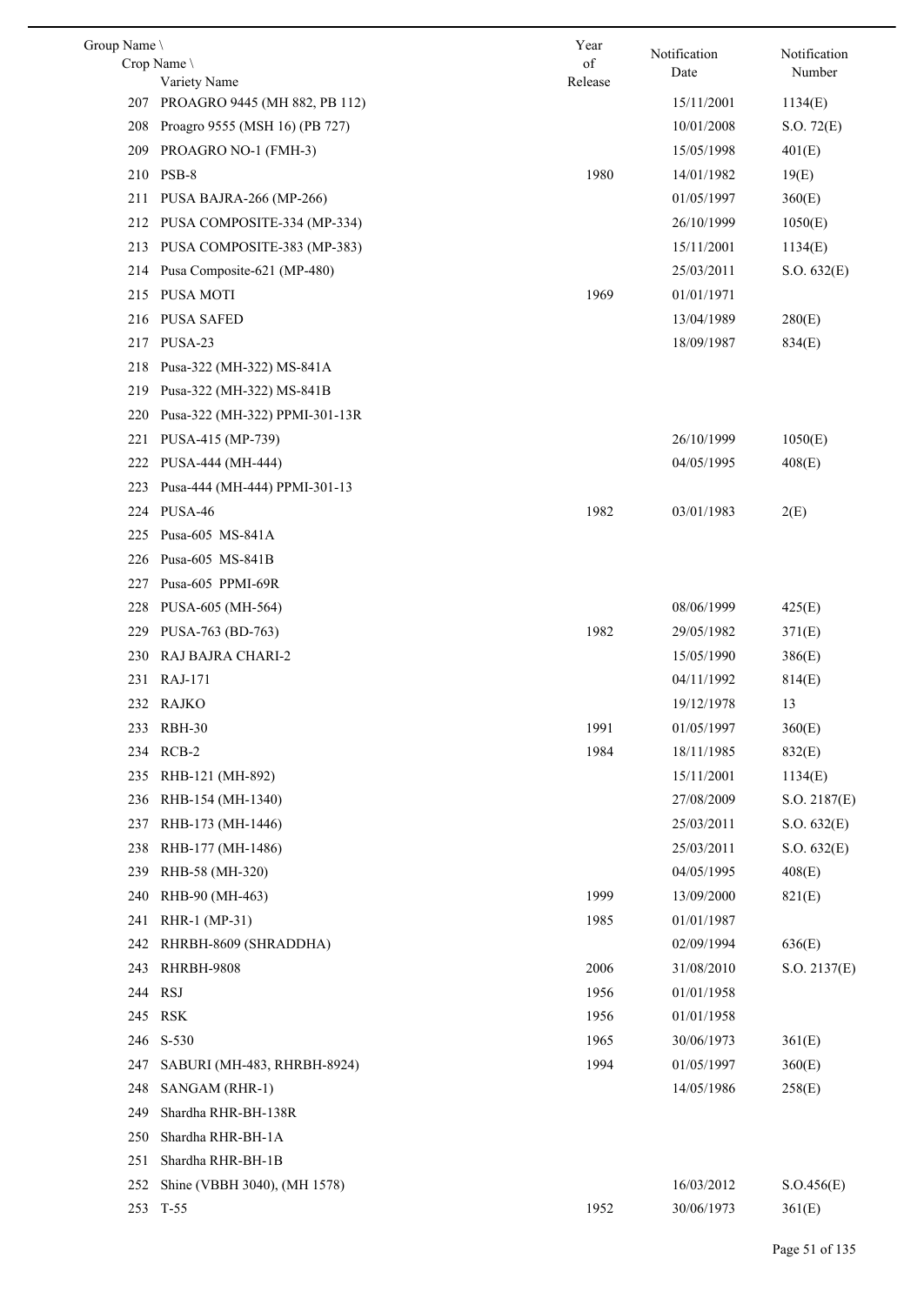| Group Name \   |                                          | Year    |                      | Notification |
|----------------|------------------------------------------|---------|----------------------|--------------|
|                | Crop Name \                              | of      | Notification<br>Date | Number       |
|                | Variety Name<br>254 VBH-4                | Release | 17/08/1990           |              |
|                |                                          |         |                      | 639(E)       |
|                | 255 VIJAY                                | 1972    | 21/08/1975           | 440(E)       |
|                | 256 VIJAYA                               |         | 21/06/1975           | 440          |
| 257            | <b>VISAKHA</b>                           | 1976    | 19/12/1978           | 13           |
|                | 258 WCC-75                               | 1982    | 29/05/1982           | 371(E)       |
|                | 259 X-4                                  | 1980    | 14/01/1982           | 19(E)        |
|                | 260 X-5 (UCH-9)                          | 1983    | 09/04/1985           | 295(E)       |
| 261            | $X-6$ (MH-140)                           | 1992    | 01/05/1997           | 360(E)       |
|                | 262 X-7                                  | 1997    | 09/09/1997           | 647(E)       |
| 10             | SORGHUM (JOWAR/GREAT MILLET)             |         |                      |              |
| $\mathbf{1}$   | 148/168                                  |         | 19/12/1978           | 13           |
| $\overline{2}$ | 302                                      |         | 21/08/1975           | 440          |
| 3              | 604 (CSV)                                | 1974    | 01/01/1976           |              |
| 4              | Adilabad                                 |         |                      |              |
| 5              | Adilabad Sorghum Hybrid (ASH-1)          | 1999    | 01/01/2001           |              |
| 6              | ADILABAD SORGHUM HYBRID-1                | 1999    | 15/11/2001           | 1134(E)      |
| 7              | AKSSV-22                                 | 2006    | 11/02/2009           | S.O. 449(E)  |
| 8              | AKSV-13R PKV Kranti)                     |         | 10/01/2008           | S.O. 72(E)   |
| 9              | ANNIGERI-1 (A-1)                         |         |                      |              |
| 10             | $APK-1$                                  | 1996    | 17/09/1997           | 662(E)       |
| 11             | BSR-1                                    | 1994    | 01/05/1997           | 360(E)       |
| 12             | Bundela(SPV-1388)(MASS-9601)             | 2004    | 05/11/2005           | 1566(E)      |
| 13             | <b>CM-6 M-46R</b>                        |         |                      |              |
| 14             | CM-6 MS-5054A                            |         |                      |              |
| 15             | CM-6 MS-5054B                            |         |                      |              |
| 16             | $CO$ (FS) 29                             | 2001    | 15/11/2001           | 1134(E)      |
| 17             | $CO(S)-28$                               | 2001    | 15/11/2001           | 1134(E)      |
|                | 18 CO 30                                 | 2010    | 26/07/2012           | S.O.1708(E)  |
|                | 19 CO-21                                 | 1977    | 24/07/1985           | 540(E)       |
|                | 20 CO-22                                 | 1978    | 24/07/1985           | 540(E)       |
|                | 21 CO-23                                 |         | 14/01/1982           | 19(E)        |
|                | 22 CO-24                                 | 1980    | 14/01/1982           | 19(E)        |
| 23             | $CO-25$                                  | 1985    | 18/11/1985           | 832(E)       |
| 24             | $CO-27$                                  | 1986    | 08/06/1999           | 425(E)       |
| 25             | COH-3                                    | 1981    | 18/11/1985           | 832(E)       |
| 26             | COH-4                                    |         | 17/08/1993           | 615(E)       |
| 27             | CS-3541                                  |         | 02/02/1976           | 786          |
| 28             | CSH 19R (SPH 1010R)                      |         |                      |              |
| 29             | CSH 24 MF (I.C. No. 560854) (UTMCH-1302) |         | 27/08/2009           | O.S. 2187(E) |
| 30             | CSH-1                                    | 1964    | 24/09/1969           | 786          |
| 31             | CSH-1 MSCK-60 A                          |         | 24/09/1969           | 4045         |
| 32             | CSH-1 MSCK-60 B                          |         | 24/09/1969           | 4045         |
| 33             | CSH-1 MSCK-IS 84 R                       |         | 24/09/1969           | 4045         |
| 34             | $CSH-10$                                 |         | 26/11/1986           | 867(E)       |
| 35             | CSH-10 (SPH-196) MS-296A                 |         | 26/11/1986           | 867(E)       |
| 36             | CSH-10 (SPH-196) MS-296B                 |         | 26/11/1986           | 867(E)       |
| 37             | CSH-10 (SPH-196) SB-1085R                |         | 26/11/1986           | 867(E)       |
|                |                                          |         |                      |              |

 $\overline{a}$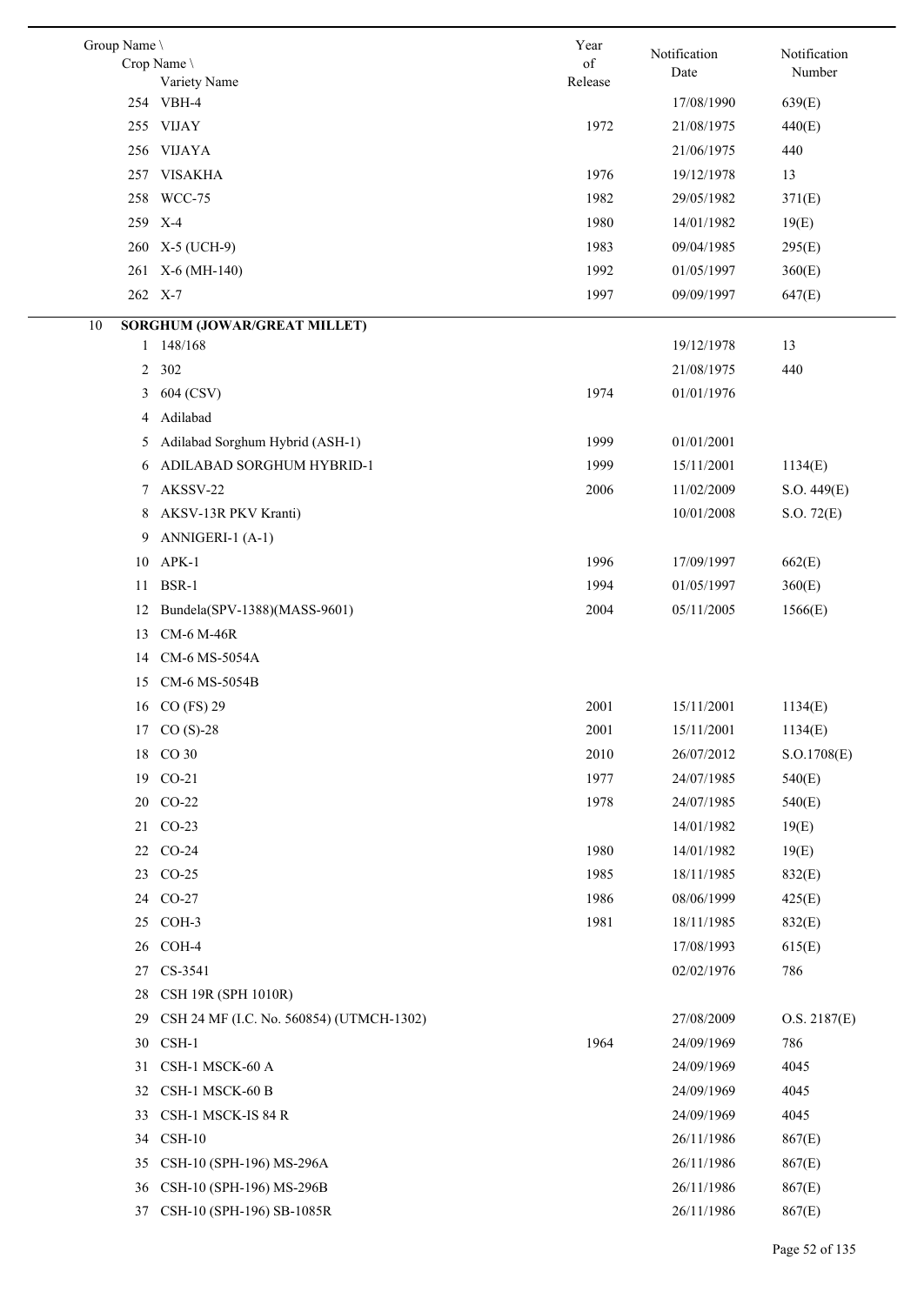| Group Name |                               | Year    | Notification | Notification |
|------------|-------------------------------|---------|--------------|--------------|
|            | Crop Name                     | of      | Date         | Number       |
|            | Variety Name<br>38 CSH-11     | Release |              |              |
|            |                               |         | 26/11/1986   | 867(E)       |
| 39         | CSH-11 (SPH-221) MR-750R      |         | 26/11/1986   | 867(E)       |
| 40         | CSH-11 (SPH-221) MS-296A      |         | 26/11/1986   | 867(E)       |
| 41         | CSH-11 (SPH-221) MS-296B      |         | 26/11/1986   | 867(E)       |
| 42         | $CSH-12R$                     |         | 26/11/1986   | 867(E)       |
| 43         | CSH-12R (SPH-218) M-148-138R  |         |              |              |
| 44         | CSH-12R (SPH-218) MS-296A     |         |              |              |
| 45         | CSH-12R (SPH-218) MS-296B     |         |              |              |
| 46         | $CSH-13$                      |         | 09/09/1997   | 647(E)       |
| 47         | $CSH-13R$                     |         | 17/08/1991   | 527(E)       |
| 48         | CSH-15 R (SPH-677)            |         | 01/01/1996   | 1(E)         |
| 49         | CSH-16 (SPH-723)              |         | 09/09/1997   | 647(E)       |
| 50         | <b>CSH-16 C-43R</b>           |         |              |              |
| 51         | <b>CSH-16 MS-27A</b>          |         |              |              |
| 52         | <b>CSH-16 MS-27B</b>          |         |              |              |
| 53         | CSH-17 (SPH-660)              |         | 08/06/1999   | 425(E)       |
| 54         | CSH-17 AKMS-14A               |         |              |              |
| 55         | CSH-17 AKMS-14B               |         |              |              |
| 56         | CSH-17 RS-673R                |         |              |              |
| 57         | CSH-18 (SPH-960)              |         | 26/10/1999   | 1050(E)      |
| 58         | CSH-18 IM-9A                  |         |              |              |
| 59         | <b>CSH-18 IM-9B</b>           |         |              |              |
| 60         | CSH-18 Indore-12R             |         |              |              |
| 61         | CSH-19 MS-104A                |         |              |              |
| 62         | CSH-19 MS-104B                |         |              |              |
| 63         | CSH-19 R-354R                 |         |              |              |
|            | 64 CSH-19R (SPH 1010R)        |         | 13/09/2000   | 821(E)       |
| 65         | CSH-2                         | 1965    | 24/09/1969   | 4045         |
| 66         | CSH-20 -MF-A Line             |         |              |              |
| 67         | CSH-20 -MF-B Line             |         |              |              |
| 68         | CSH-20 -MF-R Line             |         |              |              |
| 69         | CSH-20-MF(UPMCH-1101)         |         | 25/08/2005   | 1177(E)      |
| 70         | CSH-21(MLSH-151)(SPH-1342)    |         | 25/08/2005   | 1177(E)      |
| 71         | CSH-21(MLSH-151)(SPH-1342)(F) |         | 25/08/2005   | 1177(E)      |
| 72         | CSH-21(MLSH-151)(SPH-1342)(M) |         | 25/08/2005   | 1177(E)      |
| 73         | CSH-21(MLSH-151)(SPH-1342)(R) |         | 25/08/2005   | 1177(E)      |
| 74         | CSH-22SS(NSSH-104)            |         | 05/11/2005   | 1566(E)      |
| 75         | $CSH-22SS(NSSH-104)(F)$       |         | 05/11/2005   | 1566(E)      |
| 76         | $CSH-22SS(NSSH-104)(M)$       |         | 05/11/2005   | 1566(E)      |
| 77         | $CSH-22SS(NSSH-104)(R)$       |         | 05/11/2005   | 1566(E)      |
| 78         | CSH-23(SPH-1290)              |         | 05/11/2005   | 1566(E)      |
| 79         | CSH-23(SPH-1290)(F)           |         | 05/11/2005   | 1566(E)      |
| 80         | CSH-23(SPH-1290)(M)           |         | 05/11/2005   | 1566(E)      |
| 81         | CSH-23(SPH-1290)(R)           |         | 05/11/2005   | 1566(E)      |
| 82         | CSH-3                         | 1970    | 21/09/1974   | 566(E)       |
| 83         | <b>CSH-4 (PSH-2)</b>          | 1973    | 21/08/1975   | 440(E)       |
|            | 84 CSH-5                      | 1974    | 02/02/1976   | 786          |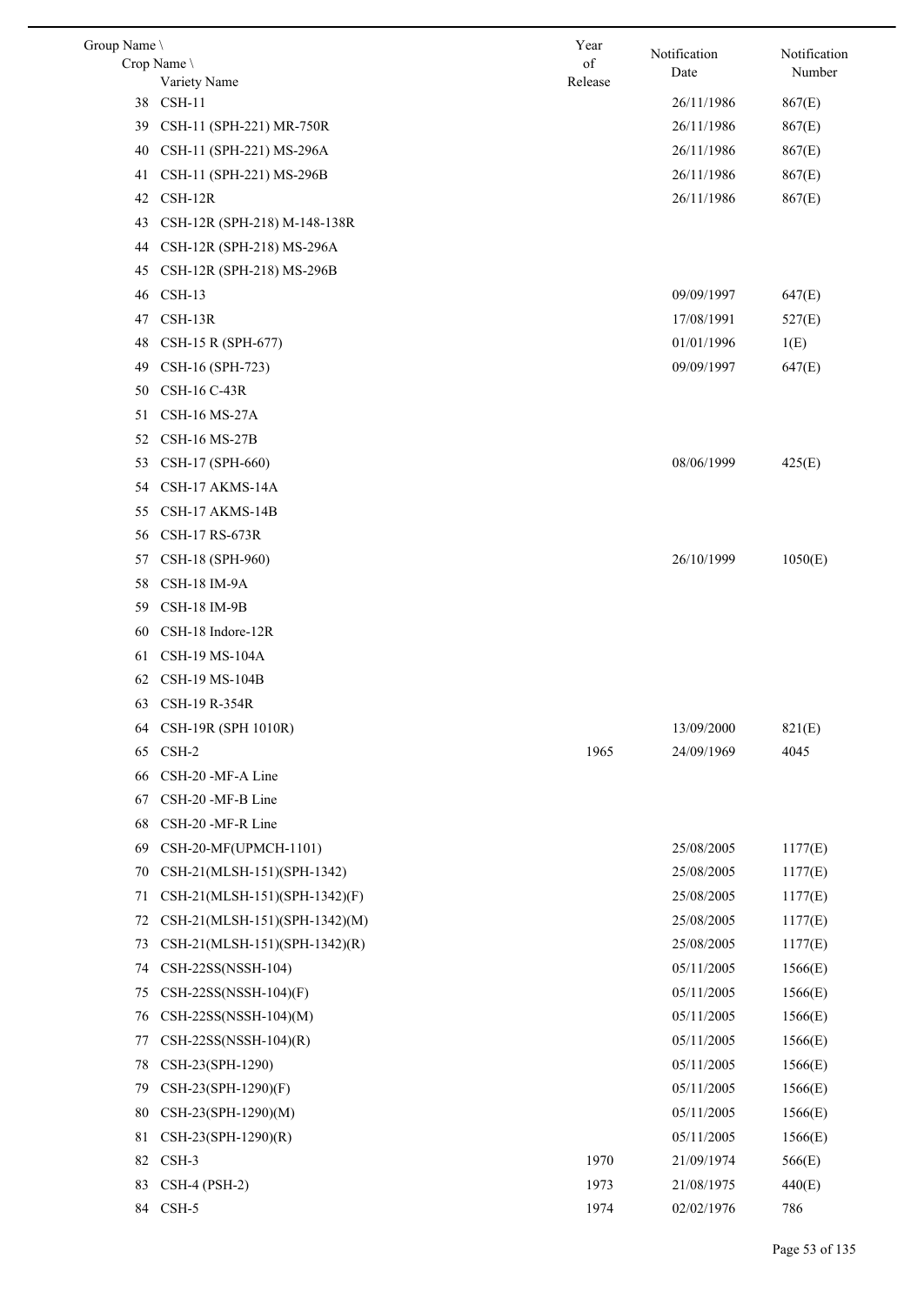| Group Name \ |                                   | Year          | Notification | Notification |
|--------------|-----------------------------------|---------------|--------------|--------------|
|              | Crop Name<br>Variety Name         | of<br>Release | Date         | Number       |
| 85           | CSH-5 CS-3541 R                   |               |              |              |
| 86           | CSH-5 MS-2077 A                   |               |              |              |
| 87           | CSH-5 MS-2077 B                   |               |              |              |
| 88           | CSH-6                             | 1977          | 23/03/1976   | 1004         |
| 89           | CSH-6 CS-3541R                    |               |              |              |
| 90           | CSH-6 MS-2219A                    |               |              |              |
| 91           | CSH-6 MS-2219B                    |               |              |              |
| 92           | CSH-7R                            | 1977          | 23/03/1978   | 1004         |
| 93           | CSH-7R M-48-168                   |               |              |              |
| 94           | CSH-7R MS-36A                     |               |              |              |
| 95           | CSH-7R MS-36B                     |               |              |              |
|              | 96 CSH-8R                         | 1977          | 23/03/1978   | 1004         |
| 97           | CSH-8R MS-36A                     |               |              |              |
| 98           | CSH-8R MS-36B                     |               |              |              |
| 99           | CSH-8R PD-31-11                   |               |              |              |
| 100          | CSH-9                             | 1981          | 14/01/1982   | 19(E)        |
| 101          | CSH-9 CS-3541R                    |               |              |              |
| 102          | CSH-9 MS-296A                     |               |              |              |
| 103          | CSH-9 MS-296B                     |               |              |              |
|              | 104 CSS-15 MS-104A                |               |              |              |
| 105          | CSS-15 MS-104B                    |               |              |              |
| 106          | CSS-15 RS-585R                    |               |              |              |
|              | 107 CSV 26 (SPV-1829)             |               | 10/09/2012   | S.O. 2125(E) |
| 108          | CSV 27 (SPC 1870)                 |               | 26/07/2012   | S.O.1708(E)  |
|              | 109 CSV-10 (SPV-346)              | 1985          | 09/04/1985   | 295(E)       |
|              | 110 CSV-11 (SPV-351)              | 1985          | 09/04/1985   | 295(E)       |
|              | 111 CSV-13                        |               | 05/05/1988   | 471(E)       |
| 112          | CSV-14 (R) (SPV-839)              |               | 04/11/1992   | 814(E)       |
|              | 113 CSV-15                        | 1994          | 20/05/1996   | 349(E)       |
| 114          | CSV-17 (SPV-1489)                 |               | 11/02/2009   | S.O. 449(E)  |
|              | 115 CSV-2 (302)                   | 1974          | 21/08/1975   | S.O 786      |
| 116          | CSV-216 (PHULE YASHODA, SPV-1359) |               | 13/09/2000   | 821(E)       |
| 117          | CSV-23 (SPV-1714)                 |               | 10/01/2008   | S.O. 72(E)   |
| 118          | CSV-3 (370)                       | 1974          | 02/02/1976   | 786          |
| 119          | CSV-4 (CS-3541)                   | 1974          | 19/12/1978   | 13           |
|              | 120 CSV-5 (148/168)               | 1974          | 19/12/1978   | S.O.13       |
| 121          | $CSV-7R (R-16)$                   | 1974          |              |              |
|              | 122 CSV-8R                        | 1979          | 19/02/1980   | 470          |
| 123          | CSV20((SPV-1489)                  |               | 11/02/2009   | S.O. 449(E)  |
| 124          | DSH <sub>4R</sub>                 |               | 04/09/2002   | 937(E)       |
| 125          | DSH-1 (SPH-196)                   | 1984          | 01/01/1986   |              |
|              | 126 DSV 6                         | 2008          | 27/08/2009   | O.S. 2187(E) |
|              | 127 DSV-1                         |               | 17/08/1990   | 639(E)       |
| 128          | DSV-4                             | 1997          | 15/05/1998   | 401(E)       |
| 129          | $DSV-5$ (GRS-1)                   | 1996          | 09/09/1997   | 647(E)       |
| 130          | <b>GAJARAT JOWAR-36</b>           | 1984          | 14/05/1986   | 258(E)       |
|              | 131 GFS-4                         |               | 17/08/1990   | 639(E)       |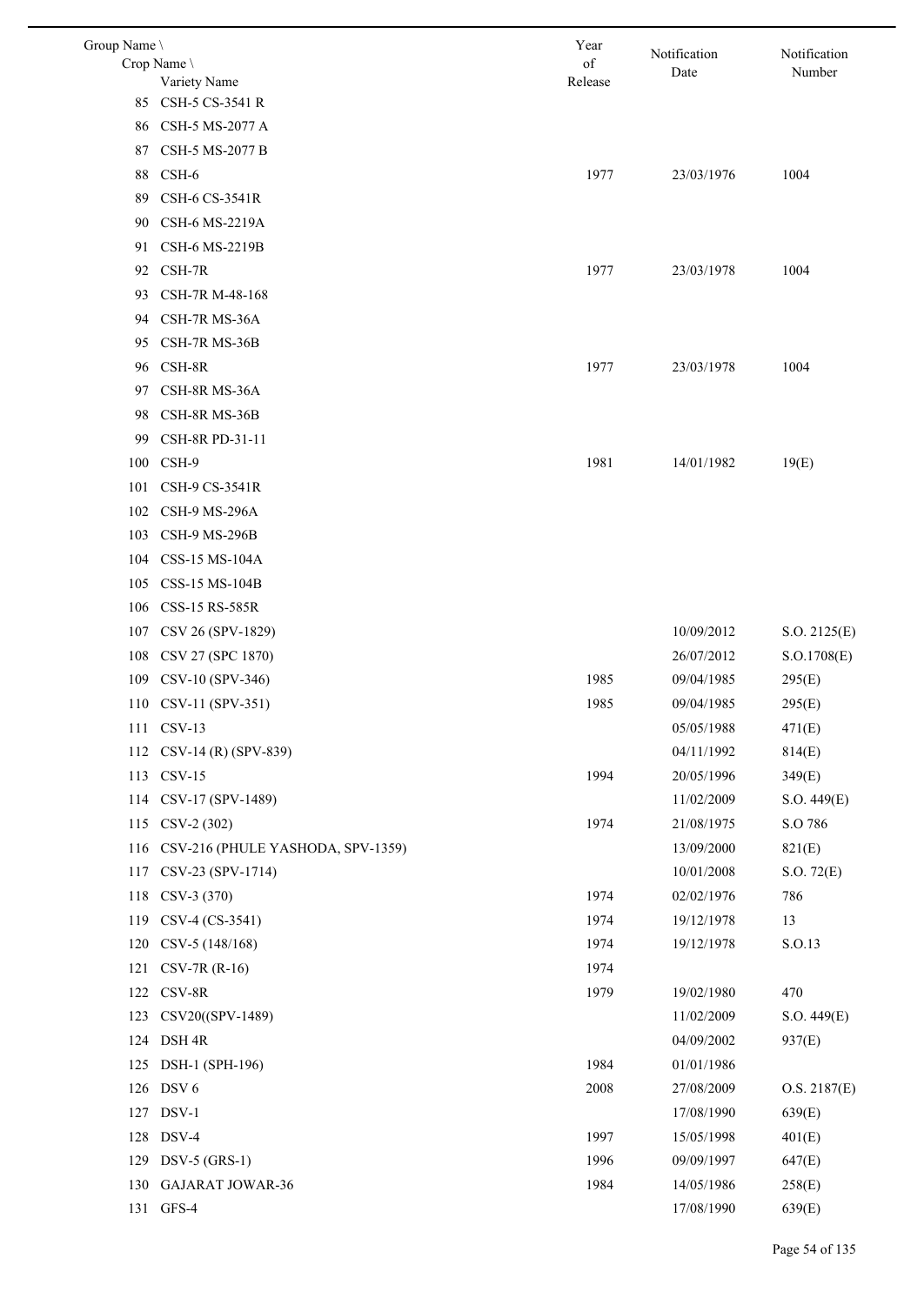| Group Name \ |                                 | Year    | Notification |                        |
|--------------|---------------------------------|---------|--------------|------------------------|
|              | Crop Name                       | of      | Date         | Notification<br>Number |
|              | Variety Name                    | Release |              |                        |
|              | 132 GJ-40                       | 1995    | 01/05/1997   | 360(E)                 |
|              | 133 GJ-41                       | 1998    | 08/06/1999   | 425(E)                 |
|              | 134 GL-38                       |         | 04/05/1995   | 408(E)                 |
|              | 135 GL-39                       |         | 04/05/1995   | 408(E)                 |
| 136          | Gujarat Fodder Sorghum          |         | 02/02/2005   | 122(E)                 |
| 137          | <b>GUJARAT FORAGE SORGHUM-1</b> |         | 04/11/1992   | 814(E)                 |
| 138          | <b>GUJARAT JOWAR-37</b>         |         | 06/03/1987   | 165(E)                 |
| 139          | <b>GUJARAT JOWAR-9</b>          | 1979    | 18/11/1985   | 832(E)                 |
| 140          | <b>GUJARAT SORGHUM HY-1</b>     | 1983    | 09/04/1985   | 295(E)                 |
| 141          | <b>GUJARAT SORGHUM-35</b>       | 1983    | 09/04/1985   | 295(E)                 |
| 142          | <b>GUJARATI JAWAHAR-108</b>     | 1969    | 14/01/1982   | 19(E)                  |
| 143          | HARA SONA (855-F)               |         | 04/05/1995   | 408(E)                 |
| 144          | HARYANA CHARI                   | 1975    | 02/02/1976   | 786                    |
| 145          | HARYANA CHARI-171 (HC-171)      | 1984    | 18/09/1987   | 834(E)                 |
| 146          | HARYANA CHARI-260 (HC-260)      |         | 18/09/1987   | 834(E)                 |
| 147          | <b>HARYANA CHARI-308</b>        |         | 01/01/1996   | 1(E)                   |
| 148          | Haryana Chari-6(S-308)          |         |              |                        |
| 149          | Haryana Jowar -513 (S-513)      | 2005    | 20/07/2007   | 1178(E)                |
| 150          | HC-136                          | 1981    | 14/01/1982   | 19(E)                  |
| 151          | HES-4                           |         | 02/09/1994   | 636(E)                 |
|              | 152 HUNDI                       |         |              |                        |
| 153          | <b>HYBRID CSH-4</b>             |         | 21/08/1975   | 440                    |
|              | 154 HYBRID JOWAR CSH-1          |         | 24/09/1969   | 4045                   |
| 155          | <b>HYBRID JOWAR CSH-2</b>       |         | 02/02/1976   | 4045                   |
| 156          | HYBRID RSH-1                    |         | 02/02/1976   | 786                    |
|              | 157 ICSV-745 (SPV-949)          |         | 01/01/1996   | 1(E)                   |
|              | 158 JAWAHAR CHARI-6             | 1981    | 14/01/1982   | 19(E)                  |
| 159          | JAWAHAR CHARI-69                | 1981    | 14/01/1982   | 19(E)                  |
| 160          | JAWAHAR JOWAR-1041              | 1997    | 08/06/1999   | 425(E)                 |
| 161          | JAWAHAR JOWAR-235 (SPV-235)     | 1981    | 01/01/1983   |                        |
| 162          | JAWAHAR JOWAR-236 (SPV-236)     | 1981    | 01/01/1983   |                        |
| 163          | JAWAHAR JOWAR-741               |         | 16/08/1991   | 527(E)                 |
| 164          | <b>JAWAHAR JOWAR-938</b>        |         | 01/01/1996   | 1(E)                   |
| 165          | JAYA                            |         | 21/09/1974   | 566(E)                 |
| 166          | JKSH-22 (JKSH-161)              |         | 08/06/1999   | 425(E)                 |
|              | 167 JS-20                       |         | 29/06/1973   | 361(E)                 |
| 168          | JS-263                          |         | 30/06/1973   | 361(E)                 |
|              | 169 JS-29/1                     |         | 30/06/1973   | 361(E)                 |
|              | 170 K-11                        | 2000    | 04/02/2004   | 161(E)                 |
|              | 171 K-4(KOVIL PATTI-4)          |         | 14/05/1986   | 258(E)                 |
|              | 172 K-6                         | 1978    | 14/01/1982   | 19(E)                  |
|              | 173 K-7                         | 1980    | 14/01/1982   | 19(E)                  |
|              | 174 K-8                         |         | 06/11/1989   | 915(E)                 |
| 175          | K-9 (KOVILPATTI-9)              |         | 17/08/1993   | 615(E)                 |
|              | 176 Kinnerea (MJ-278)           | 2009    | 29/01/2010   | S.O. 211(E)            |
| 177          | KOVILPATTI TALL                 | 1970    | 02/02/1976   | 786                    |
|              | 178 M-35-1                      | 1930    | 13/08/1984   | 596(E)                 |
|              |                                 |         |              |                        |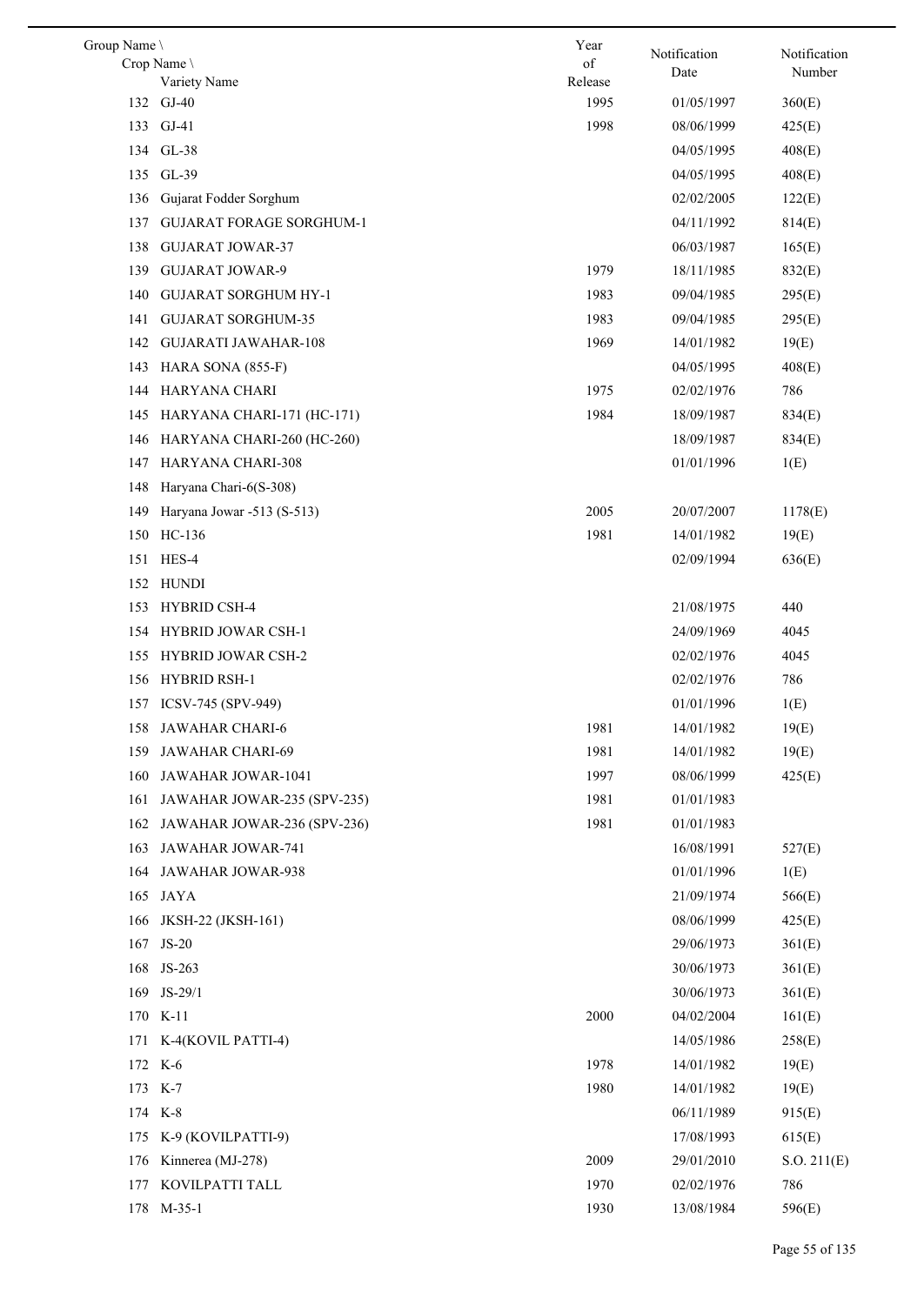| Group Name \ |                                    | Year          | Notification | Notification |
|--------------|------------------------------------|---------------|--------------|--------------|
|              | Crop Name<br>Variety Name          | of<br>Release | Date         | Number       |
| 179          | M.P. CHARI                         |               | 19/12/1978   | 13           |
| 180          | MAHABEEJ-7 (SPH-981)               | 2000          | 13/09/2000   | 821(E)       |
| 181          | MAHABEEJ-7-7A (SPH-981)            |               | 13/09/2000   | 821(E)       |
| 182          | MAHABEEJ-7-7B (SPH-981)            |               | 13/09/2000   | 821(E)       |
| 183          | MAHABEEJ-7-7R (SPH-981)            |               | 13/09/2000   | 821(E)       |
| 184          | <b>MAU TYPE-1</b>                  |               | 19/12/1978   | 13           |
| 185          | <b>MAU TYPE-2</b>                  |               | 19/12/1978   | 13           |
| 186          | MFSH-3                             |               | 15/05/1990   | 386(E)       |
| 187          | MLSH-296 (MLSH-14)                 |               | 09/09/1997   | 647(E)       |
| 188          | MOTI                               | 1978          | 19/12/1978   | 13           |
| 189          | $MSH-21$                           |               | 19/12/1978   | 13           |
| 190          | MSH-33                             | 1975          | 01/01/1977   |              |
| 191          | MSH-37                             | 1976          | 01/01/1978   |              |
| 192          | MSH-8                              |               | 19/12/1978   | 13           |
| 193          | MUGUTHI JOLA (5-4-1)               | 1969          | 02/02/1976   | 786          |
|              | 194 N-14 (YELLOW SORGHUM)          |               | 17/08/1990   | 639(E)       |
| 195          | NANDYAL TELLA JONNA-3 (NTJ-3)      | 1995          | 13/09/2000   | 821(E)       |
| 196          | NANDYALA TELLA JONNA-2             |               | 17/08/1990   | 639(E)       |
|              | 197 Nilva                          |               |              |              |
| 198          | PAC-501 (ICI-501)                  | 1996          | 15/05/1998   | 401(E)       |
|              | 199 PAIYUR-2                       | 1995          | 02/02/2001   | 92(E)        |
| <b>200</b>   | PALEM SORGHUM HYBRID-1             | 1997          | 08/06/1999   | 425(E)       |
| 201          | Pant Chari 7 (UTFS 46)             | 2010          | 10/10/2011   | S.O. 2326(E) |
|              | 202 PANT CHARI-3                   |               | 16/08/1991   | 527(E)       |
| 203          | <b>PANT CHARI-4</b>                | 1995          | 01/05/1997   | 360(E)       |
|              | 204 PANT CHARI-5 (UPFS-32)         |               | 26/10/1999   | 1050(E)      |
|              | 205 Pant Chari-6(UPMC-503)         | 2004          | 20/09/2006   | 1572(E)      |
| 206          | Pant Chari-8 (UTMC 535)            | 2010          | 10/10/2011   | S.O. 2326(E) |
| 207          | PARBHANI SWETA (PVK-801, SPV-1333) | 2000          | 13/09/2000   | 821(E)       |
| 208          | Phule Amruta (RSSV-9)              | 2004          | 10/01/2008   | S.O. 72(E)   |
| 209          | Phule Anuradha(RSV 458)            | 2008          | 31/08/2010   | S.O. 2137(E) |
| 210          | Phule Chitra (SPV-1546)            | 2007          | 10/01/2008   | S.O. 72(E)   |
| 211          | Phule Panchami (RPOSV 3)           | 2010          | 10/09/2012   | S.O. 2125(E) |
| 212          | Phule Revati (RSV 1006)            |               | 10/09/2012   | S.O. 2125(E) |
| 213          | Prabhani Moti (PVR-396/SPV-1411)   | 2002          | 02/02/2005   | 122(E)       |
| 214          | Pratap Chari 1080                  | 2010          | 07/02/2011   | S.O. 283(E)  |
| 215          | Pratap Jawar-1430 (SPV-1430)       | 2003          | 04/02/2004   | 161(E)       |
| 216          | PRO AGRO CHARI (SSG-988)           |               | 16/08/1991   | 527(E)       |
| 217          | PUNJAB SUDEX CHARI-1               |               | 04/05/1995   | 408(E)       |
| 218          | Pusa Chari 615                     | 2006          | 01/01/2008   |              |
| 219          | PUSA CHARI HYBRID-106 (PCH-106)    |               | 01/05/1997   | 360(E)       |
| 220          | PUSA CHARI-1                       | 1974          | 01/01/1976   |              |
| 221          | PUSA CHARI-23 (PC-23)              | 1984          | 09/04/1985   | 295(E)       |
| 222          | <b>PUSA CHARI-6</b>                | 1979          | 19/02/1980   | 470          |
| 223          | Pusa Chari-615                     |               | 20/09/2006   | 1572(E)      |
| 224          | PUSA CHARI-9 (PC-9)                | 1984          | 09/04/1985   | 295(E)       |
| 225          | Pusa Ujari hybrid-109(PCH-109)     | 2003          | 05/11/2005   | 1566(E)      |
|              |                                    |               |              |              |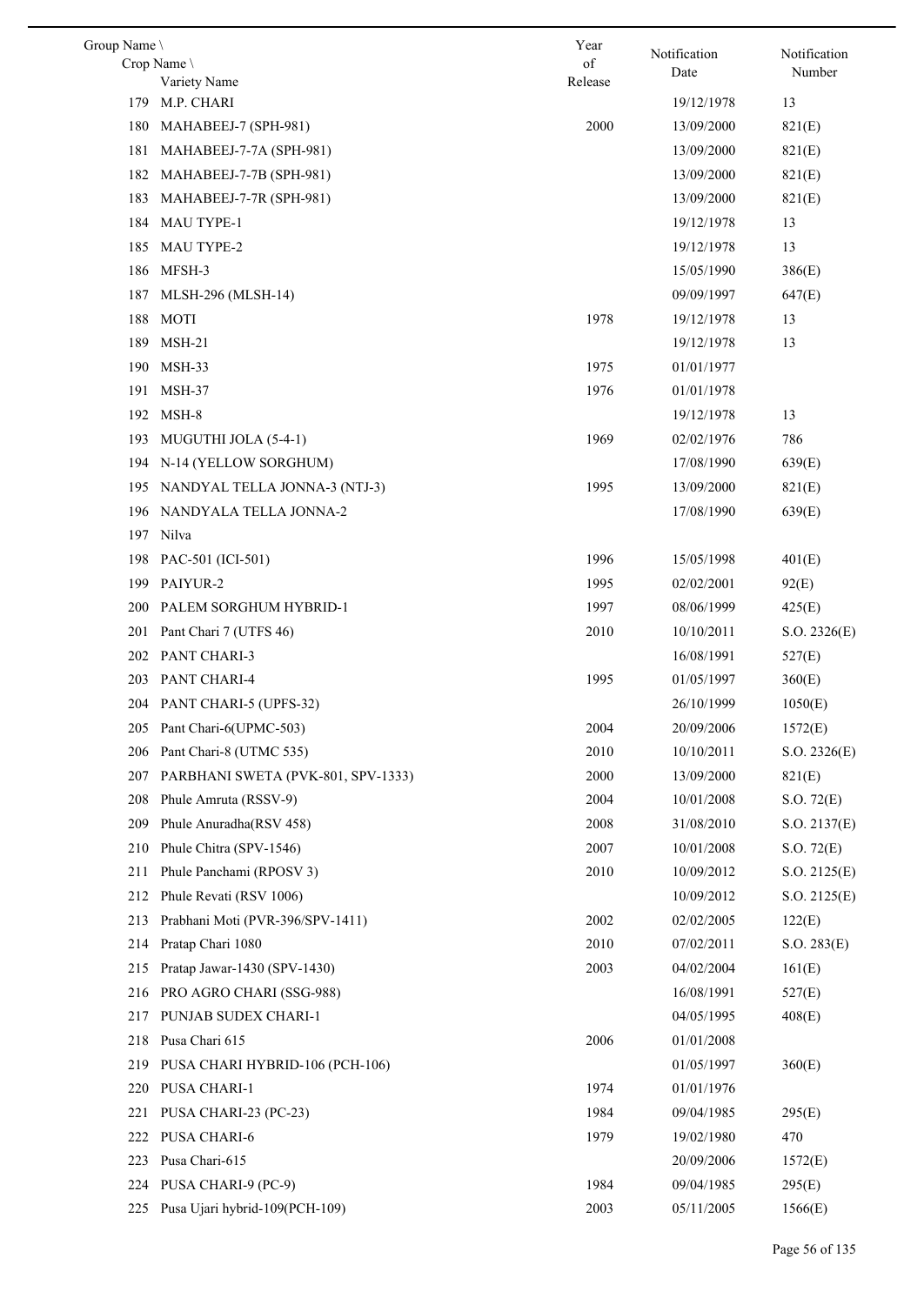| Group Name |                                 | Year    | Notification | Notification |
|------------|---------------------------------|---------|--------------|--------------|
|            | Crop Name                       | of      | Date         | Number       |
|            | Variety Name                    | Release |              |              |
|            | 226 PVK-400                     |         | 17/08/1993   | 615(E)       |
| 227        | RAJASTHAN CHARI-1 (SU-52)       | 1984    | 09/04/1985   | 295(E)       |
| 228        | RAJASTHAN CHARI-2 (SU-45)       |         | 18/11/1985   | 832(E)       |
|            | 229 RSH-1                       | 1976    | 02/02/1976   | S.O.786      |
| 230        | RSLG-262 (MAULEE)               | 1999    | 13/09/2000   | 821(E)       |
| 231        | RSSV-9(CSV-1955)                |         | 25/08/2005   | 1177(E)      |
| 232        | SAFED MOTI (FSH-92079)          |         | 08/06/1999   | 425(E)       |
| 233        | SAR-1                           |         | 05/05/1988   | 471(E)       |
| 234        | SB-1066                         | 1979    | 09/04/1985   | 295(E)       |
| 235        | SB-1079                         | 1979    | 14/01/1982   | 19(E)        |
|            | 236 SB-905                      | 1982    | 24/07/1985   | 540(E)       |
| 237        | SDM-9                           |         | 19/12/1978   | 13           |
| 238        | SELECTION-3                     | 1995    | 01/01/1996   | 1(E)         |
|            | 239 SL-44                       | 1975    | 21/08/1975   | 440          |
| 240        | <b>SPH 840</b>                  | 2000    | 02/02/2001   | 92(E)        |
| 241        | SPH-1567                        |         | 08/05/2008   | S.O. 1108(E) |
| 242        | <b>SPH-201</b>                  | 1986    | 26/11/1986   | 867(E)       |
| 243        | SPH-388 (AKSH-73)               |         | 15/05/1990   | 386(E)       |
| 244        | SPH-468 (AKSH-14-150)           |         | 15/05/1990   | 386(E)       |
| 245        | SPH-468 (CSH-14) AKMS-14A       |         |              |              |
| 246        | SPH-468 (CSH-14) AKMS-14B       |         |              |              |
| 247        | SPH-468 (CSH-14) AKR-15009A150R |         |              |              |
| 248        | SPH-504 (CSH-13R) MS-296A       |         |              |              |
| 249        | SPH-504 (CSH-13R) MS-296B       |         |              |              |
| 250        | SPH-504 (CSH-13R) RS-29R        |         |              |              |
| 251        | SPH-837                         |         | 04/09/2002   | 937(E)       |
|            | 252 SPH-840                     | 2000    |              |              |
| 253        | SPSSV6 (CSV 24 SS)              |         | 10/10/2011   | S.O. 2326(E) |
|            |                                 |         |              |              |
|            | 254 SPV - 1626                  |         | 05/10/2007   | 1703(E)      |
| 255        | SPV-126 (CSV-9)                 | 1983    | 08/07/1983   | 499(E)       |
| 256        | SPV-1595 (CSV-18)               |         | 11/02/2009   | S.O. 449(E)  |
| 257        | SPV-245                         | 1980    | 24/07/1985   | 540(E)       |
|            | 258 SPV-297                     | 1984    | 24/07/1985   | 540(E)       |
| 259        | SPV-462                         | 1986    | 26/11/1986   | 867(E)       |
| 260        | SPV-669 (AKSH-37)               |         | 15/05/1990   | 386(E)       |
| 261        | <b>SPV-96</b>                   | 1979    | 24/07/1985   | 540(E)       |
| 262        | <b>SSV-84</b>                   |         | 04/11/1992   | 814(E)       |
| 263        | SWARNA                          | 1968    | 24/09/1969   | 4045         |
| 264        | SWATI (SPV-504) (RSV-9R)        | 1984    | 24/07/1985   | 540(E)       |
|            | 265 UP CHARI-1 (I.S-4776)       | 1983    | 08/07/1983   | 499(E)       |
| 266        | <b>UP CHARI-2</b>               | 1984    | 09/04/1985   | 295(E)       |
| 267        | Uttara (RSSGV-3)                | 2006    | 01/01/2008   |              |
| 268        | UTTARA(RSSGV-3)                 |         | 06/02/2007   | 122(E)       |
| 269        | <b>VARSHA</b>                   | 1983    | 24/07/1985   | 540(E)       |
|            | 270 VASANT-1                    |         | 19/12/1978   | 13           |
| 271        | Vasudha (TSV Kranti)            |         | 10/01/2008   | S.O. 72(E)   |
|            | 272 VIDISHA-60-1                |         | 02/02/1976   | 786          |
|            |                                 |         |              |              |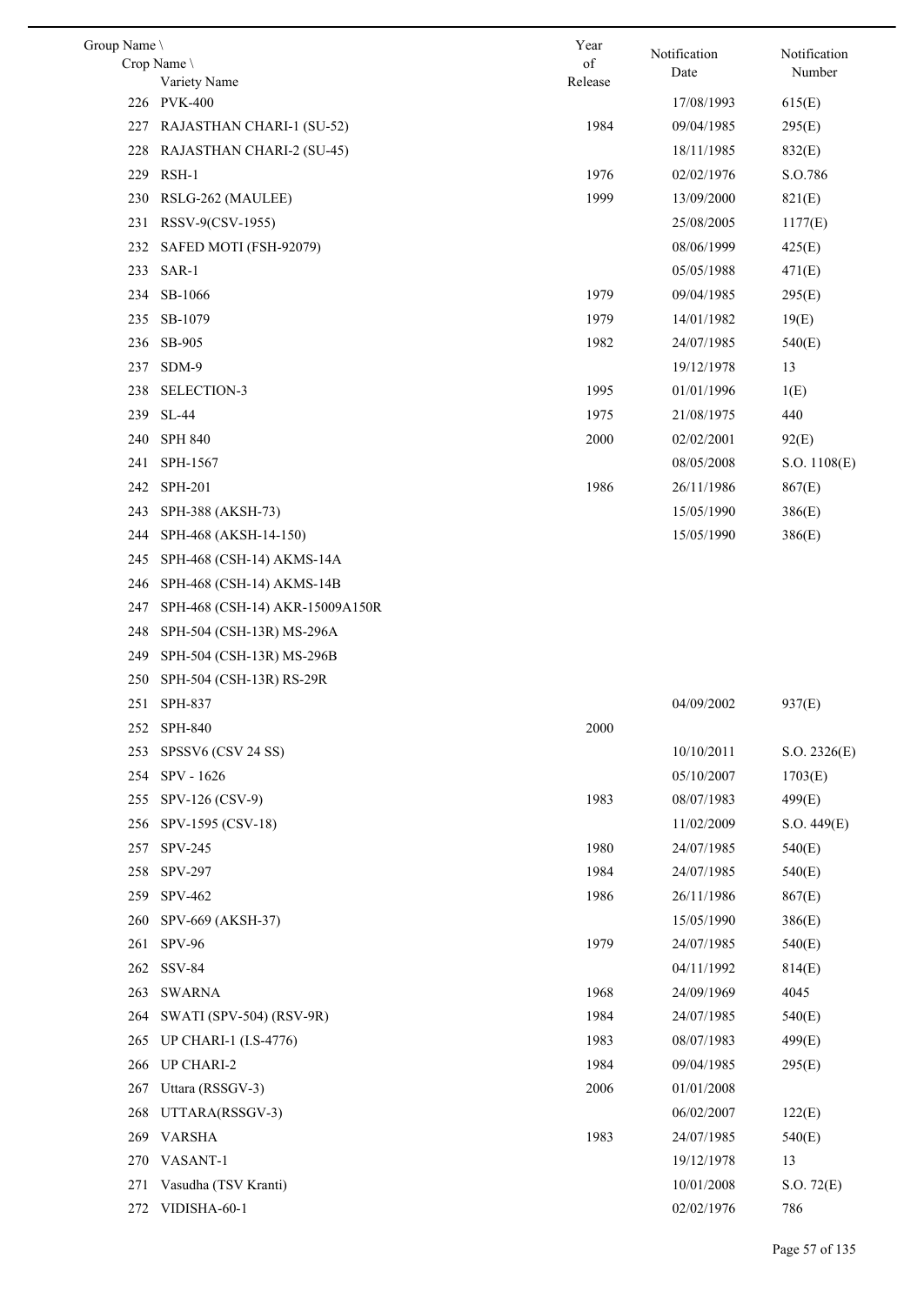| Group Name \<br>Crop Name \<br>Variety Name    | Year<br>$% \left( \left( \mathcal{A},\mathcal{A}\right) \right) =\left( \mathcal{A},\mathcal{A}\right)$ of<br>Release | Notification<br>Date     | Notification<br>Number |
|------------------------------------------------|-----------------------------------------------------------------------------------------------------------------------|--------------------------|------------------------|
|                                                |                                                                                                                       |                          |                        |
| <b>PULSES</b><br>3                             |                                                                                                                       |                          |                        |
| <b>BLACK GRAM (URD BEAN)</b><br>1<br>$1$ ADT-1 | 1965                                                                                                                  | 01/01/1967               |                        |
| 2 ADT-2                                        | 1979                                                                                                                  | 14/01/1982               | 19(E)                  |
| 3 ADT-3                                        | 1981                                                                                                                  |                          |                        |
| 4 ADT-4                                        |                                                                                                                       | 13/08/1984               | 596(E)                 |
| 5 ADT-5                                        |                                                                                                                       | 22/11/1991<br>22/11/1991 | 793(E)                 |
|                                                |                                                                                                                       |                          | 793(E)                 |
| 6 AKU-15                                       | 2006                                                                                                                  | 06/02/2007               | 122(E)                 |
| 7 AMOO-46-5(A-46-5)(G-55)<br>8 APK-1           |                                                                                                                       |                          |                        |
|                                                | 1993                                                                                                                  | 02/02/2001               | 92(E)                  |
| APK-1 (COBG-304)<br>9                          | 1993                                                                                                                  | 01/01/1995               |                        |
| Azad Urd -3 (KV-96-3)<br>10                    |                                                                                                                       | 20/09/2006               | 1572(E)                |
| <b>AZAD URD-1 (KU 91-2)</b><br>11              |                                                                                                                       | 26/10/1999               | 1050(E)                |
| 12 B.R.68                                      |                                                                                                                       |                          |                        |
| <b>BARKHA</b> (RBU-38)<br>13                   |                                                                                                                       | 26/10/1999               | 1050(E)                |
| <b>BASANT BAHAR (PDU-1)</b><br>14              |                                                                                                                       | 16/08/1991               | 527(E)                 |
| <b>BIRSA URID-1</b><br>15                      | 1995                                                                                                                  | 01/01/1996               | 1(E)                   |
| 16 CO-2                                        | 1975                                                                                                                  | 19/12/1978               | 13                     |
| 17 CO-3                                        | 1976                                                                                                                  | 20/12/1978               | 13                     |
| 18 CO-4                                        | 1978                                                                                                                  | 12/08/1980               | 2103                   |
| $CO-5$<br>19                                   | 1981                                                                                                                  | 13/08/1984               | 596(E)                 |
| 20 CO-6 (COBG 653)                             |                                                                                                                       | 25/03/2011               | S.O. 632(E)            |
| 21 CO.1                                        | 1968                                                                                                                  | 01/01/1970               |                        |
| 22 D-6-7                                       | 1961                                                                                                                  | 01/01/1963               |                        |
| 23 G-75                                        |                                                                                                                       | 19/12/1978               | 13                     |
| 24 GAU MOTH-1                                  |                                                                                                                       | 19/12/1978               | 13                     |
| 25 Goutam (WBU-105)                            | 2003                                                                                                                  | 04/02/2004               | 161(E)                 |
| 26 Gujarat Urd-1                               | 2004                                                                                                                  | 25/04/2006               | 599(E)                 |
| 27 Gwalior-2                                   | 1956                                                                                                                  | 01/01/1958               |                        |
| 28 HPU-6                                       |                                                                                                                       |                          |                        |
| 29 IPU 02-43                                   |                                                                                                                       | 27/08/2009               | O.S. 2187(E)           |
| 30 IPU-2-43                                    |                                                                                                                       |                          |                        |
| 31 IPU-94-1                                    |                                                                                                                       | 03/04/2000               | 340(E)                 |
| <b>JAWAHAR URID-2</b><br>32                    |                                                                                                                       | 06/03/1987               | 165(E)                 |
| JAWAHAR URID-3<br>33                           |                                                                                                                       | 06/03/1987               | 165(E)                 |
| 34 KALINDI (B-76)                              | 1980                                                                                                                  | 14/01/1982               | 19(E)                  |
| 35 KBG-512                                     | 1994                                                                                                                  | 01/05/1997               | 360(E)                 |
| 36 KHARGAON-3                                  | 1961                                                                                                                  | 02/02/1976               | 786                    |
| 37 KM-1                                        | 1977                                                                                                                  | 01/01/1979               |                        |
| 38 KM-2                                        | 1978                                                                                                                  | 14/01/1982               | 19(E)                  |
| KRISHNA<br>39                                  |                                                                                                                       | 21/09/1974               | 560(E)                 |
| <b>KRISHNAYYA</b><br>40                        |                                                                                                                       | 16/08/1991               | 527(E)                 |
| KU-91 (AZAD URD-2)<br>41                       | 2001                                                                                                                  | 15/11/2001               | 1134(E)                |
| 42 KULU MASH NO.4                              |                                                                                                                       | 21/08/1975               | 440(E)                 |
| 43 L-144                                       |                                                                                                                       | 02/02/1976               | 786                    |
| 44 LAM 623 (LBG 623)                           | 1997                                                                                                                  | 02/02/2001               | 92(E)                  |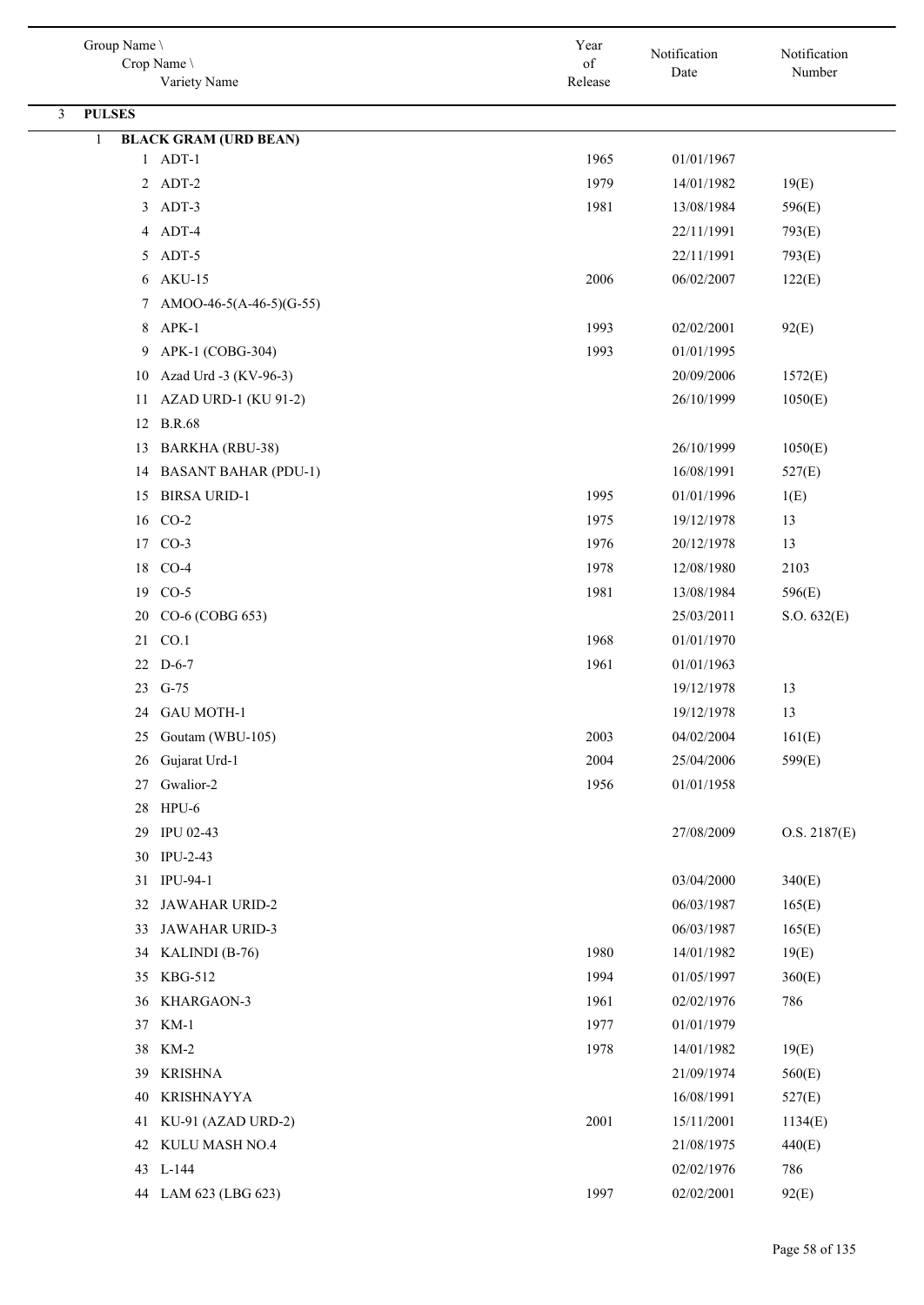| Group Name \ |                             | Year                  | Notification | Notification |
|--------------|-----------------------------|-----------------------|--------------|--------------|
|              | Crop Name \<br>Variety Name | $\sigma f$<br>Release | Date         | Number       |
| 45           | LAM 648 (LBG-648)           | 1999                  | 15/05/1998   | 401(E)       |
| 46           | LAM 685 (LBG 685)           | 1999                  | 02/02/2001   | 92(E)        |
| 47           | Lam Minumu-752              | 2009                  | 29/01/2010   | S.O. 211(E)  |
| 48           | Lam-709                     | 2006                  | 20/07/2007   | 1178(E)      |
| 49           | LBG 17                      |                       |              |              |
| 50           | $LBG-20$                    |                       |              |              |
| 51           | $LBG-611$                   |                       | 04/05/1995   | 408(E)       |
| 52           | Madhira Minumu-207          | 2009                  | 27/08/2009   | O.S. 2187(E) |
| 53           | <b>MASH 1008</b>            | 2004                  | 01/01/2006   |              |
| 54           | Mash 114                    | 2008                  | 01/04/2010   | S.O. 733(E)  |
| 55           | Mash 391 (LU 391)           |                       | 25/03/2011   | S.O. 632(E)  |
| 56           | Mash 479 (KUG 479)          |                       | 25/03/2011   | S.O. 632(E)  |
| 57           | MASH-1                      |                       | 30/06/1973   | 361(E)       |
| 58           | <b>MASH-1008</b>            |                       | 06/02/2007   | 122(E)       |
| 59           | Mash-2                      | 1972                  | 01/01/1974   |              |
| 60           | MASH-338                    | 1995                  | 01/01/1996   | 1(E)         |
| 61           | <b>MASH-414</b>             | 1995                  | 01/01/1996   | 1(E)         |
| 62           | MASH-48                     |                       | 30/06/1973   | 361(E)       |
| 63           | MELGHAT (AKU-4)             | 1995                  | 01/01/1996   | 1(E)         |
| 64           | NARENDRA URD-1 (NDU-88-8)   |                       | 17/08/1993   | 615(E)       |
| 65           | <b>NAVIN</b>                |                       | 19/12/1978   | 13           |
| 66           | NO. 55                      | 1960                  | 29/05/1982   | 371(E)       |
| 67           | PANT U-19                   | 1981                  | 14/01/1982   | 19(E)        |
| 68           | PANT U-30                   | 1981                  | 14/01/1982   | 19(E)        |
| 69           | PANT U-35                   |                       | 06/03/1987   | 165(E)       |
| 70           | Pant Urd-31                 |                       | 10/01/2008   | S.O. 72(E)   |
|              | 71 Pant Urd-40              |                       | $10/01/2008$ | S.O. 72(E)   |
| 72           | <b>PRABHAVA</b>             |                       | 16/08/1991   | 527(E)       |
| 73           | PRAGATI (UH 80-7)           | 1985                  | 01/01/1987   |              |
| 74           | Prasad                      |                       | 16/10/2008   | S.O. 2458(E) |
| 75           | PUSA-1 (KAMLI IN A.P.)      |                       |              |              |
| 76           | Rashmi (LB-625)             | 2002                  | 16/10/2008   | S.O. 2458(E) |
| 77           | SARALA (B-12-4)             | 1980                  | 09/04/1985   | 295(E)       |
| 78           | SHEKHAR-1 (KU-301)          |                       | 15/05/1998   | 401(E)       |
| 79           | SHEKHAR-2 (KU-300)          | 2001                  | 15/11/2001   | 1134(E)      |
| 80           | Shekhar-3(KU-309            | 2002                  | 04/02/2004   | 161(E)       |
| 81           | <b>SINDKHEDA</b>            | 1956                  | 29/05/1982   | 371(E)       |
| 82           | Sulata (WBU 109)            | 2008                  | 16/10/2008   | S.O. 2458(E) |
| 83           | <b>SUMAN-JANA</b>           | 2000                  | 04/09/2002   | 937(E)       |
| 84           | $T-122$                     |                       |              |              |
| 85           | $T-27$                      | 1949                  | 01/01/1951   |              |
| 86           | $T-65$                      | 1965                  | 01/01/1967   |              |
|              | 87 T-77                     | 1949                  | 01/01/1951   |              |
| 88           | $T-9$                       |                       | 14/01/1982   | 19(E)        |
| 89           | TAU-1                       | 1984                  | 24/07/1985   | 540(E)       |
| 90           | TAU-2                       |                       | 17/08/1993   | 615(E)       |
| 91           | TEJA (LBG-20)               |                       | 16/08/1991   | 527(E)       |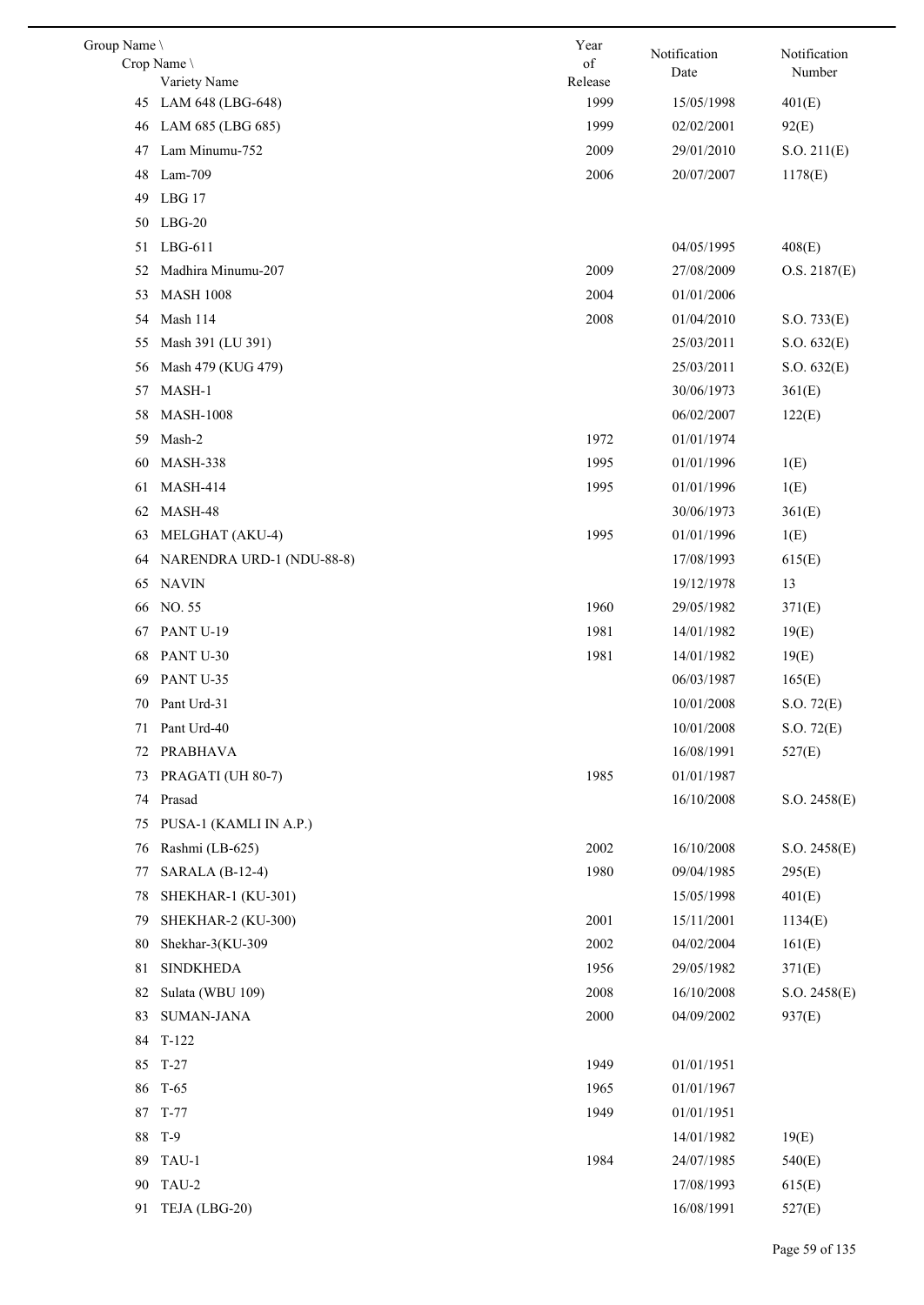| Group Name \<br>Crop Name                      | Year<br>of      | Notification<br>Date | Notification<br>Number |
|------------------------------------------------|-----------------|----------------------|------------------------|
| Variety Name                                   | Release<br>1979 |                      |                        |
| 92 TMV-1                                       |                 | 14/01/1982           | 19(E)                  |
| TPU-4<br>93                                    |                 | 04/11/1992           | 814(E)                 |
| TROMBAY UDID 94-2 (TU-94-2)<br>94              |                 | 08/06/1999           | 425(E)                 |
| TYPE-9<br>95                                   | 1972            | 21/08/1975           | 440                    |
| <b>UG-218</b><br>96                            | 1996            | 15/05/1998           | 401(E)                 |
| UH-1 (UH 04-06)<br>97                          |                 | 26/07/2012           | S.O.1708(E)            |
| Ujala (OBG-17)<br>98                           | 2005            | 20/09/2006           | 1572(E)                |
| UPU 00-31(Himachal Mash 1)<br>99               | 2008            | 31/08/2010           | S.O. 2137(E)           |
| <b>URD ZANDEWAL</b><br>100                     |                 | 13/08/1984           | 596(E)                 |
| VAMBAN-1<br>101                                |                 | 16/08/1991           | 527(E)                 |
| 102 VAMBAN-2                                   | 1996            | 17/09/1997           | 662(E)                 |
| 103 VAMBAN-3                                   | 2000            | 13/09/2000           | 821(E)                 |
| 104<br>VBN (Bg) 7 (VBG04-008)                  |                 | 16/03/2012           | S. O.456(E)            |
| 105 VBN (Bg)-4                                 | 2003            | 25/08/2005           | 1177(E)                |
| VBN (Bg)5<br>106                               | 2007            | 11/02/2009           | S.O. 454(E)            |
| 107 VBN 6                                      | 2011            | 26/07/2012           | S.O.1708(E)            |
| 108<br>Vishwas (NUL-7)                         |                 | 26/07/2012           | S.O.1708(E)            |
| WARANGAL-26<br>109                             | 1997            | 08/06/1999           | 425(E)                 |
| 110 WBU-108                                    |                 | 01/01/1996           | 1(E)                   |
| 111 Zandewal                                   | 1972            | 13/08/1984           | S. O.596(E)            |
| 2<br>BENGAL GRAM (GRAM/CHICK PEA/KABULI/CHANA) |                 |                      |                        |
| 1 AADHAR(RSG-963)                              |                 | 05/11/2005           | 1566(E                 |
| 2 Abha (RSG-973)                               | 2004            | 01/01/2006           | 599(E)                 |
| 3 ABHA (RSG-973)-S                             | 2004            | 25/04/2006           | 599(E)                 |
| 4 ABHAR (RSG-807)                              | 2006            | 25/04/2006           | 599(E)                 |
| Abhar (RSG-807)<br>5                           | 2004            | 01/01/2006           |                        |
| ADT-1<br>6                                     |                 |                      |                        |
| Akash (BDNG-797)<br>7                          | 2004            | 06/02/2007           | 122(E)                 |
| <b>ALOK (KGD-1168)</b><br>8                    | 1996            | 09/09/1997           | 647(E)                 |
| ANNIGERE-1<br>9                                |                 | 19/12/1978           | 13                     |
| <b>ANUBHAV (RSG-88)</b><br>10                  |                 | 28/01/2003           | 100(E)                 |
| Anuradha (WBG-39/2)<br>11                      | 1996            | 04/02/2004           | 161(E)                 |
| Arpita (RSG-895)<br>12                         | 2005            | 05/11/2005           | 1566(E)                |
| Asha(RSG-945)<br>13                            | 2005            | 05/11/2005           | 1566(E)                |
| <b>AVRODHI</b><br>14                           | 1982            | 18/09/1987           | 834(E)                 |
| <b>B-110</b><br>15                             |                 |                      |                        |
| B-115 (MAHAMAYA-2)<br>16                       | 1982            | 13/08/1984           | 596(E)                 |
| <b>B-124</b><br>17                             | 1976            | 01/01/1978           |                        |
| <b>BDN-9-3</b><br>18                           | 1978            | 14/01/1982           | 19(E)                  |
|                                                |                 |                      |                        |
| <b>BG-203</b><br>19                            | 1977            | 01/01/1979           |                        |
| <b>BGD-103</b><br>20                           | 2008            | 27/08/2009           | O.S. 2187(E)           |
| <b>BHARATI</b> (ICCV-10)<br>21                 |                 | 25/11/1992           | 860(E)                 |
| <b>BR-77</b><br>22                             |                 |                      |                        |
| 23<br><b>BR-78</b>                             |                 |                      |                        |
| $C-104$<br>24                                  | 1960            | 20/02/1970           | S.O.716                |
| 25 C-214                                       | 1971            | 02/02/1976           | 786                    |
| 26 C-235                                       | 1960            | 21/08/1975           | 440                    |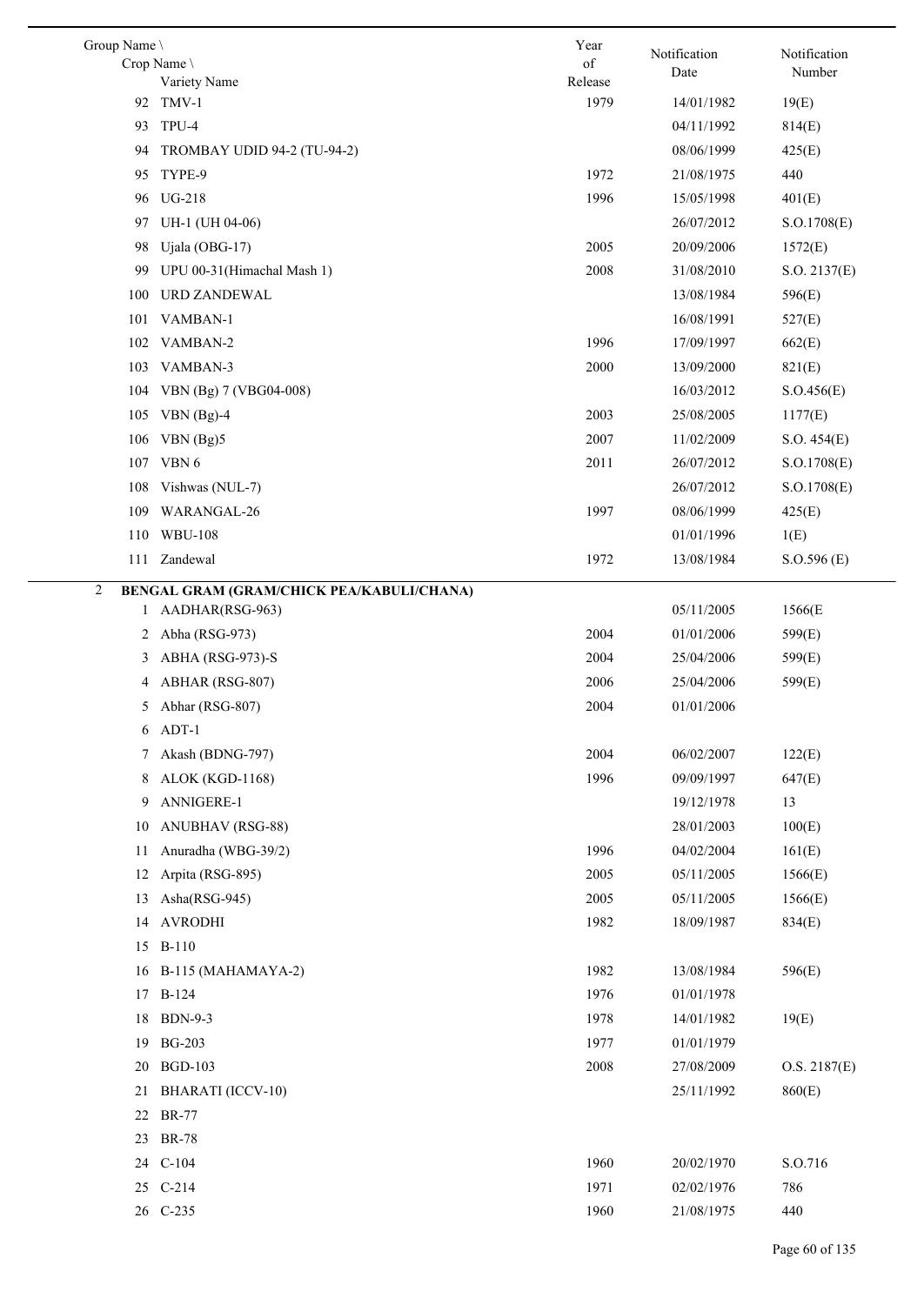| Group Name \ |                                    | Year          | Notification | Notification |
|--------------|------------------------------------|---------------|--------------|--------------|
|              | Crop Name<br>Variety Name          | of<br>Release | Date         | Number       |
| 27           | <b>CHAFFA</b>                      | 1940          | 14/01/1982   | 19(E)        |
| 28           | $CO-2$                             |               | 14/01/1982   | 19(E)        |
| 29           | $CO-3$                             | 1985          | 08/06/1999   | 425(E)       |
|              | 30 CO-4                            | 1998          | 08/06/1999   | 425(E)       |
| 31           | CO.1                               | 1953          | 01/01/1954   |              |
| 32           | CO.2                               | 1979          | 01/01/1981   |              |
| 33           | CSJD-884 (ADASH)                   |               | 12/03/2003   | 283(E)       |
| 34           | CSJD-884 (AKASH)                   | 2002          | 01/01/2004   |              |
|              | 35 D-8                             |               | 29/05/1982   | 371(E)       |
| 36           | DAHOD YELLOW                       | 1960          | 14/01/1982   | 19(E)        |
| 37           | DCP-92-3                           |               | 15/05/1998   | 401(E)       |
| 38           | DHARWAD PRAGATEE (BGD-72)          |               | 08/06/1999   | 425(E)       |
| 39           | Digvijay                           | 2006          | 06/02/2007   | 122(E)       |
| 40           | G-104                              |               | 30/06/1973   | 361(E)       |
| 41           | $G-124$                            |               | 30/06/1973   | 361(E)       |
|              | 42 G-130                           | 1971          | 30/06/1973   | 361(E)       |
|              | 43 G-235                           |               | 30/06/1973   | 361(E)       |
| 44           | $G-24$                             |               | 30/06/1973   | 361(E)       |
| 45           | $G-543$                            | 1977          | 19/12/1978   | 13           |
| 46           | Gangaur (GNG-1581)                 |               | 10/01/2008   | S.O. 72(E)   |
| 47           | <b>GAURAV</b> (H-75-35)            | 1984          | 09/04/1985   | 295(E)       |
| 48           | $GG-1$                             | 1998          | 08/06/1999   | 425(E)       |
| 49           | GL-769                             | 1981          | 29/05/1982   | 371(E)       |
| 50           | GNG-1292                           | 2002          | 12/03/2003   | 283(E)       |
| 51           | <b>GNG-146</b>                     | 1984          | 09/04/1985   | 295(E)       |
| 52           | GNG-1488(SANGAM)                   | 2007          | 05/10/2007   | 1703(E)      |
|              | 53 GNG-1499 (GAURI)                | 2007          | 05/10/2007   | 1703(E)      |
|              | 54 GNG-16                          | 1982          | 13/08/1984   | 596(E)       |
| 55           | <b>GORA HISSARI</b>                |               | 05/05/1988   | 471(E)       |
| 56           | GPF <sub>2</sub>                   |               | 31/08/2010   | S.O. 2137(E) |
| 57           | GPF-2                              | 2008          | 04/05/1995   | 408(E)       |
| 58           | Gujarat Gram 2                     | 1999          | 01/01/2001   |              |
| 59           | Gujarat Gram-2                     |               | 12/03/2003   | 283(E)       |
| 60           | GUJARAT GRAM-4 (GCP-105)           |               | 13/09/2000   | 821(E)       |
| 61           | Gujarat Junagadh Gram-3 (GJG 0207) | 2008          | 31/08/2010   | S.O. 2137(E) |
| 62           | GULAK-1 (GULABI AKOLA-1)           | 1997          | 02/02/2001   | 92(E)        |
| 63           | GWALIOR-2                          | 1956          | 08/07/1983   | 499(E)       |
|              | 64 H-208                           | 1977          | 19/12/1978   | 13           |
| 65           | H-355                              | 1977          | 19/12/1978   | 13           |
| 66           | HARE CHHOLE NO.1                   |               | 19/12/1978   | 13           |
| 67           | HARYANA CHANA NO.1                 |               | 15/05/1990   | 386(E)       |
| 68           | HARYANA CHANA-3 (H-86-18)          | 1999          | 03/04/2000   | 340(E)       |
| 69           | Haryana Chana-5IH-96-99)           |               | 05/11/2005   | 1566(E)      |
| 70           | Haryana Kabuli Chana-2 (HK-94-134) |               | 02/02/2005   | 122(E)       |
| 71           | HARYANA KABULI-1 (HK 89-131)       | 2001          | 04/09/2002   | 937(E)       |
| 72           | Himachal                           |               | 25/04/2006   | 599(E)       |
| 73           | Himachal Chana-2                   | 2005          | 01/01/2007   |              |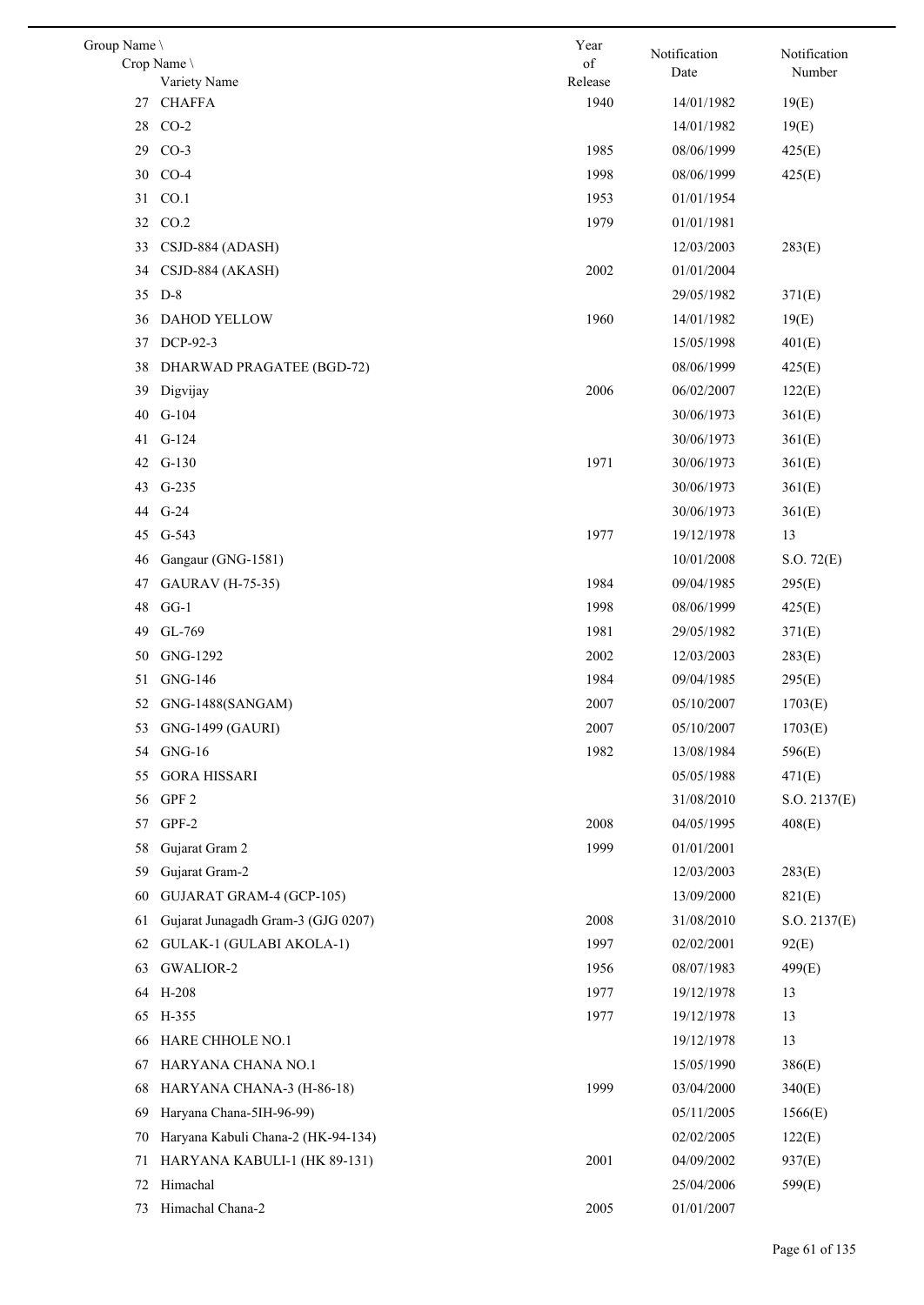| Group Name | Crop Name \                               | Year<br>of | Notification | Notification |
|------------|-------------------------------------------|------------|--------------|--------------|
|            | Variety Name                              | Release    | Date         | Number       |
| 74         | HIMACHAL CHANA-2                          | 2006       | 25/04/2006   | 599(E)       |
| 75         | HIRWA CHAFFA (AKGS-1)                     | 1995       | 01/01/1996   | 1(E)         |
| 76         | HK-4 (HK 05-169)                          |            | 26/07/2012   | S. O.1708(E) |
| 77         | ICCC-4                                    | 1983       | 09/04/1985   | 295(E)       |
| 78         | ICCV-2                                    |            | 17/08/1993   | 615(E)       |
| 79         | $J.G-62$                                  | 1972       | 14/01/1982   | 19(E)        |
| 80         | JAKI-9218                                 | 2006       | 01/01/2008   |              |
| 81         | JAKI-9218                                 | 2005       | 06/02/2007   | 122(E)       |
| 82         | Jawahar Gram 16 (SAKI-9516)               |            |              |              |
| 83         | Jawahar Gram Kabuli-1 (JGK-1) (JKG-92337) |            |              |              |
| 84         | JAWAHAR GRAM-130 (JG-130)                 | 2000       | 04/09/2002   | 937(E)       |
| 85         | JAWAHAR GRAM-16 (SAKI-9516)               |            | 02/02/2001   | 92(E)        |
| 86         | Jawahar Gram-6 (JG-6)                     | 2008       | 11/02/2009   | S.O. 449(E)  |
| 87         | JAWAHAR GRASS-226 (JG-226)                | 2006       | 20/07/2007   | 1178(E)      |
| 88         | Jawhar Gram Kabuli-1                      |            | 12/03/2003   | 283(E)       |
| 89         | $JG-1$                                    |            |              |              |
| 90         | $JG-11$                                   |            | 08/06/1999   | 425(E)       |
| 91         | $JG-14$                                   |            | 11/02/2009   | S.O. 449(E)  |
|            | 92 JG-218                                 | 1995       | 01/01/1996   | 1(E)         |
| 93         | JG-221                                    | 1980       | 01/01/1982   |              |
|            | 94 JG-315                                 | 1981       | 13/08/1984   | 596(E)       |
| 95         | JG-322                                    | 1997       | 08/06/1999   | 425(E)       |
| 96         | JG-5 (GULABI)                             | 1979       | 13/08/1984   | 596(E)       |
|            | 97 JG-62                                  |            |              |              |
| 98         | $JG-63$                                   | 2004       | 01/01/2006   |              |
| 99         | JG-63                                     | 2006       | 25/04/2006   | 599(E)       |
|            | 100 JG-74                                 | 1983       | 16/08/1991   | 527(E)       |
|            | 101 JGG-1                                 | 1999       | 08/06/1999   | 425(E)       |
|            | 102 JGK-2                                 | 2006       | 20/07/2007   | 1178(E)      |
|            | 103 JGK-3 (JGK-19)                        | 2006       | 20/07/2007   | 1178(E)      |
|            | 104 JYOTHI                                |            | 19/12/1978   | 13           |
|            | 105 K-4                                   |            |              |              |
|            | 106 K-468                                 | 1978       | 14/01/1982   | 19(E)        |
|            | 107 K-5                                   |            |              |              |
|            | 108 K-850                                 | 1978       | 14/01/1982   | 19(E)        |
|            | 109 KAK-2                                 |            |              |              |
|            | 110 KARNAL CHANA-1 (CSG-8962)             |            | 15/05/1998   | 401(E)       |
|            | 111 KIRAN (RSG-2)                         | 1982       | 13/08/1984   | 596(E)       |
|            | 112 KRANTI (ICCC-37)                      | 1989       | 02/02/2001   | 92(E)        |
|            | 113 Kripa                                 | 2009       | 31/08/2010   | S.O. 2137(E) |
|            | 114 KWR-108                               |            | 01/01/1996   | 1(E)         |
|            | 115 L-144                                 |            | 02/02/1976   | 786          |
|            | 116 L-550                                 | 1977       | 23/03/1978   | 1004         |
|            | 117 LAM SHANAYA (LBeG 7)                  | 2006       | 20/07/2007   | 1178(E)      |
|            | 118 MAHAMAYA-1 (B-108)                    | 1980       | 14/01/1982   | 19(E)        |
|            | 119 MNK-1                                 |            | 25/03/2011   | 632(E)       |
|            | 120 NO.31                                 |            | 29/05/1982   | 371(E)       |
|            |                                           |            |              |              |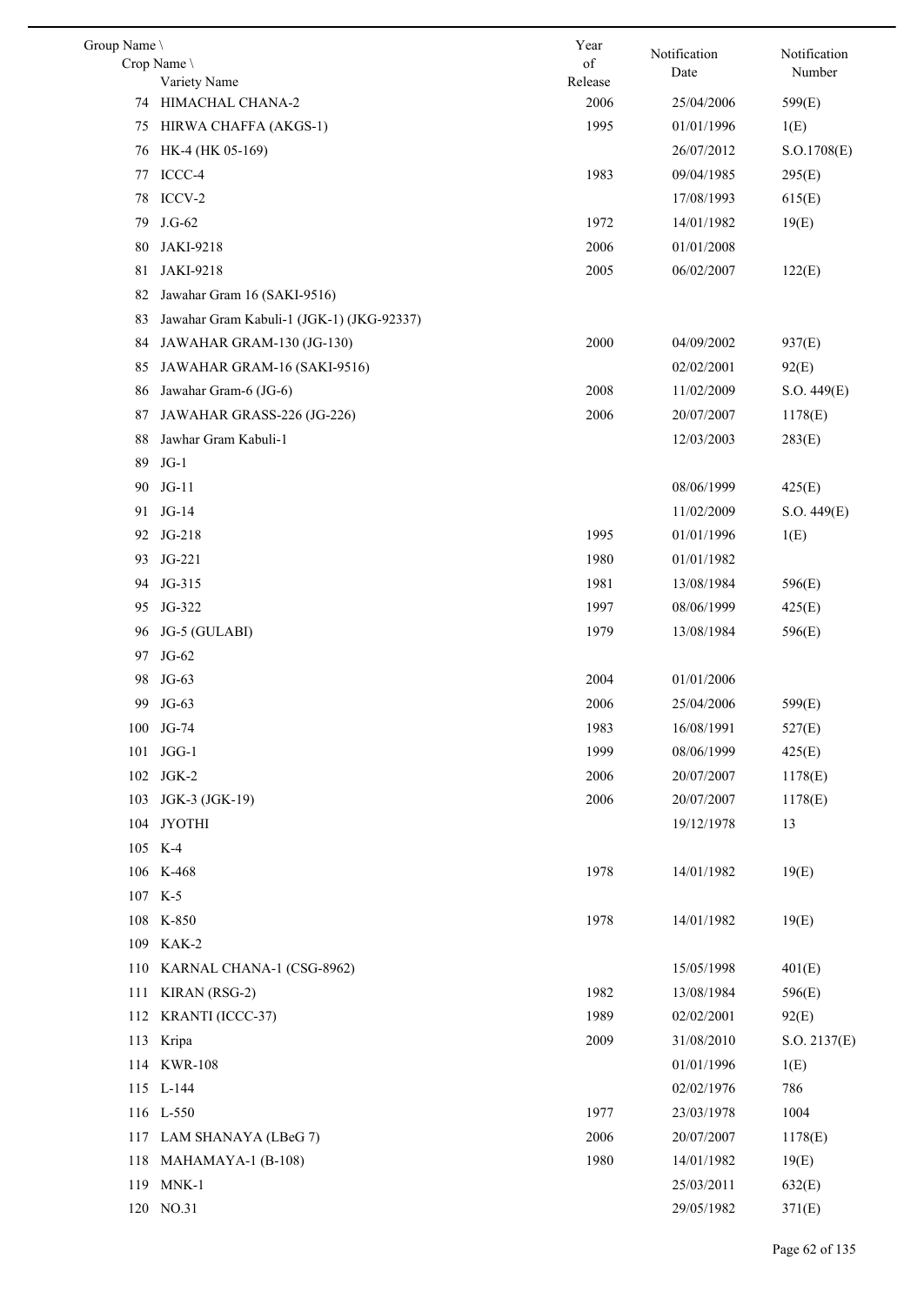| Group Name |                                             | Year    | Notification | Notification |
|------------|---------------------------------------------|---------|--------------|--------------|
|            | Crop Name \                                 | of      | Date         | Number       |
|            | Variety Name                                | Release |              |              |
|            | 121 NO.59                                   | 1956    | 29/05/1982   | 371(E)       |
|            | 122 PANT G-114                              | 1981    | 14/01/1982   | 19(E)        |
| 123        | PANT G-186                                  | 1996    | 09/09/1997   | 647(E)       |
| 124        | Pant Kabuli CHana-1                         | 2007    | 29/01/2010   | S.O. 211(E)  |
| 125        | PB.NO.7                                     |         | 30/06/1973   | 361(E)       |
|            | 126 PB45                                    |         | 20/07/2007   | 1178(E)      |
| 127        | PBG-1                                       |         | 01/12/1988   | 1135(E)      |
| 128        | PBG-5                                       | 2002    | 03/08/2012   |              |
| 129        | PDG-3 (GF-89-133 & GPF-133)                 | 1996    | 09/09/1997   | 647(E)       |
| 130        | PDG-4                                       | 2000    | 12/03/2003   | 283(E)       |
| 131        | PGC-1(Pratap Channa-1)                      | 2005    | 05/11/2005   | 1566(E)      |
| 132        | PHULE G-12                                  |         | 15/05/1990   | 386(E)       |
| 133        | Phule G-95311                               |         |              |              |
| 134        | PKV Harita (AKG 9303-12)                    |         | 10/09/2012   | S.O. 2125(E) |
| 135        | PKV KABULI-2                                | 1998    | 02/02/2001   | 92(E)        |
| 136        | PKV KABULI-4                                |         | 01/04/2010   | S.O. 733(E)  |
| 137        | PRAGATI (K-3256)                            |         | 02/09/1994   | 636(E)       |
| 138        | PRAGATI (UH 80-7)                           |         |              |              |
| 139        | Pusa - 1108                                 | 2006    | 01/01/2008   |              |
| 140        | pusa - 547 (BGM-547)                        | 2004    | 20/09/2006   | 1572(E)      |
| 141        | Pusa 2024                                   | 2008    | 16/10/2008   | S.O. 2458(E) |
| 142        | PUSA CHAMATKAR (BG-1053)                    |         | 03/04/2000   | 340(E)       |
| 143        | Pusa Kabuli Gram-128 (Pusa Shubra) (BG-128) |         | 20/09/2006   | 1572(E)      |
| 144        | PUSA KABULI-1003 (BG-1003)                  |         | 08/06/1999   | 425(E)       |
| 145        | Pusa Kubuli Gram 128(Pusa Shubhra)/BGD 128  |         |              |              |
| 146        | Pusa-1088                                   | 2003    | 05/11/2005   | 1566(E)      |
|            | 147 Pusa-1103                               | 2004    | 05/11/2005   | 1566(E)      |
| 148        | Pusa-1105                                   | 2004    | 05/11/2005   | 1566(E)      |
| 149        | Pusa-1108                                   |         | 20/09/2006   | 1572(E)      |
|            | 150 PUSA-209                                | 1980    | 12/08/1980   | 2103         |
| 151        | <b>PUSA-212</b>                             | 1982    | 03/01/1983   | 2(E)         |
| 152        | <b>PUSA-240</b>                             | 1984    | 09/04/1985   | 295(E)       |
| 153        | <b>PUSA-244</b>                             | 1985    | 24/07/1985   | 540(E)       |
| 154        | <b>PUSA-256</b>                             | 1985    | 24/07/1985   | 540(E)       |
|            | 155 PUSA-261                                | 1985    | 18/11/1985   | 832(E)       |
| 156        | PUSA-267 (BG-267)                           |         | 01/01/1988   | 10(E)        |
|            |                                             |         |              |              |
| 157        | PUSA-329 (BG-329)                           |         | 17/08/1993   | 615(E)       |
| 158        | <b>PUSA-362</b>                             |         | 04/05/1995   | 408(E)       |
| 159        | PUSA-372 (BG-372)                           |         | 17/08/1993   | 615(E)       |
| 160        | PUSA-391 (BG-391)                           |         | 01/05/1997   | 360(E)       |
| 161        | <b>PUSA-408</b>                             | 1985    | 18/11/1985   | 832(E)       |
|            | 162 PUSA-413                                | 1985    | 18/11/1985   | 832(E)       |
| 163        | PUSA-417 (GIRNAR)                           | 1985    | 18/11/1985   | 832(E)       |
| 164        | Pusa-547 (BGM-547)                          |         |              |              |
| 165        | <b>RADHEY</b>                               | 1968    | 14/01/1982   | 19(E)        |
| 166        | Raj Vijay gram 201 (JSC 40)                 | 2010    | 16/03/2012   | S.O.456(E)   |
| 167        | Raj Vijay Kabuli gram 101 (JSC 42)          | 2010    | 16/03/2012   | S.O.456(E)   |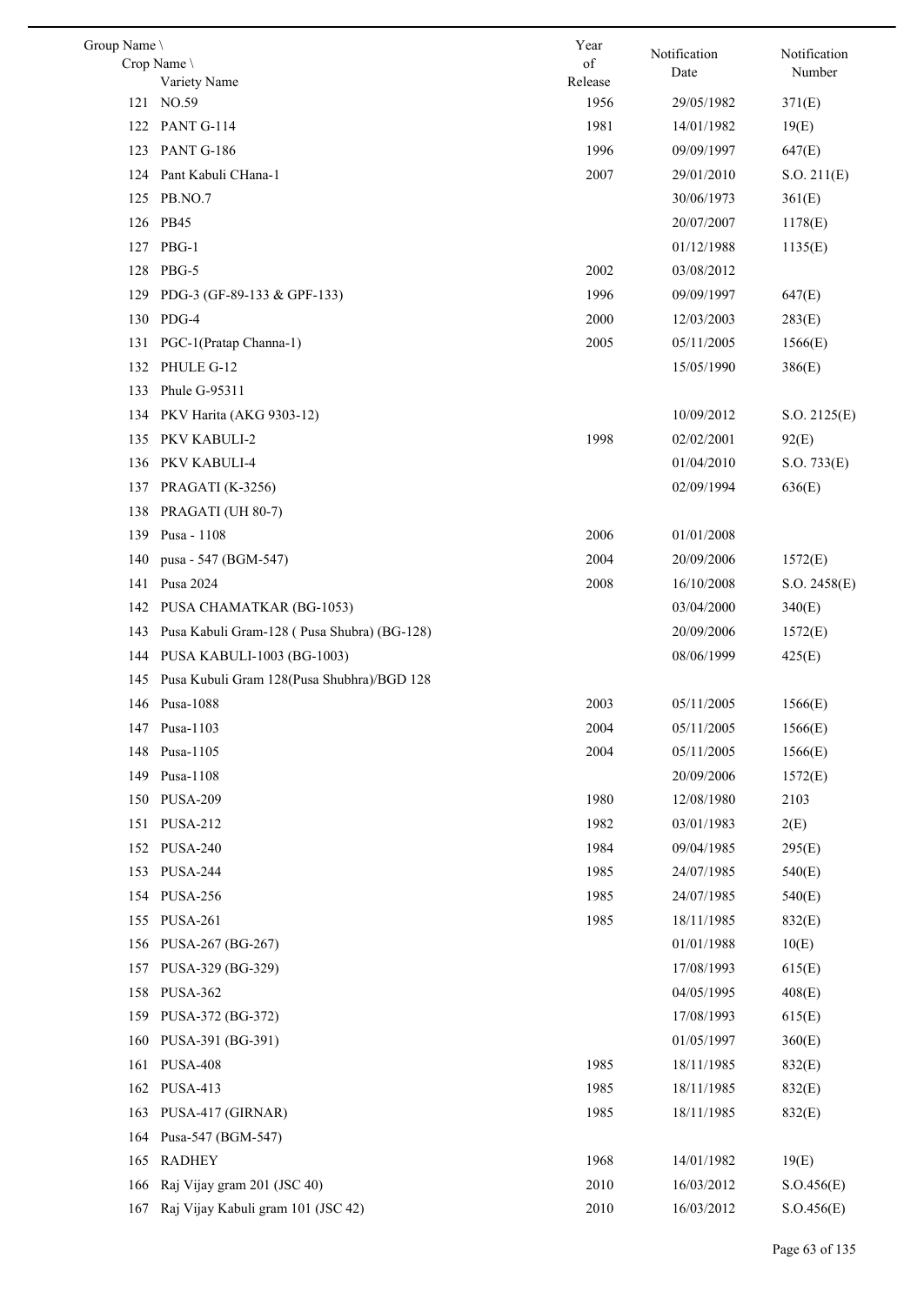| Group Name \ |                                              | Year                                                                                               | Notification | Notification |
|--------------|----------------------------------------------|----------------------------------------------------------------------------------------------------|--------------|--------------|
|              | Crop Name \                                  | $% \left( \left( \mathcal{A},\mathcal{A}\right) \right) =\left( \mathcal{A},\mathcal{A}\right)$ of | Date         | Number       |
|              | Variety Name<br>Rajas (Phule G-9425-9)       | Release<br>2007                                                                                    |              |              |
| 168<br>169   | Rajas(PhuleG-9425-9)                         |                                                                                                    | 06/02/2007   | 122(E)       |
|              |                                              | 1985                                                                                               | 06/02/2007   | 122(E)       |
|              | 170 RAU.52                                   |                                                                                                    | 01/01/1987   |              |
|              | 171 RS-10                                    | 1951                                                                                               | 20/02/1970   | 718          |
|              | 172 RS-11                                    | 1968                                                                                               | 20/02/1970   | 718(E)       |
| 173          | <b>RSG-44</b>                                |                                                                                                    | 16/08/1991   | 527(E)       |
|              | 174 RSG-896 (Arpan)                          | 2007                                                                                               | 05/10/2007   | 1703(E)      |
|              | 175 RSG-902 (ARUNA)                          | 2007                                                                                               | 05/10/2007   | 1703(E)      |
| 176          | RSG-974 (Abilisha)                           | 2010                                                                                               | 07/12/2010   |              |
| 177          | RSG-974(ABHILASHA)                           |                                                                                                    | 07/02/2011   | S.O. 283(E)  |
| 178          | RSG-991 (APARNA)                             | 2007                                                                                               | 05/10/2007   | 1703(E)      |
| 179          | $S-26$                                       | 1958                                                                                               | 30/06/1973   | 361(E)       |
| 180          | <b>SADA BAHAR</b>                            |                                                                                                    | 04/11/1992   | 814(E)       |
| 181          | SAMRAT (GNG-469)                             |                                                                                                    | 01/05/1997   | 360(E)       |
| 182          | Shubhra (IPCK 2002-29)                       |                                                                                                    | 27/08/2009   | O.S. 2187(E) |
| 183          | $ST-4$                                       |                                                                                                    |              |              |
|              | 184 T-3                                      | 1959                                                                                               | 08/10/1974   | 598(E)       |
|              | 185 T-87                                     | 1950                                                                                               | 02/02/1976   | 786          |
| 186          | <b>UDAY</b> (KPG-59)                         |                                                                                                    | 04/11/1992   | 814(E)       |
| 187          | UJJAIN-21                                    | 1956                                                                                               | 08/07/1983   | 499(E)       |
| 188          | UJJAIN-24                                    | 1956                                                                                               | 13/08/1984   | 596(E)       |
| 189          | Ujjawal (IPCK 2004-29)                       |                                                                                                    | 31/08/2010   | S.O. 2137(E) |
| 190          | VAIBHAV (RG-9218)                            |                                                                                                    | 15/11/2001   | 1134(E)      |
| 191          | VARDAN (GNG-663)                             |                                                                                                    | 04/05/1995   | 408(E)       |
| 192          | Vihar Phule (G-95311)                        |                                                                                                    | 12/03/2003   | 283(E)       |
|              | 193 VIJAY (PHULE G 81-1-1)                   |                                                                                                    | 02/09/1994   | 636(E)       |
|              | 194 VIKAS                                    | 1982                                                                                               | 03/01/1983   | 2(E)         |
| 195          | VIRAT (PHULE G-95418)                        | 2001                                                                                               | 04/09/2002   | 937(E)       |
| 196          | VISHAL PHULE (G-87207)                       | 1995                                                                                               | 01/05/1997   | 360(E)       |
| 197          | VISHWAS (PHULE-G-5)                          |                                                                                                    | 14/05/1986   | 258(E)       |
| 198          | WARANGAL                                     |                                                                                                    | 29/05/1982   | 371(E)       |
| 199          | WCG-1 (SADBHAVANA)                           | 1996                                                                                               | 15/05/1998   | 401(E)       |
|              | 200 WCG-10 (PANT G-10)                       | 1999                                                                                               | 02/02/2001   | 92(E)        |
|              | 201 WCG-2 (SURYA)                            | 1998                                                                                               | 08/06/1999   | 425(E)       |
| 3            | COWPEA (LOBIA/ASPARAGUS BEAN/YARD LONG BEAN) |                                                                                                    |              |              |
|              | 1 BIRSA SWETA                                |                                                                                                    | 14/05/1986   | 258(E)       |
|              | 2 BUNDEL LOBIA-1 (UFC-8401)                  |                                                                                                    | 04/11/1992   | 814(E)       |
| 3            | <b>BUNDEL LOBIA-2</b>                        |                                                                                                    | 02/09/1994   | 636(E)       |
| 4            | C 519(Himachal Lobiya 11)                    | 2008                                                                                               | 31/08/2010   | S.O. 2137(E) |
|              | 5 C-20                                       |                                                                                                    |              |              |
|              | 6 C.O.-1                                     | 1970                                                                                               | 01/01/1972   |              |
| 7            | <b>CHARODI</b>                               |                                                                                                    | 05/05/1988   | 471(E)       |
| 8            | $CL-367$                                     | 2005                                                                                               | 25/04/2006   | 599(E)       |
| 9            | $CO(CP)-7$                                   |                                                                                                    | 25/08/2005   | 1177(E)      |
| 10           | $CO-2$                                       |                                                                                                    | 19/12/1978   | 13           |
| 11           | $CO-3$                                       | 1979                                                                                               | 14/01/1982   | 19(E)        |
|              | 12 CO-4 (COVU-1)                             | 1984                                                                                               | 13/08/1984   | 596(E)       |
|              |                                              |                                                                                                    |              |              |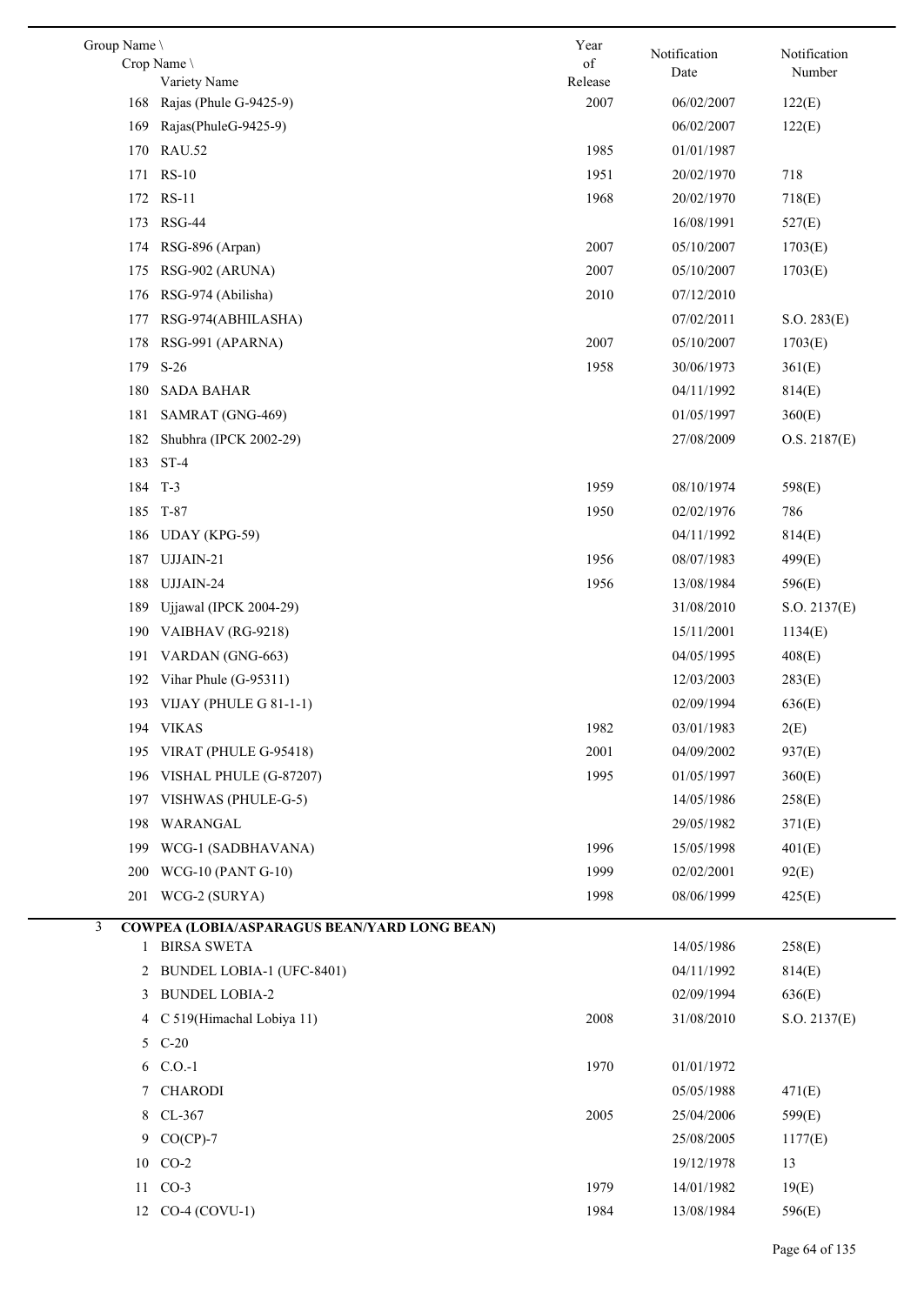| Group Name \ |                                      | Year          | Notification             | Notification     |
|--------------|--------------------------------------|---------------|--------------------------|------------------|
|              | Crop Name<br>Variety Name            | of<br>Release | Date                     | Number           |
| 13           | $CO-5$                               |               | 26/11/1986               | 867(E)           |
|              | 14 Co6                               | 1993          | 02/02/2001               | 92(E)            |
| 15           | COFC-8                               | 2004          | 25/08/2005               | 1177(E)          |
|              | 16 COWPEA (KIND)                     |               | 14/01/1982               | 19(E)            |
| 17           | COWPEA-263 (SEL-263)                 |               | 02/10/1996               | 115(E)           |
| 18           | COWPEA-74                            |               | 19/12/1978               | 13               |
| 19           | COWPEA-88                            |               | 25/11/1992               | 860(E)           |
| 20           | DURGA KRANTI (RCV-7)                 | 1999          | 15/11/2001               | 1135(E)          |
| 21           | EC-4216                              |               | 19/12/1978               | 13               |
|              | 22 F.S.68                            |               | 02/02/1976               | 786              |
|              | 23 GFC-1                             | 1980          | 12/08/1980               | 2103             |
|              | 24 GFC-2                             | 1980          | 12/08/1980               | 2103             |
| 25           | GFC-3                                | 1980          | 12/08/1980               | 2103             |
|              | 26 GFC-4                             | 1980          | 12/08/1980               | 2103             |
| 27           | GOMTI (5286-3)                       | 1974          | 01/01/1976               |                  |
| 28           | <b>GUJARAT COWPEA-1</b>              | 1981          | 13/08/1984               | 596(E)           |
| 29           | <b>GUJARAT COWPEA-2</b>              | 1982          | 09/04/1985               | 295(E)           |
| 30           | <b>GUJARAT COWPEA-3</b>              |               | 15/05/1990               | 386(E)           |
| 31           | GUJARAT COWPEA-4 (GC-4)              | 1998          | 08/06/1999               | 425(E)           |
| 32           | HARA LOBIA (HFC-42-1)                |               | 02/02/1976               | 786              |
| 33           | HARYANA LOBIA-88 (FODDER TYPE)       | 1995          | 01/05/1997               | 360(E)           |
| 34           | Hidrudaya                            | 2010          | 31/08/2010               | S.O. 2137(E)     |
| 35           | Hissar Cowpea-46 (HC 98-46)          | 2009          | 01/04/2010               | S.O. 733(E)      |
| 36           | IT-38956-1                           | 2006          | 11/02/2009               | S.O. 449(E)      |
| 37           | $JC-10$                              |               | 19/02/1980               | 470              |
| 38           | $JC-5$                               |               | 19/02/1980               | 470              |
|              | 39 K-11                              |               |                          |                  |
| 40           | KANKAMANI                            | 1981          | 12/08/1980               | 2103             |
| 41           | Kashi Kanchan(VRCP-4)                | 2007          | 18/07/2008               | 1714(E)          |
| 42           | KBC-1                                |               | 01/01/1988               | 10(E)            |
| 43           | KBC-2                                | 1999          | 02/02/2001               | 92(E)            |
| 44           | Khalleshwari                         | 2006          | 20/07/2007               | 1178(E)          |
| 45           | $KM-1$                               | 1978          | 14/01/1982               | 19(E)            |
| 46           | KM-5                                 |               | 29/01/2010               | S.O. 211(E)      |
| 47           | KONKAN FODDER COWPEA-1 (DFC-1)       | 1995          | 01/05/1997               | 360(E)           |
| 48           | KONKAN WALI (DPL VS-20)              | 2000          | 15/11/2001               | 1135(E)          |
| 49           | KRISHNA MANI (PTB-2)                 | 1982          | 09/04/1985               | 295(E)           |
|              | 50 LALITHA                           | 1976          | 01/01/1978               |                  |
| 51           | NARENDRA LOBIA-1                     |               | 02/10/1996               | 115(E)           |
|              | 52 NO. 2-1                           |               | 29/05/1982               | 371(E)           |
| 53           | $NO. 5-19-4-1$                       |               | 29/05/1982               | 371(E)           |
| 54           | PAIYUR-1                             | 1984          | 14/05/1986               | 258(E)           |
| 55           | Pant Lobia-1                         | 2008          | 29/01/2010               | S.O. 211(E)      |
| 56           | PKB <sub>6</sub>                     | 2007          | 16/03/2012               | S. O.456(E)      |
| 57           | PKB4                                 | 2010          | 16/03/2012               | S.O.456(E)       |
| 58           | <b>PUSA BARSATI</b><br>59 PUSA KOMAL |               | 21/09/1974<br>06/03/1987 | 566(E)<br>165(E) |
|              |                                      |               |                          |                  |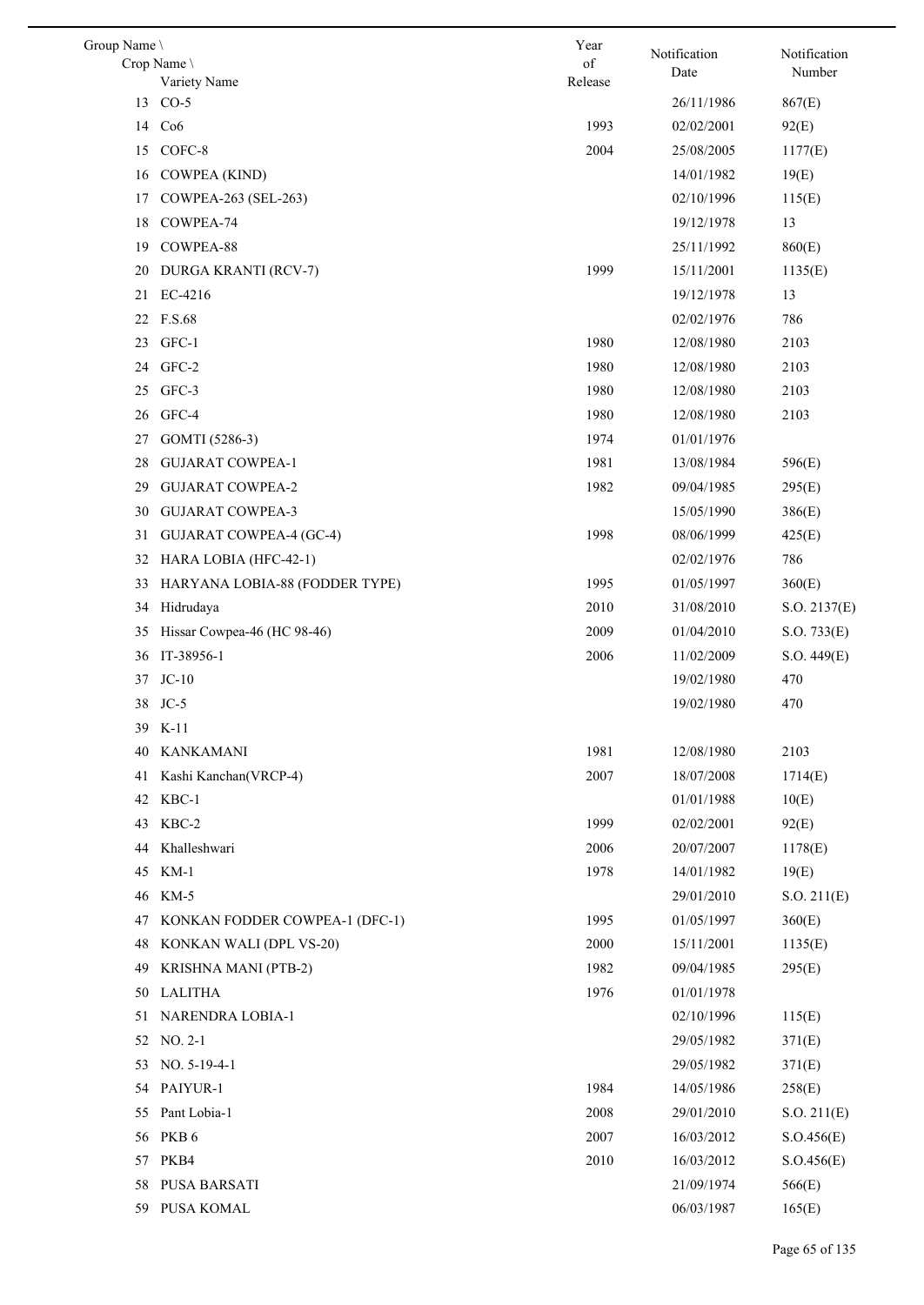| Group Name \ | Crop Name \                          | Year<br>of | Notification | Notification |
|--------------|--------------------------------------|------------|--------------|--------------|
|              | Variety Name                         | Release    | Date         | Number       |
|              | 60 PUSA PHALGUNI                     |            | 21/09/1974   | 566(E)       |
| 61           | PUSA SAMPADA (V-585)                 |            | 08/06/1999   | 425(E)       |
|              | 62 PUSA-152                          | 1977       | 23/03/1978   | 1004         |
| 63           | <b>RC-101</b>                        | 2000       | 02/02/2001   | 92(E)        |
|              | 64 RC-19                             |            | 06/03/1987   | 165(E)       |
| 65           | RCP-27(FTC-27)                       | 2005       | 25/04/2006   | 599(E)       |
| 66           | $RS-9$                               |            | 19/02/1980   | 470          |
| 67           | <b>RUSSIAN GIANT</b>                 |            | 19/12/1978   | 13           |
| 68           | $S - 450$                            | 1973       | 01/01/1975   |              |
|              | 69 S-288                             | 1984       | 24/07/1985   | 540(E)       |
| 70           | S-488                                | 1978       | 12/08/1980   | 2103         |
| 71           | Shalimar Cowpea-1                    | 2005       | 25/08/2005   | 1177(E)      |
| 72           | SHRESTHA (V-37)                      | 1981       | 01/01/1983   |              |
| 73           | SHWETA (NO. 988)                     |            | 06/11/1989   | 915(E)       |
| 74           | SUBHRA (CULTURE 502-2-2-2)           | 2000       | 09/04/2002   | 937(E)       |
| 75           | SWARNA (V-38)                        | 1981       | 01/01/1983   |              |
| 76           | Swarna Harita(IC285143)              |            | 18/07/2008   | 1714(E)      |
| 77           | TVX-COWPEA (TVX-944-026)             |            | 01/01/1988   | 10(E)        |
| 78           | TYPE-2                               | 1955       | 19/12/1978   | 13           |
| 79           | TYPE-5269 (PUSA SAWNI)               | 1952       | 19/12/1978   | 13           |
| 80           | <b>UP-5286</b>                       | 1981       | 14/01/1982   | 19(E)        |
| 81           | <b>UPC - 618</b>                     |            | 25/04/2006   | 599(E)       |
|              | 82 UPC 622                           |            | 20/07/2007   | 1178(E)      |
|              | 83 UPC 628                           |            | 31/08/2010   | S.O. 2137(E) |
|              | 84 UPC-287                           |            | 05/05/1988   | 471(E)       |
|              | 85 UPC-4200                          |            | 22/11/1991   | 793(E)       |
|              | 86 UPC-5287                          |            | 14/05/1986   | 258(E)       |
| 87           | <b>UPC-607</b>                       |            | 12/03/2003   | 283(E)       |
|              | 88 UPC-625                           |            | 11/02/2009   | S.O. 449(E)  |
| 89           | <b>UPC-8705</b>                      |            | 20/05/1996   | 349(E)       |
| 90           | <b>UPC-9202</b>                      |            | 08/06/1999   | 425(E)       |
|              | 91 V-16                              | 1984       | 13/08/1984   | 596(E)       |
|              | 92 V-240                             |            | 17/08/1993   | 615(E)       |
|              | 93 V578 (Pusa-578)                   | 2004       | 05/11/2005   | 1566(E)      |
|              | VAMBAN-1                             | 1997       | 09/09/1997   |              |
| 94           |                                      |            |              | 647(E)       |
| 4            | FABA BEAN (HORSE BEAN/WINDSOR BEAN)  |            |              |              |
|              | 1 SML-668                            |            | 10/01/2008   | S.O. 72(E)   |
| 2            | VIKRANT (VH-82-1)                    |            | 08/06/1999   | 425(E)       |
| 5            | <b>GREEN GRAM (MOONG BEAN/MOONG)</b> |            |              |              |
|              | $1 \quad 12/333$                     | 1974       | 01/01/1976   |              |
| $\mathbf{2}$ | AAU-34                               |            | 04/11/1992   | 814(E)       |
| 3            | ADT-2                                | 1982       | 01/01/1984   |              |
| 4            | ADT-3                                |            | 22/11/1991   | 793(E)       |
| 5            | AKM-8803                             |            | 02/09/1994   | 636(E)       |
| 6            | <b>AMRIT</b>                         |            | 19/12/1978   | 13           |
| 7            | ${\rm ASHA}$                         |            | 17/08/1993   | 615(E)       |
| 8            | BM 2002-1                            | 2005       | 01/01/2007   |              |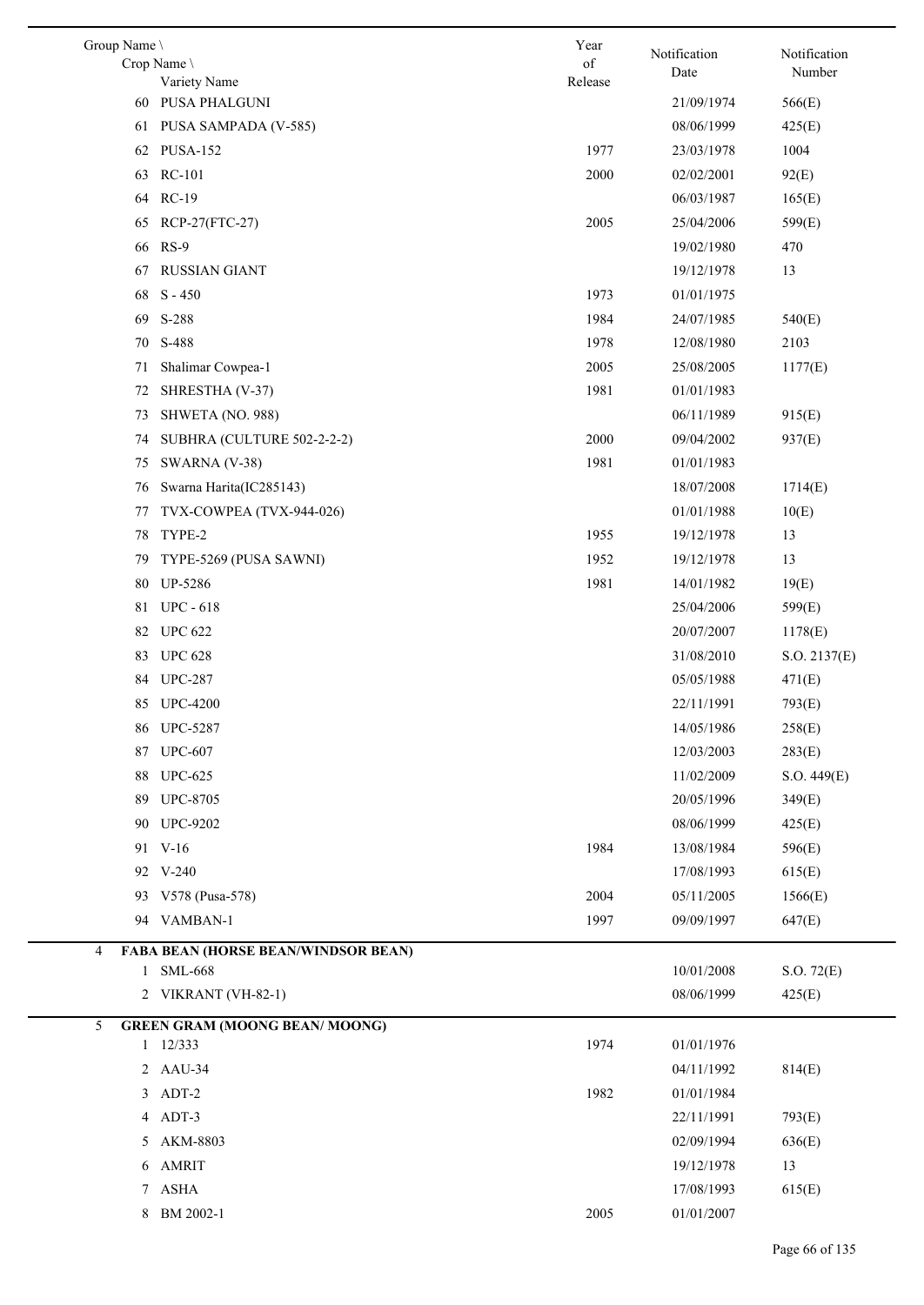| Group Name \ |                           | Year            | Notification | Notification |
|--------------|---------------------------|-----------------|--------------|--------------|
|              | Crop Name                 | of              | Date         | Number       |
| 9            | Variety Name<br>BM 2003-2 | Release<br>2012 | 10/09/2012   | S.O. 2125(E) |
| 10           | BM-2002-1                 |                 | 06/02/2007   | 122(E)       |
| 11           | $BM-4$                    |                 | 04/11/1992   | 814(E)       |
|              | 12 BPMR-145               | 2001            | 04/09/2002   | 937(E)       |
|              | <b>BR-2</b>               |                 |              |              |
| 13           |                           |                 |              |              |
|              | 14 CO-1                   | 1952            | 14/01/1982   | 19(E)        |
|              | 15 CO-2                   | 1973            | 24/07/1985   | 540(E)       |
|              | 16 CO-3                   | 1976            | 24/07/1985   | 540(E)       |
|              | 17 CO-4                   | 1981            | 13/08/1984   | 596(E)       |
| 18           | $CO-5$                    |                 | 22/11/1991   | 793(E)       |
| 19           | CO. 6 (COGG-902)          | 1999            | 13/09/2000   | 821(E)       |
| 20           | COGG-912                  |                 | 25/08/2005   | 1177(E)      |
| 21           | D-66-26                   | 1968            | 19/02/1980   | 470          |
| 22           | DEEPALI (HPK-6)           |                 | 06/05/1988   | 471(E)       |
| 23           | <b>DHAULI</b>             | 1980            | 09/04/1985   | 295(E)       |
| 24           | EKASILA (WGG-37)          | 1995            | 08/06/1999   | 425(E)       |
| 25           | $G-65$                    |                 | 30/06/1973   | 361(E)       |
| 26           | Ganga-1 (Jamnotri)        | 2004            | 01/01/2006   |              |
| 27           | GANGA-8 (GANGOTRI)        |                 | 15/11/2001   | 1134(E)      |
| 28           | $GM-4$                    | 2001            | 12/03/2003   | 283(E)       |
| 29           | <b>GUJARAT MUNG-3</b>     |                 | 04/05/1995   | 408(E)       |
| 30           | GUJARAT-2                 | 1971            | 13/08/1984   | 596(E)       |
|              | 31 HUM-1                  |                 |              |              |
| 32           | HUM-2 (MALVIVA JAGRITI)   | 1999            | 03/04/2000   | 340(E)       |
| 33           | HUM-6 (MALVIYA JANPRIYA)  | 2001            | 15/11/2001   | 1134(E)      |
| 34           | IPM 02-14                 |                 | 20/07/2011   | 1661(E)      |
|              | 35 IPM 02-3               |                 | 27/08/2009   | O.S. 2187(E) |
|              | 36 JALGAON-781            | 1957            | 29/05/1982   | 371(E)       |
| 37           | JAWAHAR-45                | 1971            | 21/09/1974   | 566(E)       |
| 38           | JM-721                    | 1995            | 01/01/1996   | 1(E)         |
| 39           | <b>JYOTI</b>              | 1983            | 09/04/1985   | 295(E)       |
| 40           | $K-1$                     | 1997            | 08/06/1999   | 425(E)       |
|              | 41 K-851                  | 1984            | 14/01/1982   | 19(E)        |
| 42           | Kamadeva(OUM-11-5)        |                 | 04/02/2004   | 161(E)       |
| 43           | KHARGAON-1                | 1961            | 14/01/1982   | 19(E)        |
| 44           | KKM-3                     | 2009            | 27/08/2009   | O.S. 2187(E) |
| 45           | <b>KM 2195 (SWATI)</b>    | 2009            | 26/07/2012   | S.O. 1708(E) |
| 46           | $KM-1$                    | 1978            | 14/01/1982   | 19(E)        |
| 47           | $KM-2$                    | 1978            | 14/01/1982   | 19(E)        |
| 48           | KONDAVEEDU (LGG-127)      | 1980            | 14/01/1982   | 19(E)        |
| 49           | <b>KOPARGAON</b>          | 1956            | 02/02/1976   | 786          |
| 50           | KRISHNA-11                | 1961            | 01/01/1963   |              |
| 51           | <b>LAM 460</b>            | 1997            | 02/02/2001   | 92(E)        |
| 52           | LAM M-2                   |                 |              |              |
| 53           | LAM-407 (LGG-407)         |                 | 04/05/1995   | 408(E)       |
| 54           | Madhira Pesara-347        | 2009            | 29/01/2010   | S.O. 211(E)  |
| 55           | MADHIRA-295               |                 | 04/05/1995   | 408(E)       |
|              |                           |                 |              |              |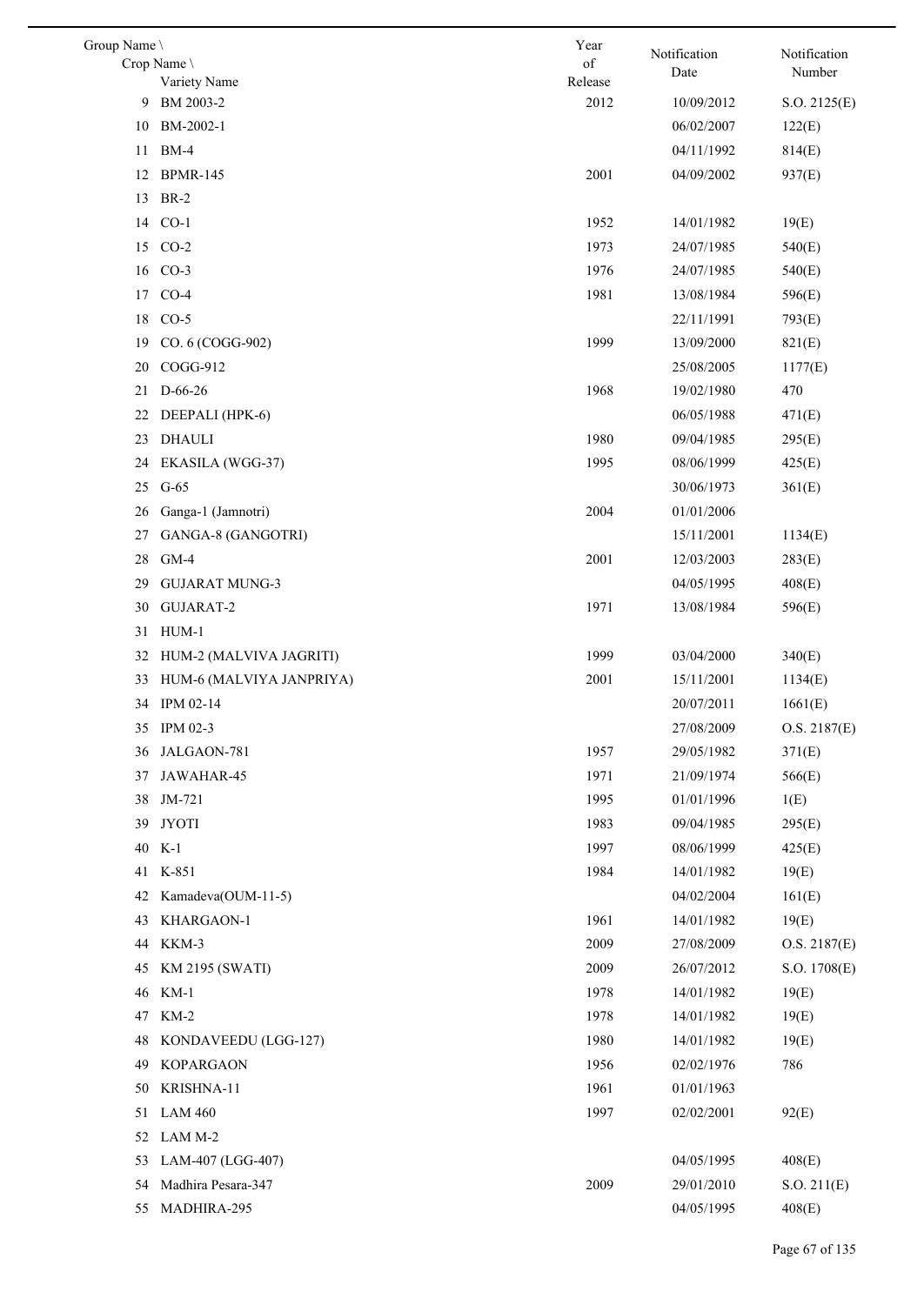| Group Name |                              | Year    | Notification | Notification |
|------------|------------------------------|---------|--------------|--------------|
|            | Crop Name                    | of      | Date         | Number       |
|            | Variety Name                 | Release |              |              |
| 56         | Malaviya Jankalyani (HUM 16) |         | 25/04/2006   | 599(E)       |
| 57         | Malviya Janchetna (HUM-12)   |         | 12/03/2003   | 283(E)       |
| 58         | MALVIYA JYOTI (HUM-1)        |         | 08/06/1999   | 425(E)       |
| 59         | Meha (IPM-99-125)            |         | 05/11/2005   | 1566(E)      |
| 60         | MH-125                       | 2009    | 29/01/2010   | S.O. 211(E)  |
| 61         | MH-421                       |         | 26/07/2012   | S.O.1708(E)  |
| 62         | ML 818                       |         | 20/07/2007   | 1178(E)      |
| 63         | $ML-1$                       |         | 19/12/1978   | 13           |
| 64         | ML-131                       | 1980    | 14/01/1982   | 19(E)        |
| 65         | ML-267                       |         | 06/03/1987   | 165(E)       |
| 66         | $ML-5$                       | 1977    | 30/03/1978   | 1004         |
| 67         | ML-613                       | 1995    | 01/01/1996   | 1(E)         |
| 68         | <b>MOHINI</b>                | 1979    | 19/02/1980   | 470          |
| 69         | MOONG GUJARAT-1              | 1969    | 13/08/1984   | 596(E)       |
| 70         | MOONG GUJARAT-2              |         | 13/08/1984   | 596(E)       |
| 71         | MOONG-305                    |         | 30/06/1973   | 361(E)       |
| 72         | MOONG-54                     |         | 30/06/1973   | 361(E)       |
| 73         | $MUM-2$                      |         | 04/11/1992   | 814(E)       |
| 74         | Muskan(MH-96-1)              | 2002    | 04/02/2004   | 161(E)       |
| 75         | NARENDRA MOONG-1             |         | 04/11/1992   | 814(E)       |
| 76         | OBGG-52                      |         | 04/02/2004   | 161(E)       |
| 77         | Pairy Mung                   |         | 29/01/2010   | S.O. 211(E)  |
| 78         | PAIYUR-1                     | 1985    | 18/11/1985   | 832(E)       |
| 79         | <b>PANNA</b> (B-105)         | 1980    | 14/01/1982   | 19(E)        |
| 80         | PANT MOONG-1                 | 1982    | 08/07/1983   | 499(E)       |
| 81         | PANT MOONG-2                 | 1984    | 08/07/1983   | 499(E)       |
|            | 82 PANT MOONG-3              | 1985    | 18/11/1985   | 832(E)       |
| 83         | PANT MOONG-4                 |         | 17/09/1997   | 662(E)       |
| 84         | Pant Mung-5                  | 2009    | 29/01/2010   | S.O. 211(E)  |
| 85         | Pant Mung-6 (UPM 02-17)      |         | 10/01/2008   | S.O. 72(E)   |
| 86         | PAU-911 (ML-1265)            | 2007    | 08/05/2008   | S.O. 1108(E) |
| 87         | PDM 84-178                   |         | 01/01/1996   | 1(E)         |
| 88         | <b>PDM-11</b>                |         | 18/09/1987   | 834(E)       |
|            |                              | 2001    |              |              |
| 89         | PDM-139                      |         | 15/11/2001   | 1134(E)      |
| 90         | <b>PDM-54</b>                |         | 18/09/1987   | 834(E)       |
| 91         | PHULE M-2                    |         | 04/11/1992   | 814(E)       |
| 92         | PIMS-4 (SABARMATI)           |         | 13/08/1984   | 596(E)       |
| 93         | PKV AKM-4 (AKM-9904)         |         | 25/03/2011   | S.O. 632(E)  |
| 94         | PKV MOONG 8802               | 1997    | 02/02/2001   | 92(E)        |
| 95         | PKV Mung-8802                | 1997    | 01/01/1999   |              |
| 96         | PRAGYA                       | 1997    | 08/06/1999   | 425(E)       |
| 97         | PRATAP (SG-1)                | 1993    | 08/06/1999   | 425(E)       |
| 98         | <b>PS-16</b>                 | 1979    | 19/02/1980   | 470          |
| 99         | PUSA BAISAKHI                | 1971    | 21/09/1974   | 566(E)       |
| 100        | PUSA VISHAL                  |         | 02/02/2001   | 92(E)        |
| 101        | Pusa-0672                    |         | 29/01/2010   | S.O. 211(E)  |
|            | 102 PUSA-10                  | 1981    | 14/01/1982   | 19(E)        |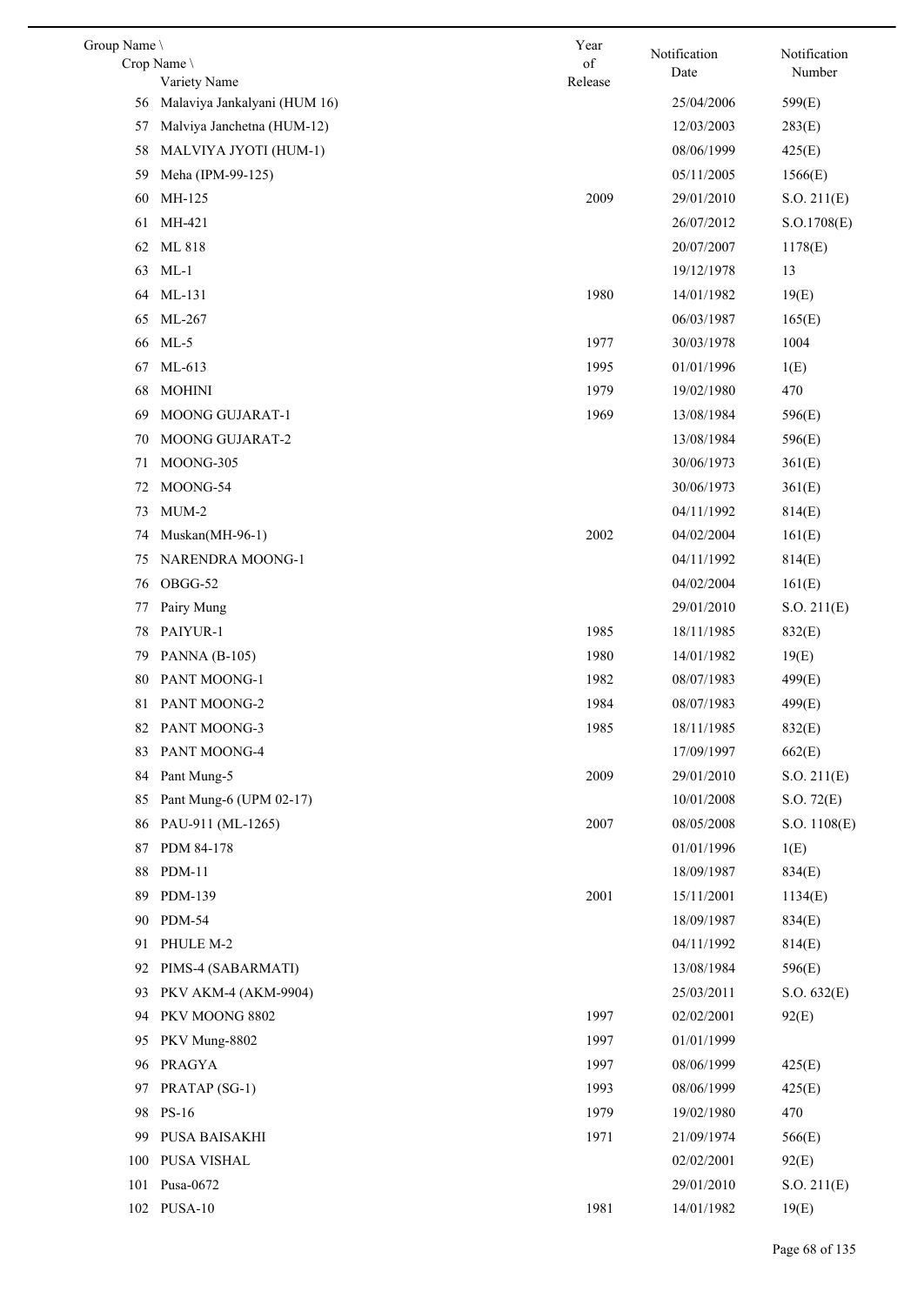| Group Name \ | Crop Name               | Year<br>of   | Notification<br>Date     | Notification<br>Number |
|--------------|-------------------------|--------------|--------------------------|------------------------|
|              | Variety Name            | Release      |                          |                        |
|              | 103 PUSA-105            |              | 18/09/1987               | 834(E)                 |
|              | 104 PUSA-7              | 1981         | 14/01/1982               | 19(E)                  |
| 105          | <b>PUSA-9072</b>        |              | 04/05/1995               | 408(E)                 |
| 106          | PUSA-9531               |              | 02/02/2001               | 92(E)                  |
| 107          | Pusa-9972 (Pusa Ratna)  | 2003         | 05/11/2005               | 1566(E)                |
| 108          | PUSHKARA (LGG-450)      |              | 04/05/1995               | 408(E)                 |
|              | 109 R-288-8             |              | 19/02/1980               | 470                    |
|              | 110 R.S-4               |              | 21/09/1974               | 566(E)                 |
| 111          | <b>RATILA SELECTION</b> | 1983         | 09/04/1985               | 295(E)                 |
| 112          | RKV Green Gold          |              | 25/03/2011               | S.O. 632(E)            |
| 113          | RMG 344 (DHANU)         | 2000         | 02/02/2001               | 92(E)                  |
| 114          | <b>RMG-268</b>          | 1997         | 08/06/1999               | 425(E)                 |
| 115          | <b>RMG-492</b>          | 2002         | 12/03/2003               | 283(E)                 |
| 116          | RMG-62                  |              | 16/08/1991               | 527(E)                 |
| 117          | $S-9$                   | 1984         | 09/04/1985               | 295(E)                 |
| 118          | SABARMATI (PIMS. 4)     | 1981         | 13/08/1984               | 596(E)                 |
| 119          | Sattya (MH-2-15)        |              | 10/01/2008               | S.O. 72(E)             |
| 120          | Sel-4 (Hasirumutta)     |              | 11/02/2009               | S.O. 449(E)            |
| 121          | Shalimar Moong-1        | 2005         | 25/08/2005               | 1177(E)                |
| 122          | SHINING MOONG NO.1      |              | 30/06/1973               | 361(E)                 |
| 123          | SHINING MOONG1          |              | 21/08/1975               | 440                    |
| 124          | <b>SML 668</b>          | 2002         | 01/01/2004               |                        |
| 125          | SML-134                 | 1995         | 01/01/1996               | 1(E)                   |
| 126          | $SML-32$                | 1981         | 29/05/1982               | 371(E)                 |
| 127          | <b>SML-668</b>          | 2007         | 12/03/2003               | 283(E)                 |
|              | 128 SONALI (B-1)        | 1980         | 14/01/1982               | 19(E)                  |
|              | 129 SUJATA              | 1980         | 09/04/1985               | 295(E)                 |
| 130          | <b>SUNAINA</b>          |              | 19/12/1978               | 13                     |
| 131          | Sweta (KM-2241)         |              | 11/02/2009               | S.O. 454(E)            |
| 132          | $T-51$                  | 1962         | 01/01/1964               |                        |
|              | 133 TAP-7               | 1982         | 03/01/1983               | 2(E)                   |
|              |                         |              |                          |                        |
| 134          | TARM-1<br>TARM-18       | 1995<br>1995 | 01/05/1997<br>01/05/1997 | 360(E)                 |
| 135          |                         |              |                          | 360(E)                 |
| 136          | TARM-2                  |              | 02/09/1994               | 636(E)                 |
| 137          | TMB-37(TM 99-37)        |              | 25/08/2005               | 1177(E)                |
| 138          | Trombay Jawahar         |              |                          |                        |
| 139          | Trombay Jawahar Mung -3 | 2006         | 20/07/2007               | 1178(E)                |
| 140          | Trombay Pesara(TM 96-2) | 2006         | 20/07/2007               | 1178(E)                |
| 141          | TYPE-1                  | 1948         | 01/01/1950               |                        |
| 142          | TYPE-10                 |              |                          |                        |
| 143          | TYPE-44                 | 1972         | 19/12/1978               | 13                     |
| 144          | VAIBHAV (PHULE M-9339)  | 2001         | 04/09/2002               | 937(E)                 |
| 145          | VAMBAN-1                |              | 06/11/1989               | 915(E)                 |
| 146          | <b>VARSHA</b>           |              | 02/02/1976               | 786                    |
| 147          | $VBN(GG-2)$             | 2001         | 15/11/2001               | 1134(E) of 2001/11     |
| 148          | VBN(Gg)3                | 2009         | 31/08/2010               | S.O. 2137(E)           |
| 149          | VRM $(GG 1)$            | 2001         | 15/11/2001               | 1134(E)                |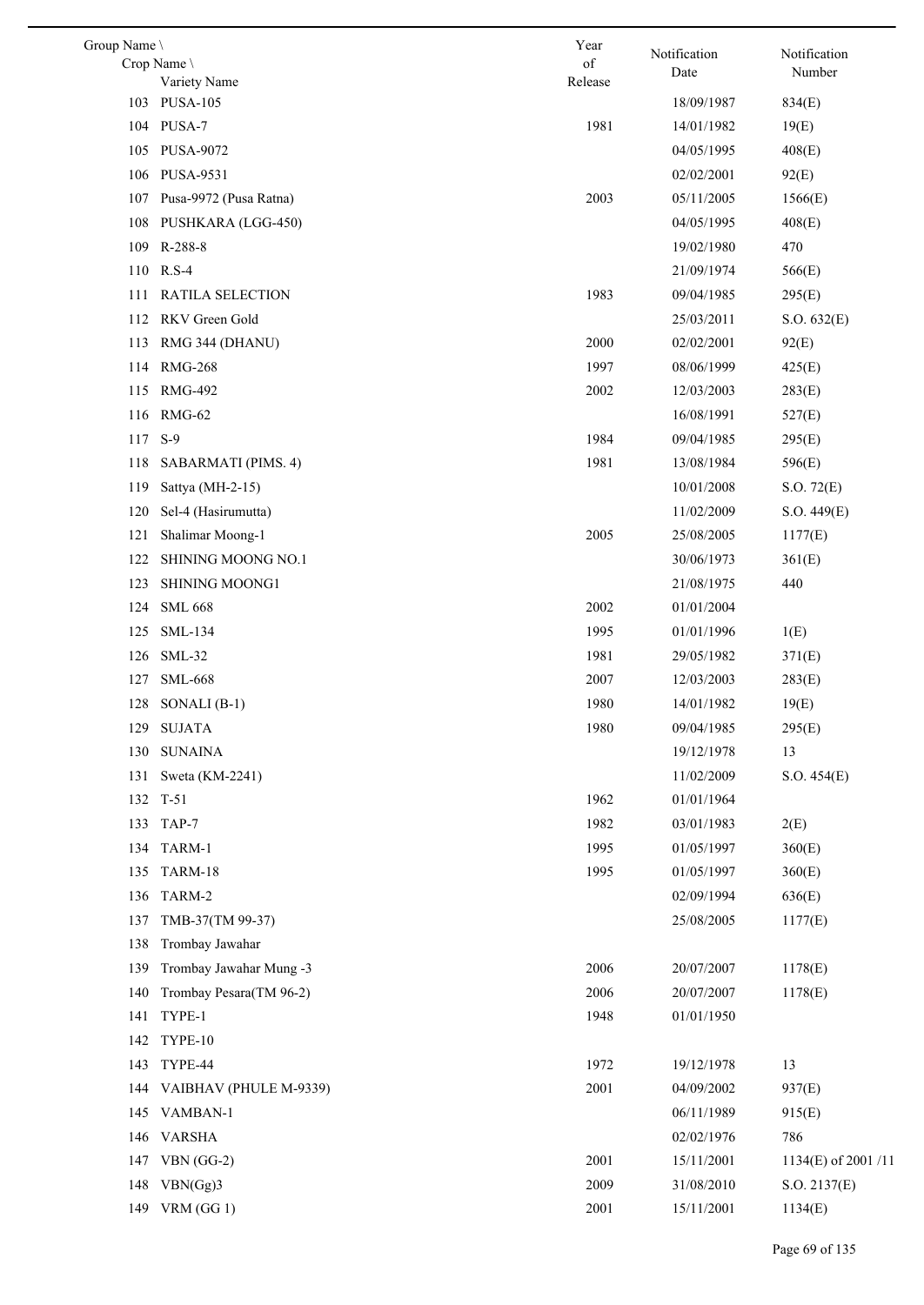| Group Name \<br>Crop Name \                                  | Year<br>$% \left( \left( \mathcal{A},\mathcal{A}\right) \right) =\left( \mathcal{A},\mathcal{A}\right)$ of | Notification<br>Date     | Notification<br>Number     |
|--------------------------------------------------------------|------------------------------------------------------------------------------------------------------------|--------------------------|----------------------------|
| Variety Name                                                 | Release                                                                                                    |                          |                            |
| 150 WARANGAL-2 (WGG-2)                                       |                                                                                                            | 04/05/1995               | 408(E)                     |
| <b>WBM-29</b><br>151<br>152 WBM-4-34-1-1                     | 2006                                                                                                       | 11/02/2009<br>11/02/2009 | S.O. 449(E)<br>S.O. 449(E) |
|                                                              |                                                                                                            |                          |                            |
| HORSE GRAM (KULTHI/KULTHA)<br>6<br>1 ARJIA KULTHI-21 (AK-21) |                                                                                                            | 08/06/1999               | 425(E)                     |
| 2 BAIZU KULTHI (HPK-4)                                       | 1980                                                                                                       | 01/01/1982               |                            |
| BIRSA KULTHI-1 (STRAIN-43)<br>3                              | 1985                                                                                                       | 01/01/1987               |                            |
| 4 CO <sub>-1</sub>                                           | 1953                                                                                                       | 01/01/1955               |                            |
| CRIDA-1-18R<br>5                                             |                                                                                                            | 11/02/2009               | S.O. 454(E)                |
| CRIDALATHA (CRHG-4)<br>6                                     |                                                                                                            | 01/04/2010               | S.O. 733(E)                |
| DAPOLI-1<br>7                                                | 1984                                                                                                       | 26/11/1986               | 867(E)                     |
| DEEPALI (HPK-6)<br>8                                         |                                                                                                            | 05/05/1988               | 471(E)                     |
| GPM-6<br>9                                                   | 2008                                                                                                       | 27/08/2009               | O.S. 2187(E)               |
| Gujarat Dantiwada Horsegram-1 (GHG-5)<br>10                  |                                                                                                            | 26/07/2012               | S.O.1708(E)                |
| HEBBAL HURALI-1<br>11                                        | 1976                                                                                                       | 01/01/1978               |                            |
| HEBBAL HURALI-2<br>12                                        | 1976                                                                                                       | 01/01/1978               |                            |
| $HPK-2$<br>13                                                |                                                                                                            |                          |                            |
| Indira Kulthi-1 (IKGH-01-01)<br>14                           | 2010                                                                                                       | 10/10/2011               | S.O. 2326(E)               |
| 15<br>$KS-2$                                                 |                                                                                                            | 22/11/1991               | 793(E)                     |
| MADHU<br>16                                                  |                                                                                                            | 19/12/1978               | 13                         |
| <b>MAN</b><br>17                                             |                                                                                                            | 31/07/1989               | 599(E)                     |
| MARU KULTHI-1<br>18                                          |                                                                                                            | 06/11/1989               | 915(E)                     |
| PAIYUR-2<br>19                                               | 1998                                                                                                       | 08/06/1999               | 425(E)                     |
| PALEM-1<br>20                                                | 1991                                                                                                       | 15/05/1998               | 401(E)                     |
| PALEM-2<br>21                                                | 1996                                                                                                       | 15/05/1998               | 401(E)                     |
| 22 PHG-9                                                     | 1999                                                                                                       | 02/02/2001               | 92(E)                      |
| 23 Pratap Kulthi-1 (AK-42)                                   |                                                                                                            | 02/02/2005               | 122(E)                     |
| V.L.Gahat-1(VLG-3<br>24                                      | 1983                                                                                                       | 01/01/1985               |                            |
| VL Gahat 10<br>25                                            | 2006                                                                                                       | 01/01/2008               |                            |
| 26 VL Gahat 8                                                | 2005                                                                                                       | 01/01/2007               |                            |
| VL Gahat-10<br>27                                            |                                                                                                            | 06/02/2007               | 122(E)                     |
| VL Gahat-15 (VLG-15)<br>28                                   |                                                                                                            | 11/02/2009               | S.O. 454(E)                |
| 29 VL Gahat-19 (VLG-19)                                      |                                                                                                            | 29/01/2010               | S.O. 211(E)                |
| 30 VL Gahat-8                                                |                                                                                                            | 25/04/2006               | 599(E)                     |
| 7<br><b>INDIAN BEAN (FIELD BEAN/WAL)</b>                     |                                                                                                            |                          |                            |
| 1 125-36                                                     |                                                                                                            |                          |                            |
| 2 ANKUR (RJS-178)                                            |                                                                                                            | 05/11/2005               | 1566(E)                    |
| ASPARAGUS BLACK<br>3                                         |                                                                                                            | 19/12/1978               | 13                         |
| <b>ASPARAGUS RED</b><br>4                                    |                                                                                                            | 19/12/1978               | 13                         |
| <b>BUNDEL SEM-1 (JLP-4)</b><br>5                             |                                                                                                            | 17/08/1993               | 615(E)                     |
| <b>BURPEES STRINGLESS</b><br>6                               |                                                                                                            | 19/12/1978               | 13                         |
| 7 CO-1                                                       | 1980                                                                                                       | 14/01/1982               | 19(E)                      |
| 8 CO-10 (AVARAI)                                             |                                                                                                            | 13/08/1984               | 596(E)                     |
| $CO-11$<br>9                                                 |                                                                                                            | 06/11/1989               | 915(E)                     |
| 10 CO-2                                                      | 1984                                                                                                       | 24/07/1985               | 540(E)                     |
| 11 CO-8                                                      |                                                                                                            | 24/07/1985               | 540(E)                     |
| 12 CO-9                                                      |                                                                                                            | 12/06/1980               | 2103                       |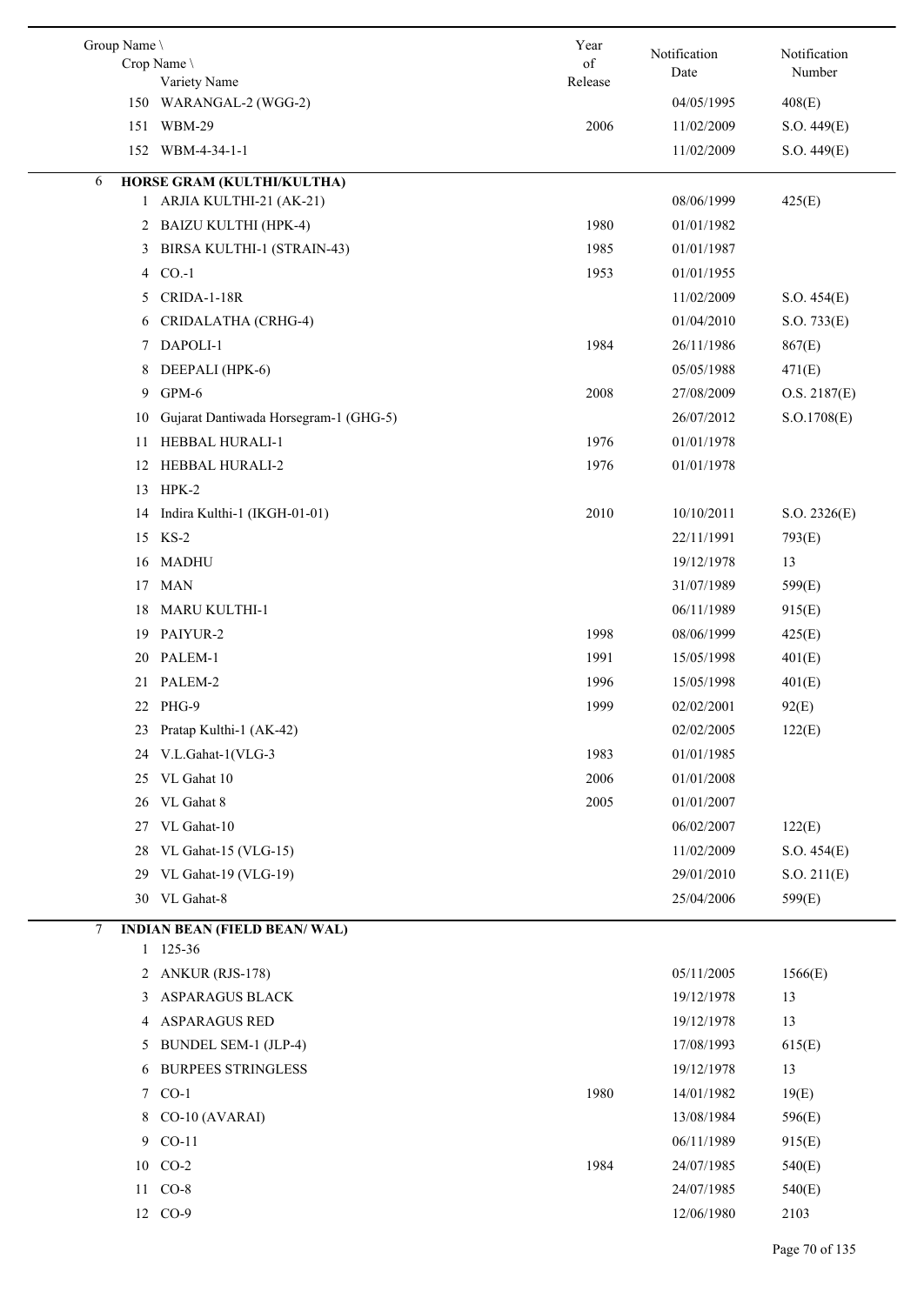| Group Name \<br>Crop Name                        | Year<br>of | Notification | Notification |
|--------------------------------------------------|------------|--------------|--------------|
| Variety Name                                     | Release    | Date         | Number       |
| <b>DASARA</b><br>13                              |            | 06/11/1989   | 915(E)       |
| <b>DEEPALI</b><br>14                             |            | 06/11/1989   | 915(E)       |
| FRENCH YELLOW<br>15                              |            | 19/12/1978   | 13           |
| Gujarat Rajma-1<br>16                            |            | 25/04/2006   | 599(E)       |
| Gujarat Wal-2<br>17                              | 2007       | 01/04/2010   | S.O. 733(E)  |
| <b>GUJARAT WALL-1 (GW 1)</b><br>18               | 1998       | 08/06/1999   | 425(E)       |
| 19 HA-4                                          |            | 29/01/2010   | S.O. 211(E)  |
| HEBBAL AVARAI-3<br>20                            | 1978       | 14/01/1982   | 19(E)        |
| Kailash (SRC-74)<br>21                           |            | 02/02/2005   | 122(E)       |
| KALYANPUR T-2<br>22                              |            | 03/01/1983   | 2(E)         |
| Kashi Harithima (IIVRSEM-8)<br>23                |            | 04/10/2012   | S. O.2363(E) |
| KONKAN BHUSHAN<br>24                             |            | 17/08/1993   | 617(E)       |
| RAJNI (DOLICHOS BEAN)<br>25                      | 1983       | 18/11/1985   | 832(E)       |
| Shalimar<br>26                                   |            |              |              |
| Shalimar Frenchbean-1<br>27                      |            | 25/08/2005   | 1177(E)      |
| Tirupati Field Bean-1<br>28                      | 2006       | 20/07/2007   | 1178(E)      |
| Utkarsh (IPR-98-5)<br>29                         |            | 05/11/2005   | 1566(E)      |
| WAL KONKAN-1<br>30                               | 1984       | 09/04/1985   | 295(E)       |
| <b>KHESARI (CHICKLING VETCH/ GRASS PEA)</b><br>8 |            |              |              |
| GNG-1581<br>1                                    |            | 08/05/2008   | S.O. 1108(E) |
| $NIRMAL$ (B-1)<br>2                              | 1980       | 14/01/1982   | 19(E)        |
| <b>PRATEEK</b><br>3                              | 1999       | 02/02/2001   | 92(E)        |
| PUSA-24<br>4                                     | 1976       | 01/01/1978   |              |
| 5 RATAN (BIO L 212)                              |            | 09/09/1997   | 647(E)       |
| <b>LENTIL</b> (MASUR)<br>9                       |            |              |              |
| 1 ARUN                                           |            | 14/05/1986   | 258(E)       |
| $\overline{c}$<br><b>ASHA (B-77)</b>             | 1980       | 14/01/1982   | 19(E)        |
| Azad Masoor-507(VL-507)<br>3                     |            | 05/11/2005   | 1566(E)      |
| AZAD MASUR-1 (KLS-218)<br>4                      |            |              |              |
| $B-177(S-177)$<br>5                              |            |              |              |
| 6 B-256 (RANJAN)                                 | 1983       | 13/08/1984   | 596(E)       |
| 7 BR-25                                          |            |              |              |
| 8 C-31                                           |            |              |              |
| 9 GARIMA (LH 82-6)                               | 1995       | 01/05/1997   | 360(E)       |
| Haryana Masar-1 (LH 89-48)<br>10                 | 2005       | 01/01/2007   |              |
| Haryana Masar-1(LH-89-48)<br>11                  | 2004       | 25/04/2006   | 599(E)       |
| 12 HUL-57 (MAL VISHWANATH)                       |            |              |              |
| <b>IPL-406</b><br>13                             |            | 20/07/2007   | 1178(E)      |
| 14 JAWAHAR LENTIL-3 (SLC-6)                      |            | 03/04/2000   | 340(E)       |
| 15 JKL-3                                         |            |              |              |
| $16$ JL-1                                        |            | 16/08/1991   | 527(E)       |
| 17 JLS-1                                         |            |              |              |
| 18 L-4076                                        |            |              |              |
| 19 L-9-12                                        | 1972       | 19/12/1978   | 13           |
| 20 LENS-4076                                     |            | 17/08/1993   | 615(E)       |
| 21 LL 931                                        | 2009       | 16/03/2012   | S.O.456(E)   |
| 22 LL-147                                        |            | 01/12/1988   | 1135(E)      |
|                                                  |            |              |              |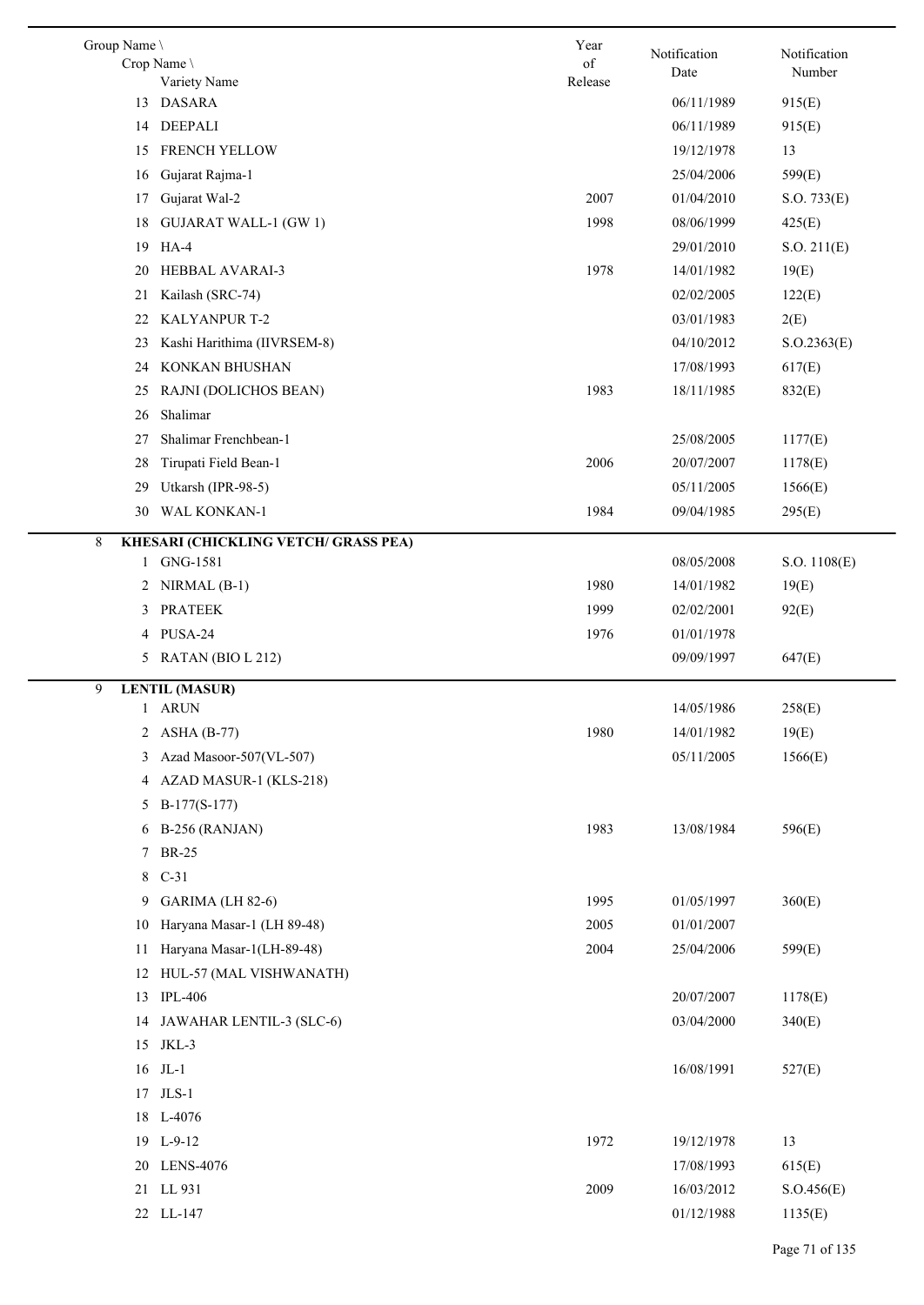| Group Name \ |                                           | Year            | Notification | Notification     |
|--------------|-------------------------------------------|-----------------|--------------|------------------|
|              | Crop Name                                 | of              | Date         | Number           |
|              | Variety Name<br>23 LL-56                  | Release<br>1982 | 18/11/1985   |                  |
|              | 24 LL-699                                 | 2001            | 12/03/2003   | 832(E)<br>283(E) |
| 25           | Malaviya Vishwanath (HUL-57)              |                 | 05/11/2005   | 1566(E)          |
| 26           | MALIKA (K-75)                             | 1984            | 14/05/1986   | 258(E)           |
| 27           | MOITREE WBL-77)                           |                 | 11/02/2009   | 454(E)           |
| 28           | NARENDRA MASOOR-1 (NDL-92-1)              | 1996            | 09/09/1997   | 647(E)           |
| 29           | NO. 26                                    |                 |              |                  |
| 30           | NOORI (IPL-81)                            |                 | 02/02/2001   | 92(E)            |
| 31           | PANT L-234                                | 1980            | 14/01/1982   | 19(E)            |
| 32           | PANT L-406                                | 1979            | 19/02/1980   | 470              |
| 33           | <b>PANT L-639</b>                         | 1981            | 14/01/1982   | 19(E)            |
| 34           | PANT LENTIL-4                             |                 | 17/08/1993   | 615(E)           |
| 35           | PANT LENTIL-5                             | 1999            | 02/02/2001   | 92(E)            |
| 36           | Pant Lentil-6 (PL-02)                     | 2008            | 29/01/2010   | S.O. 211(E)      |
| 37           | Pant Lentil-7 (Pant L-024)                | 2008            | 01/04/2010   | S.O. 733(E)      |
| 38           | Pant Lentil-7 (PL-024)                    |                 | 29/01/2010   | S.O. 211(E)      |
| 39           | Pant Lentil-8 (Pant L-063)                |                 | 01/04/2010   | S.O. 733(E)      |
| 40           | PL-4                                      |                 |              |                  |
| 41           | PRIYA (DPL-15)                            |                 | 04/05/1995   | 408(E)           |
| 42           | Pusa Masoor 5 (L-4594)                    | 2006            | 01/01/2008   |                  |
| 43           | Pusa Masoor-5(L-4594)                     |                 | 20/09/2006   | 1572(E)          |
| 44           | PUSA VAIBHAV (L-4147)                     |                 | 01/05/1997   | 360(E)           |
|              | 45 PUSA-1                                 |                 |              |                  |
| 46           | PUSA-6                                    |                 |              |                  |
| 47           | SAPANA (LH-84-8)                          |                 | 22/11/1991   | 793(E)           |
| 48           | Sekhar Massor-3 (KL-320)                  | 2004            | 11/02/2009   | S.O. 454(E)      |
| 49           | Shalimar Masoor-1                         | 2005            | 25/08/2005   | 1177(E)          |
| 50           | Shekhar Masoor-2 (KLB-303)                | 2004            | 11/02/2009   | S.O. 454(E)      |
| 51           | SHERI DPL-62                              |                 | 17/09/1997   | 662(E)           |
| 52           | SUBRATA (WBL-58)                          | 1998            | 15/05/1998   | 401(E)           |
| 53           | TYPE-36                                   |                 |              |                  |
| 54           | Type-6                                    |                 |              |                  |
| 55           | TYPE-8                                    | 1967            | 01/01/1969   |                  |
| 56           | VIPASHA MASSAR (HPL-5)                    | 1980            | 29/05/1982   | 371(E)           |
| 57           | VL Masoor - 126 (VL-126)                  |                 | 06/02/2007   | 122(E)           |
| 58           | VL Masoor -125                            | 2005            | 25/04/2006   | 599(E)           |
| 59           | VL Masoor 133 (VL 133)                    | 2010            | 10/10/2011   | S.O. 2326(E)     |
| 60           | VL Masoor 507                             |                 | 25/04/2006   | 599(E)           |
| 61           | VL Masoor 514 (VL 514)                    | 2010            | 10/10/2011   | S.O. 2326(E)     |
| 62           | VL MASOOR-103                             | 1999            | 13/09/2000   | 821(E)           |
| 63           | VL Masoor-129                             | 2008            | 29/01/2010   | S.O. 211(E)      |
| 64           | VL MASOOR-4                               |                 | 22/11/1991   | 793(E)           |
| 65           | <b>VL MASUR-1</b>                         | 1981            | 13/08/1984   | 596(E)           |
| 66           | VL.Masoor 125                             | 2005            | 01/01/2007   |                  |
| 10           | <b>MOTH BEAN (KIDNEY BEAN/ DEWW GRAM)</b> |                 |              |                  |
|              | 1 Baleshwar-12                            | 1960            | 01/01/1962   |                  |
| 2            | CAZRI Moth -2 (CZM-45)                    |                 | 20/09/2006   | 1572(E)          |
|              |                                           |                 |              |                  |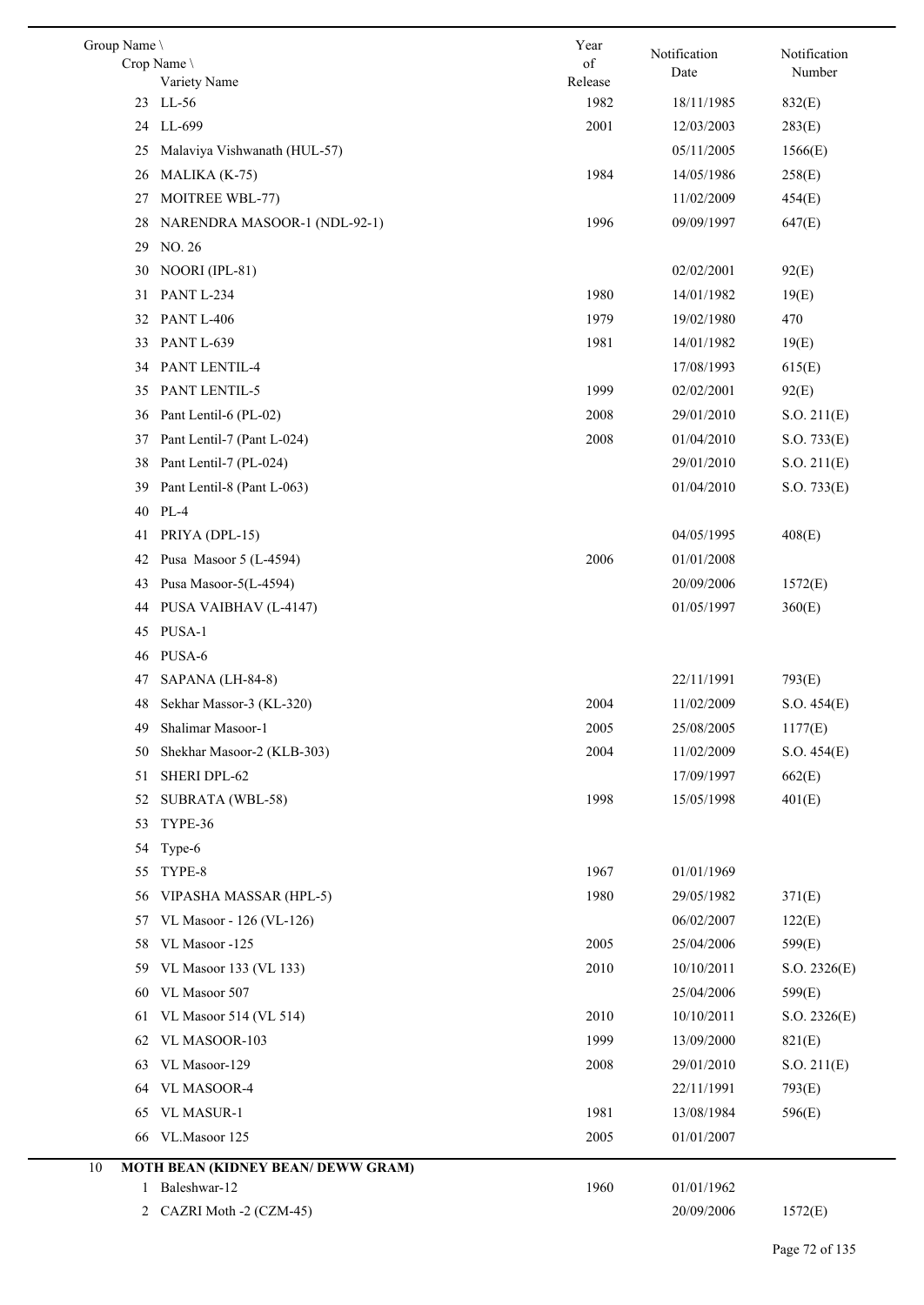| Group Name \<br>Crop Name                   | Year<br>of | Notification<br>Date     | Notification<br>Number |
|---------------------------------------------|------------|--------------------------|------------------------|
| Variety Name<br>CAZRI Moth -3 (CZM-99)<br>3 | Release    | 02/02/2005               | 122(E)                 |
| CAZRI MOTH-1 (CZM-79)<br>4                  |            | 26/10/1999               | 1050(E)                |
| <b>FMM-96</b><br>5                          | 1997       | 08/06/1999               | 425(E)                 |
| GAU Moth-1<br>6                             |            | 19/12/1978               | S.O.13                 |
| IPCMO-912<br>7                              |            | 04/05/1995               | 408(E)                 |
| <b>JADIA</b><br>8                           |            | 12/08/1980               | 2103                   |
| JMM-259 (Maru-Moth-1)<br>9                  |            |                          |                        |
| JWALA<br>10                                 | 1984       | 09/04/1985               | 295(E)                 |
| <b>MARU BAHAR (RMO-435)</b><br>11           |            | 04/09/2002               | 937(E)                 |
| <b>MARU MOTH-1</b><br>12                    |            | 01/12/1988               | 1135(E)                |
| MARU VARDHAN (RMO-225)<br>13                |            | 26/10/1999               | 1050(E)                |
| <b>MOTH-880</b><br>14                       |            | 06/11/1989               | 915(E)                 |
| Rajasthan Moth-257(RMO-257)<br>15           | 2006       | 05/10/2007               | 1703(E)                |
| <b>RAJASTHAN MOTH-40</b><br>16              |            | 02/09/1994               | 636(E)                 |
| RMB-25(RMO-2004)<br>17                      | 2006       | 25/04/2006               | 599(E)                 |
| RMO-423<br>18                               | 2002       | 04/02/2004               | 161(E)                 |
| TMV (Mb)- $1$<br>19                         | 2006       | 20/07/2007               | 1178(E)                |
| 20<br>Type-1                                | 1967       | 01/01/1969               |                        |
|                                             |            |                          |                        |
| PEAS (FIELD PEAS/ GARDEN PEAS/MATAR)<br>11  |            |                          |                        |
| ADARSH (ipf-99-25)<br>1                     |            | 04/02/2004               | 161(E)                 |
| ALANKAR (DMR-7)<br>2                        |            | 01/01/1996               | 1(E)                   |
| Aman (IPF 5-19)<br>3                        |            | 01/04/2010               | S.O. 733(E)            |
| AMBIKA (IM-9102)<br>4<br><b>APARNA</b>      |            | 02/02/2001               | 92(E)                  |
| 5                                           |            | 01/01/1988<br>23/03/1978 | 10(E)                  |
| <b>ARKEL</b><br>6                           |            |                          | 1004                   |
| $AZAD(P-1)$<br>7<br>8 AZAD (P-3)            |            | 09/04/1985<br>02/10/1996 | 295(E)<br>115(E)       |
| AZAD P-2<br>9                               |            | 04/11/1992               |                        |
| 10 BOACH SELECTION                          |            | 21/08/1975               | 814(E)<br>440          |
| <b>BR-12</b><br>11                          |            |                          |                        |
| <b>BR-2</b>                                 |            |                          |                        |
| 12<br><b>DAISY DWARF</b><br>13              |            | 19/12/1978               | 13                     |
| Dantiwada Fieldpea-1 (SKNP 04-09)<br>14     |            | 25/03/2011               | S.O. 632(E)            |
| 15<br><b>DDR 23</b>                         |            |                          |                        |
| 16 DHUSAR (S-22)                            | 1980       | 14/01/1982               | 19(E)                  |
| <b>EARLY GIANT</b><br>17                    |            | 21/08/1975               | 440                    |
| <b>GOMATI</b> (TRCP-8)<br>18                |            | 01/04/2010               | S.O. 733(E)            |
| <b>HANS</b><br>19                           | 1979       | 19/02/1980               | 470                    |
| <b>HARA BONA</b><br>20                      |            | 13/08/1984               | 596(E)                 |
| HARICHHAL<br>21                             |            | 21/08/1975               | 440                    |
| Hariyal (HFP-9907 B)<br>22                  |            |                          |                        |
| Hariyal(HFP-9907B)<br>23                    |            | 06/02/2007               | 122(E)                 |
| <b>HFP 529</b><br>24                        |            | 26/07/2012               | S.O.1708(E)            |
| HFP-9426<br>25                              | 2008       | 16/10/2008               | S.O. 2458(E)           |
| <b>IPF 4-9</b><br>26                        | 2010       | 10/10/2011               | S.O. 2326(E)           |
| JAWAHAR MATAR-1<br>27                       |            | 23/03/1978               | 1004                   |
| JAWAHAR MATAR-2<br>28                       |            | 14/01/1982               | 19(E)                  |
|                                             |            |                          |                        |

 $\overline{\phantom{0}}$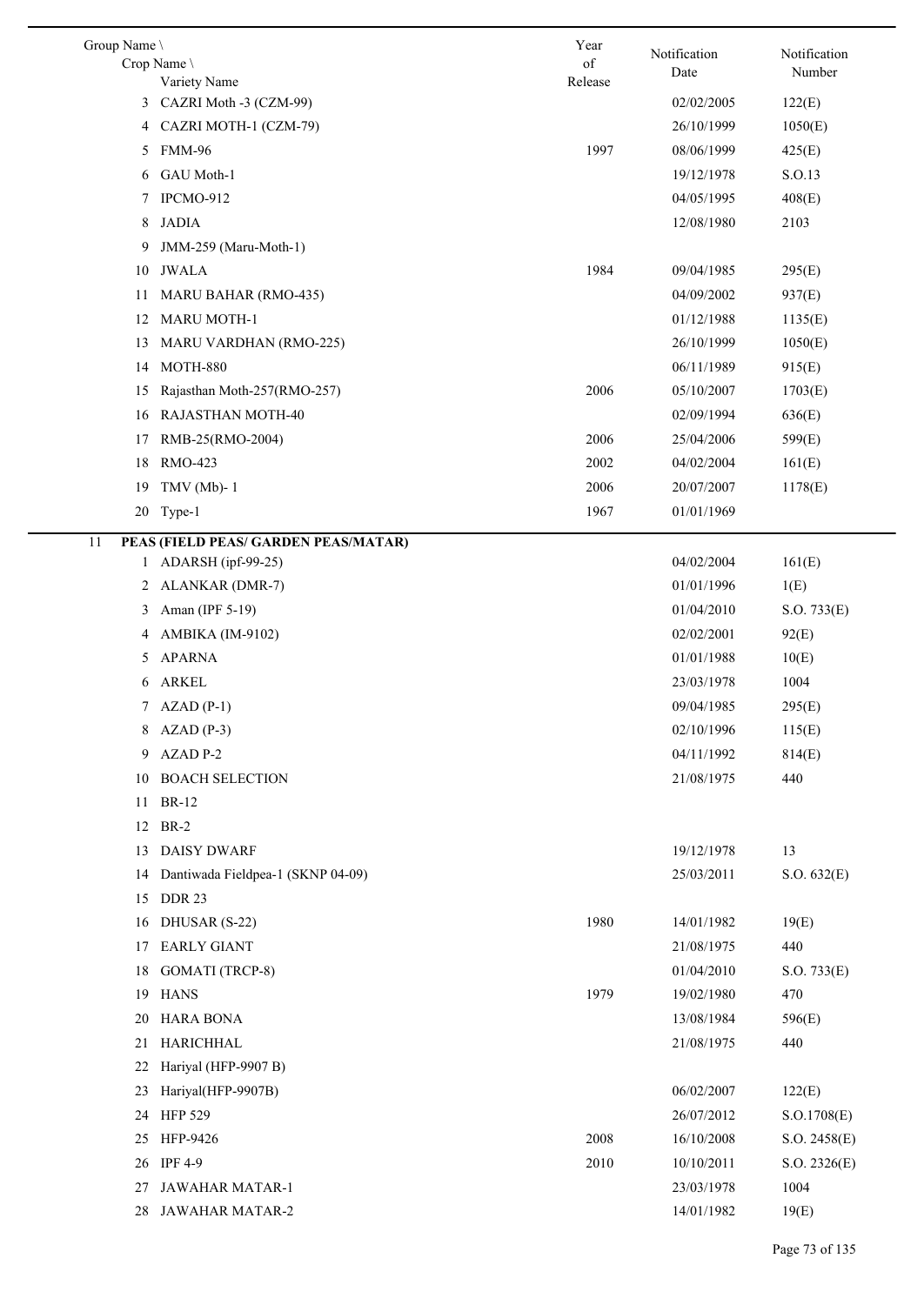| Group Name \                          | Year    | Notification | Notification |
|---------------------------------------|---------|--------------|--------------|
| Crop Name                             | of      | Date         | Number       |
| Variety Name                          | Release |              |              |
| <b>JAWAHAR MATAR-3</b><br>29          |         | 14/01/1982   | 19(E)        |
| <b>JAWAHAR MATAR-5</b><br>30          |         | 14/01/1982   | 19(E)        |
| JAWAHAR MATAR-6<br>31                 |         | 16/06/1991   | 527(E)       |
| 32<br>JAYANTI (HFP 8712)              | 1997    | 15/05/1998   | 401(E)       |
| 33<br>JP-179                          |         | 06/03/1987   | 165(E)       |
| JP-885<br>34                          |         | 04/11/1992   | 814(E)       |
| 35<br>KFP(103)                        |         | 17/08/1993   | 615(E)       |
| KHAPARKHEDA<br>36                     |         |              |              |
| <b>KINNAURI</b><br>37                 |         | 21/08/1975   | 440          |
| KPMR-144-1<br>38                      | 1996    | 09/09/1997   | 647(E)       |
| KPMR-400 (INDRA)<br>39                |         | 15/11/2001   | 1134(E)      |
| 40<br><b>KPMR-522 (JAY)</b>           |         | 15/11/2001   | 1134(E)      |
| 41<br>MALVIYA MATAR-15 (HUDP-15)      |         | 03/04/2000   | 340(E)       |
| 42<br><b>MALVIYA MATAR-2</b>          |         | 01/12/1988   | 1135(E)      |
| <b>MATAR AGETA-6</b><br>43            |         | 02/10/1996   | 115(E)       |
| MITHI PHALLI (OREGAN SUGAR-POD)<br>44 |         | 10/02/1996   | 115(E)       |
| 45<br>NARENDRA SABJI MATAR-2 (NDVP-8) |         | 21/09/1998   | 843(E)       |
| OOTY-1<br>46                          |         | 19/04/2001   | 348(E)       |
| 47<br>$P-23$                          |         | 30/06/1973   | 361(E)       |
| 48<br>$P-35$                          |         | 30/06/1973   | 361(E)       |
| 49 P-8                                |         | 30/06/1973   | 361(E)       |
| PANT MATAR-2<br>50                    |         | 06/11/1989   | 915(E)       |
| PANT P-5<br>51                        |         | 06/03/1987   | 165(E)       |
| Pant Pea-13<br>52                     |         | 10/01/2008   | 72(E)        |
| Pant Pea-14 (Pant P-14)<br>53         | 2004    | 25/04/2006   | 599(E)       |
| 54 PANT PEA-25                        | 2006    | 05/10/2007   | 1703(E)      |
| 55 Pant Pea-42                        |         | 16/10/2008   | S.O. 2458(E) |
| 56 Paras                              | 2005    | 25/04/2006   | 599(E)       |
| PEAS (AS KIND)<br>57                  |         | 21/08/1975   | 440          |
| 58 PG-3                               | 1977    | 19/12/1978   | 13           |
|                                       |         |              |              |
| Prakash (IPFD 1-10)<br>59             |         | 25/04/2006   | 599(E)       |
| PSM-1<br>60                           |         | 03/08/2012   |              |
| Pusa Mukta (DDR-55)<br>61             | 2003    | 05/11/2005   | 1566(E)      |
| PUSA PANNA (DDR-27)<br>62             |         | 15/11/2001   | 1134(E)      |
| PUSA PRABHAT (DDR-23)<br>63           |         | 02/02/2001   | 92(E)        |
| <b>RACHNA</b><br>64                   | 1980    | 29/05/1982   | 371(E)       |
| RPG-3 (GRAIN TYPE)<br>65              |         | 06/03/1987   | 165(E)       |
| <b>SAPNA</b><br>66                    |         | 03/08/2012   |              |
| <b>SHIKHA</b><br>67                   |         | 03/08/2012   |              |
| 68<br>SHUBHRA (IM-9101)               |         | 15/11/2001   | 1134(E)      |
| <b>SOLAN NIROG</b><br>69              |         | 21/09/1998   | 843(E)       |
| Swarna Tripti<br>70                   |         | 18/07/2008   | 1714(E)      |
| 71<br>SWARNA-REKHA (1436)             |         |              |              |
| SWATI (KFPD-24)<br>72                 | 1997    | 08/06/1999   | 425(E)       |
| 73<br>$T-163$                         | 1972    | 08/10/1974   | 598(E)       |
| UTTRA (HFP-8909)<br>74                |         | 01/05/1997   | 360(E)       |
| 75 Vikas (IPFD-99-33)                 |         | 25/08/2005   | 1177(E)      |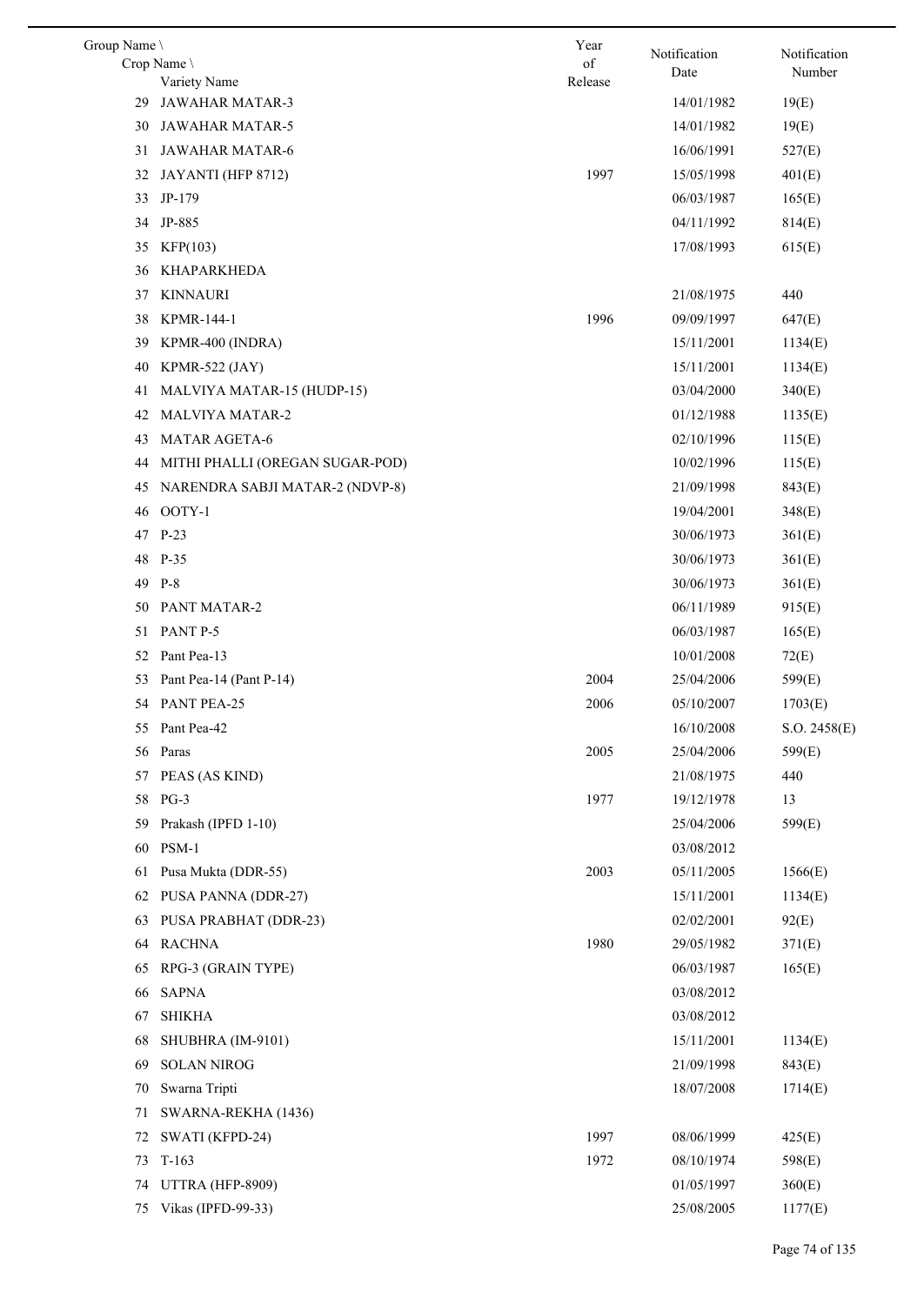| Group Name \ | Crop Name \<br>Variety Name | Year<br>of<br>Release | Notification<br>Date | Notification<br>Number |
|--------------|-----------------------------|-----------------------|----------------------|------------------------|
|              | 76 Vivek Matar-10(VP101)    |                       | 18/07/2008           | 1714(E)                |
|              | 77 VIVEK MATAR-8            |                       | 15/11/2001           | 1135(E)                |
| 78           | VIVEK- $6$ (VL- $6$ )       |                       | 02/08/1997           | 98(E)                  |
| 79.          | <b>VL AGETI MATAR-7</b>     |                       | 04/05/1995           | 408(E)                 |
| 80           | VL Matar 47 (VL 47)         | 2010                  | 10/10/2011           | S.O. 2326(E)           |
| 81           | <b>VL MATAR-3</b>           |                       | 06/11/1989           | 915(E)                 |
|              | 82 VL Matar-42              | 2005                  | 25/04/2006           | 599(E)                 |
| 83           | VL Matar-42 (VL-42)         |                       |                      |                        |
| 84           | VL-MATAR-1                  | 1978                  | 14/01/1982           | 19(E)                  |
|              | 85 VLMatar-42(VL-42)        |                       | 06/02/2007           | 122(E)                 |
| 12           | PIGEON PEA (RED GRAM/ARHAR) |                       |                      |                        |
|              | $1 \quad 20(105)(RABI)$     |                       | 13/08/1984           | 597(E)                 |
|              | 2 AL-15                     | 1981                  | 29/05/1982           | 371(E)                 |
| 3            | AL-201                      |                       | 04/05/1995           | 408(E)                 |
| 4            | AMAR (KA-32-1)              | 1996                  | 09/09/1997           | 647(E)                 |
| 5            | Amol (BDN 708)              | 2004                  | 06/02/2007           | 122(E)                 |
| 6            | Anand Desi Cotton-1         |                       | 26/07/2012           | S.O. 1708(E)           |
| 7            | Anand Grain Tur-2 (AGT-2)   | 2009                  | 26/07/2012           | S.O. 1708(E)           |
| 8            | APK-1 (ARG-102)             | 1999                  | 13/09/2000           | 821(E)                 |
| 9            | AZAD K 91-25 (M)            | 1997                  | 08/06/1999           | 425(E)                 |
| 10           | <b>BAHAR</b>                | 1973                  | 14/05/1986           | 258(E)                 |
| 11           | <b>BASANT</b> (1234)        |                       |                      |                        |
| 12           | BDN 711 (BDN 2004-3)        |                       | 10/09/2012           | S.O. 2125(E)           |
|              | 13 BDN-1                    | 1989                  | 14/01/1982           | 19(E)                  |
|              | 14 BDN-2                    | 1989                  | 14/01/1982           | 19(E)                  |
|              | 15 BR-183                   |                       |                      |                        |
|              | 16 BRG-1                    | 2004                  | 20/09/2006           | 1572(E)                |
| 17           | BRG-2                       | 2007                  | 11/02/2009           | S.O. 449(E)            |
|              | 18 BS-1                     |                       |                      |                        |
| 19           | <b>BSMR-175</b>             |                       | 02/09/1994           | 636(E)                 |
| 20           | <b>BSMR-736</b>             |                       | 01/01/1996           | 1(E)                   |
| 21           | BSMR-853 (VAISHALI)         | 2001                  | 04/09/2002           | 937(E)                 |
| 22           | $C-11$                      |                       | 29/05/1982           | 371(E)                 |
|              | 23 C-28                     |                       |                      |                        |
|              | 24 C.O.-1                   | 1970                  | 01/01/1972           |                        |
| 25           | <b>CHUNI</b> (B-517)        | 1980                  | 14/01/1982           | 19(E)                  |
| 26           | CO(RG)-7 CORG-9701          | 2004                  | 25/08/2005           | 1177(E)                |
| 27           | $CO-2$                      | 1974                  | 24/07/1985           | 540(E)                 |
|              | 28 CO-3                     | 1977                  | 24/07/1985           | 540(E)                 |
| 29           | $CO-4$                      | 1981                  | 13/08/1984           | 596(E)                 |
|              | 30 CO-5                     | 1984                  | 18/11/1985           | 540(E)                 |
|              | 31 CO-6                     |                       | 17/08/1993           | 615(E)                 |
|              | 32 COPH-1                   | 1994                  | 01/05/1997           | 360(E)                 |
| 33           | COPH-2                      | 1997                  | 09/09/1997           | 647(E)                 |
|              | 34 DURGA (ICPL-84031)       | 1997                  | 08/06/1999           | 425(E)                 |
|              | 35 F-52                     | 1956                  | 01/01/1958           |                        |
|              | 36 GS-1                     | 1979                  | 14/01/1982           | 19(E)                  |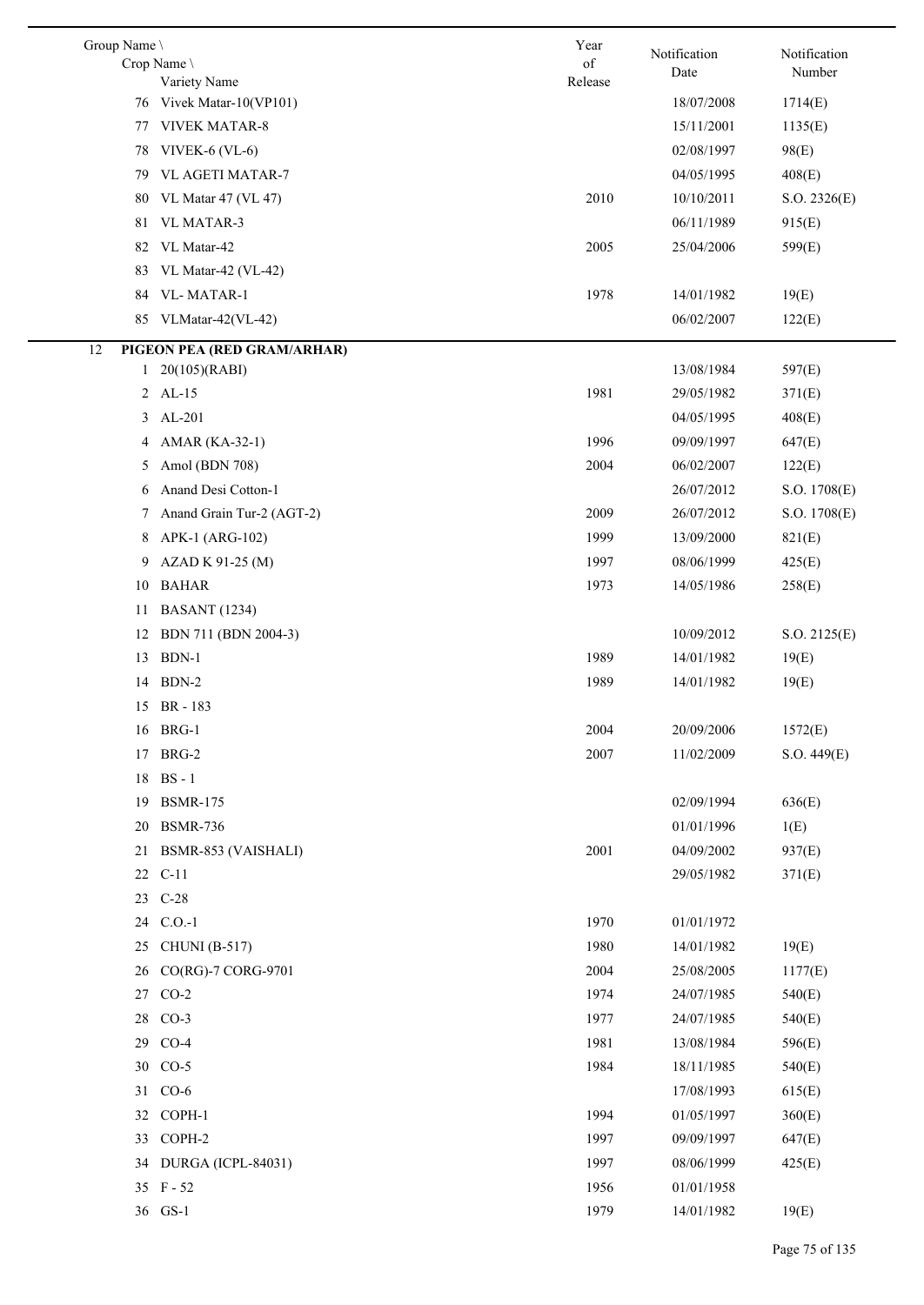| Group Name |                                  | Year          | Notification | Notification |
|------------|----------------------------------|---------------|--------------|--------------|
|            | Crop Name<br>Variety Name        | of<br>Release | Date         | Number       |
|            | 37 GT-101                        | 2002          | 04/02/2004   | 161(E)       |
| 38         | GTH-1 (SKNPCH-10)                |               | 05/10/2007   | 1703(E)      |
| 39         | GTH-1 -A Line                    |               |              |              |
| 40         | GTH-1-B Line                     |               |              |              |
| 41         | GTH-1 -R Line                    |               |              |              |
| 42         | <b>GUJARAT TUR-100</b>           |               | 04/11/1992   | 814(E)       |
| 43         | <b>GUJARAT VEGETABLE TUVER-1</b> |               | 04/11/1992   | 814(E)       |
| 44         | <b>GWALIOR - 3</b>               |               |              |              |
|            | 45 HY-1                          | 1978          | 19/12/1978   | 13           |
|            | 46 HY-2                          | 1978          | 19/12/1978   | 13           |
|            | 47 HY-3A                         | 1980          | 14/01/1982   | 19(E)        |
| 48         | HY-3C                            | 1980          | 14/01/1982   | 19(E)        |
| 49         | HY-4                             |               | 19/12/1978   | 13           |
|            | 50 HY-5                          | 1980          | 14/01/1982   | 19(E)        |
| 51         | HYDERABAD-185                    | 1956          | 29/05/1982   | 371(E)       |
|            | 52 IC-550413                     | 2006          | 05/10/2007   | 1703(E)      |
| 53         | ICPH-2671 (ICPH 2043 A-LINE)     |               |              |              |
| 54         | ICPH-2671 (ICPH 2043 B-LINE)     |               |              |              |
| 55         | ICPH-2671 (ICPR 2671 R-LINE)     |               |              |              |
| 56         | ICPH-8                           |               | 16/08/1991   | 527(E)       |
| 57         | ICPL-87 (PRAGATI)                |               | 14/05/1986   | 258(E)       |
| 58         | ICPL-87119 (ASHA)                |               | 17/08/1993   | 615(E)       |
| 59         | $JA-3$                           | 1979          | 14/01/1982   | 19(E)        |
| 60         | $JA-4$                           |               | 16/08/1991   | 527(E)       |
| 61         | JAGRITI (ICPL-151)               |               | 31/07/1989   | 599(E)       |
|            | 62 JAWAHAR KM-7                  |               | 01/01/1996   | 1(E)         |
| 63         | Jawahar Tur JKM-189              | 2006          | 20/07/2007   | 1178(E)      |
| 64         | KHARGONE-2                       | 1962          | 01/01/1964   |              |
| 65         | KONKAN TUR-1                     |               | 02/09/1994   | 636(E)       |
| 66         | $Lam-41$                         | 2006          | 20/07/2007   | 1178(E)      |
| 67         | LAXMI (ICPL-85063)               | 1997          | 02/02/2001   | 92(E)        |
| 68         | LAXMI (KANKE-3)                  | 1974          | 01/01/1976   |              |
| 69         | LRG - 36                         |               |              |              |
| 70         | $LRG-36$                         |               |              |              |
| 71         | MADHIRA-66                       |               | 04/05/1995   | 408(E)       |
| 72         | Malviya Chamawtkar (MAL-13)      |               | 02/02/2005   | 122(E)       |
| 73         | MALVIYA VIKALP (MA-3)            |               | 26/10/1999   | 1050(E)      |
| 74         | Malviya Vikash (MA-6)            |               | 12/03/2003   | 283(E)       |
| 75         | <b>MANAK</b> (H-77-216)          | 1985          | 19/11/1985   | 832(E)       |
| 76         | MARUTI (ICP-8863)                | 1985          | 26/11/1986   | 867(E)       |
| 77         | $Mukta(R-60)$                    | 1971          | 01/01/1973   |              |
| 78         | NARENDRA ARHAR-1 (NDA-88-2)      | 1996          | 09/09/1997   | 647(E)       |
| 79         | Narendra Arhar-2 (NDA-98-1)      |               | 10/01/2008   | S.O. 72(E)   |
| 80         | NO. 148                          | 1965          | 29/05/1982   | 371(E)       |
| 81         | NO. 290-21                       | 1965          | 29/05/1982   | 371(E)       |
| 82         | NO. 84                           | 1982          | 29/05/1982   | 371(E)       |
| 83         | $NP(WR) - 15$                    |               |              |              |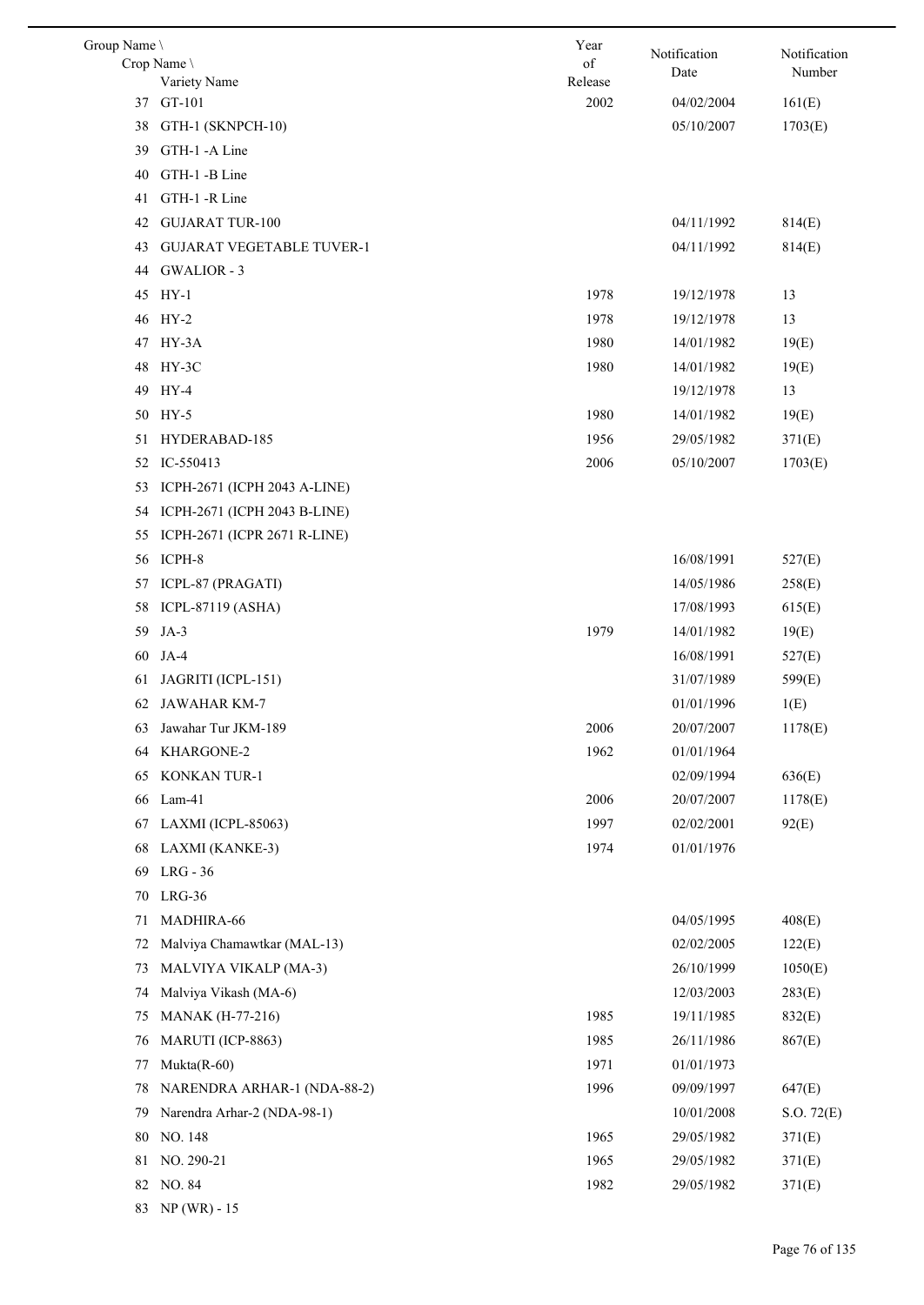| Group Name |                                        | Year            | Notification | Notification |
|------------|----------------------------------------|-----------------|--------------|--------------|
|            | Crop Name                              | of              | Date         | Number       |
| 84         | Variety Name<br>Palem Khandi (PRG-158) | Release<br>2006 | 05/10/2007   | 1703(E)      |
|            | PALNADU (IRG-30)                       | 1980            |              |              |
| 85         |                                        |                 | 14/01/1982   | 19(E)        |
| 86         | Pant Arhar-291 (PA-291)                | 2008            | 29/01/2010   | S.O. 211(E)  |
| 87         | PARAS (H-82-1)                         | 1997            | 15/05/1998   | 401(E)       |
| 88         | PAU-881 (AL-1507)                      | 2007            | 08/05/2008   | S.O. 1108(E) |
| 89         | PPH-4                                  | 1995            | 01/01/1996   | 1(E)         |
| 90         | PRABHAT                                | 1972            | 02/02/1976   | 786          |
| 91         | PT-221                                 | 1979            | 14/01/1982   | 19(E)        |
|            | 92 PT-301                              | 1965            | 29/05/1982   | 371(E)       |
| 93         | Pusa - 2001                            | 2006            | 01/01/2008   |              |
| 94         | Pusa 2002                              | 2008            | 16/10/2008   | S.O. 2458(E) |
| 95         | PUSA PGETI                             | 1971            | 21/09/1974   | 566(E)       |
| 96         | Pusa-2001                              | 2006            | 20/09/2006   | 1572(E)      |
|            | 97 PUSA-33                             |                 | 01/01/1988   | 10(E)        |
| 98         | PUSA-74                                | 1982            | 29/05/1982   | 371(E)       |
| 99         | PUSA-84                                | 1985            | 18/11/1985   | 832(E)       |
| 100        | <b>PUSA-855</b>                        |                 | 17/08/1993   | 615(E)       |
| 101        | PUSA-9                                 |                 | 17/08/1993   | 615(E)       |
| 102        | Pusa-991                               | 2003            | 05/11/2005   | 1566(E)      |
| 103        | Pusa-992                               |                 | 04/02/2004   | 161(E)       |
| 104        | Ragiv Lochan                           |                 |              |              |
| 105        | Rajeevlochan                           | 2006            | 25/03/2011   | S.O. 632(E)  |
| 106        | $S-20$                                 | 1976            | 01/01/1978   |              |
| 107        | S-5 (PUSA AGETI)                       |                 | 14/01/1982   | 19(E)        |
| 108        | $SA-1$                                 | 1952            | 24/07/1985   | 540(E)       |
| 109        | <b>SARITA</b>                          | 1996            | 15/05/1998   | 401(E)       |
|            | 110 SELECTION-31                       | 1997            | 04/09/2002   | 937(E)       |
|            | 111 SHARADA (S-8)                      | 1971            | 01/01/1973   |              |
|            | 112 ST-1                               |                 |              |              |
| 113        | Surya (MRG-1004)                       | 2009            | 27/08/2009   | O.S. 2187(E) |
| 114        | SWETA $(B-7)$                          | 1980            | 14/01/1982   | 19(E)        |
| 115        | $T-15-15$                              | 1960            | 09/04/1985   | 295(E)       |
| 116 T-7    |                                        | 1960            | 05/05/1988   | 471(E)       |
| 117        | T.VISHAKHA-1                           |                 | 09/04/1985   | 295(E)       |
| 118        | $TAT - 5$                              | 1984            | 01/01/1986   |              |
|            | 119 TAT-10                             | 1984            | 09/04/1985   | 295(E)       |
| 120        | <b>TJT 501</b>                         |                 | 27/08/2009   | O.S. 2187(E) |
|            | 121 TS-3                               | 1997            | 02/02/2001   | 92(E)        |
|            | 122 TS-3R                              | 2010            | 10/10/2011   | S.O. 2326(E) |
|            | 123 TT401                              |                 | 05/10/2007   | 1703(E)      |
| 124        | TTB-7                                  |                 | 01/01/1988   | 10(E)        |
| 125        | TYPE-17                                | 1949            | 19/12/1978   | 13           |
|            | 126 TYPE-21 (T-21)                     |                 | 21/09/1974   | 566(E)       |
| 127        | <b>UPAS-120</b>                        | 1984            | 02/02/1976   | 786          |
| 128        | VAMBAN-1                               |                 | 17/08/1993   | 615(E)       |
| 129        | VAMBAN-2 (VRG-4)                       | 1999            | 13/09/2000   | 821(E)       |
|            | 130 VBN (Rg) 3                         | 2005            | 01/01/2007   |              |
|            |                                        |                 |              |              |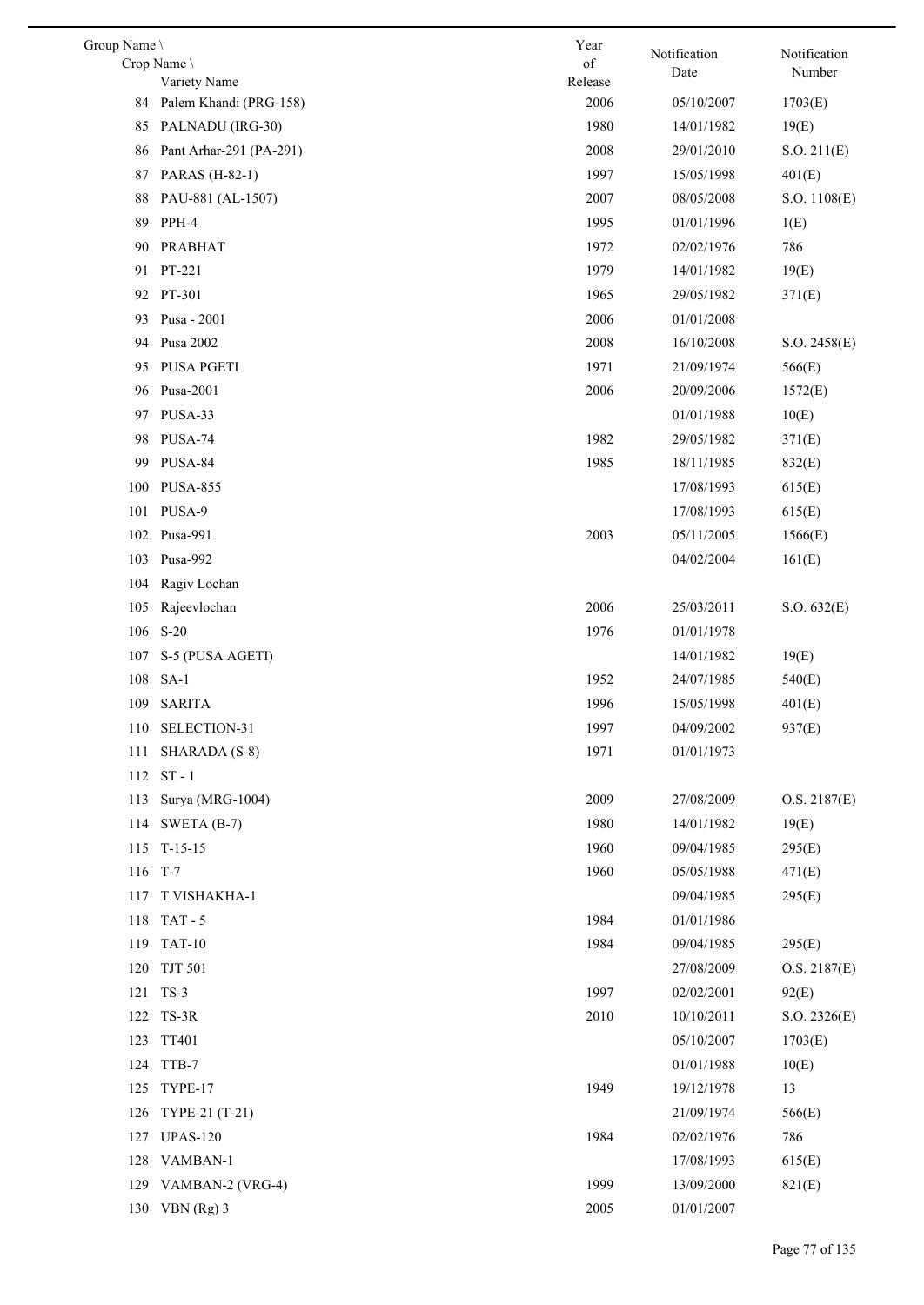| Notification<br>Date | Notification<br>Number |
|----------------------|------------------------|
|                      |                        |
| 20/09/2006           | 1572(E)                |
| 06/02/2007           | 122(E)                 |
|                      |                        |
| 05/10/2007           | 1703(E)                |
| 11/02/2009           | S.O. 449(E)            |
| 04/09/2002           | 937(E)                 |
| 16/03/2012           |                        |
| 15/06/1990           | S. O.456(E)            |
|                      | 386(E)                 |
| 14/05/1986           | 258(E)                 |
| 19/12/1978           | 13                     |
| 21/08/1975           | 440                    |
| 01/01/2006           |                        |
| 01/04/2010           | S.O. 733(E)            |
| 01/01/1980           |                        |
| 19/12/1978           | 13                     |
| 04/11/1992           | 814(E)                 |
|                      |                        |
| 01/01/1982           |                        |
| 21/08/1975           | 440                    |
| 22/11/1991           | 793(E)                 |
| 06/11/1989           | 915(E)                 |
|                      |                        |
| 15/11/2001           | 1198(E) of 2002/11     |
| 09/04/1985           | 295(E)                 |
| 10/02/1996           | 115(E)                 |
| 19/04/2001           | 348(E)                 |
| 21/08/1975           | 440                    |
| 01/06/2007           | 858(E)                 |
| 01/06/2007           | 858(E)                 |
| 15/05/1998           | 401(E)                 |
| 18/09/1987           | 834(E)                 |
|                      |                        |
| 04/09/2002           | 937(E)                 |
| 19/12/1978           | 13                     |
| 26/12/2008           | 2978(E)                |
| 08/05/2008           | S.O. 1108(E)           |
| 14/01/1982           | 19(E)                  |
| 19/12/1978           | 13                     |
| 19/12/1978           | 13                     |
| 26/10/1999           | 1052(E)                |
| 16/08/1991           | 527(E)                 |
|                      |                        |
|                      |                        |
|                      | 2458(E)                |
|                      | 16/10/2008             |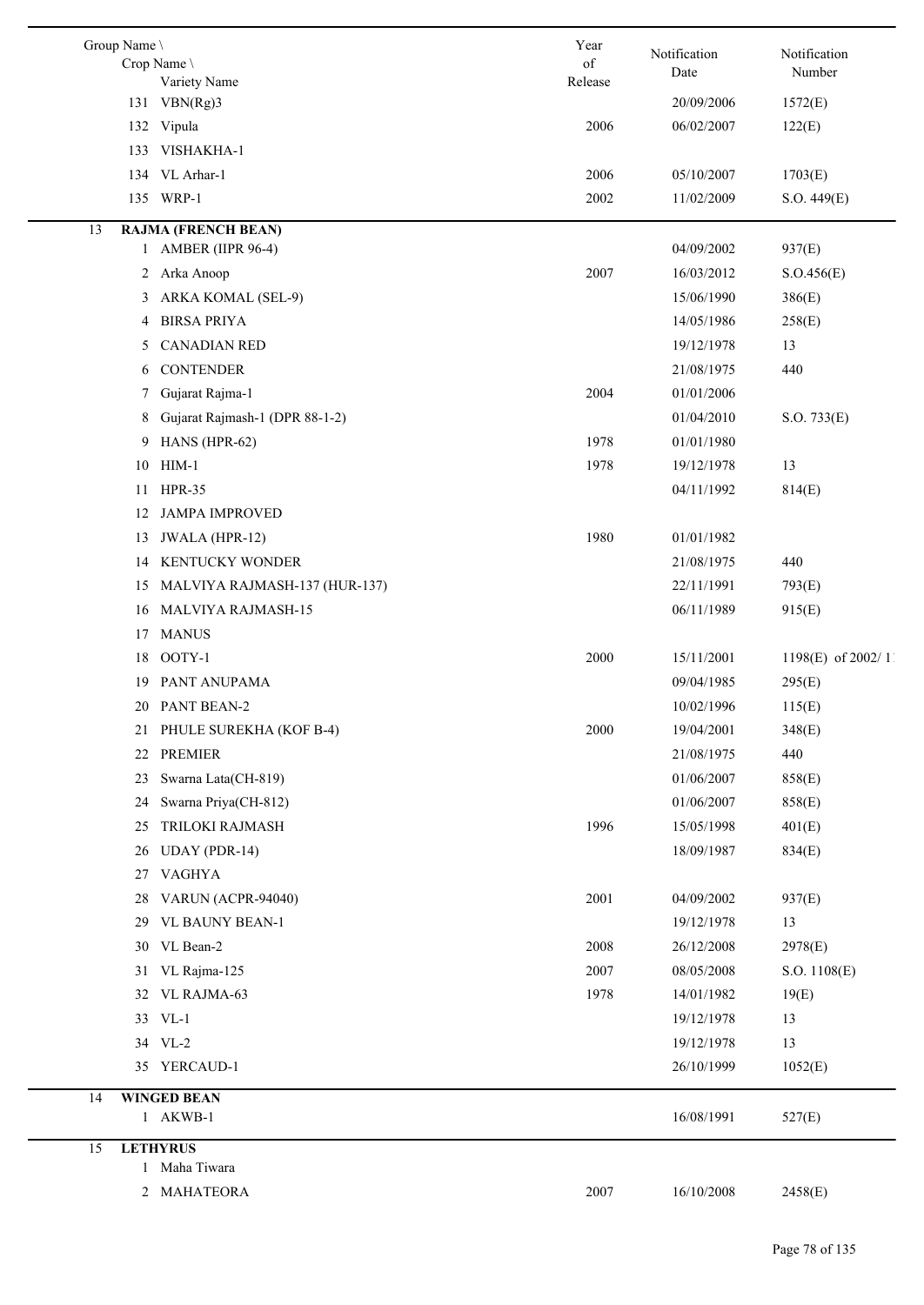| Group Name \                                             | Year                                                                                                          | Notification             | Notification           |
|----------------------------------------------------------|---------------------------------------------------------------------------------------------------------------|--------------------------|------------------------|
| Crop Name \                                              | $% \left( \left( \mathcal{A},\mathcal{A}\right) \right) =\left( \mathcal{A},\mathcal{A}\right)$ of<br>Release | Date                     | Number                 |
| Variety Name<br>3 Ratan                                  |                                                                                                               |                          |                        |
|                                                          |                                                                                                               |                          |                        |
| <b>MOCHAI</b> (LAB-LAB)<br>16<br>1 Co.2                  |                                                                                                               |                          |                        |
| 2 CO.8                                                   | 1972                                                                                                          | 01/01/1974               |                        |
|                                                          |                                                                                                               |                          |                        |
| <b>OILSEEDS</b><br>$\overline{4}$                        |                                                                                                               |                          |                        |
| <b>CASTOR (REHRI)</b><br>$\mathbf{1}$                    |                                                                                                               |                          |                        |
| 1 AKC-1                                                  |                                                                                                               | 04/05/1995               | 408(E)                 |
| 2 ARUNA                                                  | 1970                                                                                                          | 02/02/1976               | 786                    |
| $3 \text{ B} - 1$                                        |                                                                                                               |                          |                        |
| 4 BHAGYA                                                 | 1974                                                                                                          | 19/12/1978               | 13                     |
| 5 CH-1                                                   |                                                                                                               | 19/12/1978               | 13                     |
| 6 Co.1                                                   |                                                                                                               |                          |                        |
| DCH-32 DCS-5R<br>$7^{\circ}$                             |                                                                                                               |                          |                        |
| DCH-32 LRES-17A<br>8                                     |                                                                                                               |                          |                        |
| DCH-32 LRES-17B<br>9                                     |                                                                                                               |                          |                        |
| DCH-519<br>10                                            | 2006                                                                                                          | 25/04/2006               | 599(E)                 |
| DCH-519 (DCS-78)<br>11                                   |                                                                                                               | 25/04/2006               | 599(E)                 |
| DCH-519 (M-574)<br>12                                    |                                                                                                               | 25/04/2006               | 599(E)                 |
| <b>DCS-107</b><br>13                                     |                                                                                                               | 20/07/2011               | 1661(E)                |
| DEEPAK (DCH-177)<br>14                                   |                                                                                                               | 13/09/2000               | 821(E)                 |
| DEEPAK (DCH-177)(DCS-9)<br>15<br>DEEPAK (DCH-177)(DPC-9) |                                                                                                               | 13/09/2000               | 821(E)                 |
| 16<br>DEEPTI (DCH-32)<br>17                              |                                                                                                               | 13/09/2000<br>15/05/1998 | 821(E)                 |
| DSP 222 (DSP 222)<br>18                                  | 2010                                                                                                          | 10/09/2012               | 401(E)<br>S.O. 2125(E) |
| 19 EB-16                                                 |                                                                                                               |                          |                        |
| EB-16A<br>20                                             |                                                                                                               |                          |                        |
| EB-31<br>21                                              |                                                                                                               |                          |                        |
| EB-9<br>22                                               |                                                                                                               |                          |                        |
| <b>GANGAPURI</b><br>23                                   |                                                                                                               |                          |                        |
| <b>GAUC-1 (VHB-44)</b><br>24                             | 1973                                                                                                          | 02/02/1976               | 786                    |
| Gauch-4 (GCH-4) 48-1R<br>25                              |                                                                                                               |                          |                        |
| Gauch-4 (GCH-4) VP-1A<br>26                              |                                                                                                               |                          |                        |
| Gauch-4 (GCH-4) VP-1B<br>27                              |                                                                                                               |                          |                        |
| Gauch-5 (GCH-5) GeetaA<br>28                             |                                                                                                               |                          |                        |
| Gauch-5 (GCH-5) GeetaB<br>29                             |                                                                                                               |                          |                        |
| Gauch-5 (GCH-5) SH-72R<br>30                             |                                                                                                               |                          |                        |
| GCH - $6$ (JHB - $665$ ) (JI-96)<br>31                   |                                                                                                               | 26/10/1999               | 1050(E)                |
| GCH - $6$ (JHB - $665$ ) (JP-65)<br>32                   |                                                                                                               | 26/10/1999               | 1050(E)                |
| 33<br>GCH-2 (GUJARAT CASTOR HYBRID-2)                    | 1985                                                                                                          | 14/05/1986               | 258(E)                 |
| GCH-2 J135-M (GUJARAT CASTOR HYBRID-2)<br>34             |                                                                                                               | 14/05/1986               | 258(E)                 |
| GCH-2 VP1-F (GUJARAT CASTOR HYBRID-2)<br>35              |                                                                                                               | 14/05/1986               | 258(E)                 |
| GCH-3 (JHB-67)<br>36                                     | 1968                                                                                                          | 02/02/1976               | 786                    |
| GCH-4<br>37                                              |                                                                                                               | 01/01/1988               | 10(E)                  |
| $GCH-4$ (48-1 (M))<br>38                                 |                                                                                                               | 01/01/1988               | 10(E)                  |
| $GCH-4 (VP-1 (F))$<br>39                                 |                                                                                                               | 01/01/1988               | 10(E)                  |
| GCH-5 (SHB-145)<br>40                                    |                                                                                                               | 09/09/1997               | 647(E)                 |
|                                                          |                                                                                                               |                          |                        |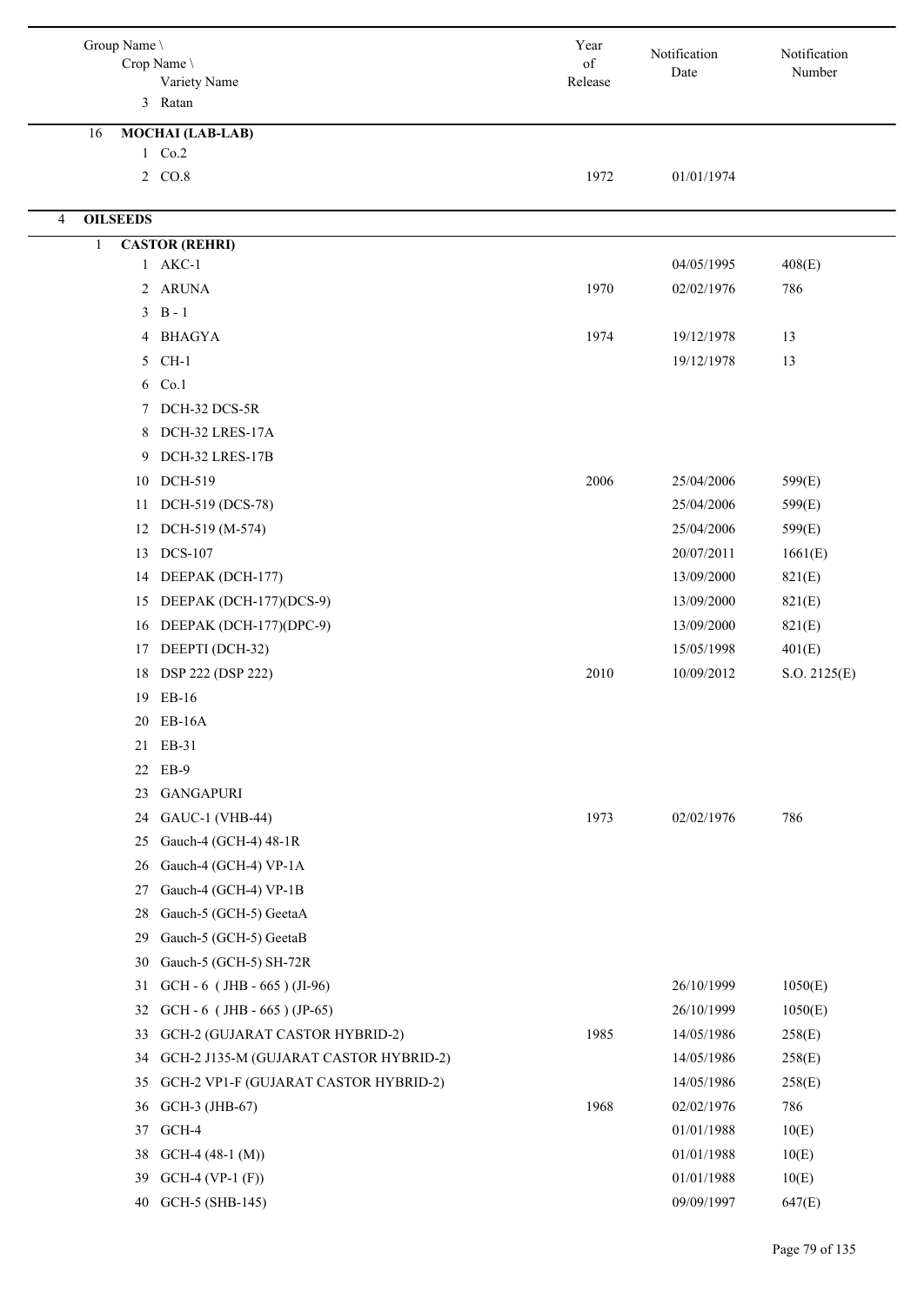| Group Name \ |                         | Year    | Notification | Notification |
|--------------|-------------------------|---------|--------------|--------------|
|              | Crop Name \             | of      | Date         | Number       |
|              | Variety Name            | Release |              |              |
| 41           | GCH-6 (JHB-665)         |         | 26/10/1999   | 1050(E)      |
| 42           | GCH-7                   | 2006    | 20/07/2007   | 1178(E)      |
| 43           | $GCH-7(F)$              |         | 20/07/2007   | 1178(E)      |
| 44           | $GCH-7(M)$              |         | 20/07/2007   | 1178(E)      |
| 45           | GIRIJA (S-248-2)        |         | 19/12/1978   | 13           |
| 46           | <b>GUJARAT CASTOR-2</b> | 1995    | 01/01/1996   | 1(E)         |
|              | 47 H.C.-1               |         |              |              |
|              | 48 H.C.-4               |         |              |              |
| 49           | Haritha (PCS-124)       | 2002    | 04/02/2004   | 161(E)       |
|              | 50 HC-2                 |         |              |              |
|              | 51 HC-3                 |         |              |              |
|              | 52 HC-5                 |         |              |              |
|              | 53 HC-6                 |         |              |              |
|              | 54 HC-7                 |         |              |              |
| 55           | $HC-8$                  |         |              |              |
| 56           | JAWAN (OG-71-3)         | 1983    | 01/01/1985   |              |
| 57           | JI-273 (GC3)            | 2007    | 26/07/2012   | S.O. 1708(E) |
| 58           | JUNAGADH-1              | 1969    | 13/08/1984   | 596(E)       |
| 59           | <b>JWALA(48-1)</b>      |         | 05/10/2007   | 1703(E)      |
| 60           | <b>JYOTI</b>            | 1971    | 21/08/1975   | 440(E)       |
| 61           | JYOTI (REC-9)           |         | 04/05/1995   | 408(E)       |
| 62           | K-8501 (Chandra Prabha) | 2008    | 31/08/2010   | S.O. 2137(E) |
| 63           | KALPI-6                 |         | 19/12/1978   | 13           |
| 64           | Kiran (PCS-136)         | 2002    | 04/02/2004   | 161(E)       |
| 65           | <b>KISAN</b>            | 1980    | 01/01/1982   |              |
| 66           | KOPARGAON-3             | 1933    | 01/01/1935   |              |
|              | 67 KRANTI (PCS-4)       | 1996    | 08/06/1999   | 425(E)       |
|              | 68 KRG-1                |         |              |              |
|              | 69 MC-1                 |         |              |              |
|              | 70 MH-1                 | 1974    | 01/01/1976   |              |
|              | 71 PB.NO.1              |         | 30/06/1973   | 361(E)       |
|              | 72 PUNJAB NO.1          |         | 21/08/1975   | 440          |
|              | 73 R.S.-1               | 1973    | 01/01/1975   |              |
|              | 74 RC-8                 | 1977    | 14/01/1982   | 19(E)        |
|              | 75 RHC-1                | 2002    | 04/09/2002   | 937(E)       |
|              | 76 ROSY                 |         |              |              |
|              | 77 S-20                 |         |              |              |
|              | 78 SA-2                 | 1971    | 01/01/1973   |              |
|              | 79 SA.-1                |         |              |              |
|              | 80 SAGAR SHAKTI         | 2006    | 25/04/2006   | 599(E)       |
|              | 81 SOUBHAGYA            | 1974    | 19/12/1978   | 13           |
|              | 82 TARAI-4              |         | 19/12/1978   | 13           |
| 83           | $TG-1$                  | 1973    | 01/01/1975   |              |
|              | 84 TMV-1                |         |              |              |
|              | 85 TMV-2                |         |              |              |
|              | 86 TMV-3                |         |              |              |
|              | 87 TMV-4                |         | 13/08/1984   | 596(E)       |
|              |                         |         |              |              |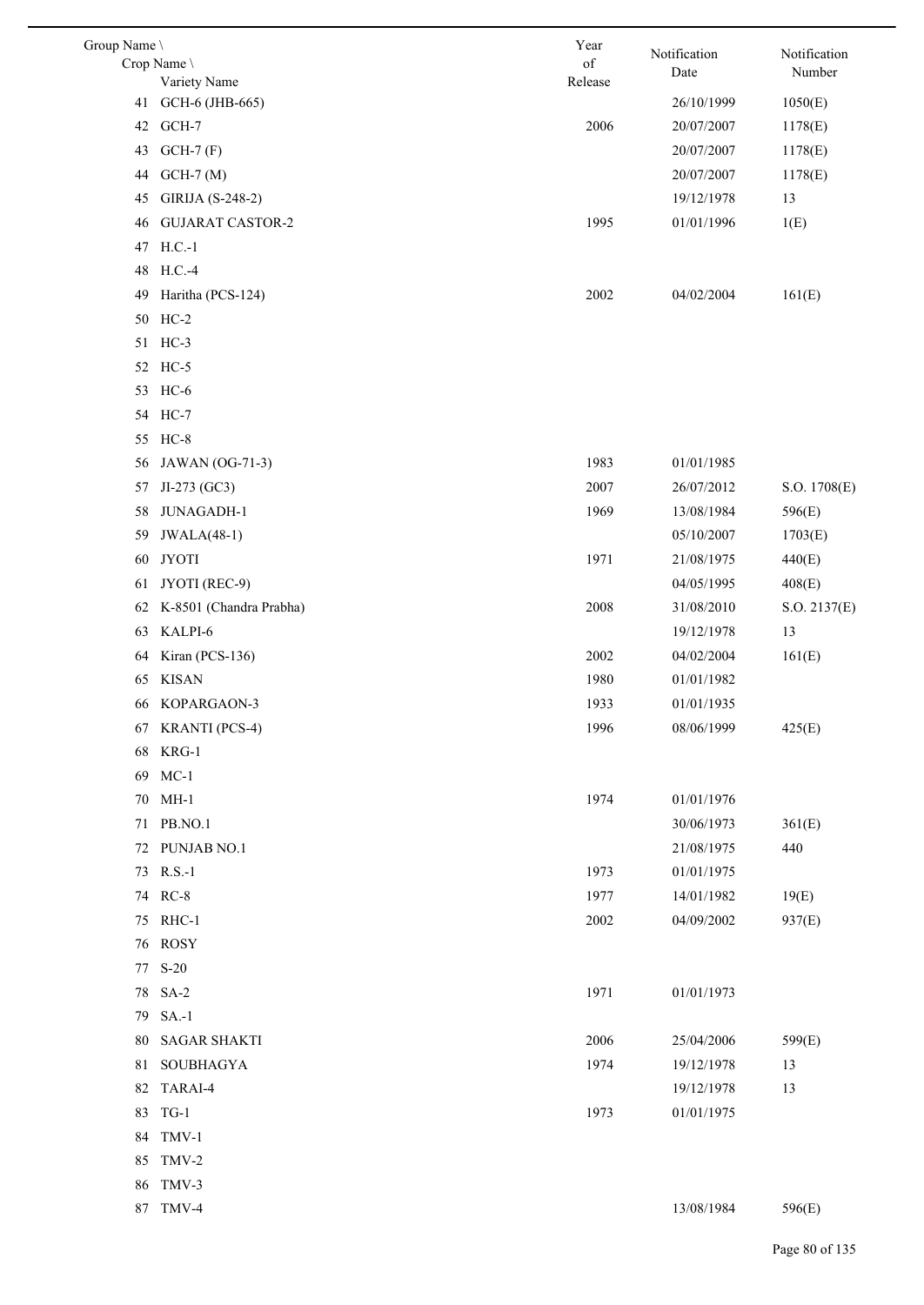| Group Name \   | Crop Name<br>Variety Name                | Year<br>of<br>Release | Notification<br>Date | Notification<br>Number |
|----------------|------------------------------------------|-----------------------|----------------------|------------------------|
| 88             | TMV-5                                    | 1984                  | 18/11/1985           | 832(E)                 |
| 89             | TMV-6                                    | 1997                  | 09/09/1997           | 647(E)                 |
| 90             | TMV-7                                    | 1967                  | 21/08/1975           | 440(E)                 |
|                | 91 TMV-8                                 | 1968                  | 01/01/1970           |                        |
| 92             | TMVCH-1                                  | 1998                  | 08/06/1999           | 425(E)                 |
| 93.            | TYPE-28                                  | 1960                  | 19/12/1978           | 13                     |
|                | 94 TYPE-3                                |                       | 19/12/1978           | 13                     |
| 95.            | <b>VIJAPUR INBRED-9</b>                  | 1972                  | 13/08/1984           | 596(E)                 |
|                | 96 VRCH-1                                |                       | 31/08/2010           | S.O. 2137(E)           |
| $\overline{2}$ | <b>GROUNDNUT (PEA NUT/MUNG PHALLI)</b>   |                       |                      |                        |
|                | 1 A.K-12-24                              | 1940                  | 02/02/1976           | 786                    |
|                | 2 Abhaya (TPT-25)                        | 2006                  | 20/07/2007           | 1178(E)                |
| 3              | Ajeya (R-2001-3)                         |                       | 16/10/2008           | S.O. 2458(E)           |
| 4              | AK-159                                   | 2001                  | 04/09/2002           | 937(E)                 |
|                | 5 AK-265                                 |                       | 05/10/2007           | 1703(E)                |
|                | 6 AK-303                                 | 2007                  | 11/02/2009           | S.O. 449(E)            |
|                | 7 ALR-1                                  |                       | 06/11/1989           | 915(E)                 |
| 8              | ALR-2 (ALG-56)                           | 1994                  | 01/05/1997           | 360(E)                 |
| 9              | ALR-3 (ALG-63)                           | 1999                  | 13/09/2000           | 821(E)                 |
| 10             | AMBAR (CSMG-84-1)                        |                       | 17/08/1993           | 615(E)                 |
| 11             | Asiriya Mwitunde                         |                       |                      |                        |
| 12             | <b>BIRSA BOLD-1</b>                      |                       | 02/09/1994           | 636(E)                 |
| 13             | <b>BIRSA GROUNDNUT-1</b>                 | 1979                  | 08/07/1983           | 499(E)                 |
| 14             | BIRSA GROUNDNUT-2 (BG-2)                 | 1979                  | 03/01/1983           | 2(E)                   |
| 15             | <b>BIRSA GROUNDNUT-3</b>                 | 1985                  | 15/05/1990           | 386(E)                 |
|                | 16 BSRG-1 (ICGV-86143)                   | 1994                  | 01/05/1997           | 360(E)                 |
|                | 17 C-501(Virginia group)                 | 1961                  | 01/01/1963           |                        |
|                | 18 CG-16(JSP-39)                         |                       |                      |                        |
| 19             | CHANDRA (AH-114)                         | 1977                  | 19/12/1978           | 13                     |
| 20             | <b>CHITRA</b>                            | 1984                  | 24/07/1985           | 540(E)                 |
| 21             | CO (GN 4, CULTURE TNAU 269)              | 2001                  | 15/11/2001           | 1134(E)                |
|                | 22 CO 6                                  | 2010                  | 26/07/2012           | S.O.1708(E)            |
| 23             | $Co(GN)-5$                               | 2002                  | 25/08/2005           | 1177(E)                |
|                | 24 CO-1                                  | 1979                  | 14/01/1982           | 19(E)                  |
|                | 25 CO-2                                  | 1984                  | 14/05/1986           | 258(E)                 |
|                | 26 CO-3 (TNAU-256)                       | 1999                  | 13/09/2000           | 821(E)                 |
| 27             | CSMG 9510 (Utkarsh)                      |                       | 11/02/2009           | S.O. 449(E)            |
| 28             | DH-3-30                                  | 1975                  | 14/01/1982           | 19(E)                  |
| 29             | Divya (CSMG-2003-19)                     |                       | 10/10/2011           | S.O. 2326(E)           |
|                | 30 DSG-1                                 | 1996                  | 09/09/1997           | 647(E)                 |
| 31             | FAIZPUR-1-5                              |                       | 02/02/1976           | 786                    |
|                | 32 G.G-11                                | 1985                  | 01/01/1988           | 10(E)                  |
|                | 33 GAUG-1                                | 1973                  | 08/07/1983           | 499(E)                 |
| 34             | GAUG-10                                  | 1973                  | 08/07/1983           | 499(E)                 |
|                | 35 GG-12                                 |                       | 04/11/1992           | 814(E)                 |
|                | 36 GG-14 (Gujarat Groundnut-14) (JSP-28) |                       |                      |                        |
| 37             | GG-14 (JSP-28)                           |                       | 12/03/2003           | 283(E)                 |
|                |                                          |                       |                      |                        |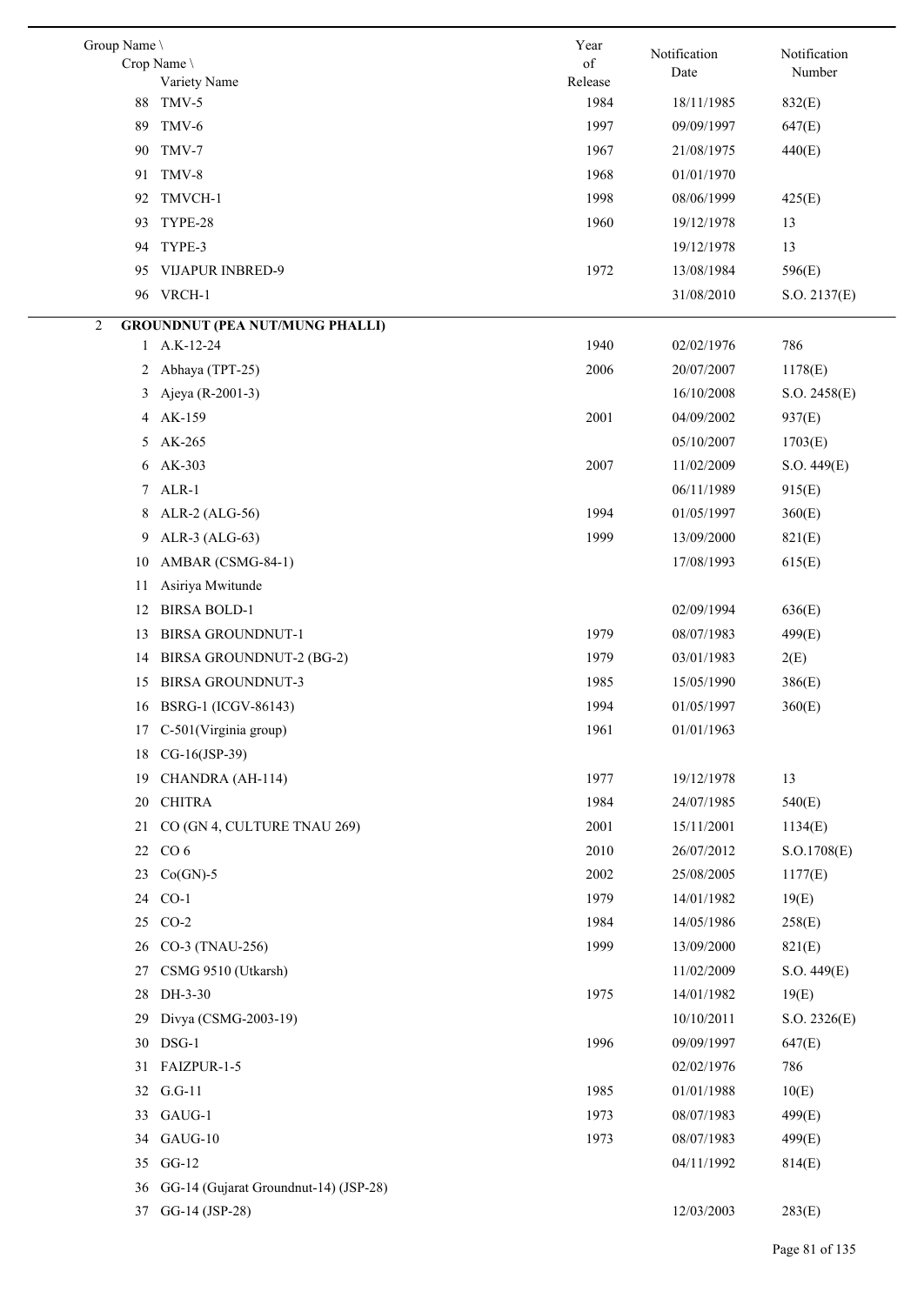| Group Name |                                               | Year    | Notification | Notification |
|------------|-----------------------------------------------|---------|--------------|--------------|
|            | Crop Name                                     | of      | Date         | Number       |
| 38         | Variety Name<br>GG-16 (JSP-39)                | Release | 20/09/2006   | 1572(E)      |
| 39         | $GG-20$                                       |         | 04/11/1992   | 814(E)       |
| 40         | GG-21 (JSSP 15)                               |         | 11/02/2009   | S.O. 449(E)  |
| 41         | $GG-3$                                        |         | 04/05/1995   | 408(E)       |
| 42         | $GG-6$                                        |         | 12/03/2003   | 283(E)       |
| 43         | GG-6 (Gujarat Groundnut-6)                    | 1999    | 01/01/2001   |              |
| 44         | GG-7 (GUJARAT GROUNDNUT-7, J-38)              |         | 15/11/2001   | 1134(E)      |
| 45         | $GG-8$ $(J-53)$                               |         | 20/09/2006   | 1572(E)      |
| 46         | GG-8 (J-53)/Gujarat Groundnut -8              |         |              |              |
| 47         | GIRNAR-1 (CGC-4018)                           |         | 05/05/1988   | 471(E)       |
| 48         | Girnar-2 (PBS-24030)                          |         | 10/01/2008   | S.O. 72(E)   |
| 49         | Girnar-3 (PBS 12160)                          |         | 01/04/2010   | S.O. 733(E)  |
| 50         | GJG-HPS-1(JSP-HPS-44)                         | 2008    | 31/08/2010   | S.O. 2137(E) |
| 51         | GPBD 5                                        |         | 31/08/2010   | S.O. 2137(E) |
| 52         | GPBD-4 (Vikas)                                |         | 31/05/2004   | 642(E)       |
| 53         | Greeshma                                      | 2009    | 27/08/2009   | S.O. 2187(E) |
| 54         | <b>GUJARAT GROUNDNUT-2</b>                    | 1984    | 09/04/1985   | 295(E)       |
| 55         | <b>GUJARAT GROUNDNUT-5 (GG-5)</b>             | 1997    | 08/06/1999   | 425(E)       |
| 56         | Gujarat Junagadh Groundnut 31 (GJG-31) (J-71) |         | 26/07/2012   | S.O. 1708(E) |
| 57         | Gujarat Junagadh Groundnut 9 (GJG-9) (J-69)   | 2010    | 26/07/2012   | S.O. 1708(E) |
| 58         | $HNG-10$                                      |         | 08/06/1999   | 425(E)       |
| 59         | HNG-123 (HNG-123)                             |         | 16/03/2012   | S. O.456(E)  |
| 60         | <b>HNG-69</b>                                 |         | 29/01/2010   | S.O. 211(E)  |
| 61         | ICG-10 (ICGV-87160)                           |         | 15/05/1990   | 386(E)       |
| 62         | ICGS-1 (ICGV-87119)                           |         | 15/05/1990   | 386(E)       |
| 63         | $ICGS-11$                                     |         | 26/11/1986   | 867(E)       |
|            | 64 ICGS-37                                    |         | 17/08/1990   | 639(E)       |
| 65         | ICGS-5 (ICGV-87121)                           |         | 17/08/1993   | 615(E)       |
| 66         | ICGS-76                                       |         | 06/11/1989   | 915(E)       |
| 67         | ICGS-86 (ICGV-86590)                          |         | 22/11/1991   | 793(E)       |
| 68         | <b>ICGV 00350</b>                             |         | 16/03/2012   | S. O.456(E)  |
| 69         | <b>ICGV-00348</b>                             |         | 16/10/2008   | S.O. 2458(E) |
| 70         | ICGV-86325                                    |         | 04/05/1995   | 408(E)       |
| 71         | ICGV-87128 (ICGS-44)                          |         | 05/05/1988   | 471(E)       |
| 72         | ICGV-91114                                    | 2006    | 20/07/2007   | 1178(E)      |
| 73         | ICHG00440(Mallika)                            |         | 27/08/2009   | S.O. 2187(E) |
| 74         | ICUG-92035                                    | 2004    | 05/11/2005   | 1566(E)      |
| 75         | ICUG-92195(Pratap Mungphali-2)                | 2005    | 05/11/2005   | 1566(E)      |
| 76         | J-11(Spanish group)                           | 1964    | 01/01/1966   |              |
| 77         | JAGTIAL-88 (JCG-88)                           | 1993    | 15/05/1998   | 401(E)       |
| 78         | Jawahar Groundnut-23 (JGN-23)                 | 2008    | 11/02/2009   | S.O. 449(E)  |
| 79         | JAWAHAR GROUNDNUT-3 (JGN-3)                   | 1997    | 08/06/1999   | 425(E)       |
| 80         | JAWAHAR MOONGPHALI-2                          |         | 08/07/1983   | 499(E)       |
| 81         | <b>JAWAN</b>                                  |         | 26/11/1986   | 867(E)       |
| 82         | Jawan (og-71-3) (Spanish group)               |         |              |              |
| 83         | JL-24                                         | 1978    | 13/08/1984   | 596(E)       |
|            | 84 JL-501                                     |         | 29/01/2010   | S.O. 211(E)  |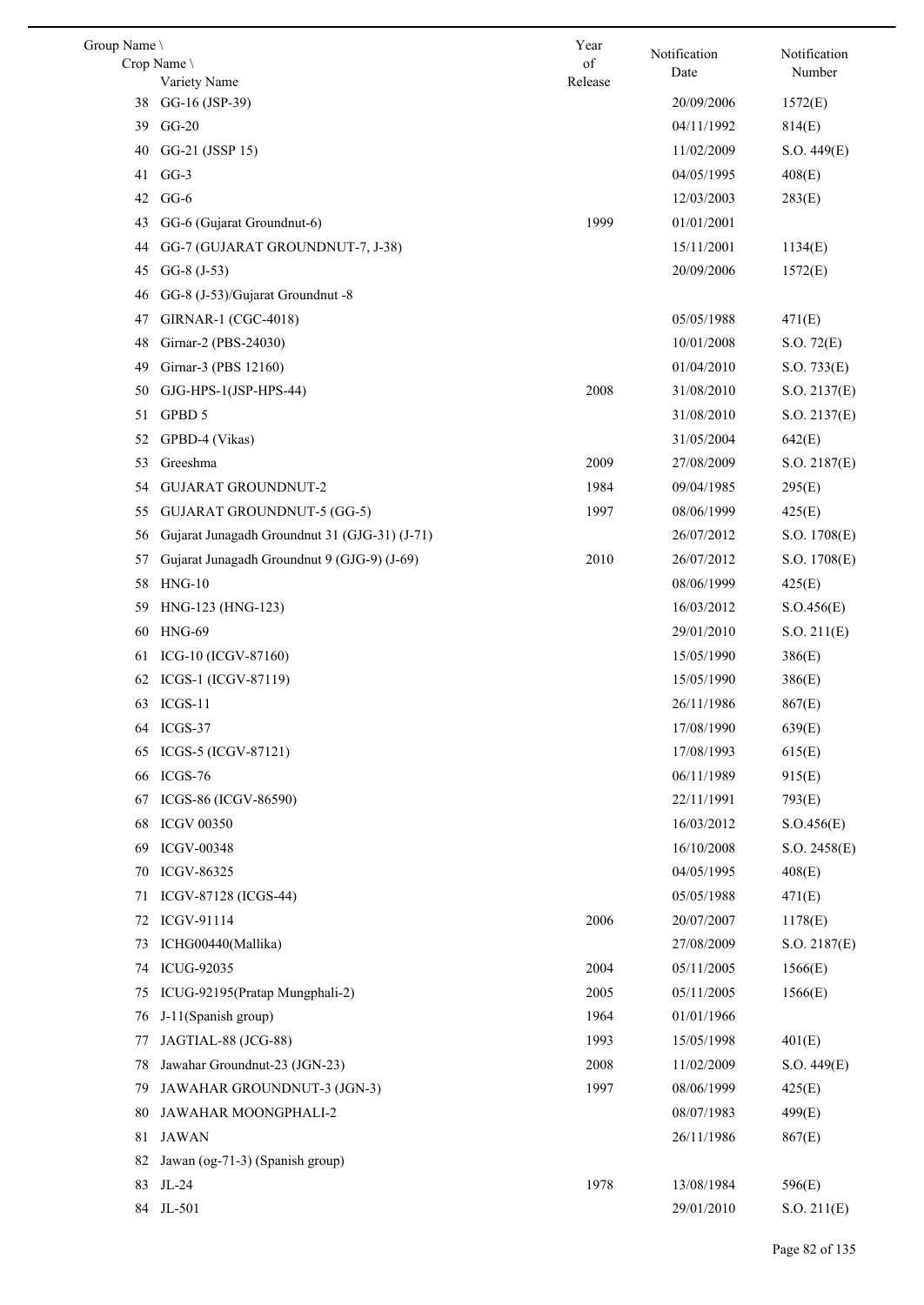| Group Name \ |                              | Year          | Notification | Notification |
|--------------|------------------------------|---------------|--------------|--------------|
|              | Crop Name \<br>Variety Name  | of<br>Release | Date         | Number       |
| 85           | <b>JYOTI</b>                 |               | 02/02/1976   | 786          |
| 86           | Kadiri Harithandhra (K 1319) |               | 01/04/2010   | S.O. 733(E)  |
| 87           | KADIRI-2                     | 1978          | 19/02/1980   | 470(E)       |
| 88           | KADIRI-3                     | 1978          | 19/02/1980   | 470(E)       |
| 89           | KADIRI-4                     | 1995          | 17/09/1997   | 662(E)       |
| 90           | Kadiri-5                     | 2002          | 02/02/2005   | 122(E)       |
|              | 91 Kadiri-6                  |               | 02/02/2005   | 122(E)       |
| 92           | Kadiri-7                     | 2009          | 27/08/2009   | S.O. 2187(E) |
| 93           | Kadiri-71-1(Virginia group)  | 1971          | 01/01/1973   |              |
| 94           | Kadiri-8                     | 2009          | 27/08/2009   | S.O. 2187(E) |
| 95           | Kadiri-9                     | 2009          | 27/08/2009   | S.O. 2187(E) |
| 96           | Kalahasti (TCGS-320)         | 2002          | 05/10/2007   | 1703(E)      |
| 97           | KARAD-4-11                   | 1957          | 14/01/1982   | 19(E)        |
| 98           | KAUSHAL (G-201)              | 1984          | 09/04/1985   | 295(E)       |
| 99           | <b>KISSAN</b>                |               | 18/11/1985   | 832(E)       |
| 100          | KONKAN GAURAV                |               | 17/08/1993   | 615(E)       |
| 101          | KOPARGAON-1                  |               | 14/01/1982   | 19(E)        |
| 102          | KRG-1                        | 1981          | 08/07/1983   | 499(E)       |
|              | 103 KUBER                    | 1972          | 19/12/1978   | 13           |
|              | 104 LGN-1                    | 2005          | 06/02/2007   | 122(E)       |
|              | 105 LGN-2 (Manjra)           | 2000          | 01/01/2002   |              |
|              | 106 M-13                     | 1977          | 23/03/1978   | 1004         |
|              | 107 M-145                    | 1968          | 30/06/1973   | 361(E)       |
|              | 108 M-197                    | 1982          | 18/11/1985   | 832(E)       |
|              | 109 M-335                    |               | 01/01/1988   | 10(E)        |
|              | 110 M-37                     | 1980          | 14/01/1982   | 19(E)        |
|              | 111 M-522                    | 1995          | 01/01/1996   | 1(E)         |
| 112          | M548                         | 2003          | 20/07/2007   | 1178(E)      |
| 113          | MANJRA (LGN-2)               | 2000          | 02/02/2001   | 92(E)        |
| 114          | MANKYA (DRG-12)              |               | 04/05/1995   | 408(E)       |
| 115          | $MH-2$                       |               | 19/12/1978   | 13           |
| 116          | MH-4                         |               | 15/05/1990   | 386(E)       |
| 117          | MUKTA (DRG-17)               |               | 04/05/1995   | 408(E)       |
| 118          | Narayani (TCGS-29)           | 2002          | 05/10/2007   | 1703(E)      |
| 119          | PB.NO.1                      |               | 02/02/1976   | 786          |
| 120          | Phule Unap (JL-286)          | 2004          | 20/07/2007   | 1178(E)      |
| 121          | PHULE VYAS (JL-220)          | 1998          | 13/09/2000   | 821(E)       |
|              | 122 POL-2                    | 1973          | 19/12/1978   | 13           |
|              | 123 POL.1(                   | 1968          | 21/08/1975   |              |
| 124          | POLLACHI-1                   |               | 02/02/1976   | 786          |
| 125          | PRAGATHI (RS-HY-1)           |               | 22/11/1991   | 793(E)       |
| 126          | PRAKASH (CSMG-884)           |               | 08/06/1999   | 425(E)       |
| 127          | Prasana(TCGS-341)            | 2006          | 20/07/2007   | 1178(E)      |
| 128          | Pratap Raj Mungphali         | 2010          | 07/02/2011   | S.O. 283(E)  |
| 129          | Prutha(Dh-86)                |               | 02/02/2005   | 122(E)       |
| 130          | R-8808 (APOORVA)             | 1994          | 17/09/1997   | 662(E)       |
| 131          | R-9251                       | 1997          | 15/05/1998   | 401(E)       |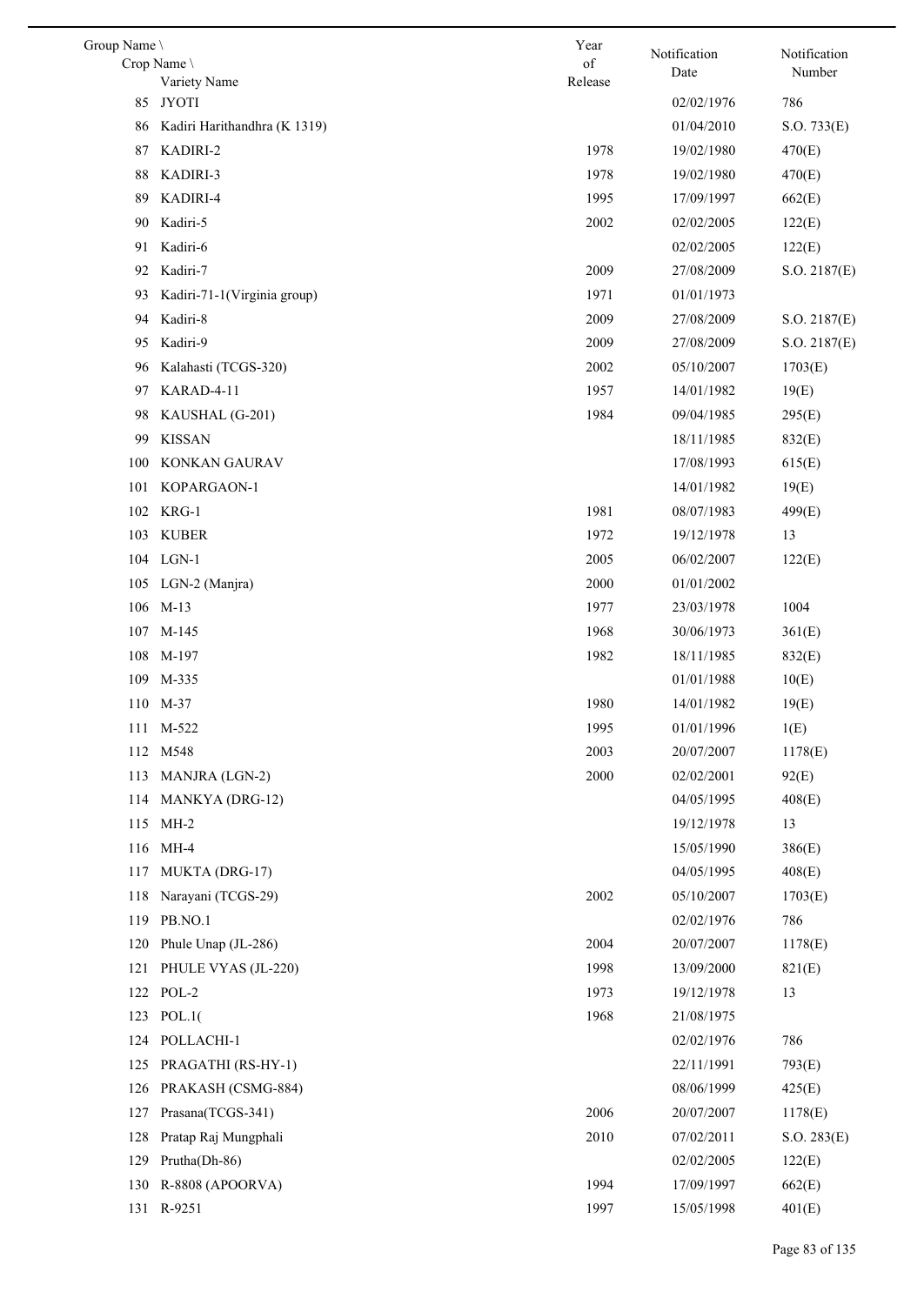| Group Name \ |                                             | Year       | Notification | Notification |
|--------------|---------------------------------------------|------------|--------------|--------------|
|              | Crop Name                                   | $\sigma f$ | Date         | Number       |
|              | Variety Name<br>132 Raj Mongfali-1 (RG-510) | Release    |              |              |
|              |                                             |            | 16/03/2012   | S. O.456(E)  |
| 133          | Raj Mungphali                               | 2010       |              |              |
|              | 134 RARS-T-1<br>135 RARS-T-2                | 2010       | 07/02/2011   | S.O. 283(E)  |
|              |                                             |            | 07/02/2011   | S.O. 283(E)  |
|              | 136 RG-382                                  | 2004       | 02/02/2005   | 122(E)       |
|              | 137 RG 425                                  | 2010       | 07/02/2011   | S.O. 283(E)  |
|              | 138 RG-141                                  |            | 16/08/1991   | 527(E)       |
|              | 139 RG-425                                  |            |              |              |
|              | 140 RGN-145                                 |            | 27/08/2009   | S.O. 2187(E) |
|              | 141 RSB-87                                  | 1961       | 14/01/1982   | 19(E)        |
|              | 142 S-206                                   | 1969       | 14/01/1982   | 19(E)        |
| 143          | S-230(VIRGINIA GROUP)                       | 1969       | 01/01/1971   |              |
| 144          | $SB-X1$                                     | 1965       | 24/09/1969   | 4045         |
|              | 145 SG 99                                   | 2004       | 20/07/2007   | 1178(E)      |
| 146          | SG-84                                       |            | 06/03/1987   | 165(E)       |
| 147          | SMRUTI (DG-52-1)                            | 1995       | 01/01/1996   | 1(E)         |
| 148          | <b>SNEHA</b>                                | 1998       | 04/09/2002   | 937(E)       |
| 149          | <b>SNIGDHA</b>                              | 1998       | 04/09/2002   | 937(E)       |
| 150          | SOM NATH (TGS-1)                            |            | 22/11/1991   | 793(E)       |
| 151          | SPAINISH IMPROVED                           | 1940       | 29/05/1982   | 371(E)       |
|              | 152 TAG-24                                  |            | 04/11/1992   | 814(E)       |
| 153          | TG-17                                       | 1982       | 18/11/1985   | 832(E)       |
|              | 154 TG-22                                   |            | 02/09/1994   | 636(E)       |
|              | 155 TG-26                                   |            | 01/01/1996   | 1(E)         |
|              | 156 TG-3                                    |            | 06/03/1987   | 165(E)       |
|              | 157 TG-3(Trombay Groundnut-3)               |            |              |              |
|              | 158 TG-37A                                  |            | 04/02/2004   | 161(E)       |
| 159          | TG-38 (TG-38 B)                             |            | 20/09/2006   | 1572(E)      |
| 160          | TG-38(TG-38B)                               |            |              |              |
| 161          | TG-39 (Trombay Bikaner)                     | 2007       | 16/10/2008   | S.O. 2458(E) |
|              | 162 TG-51                                   |            | 16/10/2008   | S.O. 2458(E) |
| 163          | TGLPS-3 (TDG-39)                            | 2008       | 11/02/2009   | S.O. 449(E)  |
| 164          | TIRUPATHI-3                                 |            | 17/08/1993   | 615(E)       |
| 165          | TIRUPATI-2                                  |            | 16/08/1991   | 527(E)       |
| 166          | TIRUPATI-4 (TCGS-30)                        | 1995       | 02/02/2001   | 92(E)        |
| 167          | <b>TKG-19-A</b>                             | 1995       | 01/01/1996   | 1(E)         |
| 168          | <b>TLG-45</b>                               | 2005       | 06/02/2007   | 122(E)       |
| 169          | TMV-1(Virginia Group)                       | 1940       | 01/01/1942   |              |
| 170          | <b>TMV-10</b>                               | 1970       | 02/02/1976   | 786          |
| 171          | TMV-11(Spanish group)                       | 1977       | 01/01/1979   |              |
| 172          | <b>TMV-12</b>                               | 1978       | 14/01/1982   | 19(E)        |
| 173          | TMV-2                                       |            | 02/02/1976   | 786          |
|              | 174 TMV-7                                   |            | 24/07/1985   | 540(E)       |
| 175          | TMV-9(Spanish group)                        | 1970       | 01/01/1972   |              |
| 176          | $TPG-41$                                    |            | 04/02/2004   | 161(E)       |
| 177          | $TVM$ (Gn)13                                | 2006       | 20/07/2007   | 1178(E)      |
| 178          | TYPE-28                                     |            | 19/12/1978   | 13           |
|              |                                             |            |              |              |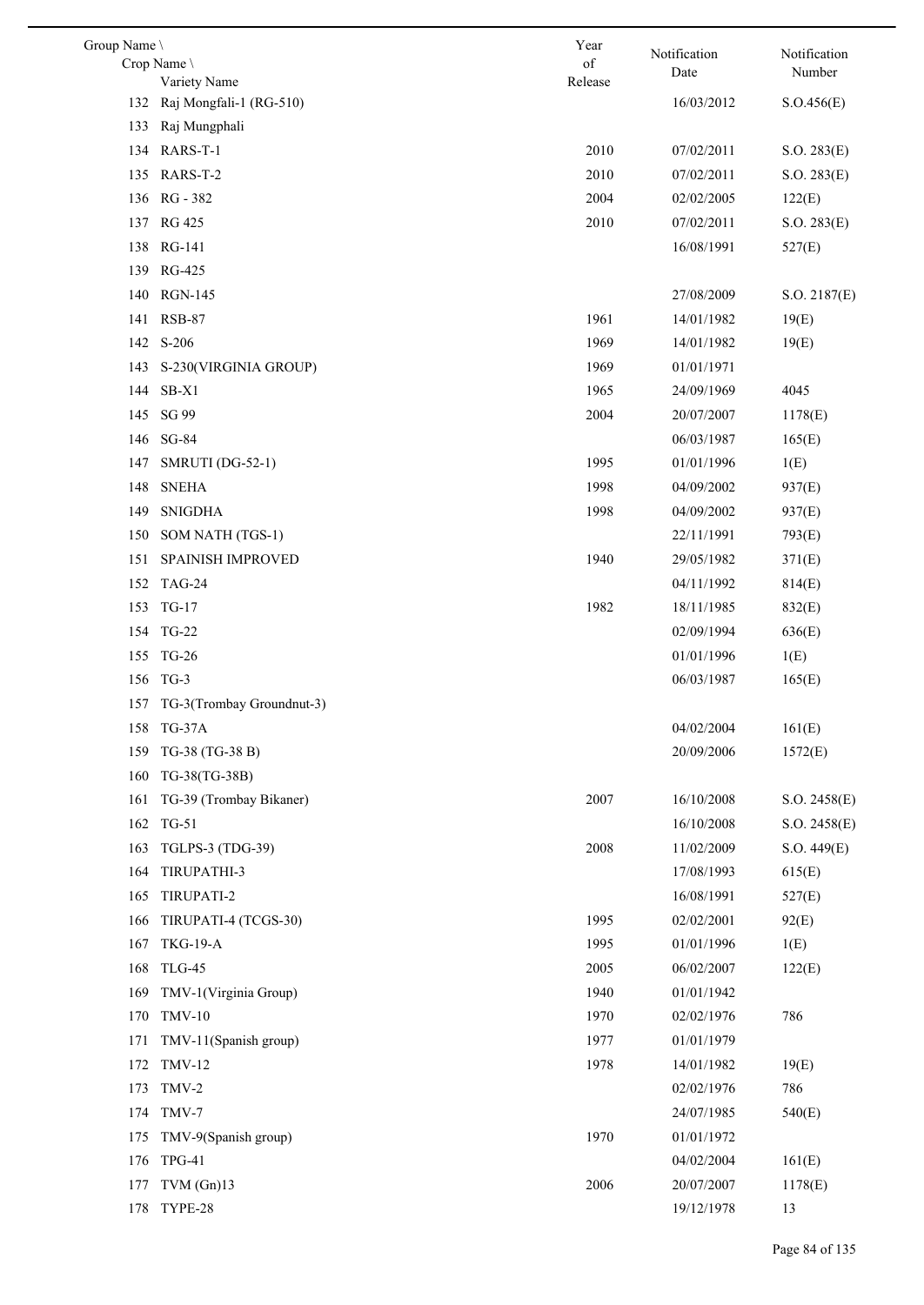| Group Name \<br>Crop Name                        | Year<br>of      | Notification<br>Date | Notification<br>Number |
|--------------------------------------------------|-----------------|----------------------|------------------------|
| Variety Name<br>TYPE-64<br>179                   | Release<br>1966 | 19/12/1978           | 13                     |
| UF-70-103<br>180                                 |                 | 24/07/1985           | 540(E)                 |
| 181<br>UF-70-103 (Virginia group)                |                 |                      |                        |
| Vasundhara (DH-101)<br>182                       |                 |                      |                        |
| Vasundhara(DH-101)<br>183                        | 2005            | 06/02/2007           | 122(E)                 |
|                                                  | 1995            | 01/01/1996           |                        |
| VEMANA (K-134)<br>184                            |                 |                      | 1(E)                   |
| Vijetha (R-2001-2)<br>185                        |                 | 29/01/2010           | S.O. 211(E)            |
| VL Moongphali-1<br>186                           | 2008            | 29/01/2010           | S.O. 211(E)            |
| VRI $(GN 5)$<br>187                              | 2001            | 15/11/2001           | 1134(E)                |
| VRI $(Gn)$ 7<br>188                              | 2008            | 27/08/2009           | S.O. 2187(E)           |
| 189 VRI (Gn)6(VG9816)                            |                 | 11/02/2009           | S.O. 449(E)            |
| VRI Gn6 (VG 9521)<br>190                         |                 |                      |                        |
| 191 VRI-1                                        |                 | 01/01/1988           | 10(E)                  |
| 192 VRI-2                                        |                 | 06/11/1989           | 915(E)                 |
| 193 VRI-3 (VG-55)                                |                 | 22/11/1991           | 793(E)                 |
| 194 VRI-4                                        | 1996            | 17/09/1997           | 662(E)                 |
| 3<br>INDIAN RAPESEED AND MUSTARD (YELLOW SARSON) |                 |                      |                        |
| 1 66-197-3                                       | 1980            | 01/01/1982           |                        |
| <b>AGRANI</b><br>2                               |                 | 12/03/2003           | 283(E)                 |
| AGRANI (B-54)<br>3                               |                 |                      |                        |
| Agrani (SEJ-2)<br>4                              |                 |                      |                        |
| ARAVALI (RN-393)<br>5                            |                 | 15/11/2001           | 1134(E)                |
| ASHIRWAD (RK-01-3)<br>6                          |                 |                      |                        |
| <b>BHAWANI</b><br>7                              |                 |                      |                        |
| BINEY (B-9)<br>8                                 | 1980            | 14/01/1982           | 19(E)                  |
| BROWN SARSON/HARYANA-1<br>9                      |                 | 02/02/1976           | 786                    |
| 10 <sup>°</sup><br>Chhattisgarh Sarson           | $2007\,$        | 31/08/2010           | S.O. 2137(E)           |
| CORAL 432 (PAC 432)<br>11                        |                 | 01/04/2010           | S.O. 733(E)            |
| CS-52 (DIAR-343)<br>12                           |                 |                      |                        |
| CS-54 (CS 614-4-1-4)<br>13                       |                 | 02/02/2005           | 122(E)                 |
| CS-56 (CS 234-2)<br>14                           |                 | 16/10/2008           | S.O. 2458(E)           |
| Dhara Mustard Hybrid-1 (DMH-1)<br>15             |                 | 11/02/2009           | S.O. 449(E)            |
| <b>DRMR 601 (NRCDR 601)</b><br>16                |                 | 01/04/2010           | S.O. 733(E)            |
| <b>ELM-079</b><br>17                             | 2007            | 08/05/2008           | S.O. 1108(E)           |
| Geeta (RB-9901) (RB-24)<br>18                    |                 | 12/03/2003           | 283(E)                 |
| GEETA (RB9901/RB24)<br>19                        |                 |                      |                        |
| Gobhi Sarson (Brassica napus L.)<br>20           |                 |                      |                        |
| GSL-2<br>21                                      |                 |                      |                        |
| GSL-5<br>22                                      |                 |                      |                        |
| GSL-6<br>23                                      |                 |                      |                        |
| <b>GUJARAT MUSTARD-1</b><br>24                   |                 | 17/08/1990           | 639(E)                 |
| <b>GUJARAT MUSTARD-2</b><br>25                   | 1995            | 01/01/1997           |                        |
| <b>GUJARAT MUSTARD-3</b><br>26                   |                 |                      |                        |
| <b>GUJARAT SARSON-1</b><br>27                    |                 | 02/09/1994           | 636(E)                 |
| GULECHIN (KS-101, BROWN SARSON)<br>28            | 1994            | 01/01/1996           | 1(E)                   |
| HYOLA PAC-401<br>29                              | 1990            | 02/02/2001           | 92(E)                  |
| Indira (PYS-6)<br>30                             |                 |                      |                        |
|                                                  |                 |                      |                        |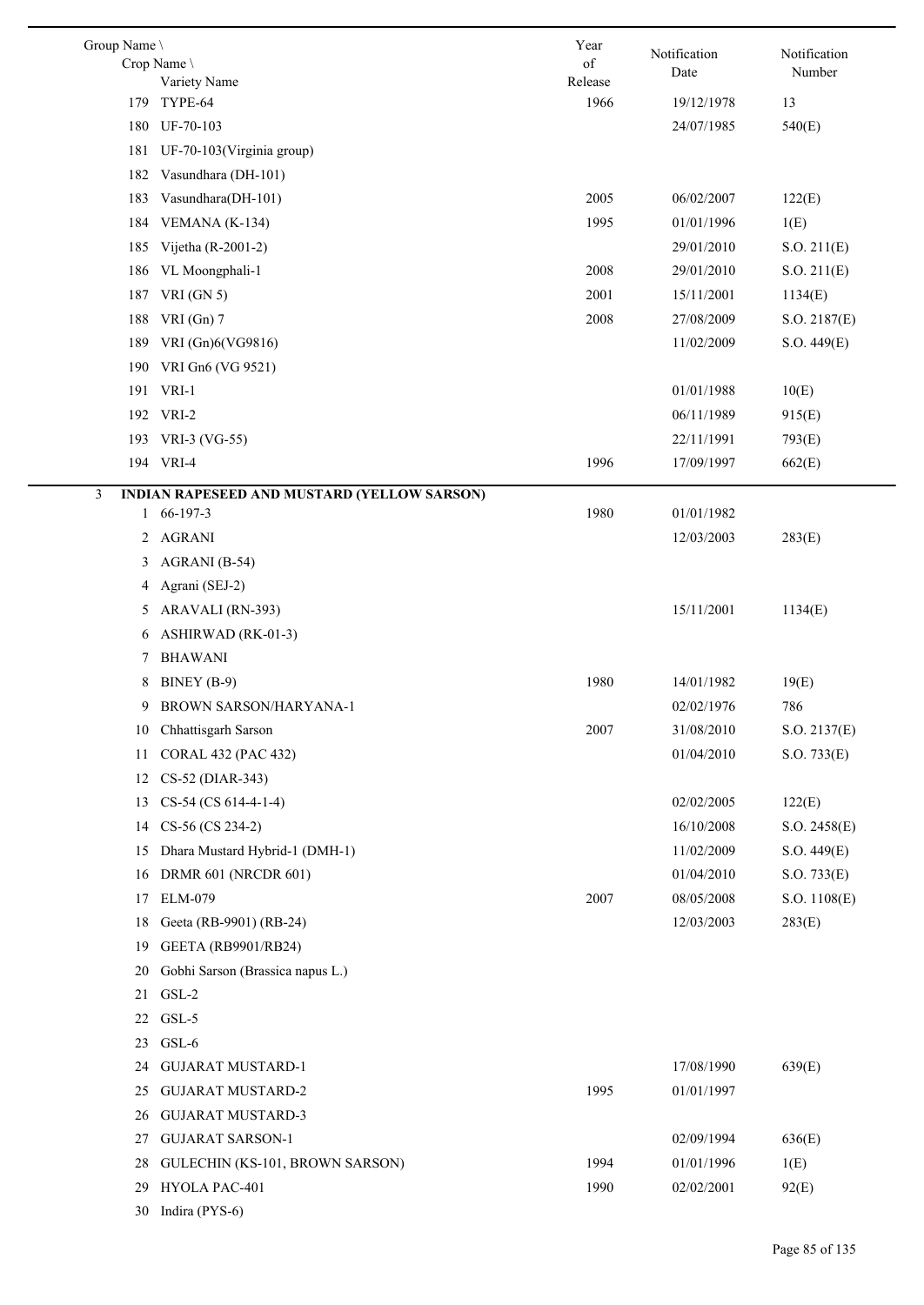| Group Name \                                   | Year    | Notification | Notification |
|------------------------------------------------|---------|--------------|--------------|
| Crop Name                                      | of      | Date         | Number       |
| Variety Name<br>JAGANATH (VSL-5)<br>31         | Release |              |              |
| Jawahar Mustard-1<br>32                        | 1999    | 01/01/2001   |              |
| Jawahar Mustard-2(JMWR-941-1-2)<br>33          | 2004    | 05/11/2005   | 1566(E)      |
|                                                | 2004    |              |              |
| 34<br>Jawahar Mustard-3 (JMM-915)              |         | 05/11/2005   | 1566(E)      |
| JHUMKA (YSBNC-1)<br>35                         |         | 15/05/1998   | 401(E)       |
| JLS-27 SUYOG (SLS-27)<br>36                    |         | 04/02/2005   | 161(E)       |
| 37<br>$JM-2$                                   |         |              |              |
| 38<br>$JM-3$                                   | 1995    |              |              |
| 39<br>JMT-689 (JT-1)<br>40<br>K-88             | 1973    | 01/01/1997   | 13           |
|                                                |         | 19/12/1978   |              |
| <b>KALYANI</b><br>41                           |         | 08/10/1974   | 598(E)       |
| 42<br>KARAN TARA (RTM-3140)                    |         |              |              |
| KBS-3<br>43                                    | 1996    | 02/02/2001   | 92(E)        |
| KIRAN (PBC-9221)<br>44                         |         | 15/05/1998   | 401(E)       |
| <b>KRANTI</b><br>45                            |         | 03/01/1983   | 2(E)         |
| LAXMI (RH-8812)<br>46                          | 1995    | 01/01/1997   |              |
| LC-185<br>47                                   |         | 21/08/1975   | 440          |
| 48<br>$M-27$                                   |         | 19/12/1978   | 13           |
| 49<br><b>MAYA</b> (RK-9902)                    | 2001    | 12/03/2003   | 283(E)       |
| MOHAN-8<br>50                                  |         |              |              |
| N AGETI RAI-4<br>51                            |         |              |              |
| NARENDRA RAI (NDR-8501)<br>52                  |         | 17/08/1990   | 639(E)       |
| NARENDRA SARSON-2 (NDYS-2)<br>53               |         | 09/09/1997   | 647(E)       |
| Nareodra Swama Rai-08 (NDR-8 (SWAN RAI))<br>54 | 2004    | 25/08/2005   | 1177(E)      |
| NAV GOLD (YRN-6)<br>55                         |         | 20/09/2006   | 1572(E)      |
| 56 NRCDR-02                                    |         | 06/02/2007   | 122(E)       |
| 57 NRCHB 101                                   |         | 11/02/2009   | S.O. 454(E)  |
| NRCHB 506<br>58                                |         | 11/02/2009   | S.O. 454(E)  |
| 59<br><b>NRCHB 506 (F)</b>                     |         | 05/05/2009   |              |
| <b>NRCHB 506 (M)</b><br>60                     |         | 05/05/2009   |              |
| NRCHB-101 $(F)$<br>61                          |         | 05/05/2009   |              |
| $NRCHB-101(M)$<br>62                           |         | 05/05/2009   |              |
| NRCHB-506 $(F)$<br>63                          |         | 05/05/2008   |              |
| <b>NRCHB-506 (M)</b><br>64                     |         | 05/05/2008   |              |
| NRCRD-02<br>65                                 |         |              |              |
| <b>NRCYS-05-02</b><br>66                       |         | 11/02/2009   | S.O. 454(E)  |
| ORT-2-4 (PARVATI-1)<br>67                      | 2000    | 01/01/2002   |              |
| 68<br>ORT-6-2 (ANURADHA)                       | 2001    | 01/01/2003   |              |
| Pant Pili Sarson-1<br>69                       |         | 29/01/2010   | S.O. 211(E)  |
| <b>PBR 210</b><br>70                           | 2003    | 01/01/2005   |              |
| <b>PBR-210</b><br>71                           |         | 06/02/2007   | 122(E)       |
| PBR-91<br>72                                   |         |              |              |
| <b>PBT-37</b><br>73                            |         |              |              |
| <b>PGSH-51</b><br>74                           |         |              |              |
| Pitambari (RYSK-05-02)<br>75                   |         | 31/08/2010   | S.O. 2137(E) |
| PM-67<br>76                                    |         | 13/08/1984   | 596(E)       |
| 77 PS-66                                       | 1966    | 13/08/1984   | 596(E)       |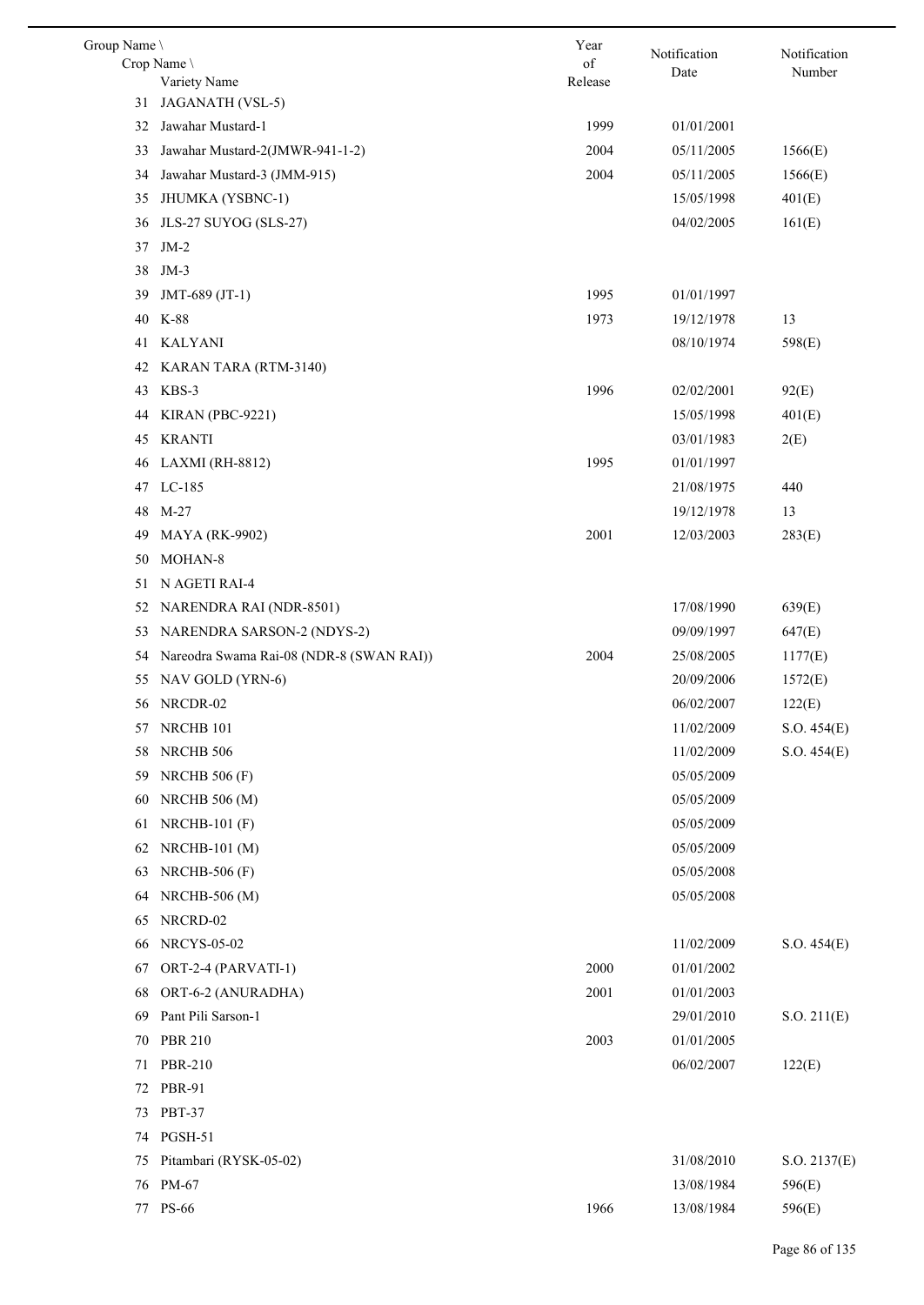| Group Name \ |                             | Year          | Notification | Notification |
|--------------|-----------------------------|---------------|--------------|--------------|
|              | Crop Name \<br>Variety Name | of<br>Release | Date         | Number       |
| 78           | PT-303                      |               |              |              |
| 79           | PT-507                      |               |              |              |
| 80           | PUSA ADITYA (NPC-9)         |               | 20/09/2006   | 1572(E)      |
| 81           | PUSA AGRANI (SEJ-2)         |               |              |              |
| 82           | <b>PUSA BAHAR</b>           |               |              |              |
| 83           | <b>PUSA BOLD</b>            |               |              |              |
| 84           | Pusa EJ-9912-13             |               | 11/02/2009   | S.O. 449(E)  |
| 85           | PUSA JAIKISSAN (BOI-902)    |               |              |              |
| 86           | Pusa Karishma (LES-39)      | 2004          | 05/11/2005   | 1566(E)      |
| 87           | PUSA MAHAK (JD-6)           |               | 25/08/2005   | 1177(E)      |
| 88           | Pusa Mustard 22 (LET - 17)  | 2008          | 16/10/2008   | S.O. 2458(E) |
| 89           | Pusa Mustard 28 (NPJ-124)   |               | 16/03/2012   | S.O.456(E)   |
| 90           | Pusa Mustard-21(LES-1-27)   |               | 05/10/2007   | 1703(E)      |
| 91           | Pusa Mustard-24 (LET - 18)  |               | 11/02/2009   | S.O. 449(E)  |
| 92           | Pusa Mustard-25 (NPJ-112)   |               | 29/01/2010   | S.O. 211(E)  |
| 93           | PUSA SAAG-1 (MR-704)        | 2003          | 31/05/2004   | 642(E)       |
| 94           | Pusa Swarnim (IGC-01)       |               | 12/03/2003   | 283(E)       |
| 95           | Pusa Vijay (NPJ-93)         | 2008          | 16/10/2008   | S.O. 2458(E) |
| 96           | <b>PUSA-74-1</b>            |               |              |              |
| 97           | RAGINI (MYSL-203)           |               | 02/02/2001   | 92(E)        |
| 98           | RAJAT (PCR-7)               |               |              |              |
| 99           | <b>RB-50</b>                |               | 27/08/2009   | S.O. 2187(E) |
| 100          | RCC <sub>4</sub>            | 1996          | 02/02/2001   | 92(E)        |
|              | 101 RGM-48                  |               |              |              |
|              | 102 RGN-13                  | 2002          | 01/01/2004   |              |
|              | 103 RGN-145                 |               | 11/02/2009   | S.O. 449(E)  |
| 104          | <b>RGN-48</b>               |               | 25/04/2006   | 599(E)       |
| 105          | <b>RGN-505</b>              |               |              |              |
|              | 106 RGN-73                  |               |              |              |
| 107          | <b>RH-30</b>                |               |              |              |
| 108          | RH-9801 (SWARNA)            |               | 12/03/2003   | 283(E)       |
| 109          | RH0119                      |               | 31/08/2010   | S.O. 2137(E) |
| 110          | RLC-1                       |               |              |              |
| 111          | <b>RLM-619</b>              |               |              |              |
| 112          | <b>ROHINI</b>               |               | 26/11/1986   | 867(E)       |
| 113          | Shatabdi (ACN-9)            | 2005          | 06/02/2007   | 122(E)       |
| 114          | SUBINOY (YSB-19-7C)         |               | 16/08/1991   | 527(E)       |
|              | $115$ T - 10                | 1957          | 01/01/1959   |              |
| 116 T-9      |                             |               |              |              |
| 117          | TL-15                       |               |              |              |
|              | 118 TPM-1                   | 2006          | 05/10/2007   | 1703(E)      |
| 119          | TS-36                       |               |              |              |
| 120          | <b>TS-40</b>                |               |              |              |
| 121          | <b>TYPE-151</b>             | 1957          | 19/12/1978   | 13           |
| 122          | TYPE-42                     | 1960          | 19/12/1978   | 13           |
| 123          | URVASHI (RK 9501)           | 1999          | 01/01/2001   |              |
|              | 124 VAIBHAV (RK-1418)       |               | 18/11/1985   | 832(E)       |
|              |                             |               |              |              |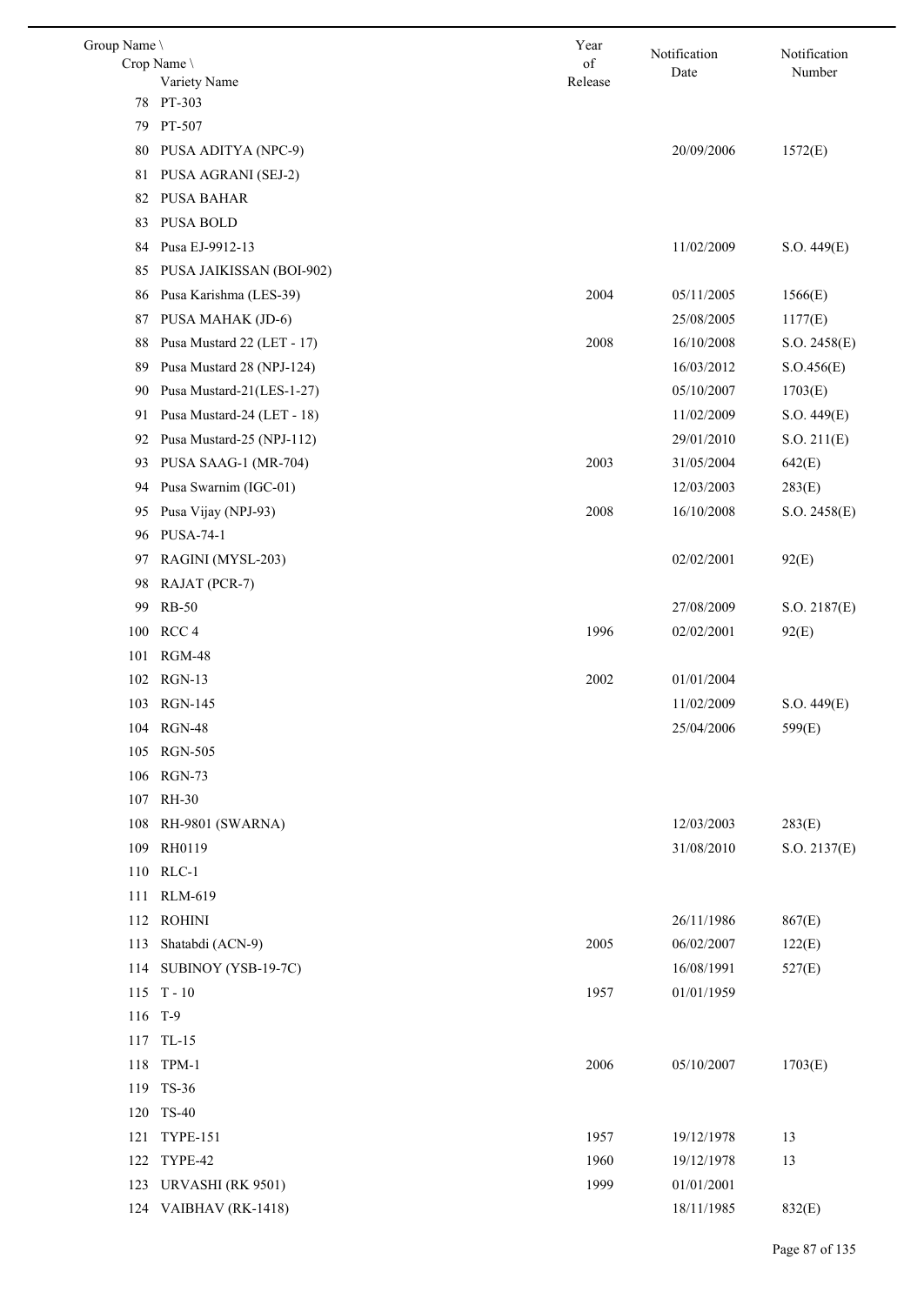| Group Name \ | Crop Name                      | Year<br>of | Notification | Notification<br>Number |
|--------------|--------------------------------|------------|--------------|------------------------|
|              | Variety Name                   | Release    | Date         |                        |
|              | 125 VARDAN (RK-1467)           |            | 18/11/1985   | 832(E)                 |
|              | 126 VARUNA (T-59)              |            |              |                        |
| 127          | VASUNDHARA                     |            |              |                        |
| 128          | Vasundhra (RH-9304)            | 2001       | 12/03/2003   | 283(E)                 |
| 129          | YSH 0401                       |            | 27/08/2009   | O.S. 2187(E)           |
|              | 130 YSPB-24                    | 1966       | 19/12/1978   | 13                     |
|              | 131 YST-1                      | 1957       | 01/01/1959   |                        |
| 4            | <b>LINSEED (ALSI)</b>          |            |              |                        |
| 1            |                                |            |              |                        |
| 2            | Azad Alsi -1 (LMS9-2K)         |            | 16/10/2008   | S.O. 2458(E)           |
| 3            | Baner (KL-224)                 |            | 25/08/2005   | 1177(E)                |
| 4            | <b>BANER KL-224</b>            |            |              |                        |
| 5            | Bhagsu                         | 2009       | 31/08/2010   | S.O. 2137(E)           |
| 6            | BINWA (KL-210)                 |            | 02/02/2005   | 122(E)                 |
| 7            | <b>BS-44</b>                   |            |              |                        |
| 8            | $C-429$                        | 1955       | 03/01/1983   | 2(E)                   |
| 9            | <b>CHAMBAL ALSI</b>            | 1976       | 19/12/1978   | 13                     |
| 10           | DEEPAKA (RLC-78)               |            |              |                        |
| 11           | Deepika (R                     |            |              |                        |
| 12           | Deepika (RLC-78)               | 2006       | 20/07/2007   | 1178(E)                |
| 13           | GARIMA (LHCK-39)               | 1985       | 24/07/1985   | 540(E)                 |
| 14           | GAURAV (LCK-152)               |            | 18/09/1987   | 834(E)                 |
| 15           | <b>HEERA</b>                   |            | 19/12/1978   | 13                     |
| 16           | HIMALINI                       | 1973       | 09/04/1985   | 295(E)                 |
| 17           | Himani(KL-214)                 |            | 16/10/2008   | S.O. 2458(E)           |
| 18           | Indira Alsi-32 (RLC-81)        |            | 05/11/2005   | 1566(E)                |
| 19           | J.ALSI-41                      |            | 03/08/2012   |                        |
| 20           | JAWAHAR LINSEED-23 (SPS-23-10) | 1985       | 24/07/1985   | 540(E)                 |
| 21           | Jawahar Linseed-41 (PKDL-41)   | 2010       | 10/10/2011   | S.O. 2326(E)           |
| 22           | JAWAHAR LINSEED-9              | 1999       | 08/06/1999   | 425(E)                 |
| 23           | JAWAHAR-17 (R-17)              | 1974       | 14/01/1982   | 19(E)                  |
| 24           | JAWAHAR-552 (R-552)            | 1980       | 13/08/1984   | 596(E)                 |
| 25           | JAWAHAR-7 (R-7)                | 1975       | 14/01/1982   | 19(E)                  |
| 26           | JEEWAN (DPL-21)                |            | 01/01/1988   | 10(E)                  |
| 27           | JLS-27 SUYOG (SLS-27)          |            | 04/02/2004   | 161(E)                 |
| 28           | JLS-67 (Shival)                |            | 01/04/2010   | S.O. 733(E)            |
| 29           | JLS-73 (SLS-73)                |            | 25/03/2011   | 632(E)                 |
| 30           | JLS-9                          |            |              |                        |
| 31           | JLS.J-1 (JAWAHAR-1)            | 1981       | 14/01/1982   | 19(E)                  |
|              | 32 K-2                         | 1954       | 21/08/1975   | 440                    |
| 33           | <b>KARHIKA</b>                 |            |              |                        |
| 34           | Kartika (IA-18)                | 2005       | 05/11/2005   | 1566(E)                |
| 35           | KIRAN (RLC-6)                  |            | 01/01/1988   | 10(E)                  |
| 36           | KL-1 (SURBHI)                  |            | 04/05/1995   | 408(E)                 |
| 37           | KL-31 (NAGARKOT)               |            | 04/05/1995   | 408(E)                 |
| 38           | LAXMI-27 (LMH-27)              |            | 06/03/1987   | 165(E)                 |
|              | 39 LC-185                      | 1970       | 19/12/1978   | 13                     |
|              |                                |            |              |                        |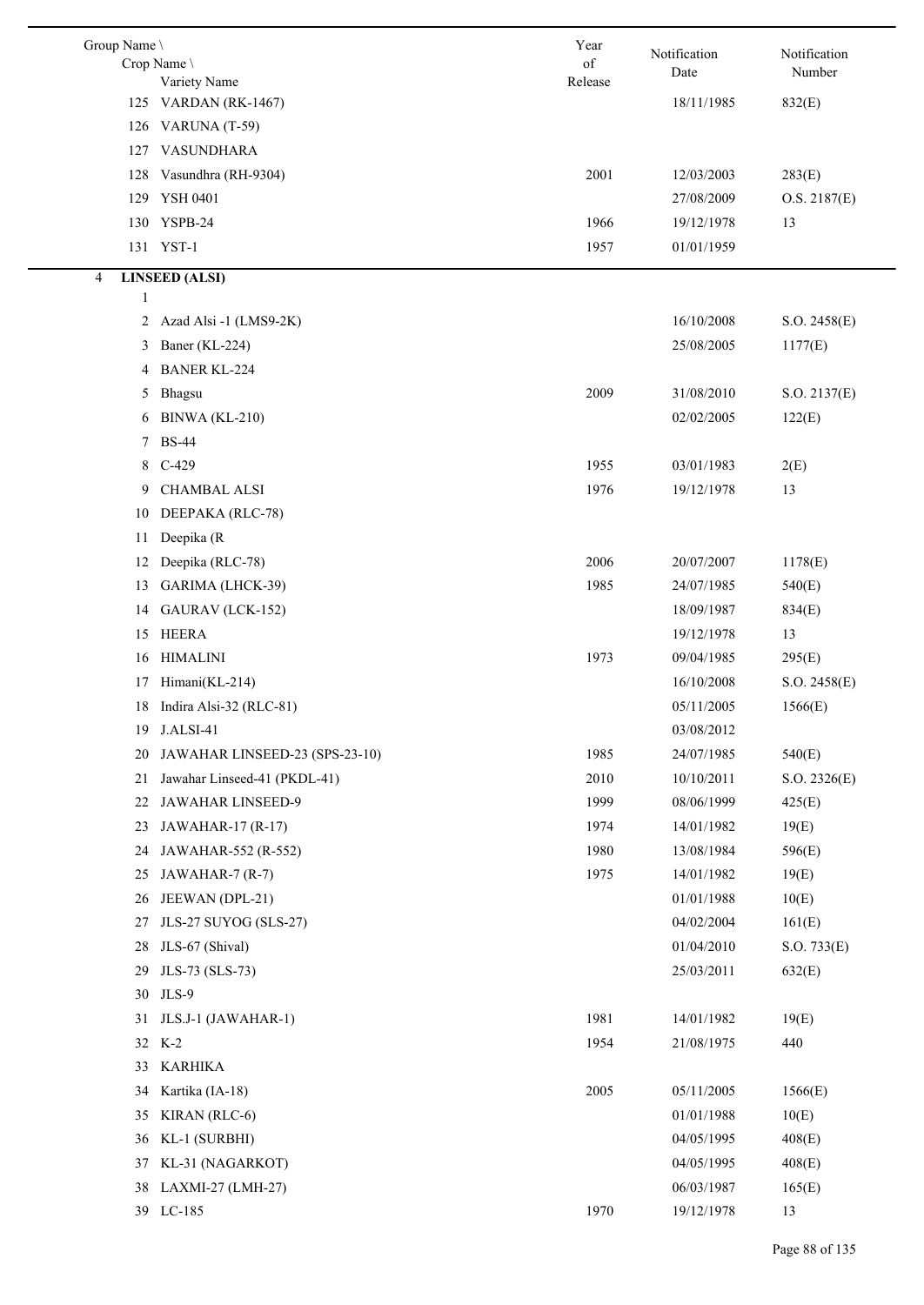| Group Name \<br>Crop Name \ | Variety Name                  | Year<br>of<br>Release | Notification<br>Date | Notification<br>Number |
|-----------------------------|-------------------------------|-----------------------|----------------------|------------------------|
|                             | 40 LC-2063                    | 2007                  | 08/05/2008           | S.O. 1108(E)           |
|                             | 41 LC-54                      | 1979                  | 14/01/1982           | 19(E)                  |
|                             | 42 M-10                       |                       |                      |                        |
| 43                          | Mau Azad Alsi-2 (LMS - 149-4) |                       | 10/10/2011           | S.O. 2326(E)           |
| 44                          | MAYURBHANJ                    |                       |                      |                        |
| 45                          | MEERA (RL-933)                |                       | 03/04/2000           | 340(E)                 |
| 46                          | <b>MUKTA</b>                  | 1964                  | 19/12/1978           | 13                     |
| 47                          | NEELA $(B-67)$                | 1980                  | 14/01/1982           | 19(E)                  |
| 48                          | <b>NEELUM</b>                 | 1999                  | 19/12/1978           | 13                     |
| 49                          | NL-97                         | 1999                  | 02/02/2001           | 92(E)                  |
| 50                          | NO. 55                        |                       |                      |                        |
| 51                          | $NP(RR)$ 9                    |                       |                      |                        |
| 52                          | PADMNI (LMH-62)               |                       | 26/10/1999           | 1050(E)                |
| 53                          | PARVATI (LMH 16-5)            |                       | 02/02/2001           | 92(E)                  |
| 54                          | PUSA-2 $(LS-2)$               | 1984                  | 09/04/1985           | 295(E)                 |
| 55                          | PUSA-3 $(LS-3)$               | 1974                  | 09/04/1985           | 295(E)                 |
| 56                          | RASHMI (LCK-9216)             |                       | 26/10/1999           | 1050(E)                |
| 57                          | RCL-81 (INDIRA AL-32)         |                       |                      |                        |
| 58                          | RL-914                        | 2000                  | 04/09/2002           | 937(E)                 |
| 59                          | RLC 92(IC 555926)             |                       | 16/10/2008           | S.O. 2458(E)           |
| 60                          | RLU-6                         | 2002                  | 05/10/2007           | 1703(E)                |
|                             |                               | 2008                  |                      |                        |
| 61                          | Ruchi (LCK-5021)              |                       | 07/12/2010           |                        |
| 62                          | Ruchi(LCK 5021)               |                       | 07/02/2011           | S.O. 283(E)            |
| 63                          | $S-36$                        | 1959                  | 01/01/1961           |                        |
| 64                          | S-48                          |                       |                      |                        |
| 65                          | Sharda (LMS-4-27)             | 2004                  | 20/09/2006           | 1572(E)                |
|                             | 66 Sharda(LMS4-27)            |                       |                      |                        |
| 67                          | SHEELA (LCK 9211)             |                       | 02/02/2001           | 92(E)                  |
| 68                          | SHEKHAR (LCK 9313)            |                       | 02/02/2001           | 92(E)                  |
| 69                          | SHIKHA (LCK-8528)             |                       | 15/05/1998           | 401(E)                 |
| 70                          | SHUBHRA (LHCK-21)             | 1985                  | 24/07/1985           | 540(E)                 |
| 71                          | SUYOG (JLS-27)                |                       |                      |                        |
| 72                          | SWETA (LHCK-131)              | 1985                  | 24/07/1985           | 540(E)                 |
| 73                          | T-397                         | 1971                  | 13/08/1984           | 596(E)                 |
| 5                           | <b>NIGER (RAMTIL)</b>         |                       |                      |                        |
|                             | 1 BIRSA NIGER-1               | 1995                  | 01/01/1996           | 1(E)                   |
| 2                           | Birsa Niger-2 9BNS-9)         |                       | 02/02/2005           | 122(E)                 |
| 3                           | Birsa Niger-3 (BNS-11)        |                       | 29/01/2010           | S.O. 211(E)            |
| 4                           | Brisa Niger-1 (BNS-10)        |                       | 16/10/2008           | S.O. 2458(E)           |
| 5                           | DEOMALI (GA-10)               |                       | 25/11/1992           | 860(E)                 |
|                             | 6 GA-10                       |                       |                      |                        |
|                             | 7 GA-2                        |                       |                      |                        |
| 8                           | $GA-5$                        |                       |                      |                        |
| 9                           | Gaudaguda Local               |                       |                      |                        |
| 10                          | Ghoti No.2                    |                       |                      |                        |
| 11                          | $IGP-76$                      | 1983                  | 09/04/1985           | 295(E)                 |
|                             | 12 Jawahar Niger Composite-1  | 2002                  | 20/09/2006           | 1572                   |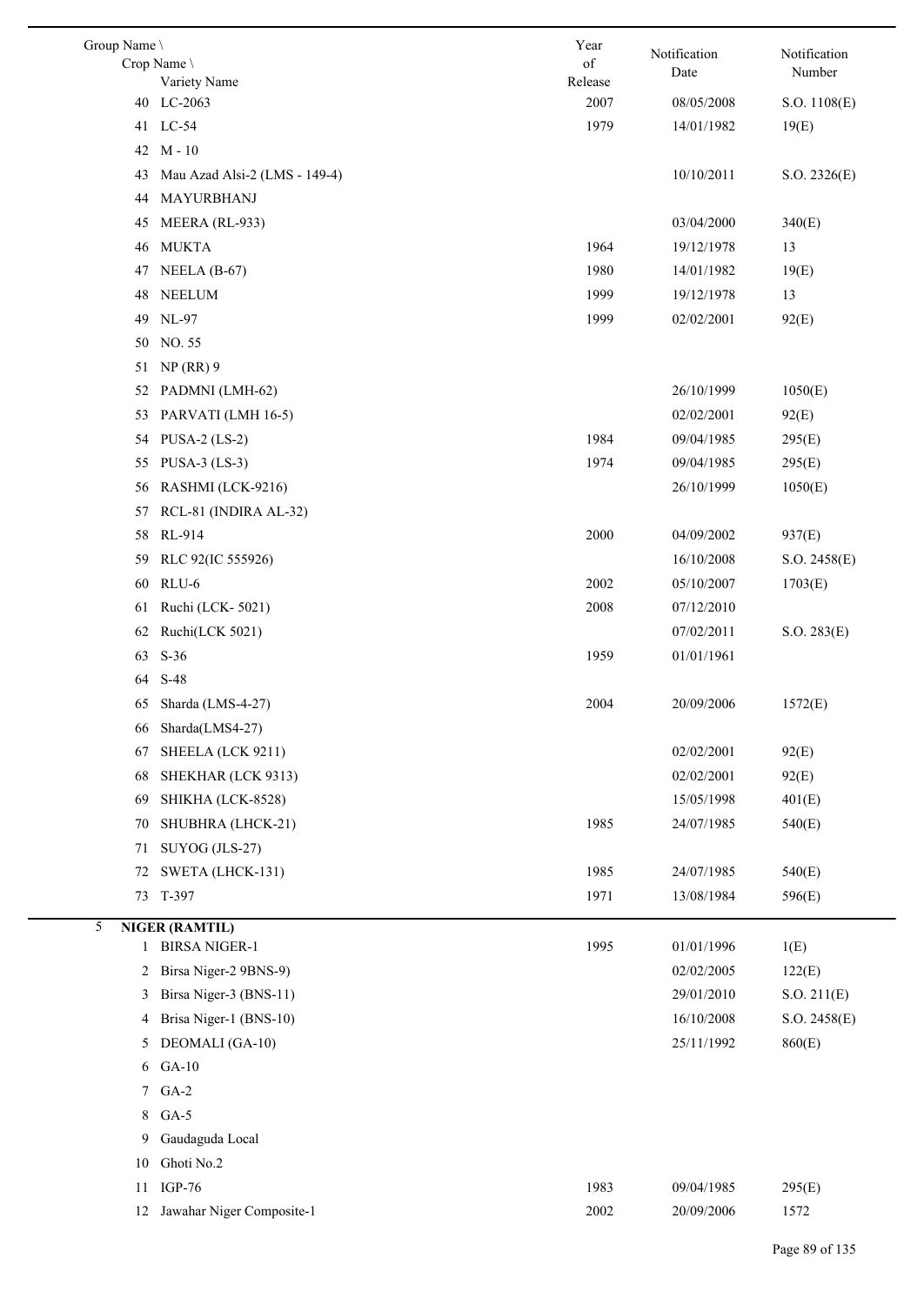| Group Name \ | Crop Name \                                   | Year<br>of | Notification<br>Date | Notification<br>Number |
|--------------|-----------------------------------------------|------------|----------------------|------------------------|
| 13           | Variety Name<br>Jawahar Safflower-97 (JSF-97) | Release    | 05/11/2005           | 1566(E)                |
|              | 14 JNC-6                                      |            | 04/09/2002           | 937(E)                 |
|              | 15 JNS-9                                      |            | 25/04/2006           |                        |
|              | 16 JSN-9                                      | 2006       |                      | 599(E)                 |
|              |                                               |            | 25/04/2006           | 599(E)                 |
|              | 17 KBN-1                                      | 2007       | 11/02/2009           | S.O. 449(E)            |
|              | 18 N-12-3                                     |            |                      |                        |
|              | 19 N-87                                       |            |                      |                        |
| 20           | No.5                                          | 1981       |                      |                        |
| 21           | No.71(KRN-1)<br>NRS-96-1                      |            | 01/01/1983           |                        |
| 22           |                                               |            | 02/02/2005           | 122(E)                 |
| 23           | <b>OOTACMUND</b>                              |            | 16/08/1991           | 527(E)                 |
| 24           | PAIYUR-1                                      | 1997       | 09/09/1997           | 647(E)                 |
| 25           | Parbhani Kusum (PBNS-12)                      |            | 06/02/2007           | 122(E)                 |
| 26           | Phulbani Local                                |            |                      |                        |
| 27           | Phule Karala(IGPN 2004-1)                     | 2008       | 31/08/2010           | S.O. 2137(E)           |
| 28           | Phule Karala-1 (IGPN-2004-1)                  |            | 11/02/2009           | S.O. 449(E)            |
| 29           | Phule Kusuma (JLSF-414)                       |            | 02/02/2005           | 122(E)                 |
| 30           | <b>RCR-317</b>                                |            | 01/12/1988           | 1135(E)                |
|              | 31 RCR-66                                     |            |                      |                        |
|              | 32 UTKAL NIGER-150 (ONS-150)                  | 2007       | 10/10/2011           | S.O. 2326(E)           |
| 6            | RAYA (INDIAN MUSTARD)                         |            |                      |                        |
|              | 1 AGRANI (SEJ-2)                              |            | 15/05/1998           | 401(E)                 |
|              | 2 BASANTI (RK 8501)                           | 2001       | 15/11/2001           | 1134(E)                |
| 3            | BAUR 9502 - (SHIVANI)                         |            | 25/08/2005           | 1177(E)                |
| 4            | BHAGIRATHI (RW-351)                           |            | 18/09/1987           | 834(E)                 |
| 5            | <b>BIO-902</b>                                |            | 02/09/1994           | 636(E)                 |
| 6            | BR-13                                         |            |                      |                        |
| 7            | <b>BR-40</b>                                  | 1959       | 01/01/1961           |                        |
| 8            | CORAL-437 (PAC-437)                           |            | 26/07/2012           | S.O.1708(E)            |
| 9            | CS-52 (DIAR-343)                              | 1996       | 15/05/1998           | 401(E)                 |
| 10           | <b>DURGAMANI</b>                              | 1968       | 21/09/1974           | 566(E)                 |
| 11           | Geeta (RB-9901 (RB-24)                        |            |                      |                        |
| 12           | <b>GUJARAT MUSTARD-2</b>                      | 1995       | 01/05/1997           | 360(E)                 |
| 13           | JAWAHAR MUSTARD-1                             | 1999       | 08/06/1999           | 425(E)                 |
| 14           | KANTI (RK9807)                                | 2002       | 12/03/2003           | 283(E)                 |
| 15           | <b>KRANTI</b> (PR-15)                         | 1982       | 03/01/1983           | S.O.2(E)               |
| 16           | KRISHNA (PR-18)                               | 1983       | 13/08/1984           | 596(E)                 |
| 17           | LAHA 101 (TYPE-101)                           | 1947       | 19/12/1978           | 13                     |
| 18           | LAXMI (RH-8812)                               | 1995       | 01/05/1997           | 360(E)                 |
| 19           | Maya (RK-9902)                                |            | 12/03/2003           | 283(E)                 |
| 20           | NARENDRA AGETI RAI-4                          | 1999       | 15/11/2001           | 1134(E)                |
| 21           | Nav gold (YRN-6)                              | 2004       | 20/09/2006           | 1572(E)                |
| 22           | NRCDR-02                                      |            |                      |                        |
| 23           | P.M.67(Patan Mustard-67)                      | 1967       | 13/08/1984           | S. O.596(E)            |
| 24           | Pant Rai-19 (PR-2006-1)                       |            | 26/07/2012           | S.O.1708(E)            |
|              | 25 PBR-91                                     | 1995       | 01/01/1996           | 1(E)                   |
|              | 26 PBR-97                                     | 1996       | 17/09/1997           | 662(E)                 |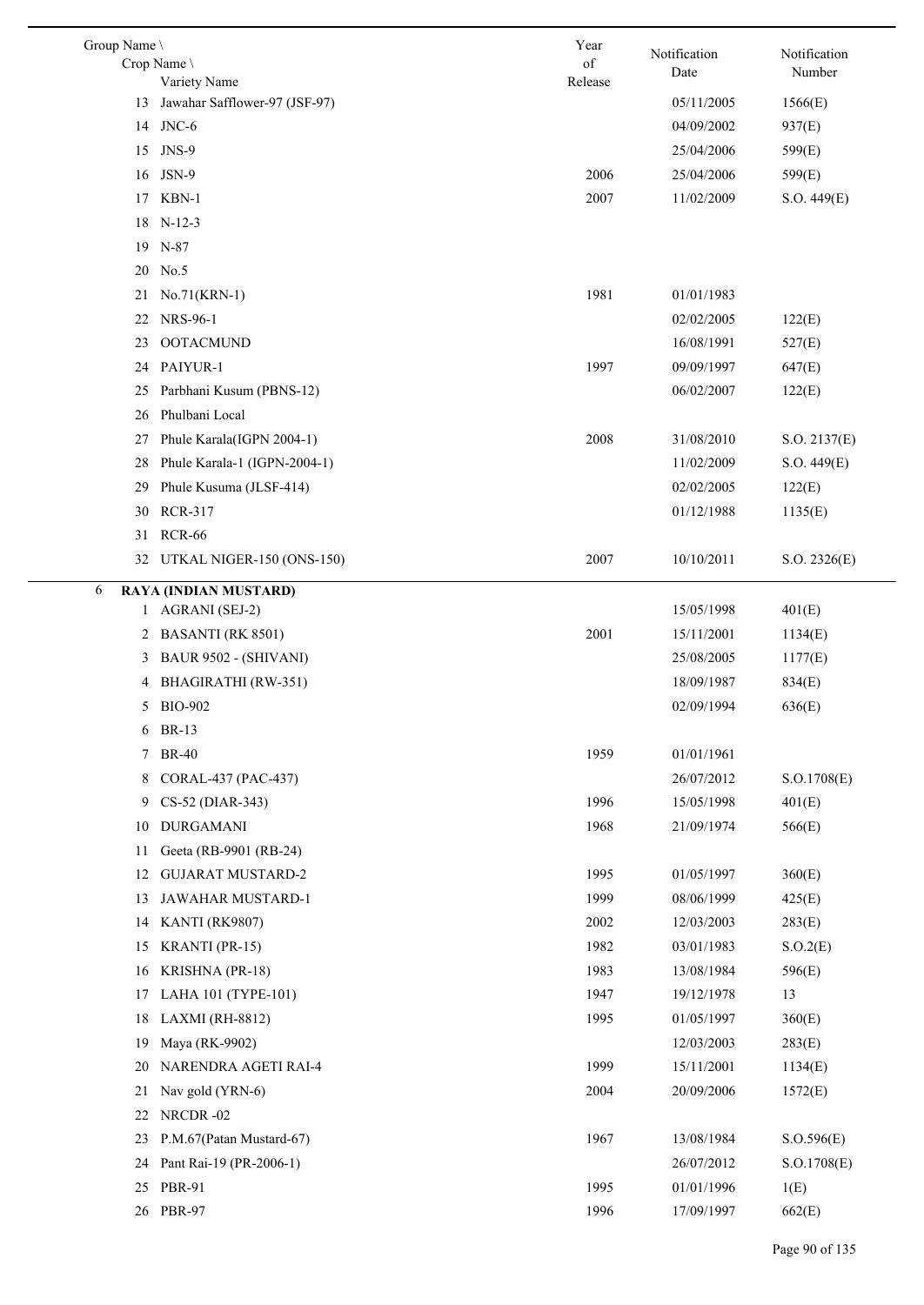| Group Name \ |                                        | Year          | Notification | Notification |
|--------------|----------------------------------------|---------------|--------------|--------------|
|              | Crop Name<br>Variety Name              | of<br>Release | Date         | Number       |
| 27           | POR-7 (RAJAT)                          | 1995          | 09/09/1997   | 647(E)       |
| 28           | <b>PRAKASH</b>                         | 1974          | 02/02/1976   | 786          |
| 29           | PRN-505(RN-505)                        | 2006          | 25/04/2006   | 599(E)       |
| 30           | PUSA BAHAR                             |               | 16/08/1991   | 527(E)       |
| 31           | <b>PUSA BOLD</b>                       | 1984          | 09/04/1985   | 295(E)       |
| 32           | Pusa Kisan(T-6342)                     |               |              |              |
| 33           | Pusa Kranti(P-26/21)                   |               |              |              |
| 34           | Pusa Mustard 26 (NPJ-113)              |               | 25/03/2011   | S.O. 632(E)  |
| 35           | Pusa Mustard 27(EJ 17)                 |               | 25/03/2011   | S.O. 632(E)  |
| 36           | <b>PUSA MUSTARD-27</b>                 |               | 03/08/2012   |              |
| 37           | Pusa Swarnim (IGC-01)                  |               |              |              |
| 38           | $R.L-18$                               | 1937          | 02/02/1976   | 786          |
| 39           | RCC-4                                  | 1996          | 01/01/1998   |              |
| 40           | $RGN-13$                               | 2002          | 12/03/2003   | 283(E)       |
| 41           | <b>RGN-48</b>                          |               |              |              |
| 42           | <b>RH-30</b>                           | 1983          | 09/04/1985   | 295(E)       |
| 43           | RH-781                                 |               | 16/08/1991   | 527(E)       |
| 44           | RH-819                                 |               | 16/08/1991   | 527(E)       |
| 45           | RL-1359                                |               | 01/12/1988   | 1135(E)      |
| 46           | $RLC-1$                                |               | 03/08/2012   |              |
| 47           | <b>RLM-198</b>                         | 1975          | 29/09/1977   | 3161         |
| 48           | <b>RLM-514</b>                         | 1980          | 13/08/1984   | 596(E)       |
| 49           | <b>RLM-619</b>                         | 1983          | 18/11/1985   | 832(E)       |
| 50           | RW-351                                 |               |              |              |
| 51           | RW-85-89                               | 1983          | 01/01/1985   |              |
| 52           | <b>SAURABH</b>                         |               | 06/03/1987   | 165(E)       |
|              | 53 SEETA (B-85)                        | 1980          | 14/01/1982   | 19(E)        |
| 54           | SHEKHAR (K.R.5610)                     | 1978          | 01/01/1980   |              |
| 55           | Swarm Jyoti (RH 9801)                  |               | 12/03/2003   | 283(E)       |
| 56           | $T-11$                                 | 1936          | 01/01/1938   |              |
| 57           | $T-16$                                 | 1956          | 01/01/1958   |              |
| 58           | $TM-2$                                 |               | 17/08/1993   | 615(E)       |
| 59           | $TM-4$                                 |               | 17/08/1993   | 615(E)       |
| 60           | URVASHI (RK 9501)                      | 1999          | 02/02/2001   | 92(E)        |
| 61           | VARUNA (T-59)                          |               | 02/02/1976   | 786          |
| 62           | Varuna(T-59)                           | 1975          | 02/02/1976   | S.O.786      |
| 63           | Vasundhra (RH 9304)                    |               | 12/03/2003   | 283(E)       |
| 64           | VSL-5                                  |               | 08/06/1999   | 425(E)       |
| 7            | ROCKET SALAD (TARAMIRA)                |               |              |              |
|              | 1 ITSA (IMPROVED TARAMIRA SELECTION-A) | 1961          | 19/12/1978   | 13           |
|              | 2 KARAN TARA (RTM-3140)                |               | 15/11/2001   | 1134(E)      |
| 3            | Narendra Tara(RTM-2002)                |               | 05/10/2007   | 1703(E)      |
|              | 4 T-27                                 |               | 02/02/1976   | 786          |
| 5            | Vallabh Taramira-1 (PUT 93-11)         | 2009          | 25/03/2011   | S.O. 632(E)  |
| 6            | Vallabh Taramira-2 (PUT 93-1)          |               | 25/03/2011   | S.O. 632(E)  |
| 8            | <b>SAFFLOWER (KUSUM/KARDI)</b>         |               |              |              |
|              | $1 \quad A-2$                          | 1996          | 09/09/1997   | 647(E)       |
|              |                                        |               |              |              |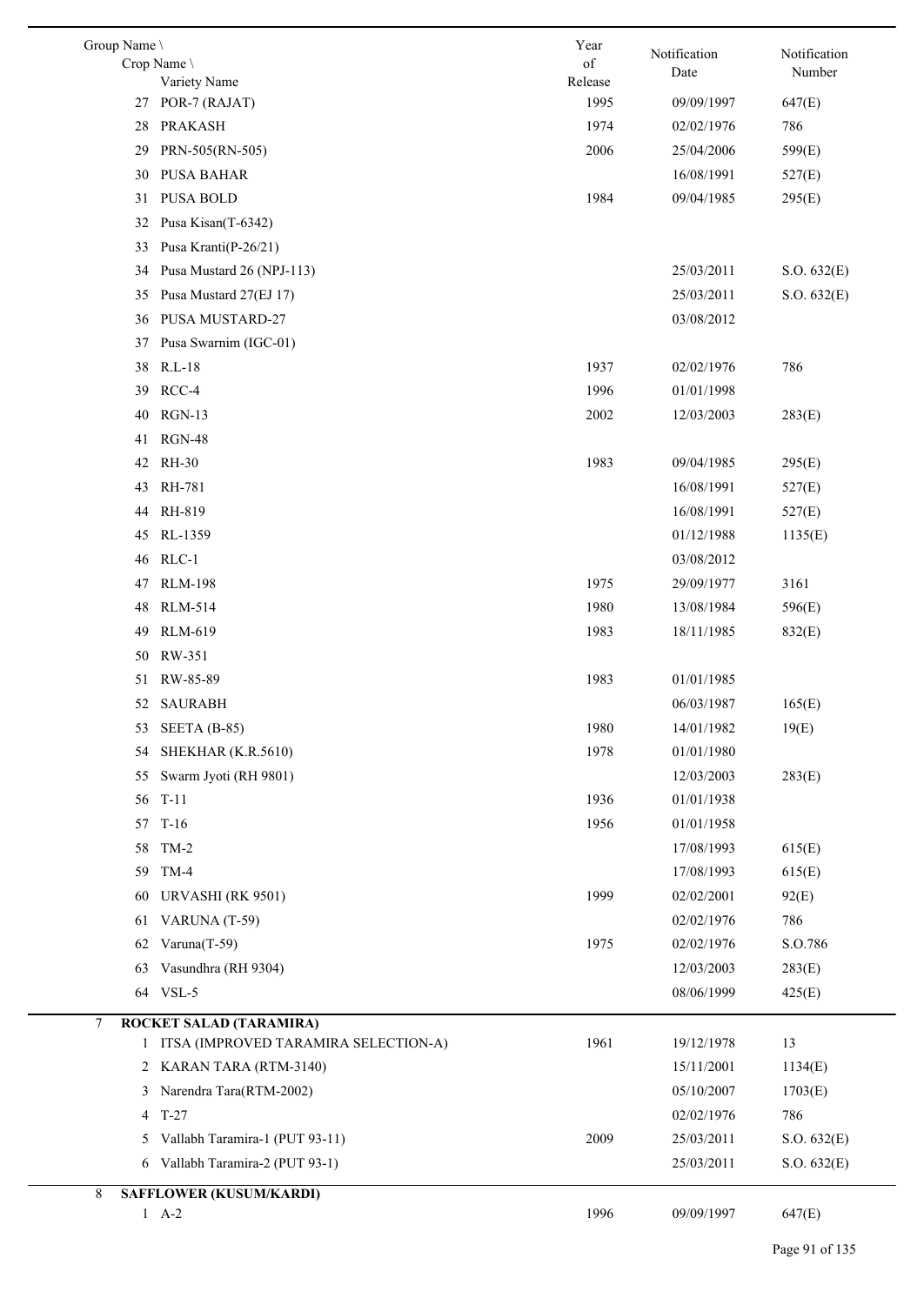| Group Name \ | Crop Name \                        | Year<br>$% \left( \left( \mathcal{A},\mathcal{A}\right) \right) =\left( \mathcal{A},\mathcal{A}\right)$ of | Notification<br>Date | Notification<br>Number |
|--------------|------------------------------------|------------------------------------------------------------------------------------------------------------|----------------------|------------------------|
|              | Variety Name<br>2 A-300            | Release<br>1957                                                                                            |                      |                        |
|              |                                    |                                                                                                            | 19/12/1978           | 13                     |
| 3            | <b>AKS-207</b>                     | 2006                                                                                                       | 05/10/2007           | 1703(E)                |
|              | 4 ANNIGERE-1                       | 1979                                                                                                       | 19/12/1978           | 13                     |
| 5            | APRR-1                             |                                                                                                            |                      |                        |
|              | 6 CO-1                             | 1979                                                                                                       | 14/01/1982           | 19(E)                  |
| 7            | <b>DSH-129</b>                     |                                                                                                            | 15/05/1998           | 401(E)                 |
| 8            | DSH-129 A-1R                       |                                                                                                            |                      |                        |
| 9            | DSH-129 MS-9 (0)A                  |                                                                                                            |                      |                        |
| 10           | DSH-129 MS-9 (0)B                  |                                                                                                            |                      |                        |
| 11           | <b>GIRNA</b>                       |                                                                                                            | 04/11/1992           | 814(E)                 |
| 12           | JAWAHAR SAFFLOWER-1                |                                                                                                            | 06/03/1987           | 165(E)                 |
|              | 13 JAWAHAR SAFFLOWER-99(JSF-99)    | 2006                                                                                                       | 25/04/2006           | 599(E)                 |
|              | 14 JAWAHAR SPINELESS SAFFLOWER-7   |                                                                                                            | 16/08/1991           | 527(E)                 |
| 15           | $JSF-1$                            |                                                                                                            |                      |                        |
| 16           | <b>JSI-73</b>                      | 1997                                                                                                       | 08/06/1999           | 425(E)                 |
| 17           | K-1                                | 1969                                                                                                       | 01/01/1971           |                        |
| 18           | MALVIYA KUSUM-305                  |                                                                                                            | 05/05/1988           | 471(E)                 |
| 19           | <b>MANJIRA</b>                     | 1976                                                                                                       | 19/12/1978           | 13                     |
| 20           | MKH-11                             |                                                                                                            | 15/05/1998           | 401(E)                 |
|              | 21 N-62-8                          | 1959                                                                                                       | 29/05/1982           | 371(E)                 |
|              | 22 N-7                             |                                                                                                            | 03/01/1983           | 2(E)                   |
| 23           | NARI-6                             |                                                                                                            | 02/02/2001           | 92(E)                  |
| 24           | NARI-H-15                          |                                                                                                            | 25/04/2006           | 599(E)                 |
| 25           | NARI-NH-1 (PH-6, NON-SPINY HYBRID) | 2000                                                                                                       | 04/09/2002           | 937(E)                 |
|              | 26 NIRA                            |                                                                                                            | 18/09/1987           | 834(E)                 |
|              | 27 PARBHANI KUSUM                  |                                                                                                            | 06/02/2007           |                        |
| 28           | Parbhani Kusum (PBNS-12)           | 2006                                                                                                       |                      |                        |
| 29           | PBNS-40 (Non-Spiny)                |                                                                                                            | 20/07/2007           | 1178(E)                |
| 30           | PHULE KUSUM (JLSF-414)             |                                                                                                            |                      |                        |
| 31           | $S-144$                            |                                                                                                            | 19/12/1978           | 13                     |
|              | 32 S-4                             | 1982                                                                                                       | 03/01/1983           | 2(E)                   |
| 33           | <b>SAGAR MUTYALU</b>               |                                                                                                            | 05/05/1988           | 471(E)                 |
| 34           | <b>SHARDA</b>                      |                                                                                                            | 17/08/1993           | 615(E)                 |
| 35           | <b>SSF-708</b>                     | 2010                                                                                                       | 10/09/2012           | S.O. 2125(E)           |
| 36           | TARA (143-20)                      | 1976                                                                                                       | 19/12/1978           | 13                     |
| 37           | <b>TYPE - 6503</b>                 | 1977                                                                                                       | 19/12/1978           | 13                     |
| 9            | <b>SESAME (GINGELLY/TIL)</b>       |                                                                                                            |                      |                        |
|              | 1 AKT-101                          | 2001                                                                                                       | 11/02/2009           | S.O. 449(E)            |
|              | 2 AKT-64                           | 1996                                                                                                       | 02/02/2001           | 92(E)                  |
| 3            | AMRIT[OSC 24(95)2-1-3]             |                                                                                                            | 05/10/2007           | 1703(E)                |
| 4            | B-67 (TILOTTAMA)                   | 1973                                                                                                       | 13/08/1984           | 596(E)                 |
| 5            | Chandana (JSC-94)                  | 2002                                                                                                       | 04/02/2004           | 161(E)                 |
| 6            | $CO-1$                             | 1983                                                                                                       | 13/08/1984           | 596(E)                 |
|              | $7$ D-7-11-1                       | 1962                                                                                                       | 29/05/1982           | 371(E)                 |
| 8            | $DS-1$                             | 1996                                                                                                       | 09/09/1997           | 647(E)                 |
|              | 9 DSS-9                            | 2010                                                                                                       | 26/07/2012           | S.O. 1708(E)           |
|              | 10 E-8                             |                                                                                                            | 06/11/1989           | 915(E)                 |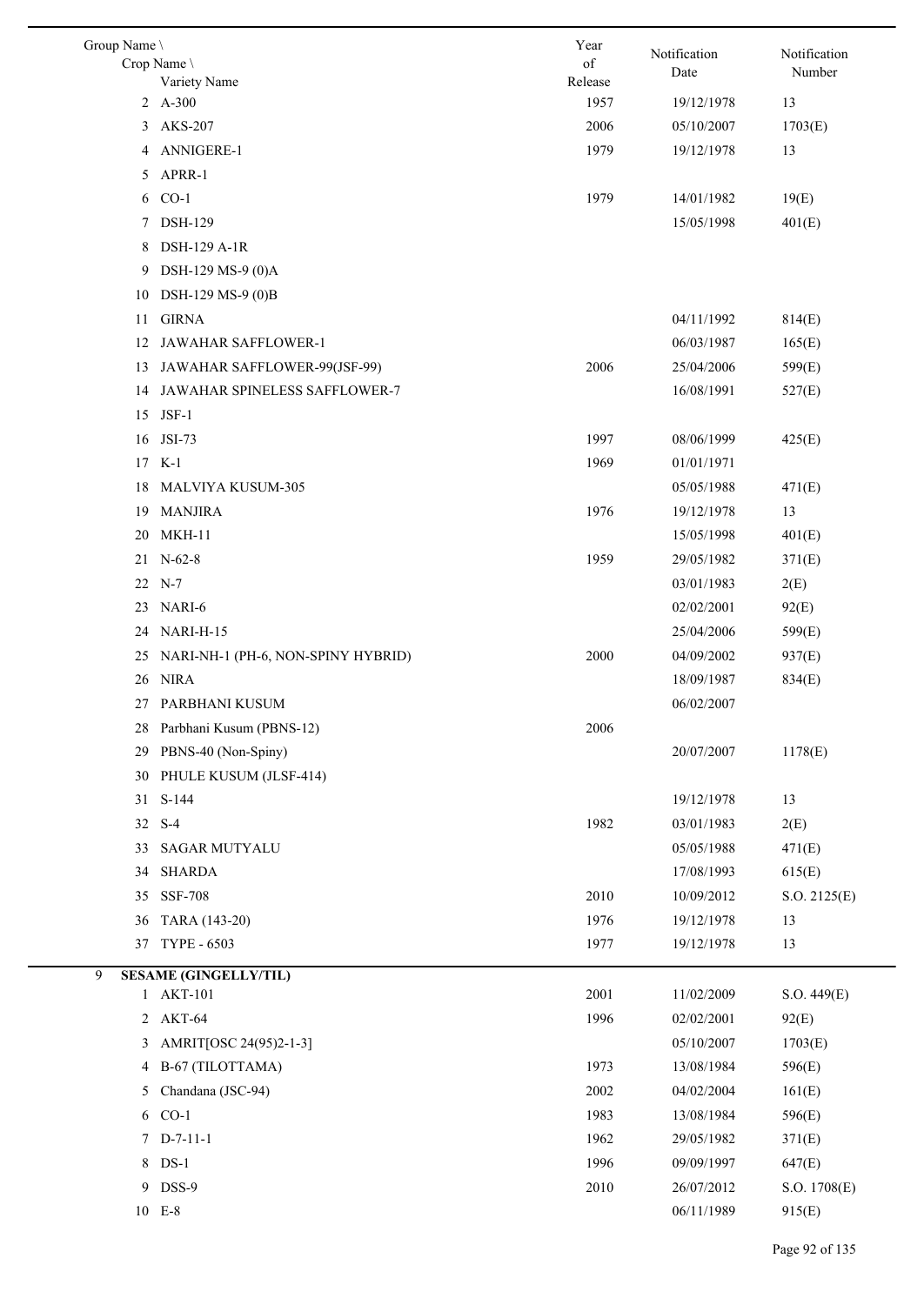| Group Name | Crop Name \                      | Year<br>of | Notification<br>Date | Notification<br>Number |
|------------|----------------------------------|------------|----------------------|------------------------|
|            | Variety Name                     | Release    |                      |                        |
|            | 11 G-35                          |            |                      |                        |
|            | 12 G.5                           |            |                      |                        |
| 13         | <b>GOWRI</b>                     | 1974       | 19/12/1978           | 13                     |
| 14         | Gujarat Til - 10                 | 2002       | 05/11/2005           | 1566(E)                |
| 15         | <b>GUJARAT TIL-1 (M.T 67-52)</b> | 1979       | 14/01/1982           | 19(E)                  |
| 16         | <b>GUJARAT TIL-2</b>             |            | 04/05/1995           | 408(E)                 |
| 17         | Gujarat Til-3 (AT-93)            | 2006       | 11/02/2009           | S.O. 449(E)            |
| 18         | Gujarat Til-4 (GTil-4) (AT-159)  | 2010       | 26/07/2012           | S.O. 1708(E)           |
| 19         | Hima (JCS-9426)                  | 2006       | 20/07/2007           | 1178(E)                |
| 20         | $HT-1$                           | 1979       | 19/12/1978           | 13                     |
| 21         | J.T-7 (KANCHAN TIL)              |            | 19/12/1978           | 19(E)                  |
| 22         | JAWAHAR TIL PKDS-11(VENKET)      | 2006       | 25/04/2006           | 599(E)                 |
| 23         | Jawahar Til-12 (PKDS-12)         | 2008       | 29/01/2010           | S.O. 211(E)            |
| 24         | Jawahar Til-14 (PKDS-8)          | 2008       | 29/01/2010           | S.O. 211(E)            |
| 25         | JLT-408 (JLS-9848-2)             | 2012       | 10/09/2012           | S.O. 2125(E)           |
| 26         | $JT-21$                          |            | 17/08/1993           | 615(E)                 |
| 27         | JT-55 (TKG-55)                   |            | 08/06/1999           | 425(E)                 |
| 28         | JTS-8                            |            | 15/11/2001           | 1134(E)                |
| 29         | KALIKA (BM-3-7)                  | 1980       | 09/04/1985           | 295(E)                 |
| 30         | <b>KANAK</b>                     | 1979       | 01/01/1981           |                        |
| 31         | <b>KANKE WHITE</b>               |            |                      |                        |
|            | 32 KAYAMKULAM-1                  | 1972       | 25/04/2006           | 599(E)                 |
| 33         | KAYAMKULAM-2                     | 1980       | 19/12/1978           | 19(E)                  |
| 34         | <b>KRISHNA</b>                   |            | 15/05/1990           | 386(E)                 |
| 35         | KRR-1                            | 1967       | 01/01/1969           |                        |
|            | 36 KRR-2                         | 1970       | 01/01/1972           |                        |
| 37         | <b>MADHAVI</b>                   | 1978       | 19/02/1980           | 470                    |
| 38         | MRUG-1                           | 1967       | 13/08/1984           | 596(E)                 |
|            | 39 N-128                         |            | 03/01/1983           | 2(E)                   |
|            | 40 N-32                          | 1970       | 08/07/1983           | 499(E)                 |
|            | 41 N-58-2                        | 1960       | 29/05/1982           | 371(E)                 |
|            | 42 N-8                           |            | 03/01/1983           | 2(E)                   |
| 43         | Nirmala (OS-Sel-164)             |            | 12/03/2003           | 283(E)                 |
| 44         | $NP-6$                           |            |                      |                        |
| 45         | PATAN-64                         | 1965       | 13/08/1984           | 596(E)                 |
| 46         | PHULE TIL NO.1                   | 1978       | 01/01/1980           |                        |
| 47         | Prachi (ORM-17)                  |            | 04/02/2004           | 161(E)                 |
| 48         | Pragati (MT-75)                  |            | 12/03/2003           | 283(E)                 |
| 49         | PRATAP TIL                       | 1968       | 20/10/1971           | 5505                   |
| 50         | PUNJAB NO.1                      | 1966       | 19/12/1978           | 13                     |
| 51         | PURVE-1                          | 1969       | 13/08/1984           | 596(E)                 |
| 52         | $R.T.-1$                         |            |                      |                        |
| 53         | Rajasthan Til -346 (RT 346)      |            | 11/02/2009           | S.O. 449(E)            |
| 54         | Rajasthan Til 351 (RT 351)       |            | 25/03/2011           | S.O. 632(E)            |
| 55         | <b>RAJESHWARI</b>                |            | 31/07/1989           | 599(E)                 |
| 56         | $RS-1$                           |            |                      |                        |
| 57         | RT-103                           |            | 04/05/1995           | 408(E)                 |
|            |                                  |            |                      |                        |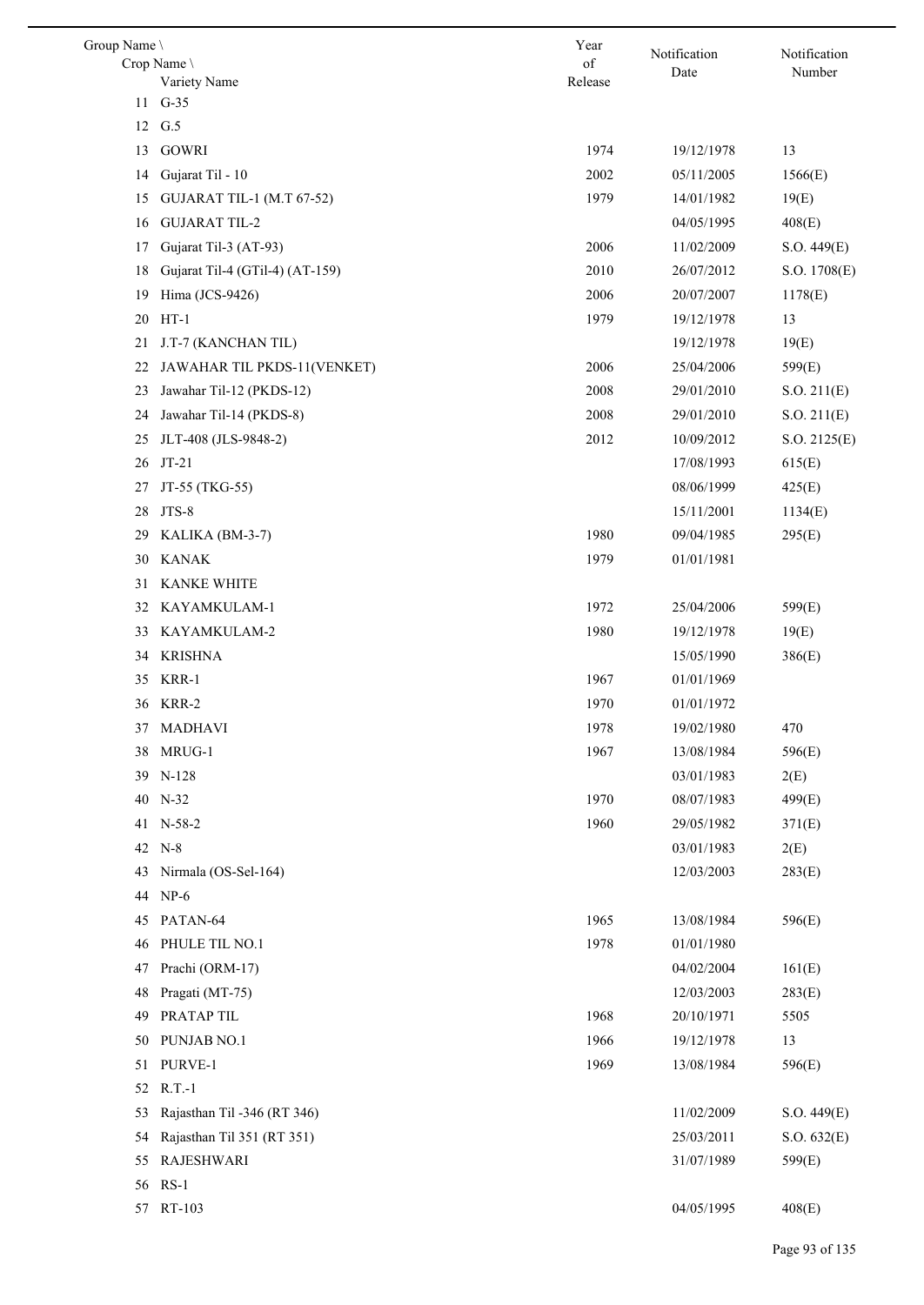| Group Name \<br>Crop Name \<br>Variety Name                     | Year<br>$\sigma f$<br>Release | Notification<br>Date | Notification<br>Number |
|-----------------------------------------------------------------|-------------------------------|----------------------|------------------------|
| 58 RT-125                                                       |                               | 04/05/1995           | 408(E)                 |
| 59 RT-127                                                       | 1999                          | 02/02/2001           | 92(E)                  |
| 60 RT-46                                                        |                               | 17/08/1990           | 639(E)                 |
| <b>RT-54</b><br>61                                              |                               | 25/11/1992           | 860(E)                 |
| Savitri (SWB 32-10-1)<br>62                                     | 2008                          | 16/10/2008           | S.O. 2458(E)           |
| SHEKHAR (SH-446)<br>63                                          | 2001                          | 15/11/2001           | 1134(E)                |
| SOMA<br>64                                                      | 1985                          | 01/01/1987           |                        |
| SP-1181<br>65                                                   | 1981                          | 01/01/1983           |                        |
| ST-1683<br>66                                                   | 1981                          | 01/01/1983           |                        |
| 67<br>Surya                                                     | 1985                          |                      |                        |
| <b>SVPR-1 (TSS-6)</b><br>68                                     |                               | 17/08/1993           | 615(E)                 |
| <b>SWETHA TIL</b><br>69                                         | 1996                          | 08/06/1999           | 425(E)                 |
| T-78<br>70                                                      |                               | 04/05/1995           | 408(E)                 |
| 71 T-85                                                         |                               |                      |                        |
| TAPI (JLT-7)<br>72                                              |                               | 05/05/1988           | 471(E)                 |
| <b>TC-25</b><br>73                                              | 1982                          | 08/07/1983           | 499(E)                 |
| 74 TC-289                                                       |                               | 01/01/1988           | 10(E)                  |
| Thilak<br>75                                                    | 1992                          | 25/04/2006           | 599(E)                 |
| Thilakara<br>76                                                 | 1998                          | 01/01/2000           |                        |
| Thilalkora<br>77                                                |                               | 25/04/2006           | 599(E)                 |
| Thilarani<br>78                                                 | 2002                          | 01/01/2004           |                        |
| THILARANI<br>79                                                 | 2006                          | 25/04/2006           | 599(E)                 |
| <b>TKG-22</b><br>80                                             |                               | 04/05/1995           | 408(E)                 |
| <b>TKG-306</b><br>81                                            | 2006                          | 20/07/2007           | 1178(E)                |
| <b>TKG-308</b><br>82                                            | 2008                          | 29/01/2010           | S.O. 211(E)            |
| 83 TMV(Sv)7                                                     | 2009                          | 31/08/2010           | S.O. 2137(E)           |
| 84 TMV-3                                                        | 1948                          | 06/03/1987           | 165(E)                 |
| TMV-4<br>85                                                     | 1977                          | 09/04/1985           | 295(E)                 |
| TMV-5<br>86                                                     | 1978                          | 14/01/1982           | 19(E)                  |
| TMV-6<br>87                                                     | 1979                          | 14/01/1982           | 19(E)                  |
| TYPE-12<br>88                                                   | 1960                          | 19/12/1978           | 13                     |
| TYPE-13<br>89                                                   | 1968                          | 19/12/1978           | 13                     |
| TYPE-4<br>90                                                    | 1961                          | 19/12/1978           | 13                     |
| 91<br>UMA (OMT 11-6-3)                                          |                               | 25/11/1992           | 860(E)                 |
| Vinayak<br>92                                                   | 1972                          | 01/01/1974           |                        |
| VINAYAK (SEL-14)<br>93                                          |                               | 13/04/1989           | 280(E)                 |
| VRI $(SV)$ 2<br>94                                              | 2005                          | 25/04/2006           | 599(E)                 |
| VRISV-1<br>95                                                   | 1995                          | 01/05/1997           | 360(E)                 |
| YELLAMANCHILI-1<br>96                                           |                               | 04/05/1995           | 408(E)                 |
| YELLAMANCHILI-2<br>97                                           |                               | 04/05/1995           | 408(E)                 |
|                                                                 |                               |                      |                        |
| <b>SOYBEAN (BHAT)</b><br>10<br>AHILYA-1 (NRC-2)<br>$\mathbf{1}$ | 1996                          | 01/05/1997           | 360(E)                 |
| AHILYA-2 (NRC-12)<br>2                                          | 1996                          | 01/05/1997           | 360(E)                 |
| 3<br>AHILYA-3 (NRC-7)                                           | 1996                          | 01/05/1997           | 360(E)                 |
| AHILYA-4 (NRC-37)<br>4                                          |                               | 02/02/2001           | 92(E)                  |
| ALANKAR (PK.71-21)<br>5                                         | 1977                          | 19/12/1978           | 13                     |
| 6 ANKUR                                                         | 1974                          | 02/02/1976           | 786                    |
|                                                                 |                               |                      |                        |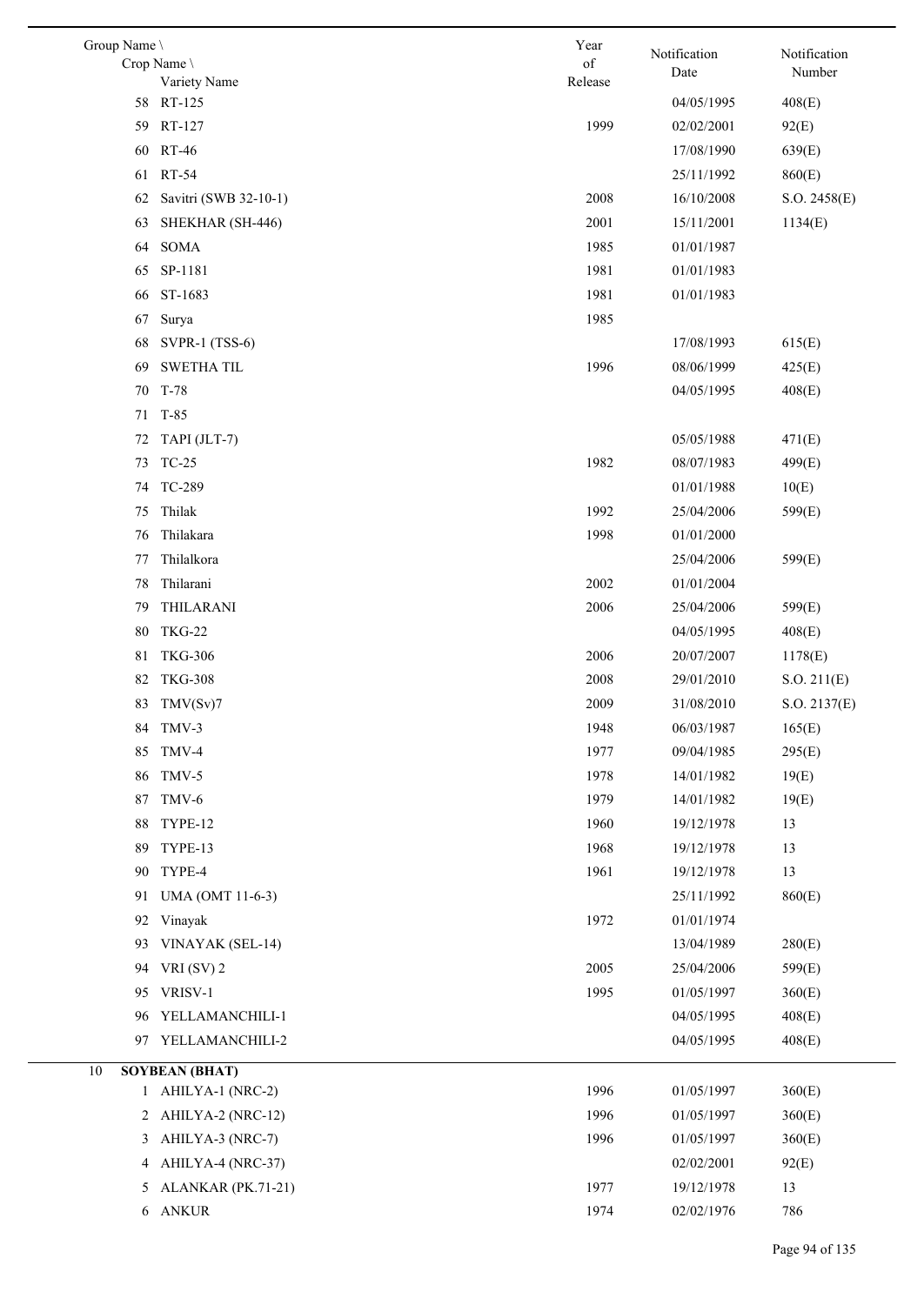| Group Name |                                        | Year            | Notification | Notification |
|------------|----------------------------------------|-----------------|--------------|--------------|
|            | Crop Name                              | $\sigma f$      | Date         | Number       |
| 7          | Variety Name<br><b>BIRSA SOYBEAN-1</b> | Release<br>1981 | 08/07/1983   | 499(E)       |
| 8          | <b>BRAGG</b>                           | 1969            | 19/12/1978   | 13           |
| 9          | CLARK-63                               |                 | 30/06/1973   | 361(E)       |
| 10         | CO SOYA-2                              | 1995            | 01/05/1997   | 360(E)       |
|            |                                        | 2005            |              |              |
| 11         | $Co(Soy)$ 7<br>CO(Soy)3                |                 | 01/01/2007   |              |
| 12         | $CO-1$                                 |                 | 25/04/2006   | 599(E)       |
| 13         |                                        |                 | 14/01/1982   | 19(E)        |
| 14         | <b>DAVIS</b>                           |                 |              |              |
| 15         | $DSb-1$                                | 2008            | 11/02/2009   | S.O. 449(E)  |
| 16         | <b>DURGA</b>                           |                 | 14/01/1982   | 19(E)        |
| 17         | DURGA (JS-72-280)                      | 1981            | 14/01/1982   | 19(E)        |
| 18         | GAURAWA (JS-72-44)                     | 1980            | 14/01/1982   | 19(E)        |
| 19         | <b>GUJARAT SOYA-1</b>                  | 1983            | 01/01/1985   |              |
| 20         | Gujarat Soya-2 (J-202)                 | 1983            | 01/01/1985   |              |
| 21         | <b>HARA SOYA</b>                       |                 | 02/02/2001   | 92(E)        |
| 22         | <b>HARDEE</b>                          | 1976            | 25/11/1992   | 860(E)       |
| 23         | Improved pelican                       |                 |              |              |
| 24         | <b>INDIRA SOYA-9</b>                   | 1999            | 02/02/2001   | 92(E)        |
| 25         | Jawahar Soybean 95-60(JS 95-60)        | 2006            | 20/07/2007   | 1178(E)      |
| 26         | Jawahar Soybean 97-52 (JS 97-52)       |                 | 16/10/2008   | S.O. 2458(E) |
| 27         | JAWAHAR SOYBEAN-2                      | 1981            | 14/01/1982   | 19(E)        |
| 28         | JAWAHAR SOYBEAN-335 (JS-335)           |                 | 02/09/1994   | 636(E)       |
| 29         | JS 90-41                               | 1999            | 08/06/1999   | 425(E)       |
| 30         | $JS-71-5$                              |                 | 16/08/1991   | 527(E)       |
| 31         | JS-75-46                               |                 | 06/03/1987   | 165(E)       |
| 32         | JS-76-205 (JAWAHAR SOYBEAN)            |                 | 15/05/1990   | 386(E)       |
|            | 33 JS-80-21                            |                 | 16/08/1991   | 527(E)       |
| 34         | JS-93-05 (JAWAHAR SOYBEAN 93-05)       |                 | 04/09/2002   | 937(E)       |
| 35         | Kalitur                                |                 |              |              |
| 36         | KHSB-2                                 | 1979            | 14/01/1982   | 19(E)        |
| 37         | KM-1                                   | 1980            | 14/01/1982   | 19(E)        |
| 38         | LBS-2                                  |                 |              |              |
| 39         | LEE                                    | 1969            | 21/08/1975   | 440          |
| 40         | $LSB-1$                                | 1999            | 02/02/2001   | 92(E)        |
| 41         | MACS-124                               |                 | 25/11/1992   | 860(E)       |
| 42         | MACS-13                                | 1984            | 09/04/1985   | 295(E)       |
| 43         | MACS-450                               |                 | 08/06/1999   | 425(E)       |
| 44         | MACS-57                                |                 | 04/11/1992   | 814(E)       |
| 45         | MACS-58                                |                 | 31/07/1989   | 599(E)       |
| 46         | <b>MAUS 158</b>                        |                 | 31/08/2010   | S.O. 2137(E) |
| 47         | MAUS-81                                |                 | 04/02/2004   | 161(E)       |
| 48         | MONETTA (EC-2587)                      | 1985            | 24/07/1985   | 540(E)       |
| 49         | Palam Soya (P-30-1-1)                  | 2000            | 02/02/2005   | 122(E)       |
| 50         | PANT SOYA-1092                         | 1999            | 13/09/2000   | 821(E)       |
| 51         | PANT SOYBEAN-1024 (PK-1024)            | 1994            | 01/05/1997   | 360(E)       |
| 52         | PANT SOYBEAN-1042 (PK-1042)            |                 | 01/05/1997   | 360(E)       |
| 53         | Pant Soybean-1225 (PS-1225)            | 2007            | 11/02/2009   | S.O. 449(E)  |
|            |                                        |                 |              |              |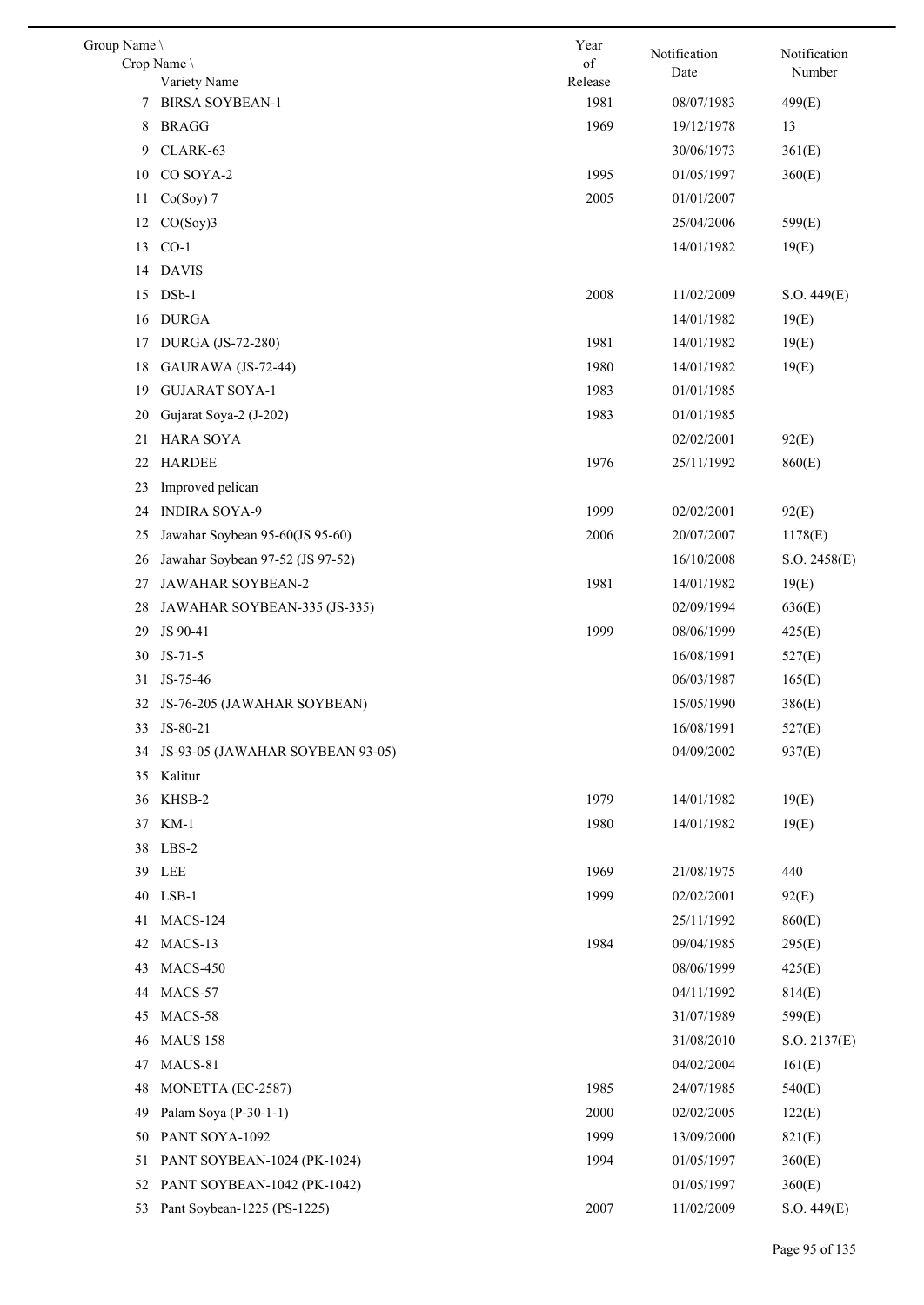| Group Name \ |                                            | Year    | Notification | Notification |
|--------------|--------------------------------------------|---------|--------------|--------------|
|              | Crop Name                                  | of      | Date         | Number       |
|              | Variety Name<br>Pant Soybean-1347(PS-1347) | Release | 16/10/2008   |              |
| 54           |                                            |         |              | S.O. 2458(E) |
| 55           | PARBHANI SONA (MAUS-47)                    |         | 13/09/2000   | 821(E)       |
| 56           | Phule -Kalyani (DS-228)                    | 2004    | 01/01/2006   |              |
| 57           | Phule Kalyani (DS-228)                     |         | 20/09/2006   | 1572(E)      |
| 58           | PK-1029                                    | 1997    | 09/09/1997   | 647(E)       |
| 59           | PK-1241                                    |         |              |              |
| 60           | PK-262                                     | 1982    | 01/01/1984   |              |
| 61           | PK-267                                     |         | 08/07/1983   | 499(E)       |
| 62           | <b>PK-308</b>                              | 1984    | 09/04/1985   | 295(E)       |
| 63           | PK-327                                     | 1982    | 03/01/1983   | 2(E)         |
| 64           | PK-416                                     |         | 14/05/1986   | 258(E)       |
| 65           | PK-472                                     |         | 14/05/1986   | 258(E)       |
| 66           | PK-564                                     |         | 22/11/1991   | 793(E)       |
| 67           | POOJA (MAUS-2)                             | 1995    | 01/05/1997   | 360(E)       |
| 68           | PRASAD (MAUS-32)                           | 2000    | 13/09/2000   | 821(E)       |
| 69           | Pratap Soya-2 (RKS-18)                     |         | 06/02/2007   | 122(E)       |
| 70           | Pratap Soya-2(RKS-18)                      |         | 06/02/2007   | 122(E)       |
| 71           | PRATIKAR (MAUS-61)                         |         | 04/09/2002   | 937(E)       |
| 72           | PREATISHTHA (MAUS-61-2)                    |         | 04/09/2002   | 937(E)       |
| 73           | PRS-1                                      | 2004    | 11/02/2009   | S.O. 454(E)  |
| 74           | PUNJAB SOYBEAN NO. 1                       |         | 19/12/1978   | 13           |
| 75           | Pusa -9814 (DS-9814)                       |         |              |              |
| 76           | Pusa 9712 (DS 9712)                        | 2004    | 05/11/2005   | 1566(E)      |
| 77           | PUSA-16                                    |         | 18/09/1987   | 834(E)       |
| 78           | PUSA-20                                    |         | 01/01/1988   | 10(E)        |
|              | 79 PUSA-24                                 |         | 18/09/1987   | 834(E)       |
|              | 80 Pusa-9814                               |         | 20/09/2006   | 1572(E)      |
| 81           | RAUS-5(Pratap Soya-1)                      | 2002    | 05/10/2007   | 1703(E)      |
| 82           | <b>RKS-24</b>                              | 2010    | 07/02/2011   | S.O. 283(E)  |
| 83           | SAMRUDHI (MAUS-71)                         |         | 04/09/2002   | 937(E)       |
| 84           | <b>SHILAJEET</b>                           |         | 19/02/1980   | 470          |
| 85           | SHIWALIK (HIM SO-333)                      |         | 15/05/1990   | 386(E)       |
| 86           | <b>SK744</b>                               |         | 16/03/2012   | S.O.456(E)   |
| 87           | SL 525                                     | 2004    | 20/07/2007   | 1178(E)      |
| 88           | SL-295                                     | 1996    | 09/09/1997   | 647(E)       |
| 89           | $SL-4$                                     |         | 13/08/1984   | 596(E)       |
| 90           | SL-688                                     |         | 16/10/2008   | S.O. 2458(E) |
| 91           | SL-96                                      |         | 06/03/1987   | 165(E)       |
| 92           | SNEHA (KB-79)                              | 1995    | 01/05/1997   | 360(E)       |
| 93           | Swarna Vasundhra                           |         | 18/07/2008   | 1714(E)      |
| 94           | <b>TAMS 98-21</b>                          | 2006    | 01/01/2008   |              |
| 95           | TAMS-38                                    | 2004    | 02/02/2005   | 122(E)       |
| 96           | TAMS-98-21                                 |         | 06/02/2007   | 122(E)       |
| 97           | TYPE-49                                    |         | 19/12/1978   | 13           |
| 98           | VL Soya 59                                 |         | 16/10/2008   | S.O. 2458(E) |
| 99           | VL SOYA 63                                 |         | 16/10/2008   | 2458(E)      |
| 100          | VL SOYA-2                                  |         | 06/11/1989   | 915(E)       |
|              |                                            |         |              |              |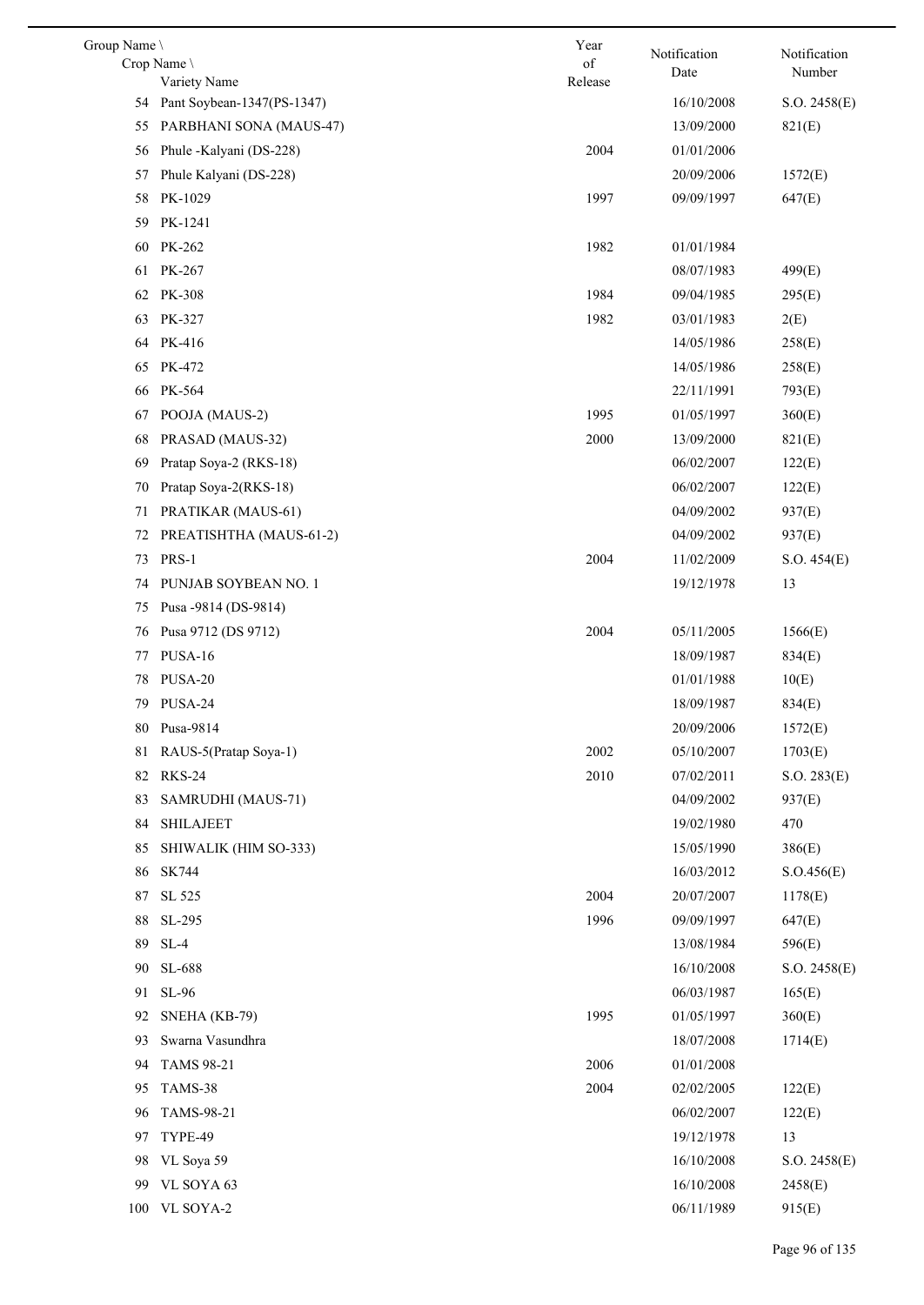| Group Name \<br>Crop Name | Variety Name                  | Year<br>of<br>Release | Notification<br>Date | Notification<br>Number |
|---------------------------|-------------------------------|-----------------------|----------------------|------------------------|
| 101 VL SOYA-21            |                               | 1995                  | 01/01/1996           | 1(E)                   |
| 102 VL Soya-65            |                               | 2008                  | 29/01/2010           | S.O. 211(E)            |
| 103 VL-SOYA-1             |                               | 1982                  | 24/07/1985           | 540(E)                 |
| 104 VLS-47                |                               |                       | 03/04/2000           | 340(E)                 |
| 11                        | <b>SUNFLOWER (SURYAMUKHI)</b> |                       |                      |                        |
| 1 APSH-11                 |                               |                       | 05/05/1988           | 471(E)                 |
| 2                         | APSH-11 7-1A                  |                       |                      |                        |
| 3                         | APSH-11 7-1B                  |                       |                      |                        |
| 4                         | APSH-11 RHA-271R              |                       |                      |                        |
| BSH-1<br>5                |                               |                       | 14/01/1982           | 19(E)                  |
| 6                         | BSH-1 CMS-234A                |                       |                      |                        |
| 7                         | BSH-1 CMS-234B                |                       |                      |                        |
| 8                         | BSH-1 RHA-274R                |                       |                      |                        |
| 9                         | CO(SFV)5                      | 2006                  | 20/07/2007           | 1178(E)                |
| 10 CO 2                   |                               | 2010                  | 26/07/2012           | S.O.1708(E)            |
| 11 CO-2                   |                               |                       | 26/11/1986           | 867(E)                 |
| <b>DRSF-108</b><br>12     |                               |                       | 02/02/2005           | 122(E)                 |
| <b>DRSF-113</b><br>13     |                               |                       | 05/10/2007           | 1703(E)                |
| 14                        | DRSH-1 (PCSH-243)             |                       | 25/04/2006           | 599(E)                 |
| 15                        | DRSH-1(PCSH-243)(A)           |                       | 25/04/2006           | 599(E)                 |
| 16                        | DRSH-1(PCSH-243) $(B)$        |                       | 25/04/2006           | 599(E)                 |
| 17                        | DRSH-1(PCSH-243) $(R)$        |                       | 25/04/2006           | 599(E)                 |
| $DSH-1$<br>18             |                               | 1997                  | 15/05/1998           | 401(E)                 |
| EC-68415<br>19            |                               |                       | 12/08/1980           | 2103                   |
| EC-69874<br>20            |                               |                       | 12/08/1980           | 2103                   |
| 21                        | <b>GUJARAT SUNFLOWER-1</b>    |                       | 04/05/1995           | 408(E)                 |
| 22<br>HSFH-848            |                               | 2005                  | 05/11/2005           | 1566(E)                |
| 23                        | JWALAMUKHI (PSCL-5015)        |                       | 01/01/1996           | 1(E)                   |
| KBSH-1<br>24              |                               |                       | 04/11/1992           | 814(E)                 |
| 25                        | KBSH-1 6-D-1R                 |                       |                      |                        |
| 26                        | KBSH-1 CMS-234A               |                       |                      |                        |
| 27                        | KBSH-1 CMS-234B               |                       |                      |                        |
| 28                        | KBSH-1(A-LINE)                |                       |                      |                        |
| 29                        | KBSH-1(B-LINE)                |                       |                      |                        |
| 30                        | $KBSH-1(R-LINE)$              |                       |                      |                        |
| KBSH-41<br>31             |                               | 2002                  | 02/02/2005           | 122(E)                 |
| 32                        | KBSH-41 (234 B)               |                       | 02/02/2005           | 122(E)                 |
| 33                        | KBSH-41 (RHA 95-C-1 (M))      |                       | 02/02/2005           | 122(E)                 |
| 34                        | KBSH-41(CMS 234 A (F))        |                       | 02/02/2005           | 122(E)                 |
| KBSH-42<br>35             |                               | 2002                  | 02/02/2005           | 122(E)                 |
| 36                        | KBSH-42 (A-LINE)              |                       |                      |                        |
| 37                        | KBSH-42 (B-LINE)              |                       |                      |                        |
| 38                        | KBSH-42 (R-LINE)              |                       |                      |                        |
| KBSH-44<br>39             |                               | 1996                  | 28/01/2003           | 100(E)                 |
| 40                        | KBSH-44 (17 B)                |                       | 28/01/2003           | 100(E)                 |
| 41                        | KBSH-44 (CMS 17 A (F))        |                       | 28/01/2003           | 100(E)                 |
| 42                        | <b>KBSH-44 (DRSF 108)</b>     |                       | 28/01/2003           | 100(E)                 |
|                           |                               |                       |                      |                        |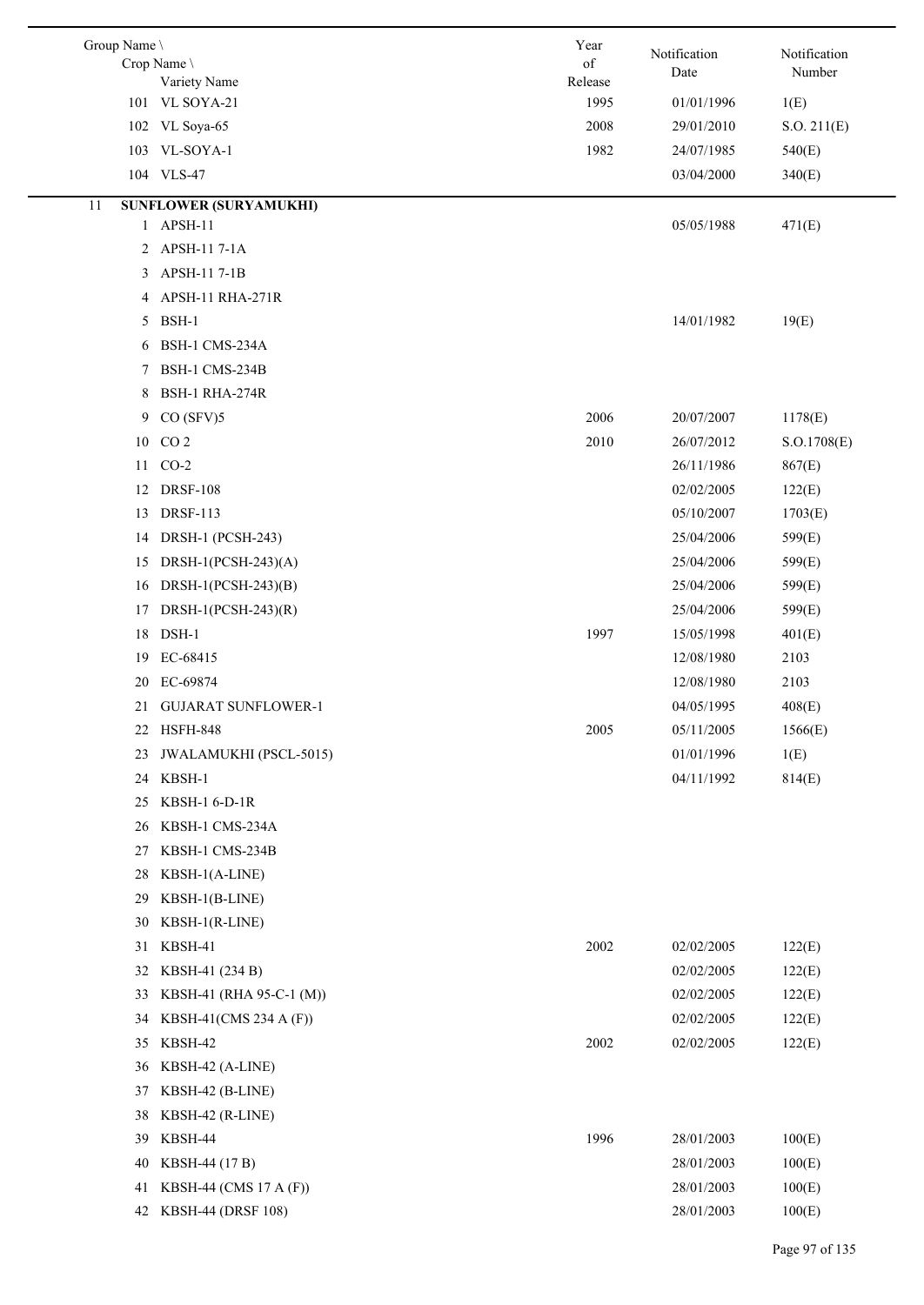| Group Name | Crop Name \                 | Year<br>of | Notification<br>Date | Notification<br>Number |
|------------|-----------------------------|------------|----------------------|------------------------|
|            | Variety Name                | Release    |                      |                        |
| 43         | KBSH-53                     | 2008       | 27/08/2009           | O.S. 2187(E)           |
| 44         | KBSH-53 A line              |            |                      |                        |
| 45         | KBSH-53 B line              |            |                      |                        |
| 46         | KBSH-53 R line              |            |                      |                        |
| 47         | LDMRSH-1                    |            | 22/11/1991           | 793(E)                 |
| 48         | LDMRSH-1 CMS-234A           |            |                      |                        |
| 49         | LDMRSH-1 CMS-234B           |            |                      |                        |
| 50         | LDMRSH-1 MRHA-2R            |            |                      |                        |
| 51         | LDMRSH-3                    |            | 22/11/1991           | 793(E)                 |
|            | 52 LDMRSH-3 207A            |            |                      |                        |
| 53         | LDMRSH-3 207B               |            |                      |                        |
| 54         | LDMRSH-3 MRHA-1R            |            |                      |                        |
|            | 55 LFS-8                    | 2006       | 06/02/2007           | 122(E)                 |
|            | 56 LS-11                    |            | 08/06/1999           | 425(E)                 |
|            | 57 LSFH-35                  | 2003       | 10/01/2008           | S.O. 72(E)             |
| 58         | MLSFH-47 (AH-11-34)         |            | 02/02/2001           | 92(E)                  |
| 59         | <b>MODREN</b>               |            | 14/01/1982           | 19(E)                  |
| 60         | MSFH-1                      |            | 06/03/1987           | 165(E)                 |
| 61         | MSFH-10                     |            | 01/12/1988           | 1135(E)                |
| 62         | MSFH-17                     |            | 13/04/1989           | 280(E)                 |
| 63         | MSFH-8                      |            | 18/09/1987           | 834(E)                 |
|            | 64 PAC 334                  |            | 27/08/2009           | O.S. 2187(E)           |
| 65         | PAC-1091                    |            | 15/05/1998           | 401(E)                 |
| 66         | <b>PAC-36</b>               |            | 15/05/1998           | 401(E)                 |
| 67         | PARA-DOVIK (EC-68414)       |            | 12/08/1980           | 2103                   |
|            | 68 PKVSF-9 (AKSF-9)         | 1995       | 01/01/1996           | 1(E)                   |
|            | 69 PKVSH-27                 | 1995       | 01/01/1996           | 1(E)                   |
| 70         | PROSUN-09 (PRO-009)         |            | 02/02/2005           | 122(E)                 |
| 71         | <b>PSFH-118</b>             | 2002       | 04/02/2004           | 161(E)                 |
| 72         | PSFH-67                     |            | 17/08/1993           | 615(E)                 |
| 73         | PSFH-67 CMS-234A            |            |                      |                        |
| 74         | PSFH-67 CMS-234B            |            |                      |                        |
| 75         | PSFH-67 P-35-R              |            |                      |                        |
| 76         | PSH 569                     | 2008       | 01/04/2010           | S.O. 733(E)            |
| 77         | RSFH-1                      |            | 16/10/2008           | S.O. 2458(E)           |
| 78         | RSFH-130 (Bhadra)           |            | 26/07/2012           | S.O. 1708(E)           |
| 79         | RSFV-901 (Kanthi)           |            | 26/07/2012           | S.O. 1708(E)           |
| 80         | <b>RUMSUN RECORD</b>        |            | 14/01/1982           | 19(E)                  |
| 81         | SH-416                      |            | 04/02/2004           | 161(E)                 |
| 82         | SS-56                       |            | 02/09/1994           | 636(E)                 |
| 83         | SUNGENO-85                  |            | 15/05/1998           | 401(E)                 |
| 84         | SURYA (PKV-SUF-72-37)       |            | 08/07/1983           | 499(E)                 |
| 85         | <b>TAS-82</b>               | 2006       | 05/10/2007           | 1703(E)                |
| 86         | TCSH - 1 (CMS 234 A)        |            | 13/09/2000           | 821(E)                 |
| 87         | <b>TCSH - 1 (CMS 234 B)</b> |            | 13/09/2000           | 821(E)                 |
| 88         | <b>TCSH - 1 (RHA 272 R)</b> |            | 13/09/2000           | 821(E)                 |
| 89         | TCSH-1                      | $2000\,$   | 13/09/2000           | 821(E)                 |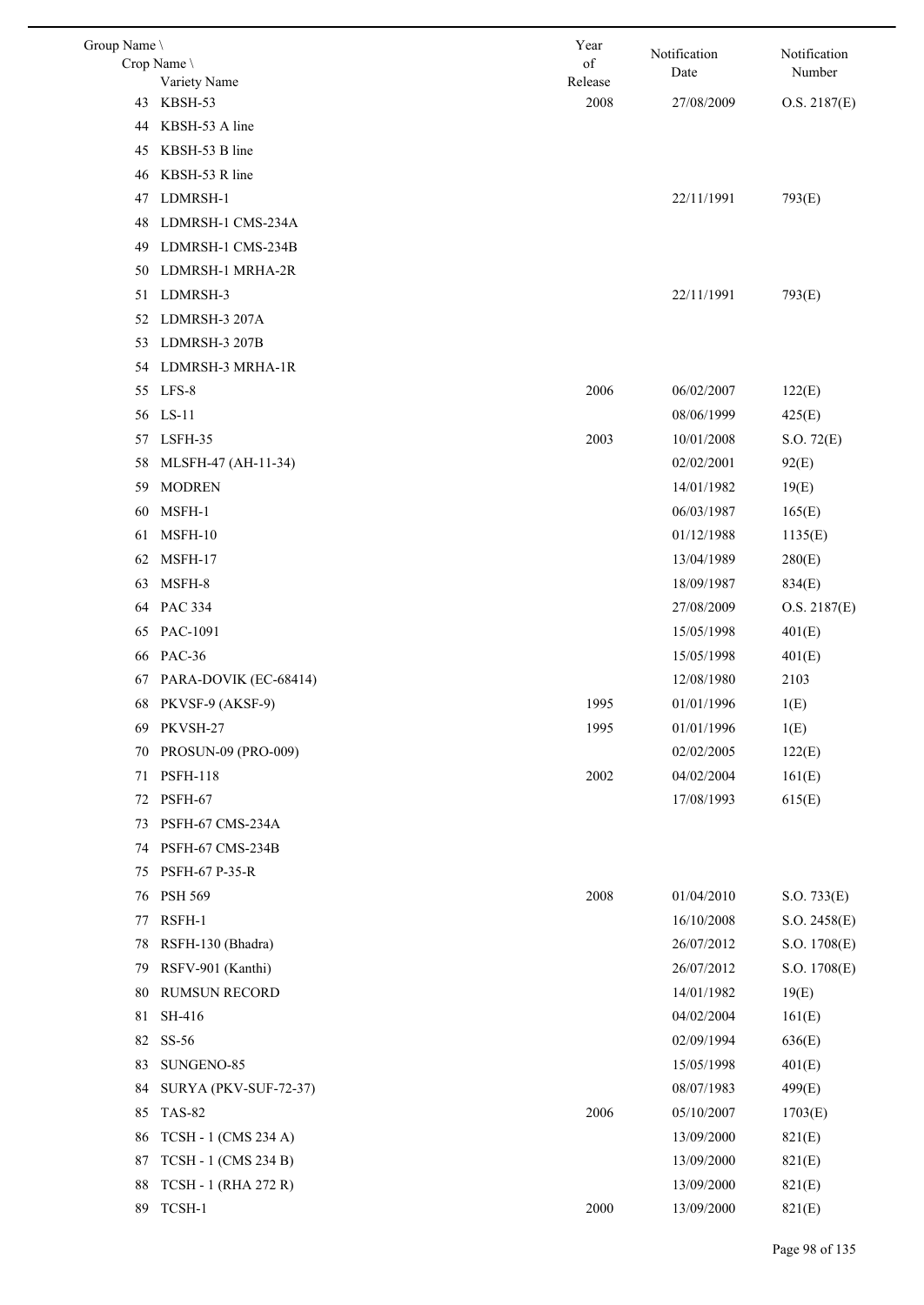|    | Group Name \ | Crop Name \<br>Variety Name | Year<br>of<br>Release | Notification<br>Date | Notification<br>Number |
|----|--------------|-----------------------------|-----------------------|----------------------|------------------------|
|    |              | 90 TNAU SUF-10              | 1995                  | 01/05/1997           | 360(E)                 |
|    | 91           | TNAU-SUF-7                  |                       | 04/05/1995           | 408(E)                 |
| 12 | <b>TORIA</b> |                             |                       |                      |                        |
|    |              | 1 AGRANI $(B-54)$           | 1980                  | 14/01/1982           | 19(E)                  |
|    | 2            | BHAWANI (TK-8401)           | 1985                  | 14/05/1986           | 258(E)                 |
|    |              | 3 BR-23                     |                       | 17/08/1993           | 615(E)                 |
|    | 4            | $DK - 1$                    | 1970                  | 01/01/1972           |                        |
|    | 5            | <b>IMPROVED SELECTION-1</b> |                       | 02/02/1976           | 786                    |
|    | 6            | IMPROVED TORIA SELECTION-A  | 1961                  | 30/06/1973           | 361(E)                 |
|    |              | $7$ IPI-6                   |                       |                      |                        |
|    | 8            | <b>JMT-689</b>              | 1995                  | 01/05/1997           | 360(E)                 |
|    | 9            | Ludhaiana-1 Composite-1     | 1983                  | 01/01/1985           |                        |
|    |              | $10 M - 27$                 | 1956                  | 19/12/1978           | 13                     |
|    |              | 11 M-18                     |                       |                      |                        |
|    |              | 12 M-3                      |                       |                      |                        |
|    | 13           | ORT (M 2-4 PRABATI)         | 2001                  | 15/11/2001           | 1134(E)                |
|    | 14           | ORT (M 6-2 ANURADHA)        | 2001                  | 04/09/2002           | 937(E)                 |
|    | 15           | PANCHALI (TWC-3)            |                       | 01/12/1988           | 1135(E)                |
|    | 16           | <b>PBT-37</b>               | 1995                  | 01/01/1996           | 1(E)                   |
|    |              | 17 PT-30                    |                       | 06/03/1987           | 165(E)                 |
|    | 18           | PT-303                      | 1985                  | 18/11/1985           | 832(E)                 |
|    | 19           | PT-507                      |                       | 15/05/1990           | 386(E)                 |
|    | 20           | RAUTS-17                    |                       | 15/05/1990           | 386(E)                 |
|    | 21           | <b>SANGAM</b>               | 1974                  | 02/02/1976           | 786                    |
|    | 22           | <b>TH-68</b>                |                       | 16/08/1991           | 527(E)                 |
|    | 23           | $TL-15$                     | 1978                  | 14/01/1982           | 19(E)                  |
|    | 24           | TS-29                       | 1980                  | 01/01/1982           |                        |
|    | 25           | TWC-2(Composite-2)          |                       |                      |                        |
|    | 26           | Type -36(T-36)              | 1963                  | 01/01/1965           |                        |
|    | 27           | <b>TYPE-101</b>             |                       | 19/12/1978           | 13                     |
|    | 28           | TYPE-9                      | 1955                  | 19/12/1978           | 13                     |
|    | 29           | Uttara (PT-2002-25)         | 2008                  | 29/01/2010           | S.O. 211(E)            |
|    |              | 30 VL Toria-3               | 2006                  | 05/10/2007           | 1703(E)                |
| 13 |              | <b>JATROPHA</b>             |                       |                      |                        |
|    |              | 1 SDAUJ-1 (Chhtarapati)     |                       | 06/02/2007           | 122(E)                 |
| 14 |              | <b>BROWN SARSON</b>         |                       |                      |                        |
|    |              | 1 B-65                      |                       |                      |                        |
|    |              | 2 BS-2                      | 1966                  | 01/01/1968           |                        |
|    |              | 3 BS-70                     | 1966                  | 01/01/1968           |                        |
|    |              | 4 BSH-1                     | 1966                  | 21/08/1975           | 440(E)                 |
|    |              | 5 KBS-3                     | 1996                  | 01/01/1998           |                        |
|    |              | 6 KOS-1                     | 1978                  | 01/01/1980           |                        |
|    |              | 7 Pusa Kalyani (PN-15-5/19) |                       | 08/10/1974           | S. O.598(E)            |
|    | 8            | Shalimar Sarson - 1         | 2009                  | 10/09/2012           | S.O. 2125(E)           |
| 15 |              | <b>KARAN RAI</b>            |                       |                      |                        |
|    |              | 1 Pusa Aditya (NPC-9)       | 2006                  | 01/01/2008           |                        |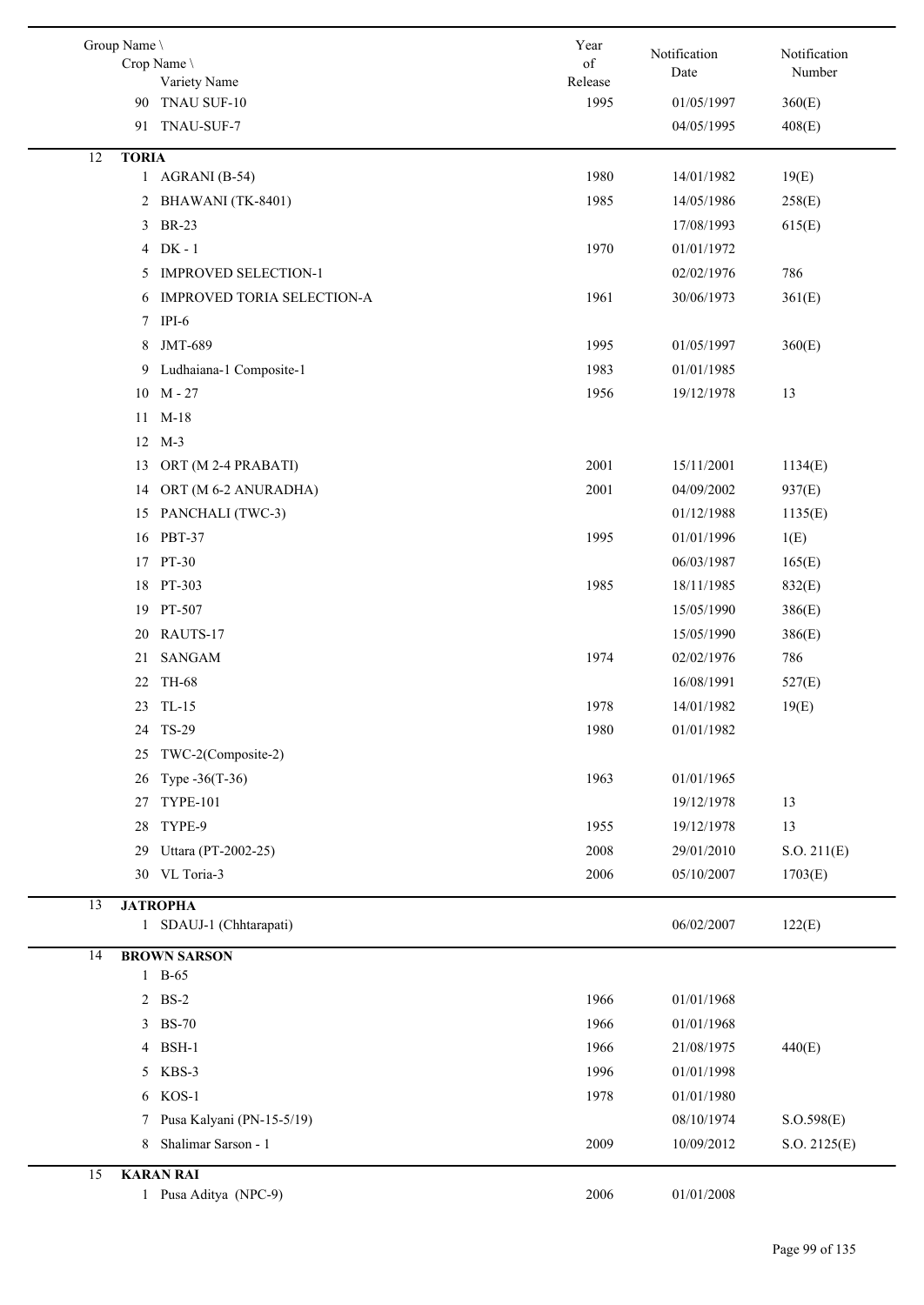| Group Name \            |                                                    | Year    | Notification | Notification |
|-------------------------|----------------------------------------------------|---------|--------------|--------------|
|                         | Crop Name                                          | of      | Date         | Number       |
|                         | Variety Name                                       | Release |              |              |
| 16                      | <b>COCONUT</b><br>1 KALPA DHENU (IND 006S) (CCS-6) |         | 18/07/2008   | 1714(E)      |
|                         | 2 KALPA MITRA (IND 022S) (CCS-5)                   |         | 18/07/2008   | 1714(E)      |
|                         | KALPA PRATIBHA (IND 0168) (CCS-4)<br>3             |         | 18/07/2008   | 1714(E)      |
|                         | Kalpa Sankara (CGD x WCT hybrid)<br>4              |         | 16/03/2012   | S. O.456(E)  |
|                         | KALPARAKSHA (CCS-7)<br>5                           |         | 18/07/2008   | 1714(E)      |
|                         | Kalpasree (Chowghat Green Dwarf)<br>6              |         | 16/03/2012   | S. O.456(E)  |
|                         | Kera Bastar (IND-004S)(CCS-10)<br>7                |         | 12/08/2010   | 1979(E)      |
|                         | Keraleralam (IND-069)(CCS-9)<br>8                  |         | 12/08/2010   | 1979(E)      |
|                         | Mahuva<br>9                                        | 2006    | 26/12/2008   | 2978(E)      |
|                         |                                                    |         |              |              |
| 17                      | <b>GOBHISARSON</b><br>$1$ GSL-6                    |         |              |              |
|                         |                                                    |         | 03/08/2012   |              |
| <b>FIBRE CROPS</b><br>5 |                                                    |         |              |              |
| 1                       | <b>COTTON</b> (KAPAS)                              |         |              |              |
|                         | 320 F<br>$\mathbf{1}$                              |         | 30/08/1991   | 563(E)       |
|                         | $320-F$<br>2                                       |         | 24/09/1969   | 4045         |
|                         | AAH-1 (DESI COTTON HYBRID-1)<br>3                  |         | 08/06/1999   | 425(E)       |
|                         | AAH-1 (DESI COTTON HYBRID-1) (F)<br>4              |         | 08/06/1999   | 425(E)       |
|                         | AAH-1 (DESI COTTON HYBRID-1) (M)<br>5              |         | 08/06/1999   | 425(E)       |
|                         | AAH-1 (DESI COTTON HYBRID-1) (R)<br>6              |         | 08/06/1999   | 425(E)       |
|                         | ABADHITA-1<br>7                                    |         | 17/08/1990   | 639(E)       |
|                         | 8<br>$ADT-1$                                       |         | 17/08/1993   | 615(E)       |
|                         | AHH-90-1(Ajeet-11)<br>9                            | 2006    | 01/01/2008   |              |
| 10                      | AJANTA (DB-3-12)                                   |         | 09/04/1985   | 295(E)       |
| 11                      | AJEET-33 (AHH-90-2)                                |         |              |              |
|                         | 12 Ajeet-II (AHH-90-1)                             |         | 20/09/2006   | 1572(E)      |
|                         | 13 AJIT (LHH-144)                                  |         | 15/05/1998   | 401(E)       |
| 14                      | AK-235                                             |         | 24/09/1969   | 4045         |
|                         | 15 AK-277                                          |         | 24/09/1969   | 4045         |
| 16                      | AKA-5 (AKH-605)                                    |         | 03/01/1983   | 2(E)         |
| 17                      | AKA-7 (AKA 8307)                                   | 1998    | 02/02/2001   | 92(E)        |
| 18                      | AKA-8                                              |         | 10/01/2008   | S.O. 72(E)   |
| 19                      | AKA-8401                                           |         | 17/08/1993   | 615(E)       |
| 20                      | <b>AKH-081</b>                                     |         | 05/05/1988   | 471(E)       |
| 21                      | AKH-4                                              |         | 19/12/1978   | 13           |
| 22                      | <b>AKH-8828</b>                                    |         | 10/01/2008   | S.O. 72(E)   |
| 23                      | <b>AMARAVATI</b>                                   | 1978    | 19/12/1978   | 13           |
| 24                      | Anand Desi Cotton-1                                | 2010    | 26/07/2012   | S.O. 1708(E) |
| 25                      | ANJALI (LRK-516)                                   |         | 04/11/1992   | 814(E)       |
| 26                      | <b>ANKUR-09 (WHH-09)</b>                           |         | 15/05/1998   | 401(E)       |
| 27                      | ANKUR-651                                          | 1995    | 01/01/1996   | 1(E)         |
| 28                      | Anusaya (NH-615)                                   | 2007    | 08/05/2008   | S.O. 1108(E) |
| 29                      | AROGYA (NISD-2)                                    |         | 01/01/1996   | 1(E)         |
| 30                      | ARUNABHA (JK-119)                                  | 1988    | 17/08/1990   | 639(E)       |
| 31                      | ARVINDA (NDL-2708)                                 | 1996    | 13/09/2000   | 821(E)       |
| 32                      | <b>AUROBINDI</b>                                   | 2006    | 20/07/2007   | 1178(E)      |
|                         |                                                    |         |              |              |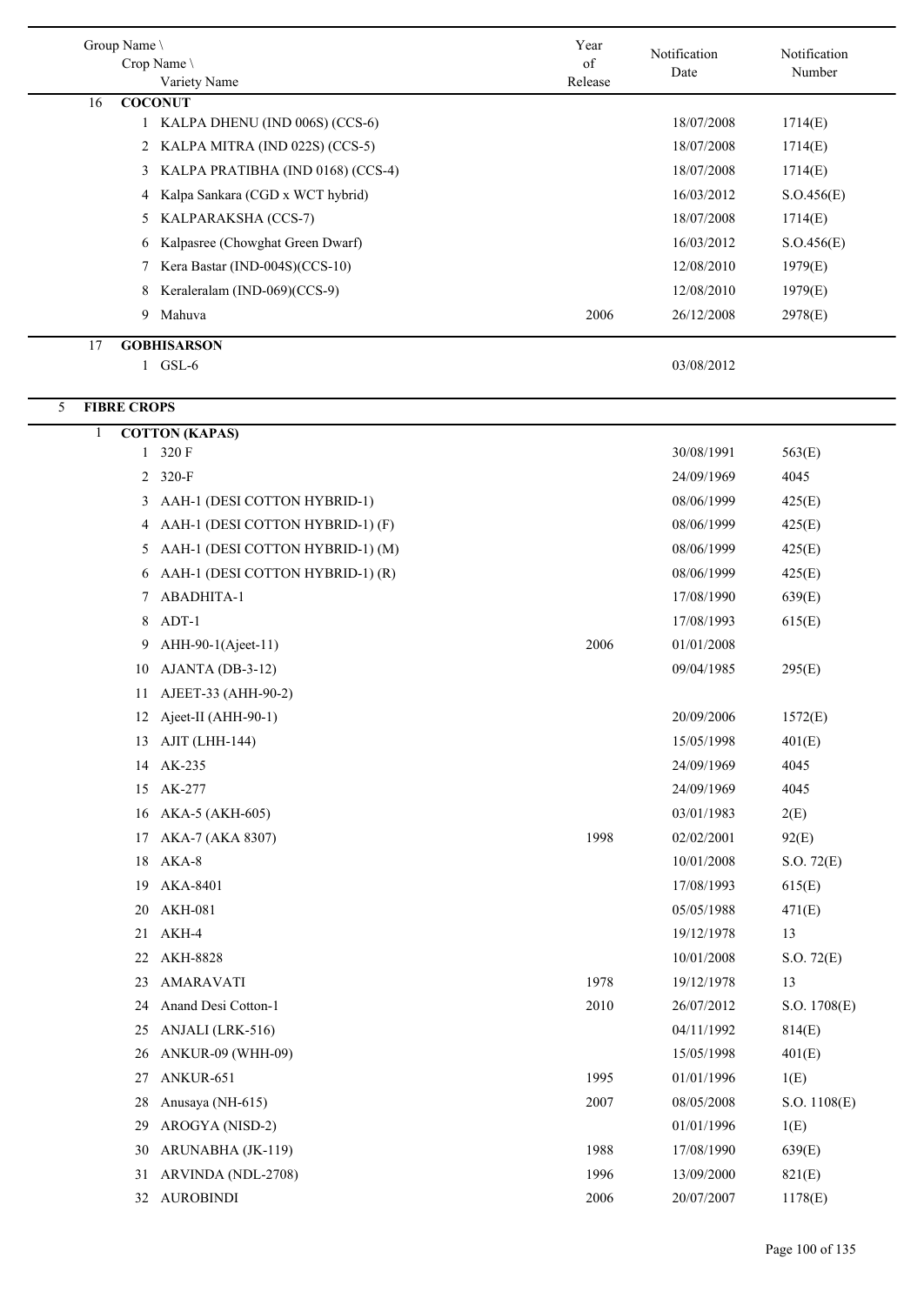| Group Name \ |                                     | Year          | Notification | Notification |
|--------------|-------------------------------------|---------------|--------------|--------------|
|              | Crop Name \<br>Variety Name         | of<br>Release | Date         | Number       |
| 33           | AV-1661                             |               | 19/12/1978   | 13           |
| 34           | <b>BADNAWAR-1</b>                   | 1961          | 20/02/1970   | 716          |
|              | 35 BC-761                           | 1985          | 24/07/1985   | 540(E)       |
| 36           | Bharathi (MCU-6)                    | 1970          | 01/01/1972   |              |
| 37           | <b>BIKANERI NARMA</b>               | 1977          | 19/12/1978   | 13           |
| 38           | <b>BURI-1007</b>                    | 1960          | 24/09/1969   | 4045         |
| 39           | <b>BURI-147</b>                     |               | 24/09/1969   | 4045         |
| 40           | C-INDORE-1                          | 1934          | 21/09/1974   | 566(E)       |
| 41           | C. INDORE-1                         |               | 30/08/1991   | 563(E)       |
| 42           | CBS-156                             | 1974          | 02/02/1976   | 786          |
| 43           | CICR HH-1 (KIRTI)                   |               | 04/11/1992   | 814(E)       |
| 44           | CICR-1 (CISA-310)                   |               | 29/01/2010   | S.O. 211(E)  |
| 45           | CICR-1(CISA-310)                    |               |              |              |
| 46           | CICR-2 (CISAA-2) (GMS based Hybrid) |               | 02/02/2005   | 122(E)       |
| 47           | CICR-3 (CISA 614)                   |               | 01/04/2010   | S.O. 733(E)  |
| 48           | CNHO <sub>12</sub>                  |               | 01/04/2010   | S.O. 733(E)  |
| 49           | Cotton 32OF                         | 1951          | 02/02/1976   | S.O786       |
| 50           | D.HY-286                            | 1975          | 19/12/1978   | 13           |
| 51           | DCH-32 DS-28A                       |               |              |              |
| 52           | DCH-32 DS-28B                       |               |              |              |
| 53           | <b>DCH-32 SB-425 YFR</b>            |               |              |              |
| 54           | DDHC-11                             |               | 16/10/2008   | S.O. 2458(E) |
| 55           | <b>DEVIRAJ</b>                      |               | 14/01/1982   | 19(E)        |
| 56           | DEVIRAJ-170-C-2                     | 1951          | 24/09/1969   | 4045         |
| 57           | DHB-105                             | 1995          | 01/01/1996   | 1(E)         |
| 58           | DHH-11                              | 1996          | 09/09/1997   | 647(E)       |
|              | 59 DHH-11 CPD-420R                  |               |              |              |
| 60           | DHH-11 CPD-423A                     |               |              |              |
| 61           | DHH-11 CPD-423B                     |               |              |              |
| 62           | DHH-543(Suvidha)                    |               | 16/10/2008   | S.O. 2458(E) |
| 63           | Dhruv (ZCH-21405)                   |               |              |              |
| 64           | Dhruv(ZCH-21405)                    |               | 06/02/2007   | 122(E)       |
| 65           | DHY-286                             |               | 19/12/1978   | 13           |
| 66           | <b>DIGVIJAY</b>                     |               | 24/09/1969   | 4045         |
| 67           | DLSA-17                             | 2008          | 11/02/2009   | S.O. 449(E)  |
| 68           | $DS-1$                              |               | 18/11/1985   | 832(E)       |
| 69           | $DS-5$                              |               | 05/05/1988   | 471(E)       |
| 70           | EKNATH (PA-32)                      |               | 03/01/1983   | 2(E)         |
|              | 71 F 1861                           | 2002          | 01/01/2004   |              |
|              | 72 F-1054                           |               | 17/08/1993   | 615(E)       |
| 73           | F-1378                              | 1997          | 09/09/1997   | 647(E)       |
|              | 74 F-286                            | 1983          | 24/07/1985   | 540(E)       |
|              | 75 F-414                            | 1977          | 19/12/1978   | 13           |
|              | 76 F-505                            |               | 06/03/1987   | 165(E)       |
|              | 77 F-846                            |               | 17/08/1993   | 615(E)       |
| 78           | F1861                               |               | 12/03/2003   | 283(E)       |
|              | 79 FATEH AMERICAN COTTON            |               | 04/05/1995   | 408(E)       |
|              |                                     |               |              |              |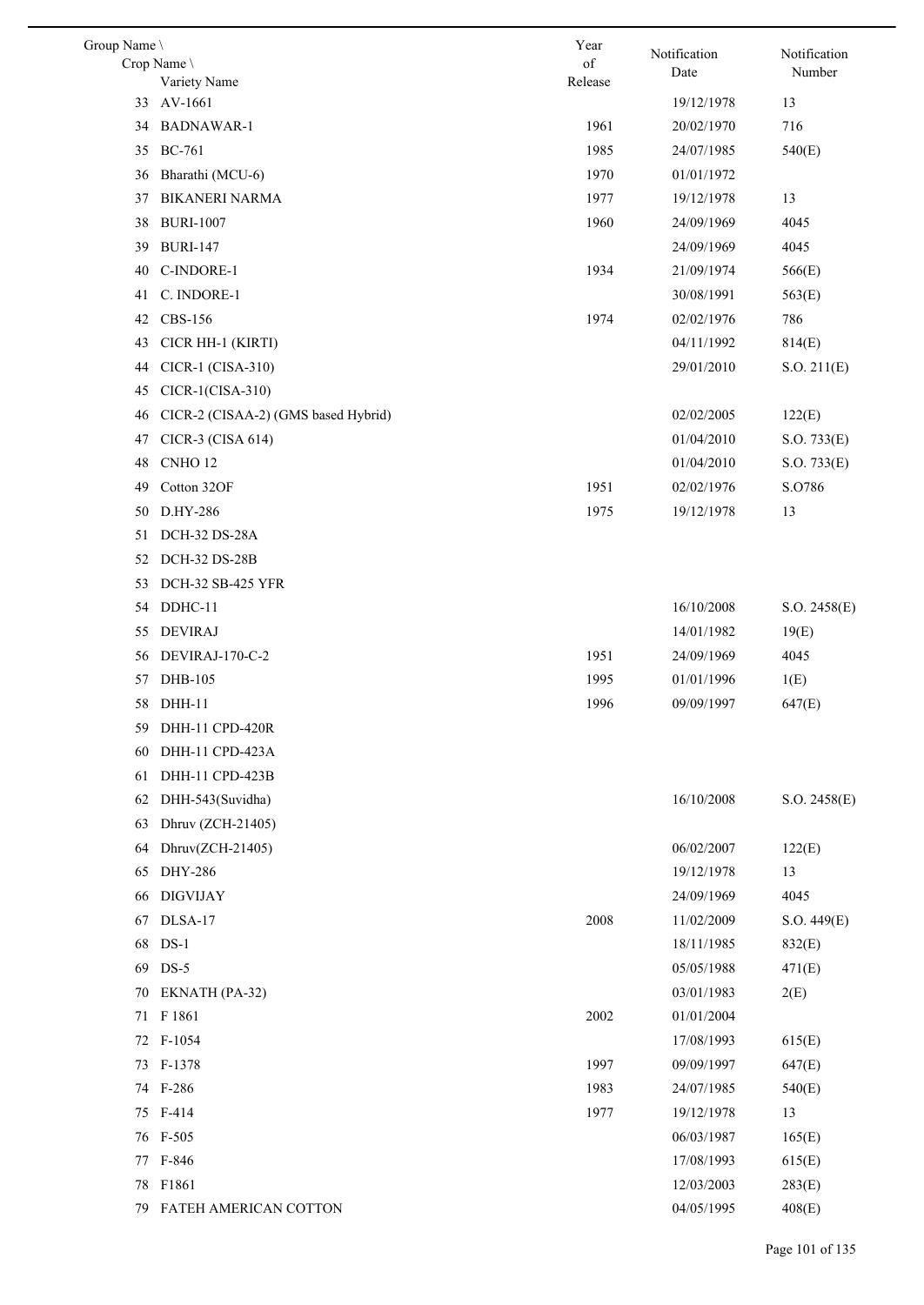| Group Name \ | Crop Name \<br>Variety Name  | Year<br>of<br>Release | Notification<br>Date | Notification<br>Number |
|--------------|------------------------------|-----------------------|----------------------|------------------------|
| 80           | Fateh LH-660A                |                       |                      |                        |
| 81           | Fateh LH-660B                |                       |                      |                        |
| 82           | Fateh SumanR                 |                       |                      |                        |
| 83           | <b>FDK 124</b>               |                       | 25/03/2011           | S.O. 632(E)            |
| 84           | FEDARAJ                      | 1978                  | 19/02/1980           | 470                    |
| 85           | G COT.18                     | 1999                  | 02/02/2001           |                        |
|              |                              |                       |                      | 92(E)                  |
| 86           | $G-27$                       |                       | 30/06/1973           | 361(E)                 |
| 87           | $G-46$<br>$G-COT-10$         | 1974                  | 14/01/1982           | 19(E)                  |
| 88           |                              | 1998                  | 14/01/1982           | 19(E)                  |
| 89           | G. Cot 19 (G.Am-31)          |                       | 01/01/2000           |                        |
| 90           | G. COT 21                    |                       | 15/11/2001           | 1134(E)                |
| 91           | G. Cot. MDH-11 (GSGDH-2)     | 2001                  |                      |                        |
| 92           | G. Cot. 18                   | 1999                  | 01/01/2001           |                        |
| 93           | G.Cot Hyb-12                 |                       | 25/04/2006           | 599(E)                 |
| 94           | G.Cot Hyb.12 (GSHH-1877)     | 2004                  | 25/04/2006           | 599(E)                 |
| 95           | <b>G.COT HYBRID-8</b>        |                       | 01/12/1988           | 1135(E)                |
| 96           | G.COt MDH-11 (GSGDH-2)       |                       | 12/03/2003           | 283(E)                 |
| 97           | G.COT-11                     |                       | 13/08/1984           | 596(E)                 |
| 98           | G.COT-12                     |                       | 13/08/1984           | 596(E)                 |
| 99           | G.COT-13                     |                       | 13/08/1984           | 596(E)                 |
| 100          | G.COT-14                     |                       | 06/03/1987           | 165(E)                 |
| 101          | G.COT-15                     |                       | 17/08/1990           | 639(E)                 |
| 102          | $G.$ COT-16 $(G (B)-20)$     | 1995                  | 01/01/1996           | 1(E)                   |
| 103          | G.COT-17 (GH-BHV-46)         | 1995                  | 01/01/1996           | 1(E)                   |
| 104          | G.COT-DH-7                   |                       | 14/05/1986           | 258(E)                 |
| 105          | G.COT-DH-9                   |                       | 17/08/1990           | 639(E)                 |
| 106          | G.Cot. 19 (G.AM-31)          |                       | 12/03/2003           | 283(E)                 |
| 107          | G.COT. HYBRID-10 (GHH-662)   |                       | 01/01/1996           | 1(E)                   |
| 108          | G.COT.DH-7                   |                       |                      |                        |
| 109          | GANGA-1                      |                       | 21/09/1974           | 566(E)                 |
| 110          | <b>GANGANAGAR AGETI</b>      |                       | 14/01/1982           | 19(E)                  |
| 111          | GAORANI-22                   |                       | 24/09/1969           | 4045                   |
| 112          | <b>GODAWARI</b> (NHH-1)      | 1980                  | 24/07/1985           | 540(E)                 |
| 113          | $GS-23$                      | 1972                  | 19/12/1978           | 13                     |
| 114          | <b>GUJARAT COTTON HY-6</b>   | 1980                  | 14/01/1982           | 19(E)                  |
| 115          | Gujarat Cotton-23 (GBhv-179) | 2001                  | 12/03/2003           | 283(E)                 |
| 116          | H 1098-improved              | 2009                  | 31/08/2010           | S.O. 2137(E)           |
| 117          | H 1236                       |                       | 31/08/2010           | S.O. 2137(E)           |
| 118          | H-10 BC-68-2A                |                       |                      |                        |
| 119          | H-10 BC-68-2B                |                       |                      |                        |
| 120          | H-10 LRA-5166R               |                       |                      |                        |
|              | 121 H-1098                   | 1995                  | 01/05/1997           | 360(E)                 |
|              | 122 H-1117                   | 2001                  | 04/09/2002           | 937(E)                 |
|              | 123 H-1226                   | 2006                  | 20/07/2007           | 1178(E)                |
|              | 124 H-1300                   |                       | 26/07/2012           | S. O.1708(E)           |
|              | 125 H-14                     | 1954                  | 02/02/1976           | 786                    |
|              | 126 H-6 G-Cot-100A           |                       |                      |                        |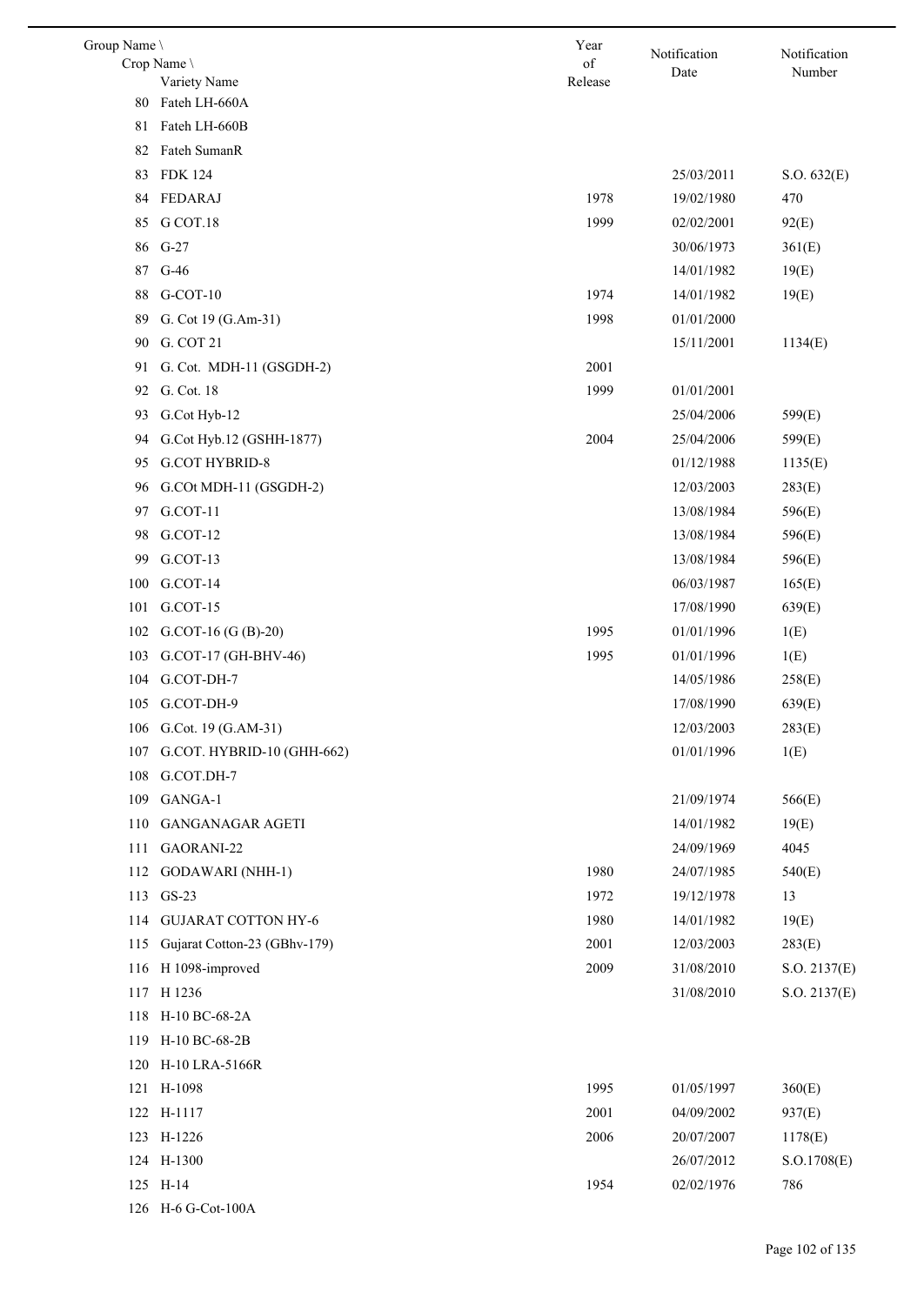| Group Name \ |                                           | Year          | Notification | Notification |
|--------------|-------------------------------------------|---------------|--------------|--------------|
|              | Crop Name<br>Variety Name                 | of<br>Release | Date         | Number       |
|              | 127 H-6 G-Cot-100B                        |               |              |              |
|              | 128 H-6 G-Cot-10R                         |               |              |              |
|              | 129 H-655C                                |               | 19/12/1978   | 13           |
|              | 130 H-777                                 |               | 19/12/1978   | 13           |
| 131          | H-8 G-Cot-10A                             |               |              |              |
| 132          | H-8 G-Cot-10B                             |               |              |              |
| 133          | H-8 Surat DwarfR                          |               |              |              |
|              | 134 H-974                                 |               | 17/08/1993   | 615(E)       |
| 135          | HABRID-4/SHANKAR-4(H-4)                   |               | 21/09/1974   | 566(E)       |
|              | 136 HAMPI                                 | 1968          | 20/10/1971   | 5505         |
|              | 137 HB-224                                |               | 06/11/1989   | 915(E)       |
|              | 138 HD 432                                | 2009          | 31/08/2010   | S.O. 2137(E) |
|              | 139 HD-107                                | 1995          | 01/01/1996   | 1(E)         |
|              | 140 HD-123                                | 1999          | 03/04/2000   | 340(E)       |
| 141          | HD-324 (HD 324-1)                         | 2005          | 05/11/2005   | 1566(E)      |
| 142          | <b>HHH-223</b>                            | 2001          | 04/09/2002   | 937(E)       |
| 143          | HHH-287 (GM based intra hirsustum hybrid) | 2005          | 05/11/2005   | 1566(E)      |
| 144          | HHH-81                                    |               | 01/01/1996   | 1(E)         |
|              | 145 HS-45                                 |               | 01/12/1988   | 1135(E)      |
|              | 146 HS-6                                  |               | 17/08/1993   | 615(E)       |
| 147          | Hybrid CSHH-243                           |               | 08/05/2008   | S.O. 1108(E) |
| 148          | Hybrid Kalyan (CSHH-238)                  |               |              |              |
| 149          | Hybrid Kalyan(CSHH-238)                   |               | 06/02/2007   | 122(E)       |
|              | 150 IGMF-20                               | 1999          | 02/02/2001   | 92(E)        |
| 151          | $J-205$                                   | 1972          | 27/11/1992   | 865(E)       |
|              | 152 J-34                                  | 1966          | 27/11/1992   | 865(E)       |
|              | 153 JAWAHAR KAPAS-3                       |               | 01/12/1988   | 1135(E)      |
| 154          | Jawahar Kapas-35(JK-35)                   | 2006          | 20/07/2007   | 1178(E)      |
| 155          | JAWAHAR KAPAS-4 (JK-4)                    | 2000          | 04/09/2002   | 937(E)       |
| 156          | Jawahar Kapas-5(JK-5)                     | 2006          | 20/07/2007   | 1178(E)      |
| 157          | <b>JAWAHAR TAPTI</b>                      | 1995          | 01/05/1997   | 360(E)       |
| 158          | JAYALAXMI (DCH-32)                        | 1981          | 03/01/1983   | 2(E)         |
| 159          | JAYALAXMI (DCH-32) (DS-28)(F)             | 1981          | 03/01/1983   | 2(E)         |
| 160          | JAYALAXMI (DCH-32) (SB-425 YF)(M)         | 1981          | 03/01/1983   | 2(E)         |
| 161          | JAYASHAKTI (DDH-2)                        |               | 04/11/1992   | 814(E)       |
| 162          | <b>JAYDHAR</b>                            |               | 14/01/1982   | 19(E)        |
| 163          | JK-HY-1                                   | 1976          | 14/01/1982   | 19(E)        |
| 164          | JK-HY-11                                  | 1981          | 30/09/1991   | 563(E)       |
| 165          | JKHY-2                                    | 1995          | 01/05/1997   | 360(E)       |
| 166          | <b>JYOTI</b>                              |               | 19/12/1978   | 13           |
|              | 167 K-10                                  |               | 26/11/1986   | 867(E)       |
| 168          | $K-11$                                    | 1993          | 01/05/1997   | 360(E)       |
|              | 169 K-9                                   |               | 14/01/1982   | 19(E)        |
| 170          | <b>KANCHANA</b>                           |               | 01/01/1988   | 10(E)        |
| 171          | KARUNGANI-9                               |               | 09/04/1985   | 295(E)       |
| 172          | KASHINATH (NFHB-109)                      |               | 15/05/1998   | 401(E)       |
|              | 173 KC-1                                  | 1980          | 03/01/1983   | 2(E)         |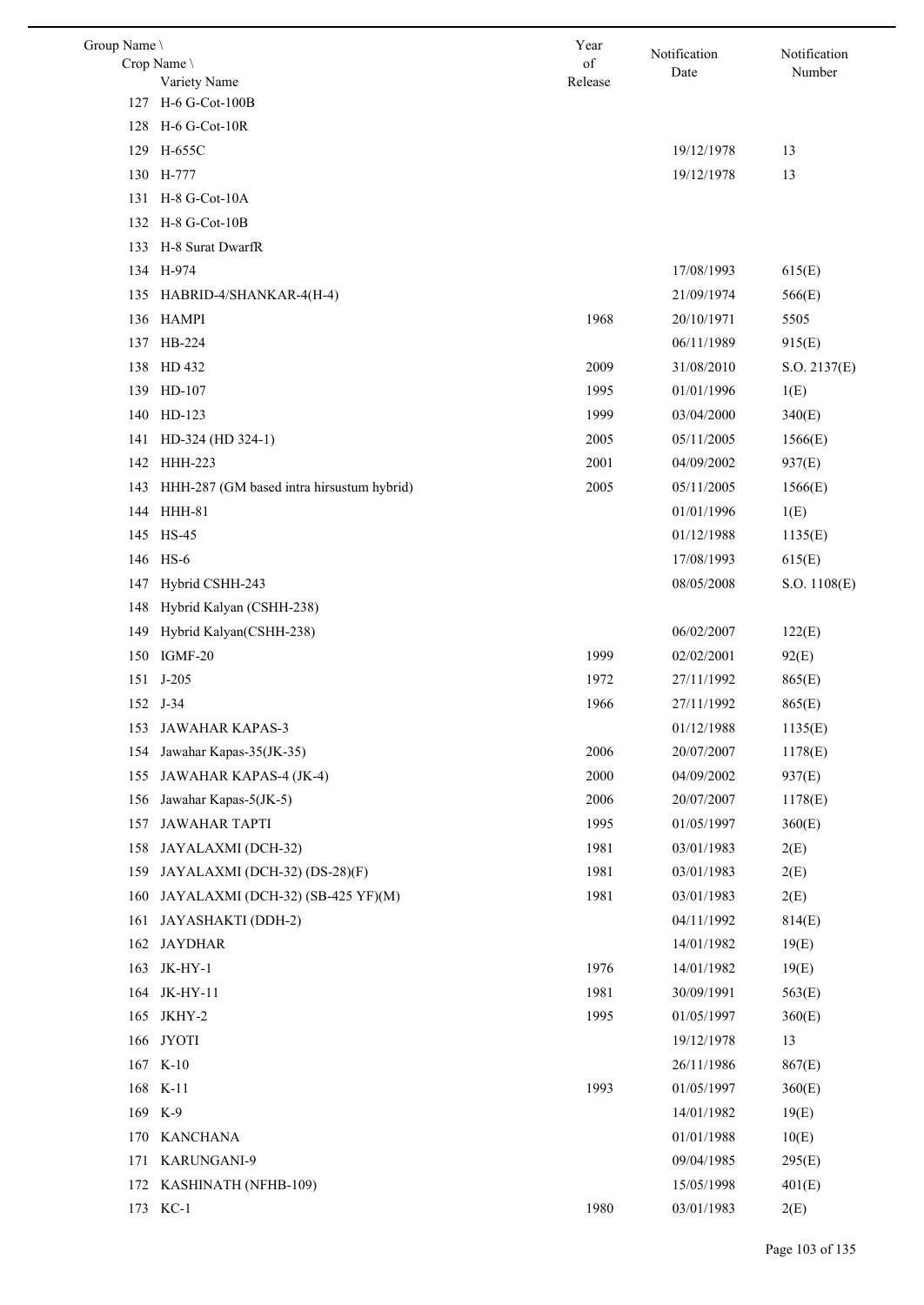| Group Name \ |                        | Year    | Notification | Notification |
|--------------|------------------------|---------|--------------|--------------|
|              | Crop Name \            | of      | Date         | Number       |
|              | Variety Name           | Release |              |              |
|              | 174 KC-2               | 1997    | 09/09/1997   | 647(E)       |
|              | 175 KC-3               | 2004    | 20/07/2007   | 1178(E)      |
| 176          | KCH-1                  | 1980    | 01/01/1982   |              |
| 177          | Khandwa-1 (A-56-347)   |         |              |              |
| 178          | KHANDWA-2              | 1971    | 14/01/1982   | 19(E)        |
| 179          | Khandwa-3              | 1984    | 01/01/1986   |              |
| 180          | KIRAN (CNH-36)         |         | 17/08/1993   | 615(E)       |
| 181          | Krishna                | 1968    | 01/01/1970   |              |
| 182          | KRISHNA (AC-122)       |         | 14/05/1986   | 258(E)       |
| 183          | $L-603$                | 1997    | 13/09/2000   | 821(E)       |
|              | 184 L-604              | 1997    | 13/09/2000   | 821(E)       |
| 185          | LAHH-4 $(A 13)$        | 1997    | 13/09/2000   | 821(E)       |
| 186          | Lam Cotton Hybrid-7    | 2006    | 20/07/2007   | 1178(E)      |
| 187          | <b>LAM HYBRID-1</b>    |         | 31/07/1989   | 599(E)       |
| 188          | LAM-389                |         | 05/04/1995   | 408(E)       |
|              | 189 LAXMI              | 1950    | 24/09/1969   | 4045         |
|              | 190 LD-230             |         | 29/05/1982   | 371(E)       |
|              | 191 LD-491             | 1995    | 01/01/1996   | 1(E)         |
|              | 192 LDH-11             | 1994    | 01/05/1997   | 360(E)       |
| 193          | LH-1556                | 1995    | 01/01/1996   | 1(E)         |
|              | 194 LH-372             | 1980    | 27/11/1992   | 865(E)       |
|              | 195 LH-886             |         | 31/07/1989   | 599(E)       |
|              | 196 LH-900             | 1985    | 06/03/1987   | 165(E)       |
|              | 197 LH2076             | 2008    | 01/04/2010   | S.O. 733(E)  |
|              | 198 LK-861             |         | 04/05/1995   | 408(E)       |
|              | 199 LOHIT              |         | 09/04/1985   | 295(E)       |
|              | 200 LRA-5166           | 1982    | 03/01/1983   | 2(E)         |
| 201          | LUDHIANA DESI-133      |         | 14/01/1982   | 19(E)        |
|              | 202 LUDHIANA DESI-327  |         | 13/04/1989   | 280(E)       |
| 203          | Mahabeej DH-986        | 2004    | 02/02/2005   | 122(E)       |
| 204          | MAHABEEJ-106           | 2004    | 02/02/2005   | 122(E)       |
| 205          | MAHALAXMI              | 1972    | 12/08/1980   | 2103         |
|              | 206 MAHANANDI          |         | 19/12/1978   | 13           |
| 207          | MALJARI                |         | 20/02/1970   | 716          |
| 208          | MARU VIKAS (RAJ-HH-16) | 1994    | 19/07/1996   | 524(E)       |
| 209          | $MCH-11$               | 1975    | 13/08/1984   | 596(E)       |
|              | $MCU-10$               | 1982    |              |              |
| 210          |                        |         | 13/08/1984   | 596(E)       |
| 211          | $MCU-11$               |         | 06/11/1989   | 915(E)       |
|              | 212 MCU-12 (TCH-1025)  | 1999    | 13/09/2000   | 821(E)       |
|              | 213 MCU-13             | 2004    | 25/08/2005   | 1177(E)      |
|              | 214 MCU-4              | 1967    | 01/01/1969   |              |
|              | 215 MCU-5              | 1968    | 02/02/1976   | 786          |
|              | 216 MCU-5 VT           | 1982    | 13/08/1984   | 596(E)       |
| 217          | MCU-7                  | 1972    | 13/08/1984   | 596(E)       |
|              | 218 MCU-8              |         | 02/02/1976   | 786          |
|              | 219 MCU-9              |         | 12/08/1980   | 2103         |
| 220          | MDCH-201               |         | 17/08/1993   | 615(E)       |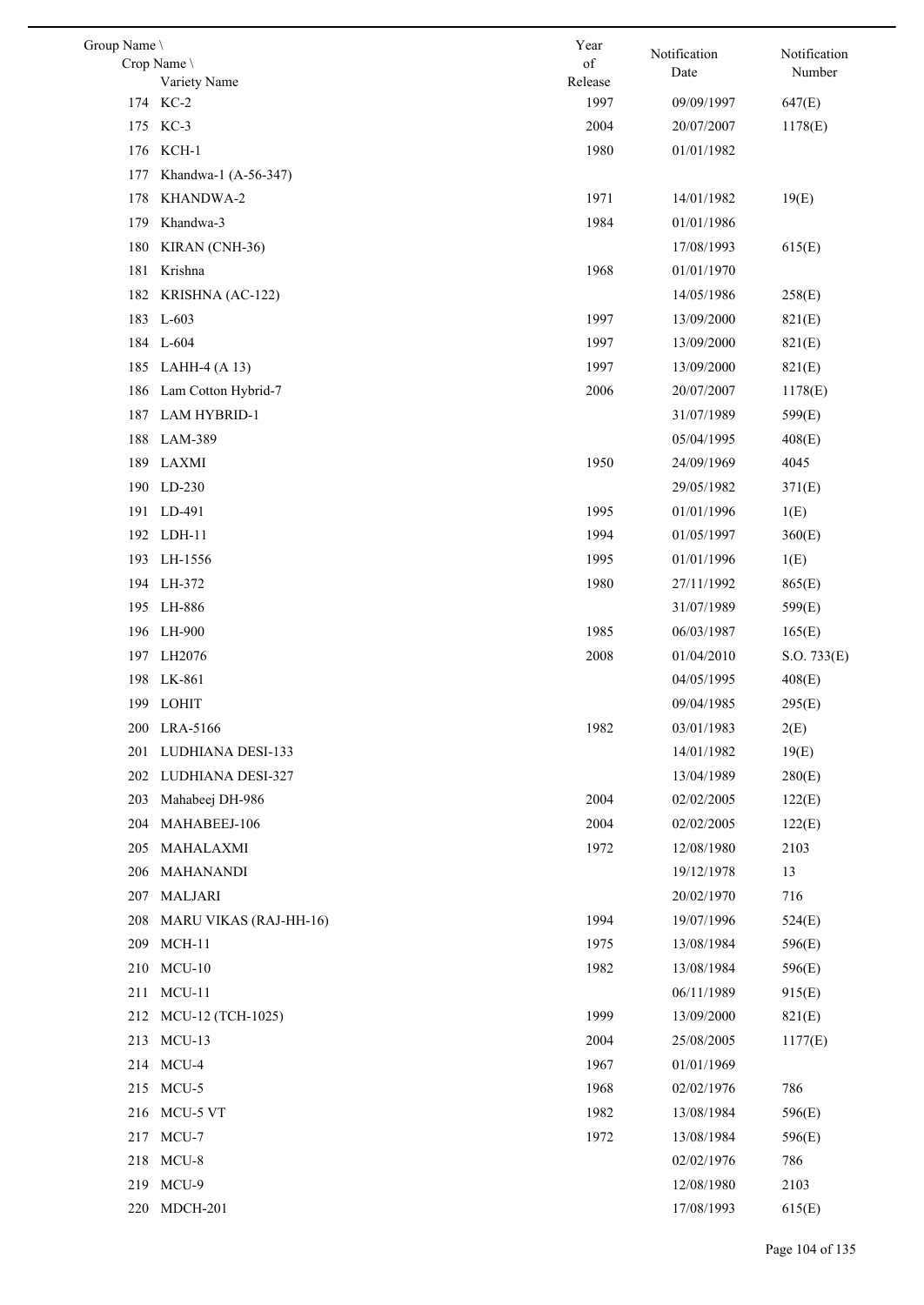| Group Name \ |                                | Year    | Notification | Notification |
|--------------|--------------------------------|---------|--------------|--------------|
|              | Crop Name                      | of      | Date         | Number       |
| 221          | Variety Name<br>MECH-4         | Release | 17/08/1990   | 639(E)       |
| 222          | Moti (LMDH-8)                  | 2004    | 20/07/2007   | 1178(E)      |
| 223          | MYSORE VIJAY                   | 1968    | 01/01/1970   |              |
|              | 224 NA-247                     | 1982    | 09/04/1985   | 295(E)       |
| 225          | NABADA-1                       |         | 02/02/1976   | 786          |
| 226          | Nandyal Cotton Hybrid-240      | 2006    | 20/07/2007   | 1178(E)      |
| 227          | Nandyal-1                      |         | 20/07/2007   | 1178(E)      |
| 228          | NARASIMHA (NANDYAL-1325)       | 1994    | 08/06/1999   | 425(E)       |
| 229          | NARBADA (A-51-9)               | 1955    | 20/10/1971   | 5505         |
| 230          | Navinya-6 (NACH-6)             |         | 25/04/2006   | 599(E)       |
| 231          | NBHB-11                        |         | 01/05/1997   | 360(E)       |
| 232          | NCS – 207 MALLIKA (NCHH 207)   |         |              |              |
| 233          | NCS-145-BUNNY (NCHH-145)       |         | 15/11/2001   | 1134(E)      |
|              | 234 NCS-207 Mallika (NCHH-207) |         | 12/03/2003   | 283(E)       |
| 235          | NH-239                         | 1984    | 24/07/1985   | 540(E)       |
| 236          | NH-452                         | 1995    | 01/01/1996   | 1(E)         |
|              | 237 NH-545                     | 2002    | 04/02/2004   | 161(E)       |
| 238          | NH-615                         | 2007    | 11/02/2009   | S.O. 449(E)  |
| 239          | $NHB-12$                       |         | 17/08/1990   | 639(E)       |
| 240          | NHB-80                         | 1982    | 01/01/1984   |              |
| 241          | NHH-302                        |         | 17/08/1993   | 615(E)       |
| 242          | <b>NHH-390</b>                 |         | 17/08/1993   | 615(E)       |
| 243          | NHH-390 SRT-1R                 |         |              |              |
|              | 244 NHH-390 SumanA             |         |              |              |
| 245          | NHH-390 SumanB                 |         |              |              |
|              | 246 NHH-44                     | 1984    | 09/04/1985   | 295(E)       |
|              | 247 NHH-44 (AC-738)(M)         | 1984    | 09/04/1985   | 295(E)       |
| 248          | NHH-44 $(BN-1)(F)$             | 1984    | 09/04/1985   | 295(E)       |
| 249          | NHH-44 AC-738R                 |         |              |              |
| 250          | NHH-44 BN1A                    |         |              |              |
| 251          | NHH-44 BN1B                    |         |              |              |
| 252          | NIMBKAR-1                      |         | 19/12/1978   | 13           |
| 253          | Nirmal-12 (Nach-12)            |         | 26/07/2012   | S.O. 1708(E) |
| 254          | OM SHANKAR (CSHH-29)           |         | 09/09/1997   | 647(E)       |
| 255          | Orugallu Krishna (WGHH-2)      | 2010    | 07/02/2011   | S.O. 283(E)  |
|              | 256 PA-141                     |         | 17/08/1993   | 615(E)       |
| 257          | PA-183                         |         | 01/01/1996   | 1(E)         |
| 258          | PA-2555 (Parbhani Turab)       | 2002    | 04/02/2004   | 161(E)       |
| 259          | PA-402                         | 2003    | 02/02/2005   | 122(E)       |
| 260          | PAIYUR-1                       |         | 17/08/1993   | 615(E)       |
| 261          | PARBHANI-316 (GANGA)           | 2000    | 13/09/2000   | 821(E)       |
| 262          | <b>PAU-626H</b>                | 2007    | 08/05/2008   | S.O. 1108(E) |
| 263          | PAVAN (ADB-332)                |         | 14/05/1986   | 258(E)       |
| 264          | PH-348 (Yamuna)                | 2004    | 02/02/2005   | 122(E)       |
| 265          | PH-93 (NAGNATH)                |         | 17/08/1993   | 615(E)       |
| 266          | <b>PHA-46</b>                  |         | 01/01/1996   | 1(E)         |
| 267          | Phule Anmol (RAC 024)          | 2011    | 10/09/2012   | S.O. 2125(E) |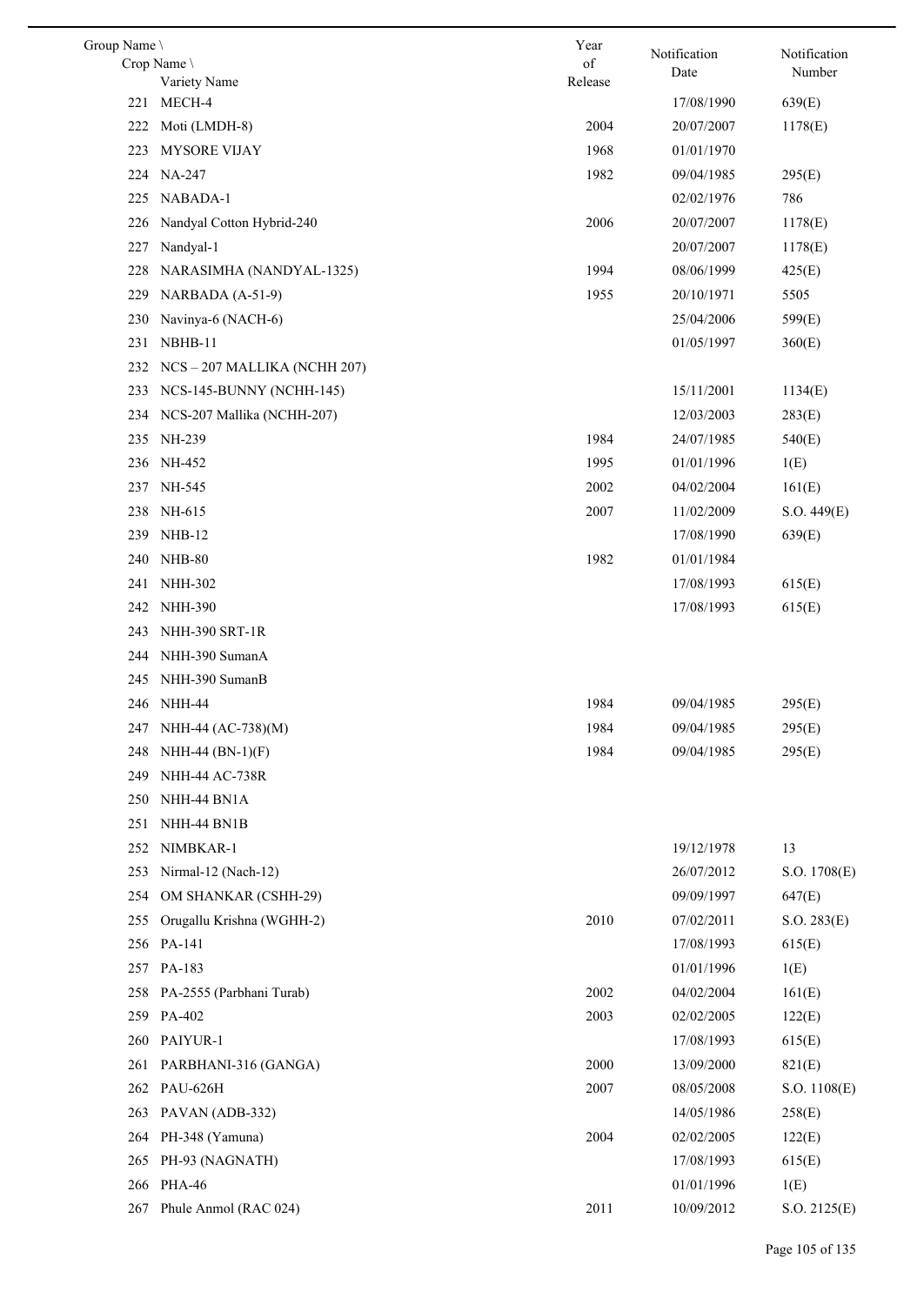| Group Name \ |                                                   | Year            | Notification | Notification |
|--------------|---------------------------------------------------|-----------------|--------------|--------------|
|              | Crop Name                                         | of              | Date         | Number       |
| 268          | Variety Name<br>Phule Dhanwantary (Rh. arb. 02-1) | Release<br>2011 | 10/09/2012   | S.O. 2125(E) |
| 269          | Phule LJA-794                                     | 2004            | 02/02/2005   | 122(E)       |
|              |                                                   |                 |              |              |
| 270          | PHULE-388 (RHB-388)                               | 2001            | 04/09/2002   | 937(E)       |
| 271          | PHULE-492 (RHH-0492)                              | 2000            | 04/09/2002   | 937(E)       |
| 272          | Phule-688(RHC-688)                                | 2008            | 31/08/2010   | S.O. 2137(E) |
| 273          | PKHY-2 AK-32A                                     |                 |              |              |
| 274          | PKHY-2 AK-32B                                     |                 |              |              |
| 275          | PKHY-2 DHY-286R                                   |                 |              |              |
| 276          | PKV                                               |                 | 11/02/2009   | S.O. 449(E)  |
| 277          | PKV DH-1 (AKDH-7)                                 | 2002            | 04/02/2004   | 161(E)       |
| 278          | <b>PKV HY-2 (AHH-468)</b>                         | 1981            | 03/01/1983   | 2(E)         |
| 279          | PKV HY-5 (CAHH-99)                                | 2002            | 04/02/2004   | 161(E)       |
| 280          | PKV HY.4 (CAHH-8)                                 | 1996            | 02/02/2001   | 92(E)        |
| 281          | PKV RAJAT (AKH-84635)                             | 1995            | 01/01/1996   | 1(E)         |
| 282          | PKV-HYB-3 (CAHH-468)                              |                 | 01/01/1996   | 1(E)         |
| 283          | <b>PRAMUKH</b>                                    | 1965            | 01/01/1967   |              |
| 284          | PRATIMA (CNH 120 MB)                              |                 | 15/11/2001   | 1134(E)      |
| 285          | PRIYA (NA-920)                                    |                 | 17/08/1990   | 639(E)       |
| 286          | PST-9                                             | 1965            | 30/08/1991   | 563(E)       |
|              | 287 PUSA 8-6                                      |                 | 09/09/1997   | 647(E)       |
| 288          | PUSA-31                                           |                 | 31/07/1989   | 599(E)       |
|              | 289 R.S.-89                                       | 1975            | 21/09/1974   | 566(E)       |
|              | 290 R.S.513                                       | 1985            | 01/01/1987   |              |
|              | 291 R.S.89                                        |                 | 21/09/1974   | S. O.566(E)  |
|              | 292 RAH-100                                       | 2003            | 11/02/2009   | S.O. 449(E)  |
|              | 293 RAHB-87                                       | 2007            | 11/02/2009   | S.O. 449(E)  |
| 294          | RAHH-95                                           | 2007            | 11/02/2009   | S.O. 449(E)  |
| 295          | RAHH-98                                           |                 | 11/02/2009   | S.O. 449(E)  |
|              | 296 RAICHUR-51                                    |                 | 08/07/1983   | 499(E)       |
| 297          | RAJDH-9                                           | 2004            | 25/04/2006   | 599(E)       |
| 298          | RAMPBS-155                                        | 1999            | 02/02/2001   | 92(E)        |
| 299          | RAS 299-1                                         | 1999            | 16/10/2008   | S.O. 2458(E) |
| 300          | RBDV-7 (Pratap Kapi-1)                            | 2003            | 02/02/2005   | 122(E)       |
|              | 301 RCH-2                                         | 1999            | 03/04/2000   | 340(E)       |
|              | 302 RG-18                                         | 1997            | 02/02/2001   | 92(E)        |
|              | 303 RG-8                                          |                 | 05/05/1988   | 471(E)       |
| 304          | ROHINI (NA-48)                                    |                 | 09/04/1985   | 295(E)       |
|              | 305 RS-2013                                       | 2002            | 04/09/2002   | 937(E)       |
|              | 306 RS-810                                        | 1999            | 02/02/2001   | 92(E)        |
|              | 307 RS-875                                        | 1994            | 19/07/1996   | 524(E)       |
|              | 308 RST-9                                         |                 | 04/11/1992   | 814(E)       |
| 309          | S.S                                               | 1933            | 30/06/1973   | 361(E)       |
|              |                                                   | 1997            |              |              |
| 310          | SAHANA (JK-276-8-2)                               |                 | 02/02/2001   | 92(E)        |
| 311          | <b>SANGAM</b>                                     | 1978            | 19/12/1978   | 13           |
| 312          | SANJAY (CJ-73)                                    |                 | 24/09/1969   | 4045         |
| 313          | Sankar-4 (Hybrid-4)                               | 1973            | 21/09/1974   | S. O.566(E)  |
| 314          | SARASWATI                                         |                 | 19/12/1978   | 13           |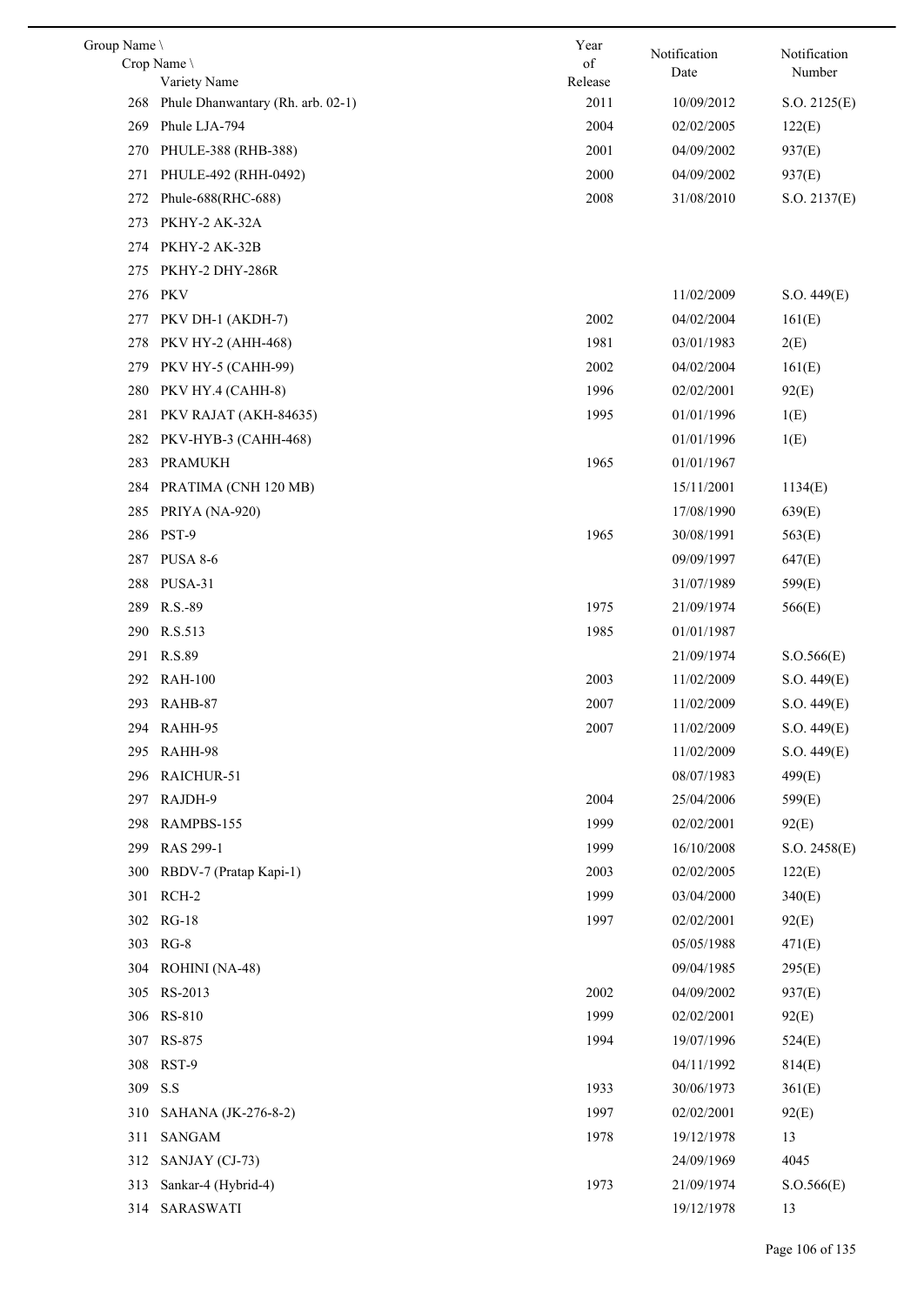| Group Name | Crop Name<br>Variety Name | Year<br>of<br>Release | Notification<br>Date | Notification<br>Number |
|------------|---------------------------|-----------------------|----------------------|------------------------|
|            | 315 SAUBHAGYA (DS-59)     | 1981                  | 08/07/1983           | 499(E)                 |
|            | 316 SAVITA (H-712)        |                       | 18/09/1987           | 834(E)                 |
| 317        | Savita M-12R              |                       |                      |                        |
| 318        | Savita T-7A               |                       |                      |                        |
| 319        | Savita T-7B               |                       |                      |                        |
| 320        | SAVITRI (RHR-253)         | 1978                  | 01/01/1980           |                        |
| 321        | SH-131                    |                       | 19/12/1978           | 13                     |
| 322        | SHARADA (CPD.8-1)         | 1980                  | 14/01/1982           | 19(E)                  |
| 323        | Shresth (CSHH-198)        |                       | 02/02/2005           | 122(E)                 |
| 324        | Shyamali                  | 1968                  | 01/01/1970           |                        |
| 325        | <b>SRI SAILAM</b>         | 1976                  | 19/12/1978           | 13                     |
| 326        | <b>SRUTHI</b>             |                       | 09/09/1997           | 647(E)                 |
| 327        | <b>SS</b>                 |                       | 30/08/1991           | 563(E)                 |
| 328        | SUJAY                     | 1973                  | 23/03/1978           | 1004                   |
| 329        | <b>SUMAN</b>              | 1976                  | 01/01/1978           |                        |
| 330        | Sumangala (CWROK 165)     |                       |                      |                        |
| 331        | SUMANGALA (CWROK-165)     |                       | 02/02/2001           | 92(E)                  |
| 332        | SUPRIYA (CP-1998F)        | 1984                  | 09/04/1985           | 295(E)                 |
| 333        | SURABHI (VRS-7)           |                       | 01/05/1997           | 360(E)                 |
| 334        | Suraj(CCH 510-4)          |                       | 16/10/2008           | S.O. 2458(E)           |
| 335        | <b>SUVIN</b>              | 1977                  | 23/03/1978           | 1004                   |
| 336        | <b>SUYODHOR</b>           | 1963                  | 14/01/1982           | 19(E)                  |
| 337        | SVPR 4                    | 2009                  | 31/08/2010           | S.O. 2137(E)           |
|            | 338 SVPR-1                |                       | 17/08/1993           | 615(E)                 |
|            | 339 SVPR-2 (TSH-289)      |                       | 01/05/1997           | 360(E)                 |
|            | 340 SVPR-3                | 2000                  | 13/09/2000           | 821(E)                 |
|            | 341 Swadeshi-1 (ADCH-1)   |                       | 12/03/2003           | 283(E)                 |
| 342        | <b>TCHB-213</b>           |                       | 22/11/1991           | 793(E)                 |
| 343        | TM-1312                   |                       | 04/05/1995           | 408(E)                 |
| 344        | TNB-1                     | 1981                  | 13/08/1984           | 596(E)                 |
|            | 345 V-797                 | 1966                  | 14/01/1982           | 19(E)                  |
| 346        | VAGAD KALYAN (RB-423)     | 1998                  | 02/02/2001           | 92(E)                  |
| 347        | VARALAXMI                 | 1972                  | 21/08/1975           | 440                    |
| 348        | Varalaxmi LaxmiA          |                       |                      |                        |
| 349        | Varalaxmi LaxmiB          |                       |                      |                        |
|            | 350 Varalaxmi SB-289E     |                       |                      |                        |
| 351        | VASANT (NAvlar-5)         |                       | 25/04/2006           | 599(E)                 |
| 352        | <b>VBCH 2231</b>          |                       | 31/08/2010           | S.O. 2137(E)           |
| 353        | Veena                     | 2002                  | 04/02/2004           | 161(E)                 |
|            | 354 VICH-5                |                       | 04/09/2002           | 937(E)                 |
| 355        | VICH-9                    | 1999                  | 13/09/2000           | 821(E)                 |
| 356        | <b>VIKAS</b>              |                       | 13/04/1989           | 280(E)                 |
|            | 357 VIKRAM (76-IH-20)     | 1980                  | 13/08/1984           | 596(E)                 |
| 358        | <b>VIRNAR</b>             | 1949                  | 30/08/1991           | 563(E)                 |
| 359        | <b>VIRNAR-197-3</b>       |                       | 24/09/1969           | 4045                   |
| 360        | Vishnu (G.Cot 100)        |                       |                      |                        |
| 361        | Westerns-I                | 1928                  | 01/01/1930           |                        |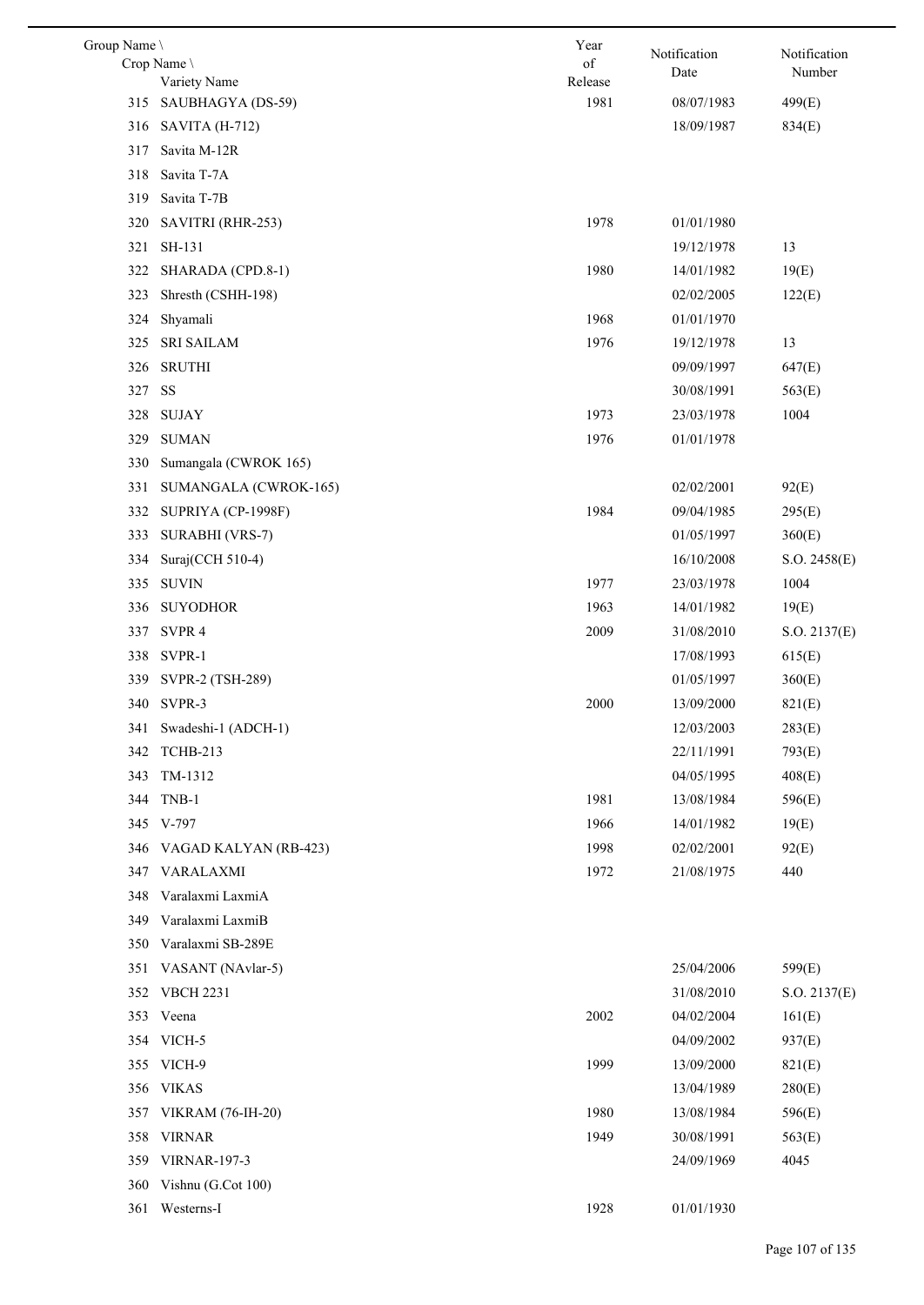| Group Name       | Crop Name \<br>Variety Name               | Year<br>of<br>Release | Notification<br>Date | Notification<br>Number |
|------------------|-------------------------------------------|-----------------------|----------------------|------------------------|
|                  | 362 Y-1                                   | 1962                  | 24/09/1969           | 4045                   |
| <b>JUTE</b><br>2 |                                           |                       |                      |                        |
| $\mathbf{1}$     | AAUOJ-1 (TARUN)                           |                       | 05/10/2007           | 1703(E)                |
| 2                | ANKIT (NDC-2008)                          |                       | 27/08/2009           | O.S. 2187(E)           |
| 3                | ARPITA(JBC-5)                             |                       | 31/08/2010           | S.O. 2137(E)           |
| 4                | BAISAKHI TOSSA (JRO-632)                  |                       | 08/10/1974           | 598(E)                 |
| 5                | BASUDEV (JRO-7835)                        | 1971                  | 08/10/1974           | 598(E)                 |
| 6                | BIDHAN PAT-1 (D-18)                       | 1999                  | 02/02/2001           | 92(E)                  |
| 7                | BIDHAN PAT-2 (D-90)                       | 1999                  | 02/02/2001           | 92(E)                  |
| 8                | BIDHAN PAT-3 (D-110)                      |                       | 02/02/2001           | 92(E)                  |
| 9                | CHAITALI TOSSA (JRO-878)                  |                       | 08/10/1974           | 598(E)                 |
| 10               | IRA (JBO-2003-H)                          |                       | 10/01/2008           | S.O. 72(E)             |
| 11               | JRC-517                                   |                       | 11/02/2009           | S.O. 449(E)            |
| 12               | JRC-532 (C-532)                           |                       | 11/02/2009           | S.O. 449(E)            |
| 13               | JRC-698 (SHRABANTI WHITE PBC-6)           |                       | 26/10/1999           | 1050(E)                |
| 14               | JRC-80 (Mitali white)                     |                       | 02/02/2005           | 122(E)                 |
| 15               | JRO 204 (SUREN)(CO 204)                   |                       | 05/10/2007           | 1703(E)                |
| 16               | JRO-128 (SURYA, CO-28)                    |                       | 04/09/2002           | 937(E)                 |
| 17               | JRO-3690                                  |                       | 24/07/1985           | 540(E)                 |
| 18               | JRO-66 (PBO-6)                            |                       | 15/05/1998           | 401(E)                 |
| 19               | JRO-8432 (SHAKTI TOSSA, CO-32)            |                       | 26/10/1999           | 1050(E)                |
| 20               | KOM-62 (REVATI)                           |                       | 17/08/1993           | 615(E)                 |
| 21               | MONALISA (RRPS-27-C-3)                    |                       | 27/08/2009           | O.S. 2187(E)           |
| 22               | NAVIN (JRO-524)                           | 1977                  | 23/03/1978           | 1004                   |
| 23               | PADMA (HYB. C)                            | 1983                  | 08/07/1983           | 499(E)                 |
| 24               | RESHMA (UPC-94)                           | 1983                  | 08/07/1983           | 499(E)                 |
| 25               | SHYAMALI (JRC-7447)                       | 1971                  | 08/10/1974           | 598(E)                 |
| 26               | SOBIJJ SONA (JRC-212)                     |                       | 08/10/1974           | 598(E)                 |
| 27               | SONALI (JRC-321)                          |                       | 08/10/1974           | 598(E)                 |
| 28               | SOurav (CO-58)                            |                       | 29/01/2010           | S.O. 211(E)            |
| 29               | Subala (S-29)                             |                       | 02/02/2005           | 122(E)                 |
| 30               | SUDHANGSU(GBO-1)                          |                       | 31/08/2010           | S.O. 2137(E)           |
| 31               | TJ-40                                     | 1983                  | 08/07/1983           | 499(E)                 |
|                  |                                           |                       |                      |                        |
| 3                | <b>ROSELLE (MESTA)</b><br>1 $AMV-1(Amar)$ | 1971                  | 01/01/1973           |                        |
|                  |                                           |                       |                      |                        |
| 2                | $AMV-2 (ASOP-3)$                          | 1982                  | 01/01/1984           |                        |
| 3                | AMV-7 (AHS 160)                           |                       | 10/10/2011           | S.O. 2326(E)           |
| 4                | Bhimli-1(AMC-108)                         |                       |                      |                        |
| 5                | Durga (AMV-5)                             | 2006                  | 05/10/2007           | 1703(E)                |
|                  | 6 H.C.-583                                |                       |                      |                        |
| 7                | HS-4288                                   |                       |                      |                        |
| 8                | JMB-2004-D                                | 2007                  | 11/02/2009           | S.O. 449(E)            |
| 9                | Madhury (GR-27)                           | 2005                  | 06/02/2007           | 122(E)                 |
| 10               | NC-583                                    |                       | 08/10/1974           | 598(E)                 |
| 11               | Nirmal (MT-150)                           | 2003                  | 02/02/2005           | 122(E)                 |
| 12               | SHRESTHA(JRM-5)                           | 2008                  | 31/08/2010           | S.O. 2137(E)           |
| 13               | SNEHA(JRM-3)                              | 2008                  | 31/08/2010           | S.O. 2137(E)           |

 $\overline{\phantom{a}}$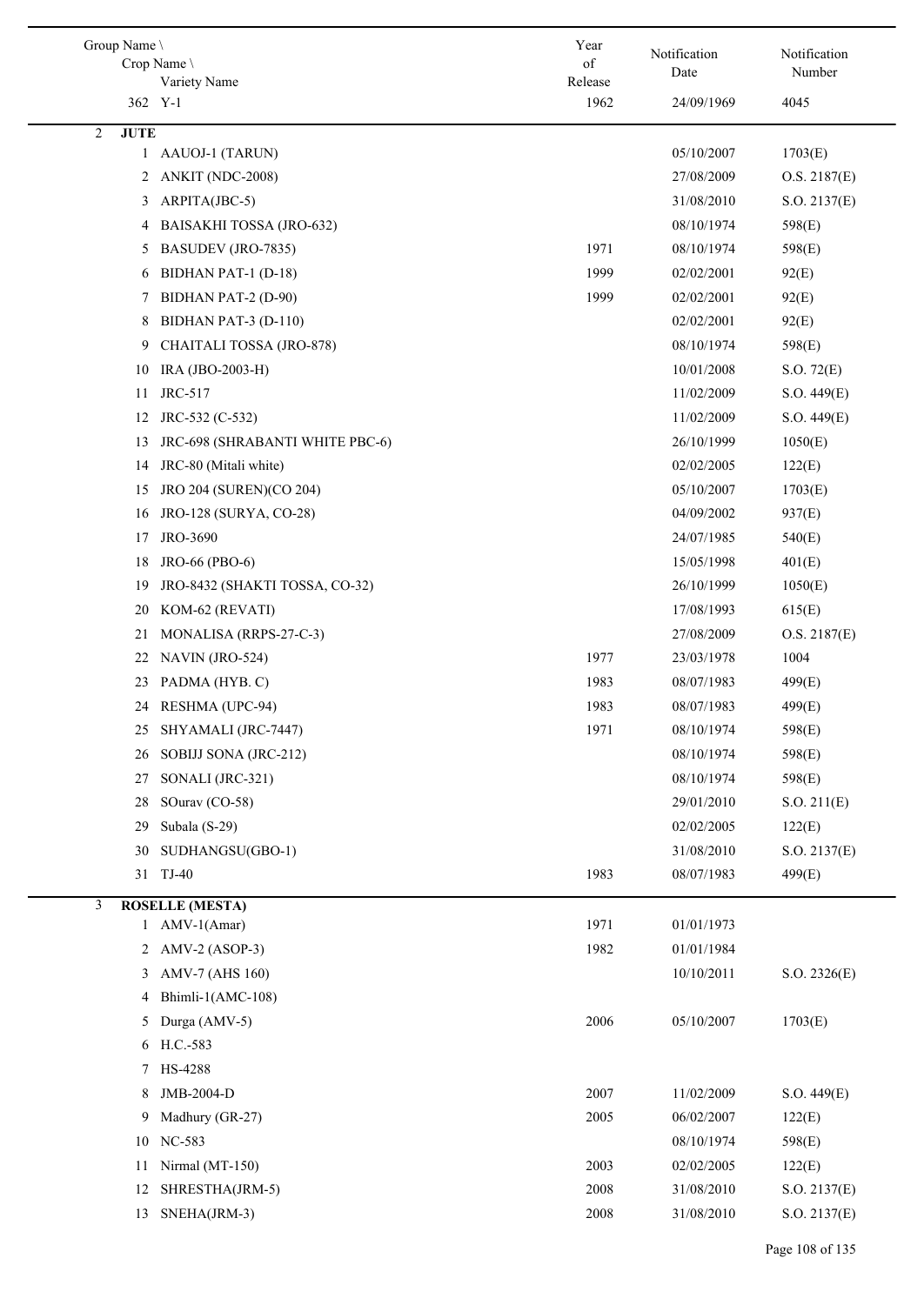|                | Group Name \<br>Crop Name<br>Variety Name     | Year<br>of<br>Release | Notification<br>Date     | Notification<br>Number |
|----------------|-----------------------------------------------|-----------------------|--------------------------|------------------------|
|                | 14 Ujjal (HS-7910)                            | 1977                  | 01/01/1979               |                        |
| 4              | <b>SUNNHEMP (PATUA)</b>                       |                       |                          |                        |
|                | 1 Chhindwara-1(Jabalpur-1)                    | 1971                  | 01/01/1973               |                        |
|                | 2 K-12Yellow                                  | 1971                  | 01/01/1973               |                        |
|                | 3 LAKSHMI                                     |                       | 19/12/1978               | 13                     |
|                | Narendra Sanai-1<br>4                         | 2003                  | 02/02/2005               | 122(E)                 |
|                | PAU-1691 (Crota-L1)<br>5                      | 2006                  | 08/05/2008               | S.O. 1108(E)           |
|                | Sailash (SH-4)<br>6                           | 2003                  | 02/02/2005               | 122(E)                 |
|                | <b>SUN-053</b><br>7                           | 2007                  | 27/08/2009               | O.S. 2187(E)           |
| 5              | <b>DHAINCHA</b>                               |                       |                          |                        |
|                | 1 DH-2<br>2 PANT DHAINCHA-1                   | 2003                  | 02/02/2005<br>02/02/2005 | 122(E)<br>122(E)       |
|                |                                               |                       |                          |                        |
| 6              | <b>FORAGE CROPS</b>                           |                       |                          |                        |
| 1              | <b>SENJI</b>                                  |                       |                          |                        |
|                | 1 SAFED-76                                    |                       | 19/12/1978               | 13                     |
|                | SENJI F.O.S. -1<br>2                          |                       | 02/02/1976               | 786                    |
|                | WHITE SENJI (HFWS 55)<br>3                    | 1997                  | 15/05/1998               | 401(E)                 |
| $\overline{2}$ | <b>BAJRA NAPIER HYBRID</b>                    |                       |                          |                        |
|                | 1 B-2095 (MH-1257)                            |                       | 11/02/2009               | S.O. 449(E)            |
|                | 2 CO.3                                        | 1996                  | 17/09/1997               | 662(E)                 |
|                | <b>KKM-1 (ACK-2)</b><br>3                     | 2000                  | 04/02/2004               | 161(E)                 |
|                | Narendra Chara Bajra-2 (NDFB-2)<br>4          |                       | 11/02/2009               | S.O. 449(E)            |
|                | NDFB-3(Narendra Chara Bajra-3)<br>5           |                       | 10/10/2011               | S.O. 2326(E)           |
|                | <b>PBN-83</b><br>6                            |                       | 13/04/1989               | 280(E)                 |
|                | 7 Pusa Composite443 (MP443                    |                       | 11/02/2009               | S.O. 449(E)            |
|                | 8 YESHWANT (PBN-9)                            | 1987                  | 06/11/1989               | 915(E)                 |
| 3              | <b>BERSEEM (EGYPTIAN CLOVER)</b><br>1 B.L.-22 |                       |                          |                        |
|                | 2 BARSEEM                                     |                       | 30/06/1973               | 361(E)                 |
|                | 3 BARSEEM (FOR DELHI AS A KIND)               |                       | 20/10/1971               | 5505                   |
|                | 4 BL 42                                       | 2003                  | 20/07/2007               | 1178(E)                |
|                | 5 BL-1                                        |                       | 19/12/1978               | 13                     |
|                | 6 BL-10                                       | 1983                  | 18/11/1985               | 832(E)                 |
|                | 7 BL-180                                      | 2004                  | 25/04/2006               | 599(E)                 |
|                | 8 BL-2                                        | 1987                  | 31/07/1989               | 599(E)                 |
|                | <b>BL-22</b><br>9                             | 1986                  | 01/01/1988               | 10(E)                  |
|                | <b>BUNDAL BERSEEM-2 (JHB-146)</b><br>10       | 1995                  | 09/09/1997               | 647(E)                 |
|                | <b>BUNDEL BERSEEM-3</b><br>11                 | 1999                  | 02/02/2001               | 92(E)                  |
|                | Hisar Berseem-1 (HFB-600)<br>12               | 2005                  | 25/04/2006               | 599(E)                 |
|                | JAWAHAR BARSEEM-1<br>13                       | 1981                  | 14/01/1982               | 19(E)                  |
|                | 14 MASCAVI                                    |                       | 21/08/1975               | 440                    |
|                | 15 PUSA GIANT                                 |                       | 21/08/1975               | 440                    |
|                | 16 UPB-110                                    | 1991                  | 17/08/1993               | 615(E)                 |
|                | 17 WARDAN (S-99-1)                            | 1981                  | 14/01/1982               | 19(E)                  |
| 4              | <b>DINANATH GRASS</b>                         |                       |                          |                        |
|                | <b>BUNDEL DINANATH-2</b><br>1                 | 1987                  | 06/11/1989               | 915(E)                 |
|                |                                               |                       |                          |                        |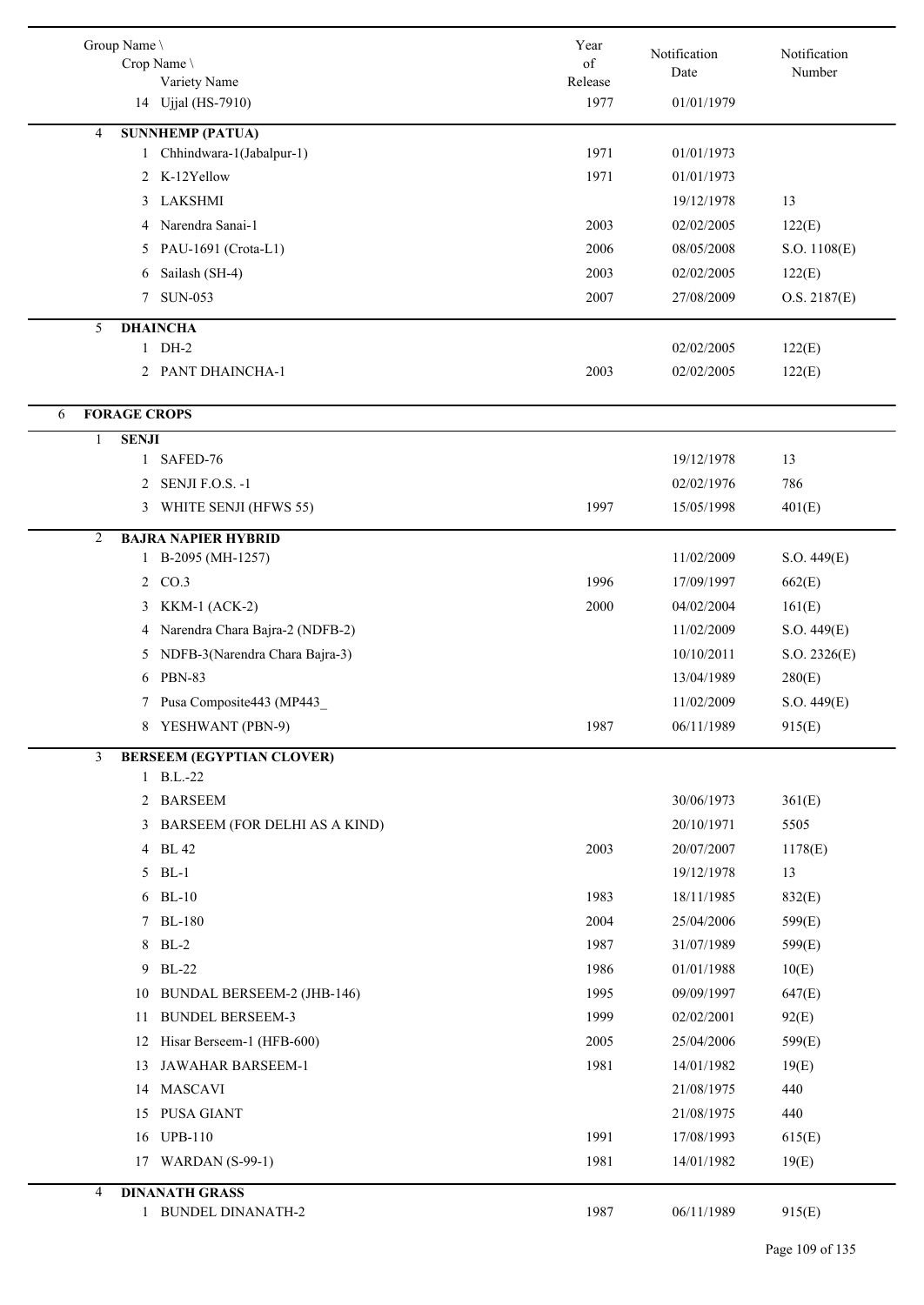| Group Name \<br>Crop Name<br>Variety Name   | Year<br>of<br>Release | Notification<br>Date | Notification<br>Number |
|---------------------------------------------|-----------------------|----------------------|------------------------|
| 2 BUNDEL-1                                  | 1985                  | 18/09/1987           | 834(E)                 |
| 3 COD-1                                     | 1995                  | 01/05/1997           | 360(E)                 |
| 4 PUSA DEENANATH GRASS                      | 1982                  | 03/01/1983           | 2(E)                   |
| <b>GOBHI SARSON</b><br>5                    |                       |                      |                        |
| 1 GSC 5                                     | 2005                  | 20/07/2007           | 1178(E)                |
| 2 GSL-1                                     |                       | 06/03/1987           | 165(E)                 |
| GSL-2<br>3                                  | 1995                  | 01/01/1996           | 1(E)                   |
| Him Sarson-1<br>4                           | 2007                  | 27/08/2009           | O.S. 2187(E)           |
| 5 HPN-1 (SHEETAL)                           |                       | 04/05/1995           | 408(E)                 |
| 6 NEELAM                                    | 1999                  | 02/02/2001           | 92(E)                  |
| 7 OCN-3                                     | 2007                  | 08/05/2008           | S.O. 1108(E)           |
| 8 PGSH-51                                   | 1995                  | 01/01/1996           | 1(E)                   |
| Terri Uttam Jawahar<br>9.                   | 2004                  | 20/07/2007           | 1178(E)                |
| <b>GUAR (CLUSTER BEAN/FIELD VETCH)</b><br>6 |                       |                      |                        |
| 1 AGAITA GUARA-111                          | 1980                  | 19/12/1978           | 13                     |
| 2 AGETA GUARA-112                           | 1980                  | 08/07/1983           | 499(E)                 |
| BUNDEL GUAR-1 (IGFRI-212-1)<br>3            | 1991                  | 17/08/1993           | 615(E)                 |
| 4 BUNDEL GUAR-2                             | 1993                  | 04/05/1995           | 408(E)                 |
| 5 BUNDEL GUAR-3 (IGFRI-1019-1)              | 1997                  | 26/10/1999           | 1050(E)                |
| 6 DURGABAHAR (RG-C-955)                     |                       | 18/11/1985           | 832(E)                 |
| <b>DURGAJAY</b><br>7                        | 1978                  | 19/02/1980           | 470                    |
| <b>DURGAPURA SAFED</b><br>8                 |                       | 19/02/1980           | 470                    |
| FS-277<br>9                                 |                       | 02/02/1976           | 786                    |
| Gaur Lathi (RGC-1066)<br>10                 | 2007                  | 05/10/2007           | 1703(E)                |
| Gaur Uday(RGC-1055)<br>11                   | 2007                  | 05/10/2007           | 1703(E)                |
| Guar Karan (RGC-1038)<br>12                 |                       |                      |                        |
| Guar Kranti (RGC-1031)<br>13                | 2005                  | 05/11/2005           | 1566(E)                |
| GUARA-80<br>14                              | 1982                  | 08/07/1983           | 499(E)                 |
| <b>GUJARAT GUAR-1 (GAUG-34)</b><br>15       | 1989                  | 22/11/1991           | 793(E)                 |
| 16 HARYANA GUAR-365                         | 1997                  | 15/05/1998           | 401(E)                 |
| 17 HFG-11                                   |                       | 14/01/1982           | 19(E)                  |
| 18 HFG-119                                  | 1981                  | 14/01/1982           | 19(E)                  |
| <b>HFG-156</b><br>19                        | 1986                  | 01/01/1988           | 10(E)                  |
| 20 HG-75                                    | 1981                  | 14/01/1982           | 19(E)                  |
| 21 HG 870                                   | 2009                  | 01/04/2010           | S.O. 733(E)            |
| 22 HG 884                                   | 2008                  | 01/04/2010           | S.O. 733(E)            |
| 23 HG-182                                   | 1981                  | 13/08/1984           | 596(E)                 |
| 24 HG-258                                   | 1986                  | 01/01/1988           | 10(E)                  |
| 25 HG-563                                   | 2003                  | 31/05/2004           | 642(E)                 |
| 26 HG2-20                                   | 2008                  | 01/04/2010           | S.O. 733(E)            |
| KANCHAN BAHAR (M-83)<br>27                  | 1999                  | 15/11/2001           | 1135(E)                |
| <b>MARU GUAR</b><br>28                      |                       | 26/11/1986           | 867(E)                 |
|                                             |                       |                      |                        |
| <b>MARU GUAR (2470/12)</b><br>29            |                       |                      |                        |
| PUSA NAVBAHAR<br>30                         | 1984                  | 14/05/1986           | 258(E)                 |
| 31<br>RAJASTHAN GUAR-1 (RGC-471)            | 1993                  | 04/05/1995           | 408(E)                 |
| Rajasthan Guar-1038 (RGC-1038)<br>32        | 2007                  | 11/02/2009           | S.O. 449(E)            |
| 33 RGC-1002                                 | 1997                  | 26/10/1999           | 1050(E)                |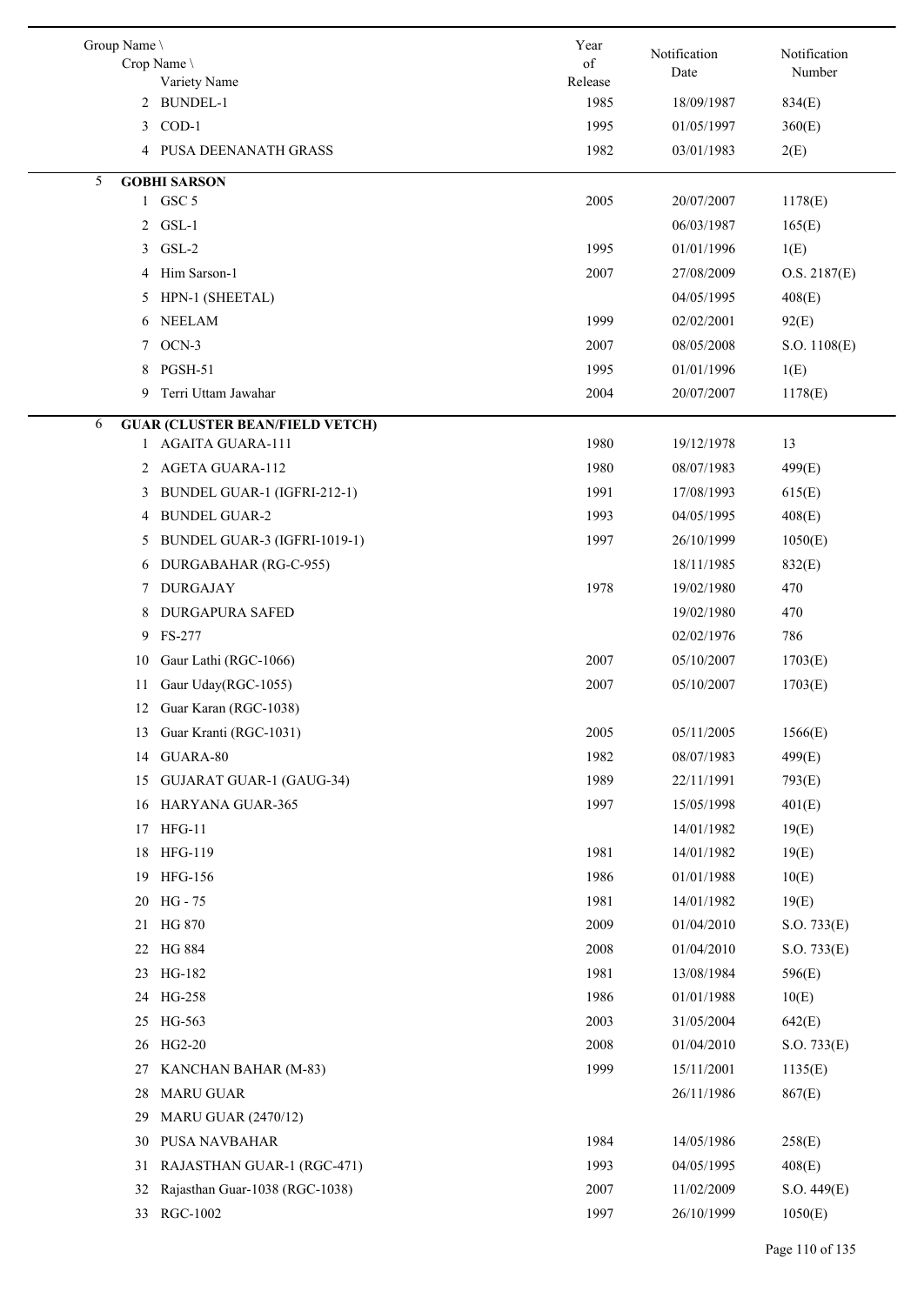| Group Name \    |                                 | Year            | Notification | Notification |
|-----------------|---------------------------------|-----------------|--------------|--------------|
|                 | Crop Name                       | of              | Date         | Number       |
|                 | Variety Name<br>34 RGC-1003     | Release<br>1997 | 08/06/1999   | 425(E)       |
| 35              | RGC-1017                        | 2000            | 04/09/2002   | 937(E)       |
| 36              | RGC-197                         | 1988            | 15/05/1990   | 386(E)       |
| 37              | <b>RGC-936</b>                  | 1989            | 22/11/1991   | 793(E)       |
|                 |                                 |                 | 08/06/1999   |              |
| 38              | <b>RGC-986</b>                  | 1997            |              | 425(E)       |
| 39              | Surya (RGM-112)                 | 2003            | 02/02/2005   | 122(E)       |
| 40              | Type-1                          | 1966            | 01/01/1968   |              |
|                 | 41 Type-2                       | 1966            | 01/01/1968   |              |
| 7               | <b>GUINEA GRASS</b>             |                 |              |              |
| 1               | Bundel GUinea-1 (JHGG-96-5)     |                 | 02/02/2005   | 122(E)       |
| 2               | BUNDEL GUINEA-2(JHGG04-1)       |                 | 11/02/2009   | S.O.449(E)   |
| 3               | $CO-2$                          | 2000            | 13/09/2000   | 821(E)       |
| 4               | <b>PGG-101</b>                  | 1995            | 01/01/1996   | 1(E)         |
| 5               | $PGG-14$                        | 1991            | 13/04/1989   | 280(E)       |
| 6               | <b>PGG-19</b>                   | 1986            | 01/12/1988   | 1135(E)      |
| 7               | <b>PGG-518</b>                  | 1997            | 08/06/1999   | 425(E)       |
| 8               | <b>PGG-616</b>                  | 1999            | 02/02/2001   | 92(E)        |
| 9               | PGG-616 (PGG-616)               |                 |              |              |
| 10              | PGG-9                           | 1985            | 06/03/1987   | 165(E)       |
| 11              | PUNJAB GUINEA GRASS-1           | 1981            | 29/05/1982   | 371(E)       |
| 12              | Selection-1                     | 2009            | 29/01/2010   | S.O. 211(E)  |
| 8               | <b>LUCERNE (ALFALFA)</b>        |                 |              |              |
| 1               | AL-3 (ANAND LUCERNE-3)          | 2006            | 11/02/2009   | S.O. 454(E)  |
| 2               | ANAND-3                         | 1993            | 04/05/1995   | 408(E)       |
| 3               | $Check(S-244)$                  |                 |              |              |
| $\overline{4}$  | $CO-1$                          | 1980            | 14/01/1982   | 19(E)        |
| 5               | GAU-L-1 (ANAND-2)               | 1975            | 13/08/1984   | 596(E)       |
| 6               | LL-COMPOSITE-3                  |                 | 24/07/1985   | 540(E)       |
|                 | 7 LL-COMPOSITE-5                | 1982            | 13/08/1984   | 596(E)       |
| 8               | LUCERNE (AS A KIND)             |                 | 21/08/1975   | 441(E)       |
|                 | 9 RL-88                         | 1994            | 01/01/1996   | 1(E)         |
| 10              | <b>SIRSA TYPE-9</b>             |                 | 21/08/1975   | 440(E)       |
| 11              | SIRSA-8                         |                 | 19/12/1978   | 13           |
| 12              | TYPE-9                          |                 | 19/12/1978   | 13           |
| 9<br><b>OAT</b> |                                 |                 |              |              |
| $\mathbf{1}$    | <b>ALGERIAN</b>                 |                 | 21/08/1975   | 440          |
| 2               | <b>BRUNKER-10</b>               |                 | 21/08/1975   | 440          |
| 3               | Bundel Jai 2004(JHO 2000-4)     | 2004            | 20/09/2006   | 1572(E)      |
| 4               | Bundel Jai 991 (JHQ 99-1)       | 2009            | 20/07/2007   | 1178(E)      |
| 5               | Bundel Jai 992 (JHO 99-2)       | 2003            | 02/02/2005   | 122(E)       |
| 6               | Bundel Jai-2004 (JHO-2000-4)    |                 | 20/09/2006   | 1572(E)      |
| 7               | <b>BUNDEL JAI-851 (JHO-851)</b> |                 | 15/05/1998   | 401(E)       |
| 8               | <b>BUNDEL JAI-882</b>           |                 | 06/11/1989   | 915(E)       |
| 9               | $FOS-1/29$                      |                 | 21/08/1975   | 440          |
|                 | 10 HARYANA JAVI-114             |                 | 02/02/1976   | 786          |
|                 | 11 HARYANA JAVI-8               | 1997            | 15/05/1998   | 401(E)       |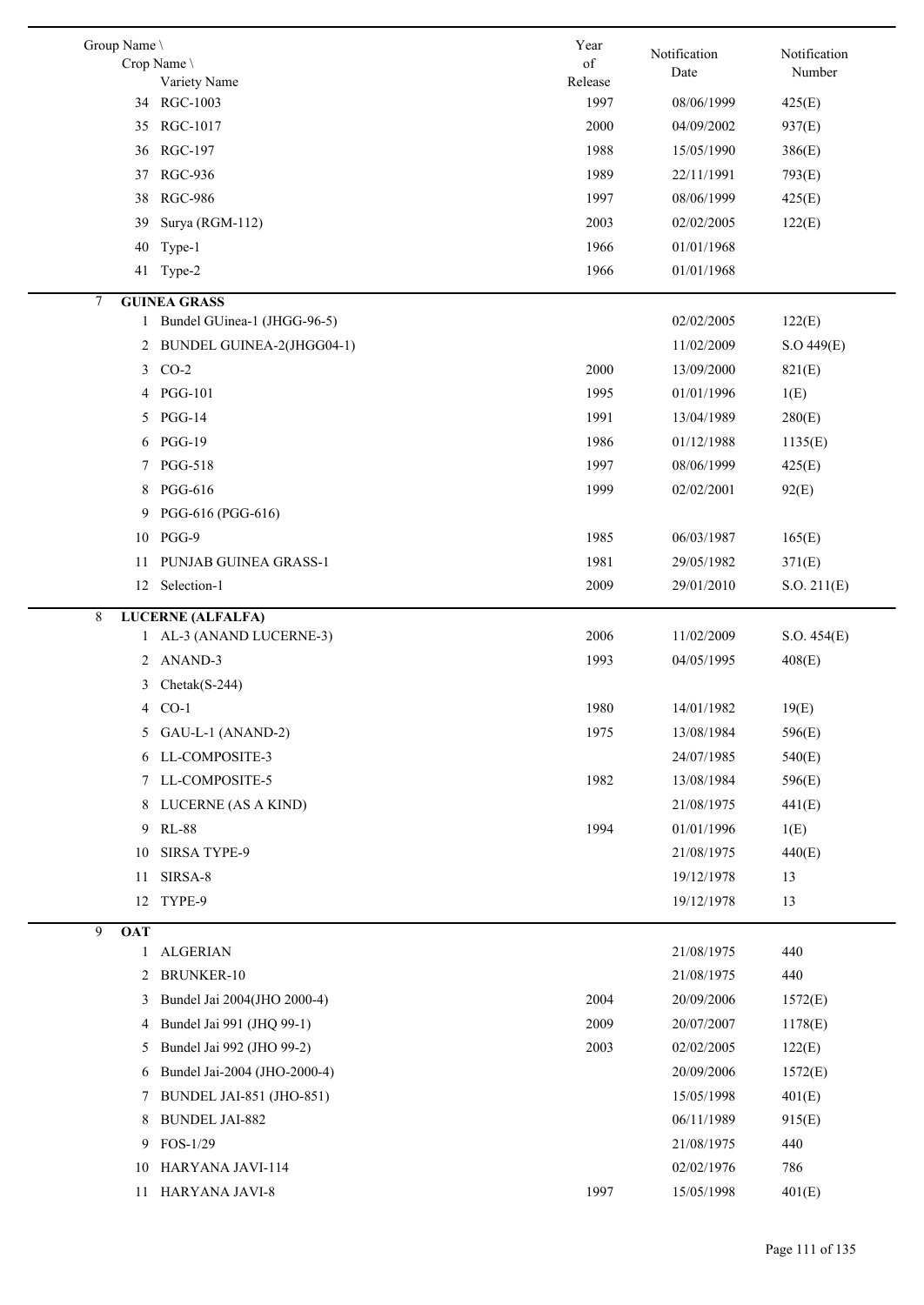|    | Group Name \<br>Crop Name<br>Variety Name                         | Year<br>of<br>Release | Notification<br>Date | Notification<br>Number |
|----|-------------------------------------------------------------------|-----------------------|----------------------|------------------------|
|    | 12 IGFRI-2688                                                     | 1973                  | 01/01/1975           |                        |
|    | JO 03-91 (SC)<br>13                                               | 2009                  | 25/03/2011           | 632(E)                 |
|    | <b>KENT</b><br>14                                                 |                       | 21/08/1975           | 440                    |
|    | Narendra Jayee-1 (NDO-1)<br>15                                    |                       | 01/04/2010           | S.O. 733(E)            |
|    | OS 346<br>16                                                      |                       | 01/04/2010           | S.O. 733(E)            |
|    | $OS-6$<br>17                                                      | 1981                  | 14/01/1982           | 19(E)                  |
|    | 18 OS-7                                                           | 1981                  | 13/08/1984           | 596(E)                 |
|    | PALAMPUR-1<br>19                                                  | 1980                  | 29/05/1982           | 371(E)                 |
|    | Phule Harita (RO-17)<br>20                                        |                       |                      |                        |
|    | Phule Harita(RO-19)<br>21                                         |                       | 06/02/2007           | 122(E)                 |
|    | Sabzaar<br>22                                                     | 2002                  | 25/08/2005           | 1177(E)                |
|    |                                                                   |                       |                      |                        |
|    | <b>SUBZAR</b><br>23                                               |                       |                      |                        |
|    | <b>UPO-212</b><br>24                                              | 1988                  | 15/05/1990           | 386(E)                 |
|    | 25 UPO-94                                                         | 1981                  | 14/01/1982           | 19(E)                  |
|    | WESTON-11<br>26                                                   |                       | 19/12/1978           | 13                     |
| 10 | <b>PERSIAN CLOVER</b>                                             |                       |                      |                        |
|    | 1 SH-69                                                           | 1995                  | 01/01/1996           | 1(E)                   |
| 11 | <b>RICE BEAN (RED BEAN)</b>                                       |                       |                      |                        |
|    | 1 Bidhan RIce Bean-2(KRB-4)                                       | 2003                  | 02/02/2005           | 122(E)                 |
|    | BIDHAN-1 (BC-15/K-1)<br>2                                         |                       | 02/02/2001           | 92(E)                  |
|    | DDR <sub>2</sub><br>3                                             |                       |                      |                        |
|    | KONKAN RICEBEAN-1<br>4                                            | 2000                  | 13/09/2000           | 821(E)                 |
|    | 5 PRR-2 (PRR-8901)                                                | 2000                  | 15/05/1998           | 401(E)                 |
|    | $RBL-1$<br>6                                                      | 1985                  | 06/03/1987           | 165(E)                 |
|    | 7 RBL-6                                                           | 2002                  | 02/02/2001           | 92(E)                  |
|    |                                                                   |                       |                      |                        |
| 12 | SETARIA GRASS (PIGEON GRASS/NANDI GRASS)<br>1 NANDI               |                       | 03/01/1983           |                        |
|    |                                                                   |                       |                      | 2(E)                   |
|    | 2 PSS-1 (GOLDEN TIMOTHY)                                          |                       | 15/05/1990           | 386(E)                 |
|    | Setaria-92<br>3                                                   | 2003                  | 02/02/2005           | 122(E)                 |
| 13 | <b>TALL FESCUE GRASS</b>                                          |                       |                      |                        |
|    | 1 EC 178182                                                       |                       | 31/08/2010           | S.O. 2137(E)           |
|    | 2 HIM-1                                                           | 1996                  | 15/05/1998           | 401(E)                 |
|    | 3 Hima-4                                                          |                       | 02/02/2005           | 122(E)                 |
| 14 | <b>TEOSINTE</b>                                                   |                       |                      |                        |
|    | $1$ TL-1                                                          | 1995                  | 01/01/1996           | 1(E)                   |
| 15 | <b>AFRICAN SARSON</b>                                             |                       |                      |                        |
|    | 1 PC-5                                                            |                       | 01/01/1996           | 1(E)                   |
| 16 | <b>BIRDWOOD GRASS</b>                                             |                       |                      |                        |
|    | 1 MARWAR DHAMAN (CAZRI-76)                                        | 1957                  | 18/11/1985           | 832(E)                 |
|    |                                                                   |                       |                      |                        |
| 17 | <b>BUFFEL GRASS (ANJAN GRASS)</b><br>1 Bundel Anjan 3 (IGFRI 727) |                       |                      |                        |
|    | <b>BUNDEL ANJAN-1</b>                                             | 1987                  | 06/11/1989           |                        |
|    | 2                                                                 |                       |                      | 915(E)                 |
|    | Bundel Anjan-3 (IGFRJ-727)<br>3                                   |                       | 25/04/2006           | 599(E)                 |
|    | CO-1 (NEELA KOLUKATTAI)<br>4                                      | 1989                  | 22/11/1991           | 793(E)                 |
|    | Gujarat Anand Anjan Grass - 1 (GAAG-1)<br>5                       | 2011                  | 26/07/2012           | S.O. 1708(E)           |
|    | 6 MARWAR ANJAN (CAZRI-75)                                         | 1957                  | 18/11/1985           | 832(E)                 |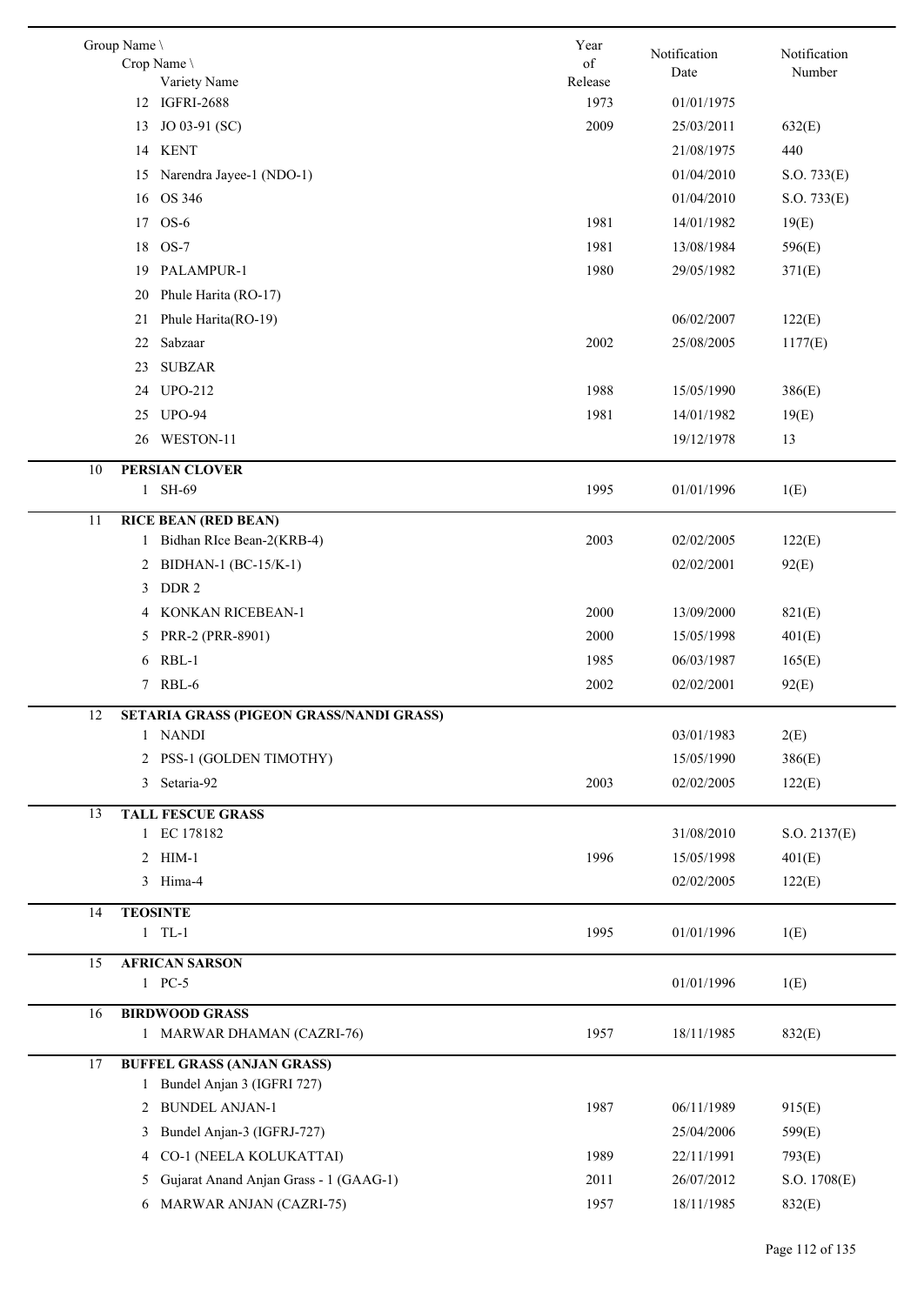|    | Group Name \<br>Crop Name \<br>Variety Name           | Year<br>of<br>Release | Notification<br>Date | Notification<br>Number |
|----|-------------------------------------------------------|-----------------------|----------------------|------------------------|
| 18 | <b>DHARAF GRASS (GORIS/CURIA)</b>                     |                       |                      |                        |
|    | 1 Bundel Dhawalu ghas-1 (IGS 9903)                    | 2005                  | 20/07/2007           | 1178(E)                |
|    | 2 GAU-D-1                                             | 1979                  | 24/07/1985           | 540(E)                 |
| 19 | <b>GOLDEN THIMOTHY</b><br>1 PBN-83                    |                       | 13/04/1989           | 280(E)                 |
| 20 | <b>INDIAN CLOVER (SENJI/SWEET CLOVER)</b><br>1 FOS-1  |                       | 02/02/1976           | 786                    |
|    | 2 SAFED-76                                            |                       | 19/12/1978           | 13                     |
|    | 3 YSL-106                                             | 1983                  | 18/11/1985           | 832(E)                 |
|    |                                                       |                       |                      |                        |
| 21 | <b>MARVEL GRASS</b><br>1 Gujarat Anand Marvel Grass-2 | 2009                  | 31/08/2010           | S.O. 2137(E)           |
|    | 2 GUJARAT MARVEL GRASS (GMG-1)                        | 1980                  | 12/08/1980           | 2103                   |
|    |                                                       |                       |                      |                        |
| 22 | <b>NAPIER GRASS (ELEPHANT GRASS)</b><br>APBN-1<br>1   | 2002                  | 16/10/2008           | 2458(E)                |
|    | 2 CO-1                                                | 1982                  | 13/08/1984           | 596(E)                 |
|    | 3 HY-3-NAPIER (SWETIKA-1)                             | 1983                  | 08/07/1983           | 499(E)                 |
|    | Phule Jaywant(RBN-13)<br>4                            |                       | 31/08/2010           | S.O. 2137(E)           |
|    | 5 SAMPOORNA (DHN-6)                                   | 2008                  | 11/02/2009           | S.O. 449(E)            |
|    |                                                       |                       |                      |                        |
| 23 | <b>SUDAN GRASS</b><br>1 MEETHI SUDAN 59-3             | 1977                  | 02/02/1978           | 786                    |
|    | 2 SWEET SUDAN GRASS (S9-3)                            |                       | 23/03/1978           | 1004                   |
|    |                                                       |                       |                      |                        |
| 24 | WHITE CLOVER (SHAFTAL)<br>PALAMPUR COMPOSITE-1        |                       | 06/03/1987           | 165(E)                 |
| 25 | <b>STYLOSANTHES</b>                                   |                       |                      |                        |
|    | 1 Phule Kranti (RSS-2000-95)                          | 2006                  | 06/02/2007           | 122(E)                 |
| 26 | <b>ANJAN GRASS</b>                                    |                       |                      |                        |
|    | 1 BUNDEL ANJAN-3 (IGFRJ-727)                          |                       | 25/04/2006           | 599(E)                 |
|    | 2 Gujarat Anand Anjan Grass - 1 (GAAG-1)              |                       | 26/07/2012           | S. O.1708(E)           |
| 27 | <b>RED CLOVER</b>                                     |                       |                      |                        |
|    | 1 PRC-3                                               | 1993                  | 02/02/2005           | 122(E)                 |
| 28 | <b>SEN GRASS</b><br>1 BUNDEL SEN GHAS-1 (IGS 9901)    |                       | 20/07/2007           | 1178(E)                |
|    |                                                       |                       |                      |                        |
| 7  | <b>SUGAR CROPS</b>                                    |                       |                      |                        |
| 1  | <b>SUGARCANE (NOBLE CANE)</b>                         |                       |                      |                        |
|    | BHAVANI (CO 86249)<br>1                               | 1998                  | 13/09/2000           | 821(E)                 |
|    | 2 BHIMA (CO 8371)                                     | 1998                  | 13/09/2000           | 821(E)                 |
|    | Birendra (CoLK 94184)<br>3                            | 2006                  | 16/10/2008           | S.O. 2458(E)           |
|    | 4 C0-94012                                            | 2006                  | 11/02/2009           | S.O.449(E)             |
|    | 5 Co 0237                                             | 2010                  | 10/09/2012           | S.O. 2125(E)           |
|    | Co 0403<br>6                                          | 2010                  | 10/09/2012           | S.O. 2125(E)           |
|    | 7 Co 92005                                            | 2009                  | 07/02/2011           | S.O. 283(E)            |
|    | CO M 7714 (KRISHNA)/CO M 88121<br>8                   | 1993                  | 13/09/2000           | 821(E)                 |
|    | Co Pant 97222<br>9                                    | 2005                  | 06/02/2007           | 122(E)                 |
|    | 10 Co-0218                                            | 2008                  | 31/08/2010           | S.O. 2137(E)           |
|    | CO-0232<br>11                                         | 2007                  | 11/02/2009           | S.O. 454(E)            |
|    |                                                       |                       |                      |                        |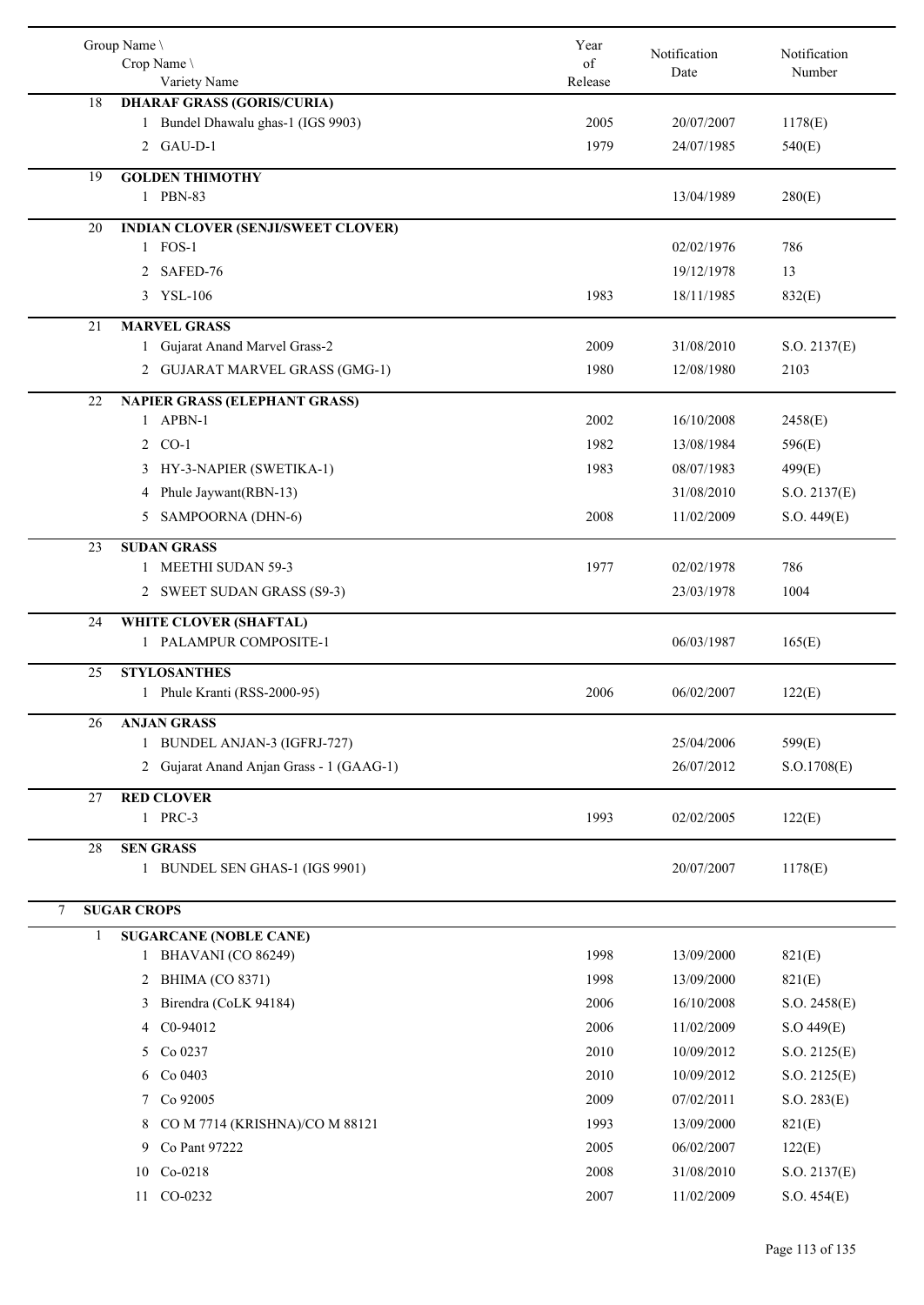| Group Name | Crop Name<br>Variety Name       | Year<br>of<br>Release | Notification<br>Date | Notification<br>Number |
|------------|---------------------------------|-----------------------|----------------------|------------------------|
| 12         | CO-0233                         | 2007                  | 11/02/2009           | S.O. 454(E)            |
| 13         | CO-0238                         | 2007                  | 11/02/2009           | S.O. 454(E)            |
| 14         | CO-2001-15                      | 2007                  | 11/02/2009           | S.O. 454(E)            |
| 15         | CO. PANT-90223                  |                       | 13/09/2000           | 821(E)                 |
| 16         | CO.S.767                        | 1999                  | 15/11/2001           | 1134(E)                |
| 17         | COC (Sc) 23 (COC 01-61)         |                       | 20/09/2006           | 1572(E)                |
| 18         | CoC (SC) 23(CoC 01-061)         |                       |                      |                        |
| 19         | $COC$ (SC)-22                   | 2004                  | 25/08/2005           | 1177(E)                |
| 20         | CoC(SC)24                       |                       | 31/08/2010           | S.O. 2137(E)           |
| 21         | CoC671(Vasanth-1)               | 1994                  | 20/07/2007           | 1178(E)                |
| 22         | $CoG.(SC)-5$                    | 2005                  | 25/04/2006           | 599(E)                 |
| 23         | COH-110 (Haryana Ganna-110)     | 2005                  | 05/11/2005           | 1566(E)                |
| 24         | COH-119 (Haryana Ganna-119)     | 2005                  | 05/11/2005           | 1566(E)                |
| 25         | CoJ 89                          | 2004                  | 20/07/2007           | 1178(E)                |
| 26         | CoOr 03151                      |                       | 10/10/2011           | S.O. 2326(E)           |
| 27         | Cose - 95255 (Rachna)           |                       | 31/05/2004           | 642(E)                 |
| 28         | Cose - 96234 (Rashmi)           |                       | 31/05/2004           | 642(E)                 |
| 29         | Cose - 96424 (Jalpari)          |                       | 31/05/2004           | 642(E)                 |
| 30         | COSI(SC)6 (Si 94045)            |                       | 25/04/2006           | 599(E)                 |
| 31         | Damodar (Co.99004)              | 2005                  | 06/02/2007           | 122(E)                 |
| 32         | DHANUSH (CO 91010)              | 1998                  | 13/09/2000           | 821(E)                 |
| 33         | <b>GANDAK (CO 89029)</b>        | 1999                  | 15/11/2001           | 1134(E)                |
| 34         | Haryana 92 (CoH 92) (CoH-92201) |                       |                      |                        |
| 35         | Haryana Ganna 128 (CoH 128)     | 2010                  | 16/03/2012           | S.O.456(E)             |
| 36         | <b>HARYANA-92 (COH 92201)</b>   | 1999                  | 02/02/2001           | 92(E)                  |
| 37         | KALYANI (CO 87025)              | 1998                  | 13/09/2000           | 821(E)                 |
|            | 38 Karan -1 (Co.98014)          | 2005                  | 06/02/2007           | 122(E)                 |
| 39         | Karan 5(Co 0124)                | 2008                  | 31/08/2010           | S.O. 2137(E)           |
| 40         | Karan 6(Co 0239)                | 2008                  | 31/08/2010           | S.O. 2137(E)           |
| 41         | KARAN-2 (Co-0118)               |                       | 11/02/2009           | S.O.449(E)             |
| 42         | Karan-9 (Co 05011)              | 2010                  | 26/07/2012           | S. O.1708(E)           |
| 43         | MADHUMATHI                      | 1998                  | 04/09/2002           | 937(E)                 |
| 44         | Madhuri (Co 394164)             | 2002                  | 04/02/2004           | 161(E)                 |
| 45         | MITHAS (CoS 96268)              |                       | 20/07/2007           | 1178(E)                |
| 46         | MOTI (CO 87268)                 | 1998                  | 13/09/2000           | 821(E)                 |
| 47         | MOTI (Co.87268)                 |                       |                      |                        |
| 48         | <b>NAYANA</b> (CO 86032)        | 1998                  | 13/09/2000           | 821(E)                 |
| 49         | NAYANA (Co.86032)               |                       |                      |                        |
| 50         | Pant-90223 (Co Pant 90223)      |                       |                      |                        |
| 51         | PRABHA (CO 85004)               | 1998                  | 13/09/2000           | 821(E)                 |
| 52         | PRAMOD (B.O. 128)               |                       | 02/02/2001           | 92(E)                  |
| 53         | RAJBHOG (COSE 92423)            | 1999                  | 15/11/2001           | 1134(E)                |
| 54         | RASBHARI (COSE 95422)           | 1999                  | 15/11/2001           | 1134(E)                |
| 55         | RASEELI (CO S 91230)            | 1998                  | 13/09/2000           | 821(E)                 |
| 56         | Raseeli (CoS 91230)             |                       |                      |                        |
| 57         | Sarada (93A 145)                | 2006                  | 20/07/2007           | 1178(E)                |
| 58         | SARAYU (CO 87263)               | 1998                  | 13/09/2000           | 821(E)                 |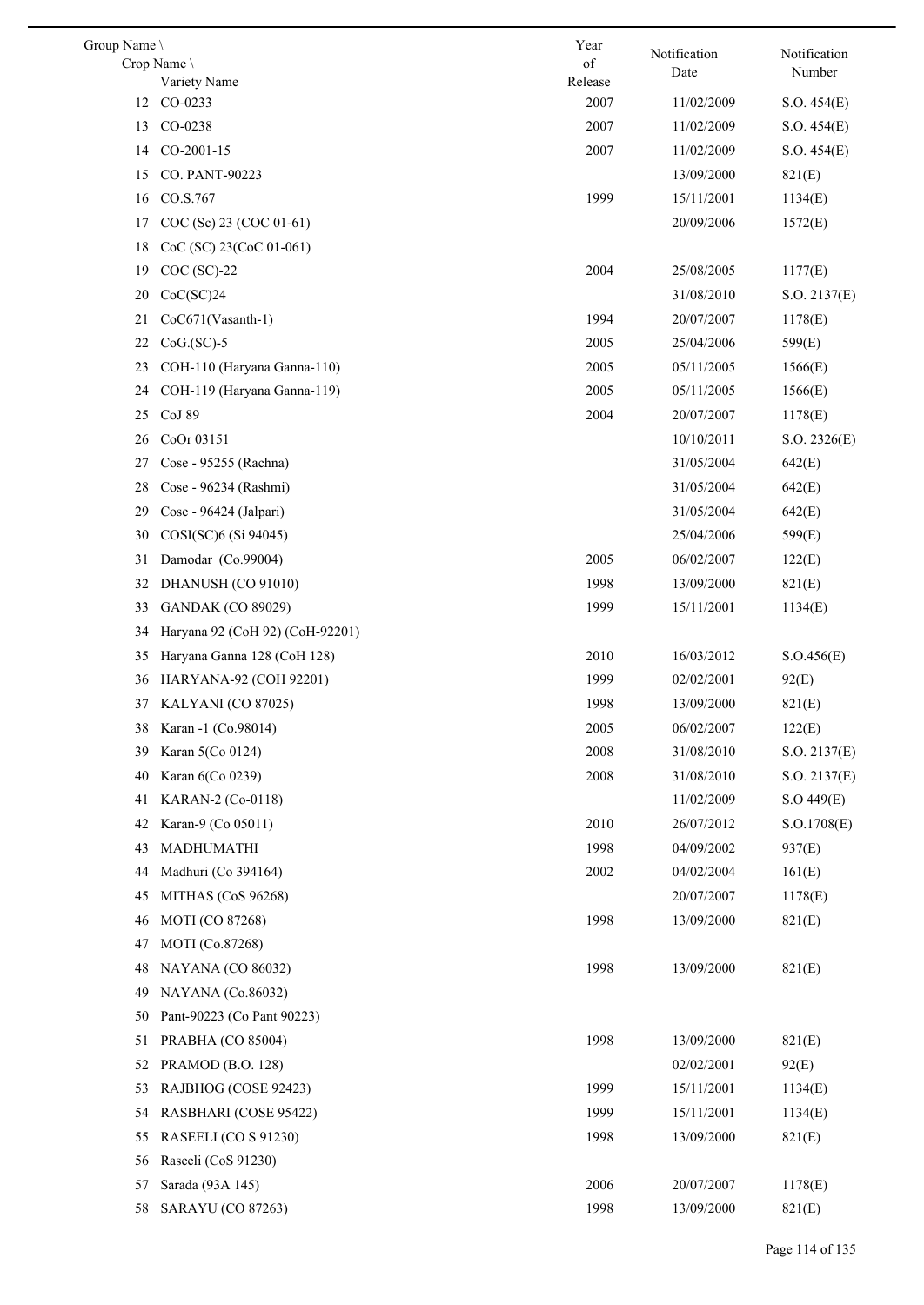| Group Name \<br>Crop Name \                                 | Year<br>$\sigma f$ | Notification       | Notification |
|-------------------------------------------------------------|--------------------|--------------------|--------------|
| Variety Name                                                | Release            | Date               | Number       |
| 59 SARAYU (Co.87263)                                        |                    |                    |              |
| Shyama (Co 94008)<br>60                                     |                    | 2002<br>04/02/2004 | 161(E)       |
| <b>SNK-004</b><br>61                                        |                    | 2007<br>01/04/2010 | S.O. 733(E)  |
| Sulabh (CO-2001-13)<br>62                                   |                    | 2007<br>11/02/2009 | S.O. 454(E)  |
| <b>SWEETY (CoS 96275)</b><br>63                             |                    | 20/07/2007         | 1178(E)      |
| Sweta (Co S 94270)<br>64                                    |                    | 2003<br>02/02/2005 | 122(E)       |
| 65 UTTARA (CO 87044)                                        |                    | 1998<br>13/09/2000 | 821(E)       |
| <b>TAPIOCA (CASSAVA)</b><br>2<br>$1 CO-1 (ME-7)$            |                    |                    |              |
| 2 CO-2                                                      |                    | 1984<br>24/07/1985 | 540(E)       |
| 3 H-165                                                     |                    | 1971               |              |
|                                                             |                    | 01/01/1973         |              |
| 4 H-226                                                     |                    | 1971<br>01/01/1973 |              |
| 5 H-97                                                      |                    | 1971<br>01/01/1973 |              |
| <b>SREE HARSHA</b><br>6                                     |                    | 21/09/1998         | 843(E)       |
| SREE PRAKASH (S-856)<br>7                                   |                    | 18/09/1987         | 834(E)       |
| SREE SAHYA (H-2304)<br>8                                    |                    | 1984<br>09/04/1985 | 295(E)       |
| 9<br>SREE VISAKHAM (H-1687)                                 |                    | 1984<br>09/04/1985 | 295(E)       |
| <b>SUGAR BEET</b><br>3<br><b>IISR COMP-1</b><br>1           |                    | 01/01/1988         | 10(E)        |
| 2 PANT S-10                                                 |                    | 01/01/1988         | 10(E)        |
|                                                             |                    |                    |              |
| <b>NARCOTICS(OTHER CROPS)</b><br>8                          |                    |                    |              |
| <b>GRAIN AMARANTHUS</b><br>$\mathbf{1}$<br>Kapilasa (BGA 2) |                    | 25/04/2006         | 599(E)       |
| 1<br>NBPGR35407<br>2                                        |                    | 25/04/2006         |              |
|                                                             |                    | 2011<br>10/09/2012 | 599(E)       |
| Phule Kartiki (RGAS 92-10-1)<br>3<br>PRA-2 (PRA 9101)       |                    |                    | S.O. 2125(E) |
| 4                                                           |                    |                    |              |
| Rajasthan Mandor Amarnath 7 (RMA 7)<br>5.                   |                    | 25/03/2011         | S.O. 632(E)  |
| RMA-4 (Rajssthan Mandor Amarnath-4)<br>6                    |                    | 11/02/2009         | S.O. 449(E)  |
| SKNA-21<br>7                                                |                    | 16/10/2008         | S.O. 2458(E) |
| VL Chua - 44<br>8                                           |                    | 2005<br>25/04/2006 | 599(E)       |
| <b>TOBACCO</b><br>$\overline{c}$                            |                    |                    |              |
| 1 C-304                                                     |                    | 02/02/1976         | 786          |
| 2 K-326 (NLS-4)                                             |                    |                    |              |
| 3 NBD-43                                                    |                    | 2005<br>11/02/2009 | S.O.449(E)   |
| 9<br><b>BULB VEGETABLES</b>                                 |                    |                    |              |
| <b>GARLIC</b><br>1                                          |                    |                    |              |
| 1 GHC-1                                                     |                    | 10/02/1996         | 115(E)       |
| 2 Godawari (Sel. 2)                                         |                    | 17/08/1993         | 617(E)       |
| 3 HG-17                                                     |                    | 04/10/2012         | S.O. 2363(E) |
| JG-99-213(Gujarat Garlic)<br>4                              |                    | 2007<br>26/12/2008 | 2978(E)      |
| 5 VL Garlic-1 (VLG-7)                                       |                    | 2002<br>31/05/2004 | 642(E)       |
| VL Lahsun 2 (VGP 5)<br>6                                    |                    | 16/03/2012         | S. O.456(E)  |
| YAMUNA SAFED-2<br>7                                         |                    | 10/02/1996         | 115(E)       |
| YAMUNA SAFED-3<br>8                                         |                    | 26/10/1999         | 1052(E)      |
| YAMUNA SAFED(G-1)<br>9                                      |                    | 16/08/1991         | 527(E)       |
|                                                             |                    |                    |              |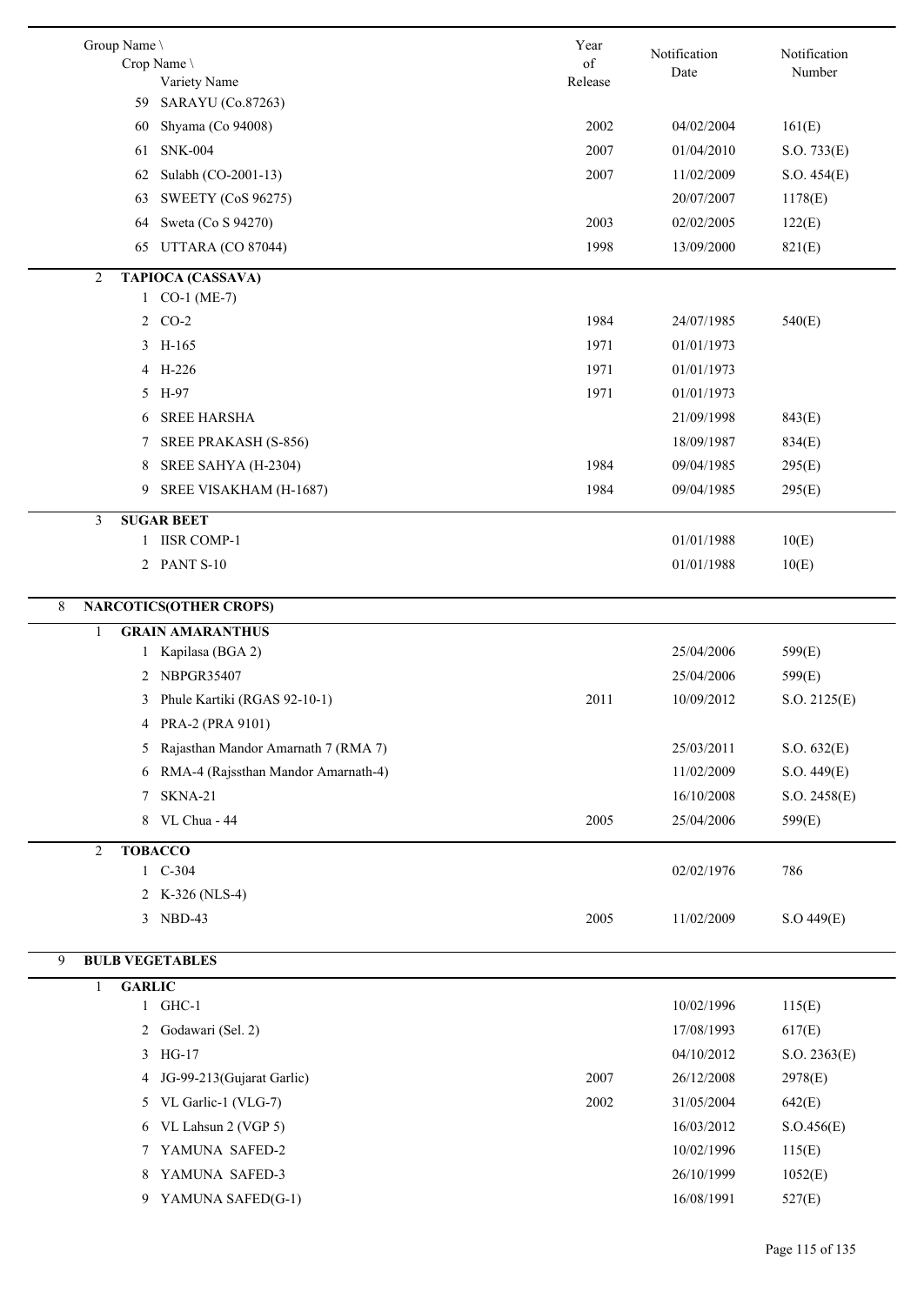| Group Name                    | Crop Name<br>Variety Name         | Year<br>of<br>Release | Notification<br>Date | Notification<br>Number |
|-------------------------------|-----------------------------------|-----------------------|----------------------|------------------------|
|                               | 10 Yamuna Safed-4 (G-323)         | 2004                  | 25/04/2006           | 597(E)                 |
|                               | 11 Yamuna Safed-5                 |                       | 04/10/2012           | S. O.2363(E)           |
| <b>ONION</b><br>2             |                                   |                       |                      |                        |
|                               | 1 AGRI FOUND DARK RED             | 1986                  | 01/12/1988           | 1135(E)                |
|                               | 2 AGRI. FOUND LIGHT RED           |                       | 10/02/1996           | 115(E)                 |
| 3                             | Akola Safed (PKV Selection white) | 2005                  | 25/04/2006           | 597(E)                 |
| 4                             | Aprita (RO-59)                    | 2004                  | 11/05/2005           | 664(E)                 |
| 5                             | Arka Bindu                        |                       | 28/11/2006           | 2035(E)                |
| 6                             | ARKA KALYAN                       |                       |                      |                        |
| 7                             | <b>ARKA NIKETAN</b>               |                       |                      |                        |
| 8                             | Arka Pitambar                     |                       | 28/11/2006           | 2035(E)                |
| 9                             | ARKA PRAGATI                      |                       |                      |                        |
| 10                            | <b>BASWANT</b> (NO.780)           | 1987                  | 06/11/1989           | 915(E)                 |
| 11                            | Bhima Raj (B-780-5-2-2)           | 2006                  | 26/12/2008           | 2978(E)                |
|                               | 12 C.O. 4                         | 1981                  | 13/08/1984           | 596(E)                 |
| 13                            | CO.2                              |                       | 19/12/1978           | 13                     |
|                               | 14 CO. 3                          | 1979                  | 14/01/1982           | 19(E)                  |
| 15                            | <b>EARLY GRANO</b>                |                       |                      |                        |
| 16                            | Hisar Onion-3 (HOS-1)             |                       | 12/08/2010           | 1979(E)                |
| 17                            | HISSAR-2                          |                       | 02/02/1976           | 786                    |
| 18                            | KALYANPUR RED ROUND               | 1982                  | 03/01/1983           | 2(E)                   |
| 19                            | $MDU-1$                           | 1979                  | 14/01/1982           | 19(E)                  |
| 20                            | NHRDF RED                         | 2004                  | 28/11/2006           | 2035(E)                |
| 21                            | NHRDF RED 2 (L 355)               |                       | 04/10/2012           | S. O.2363(E)           |
| 22                            | NIPHAD-53                         |                       |                      |                        |
| 23                            | <b>PATNA RED</b>                  |                       |                      |                        |
|                               | 24 Phule Samarth (S-1)            | 2004                  | 25/04/2006           | 597(E)                 |
| 25                            | PHULE SUVARNA (RHR-87015)         | 2000                  | 19/04/2001           | 348(E)                 |
| 26                            | PUNJAB NAROYA                     |                       | 10/02/1996           | 115(E)                 |
| 27                            | PUNJAB SELECTION                  | 1973                  | 30/06/1973           | 361(E)                 |
| 28                            | PUNJAB WHITE                      |                       | 21/09/1998           | 843(E)                 |
| 29                            | PUNJAB-48                         | 1978                  | 19/12/1978           | 13                     |
| 30                            | PUSA MADHVI                       | 1987                  | 06/11/1989           | 915(E)                 |
| 31                            | <b>PUSA RATNAR</b>                |                       | 19/12/1978           | 13                     |
|                               | 32 PUSA RED                       |                       | 19/12/1978           | 13                     |
| 33                            | <b>PUSA WHITE FLAT</b>            |                       |                      |                        |
| 34                            | PUSA WHITE ROUND                  |                       |                      |                        |
| 35                            | <b>RED GLOBE</b>                  |                       |                      |                        |
| 36                            | RO-1 (Rajasthan Onion-1)          | 2002                  | 31/05/2004           | 642(E)                 |
| 37                            | V.L. PIAZE-67                     | 1973                  | 19/12/1978           | 13                     |
|                               | 38 VL PIAZ-3                      | 1989                  | 22/11/1991           | 793(E)                 |
| <b>CASH CROPS</b><br>$10\,$   |                                   |                       |                      |                        |
| <b>CASHEW</b><br>$\mathbf{1}$ |                                   |                       |                      |                        |
|                               | 1 VENGURLA-7                      |                       | 15/11/2001           | 1135(E)                |
|                               | 2 VRI-4                           | 1999                  | 15/11/2001           | 1135(E)                |
| $\overline{2}$                | <b>CARDAMOM</b>                   |                       |                      |                        |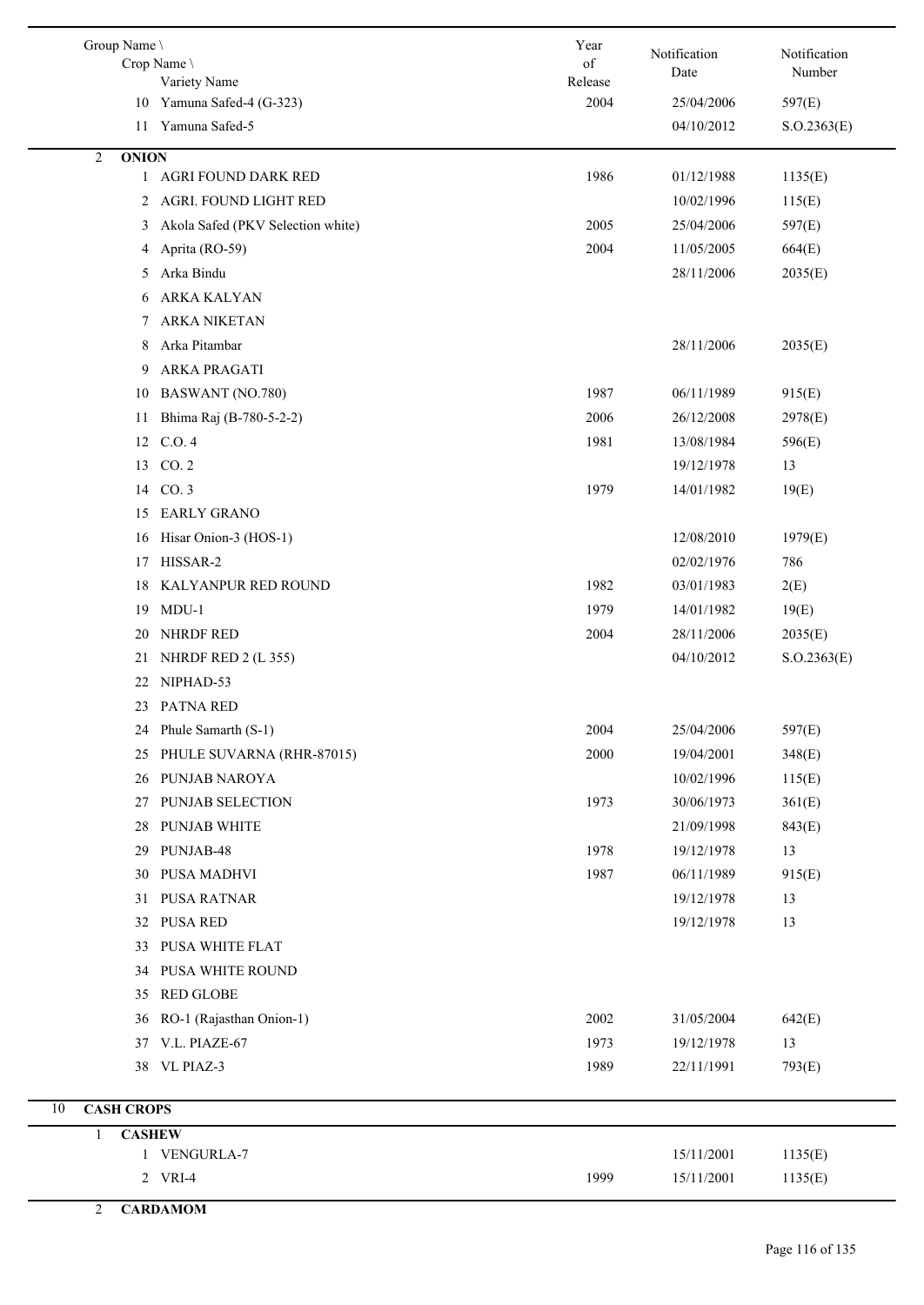| Group Name \<br>Crop Name<br>Variety Name | Year<br>of<br>Release | Notification<br>Date | Notification<br>Number |
|-------------------------------------------|-----------------------|----------------------|------------------------|
| APPANGALA-1<br>1                          |                       | 26/10/1999           | 1052(E)                |
| $\overline{2}$<br>test                    |                       |                      |                        |
|                                           |                       |                      |                        |
| <b>COLE CROPS</b><br>11                   |                       |                      |                        |
| <b>BROCOLLI</b><br>1                      |                       |                      |                        |
| 1 Palam Haritica                          | 2003                  | 11/05/2005           | 664(E)                 |
| 2<br><b>CABBAGE</b>                       |                       |                      |                        |
| Copenhagen Market.<br>$\mathbf{1}$        |                       | 19/12/1978           | S.O.13                 |
| Early Drum Head<br>2                      |                       | 19/12/1978           | S.O.13                 |
| Golden Acre<br>3                          |                       | 20/02/1970           | 716                    |
| Kalimpong English Ball<br>4               |                       |                      |                        |
| <b>KINNER RED</b><br>5                    |                       | 26/10/1999           | 1052(E)                |
| Late Drum Head<br>6                       |                       |                      |                        |
| Pride of India<br>7                       |                       | 30/06/1973           | S. O.361(E)            |
| Pusa Cabbage-1 (KGMR-1)<br>8              |                       | 04/10/2012           | S. O.2363(E)           |
| Pusa Drum Head<br>9                       |                       | 20/02/1970           | 716                    |
| 3<br><b>CAULIFLOWER</b>                   |                       |                      |                        |
| 1 D-96                                    |                       | 21/08/1975           | 440(E)                 |
| 2 E-314                                   |                       |                      |                        |
| <b>EARLY BHAGOT</b><br>3                  |                       | 21/08/1975           | 440(E)                 |
| <b>EARLY KUNWARI</b><br>4                 | 1977                  | 30/06/1973           | 361(E)                 |
| <b>GIANT SNOWBALL</b><br>5                |                       | 30/06/1973           | 361(E)                 |
| HISSAR-1<br>6                             |                       | 02/02/1976           | 786                    |
| <b>IMPROVED JAPANESE</b><br>7             |                       |                      |                        |
| Kashi Agahani (IVRMC-12)<br>8             |                       | 26/12/2008           | 2978(E)                |
| Kashi Kunwari (IVCE-2)<br>9               | 2004                  | 25/04/2006           | 597(E)                 |
| 10 NARENDRA GOBHI-1                       | 1990                  | 04/11/1992           | 814(E)                 |
| NUDB-26-11<br>11                          |                       | 16/10/2008           | S.O. 2458(E)           |
| Palam Kanchan<br>12                       | 2003                  | 11/05/2005           | 664(E)                 |
| Palam Vachitra<br>13                      | 2001                  | 11/05/2005           | 664(E)                 |
| PANT GOBHI-4<br>14                        |                       | 04/05/1995           | 408(E)                 |
| PANT SHUBHRA<br>15                        | 1985                  | 09/04/1985           | 295(E)                 |
| PUNJAB GIANT-26<br>16                     |                       |                      |                        |
| PUNJAB GIANT-35<br>17                     |                       |                      |                        |
| PUSA HYBRID-2<br>18                       |                       | 02/09/1994           | 636(E)                 |
| PUSA DEEPALI<br>19                        | 1977                  | 23/03/1978           | 1004                   |
| Pusa Early Synthetic<br>20                | 1991                  | 17/08/1993           | 617(E)                 |
| PUSA HYBRID-2 (F)<br>21                   | 1992                  | 02/09/1994           | 636(E)                 |
| PUSA HYBRID-2 (M)<br>22                   |                       | 02/09/1994           | 636(E)                 |
| PUSA KATKI<br>23                          |                       | 21/08/1975           | 440(E)                 |
| PUSA KATKI-7<br>24                        |                       | 20/02/1970           | 716                    |
| Pusa Meghna (DC/98-2)<br>25               | 2003                  | 31/05/2004           | 642(E)                 |
| Pusa Sharad (Sel-309-1-2)<br>26           | 2003                  | 31/05/2004           | 642(E)                 |
| PUSA SHUBRA<br>27                         | 1986                  | 01/01/1988           | 10(E)                  |
| Pusa Snowball (K-25(kt-25)<br>28          |                       | 04/02/2004           | 161(E)                 |
| PUSA SNOWBALL K-1<br>29                   | 1986                  | 01/01/1988           | 10(E)                  |
| 30 PUSA SNOWBALL-1                        | 1977                  | 23/03/1978           | 1004                   |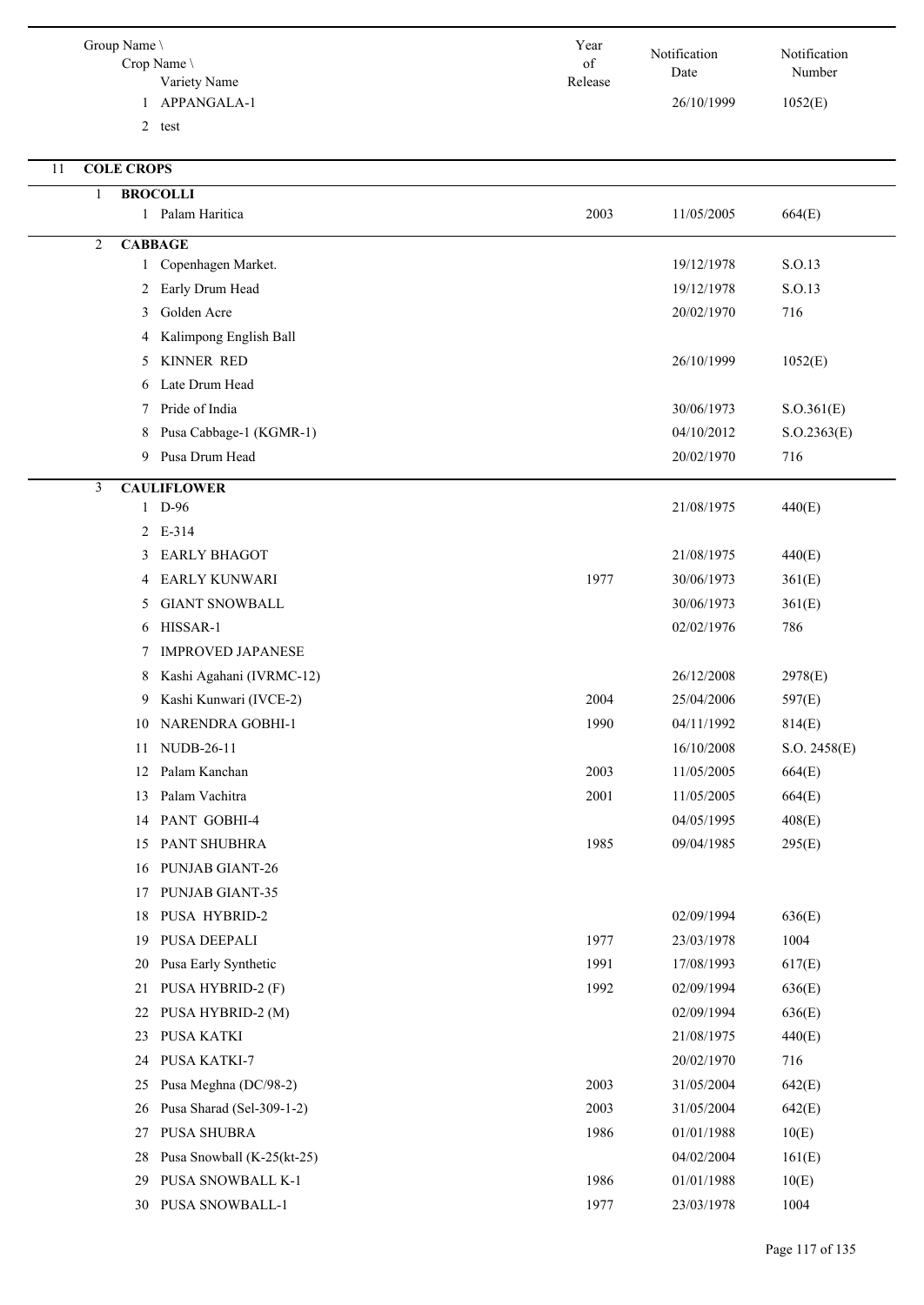| Group Name \           | Crop Name<br>Variety Name                             | Year<br>of<br>Release | Notification<br>Date     | Notification<br>Number |
|------------------------|-------------------------------------------------------|-----------------------|--------------------------|------------------------|
|                        | 31 PUSA SNOWBALL-16                                   |                       | 20/02/1970               | 716                    |
| 32                     | <b>PUSA SNOWBALL-2</b>                                | 1977                  | 23/03/1978               | 1004                   |
| 33                     | PUSA SYNTHETIC                                        |                       |                          |                        |
| 34                     | RC-Job-1                                              | 2004                  | 25/04/2006               | 597(E)                 |
| 4                      | <b>KNOL-KHOL</b>                                      |                       |                          |                        |
| 1                      | <b>EARLY PURPLE VIENNA</b>                            |                       | 19/12/1978               | 13                     |
| 2                      | <b>EARLY WHITE VIENNA</b>                             |                       | 19/12/1978               | 13                     |
| 3                      | <b>KING OF MARKET</b>                                 |                       | 19/12/1978               | 13                     |
|                        | 4 LARGE GREEN                                         |                       | 21/08/1975               | 440(E)                 |
| 5                      | Palam Tender Knob                                     | 2003                  | 11/05/2005               | 664(E)                 |
| 6                      | WHITE VIENNA                                          |                       | 21/08/1975               | 440(E)                 |
| 5                      | Chinese cabbage                                       |                       |                          |                        |
|                        | 1 CHINI SARSON                                        | 1986                  | 01/01/1988               | 10(E)                  |
|                        | 2 PUCH-3 (PALAMPUR GREEN)                             |                       | 10/02/1996               | 115(E)                 |
| <b>CUCURBITS</b><br>12 |                                                       |                       |                          |                        |
| 1                      | <b>BITTER GOURD</b>                                   |                       |                          |                        |
|                        | 1 Arka Harit                                          | 1984                  | 26/11/1986               | 867(E)                 |
| 2                      | $CO-1(MC-77)$                                         | 1978                  | 01/01/1980               |                        |
| 3                      | Coimbatore Long                                       |                       |                          |                        |
| 4                      | Kalyanpur Barahmasi                                   | 1982                  | 03/01/1983               | S.O(E)                 |
| 5                      | KALYANPUR SONA                                        |                       | 02/10/1996               | 115(E)                 |
|                        | 6 Kashmiri Long                                       |                       | 21/08/1975               | S.O.440(E)             |
| 7                      | KONKAN TARA (DPL-BG-2)                                |                       | 02/10/1996               | 115(E)                 |
| 8                      | Long Yellow                                           |                       | 21/08/1975               | S.O.440(E)             |
| 9                      | M.D.U.I                                               | 1984                  | 24/07/1985               | S.O.540(E)             |
|                        | 10 MC-23                                              |                       |                          |                        |
| 11                     | Pant Karela-2 (PBIG-2)                                | 2004                  | 28/11/2006               | 2035(E)                |
| 12                     | PHULE GREEN GOLD (RHRBG-5)                            | 2000                  | 19/04/2001               | 348(E)                 |
| 13                     | PHULE PRIYANKA (RHRBGH-1)                             | 2000                  | 19/04/2001               | 348(E)                 |
|                        |                                                       |                       |                          |                        |
| 14                     | PREETHI                                               | 1982                  | 21/09/1998<br>01/01/1984 | 843(E)                 |
| 15                     | Priya<br>16 Pusa Do Mausami                           |                       |                          |                        |
|                        |                                                       |                       |                          |                        |
| 2                      | <b>BOTTLE GOURD</b><br>1 Anand Bottle Gourd 1 (ABG 1) | 2005                  | 16/03/2012               | S. O.456(E)            |
|                        | 2 Arka                                                |                       |                          |                        |
| 3                      | Arka Bahar                                            | 1984                  | 26/11/1986               | 867(E)                 |
|                        | 4 CC-1                                                | 1982                  |                          |                        |
|                        |                                                       |                       | 01/01/1984               |                        |
| 5                      | Kalianpur Long green                                  | 1982                  | 03/01/1983               | S.O.2(E)               |
| 6                      | Kashi Bahar (VRH-1)                                   | 2005                  | 25/04/2006               | 597(E)                 |
| 7                      | Kashi Ganga (DVBG-1)                                  | 2001                  | 25/04/2006               | 597(E)                 |
| 8                      | Lauki Azad Sankar-1                                   | 2001                  | 25/04/2006               | 597(E)                 |
| 9                      | Narendra Dharidar (NDBG-208-1)                        | 2004                  | 25/04/2006               | 597(E)                 |
| 10                     | Narendra Jyothi (NDPG-104)                            | 2005                  | 25/04/2006               | 597(E)                 |
| 11                     | Narendra Rashmi                                       | 2001                  | 25/04/2006               | 597(E)                 |
| 12                     | Narendra Sankar Lauki-4                               | 2004                  | 25/04/2006               | 597(E)                 |
| 13                     | Pant Lauki-3 (PBOG-61)                                | 2004                  | 28/11/2006               | 2035(E)                |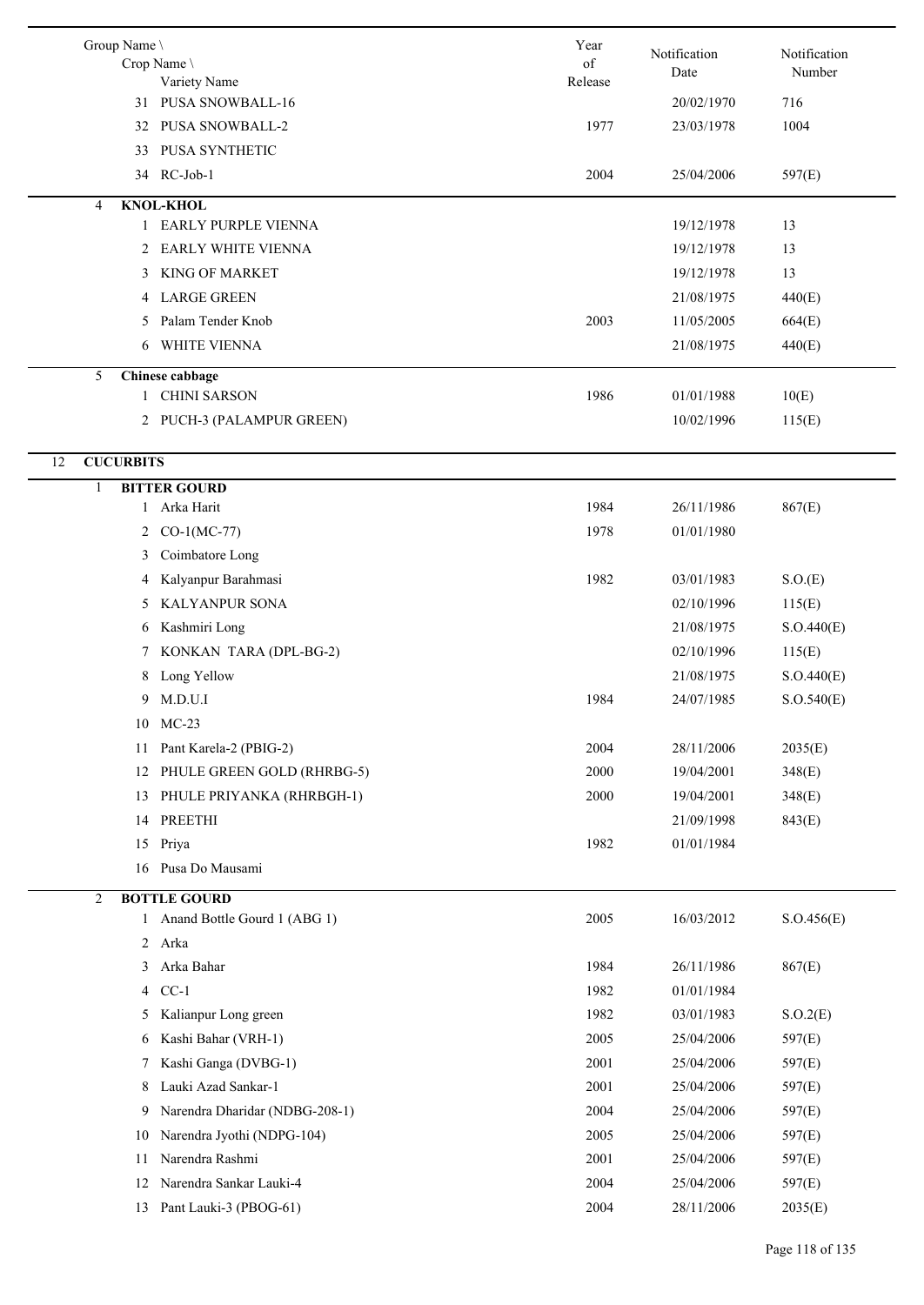| Group Name \      | Crop Name<br>Variety Name             | Year<br>of<br>Release | Notification<br>Date | Notification<br>Number |
|-------------------|---------------------------------------|-----------------------|----------------------|------------------------|
| 14                | Pant Sankar Lauki-2                   | 2001                  | 28/11/2006           | 2035(E)                |
| 15                | PANT SHANKER LAUKI-1                  |                       | 26/10/1999           | 1052(E)                |
| 16                | Punjab long                           |                       |                      |                        |
| 17                | PUNJAB LONG (LC-2-1)                  |                       | 26/10/1999           | 1052(E)                |
| 18                | Punjab Round                          |                       |                      |                        |
| 19                | Pusa Manjari                          |                       |                      |                        |
| 20                | Pusa Meghdoot                         |                       |                      |                        |
| 21                | Pusa Summer Prolific Long (PSPL)      |                       | 21/08/1975           | S.O.440(E)             |
| 22                | Pusa Summer Prolific Round (PSPR)     |                       | 21/08/1975           | S.O.440(E)             |
| 23                | Singapuri Long                        |                       | 21/08/1975           | S.O.440(E)             |
|                   |                                       |                       |                      |                        |
| 3<br>$\mathbf{1}$ | <b>CUCUMBER</b><br>Gujarat Cucumber-1 | 2005                  | 25/04/2006           | 597(E)                 |
|                   | Japanese Long green                   |                       | 21/08/1975           |                        |
| 2                 |                                       |                       |                      | S.O.2(E)               |
| 3                 | Kalianpur Green.                      | 1982                  | 03/01/1983           | S.O.2(E)               |
| 4                 | Pant Khira-1                          | 2004                  | 28/11/2006           | 2035(E)                |
| 5                 | PHULE SHUBHANGI (SEL 75-1-10)         | 2000                  | 19/02/2001           | 348(E)                 |
| 6                 | Poinsette                             |                       |                      |                        |
| 7                 | Pusa Sanyog                           |                       |                      |                        |
| 8                 | Shalimar Cucumber Hybrid-1            |                       | 04/10/2012           | S.O. 2363(E)           |
| 9                 | Shalimar Cucumber Hybrid-2            |                       | 04/10/2012           | S.O. 2363(E)           |
| 10                | <b>SHEETAL</b>                        | 1987                  | 06/11/1989           | 915(E)                 |
| 11                | Strainght eight.                      |                       |                      |                        |
| 12                | Swarna Ageti                          | 2001                  | 28/11/2006           | 2035(E)                |
| 13                | Swarna Poorna (CH-20)                 | 2004                  | 25/04/2006           | 597(E)                 |
| 14                | Swarna Sheetal                        | 1999                  | 28/11/2006           | 2035(E)                |
| 4                 | <b>PUMPKIN</b>                        |                       |                      |                        |
| $\mathbf{1}$      | <b>AMBILI</b>                         | 1986                  | 01/12/1988           | 1135(E)                |
| 2                 | Anand Pumpkin 1 (AP1)                 | 2009                  | 16/03/2012           | S.O.456(E)             |
| 3                 | ARKA CHANDAN                          |                       |                      |                        |
|                   | 4 AZAD PUMPKIN-1                      | 2001                  | 25/04/2006           | 597(E)                 |
| 5                 | $CO. 2 (CM-32-1-1)$                   |                       | 19/12/1978           | 13                     |
| 6                 | KASHI HARIT (IVPK-226)                | 2005                  | 25/04/2006           | 597(E)                 |
| 7                 | NARENDRA ABHOOSHAN(NDPKH-1)           | 2005                  | 25/04/2006           | 597(E)                 |
| 8                 | NARENDRA AMRIT                        | 2004                  | 25/04/2006           | 597(E)                 |
| 9                 | NDPK-24                               | 2004                  | 25/04/2006           | 597(E)                 |
| 10                | <b>SARAS</b>                          | 2002                  | 25/04/2006           | 597(E)                 |
| 11                | SOORAJ (CM350)                        |                       | 27/12/2003           | 448(E)                 |
| 5                 | <b>SMOOTH GUARD</b>                   |                       |                      |                        |
|                   | 1 PHULE PRAJAKTA (GFE-SMG-108)        | 2000                  | 19/04/2001           | 348(E)                 |
|                   |                                       |                       |                      |                        |
| 6                 | <b>MUSK MELON</b><br>1 ARKA JEET      | 1984                  | 26/11/1986           | 867(E)                 |
| $\overline{2}$    | <b>ARKA RAJHANS</b>                   | 1984                  | 26/11/1986           | 867(E)                 |
| 3                 | DURGAPURA MADHU                       |                       | 21/09/1974           | 566(E)                 |
| 4                 | Gujarat Muskmelon-2 (sel-74)          | 1975                  | 13/08/1984           | S. O.596(E)            |
|                   | Gujarat Muskmelon-3(GMM-3)            | 2005                  | 25/04/2006           | 597(E)                 |
| 5                 |                                       |                       |                      |                        |
| 6                 | <b>GUJRAT MUSKMELON-1 (SEL.-262)</b>  |                       | 13/08/1984           | 596(E)                 |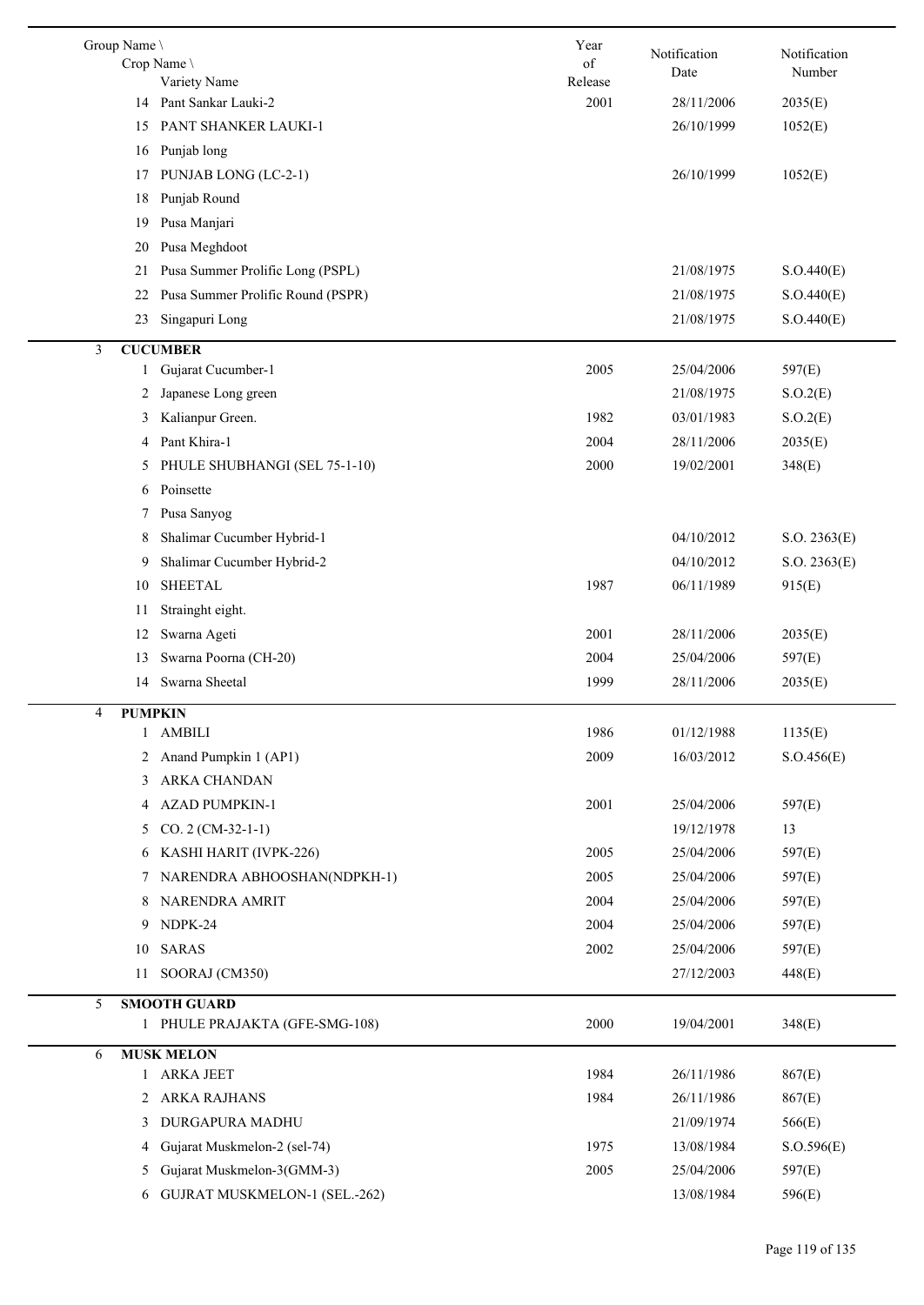| Group Name \<br>Crop Name<br>Variety Name                     | Year<br>of<br>Release | Notification<br>Date | Notification<br>Number |  |
|---------------------------------------------------------------|-----------------------|----------------------|------------------------|--|
| 7 Hara Madhu                                                  | 1977                  | 20/02/1970           | S.O.716                |  |
| Kashi Madhu (IVMM-3)<br>8                                     | 2005                  | 28/01/2006           | 2035(E)                |  |
| Lucknow<br>9                                                  |                       | 21/08/1975           | S.O.440(E)             |  |
| MH-10 (MHI-10)<br>10                                          |                       | 02/10/1996           | 115(E)                 |  |
| $MHY-3$<br>11                                                 |                       | 26/10/1999           | 1052(E)                |  |
| MHY-5<br>12                                                   | 2002                  | 31/05/2004           | 642(E)                 |  |
| Narendra Muskmelon-1(NDM-2)<br>13                             | 1998                  | 25/04/2006           | 597(E)                 |  |
| Punjab<br>14                                                  | 1978                  | 19/12/1978           | S.O.13                 |  |
| Punjab Anmol<br>15                                            | 2005                  | 18/07/2008           | 1714(E)                |  |
| PUNJAB HYBRID<br>16                                           | 1981                  | 01/01/1983           |                        |  |
| PUNJAB RASILA (MR-12)<br>17                                   |                       | 02/10/1996           | 115(E)                 |  |
| Pus Madhuras<br>18                                            |                       |                      |                        |  |
| Pusa Rasraj<br>19                                             | 1991                  | 17/08/1993           | 617(E)                 |  |
| Pusa Sharbati<br>20                                           | 1977                  | 23/03/1978           | S.O.1004               |  |
| RM-43<br>21                                                   |                       | 02/08/1997           | 98(E)                  |  |
| 22 RM-50                                                      | 2003                  | 31/05/2004           | 642(E)                 |  |
|                                                               |                       |                      |                        |  |
| <b>LONG MELON</b><br>7<br><b>ARKA SHEETAL</b><br>$\mathbf{1}$ | 1984                  | 26/11/1986           | 867(E)                 |  |
| 2 KARNAL SELECTION                                            |                       |                      |                        |  |
| 3 PUNJAB LONG MELON NO. 1 (H-10)                              |                       | 10/02/1996           | 115(E)                 |  |
|                                                               |                       |                      |                        |  |
| <b>RIDGE GOURD</b><br>8<br>1 ARKA SUJAT                       |                       | 28/11/2006           | 2035(E)                |  |
| ARKA SUMMET (HHR-7)<br>2                                      | 2003                  | 11/05/2005           | 664(E)                 |  |
| $CO-1(LA-3-2-1)$<br>3                                         | 1978                  | 19/12/1978           | S.O.13                 |  |
| $CO-2$                                                        | 1984                  | 24/07/1985           |                        |  |
| 4<br>5 DEEPTHI                                                | 2004                  | 25/04/2006           | S.O.540(E)             |  |
| 6 KONKAN HARITA (DPL-RG-1)                                    |                       | 02/10/1996           | 597(E)                 |  |
|                                                               |                       |                      | 115(E)                 |  |
| 7 Punjab Sadabahar (S-10)                                     | 1978                  | 19/12/1978           | S.O.13                 |  |
| Pusa Nasdar<br>8                                              |                       |                      |                        |  |
| <b>SWARNA MANJARI</b><br>9                                    | 2001                  | 28/11/2006           | 2035(E)                |  |
| <b>SWARNA UPHAR</b><br>10                                     | 2002                  | 28/11/2006           | 2035(E)                |  |
| 9<br><b>POINTED GOURD (PARWAL)</b>                            |                       |                      |                        |  |
| 1 Kahsi Alankar (VRPG-1)                                      | 2007                  | 01/06/2007           | 858(E)                 |  |
| 2 RAJENDRA PARWAL-1                                           |                       | 02/09/1994           | 636(E)                 |  |
| 3 RAJENDRA PARWAL-2                                           |                       | 02/09/1994           | 636(E)                 |  |
| Swarba Alaukik<br>4                                           | 1995                  | 28/11/2006           | 2035(E)                |  |
| Swarna Rekha<br>5                                             | 1995                  | 28/11/2006           | 2035(E)                |  |
| <b>SNAKE GOURD</b><br>10                                      |                       |                      |                        |  |
| 1 Baby                                                        | 2002                  | 25/04/2006           | 597(E)                 |  |
| 2 $CO-1$ (TA-2-6-1)                                           | 1978                  | 19/12/1978           | S.O.13                 |  |
| 3 CO.2                                                        | 1986                  | 26/11/1986           | 867(E)                 |  |
| 4 KONKAN SHWETA                                               |                       | 02/09/1994           | 636(E)                 |  |
| 5 Manusree                                                    | 2004                  | 25/04/2006           | 597(E)                 |  |
| 6 PKM-1                                                       | 1979                  | 14/01/1982           | S.O.19(E)              |  |
| 11<br><b>SPONGE GOURD</b>                                     |                       |                      |                        |  |
| 1 Azad Torai Chikni-1                                         | 2001                  | 25/04/2006           | 597(E)                 |  |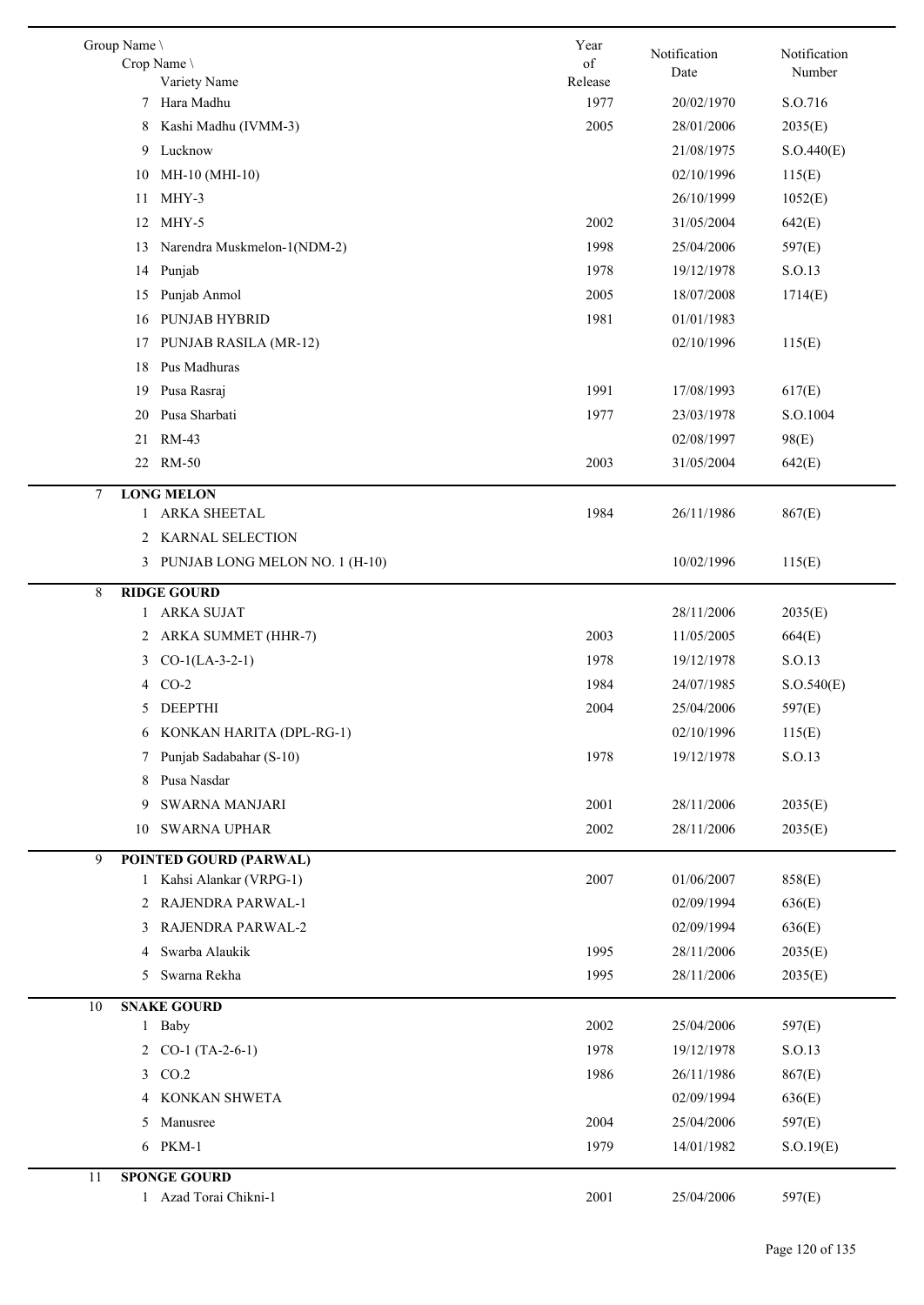|    | Group Name \<br>Crop Name<br>Variety Name                | Year<br>of<br>Release | Notification<br>Date | Notification<br>Number |
|----|----------------------------------------------------------|-----------------------|----------------------|------------------------|
|    | 2 Gujarat Spongegourd-1(JSGL-55)                         | 2004                  | 25/04/2006           | 597(E)                 |
|    | 3 Kalianpur Hari Chinkni                                 | 1982                  | 03/01/1983           | S.O.2(E)               |
|    | Kashi Divya (VR 1)<br>4                                  |                       | 16/03/2012           | S.O.456(E)             |
|    | Pusa Chikni<br>5                                         |                       | 21/08/1975           | S.O.440(E)             |
|    | Pusa Sneha<br>6                                          | 2003                  | 31/05/2004           | 642(E)                 |
|    | PUSA SUPRIYA (SEL. 99)<br>7                              |                       | 08/02/1997           | 98 (E)                 |
|    | Swarna Prabha (CHSG-1)<br>8                              |                       | 25/04/2006           | 597(E)                 |
| 12 | <b>ASH GOURD (PETHA)</b>                                 |                       |                      |                        |
|    | 1 CO-2                                                   |                       | 13/08/1984           | 596(E)                 |
|    | 2 KASHI DHAWAL (IVAG-502)                                | 2005                  | 25/04/2006           | 597(E)                 |
|    | KASI UJWAL (IVAG-90)<br>3                                |                       | 28/11/2006           | 2035(E)                |
|    | 4 Pusa Ujwal                                             |                       | 12/08/2010           | 1979(E)                |
|    | 5 PUSA UJWAL (DAG-1)                                     | 2003                  | 31/05/2004           | 642(E)                 |
|    |                                                          |                       |                      |                        |
| 13 | <b>BUSH SQUASH</b><br>1 PATTY PAN                        | 1984                  | 26/11/1986           | 867(E)                 |
|    |                                                          |                       |                      |                        |
| 14 | <b>INDIAN SQUASH (TINDA/ROUND MELON)</b><br>1 ARKA TINDA | 1984                  | 26/11/1986           | 867(E)                 |
|    | 2 HISAR TINDA                                            | 2004                  | 25/04/2006           | 597(E)                 |
|    | 3 PUNJAB TINDA (S-48)                                    |                       | 19/12/1978           | 13                     |
|    | 4 TINDA (KIND)                                           |                       | 21/08/1975           | 441(E)                 |
|    |                                                          |                       |                      |                        |
| 15 | <b>RIBBED GOURD (KALI TORI)</b>                          |                       |                      |                        |
|    | 1 CO-2                                                   |                       | 24/07/1985           | 540(E)                 |
|    | 2 PKM-1                                                  | 1981                  | 13/08/1984           | 596(E)                 |
| 16 | <b>SUMMER SQUASH (VEGETABL MARROW)</b>                   |                       |                      |                        |
|    | <b>EARLY YELLOW PROLIFIC</b>                             |                       | 21/08/1975           | 440                    |
|    | 2 PUNJAB CHAPPAN KADDOO-1                                |                       | 08/07/1983           | 499(E)                 |
| 17 | <b>WATERMELON</b>                                        |                       |                      |                        |
|    | 1 ARKA JYOTI (HYBRID)                                    | 1984                  | 26/11/1986           | 867(E)                 |
|    | 2 ARKA MANIK                                             |                       | 15/05/1990           | 386(E)                 |
|    | <b>CHARLESTON GREY</b><br>3                              |                       | 21/08/1975           | 440                    |
|    | <b>DURGAPURA KSER</b><br>4                               |                       | 19/12/1978           | 13                     |
|    | 5 DURGAPURA LAL (RW 177-3)                               | 2003                  | 31/05/2004           | 642(E)                 |
|    | 6 DURGAPURA MEETHA                                       |                       | 19/12/1978           | 13                     |
|    | <b>SHIPPER</b><br>7                                      |                       | 19/12/1978           | 13                     |
|    | <b>SUGARBABY</b><br>8                                    |                       | 21/08/1975           | 440                    |
|    | <b>WATER MELON (KIND)</b><br>9                           |                       | 23/03/1978           | 1004                   |
| 18 | <b>IVY GOURD</b>                                         |                       |                      |                        |
|    | 1 INDIRA KUNDRU-05                                       | 2003                  | 28/11/2006           | 2035(E)                |
|    | 2 INDIRA KUNDRU-35                                       | 2002                  | 28/11/2006           | 2035(E)                |
|    | 3 SULABHA                                                | 2004                  | 25/04/2006           | 597(E)                 |
| 19 | <b>SNAP MELON</b>                                        |                       |                      |                        |
|    | 1 PUSA SHANDAR (DSM-1)                                   | 2003                  | 31/05/2004           | 642(E)                 |
|    |                                                          |                       |                      |                        |
| 13 | <b>FLOWER CROPS</b>                                      |                       |                      |                        |
| 1  | <b>CHINA ASTOR</b>                                       |                       |                      |                        |
|    | 1 PHULE PINK (LINE 8)                                    | 2000                  | 19/04/2001           | 348(E)                 |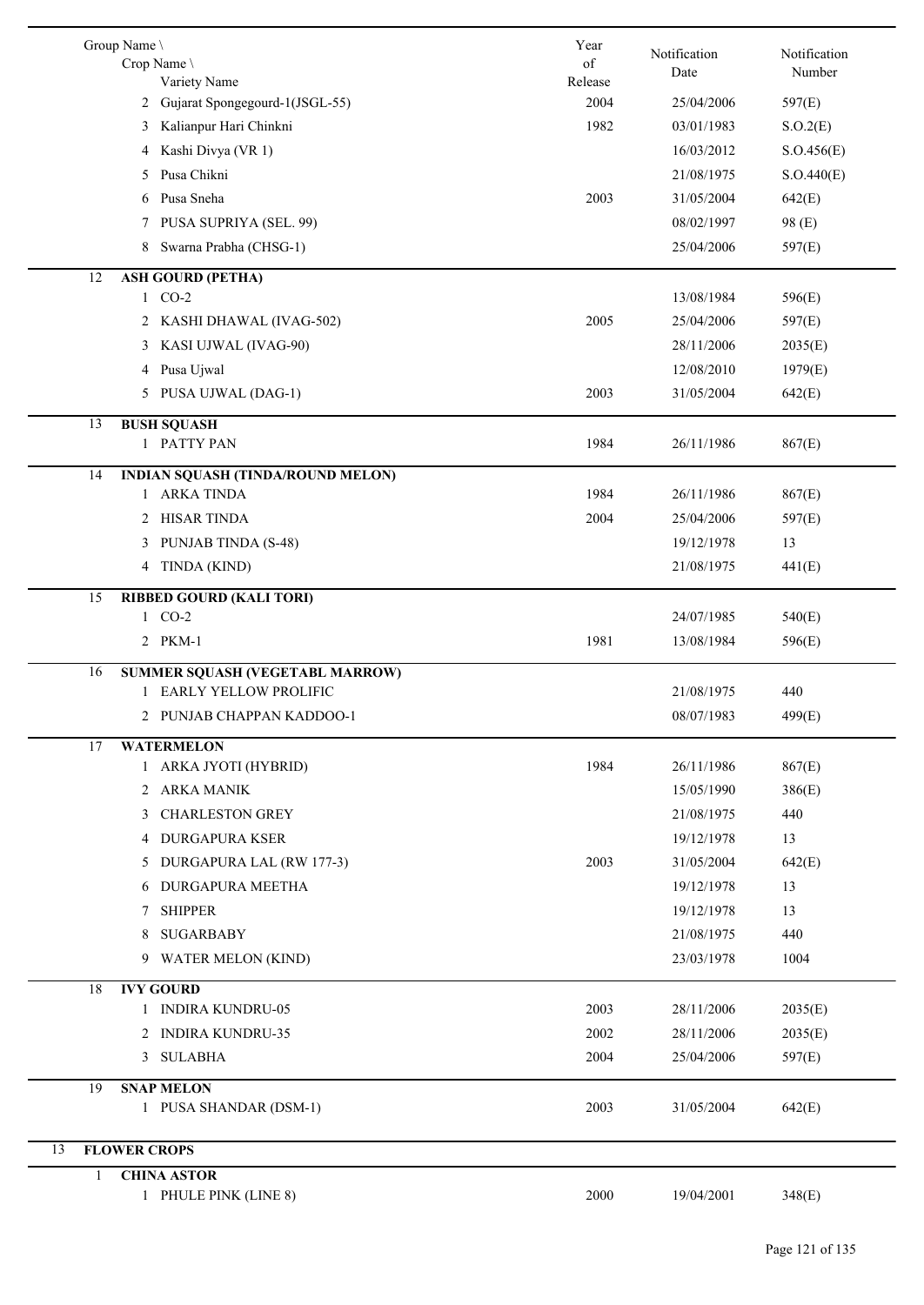|        | Group Name \<br>Crop Name<br>Variety Name | Year<br>of<br>Release | Notification<br>Date | Notification<br>Number |
|--------|-------------------------------------------|-----------------------|----------------------|------------------------|
|        | 2 PHULE PURPLE (LINE 9)                   | 2000                  | 19/04/2001           | 348(E)                 |
|        | 3 PHULE VIOLET (LINE 7)                   | 2000                  | 19/04/2001           | 348(E)                 |
|        | 4 PHULE WHITE (LINE 6)                    | 2000                  | 19/04/2001           | 348(E)                 |
| 2      | <b>GLADIOLUS</b>                          |                       |                      |                        |
|        | 1 PHULE NEELREKHA (GK-GL-94-5)            | 2004                  | 25/04/2006           | 597(E)                 |
|        | 2 PHULE TEJAS (GK-GL-94-101)              | 2005                  | 25/04/2006           | 597(E)                 |
| 3      | <b>ROSE</b><br>1 PUSA MANSIJ (B.S.RSSN-5) | 2003                  | 25/04/2006           | 597(E)                 |
| 4      | <b>TUBERROSE</b>                          |                       |                      |                        |
|        | 1 SHRINGAR                                | 2004                  | 25/04/2006           | 597(E)                 |
|        | 2 SUVASINI                                | 2004                  | 25/04/2006           | 597(E)                 |
| 5      | <b>CARNATION</b>                          |                       |                      |                        |
|        | 1 Athira                                  |                       | 16/03/2012           | S. O.456(E)            |
| 14     | <b>FRUIT CROPS</b>                        |                       |                      |                        |
| 1      | <b>ACID LIME</b>                          |                       |                      |                        |
|        | 1 PDKV Lime (Local Kogzi lime)            | 2005                  | 25/04/2006           | 597(E)                 |
|        | 2 RAHURI SHARBATI (RHR-1-49)              | 2000                  | 19/04/2001           | 348(E)                 |
|        | 3 Tenali(Tenali Clone)                    | 2006                  | 01/06/2007           | 858(E)                 |
|        |                                           |                       |                      |                        |
| 2      | <b>MANGO</b><br>1 KONKAN RUCHI (HYBRID-4) | 1999                  | 19/04/2001           | 348(E)                 |
|        | 2 Pusa Arunima (H-13-1)                   | 2003                  | 28/11/2006           | 2035(E)                |
|        |                                           | 2003                  | 28/11/2006           |                        |
|        | Pusa Surya<br>3                           |                       |                      | 2035(E)                |
|        | RAHURI SUGANDH (RHR-M-1)<br>4             | 2000                  | 19/04/2001           | 348(E)                 |
| 3      | <b>GRAPES</b>                             |                       |                      |                        |
|        | 1 PUNJAB PURPLE                           | 2007                  | 18/07/2008           | 1714(E)                |
| 4      | <b>PEARS (GAUVA)</b>                      |                       |                      |                        |
|        | 1 PUNJAB SOFT                             | 2007                  | 18/07/2008           | 1714(E)                |
|        | 2 PUSA SRIJAN                             | 2004                  | 25/04/2006           | 597(E)                 |
| 5      | <b>BANANA</b><br>1 BRS-1                  |                       |                      |                        |
|        |                                           | 1998                  | 28/11/2006           | 2035(E)                |
|        | 2 BRS-2                                   | 1998                  | 28/11/2006           | 2035(E)                |
|        | 3 UDHAYAM (NRCB SEL.10)                   | 2005                  | 01/06/2007           | 858(E)                 |
| 6      | <b>JACK FRUIT</b>                         |                       |                      |                        |
|        | 1 KONKAN PROLIFIC                         | 2005                  | 25/04/2006           | 597(E)                 |
| $\tau$ | <b>JAMUN</b>                              |                       |                      |                        |
|        | 1 KONKAN BAHADOLI                         | 2004                  | 25/04/2006           | 597(E)                 |
| 8      | <b>ORANGE</b>                             |                       |                      |                        |
|        | 1 NAGPUR SANTRA                           | 2005                  | 25/04/2006           | 597(E)                 |
|        | 2 NAGPUR SEEDLESS                         | 2005                  | 25/04/2006           | 597(E)                 |
| 9      | <b>PINEAPPLE</b>                          |                       |                      |                        |
|        | 1 AMRITA                                  | 2005                  | 25/04/2006           | 597(E)                 |
| 10     | <b>POMEGRANATE</b>                        |                       |                      |                        |
|        | 1 BHAGAWA                                 | 2005                  | 25/04/2006           | 597(E)                 |
|        | 2 PHULE ARAKTA(NO.11/3)                   | 2005                  | 25/04/2006           | 597(E)                 |
|        |                                           |                       |                      |                        |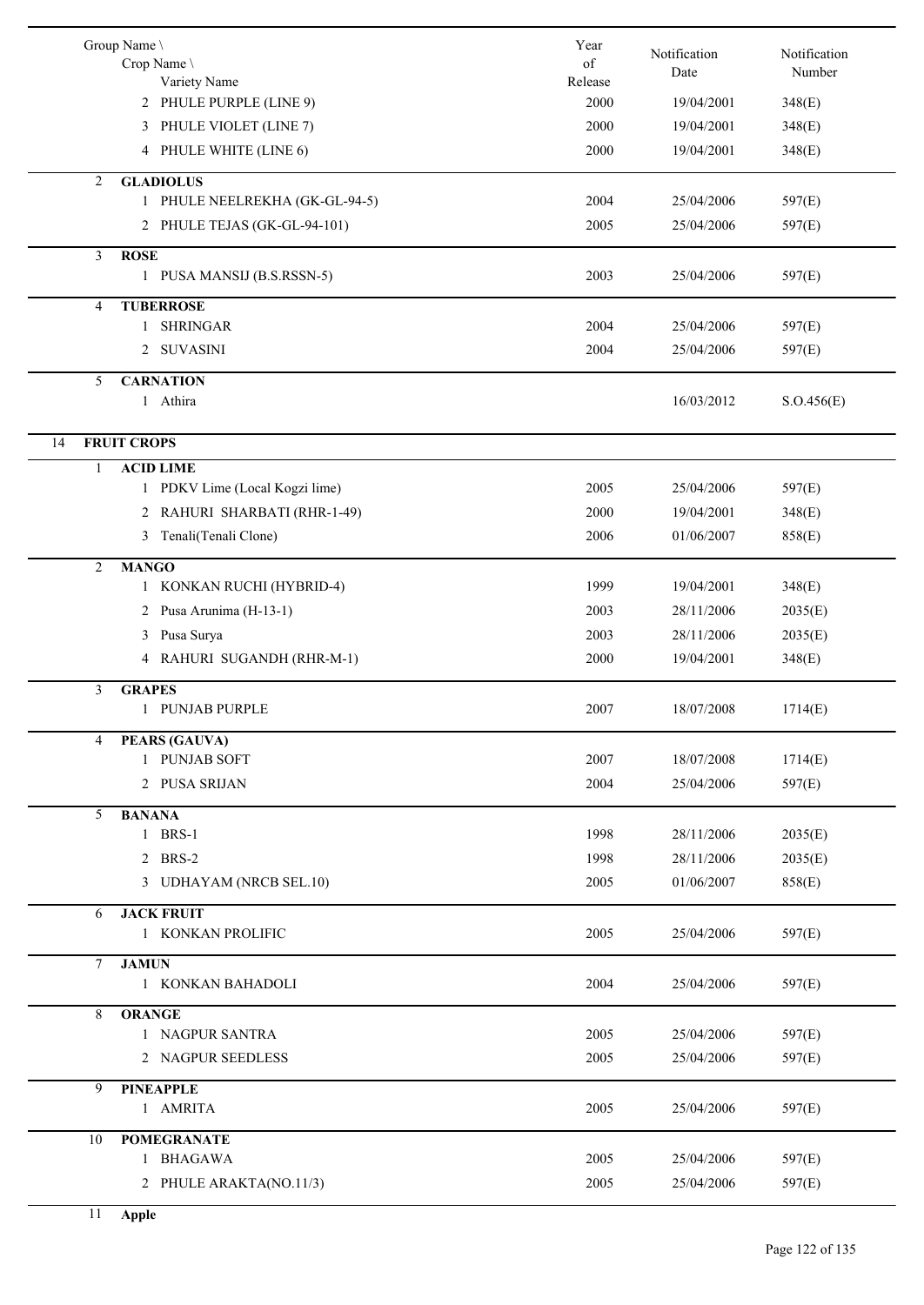| Group Name \<br>Crop Name<br>Variety Name | Year<br>of<br>Release | Notification<br>Date | Notification<br>Number |
|-------------------------------------------|-----------------------|----------------------|------------------------|
| Shalimar Apple-1<br>1                     |                       | 04/10/2012           | S.O. 2363(E)           |
| Shalimar Apple-2<br>$\overline{2}$        |                       | 04/10/2012           | S.O. 2363(E)           |
| <b>FRUIT VEGETABLES</b><br>15             |                       |                      |                        |
| <b>CAPSICUM</b><br>1                      |                       |                      |                        |
| 1 ARKA BASANT                             | 1984                  | 26/11/1986           | 867(E)                 |
| <b>ARKA GAURAV</b><br>2                   | 1984                  | 26/11/1986           | 867(E)                 |
| <b>ARKA MOHINI</b><br>3                   | 1984                  | 26/11/1986           | 867(E)                 |
| <b>BULL NOSE</b><br>4                     |                       | 19/12/1978           | 13                     |
| <b>CALIFORNIA WONDER</b><br>5             |                       | 21/08/1975           | 440(E)                 |
| <b>CHINESE GIANT</b><br>6                 |                       | 21/08/1975           | 440(E)                 |
| <b>HUNGARIAN</b><br>7                     |                       | 21/08/1975           | 440(E)                 |
| NISHAT-1(CAPSICUM SELECTION-2)<br>8       |                       | 15/11/2001           | 1135(E)                |
| PUSA DEEPTI (KT-1)<br>9                   |                       | 08/02/1997           | 98(E)                  |
| Shalimar Capsicum Hybrid-1<br>10          |                       | 04/10/2012           | S.O. 2363(E)           |
| Shalimar Capsicum Hybrid-2<br>11          |                       | 04/10/2012           | S.O. 2363(E)           |
| <b>SOLAN HYB-1</b><br>12                  |                       | 10/02/1996           | 115(E)                 |
| VL Shimla Mirch-2<br>13                   | 2008                  | 12/08/2010           | 1979(E)                |
| YOLO WONDER<br>14                         |                       |                      |                        |
| <b>BRINJAL</b><br>$\overline{2}$          |                       |                      |                        |
| <b>ANNAMALAI</b><br>1                     | 1971                  | 18/11/1985           | S. O.832(E)            |
| Arka Anand (BWBH-3)<br>2                  | 2006                  | 26/12/2008           | 2978(E)                |
| Arka Keshav (IIHR-21)<br>3                | 2005                  | 28/11/2006           | 2035(E)                |
| <b>ARKA KUSUMAKER</b><br>4                | 1984                  | 26/11/1986           | 867(E)                 |
| <b>ARKA NAVNEET</b><br>5                  | 1984                  | 26/11/1986           | 867(E)                 |
| Arka Nidhi (IIHR-12)<br>6                 | 2005                  | 28/11/2006           | 2035(E)                |
| <b>ARKA SHEEL</b><br>7                    | 1984                  | 26/11/1986           | 867(E)                 |
| <b>ARKA SHIRISH</b><br>8                  | 1984                  | 26/11/1986           | 867(E)                 |
| <b>ARUNA</b><br>9                         | 1987                  | 06/11/1989           | 915(E)                 |
| AZAD (HYBRID)<br>10                       |                       | 26/10/1999           | 1052(E)                |
| AZAD B-1 ROUND<br>11                      | 1983                  | 09/04/1985           | S. O.295(E)            |
| <b>AZAD KRANTI</b><br>12                  | 1983                  | 09/04/1985           | S. O.295(E)            |
| 13<br>$BH-1$                              |                       | 10/02/1996           | 115(E)                 |
| $BH-2$<br>14                              |                       | 10/02/1996           | 115(E)                 |
| <b>BHAGYAMATI</b><br>15                   | 1980                  | 14/01/1982           | S.O.19(E)              |
| <b>BLACK BEAUTY</b><br>16                 |                       | 21/08/1975           | S. O.440(E)            |
| Brinjal Hybrid-2 (GBH-2)<br>17            | 2002                  | 31/05/2004           | 642(E)                 |
| 18<br><b>BRINJAL SWETHA (SM-6-6)</b>      |                       | 21/09/1998           | 843(E)                 |
| $CO-1$<br>19                              | 1978                  | 24/07/1985           | S.O.540(E)             |
| 20<br>GBH-1                               |                       | 10/02/1996           | 115(E)                 |
| <b>GUJARAT BRINJAL LONG-1</b><br>21       | 2002                  | 21/04/2003           | 448(E)                 |
| <b>GUJARAT BRINJAL-6</b><br>22            | 1976                  | 13/08/1984           | S. O.596(E)            |
| Gujarat Oblong Brinjal-1(GOB-1)<br>23     | 2005                  | 25/04/2006           | 597(E)                 |
| HISAR PRAGATI<br>24                       | 1992                  | 02/09/1994           | 636(E)                 |
| Hisar Shyamal<br>25                       | 1991                  | 17/08/1993           | 617(E)                 |
| $HLB-25$<br>26                            |                       | 04/10/2012           | S. O.2363(E)           |
| <b>JAMUNI GOLA</b><br>27                  | 1985                  | 06/03/1987           | 165(E)                 |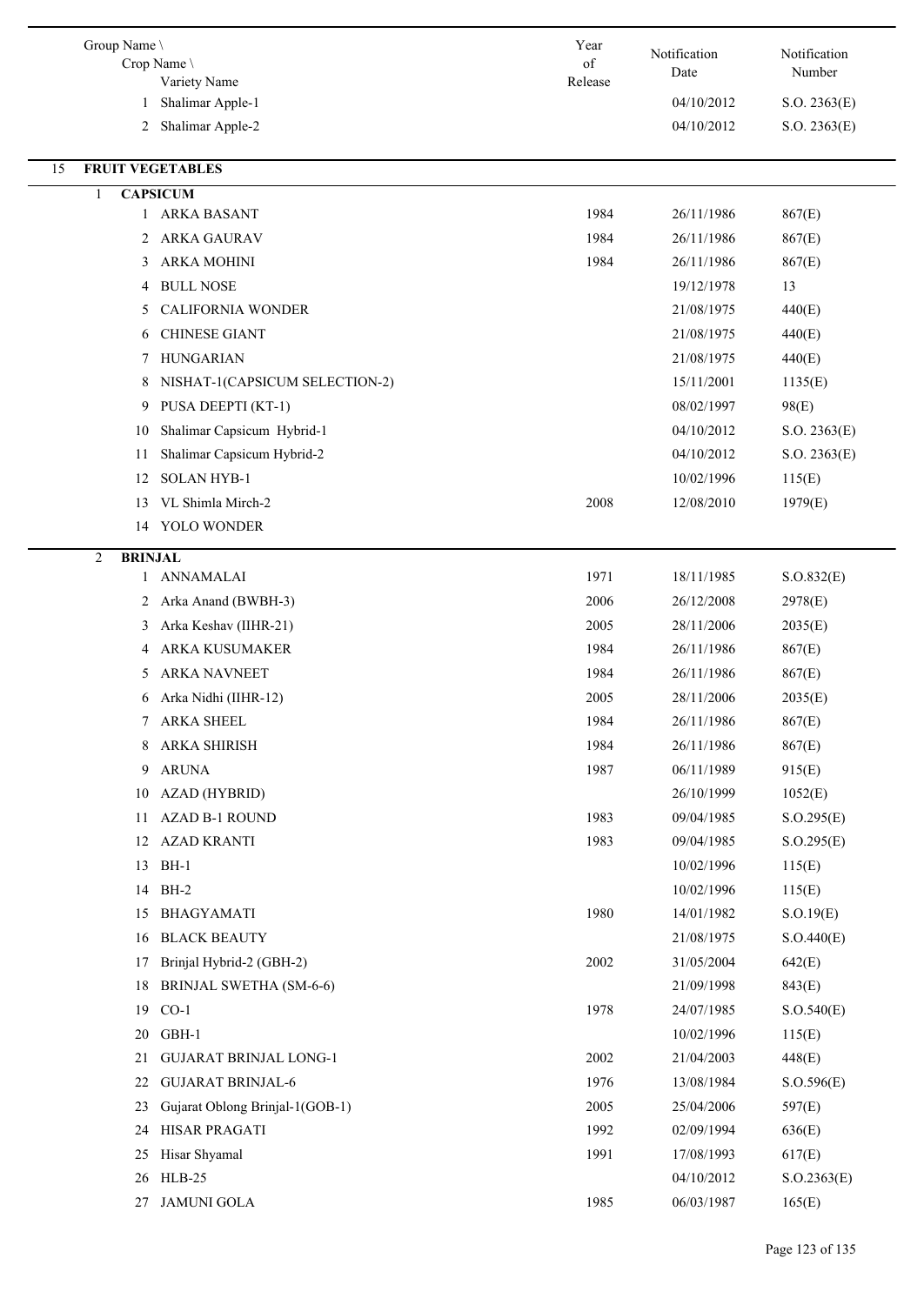| Group Name |                             | Year    | Notification | Notification |
|------------|-----------------------------|---------|--------------|--------------|
|            | Crop Name                   | of      | Date         | Number       |
|            | Variety Name                | Release |              |              |
| 28         | JAMUNI GOLE BAINGAN(S-16)   | 1977    | 23/03/1978   | S.O.1004     |
| 29         | JBGR-99-5                   | 2006    | 26/12/2008   | 2978(E)      |
| 30         | $JC-1$                      |         | 21/09/1998   | 843(E)       |
|            | 31 JC-2                     |         | 21/09/1998   | 843(E)       |
| 32         | <b>JUNAGARH LONG</b>        | 1981    | 13/08/1984   | S. O.596(E)  |
| 33         | <b>JUNAGARH OBLONG</b>      | 1981    | 13/08/1984   | S. O.596(E)  |
| 34         | KALINANPUR TYPE-3           | 1982    | 03/01/1983   | S.O.2(E)     |
| 35         | <b>KALYANPUR T-3</b>        |         | 03/01/1983   | 2(E)         |
| 36         | Kashi Prakash (VIBR-1)      |         | 25/04/2006   | 597(E)       |
| 37         | Kashi Sandesh (VRBHR-1)     | 2004    | 28/11/2006   | 2035(E)      |
| 38         | Kashi Taru (IVBL-0)         | 2005    | 25/04/2006   | 597(E)       |
| 39         | KKM-1 (KSM-107)             |         | 26/10/1999   | 1052(E)      |
| 40         | $MDU-1$                     | 1979    | 14/01/1982   | S.O.19(E)    |
| 41         | NARENDRA BAIGAN-1           |         | 10/02/1996   | 115(E)       |
| 42         | NARENDRA HYBRID BRINJAL-1   |         | 10/02/1996   | 115(E)       |
| 43         | Narendra hybrid Brinjal-3   | 1999    | 25/04/2006   | 597(E)       |
| 44         | PANT BRINJAL HYBRID-1       | 1962    | 02/09/1994   | 636(E)       |
| 45         | PANT RITURAJ (PBR-91-2)     | 1985    | 24/07/1985   | S.O.540(E)   |
| 46         | PANT SAMRAT (PBR-12-5)      | 1984    | 09/04/1985   | S. O.295(E)  |
| 47         | PASA ANMOL                  |         |              |              |
| 48         | Phule Harit (RHRB-16)       | 2002    | 28/11/2006   | 2035(E)      |
| 49         | PLR-1                       | 2001    | 15/11/2001   | 1135(E)      |
| 50         | PUNJAB BAHAR (S-1)          | 1978    | 19/12/1978   | S.O.13       |
| 51         | PUNJAB CHAMKILA (S-5)       |         | 19/12/1978   | S.O.13       |
| 52         | PUNJAB HARYANA BRINJAL-4    | 1977    | 23/03/1978   | S.O.1004     |
| 53         | PUNJAB NO.8                 |         | 30/06/1973   | S. O.361(E)  |
|            | 54 PUNJAB-14                |         | 06/03/1987   | 165(E)       |
| 55         | <b>PUSA ANKUR (DBSR-91)</b> |         | 26/10/1999   | 1052(E)      |
| 56         | PUSA ANUPAM                 | 1989    | 16/08/1991   | 527(E)       |
| 57         | PUSA BINDU (DBSR-44)        |         | 08/02/1997   | 98(E)        |
| 58         | <b>PUSA HYBRID-5</b>        | 1992    | 02/09/1994   | 636(E)       |
| 59         | PUSA HYBRID-5 (F)           |         | 02/09/1994   | 636(E)       |
| 60         | PUSA HYBRID-5 (M)           |         | 02/09/1994   | 636(E)       |
| 61         | Pusa Hybrid-6               | 1991    | 17/08/1993   | 617(E)       |
| 62         | PUSA KRANTI                 |         |              |              |
| 63         | PUSA PURPLE CLUSTER (PPL)   | 1977    | 23/03/1978   | 1004         |
| 64         | PUSA PURPLE LONG (PPL)      |         | 20/02/1970   | 716          |
| 65         | PUSA PURPLE LONG (PPL)      |         | 21/08/1975   | 440(E)       |
| 66         | PUSA PURPLE ROUND (PPR)     |         | 20/02/1970   | 716          |
| 67         | <b>PUSA UPKAR (DBR-8)</b>   |         | 08/02/1997   | 98(E)        |
| 68         | PUSA UTTAM (DBR-31)         |         | 08/02/1997   | 98(E)        |
| 69         | $R-34$                      |         | 30/06/1973   | 361(E)       |
| 70         | SHalimar Brijal Hybrid-1    |         | 04/10/2012   | S. O.2363(E) |
| 71         | Shalimar Brinjal Hybrid-2   |         | 04/10/2012   | S. O.2363(E) |
| 72         | Swarana Neelima(HABH-17)    | 2006    | 18/07/2008   | 1714(E)      |
| 73         | Swarna Abhilamb (HABL-1)    |         | 01/06/2007   | 858(E)       |
| 74         | Swarna Ajay (HABH-3)        | 2004    | 28/11/2006   | 2035(E)      |
|            |                             |         |              |              |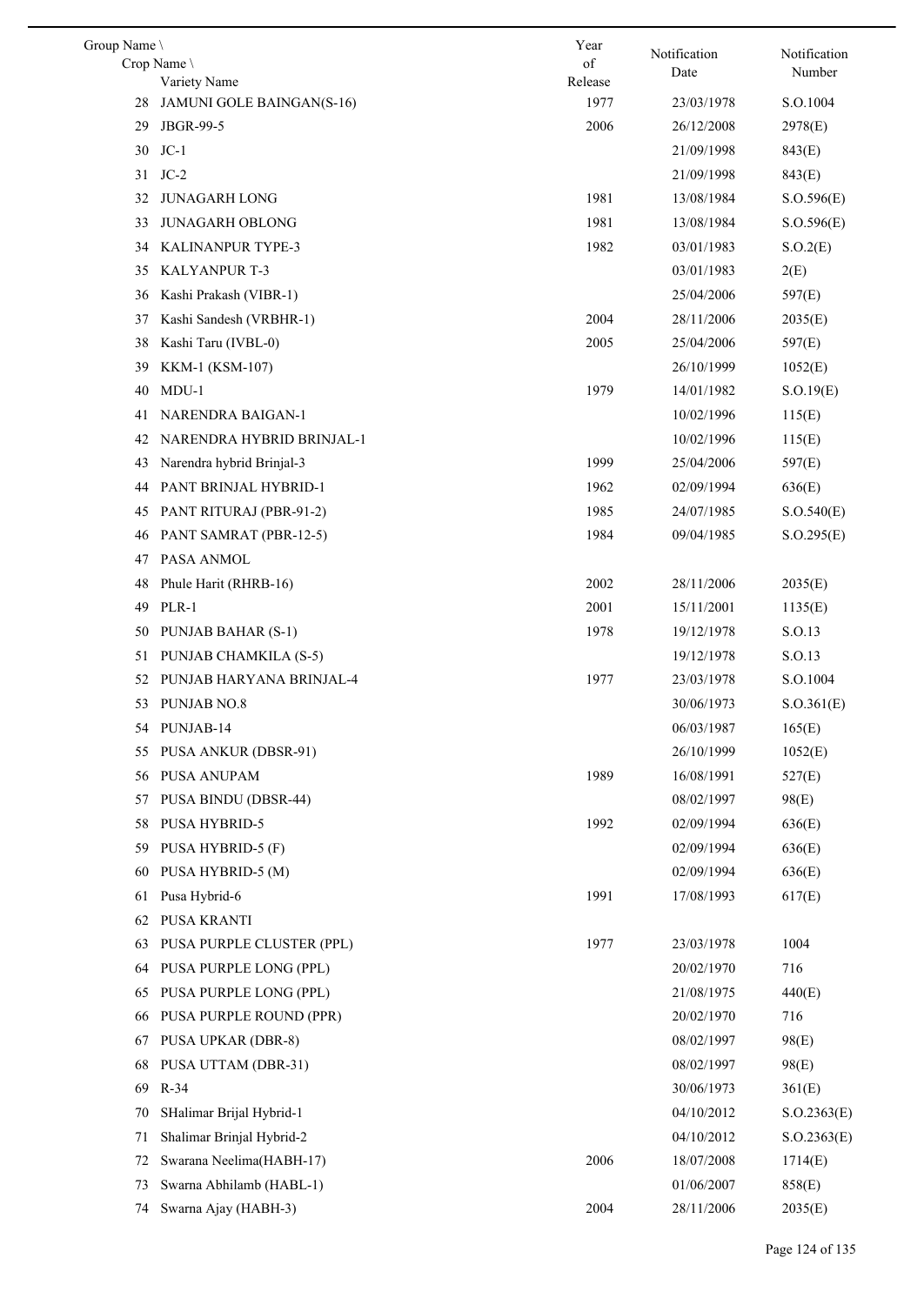| Group Name \<br>Crop Name | Variety Name                                  | Year<br>of<br>Release | Notification<br>Date | Notification<br>Number |
|---------------------------|-----------------------------------------------|-----------------------|----------------------|------------------------|
| 75                        | Swarna Mani (CHBR-1)                          | 2002                  | 31/05/2004           | 642(E)                 |
| 76                        | Swarna Pratibha (CH-309)                      | 2002                  | 31/05/2004           | 642(E)                 |
| 77                        | Swarna Shobha (HABR-4)                        | 2004                  | 25/04/2006           | 597(E)                 |
| 78                        | Swarna Shree                                  | 1995                  | 28/11/2006           | 2035(E)                |
| 79                        | Swarna Shyamali                               | 2002                  | 28/11/2006           | 2035(E)                |
| 80                        | Utkal Jyoti (BB-13)                           | 2002                  | 31/05/2004           | 642(E)                 |
| 81                        | UTKAL KESHARI (BB-26)                         | 1986                  | 21/09/1998           | 843(E)                 |
| 82                        | UTKAL MATHURI (BB-44)                         | 1996                  | 21/09/1998           | 843(E)                 |
| 83                        | UTKAL TARINI(BB-7)                            | 1994                  | 25/11/1992           | 860(E)                 |
|                           | 84 VNR-218                                    |                       | 04/10/2012           | S. O.2363(E)           |
|                           |                                               |                       |                      |                        |
| 3<br><b>CHILLIES</b><br>1 | Andhra Jyoti (G.S)                            | 1977                  | 23/03/1978           | S.O.1004               |
|                           | Anugraha                                      | 2002                  | 25/04/2006           | 597(E)                 |
| 2                         | Arka Harita (MSH 96)                          | 2010                  | 16/03/2012           |                        |
| 3                         |                                               |                       |                      | S. O.456(E)            |
| 4                         | Arka Lohit                                    |                       | 28/11/2006           | 2035(E)                |
| 5                         | Arka Meghana (MSH-172)                        | 2004                  | 28/11/2006           | 2035(E)                |
| 6                         | Arka Suphal (PMR 57/88K)                      | 2004                  | 25/04/2006           | 597(E)                 |
| 7                         | Azad Mirch-1                                  | 2001                  | 25/04/2006           | 597(E)                 |
| 8                         | Chanchal                                      | 1973                  | 09/04/1985           | S. O.295(E)            |
| 9                         | CO.1                                          | 1979                  | 14/01/1982           | S.O.19(E)              |
| 10                        | CO.2                                          | 1981                  | 13/08/1984           | S.O.596                |
| 11                        | CO.3 (CA-586)                                 | 1999                  | 15/11/2001           | 1135(E)                |
| 12                        | DH-76-6                                       | 1979                  | 14/01/1982           | S.O.19(E)              |
| 13                        | $G-3$ (Guntur-3)                              |                       |                      |                        |
|                           | 14 G-4                                        |                       |                      |                        |
| 15                        | <b>GAJARAT CHILLI-2</b>                       |                       | 26/10/1999           | 1052(E)                |
| 16                        | Gujarat                                       |                       |                      |                        |
| 17                        | Gujarat Anand Vegetable Hybrid-1 (GAVCH-1)    |                       | 04/10/2012           | S.O. 2363(E)           |
| 18                        | Gujarat Chillies-1                            | 1984                  | 01/01/1986           |                        |
| 19                        | Gujarat Vegetable Chilli-101 (Anand Jyot-101) | 2005                  | 25/04/2006           | 597(E)                 |
| 20                        | Gujarat Vegetable Chilli-111 (GVC-111)        | 2005                  | 25/04/2006           | 597(E)                 |
| 21                        | Gujarat Vegetable CHilli-121 (ACS 97-2-111)   | 2005                  | 25/04/2006           | 597(E)                 |
| 22                        | HOT PORTUGAL                                  |                       | 21/08/1975           | S.O.440(E)             |
| 23                        | JAWAHAR MIRCH-218                             | 1987                  | 06/11/1989           | 915(E)                 |
| 24                        | JAWAHAR MIRCH-283                             |                       | 26/10/1999           | 1052(E)                |
| 25                        | JAYANTI (AKC-86-39)                           |                       | 10/02/1996           | 115(E)                 |
| 26                        | <b>JWALA</b> (PUSA)                           | 1972                  | 08/07/1983           | S.O.499                |
| 27                        | $K-1$                                         | 1964                  | 18/11/1985           | S.O.540(E)             |
| 28                        | $K-2$                                         | 1975                  | 24/07/1985           | S.O.540(E)             |
| 29                        | Kashi Anmol (KA-2)                            | 2004                  | 25/04/2006           | 597(E)                 |
| 30                        | Kashi Gaurav (VR 338)                         |                       | 16/03/2012           | S. O.456(E)            |
| 31                        | Kashi Sinduri                                 |                       | 16/03/2012           | S. O.456(E)            |
| 32                        | Kashi Surkh (CCH-2)                           | 2004                  | 28/11/2006           | 2035(E)                |
| 33                        | KASHMIR LONG-1                                |                       | 15/11/2001           | 1135(E)                |
| 34                        | KONKAN KIRTI                                  | 1991                  | 17/08/1993           | 617(E)                 |
| 35                        | LAM-305                                       | 1993                  | 04/05/1995           | 408(E)                 |
| 36                        | $Lam-334$                                     | 2006                  | 01/06/2007           | 858(E)                 |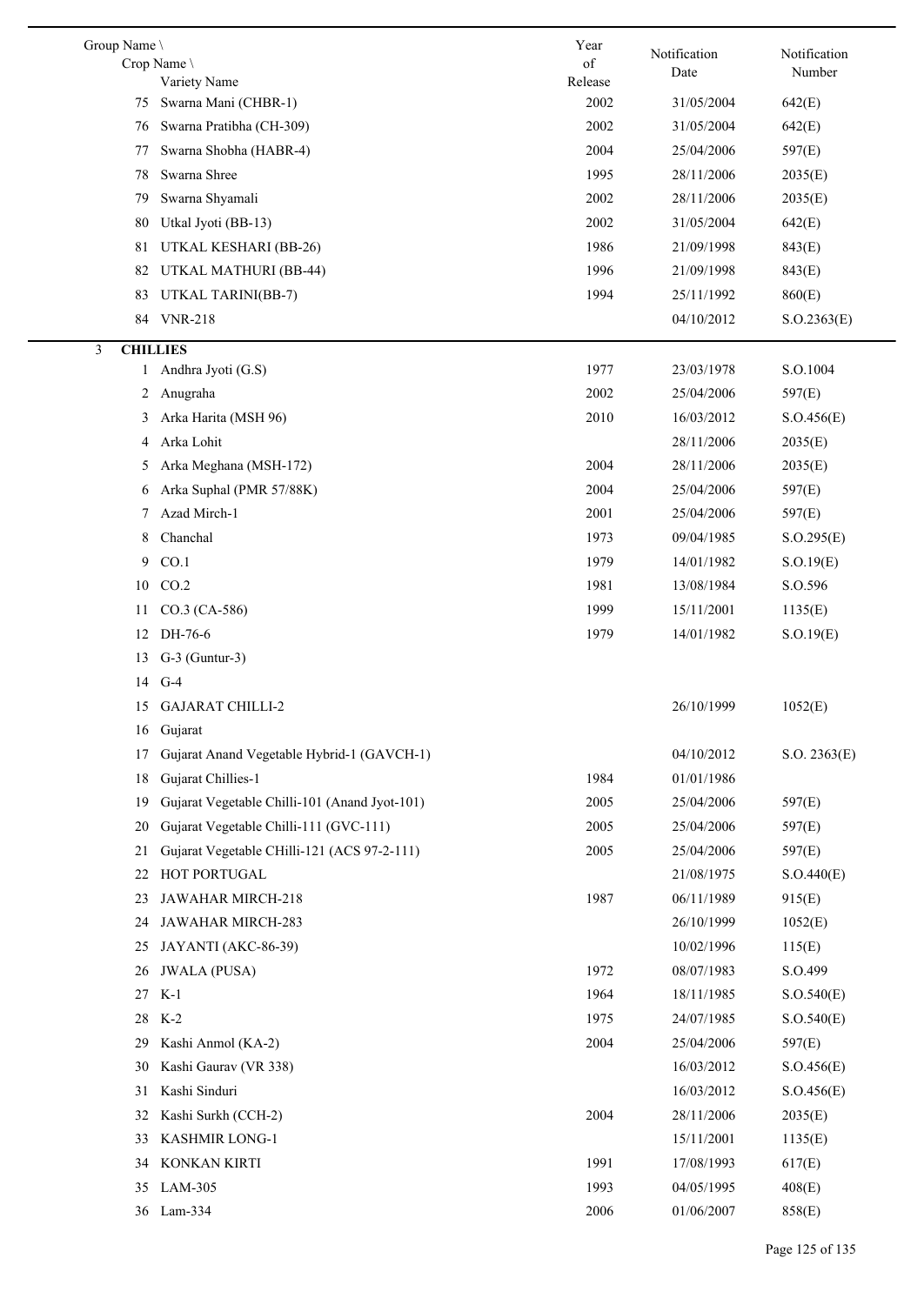| Group Name \<br>Crop Name \<br>Variety Name | Year<br>of<br>Release | Notification<br>Date | Notification<br>Number |
|---------------------------------------------|-----------------------|----------------------|------------------------|
| 37 LAM-353 (LCA-353)                        |                       | 26/12/2008           | 2978(E)                |
| LOCAL KASHMIRI<br>38                        |                       |                      |                        |
| M.D.U.I<br>39                               | 1976                  | 24/07/1985           | S. O.540(E)            |
| <b>MUSALWADI</b><br>40                      | 1989                  | 16/08/1991           | 527(E)                 |
| 41 NP-46A                                   |                       |                      |                        |
| PANT C-1<br>42                              | 1978                  | 14/01/1982           | 19(E)                  |
| PARBHANI TEJAS<br>43                        |                       | 10/02/1996           | 115(E)                 |
| PKM-1<br>44                                 | 1989                  | 22/11/1991           | 793(E)                 |
| PLR-1<br>45                                 |                       | 26/10/1999           | 1052(E)                |
| PMK-1<br>46                                 | 1998                  | 15/11/2001           | 1135(E)                |
| Prasanth (LCA-334)<br>47                    |                       | 25/04/2006           | 597(E)                 |
| PUNJAB GUCHHEDAR<br>48                      |                       | 10/02/1996           | 115(E)                 |
| <b>PUNJAB SURKH (ELS-2)</b><br>49           |                       | 10/02/1996           | 115(E)                 |
| Pusa Sada Bahar<br>50                       |                       |                      |                        |
| Rch-1<br>51                                 | 2003                  | 31/05/2004           | 642(E)                 |
| <b>SANAURI</b><br>52                        |                       | 21/08/1975           | 440(E)                 |
| SINDHUR (C.A.-960)<br>53                    | 1978                  | 19/12/1978           | 13                     |
| <b>SWEET BANANA</b><br>54                   |                       | 21/08/1975           | 440(E)                 |
| Utkal Ava (BC-14-2)<br>55                   |                       | 31/05/2004           | 642(E)                 |
| VNR - 332 (Rani)<br>56                      |                       | 04/10/2012           | S. O.2363(E)           |
| 57 X.235                                    | 1984                  | 26/11/1986           | 867(E)                 |
| <b>BHENDI</b><br>4                          |                       |                      |                        |
| Arka Abhay (IIHR-4)<br>$\mathbf{1}$         |                       | 28/11/2006           | 2035(E)                |
| Arka Anamika (IIHR-10)<br>2                 |                       | 28/11/2006           | 2035(E)                |
| AZAD BHINDI-1 (AZAD GANGA)<br>3             | 1998                  | 15/11/2001           | 1135(E)                |
| Azad Bhinid-2<br>4                          | 2001                  | 25/04/2006           | 597(E)                 |
| CO-3 (HYBRID-8)<br>5                        |                       | 26/10/1999           | 1052(E)                |
| CO-3 (HYBRID-8) $(F)$<br>6                  |                       | 26/10/1999           | 1052(E)                |
| CO-3 (HYBRID-8) (M)<br>7                    |                       | 26/10/1999           | 1052(E)                |
| $CO-3$ (HYBRID-8) (R)<br>8                  |                       | 26/10/1999           | 1052(E)                |
| CO.1<br>9                                   |                       | 19/12/1978           | S.O.13                 |
| <b>GAJARAT OKRA-2</b><br>10                 | 1999                  | 15/11/2001           | 1135(E)                |
| Gujarat Anand Okra-5 (GAO-5)<br>11          |                       | 04/10/2012           | S.O. 2363(E)           |
| Gujarat Bhinda-1<br>12                      | 1983                  | 14/05/1986           | 258(E)                 |
| Gujarat Okra Hybrid-2<br>13                 |                       | 26/12/2008           | 2978(E)                |
| HBH-142<br>14                               | 2004                  | 25/04/2006           | 597(E)                 |
| Hisar Naveen (HRB 107-4)<br>15              | 2004                  | 28/11/2006           | 2035(E)                |
| HISSAR UNNAT<br>16                          |                       | 08/02/1997           | 98(E)                  |
| Kashi Bhairo (DVR-3)<br>17                  | 2004                  | 25/04/2006           | 597(E)                 |
| Kashi Kranti (VRO-22)<br>18                 |                       | 04/10/2012           | S.O. 2363(E)           |
| Kashi Pragati (VRO-6)<br>19                 | 2004                  | 25/04/2006           | 597(E)                 |
| Kashi Satdhari (IIVR-10)<br>20              | 2001                  | 25/04/2006           | 597(E)                 |
| Kashi VIvhuti (VRO-5)<br>21                 | 2004                  | 25/04/2006           | 597(E)                 |
| KashiLika (IIVR-11)<br>22                   | 2004                  | 28/11/2006           | 2035(E)                |
| $M.D.U.I-1$<br>23                           | 1978                  | 24/07/1985           | S. O.540(E)            |
| PARBHANI KRANTI<br>24                       |                       | 26/11/1986           | 867(E)                 |
| 25 Parkins long green.                      |                       |                      |                        |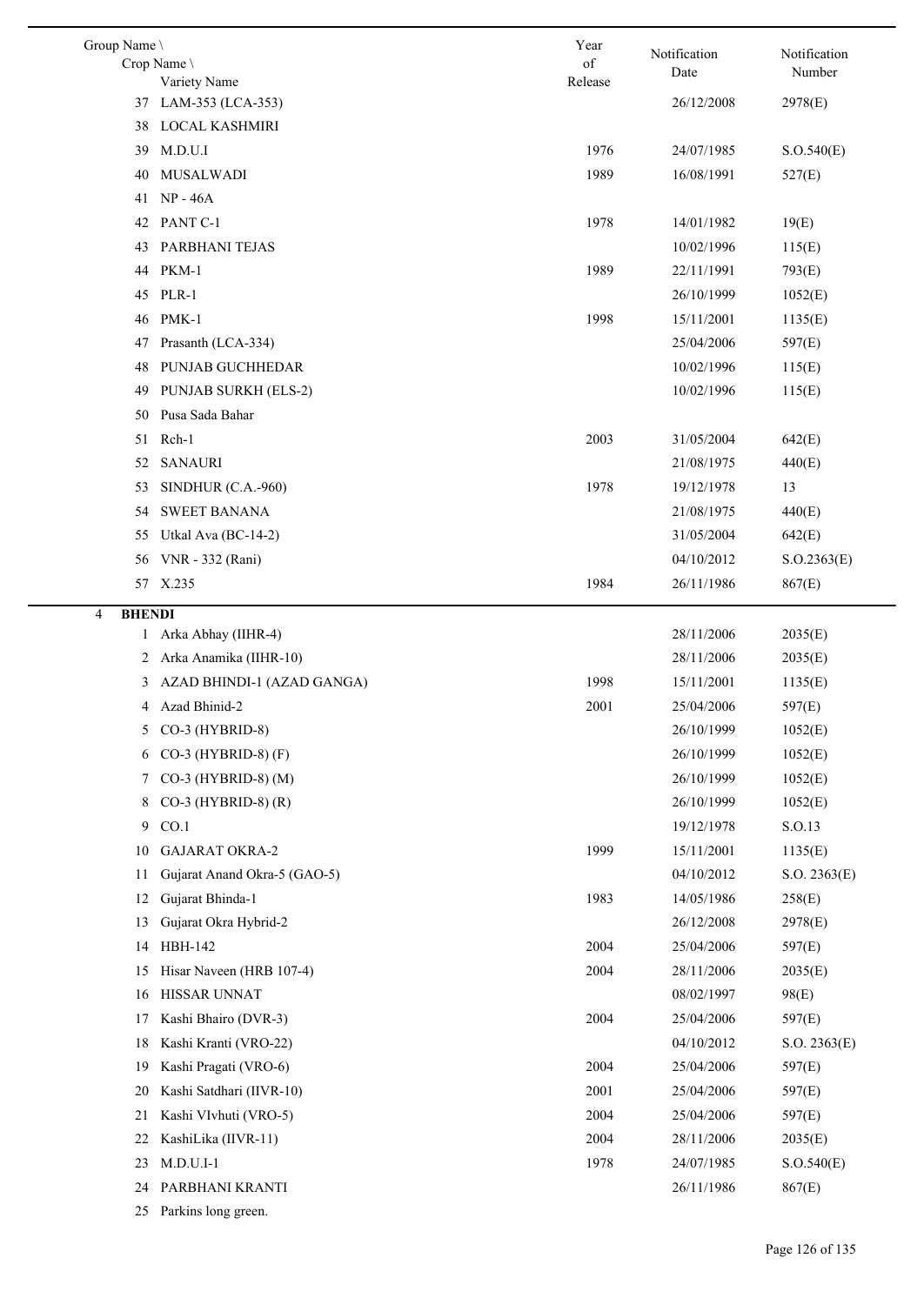| Group Name \       | Crop Name                       | Year<br>of | Notification | Notification |
|--------------------|---------------------------------|------------|--------------|--------------|
|                    | Variety Name                    | Release    | Date         | Number       |
|                    | 26 PHULE KIRTI RHROH-4 (HYBRID) | 2000       | 19/04/2001   | 348(E)       |
| 27                 | Phule Utkarshia (GK-IV-3-3-3)   | 2005       | 25/04/2006   | 597(E)       |
| 28                 | Punjab Padmini                  | 1982       | 08/07/1983   | S.O.499(E)   |
| 29                 | PUNJAB-7                        |            | 05/05/1988   | 471(E)       |
| 30                 | Pusa Makhmali                   |            |              |              |
| 31                 | Pusa Sawani                     |            | 24/09/1969   | S.O.4045     |
| 32                 | $S-13$                          |            | 21/08/1975   | S.O.440(E)   |
| 33                 | Selection -2                    | 1984       | 14/05/1986   | 258(E)       |
| 34                 | SHITLA JYOTI (DVR-2)            | 2001       | 15/11/2001   | 1135(E)      |
| 35                 | SHITLA UPHAR (DVR-1)            |            | 15/11/2001   | 1135(E)      |
| 36                 | Susthira (AE-286-1)             | 2002       | 25/04/2006   | 597(E)       |
| 37                 | UTKAL GAURAV                    | 1992       | 02/09/1994   | 636(E)       |
| 38                 | VARSHA UPHAR                    |            | 10/02/1996   | 115(E)       |
| 5<br><b>TOMATO</b> |                                 |            |              |              |
| $\mathbf{1}$       | Arka ANanya (TLBH-9)            | 2004       | 25/04/2006   | 597(E)       |
|                    | 2 Arka Maghali                  |            | 28/11/2006   | 2035(E)      |
| 3                  | ARKA SAURABH                    |            |              |              |
| 4                  | <b>ARKA VIKAS</b>               |            |              |              |
| 5                  | ATH-1                           | 1987       | 06/11/1989   | 915(E)       |
| 6                  | ATV-1                           | 1987       | 06/11/1989   | 915(E)       |
| 7                  | AZAD T-2                        | 1983       | 09/04/1985   | 295(E)       |
| 8                  | Azad T-6                        | 2001       | 25/04/2006   | 597(E)       |
| 9                  | <b>BEST OF ALL</b>              |            | 30/06/1973   | 361(E)       |
| 10                 | $CO-3$                          | 1981       | 13/08/1984   | S. O.596(E)  |
| 11                 | CO.2                            |            | 19/12/1978   | 13           |
| 12                 | Gujarat Tomato-2 (GT-2)         | 2005       | 25/04/2006   | 597(E)       |
| 13                 | $H-S-101$                       | 1977       | 02/02/1976   | S.O.786      |
| 14                 | HA-101                          |            | 02/02/1976   | S.O.786      |
| 15                 | HISAR ARUN (SEL.7)              |            | 02/10/1994   | 636(E)       |
| 16                 | Hisar Lalit (NT-8)              | 1991       | 17/08/1993   | 617(E)       |
| 17                 | HS-120                          |            |              |              |
| 18                 | Junagarh                        |            |              |              |
| 19                 | JunagarhRuby                    | 1981       | 13/08/1984   | S.O.596(E)   |
| 20                 | Kalinanpur T-1                  | 1982       | 03/01/1983   | S.O.2(E)     |
| 21                 | Kalinapur Angoorlata            | 1982       | 03/01/1983   | S.O.2(E)     |
| 22                 | Kashi Abhimaan (VRTH-101)       |            | 04/10/2012   | S. O.2363(E) |
| 23                 | Kashi Amrit (DVRT-1)            | 2005       | 25/04/2006   | 597(E)       |
| 24                 | Kashi Anupam                    |            | 25/04/2006   | 597(E)       |
| 25                 | Kashi Hemant (IIVR Sel.1)       |            | 25/04/2006   | 597(E)       |
| 26                 | Kashi Shard (IIVR Sel.2)        |            | 25/04/2006   | 597(E)       |
| 27                 | Kashi Vishesh (CH-86)           |            | 25/04/2006   | 597(E)       |
| 28                 | <b>KEEKRUTH</b>                 | 1978       | 19/12/1978   | 13           |
| 29                 | KEEKRUTH AGETI                  | 1978       | 19/12/1978   | 13           |
| 30                 | Mani Leima                      | 2004       | 28/11/2006   | 2035(E)      |
| 31                 | MARGLOBE                        |            | 19/12/1978   | 13           |
| 32                 | <b>MUKTHI</b> (L 79-5)          |            | 21/09/1998   | 843(E)       |
| 33                 | Nandi (TLB-130)                 | 2001       | 31/05/2004   | 642(E)       |
|                    |                                 |            |              |              |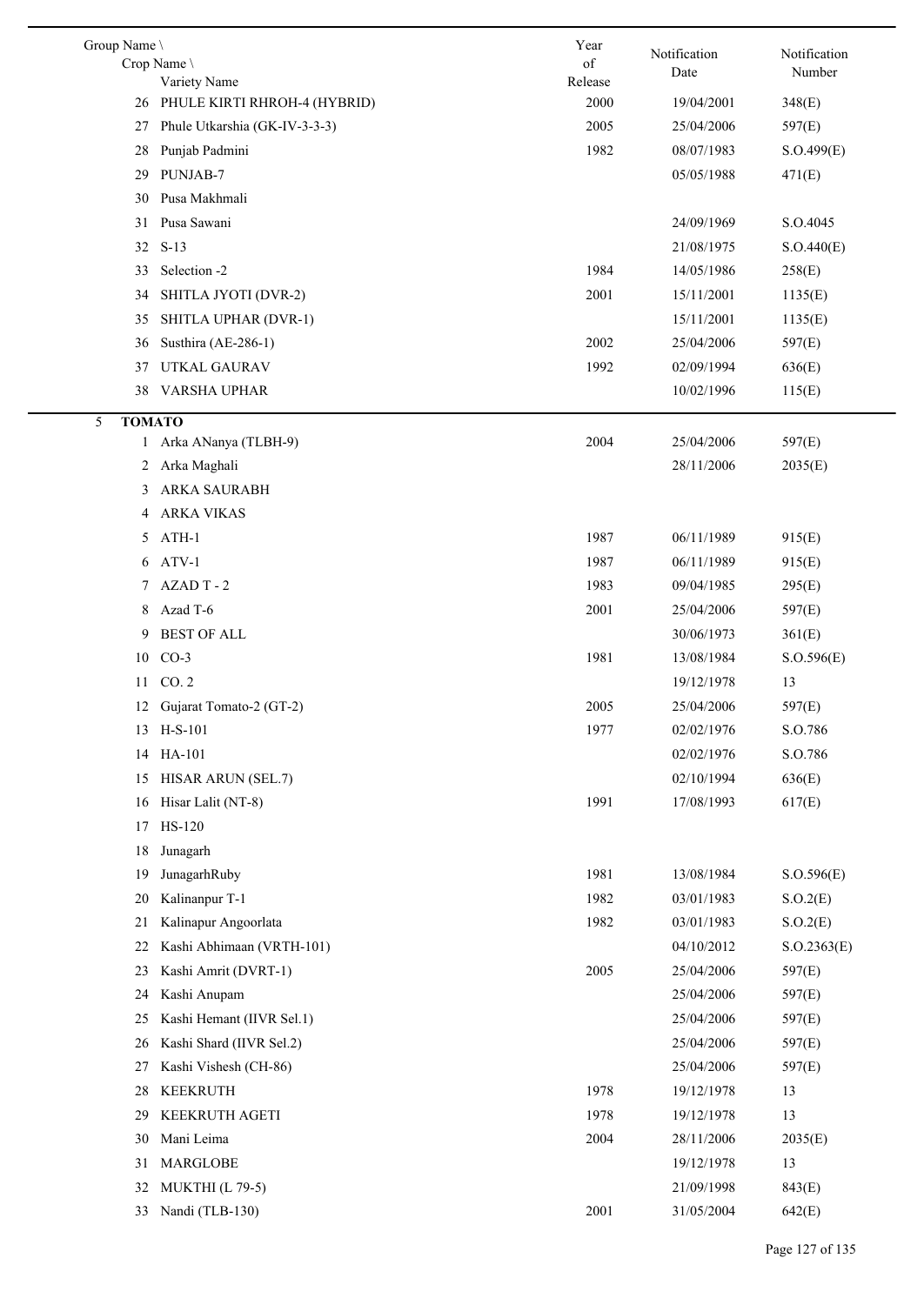| Group Name \ |                                            | Year    | Notification             | Notification |
|--------------|--------------------------------------------|---------|--------------------------|--------------|
|              | Crop Name                                  | of      | Date                     | Number       |
| 34           | Variety Name<br>Narendra Tomato- 5(NDT-96) | Release | 25/04/2006               | 597(E)       |
| 35           | Narendra Tomato- 6(NDT-4)                  | 2001    | 25/04/2006               | 597(E)       |
| 36           | NARENDRA TOMATO-2                          |         | 10/02/1996               | 115(E)       |
| 37           | Narendra Tomato-4 (NDT-9)                  |         | 01/06/2007               | 858(E)       |
| 38           | Narendre Tomato-7 (NDTS 2001-3)            |         | 01/06/2007               | 858(E)       |
| 39           | NTDR-1                                     | 1978    | 14/01/1982               | 19(E)        |
| 40           | <b>OX HEART</b>                            |         |                          |              |
| 41           | PANT BAHAR (AC-238)                        | 1985    | 24/07/1985               | 540(E)       |
| 42           | PANT-T3                                    | 1996    | 01/12/1988               | 1135(E)      |
| 43           | PARBHANI YASHASHRI (Sel.14)                | 2000    | 15/11/2001               | 1135(E)      |
| 44           | PKM-1                                      | 1978    | 24/07/1985               | S.O.540(E)   |
| 45           | Punjab Chhuara                             | 1975    | 19/12/1978               | S.O.13       |
| 46           | Punjab kesri                               |         |                          |              |
| 47           | Punjab Selection No.12                     |         | 21/08/1975               | S.O.440(E)   |
| 48           | Punjab Tropic                              | 1978    | 19/12/1978               | S.O.13       |
| 49           | Pusa Divya (Kt-4)                          |         | 08/02/1997               | 98(E)        |
| 50           | PUSA EARLY DWARF                           | 1982    | 24/07/1985               | 540(E)       |
| 51           | PUSA GAURAV                                | 1996    | 01/01/1988               | 10(E)        |
| 52           | PUSA HYB.2                                 |         |                          |              |
|              |                                            |         | 10/02/1996<br>08/02/1997 | 115(E)       |
| 53           | Pusa Hybrid-4 (DTH-4)                      | 1983    |                          | 98(E)        |
| 54           | Pusa Ruby                                  |         | 24/07/1985               | S.O.540(E)   |
| 55           | RAJASHREE HYB.2                            |         | 10/02/1996               | 115(E)       |
| 56           | <b>ROMA</b>                                |         |                          |              |
| 57           | $S-12$                                     |         | 20/02/1970               | 716          |
| 58           | $S-120$                                    |         | 20/02/1970               | 716          |
| 59           | Sankranthi (TLB-11)                        |         | 31/05/2004               | 642(E)       |
|              | 60 SELAN SAGUN                             |         | 10/02/1996               | 115(E)       |
| 61           | Shalimar Tomato Hybrid-1                   |         | 04/10/2012               | S.O. 2363(E) |
| 62           | Shalimar Tomato Hybrid-2                   |         | 04/10/2012               | S.O. 2363(E) |
| 63           | <b>SIOUX</b>                               |         | 20/02/1970               | 716          |
| 64           | <b>SOLAN GOLA</b>                          |         | 20/08/1975               | 440(E)       |
| 65           | <b>SOLAN VAJR</b>                          |         | 21/09/1998               | 843(E)       |
| 66           | SONALI (SELECTION-2)                       | 1987    | 06/11/1989               | 915(E)       |
| 67           | Swarana Vijaya(HATH-5)                     | 2006    | 18/07/2008               | 1714(E)      |
| 68           | Swarna Baibhay (CHTH-1)                    |         | 31/05/2004               | 642(E)       |
| 69           | Swarna Lalima                              | 2002    | 28/11/2006               | 2035(E)      |
| 70           | Swarna Naveen                              | 2002    | 28/11/2006               | 2035(E)      |
| 71           | Swarna Sampada (HATH-3)                    | 2004    | 28/11/2006               | 2035(E)      |
| 72           | TH 802                                     |         | 21/09/1998               | 843(E)       |
| 73           | $TH-1$                                     | 2003    | 11/05/2005               | 664(E)       |
| 74           | UTKAL KUMARI (BT-10)                       | 1996    | 21/09/1998               | 843(E)       |
| 75           | UTKAL PALLAVI(BT-1)                        | 1990    | 25/11/1992               | 860(E)       |
| 76           | Utkal Pragyan (BT-116-3-2)                 |         | 01/06/2007               | 858(E)       |
| 77           | Utkal Raja (BT 20-2-1)                     |         | 01/06/2007               | 858(E)       |
| 78           | VASUNDHARA (Hy.28)                         | 2000    | 15/11/2001               | 1135(E)      |
| 79           | VL Tamatar-4                               | 2008    | 12/08/2010               | 1979(E)      |
| 80           | Vybhat (TLB-182)                           | 2001    | 31/05/2004               | 642(E)       |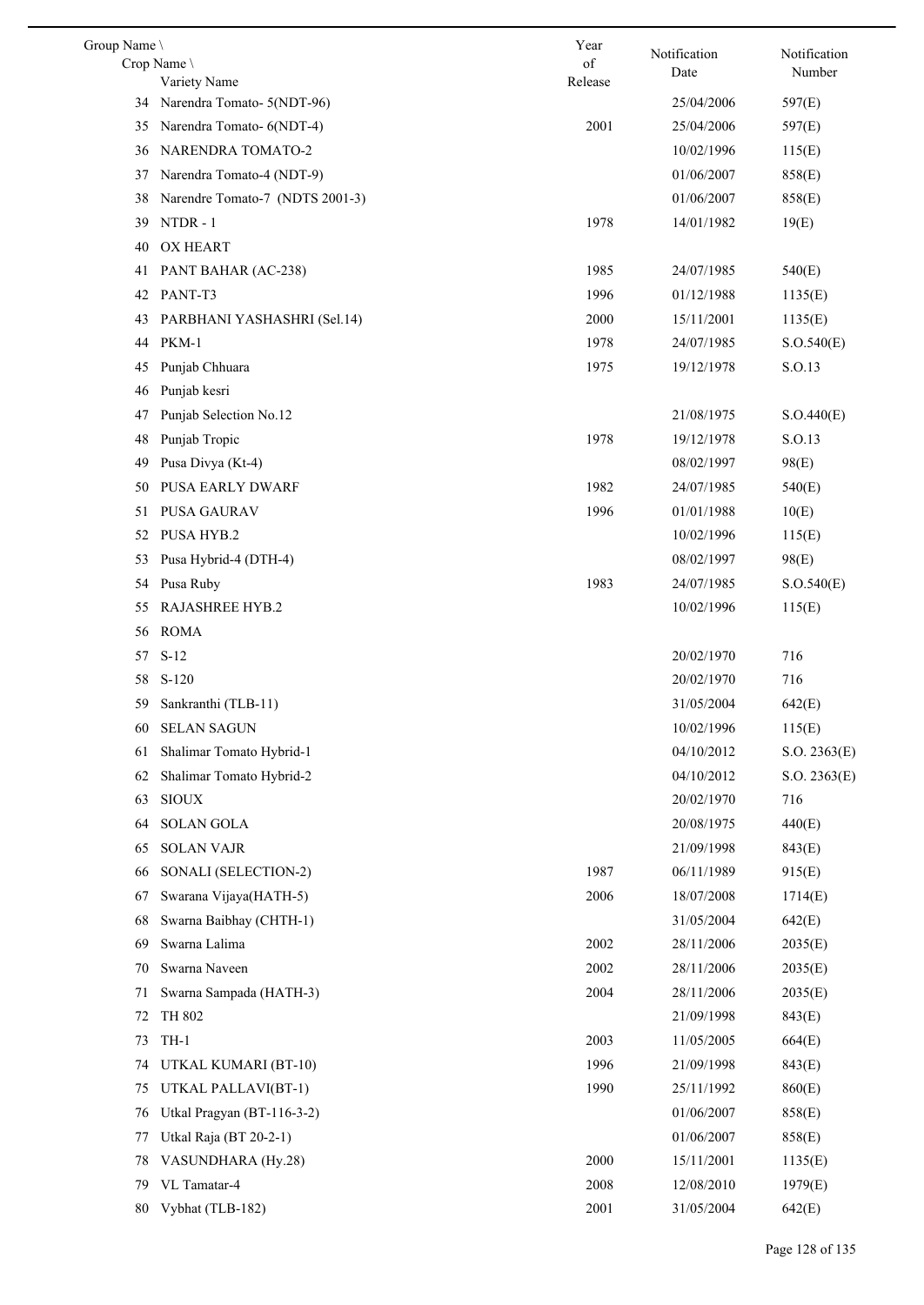| Group Name \<br>Crop Name<br>Variety Name | Year<br>of<br>Release | Notification<br>Date | Notification<br>Number |
|-------------------------------------------|-----------------------|----------------------|------------------------|
| <b>GREEN LEAFY VEGETABLES</b><br>16       |                       |                      |                        |
| <b>FENUGREEK</b><br>$\mathbf{1}$          |                       |                      |                        |
| Azad Methi-1<br>$\mathbf{1}$              | 2001                  | 25/04/2006           | 597(E)                 |
| 2 CO. 1                                   | 1982                  | 13/08/1984           | 596(E)                 |
| CO.2 (CF-390)<br>$\mathfrak{Z}$           | 1999                  | 15/11/2001           | 1135(E)                |
| <b>GUJRAT METHI-1</b><br>4                | 1999                  | 19/04/2001           | 348(E)                 |
| Hisar Mukta (HM-346)<br>5                 |                       | 25/04/2006           | 597(E)                 |
| HISSAR SONALI(HM-57)<br>6                 | 1994                  | 10/02/1996           | 115(E)                 |
| <b>KASURI</b><br>7                        |                       | 21/08/1975           | 441(E)                 |
| $ML-150$<br>8                             | 1994                  | 01/01/1996           | 1(E)                   |
| PUSA EARLY BUNCHING (PEB)<br>9            |                       |                      |                        |
| 10 RMT-1                                  | 1989                  | 16/08/1991           | 527(E)                 |
| RMt-305(UM-305)<br>11                     |                       | 01/06/2007           | 858(E)                 |
| <b>SAHAS</b><br>12                        | 2006                  | 11/02/2006           | 110206                 |
| SAMPLE060306<br>13                        |                       | 11/02/2006           | 11206                  |
| SAMPLE349-6MAR06<br>14                    |                       | 11/02/2006           | 11206                  |
| <b>AMARANTHUS</b><br>$\overline{2}$       |                       |                      |                        |
| 1 Annapurna(IC-42258-1)                   |                       |                      |                        |
| 2 Arka Suguna                             |                       | 28/11/2006           | 2035(E)                |
| 3 Co.2                                    | 1976                  | 12/08/1980           | 2103                   |
| 4 Co.3                                    | 1981                  | 13/08/1984           | S. O.596(E)            |
| 5 GA-1                                    | 1989                  | 16/08/1991           | 527(E)                 |
| <b>GUJARAT AMARANTHS-2</b><br>6           | 1998                  | 04/09/2002           | 937(E)                 |
| Konkan Durangi<br>7                       | 2002                  | 21/05/2004           | 642(E)                 |
| 8 PRA-2                                   | 1999                  | 02/02/2001           | 92(E)                  |
| 3<br><b>SPINACH</b>                       |                       |                      |                        |
| 1 ALL GREEN                               |                       |                      |                        |
| 2 ARKA ANUPAMA                            | 2004                  | 25/04/2006           | 597(E)                 |
| 3 JOBNER GREEN                            |                       |                      |                        |
| 4 OOTY-1                                  |                       | 26/10/1999           | 1052(E)                |
| 5 PRICKELY SEEDED.                        |                       |                      |                        |
| 6 PUNJAB GREEN                            | 1997                  | 21/09/1998           | 843(E)                 |
| 7 PUSA JYOTI                              |                       |                      |                        |
| 8 ROUND LEAVES                            |                       |                      |                        |
| 9 VIRGINIA SAVOY                          |                       |                      |                        |
| 17<br>MEDICINAL AND AROMATIC PLANT        |                       |                      |                        |
| <b>OPIUM POPPY</b><br>1                   |                       |                      |                        |
| 1 JAWAHAR OPIUM-539                       |                       | 26/10/1999           | 1052(E)                |
| <b>ROOT VEGETABLES</b><br>18              |                       |                      |                        |
| <b>SWEET POTATO</b><br>1                  |                       |                      |                        |
| 1 $CO-1$ (IB-3)                           |                       |                      |                        |
| 2 CO-2 (IB-81)                            | 1980                  | 01/01/1982           |                        |
| 3 CO-3                                    | 1982                  | 13/08/1984           | 596(E)                 |
| 4 CROSS-4(WHITE)                          |                       | 26/10/1999           | 1052(E)                |
| 5 H-41 $(2)$                              | 1971                  | 01/01/1972           |                        |
|                                           |                       |                      |                        |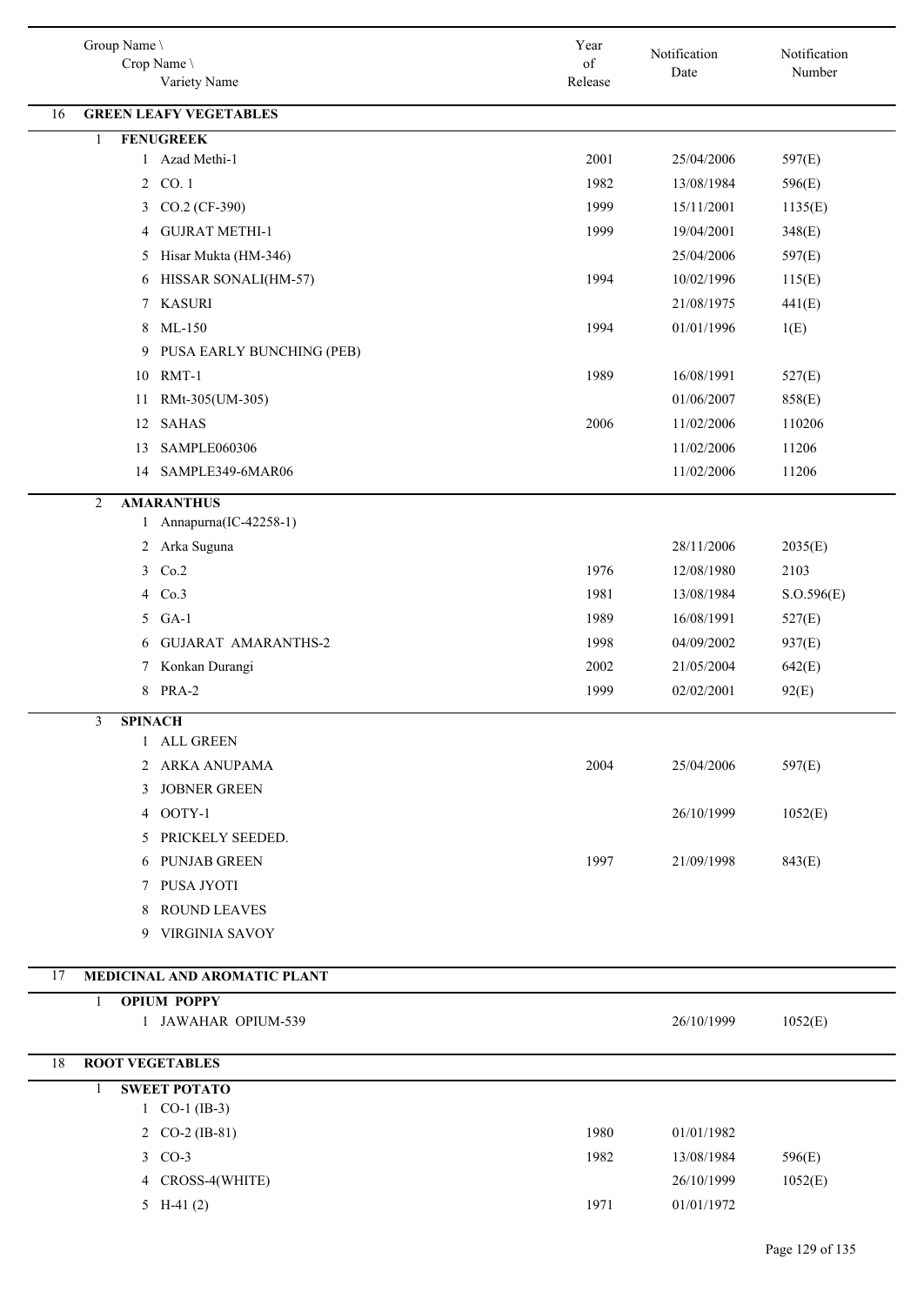| Group Name \                       | Year          | Notification | Notification |
|------------------------------------|---------------|--------------|--------------|
| Crop Name<br>Variety Name          | of<br>Release | Date         | Number       |
| 6 H-42 $(1)$                       | 1971          | 01/01/1973   |              |
| Kiran<br>7                         | 1991          | 17/08/1993   | 617(E)       |
| 8<br>KONKAL ASHWINI (PALGAR - 1)   | 2000          | 15/11/2001   | 1135(E)      |
| Kufri Garima (MS/99-1871)<br>9     |               | 04/10/2012   | S. O.2363(E) |
| Kufri Gaurav (JX 576)<br>10        |               | 04/10/2012   | S. O.2363(E) |
| RAJENDRA SAKARKAND-5 (X-5)<br>11   | 1985          | 18/11/1985   | 832(E)       |
| RAJENDRA SHAKARKAND-43<br>12       | 1990          | 04/11/1992   | 814(E)       |
| Rajendra Shankerkand-35<br>13      | 1991          | 17/08/1993   | 617(E)       |
| RNSP-1<br>14                       | 2006          | 01/06/2007   | 858(E)       |
| Shalimar Potato-1<br>15            |               | 04/10/2012   | S.O. 2363(E) |
| Shalimar Potato-2<br>16            |               | 04/10/2012   | S.O. 2363(E) |
| <b>SHREE RETNA</b><br>17           |               | 21/09/1998   | 843(E)       |
| <b>SREE BHADRA</b><br>18           |               | 21/09/1998   | 843(E)       |
| Sree Arun<br>19                    | 2002          | 11/05/2005   | 664(E)       |
| Sree Kanaka(X-80/168)<br>20        | 2004          | 25/04/2006   | 597(E)       |
| Sree Varun<br>21                   | 2002          | 11/05/2005   | 664(E)       |
| V.L. SAKARKAND-6<br>22             | 1974          | 19/12/1978   | 13           |
| 2<br><b>CARROT</b>                 |               |              |              |
| <b>EARLY NANTESE</b><br>1          |               | 24/07/1985   | 540(E)       |
| <b>NANTESE</b><br>2                |               | 24/07/1985   | 540(E)       |
| 3<br>Ooty-1                        |               | 26/11/1999   | 1052(E)      |
| 4 PC-34                            | 2005          | 18/07/2008   | 1714(E)      |
| Pusa Kesar<br>5.                   |               | 21/08/1975   | 441(E)       |
| PUSA YAMDAGNI<br>6                 | 1986          | 01/01/1988   | 10(E)        |
| SHALIMAR CARROT-1 (SKAU-C-50)<br>7 | 2004          | 28/11/2006   | 2035(E)      |
| 3<br><b>RADISH</b>                 |               |              |              |
| <b>ARKA NISHANT</b>                | 1989          | 16/08/1991   | 527(E)       |
| 2 CHINESE PINK                     |               | 21/08/1975   | 440          |
| $CO-1$<br>3                        |               | 13/08/1984   | 596(E)       |
| 4 HISAR SELECTION-1                | 2004          | 25/04/2006   | 597(E)       |
| <b>JAPANESE WHITE</b><br>5.        |               | 30/06/1973   | 361(E)       |
| KALIYANOUR NO.1<br>6               |               | 03/01/1983   | 2(E)         |
| <b>KASHI HANS(VR-2)</b><br>7       | 2005          | 25/04/2006   | 597(E)       |
| KASHI SWETA (IIVR-1)<br>8          | 2001          | 25/04/2006   | 597(E)       |
| <b>NADAUNI</b><br>9                |               | 21/08/1975   | 440          |
| PUNJAB AGETI<br>10                 | 1986          | 01/01/1988   | 10(E)        |
| <b>PUNJAB SAFAID</b><br>11         |               | 19/12/1978   | 13           |
| PUSA CHETKI<br>12                  | 1986          | 01/01/1988   | 10(E)        |
| <b>RADISH (KIND)</b><br>13         |               | 21/08/1975   | 441(E)       |
| <b>S-WHITE</b><br>14               |               | 30/06/1973   | 361(E)       |
| WHITE ICICLE<br>15                 |               | 30/06/1973   | 361(E)       |
| <b>TURNIP (SALJAM)</b><br>4        |               |              |              |
| 1 4-RED                            |               | 30/06/1973   | 361(E)       |
| 2 4-WHITE                          |               | 30/06/1973   | 361(E)       |
| 3 GOLDEN BALL                      |               | 21/08/1975   | 440          |
| $4 L-1$                            |               | 19/12/1978   | 13           |
|                                    |               |              |              |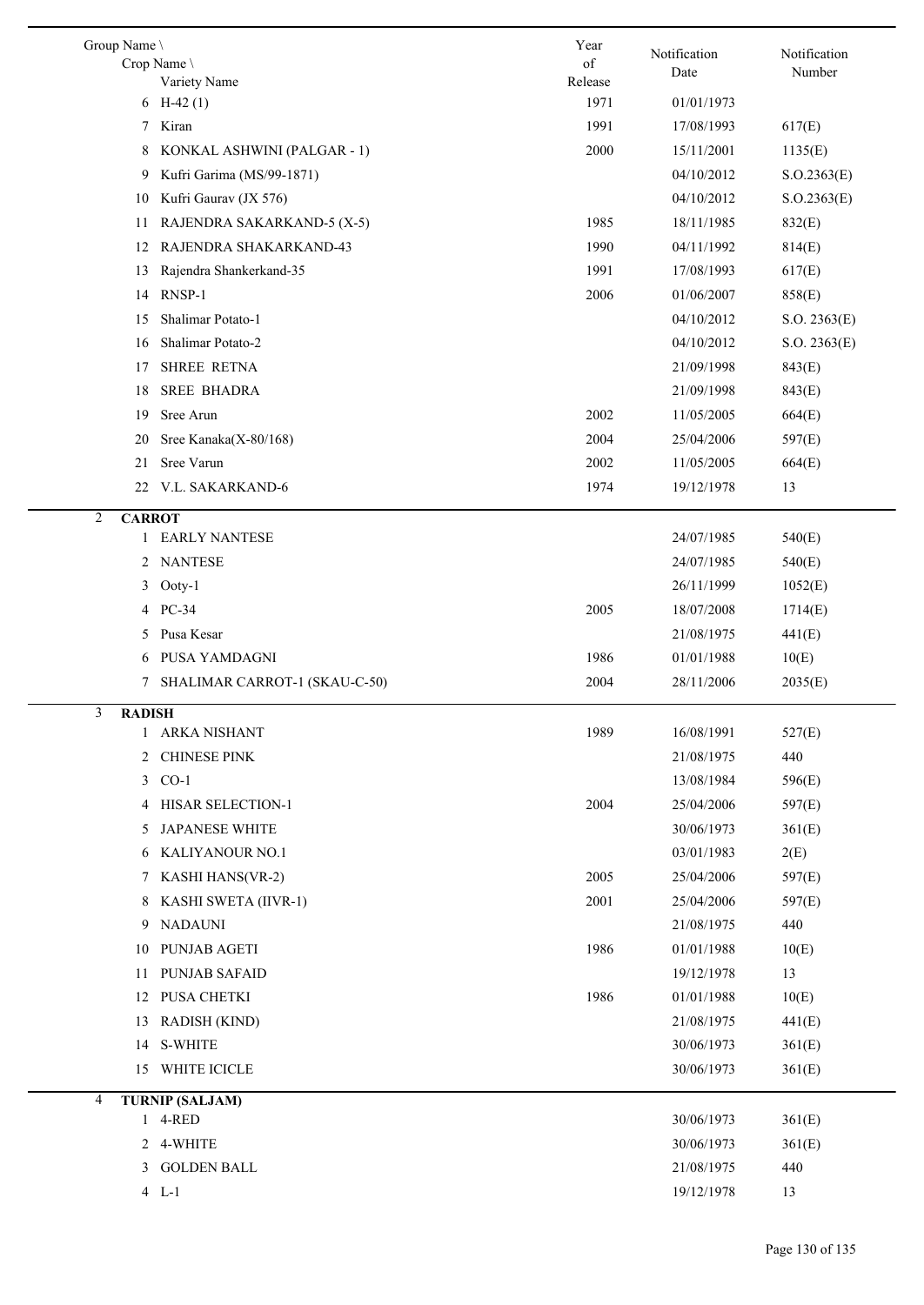| Group Name<br>Crop Name<br>Variety Name        | Year<br>of<br>Release | Notification<br>Date | Notification<br>Number |
|------------------------------------------------|-----------------------|----------------------|------------------------|
| 5 PURPLE TOP                                   |                       | 21/08/1975           | 440                    |
| 6 SNOWBALL                                     |                       | 30/06/1973           | 361(E)                 |
| 7 TURNIP (KIND)                                |                       | 21/08/1975           | 441(E)                 |
| <b>BEET ROOT (GARDEN BEET/STOCK BEET)</b><br>5 |                       |                      |                        |
| <b>CRIMSON GLOBE</b><br>$\mathbf{1}$           |                       | 24/07/1985           | 540(E)                 |
| 2 DETRICT DARK RED                             |                       | 24/07/1985           | 540(E)                 |
| 19<br><b>TUBERS AND RHIZOMES</b>               |                       |                      |                        |
| <b>POTATO</b><br>1                             |                       |                      |                        |
| $1\quad 92-PT-27$                              |                       | 01/06/2007           | 858(E)                 |
| 2 KUFFI JYOTI                                  | 1968                  | 01/01/1970           |                        |
| KUFRI GIRI RAJ (SM/85-45)<br>3                 |                       | 26/10/1999           | 1052(E)                |
| 4 KUFRI ALANKAR                                | 1968                  | 01/01/1970           |                        |
| 5 KUFRI ANAND (MS182-717)                      |                       | 26/10/1999           | 1052(E)                |
| 6 Kufri Arun (MS/92-2105)                      |                       | 25/04/2006           | 597(E)                 |
| 7 KUFRI ASHOKA (PJ-376)                        |                       | 10/02/1996           | 115(E)                 |
| KUFRI BADSHAH<br>8                             | 1980                  | 01/01/1982           |                        |
| KUFRI BAHAR<br>9                               | 1980                  | 01/01/1982           |                        |
| KUFRI CHAMATKAR<br>10                          | 1967                  | 01/01/1969           |                        |
| KUFRI CHANDARMUKHI<br>11                       | 1967                  | 01/01/1969           |                        |
| KUFRI CHIPSONA-1 (MP/90/83)<br>12              | 1996                  | 21/09/1998           | 843(E)                 |
| KUFRI CHIPSONA-2<br>13                         | 1996                  | 21/09/1998           | 843(E)                 |
| KUFRI CHIPSONA-3<br>14                         |                       |                      |                        |
| Kufri Chipsona-3 (MP/97-583)<br>15             | 2004                  | 25/04/2006           | 597(E)                 |
| Kufri Dewa (C-3084)<br>16                      | 1973                  | 01/01/1975           |                        |
| Kufri Frysona (MP/98-71)<br>17                 | 2008                  | 12/08/2010           | 1979(E)                |
| 18 Kufri Girdhari(SM/93-237)                   | 2006                  | 18/07/2008           | 1714(E)                |
| KUFRI HIMALINI (SLB/M-70)<br>19                |                       |                      |                        |
| Kufri Himalini (SM/87-185)<br>20               |                       | 25/04/2006           | 597(E)                 |
| Kufri Himsona<br>21                            |                       | 26/12/2008           | 2978(E)                |
| KUFRI JAWAHAR (JH-222)<br>22                   |                       | 10/02/1996           | 115(E)                 |
| KUFRI JEEVAN<br>23                             |                       |                      |                        |
| KUFRI JYOTI<br>24                              |                       | 21/08/1975           | 440(E)                 |
| KUFRI KANCHAN<br>25                            | 1999                  | 15/11/2001           | 1135(E)                |
| KUFRI KHASIGARO<br>26                          |                       |                      |                        |
| Kufri Khyati (J.93-86)<br>27                   |                       | 26/12/2008           | 2978(E)                |
| KUFRI LALIMA<br>28                             | 1982                  | 03/01/1983           | 2(E)                   |
| KUFRI LAUVKAR (A-7416)<br>29                   | 1973                  | 13/08/1984           | 596(E)                 |
| Kufri Muthu (Mutha SLB/Z-785)<br>30            | 1971                  | 01/01/1973           |                        |
| Kufri Naveen<br>31                             |                       |                      |                        |
| KUFRI PUKHRAJ (JEX/C-166)<br>32                |                       | 21/09/1998           | 843(E)                 |
| Kufri Pushkar (JW-160)<br>33                   |                       | 25/04/2006           | 597(E)                 |
| Kufri Sadabahar(MS/93-1344)<br>34              | 2007                  | 18/07/2008           | 1714(E)                |
| KUFRI SATLEJ (JI-5857)<br>35                   |                       | 10/02/1996           | 115(E)                 |
| Kufri Shailja (SM/87-185)<br>36                | 2004                  | 25/04/2006           | 597(E)                 |
| KUFRI SHEETMAN<br>37                           | 1968                  | 30/06/1973           | S. O.361(E)            |
| 38 KUFRI SHERPA                                | 1982                  | 13/08/1984           | S. O.596(E)            |
|                                                |                       |                      |                        |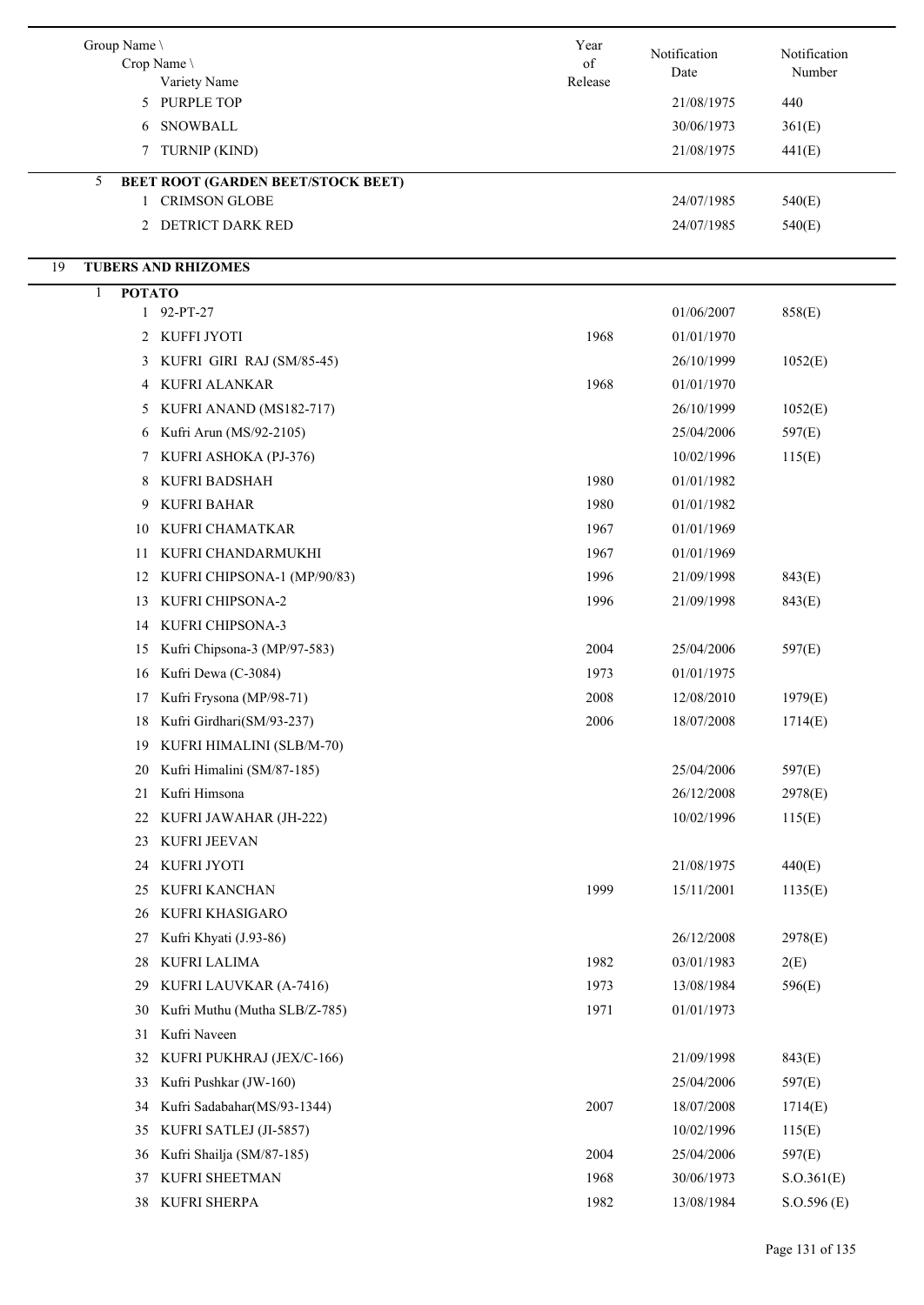| Group Name \   | Crop Name                                    | Year<br>of | Notification | Notification |
|----------------|----------------------------------------------|------------|--------------|--------------|
|                | Variety Name                                 | Release    | Date         | Number       |
| 39             | KUFRI SINDHURI                               | 1966       | 30/06/1973   | S. O.361(E)  |
| 40             | KUFRI SURYA                                  |            |              |              |
|                | 41 Kufri Surya (HT/92-621)                   | 2004       | 25/04/2006   | 597(E)       |
| 42             | <b>KUFRI SWARNA</b>                          |            |              |              |
| 43             | KURFI KUBER                                  |            |              |              |
|                | 44 KURFI PUSHKAR                             |            |              |              |
|                | 45 UPTO DATE                                 |            | 30/06/1973   | S. O.361(E)  |
| $\overline{2}$ | <b>COLOCASIA</b>                             |            |              |              |
|                | 1 BHAVAPURI (KCS-2)                          | 2006       | 01/06/2007   | 858(E)       |
|                | <b>INDIRA ARVI-1</b><br>2                    | 2002       | 18/07/2008   | 1714(E)      |
|                | MUKTAKESHI<br>3                              |            | 31/05/2004   | 642(E)       |
|                | <b>SATAMUKHI</b><br>4                        |            | 14/05/1986   | 258(E)       |
|                | SREE KARTHIKA (Da-199)<br>5                  |            | 25/04/2006   | 597(E)       |
|                | SREE KIRAN (H-13)<br>6                       | 2004       | 25/04/2006   | 597(E)       |
| 3              | <b>Greater Yam</b>                           |            |              |              |
|                | 1 KONKAN GHORKAND                            | 2002       | 28/11/2006   | 2035(E)      |
|                | <b>ORISSA ELITE</b><br>$\mathbf{2}$          |            | 28/11/2006   | 2035(E)      |
|                | SREE KEERTHI (DA-60)<br>3                    |            | 18/09/1987   | 834(E)       |
| 4              | <b>Lesser Yam (Rafula)</b>                   |            |              |              |
|                | 1 DE-11                                      | 1982       | 24/07/1985   | 540(E)       |
| 5              | <b>White Yam</b>                             |            |              |              |
|                | <b>SREE PRIYA</b><br>$\mathbf{1}$            |            | 01/01/1988   | 10(E)        |
|                | <b>SREE SUBHRA</b><br>$\overline{2}$         |            | 01/01/1988   | 10(E)        |
| 6              | Amarphophallus (Surankand/Elephant foot yam) |            |              |              |
|                | 1 GAJENDRA                                   |            | 16/08/1991   | 527(E)       |
| $\tau$         | <b>TURMERIC</b>                              |            |              |              |
|                | 1 PHULE SWARUPA (DTS-222)                    | 2005       | 25/04/2006   | 597(E)       |
|                | 2 SONA                                       | 2002       | 11/05/2005   | 664(E)       |
|                | 3 VARNA                                      | 2002       | 11/05/2005   | 664(E)       |
| 8              | <b>GINGER</b>                                |            |              |              |
|                | 1 Athira                                     | 2010       | 16/03/2012   | S. O.456(E)  |
| 20             | <b>LEGUMES VEGETABLES</b>                    |            |              |              |
| $\mathbf{1}$   | <b>COWPEA (VEGETABLE)</b>                    |            |              |              |
|                | 1 Anaswara                                   | 2002       | 25/04/2006   | 597(E)       |
|                | Arka Samrudhi (IIHR-16)<br>2                 | 2004       | 28/11/2006   | 2035(E)      |
|                | Arka Suman<br>3                              |            | 28/11/2006   | 2035(E)      |
|                | BIRSA SWETA (CN 73-1)<br>4                   | 1985       | 01/01/1987   |              |
|                | Kashi Gauri (IVRCP-2)<br>5                   | 2005       | 25/04/2006   | 597(E)       |
|                | Kashi Kanchan(VRCP-4)<br>6                   | 2007       | 01/06/2007   | 858(E)       |
|                | Kashi Nidhi (VRCP-6)<br>7                    |            | 04/10/2012   | S. O.2363(E) |
|                | Kashi Shyamal (IVREP-1)<br>8                 |            | 25/04/2006   | 597(E)       |
|                | Kashi Unnati (VRCP-3)<br>9                   | 2007       | 01/06/2007   | 858(E)       |
| 10             | PUSA BARSATI                                 |            | 21/09/1974   | 566(E)       |
| 11             | PUSA DO-FASLI                                |            |              |              |
|                | 12 Pusa Phalguni                             |            | 21/09/1974   | S. O.566(E)  |
|                |                                              |            |              |              |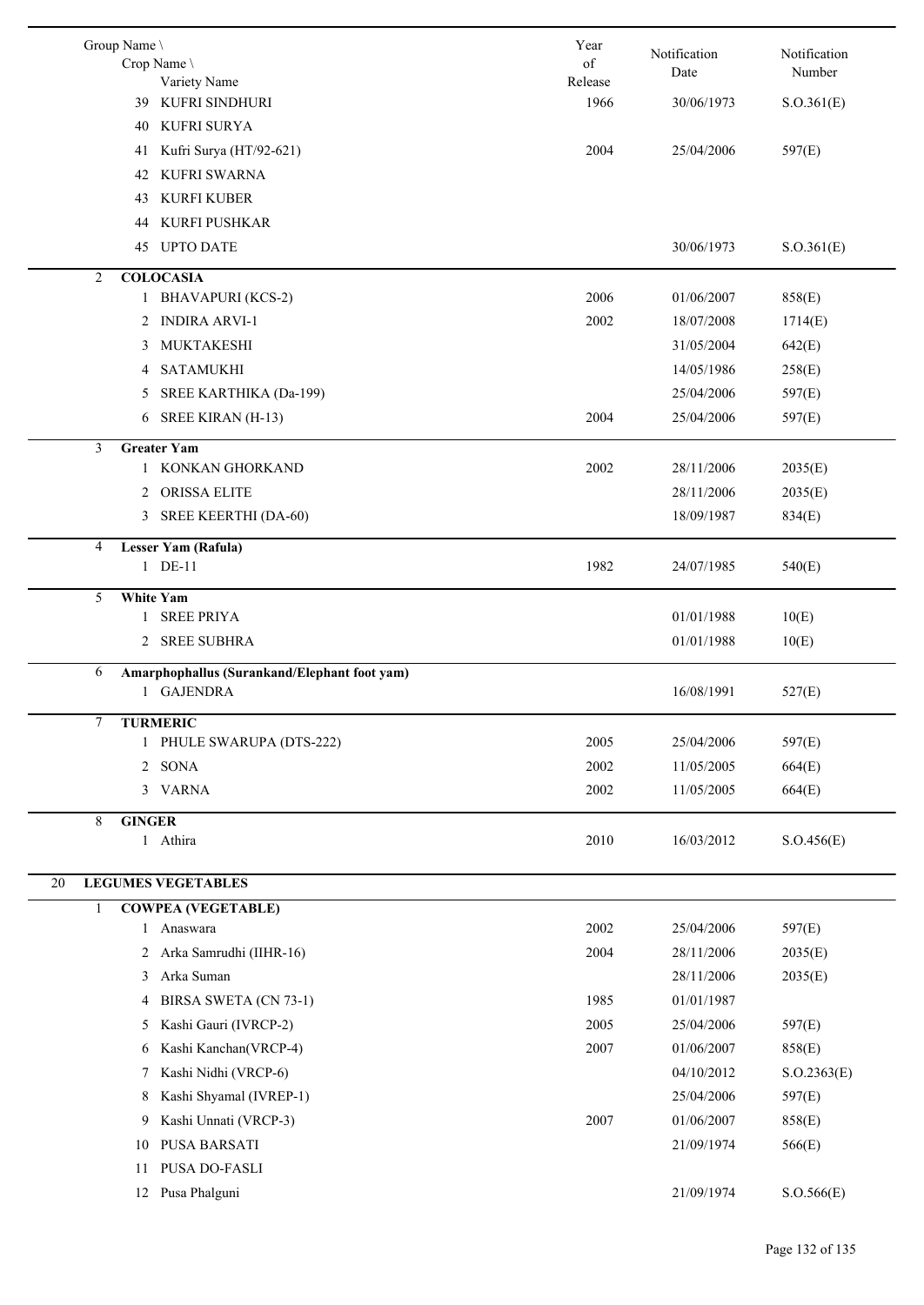| Group Name \                          |                                | Year          | Notification | Notification |  |
|---------------------------------------|--------------------------------|---------------|--------------|--------------|--|
| Crop Name<br>Variety Name             |                                | of<br>Release | Date         | Number       |  |
| 13 Rituraj                            |                                |               |              |              |  |
| 14                                    | Swarna Suphala (CHCP-2)        |               | 28/11/2006   | 2035(E)      |  |
| $\overline{2}$<br><b>CLUSTER BEAN</b> |                                |               |              |              |  |
| 1 DURGABAHAR                          |                                | 1984          | 18/11/1985   | 832(E)       |  |
| 2 PUSA MAUSMI                         |                                |               |              |              |  |
| 3                                     | PUSA NAV BAHAR                 |               |              |              |  |
| 4                                     | PUSA SADABAHAR                 |               |              |              |  |
| 3                                     | <b>INDIAN BEAN (VEGETABLE)</b> |               |              |              |  |
| 1 CO-10                               |                                | 1983          | 13/08/1984   | S. O.596(E)  |  |
| $Co-9$ (Bushy)<br>$\mathbf{2}$        |                                | 1980          | 12/08/1980   | 2103         |  |
| 3                                     | Kalianpur T-2(Pole Type)       | 1982          | 03/01/1983   | S.O.2(E)     |  |
| 4                                     | Kashi Harithima (IIVRSEM-8)    |               | 04/10/2012   | S.O. 2363(E) |  |
|                                       | 5 PUSA EARLY PROLIFIC          |               |              |              |  |
| <b>RAJMASH BEAN</b><br>4              |                                |               |              |              |  |
|                                       | 1 Arka Komal (Bush Type)       |               |              |              |  |
| 2 ARKA SUVIDHA                        |                                | 2004          | 25/04/2006   | 597(E)       |  |
| 3                                     | ARKA SUVIDHA (IIHR-909)        |               | 28/11/2006   | 2035(E)      |  |
| Arun (IPR 98-3-1)<br>4                |                                |               | 20/07/2007   | 1178(E)      |  |
| <b>AZAD RAJMAH-1</b><br>5             |                                | 2001          | 25/04/2006   | 597(E)       |  |
| 6                                     | Birsa Priya (Pole type)        | 1985          | 01/01/1987   |              |  |
| <b>Burpees Stringless</b><br>7        |                                |               | 19/12/1978   | S.O.13       |  |
| 8                                     | Canadian Red (Pole type)       |               | 19/12/1978   | S.O13        |  |
| 9                                     | Conternder (Bush Type)         |               | 21/08/1975   | S.O.440(E)   |  |
| 10                                    | French Yellow (Bush Type)      |               | 19/12/1978   | S.O13        |  |
| 11                                    | Giant Stringless(Bush Type)    |               |              |              |  |
|                                       | 12 KASHI PURAM (IVFB-1)        | 2004          | 28/11/2006   | 2035(E)      |  |
|                                       | 13 KENTUCKY WONDER             |               | 21/08/1975   | 440(E)       |  |
| 14                                    | PHULE SUYASH (GK-7)            | 2005          | 25/04/2006   | 597(E)       |  |
| 15 PREMIER                            |                                |               | 21/08/1975   | 440(E)       |  |
| PUSA PARVATI<br>16                    |                                |               |              |              |  |
| 17                                    | SHALIMAR RAJMASH-01            | 2005          | 25/08/2005   | 1177(E)      |  |
| 18 V.L. BAUNI                         |                                |               | 19/12/1978   | 13           |  |
| 19 WATEX                              |                                | 1982          | 01/01/1984   |              |  |
| 5<br>PEA (VEGETABLE)                  |                                |               |              |              |  |
| 1 Arka Ajit (FC-1)                    |                                |               | 28/11/2006   | 2035(E)      |  |
| 2 Arkel                               |                                | 1977          | 23/03/1978   | S.O.1004     |  |
| 3 Azad P-5                            |                                | 2001          | 25/04/2006   | 597(E)       |  |
| 4 Azad P-5 (KS-245)                   |                                |               | 28/11/2006   | 2035(E)      |  |
| 5 Azad P.I                            |                                | 1983          | 09/04/1985   | 295(E)       |  |
| <b>BONNEVILLE</b><br>6                |                                |               | 20/02/1970   | 716          |  |
| Daisy dwarf<br>7                      |                                |               | 19/12/1978   | 13           |  |
| <b>EARLY BADGER</b><br>8              |                                |               |              |              |  |
| 9 EARLY GIANT                         |                                |               | 21/08/1975   | 440(E)       |  |
| 10 HARA BONA                          |                                | 1980          | 13/08/1984   | 596(E)       |  |
| <b>HARBHAJAN</b><br>11                |                                |               |              |              |  |
| 12 HARI CHHAL                         |                                |               | 21/08/1975   | 440(E)       |  |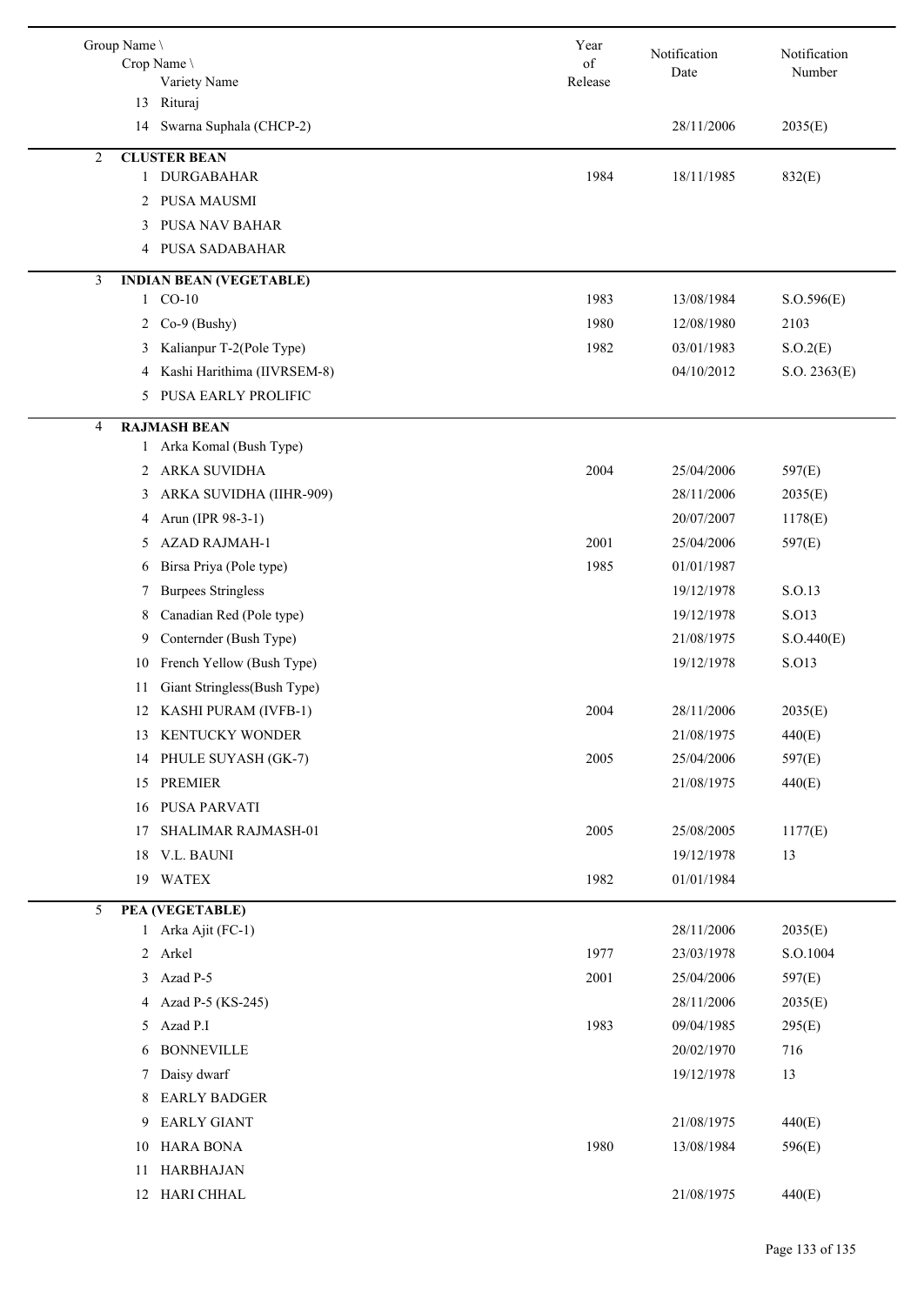| Group Name \                           | Year       |                      |                        |  |  |  |
|----------------------------------------|------------|----------------------|------------------------|--|--|--|
| Crop Name \                            | $\sigma f$ | Notification<br>Date | Notification<br>Number |  |  |  |
| Variety Name                           | Release    |                      |                        |  |  |  |
| 13 JAWAHAR MATAR-1                     | 1977       | 23/03/1978           | 1004                   |  |  |  |
| <b>JAWAHAR MATAR-5</b><br>14           | 1980       | 14/01/1982           | 19(E)                  |  |  |  |
| 15<br>$JG-63$                          | 2006       | 25/04/2006           | 599(E)                 |  |  |  |
| Kashi Mukti (VR-22)<br>16              | 2005       | 25/04/2006           | 597(E)                 |  |  |  |
| Kashi Nandini (VR-5)<br>17             | 2004       | 25/04/2006           | 597(E)                 |  |  |  |
| Kashi Samridhi (VRPMR-11)<br>18        |            | 04/10/2012           | S. O.2363(E)           |  |  |  |
| Kashi Shakti (VR-7)<br>19              | 2005       | 25/04/2006           | 597(E)                 |  |  |  |
| Kashi Udai (VR-6)<br>20                | 2005       | 25/04/2006           | 597(E)                 |  |  |  |
| Lincoln<br>21                          |            |                      |                        |  |  |  |
| Little Marvel<br>22                    |            |                      |                        |  |  |  |
| Madhu<br>23                            | 1973       | 01/01/1975           |                        |  |  |  |
| Meteor<br>24                           |            |                      |                        |  |  |  |
| Narendra Sabzi matar-4(NDUP-9)<br>25   | 2001       | 25/04/2006           | 597(E)                 |  |  |  |
| Narendra Sabzi matar-5(NDPU-250)<br>26 |            | 25/04/2006           | 597(E)                 |  |  |  |
| Narendra Sabzi matar-6(NDUP-12)<br>27  |            | 25/04/2006           | 597(E)                 |  |  |  |
| Pant Uphar (IP-3)<br>28                | 1984       | 01/01/1986           |                        |  |  |  |
| PERFECTION NEW LINE<br>29              |            | 20/02/1970           | 716                    |  |  |  |
| Punjab-87(87-1)<br>30                  |            |                      |                        |  |  |  |
| PUNJAB-88<br>31                        | 1978       | 01/01/1980           |                        |  |  |  |
| 32<br>Swarna Mukti (CHP-2)             | 2004       | 28/11/2006           | 2035(E)                |  |  |  |
| Vivek Matar 11 (VP 233)<br>33          | 2008       | 12/08/2010           | 1979(E)                |  |  |  |
| 34 VIVEK MATAR-9                       | 2003       | 11/05/2005           | 664(E)                 |  |  |  |
| 35 VL Matar-42                         | 2005       | 25/04/2006           | 599(E)                 |  |  |  |
| <b>DOLICHOS BEAN</b><br>6              |            |                      |                        |  |  |  |
| 1 PHULE GAURI (RHRWL-1)                | 2002       | 28/11/2006           | 2035(E)                |  |  |  |
| 2 SWARNA UTKRISHT (CHDB-1)             | 2004       | 28/11/2006           | 2035(E)                |  |  |  |
| <b>SPICES AND CONTIMENTS</b><br>21     |            |                      |                        |  |  |  |
| <b>CORIANDER</b><br>$\mathbf{1}$       |            |                      |                        |  |  |  |
| 1 APHU-Dhania-1 (LCC-170)              | 2008       | 12/08/2010           | 1979(E)                |  |  |  |
| 2 CS-6                                 |            |                      |                        |  |  |  |
| 3 HISAR SUGANDH (DH-36)                | 2004       | 25/04/2006           | 597(E)                 |  |  |  |
| 4 RCR-435                              | 2004       | 25/04/2006           | 597(E)                 |  |  |  |
| 5 RCR-436                              | 2002       | 11/05/2005           | 664(E)                 |  |  |  |
| 6 RCR-447                              |            |                      |                        |  |  |  |
| 7 RCr-728 (UD-728)                     | 2008       | 12/08/2010           | 1979(E)                |  |  |  |
| 8 SUDHA                                | 2006       | 01/06/2007           | 858(E)                 |  |  |  |
| 2<br><b>CUMIN</b>                      |            |                      |                        |  |  |  |
| 1 GUJARAT CUMIN-4(GC-4)                | 2003       | 28/11/2006           | 2035(E)                |  |  |  |
| 2 RZ-19                                |            |                      |                        |  |  |  |
| 3 RZ-209                               |            |                      |                        |  |  |  |
| 4 RZ-223 (UC-223)                      |            | 01/06/2007           | 858(E)                 |  |  |  |
| <b>FENNEL</b><br>3                     |            |                      |                        |  |  |  |
| 1 GUJARAT FENNEL-11(GF-11)             | 2003       | 28/11/2006           | 2035(E)                |  |  |  |
| 2 RF-101                               | 2002       | 10/05/2005           | 664(E)                 |  |  |  |
| 3 RF-125                               | 2004       | 25/04/2006           | 597(E)                 |  |  |  |
| 4 RF-143 (UF-143)                      |            | 01/06/2007           | 858(E)                 |  |  |  |